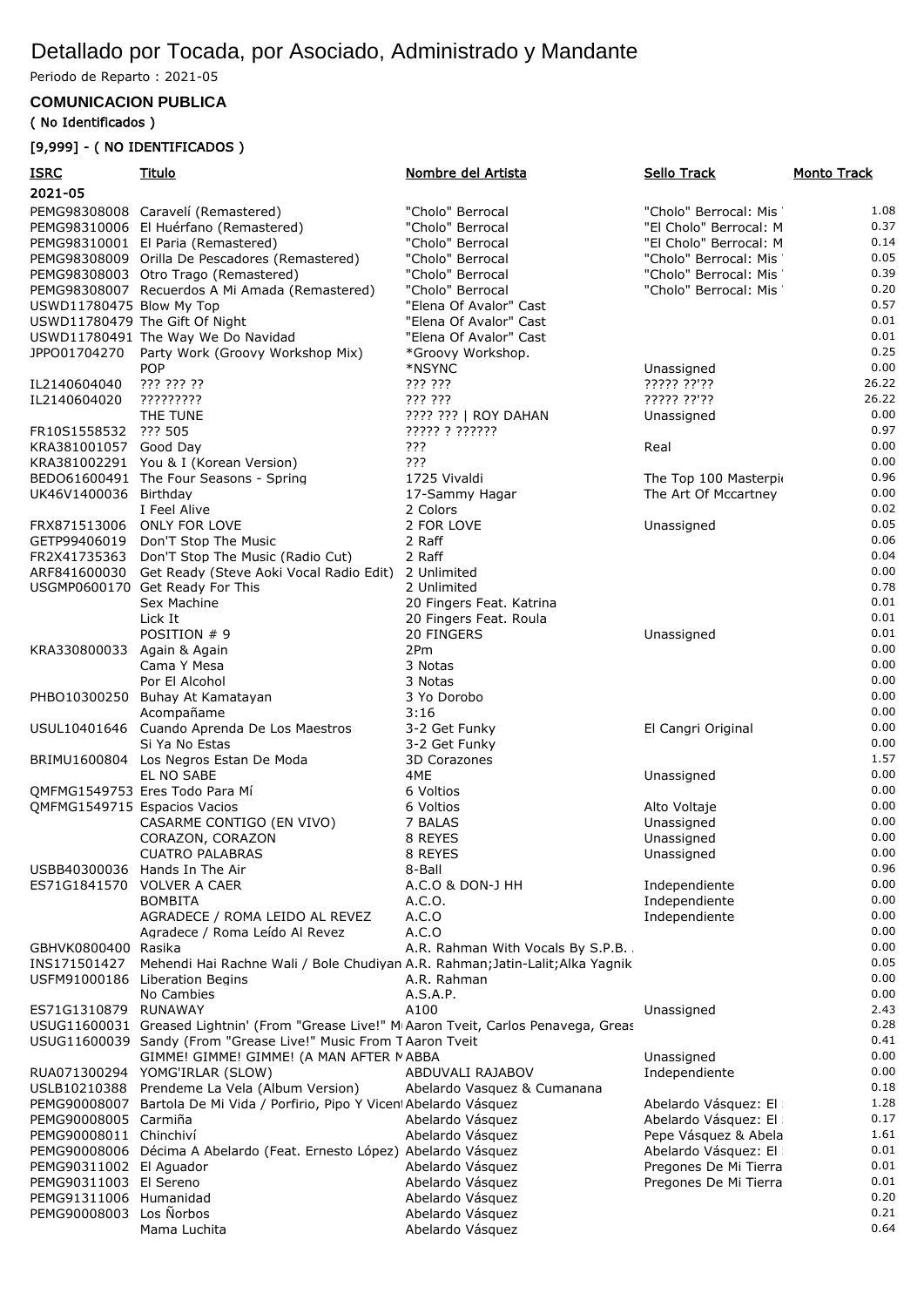| PEMG90008004 Negra Panchita |                                                                                                             | Abelardo Vásquez                             | Pepe Vásquez & Abela  | 0.59     |
|-----------------------------|-------------------------------------------------------------------------------------------------------------|----------------------------------------------|-----------------------|----------|
| PEMG90008010 No Te Aquaito  |                                                                                                             |                                              |                       | 0.02     |
|                             |                                                                                                             | Abelardo Vásquez                             | Abelardo Vásquez: El  |          |
|                             | PEMG90311001 Pobre Malató Feat. Victoria Santa Cruz                                                         | Abelardo Vásquez                             | Pregones De Mi Tierra | 0.01     |
|                             | Prendeme La Vela                                                                                            | Abelardo Vásquez                             |                       | 3.34     |
|                             | CARCELERO                                                                                                   | ABENCIA MEZA                                 | Unassigned            | 0.00     |
|                             | Chico Mentiroso                                                                                             | Abencia Meza                                 |                       | 0.00     |
|                             | Has Cambiado Mi Vida                                                                                        | Abencia Meza                                 |                       | 0.08     |
|                             | Tu Boda                                                                                                     | Abencia Meza                                 |                       | 0.00     |
|                             | GBEWA1100050 Sun & Moon (Club Mix)                                                                          | Above & Beyond Feat. Richard Bedfo           |                       | 0.00     |
|                             | TE QUIERO                                                                                                   | ABRAHAM                                      | Unassigned            | 0.00     |
|                             | Jugo De Pina                                                                                                | Acosta Y Su Guitarra                         |                       | $0.00\,$ |
|                             | ES71G2057090 Fiesta Mix 3.0 Cumbias Sensuales De Am Ada Chura, Patty Mendoza & Alma B Fiesta Mix 3.0 Cumbia |                                              |                       | 0.00     |
|                             |                                                                                                             | <b>ADA CHURA</b>                             |                       | 0.00     |
|                             | TE ARREPENTIRAS (EN VIVO)                                                                                   |                                              | Independiente         |          |
|                             | AMOR SE ESCRIBE CON LLANTO                                                                                  | ADA Y LA NUEVA PASION                        | Universo Producciones | 0.00     |
|                             | AMOR TE NECESITO                                                                                            | ADA Y LA NUEVA PASION                        | Universo Producciones | 0.00     |
|                             | DAME TU CARIÑO                                                                                              | ADA Y LA NUEVA PASION                        | Universo Producciones | 0.00     |
|                             | EL AMOR SE PESA                                                                                             | ADA Y LA NUEVA PASION                        | Universo Producciones | 0.00     |
|                             | LLORANDO TU PARTIDA                                                                                         | ADA Y LA NUEVA PASION                        | Universo Producciones | 0.00     |
|                             | NO ME ARREPIENTO DE ESTE AMOR                                                                               | ADA Y LA NUEVA PASION                        | Independiente         | 0.00     |
|                             | No Me Arrepiento De Este Amor                                                                               | Ada Y La Nueva Pasión                        |                       | 0.00     |
|                             | SI TE VAS                                                                                                   | ADA Y LA NUEVA PASION                        | Universo Producciones | 0.00     |
|                             | TE ARREPENTIRAS                                                                                             | ADA Y LA NUEVA PASION                        |                       | 0.00     |
|                             |                                                                                                             |                                              | Universo Producciones |          |
|                             | TODO LO APRENDI DE TI                                                                                       | ADA Y LA NUEVA PASION                        | Universo Producciones | 0.00     |
|                             | YA SERA TARDE                                                                                               | ADA Y LA NUEVA PASION                        | Universo Producciones | 0.00     |
|                             | YO SE QUE VOLVERAS                                                                                          | ADA Y LA NUEVA PASION                        | Universo Producciones | 0.00     |
|                             | QUE BONITO ES                                                                                               | ADA Y LOS APASIONADOS                        | Producciones IEMPSA   | 0.00     |
|                             | <b>SANTA BARBARA</b>                                                                                        | ADALBERTO ALVAREZ                            | Independiente         | 0.00     |
|                             | La Noche Mas Linda                                                                                          | Adalberto Santiago                           |                       | 0.01     |
|                             | LA NOCHE MAS LINDA DEL MUNDO                                                                                | ADALBERTO SANTIAGO                           | Unassigned            | 0.85     |
| USLIC0600584                | Theme From Mission: Impossible                                                                              | Adam Clayton; Larry Mullen                   |                       | 30.62    |
|                             |                                                                                                             |                                              |                       | 0.62     |
|                             | La Noche (Remastered)                                                                                       | Adamo                                        |                       |          |
|                             | TU NOMBRE                                                                                                   | <b>ADAMO</b>                                 | Unassigned            | 0.00     |
|                             | Un Mechón De Tus Cabellos (Remastered) Adamo                                                                |                                              |                       | 0.03     |
| FRZ130948230                | CONCERTO FOR VIOLIN AND ORCHESTRA ADELA ANTHONY, TAKUO YUASA, UI Unassigned                                 |                                              |                       | 0.00     |
|                             | Hello (Paul Damixie Remix)                                                                                  | Adele                                        |                       | 0.00     |
|                             | HELLO (DJ TOWA REMIX)                                                                                       | <b>ADELE</b>                                 | Independiente         | 0.00     |
|                             | Skyfall                                                                                                     | Adele                                        |                       | 0.01     |
| PEBQ91717242                | #TBT                                                                                                        | ADICTOS AL BIDET                             | Independiente         | 0.00     |
|                             | Aquel Lugar                                                                                                 | Adolescentes Orquesta                        |                       | 0.00     |
| ES71G1770926 Clase Social   |                                                                                                             |                                              |                       | 0.28     |
|                             |                                                                                                             | Adolescentes Orquesta                        |                       |          |
|                             | ES71G1805803 Me Tengo Que Ir                                                                                | Adolescentes Orquesta                        |                       | 2.40     |
|                             | Horas Lindas                                                                                                | Adolescent'S Orquesta                        |                       | 0.01     |
| TCABR1332749                | Me Tengo Que Ir                                                                                             | Adolescent'S Orquesta                        |                       | 0.00     |
| ES71G1805769 Recuerdos      |                                                                                                             | Adolescent'S Orquesta                        |                       | 4.93     |
|                             | Si Te Marchas Voy A Llorar                                                                                  | Adolescent'S Orquesta                        |                       | 0.00     |
|                             | Te Extrano                                                                                                  | Adolescent'S Orquesta                        |                       | 0.00     |
|                             | Tengo Un Amor                                                                                               | Adolescent'S Orquesta                        |                       | 0.00     |
|                             | ADIOS PARA SIEMPRE                                                                                          | ADOLFO BAYLON                                | Independiente         | 0.00     |
|                             | <b>LLORARAS</b>                                                                                             | ADOLFO BAYLON                                | Independiente         | 0.00     |
|                             |                                                                                                             |                                              |                       | 0.00     |
|                             | Lloraras                                                                                                    | Adolfo Baylón                                |                       |          |
|                             | PALOMA                                                                                                      | ADOLFO BAYLON                                | Independiente         | 0.00     |
| ES84S1502046                | SEÑALES                                                                                                     | ADOLFO VIGUERA LPEZ DE MURILL/ Independiente |                       | 0.00     |
|                             | DROWNING AWAY AGAIN                                                                                         | ADRIAN BELLO                                 | Unassigned            | 0.00     |
|                             | Drowning Away Again                                                                                         | Adrián Bello                                 |                       | 0.00     |
|                             | BAILAME                                                                                                     | ADRIAN OCAMPO                                | Unassigned            | 0.00     |
| BRBMG0100246 Devolva-Me     |                                                                                                             | Adriana Calcanhotto                          |                       | 0.00     |
|                             | Te Amaria                                                                                                   | Adriana Lucia                                |                       | 0.02     |
|                             | La Herida Andante                                                                                           | Aeropajitas                                  | Lo Peor De Lo Mejor 1 | 0.00     |
|                             | USRH10802816 Planet Rock (Instrumental)                                                                     | Afrika Bambaataa & The Soul Sonic            |                       | 0.10     |
|                             |                                                                                                             | Afro Cuban Jazz                              |                       | 0.00     |
| US2W60570302 Campina        |                                                                                                             |                                              | Descarga Uno          |          |
| QM6N21716406 PASILDA        |                                                                                                             | <b>AFRO MEDUSA</b>                           | Unassigned            | 0.00     |
|                             | CYA221300003 As Your Friend (Leroy Styles & Afrojack E: Afrojack Feat. Chris Brown                          |                                              |                       | 0.00     |
|                             | USA371479814 Take Over Control                                                                              | Afrojack Featuring Eva Simons                |                       | 4.36     |
| USA371621838 No Beef        |                                                                                                             | Afrojack, Miss Palmer, Steve Aoki            | Dance Mania 2012      | 0.00     |
|                             | MXF811400259 No Beef (Mix Cut)                                                                              | Afrojack, Steve Aoki                         |                       | 0.00     |
|                             | NLC281010986 Take Over Control (Feat. Eva Simons) (Ex Afrojack                                              |                                              | Take Over Control (Fe | 0.46     |
|                             | US25X1091125 SHE AIN'T WITH NOBODY                                                                          | <b>AGACEE</b>                                | Unassigned            | 0.00     |
|                             | USWD11366364 Do You Want To Build A Snowman?                                                                | Agatha Lee Monn, Katie Lopez, Krist          |                       | 0.00     |
|                             | SEBGA8005010 The Winner Takes It All                                                                        | Agnetha Fältskog                             | My Love My Life       | 0.48     |
| PEIF21616013                | Corazoncito                                                                                                 | Agrupación 2000                              |                       | 0.00     |
|                             |                                                                                                             |                                              |                       | 0.00     |
|                             | Déjame Vivir En Paz                                                                                         | Agrupacion Asi D'Ron                         |                       |          |
|                             | No Puedo Mas                                                                                                | Agrupacion Asi D'Ron                         |                       | 0.09     |
|                             | QUE NOS PASO (FEAT. ANDU PERU)                                                                              | <b>AGRUPACION ASI D'RON</b>                  | Independiente         | 0.00     |
|                             | Que Nos Paso (Feat. Andu Perú)                                                                              | Agrupacion Asi D'Ron                         |                       | 0.13     |
|                             | Ikaro Buena Energía                                                                                         | Agrupación Corazón Shipibo                   |                       | 0.00     |
|                             | RITMO DE NEGROS                                                                                             | AGRUPACION DANZA JALLMAYA                    | Unassigned            | 0.00     |
|                             | <b>CORAZON ENAMORADO</b>                                                                                    | AGRUPACION FEMENINA SUMAQ                    | Independiente         | 0.00     |
|                             | MAL AUSENCIA                                                                                                | AGRUPACION FEMENINA SUMAQ                    | Independiente         | 0.00     |
|                             |                                                                                                             |                                              |                       |          |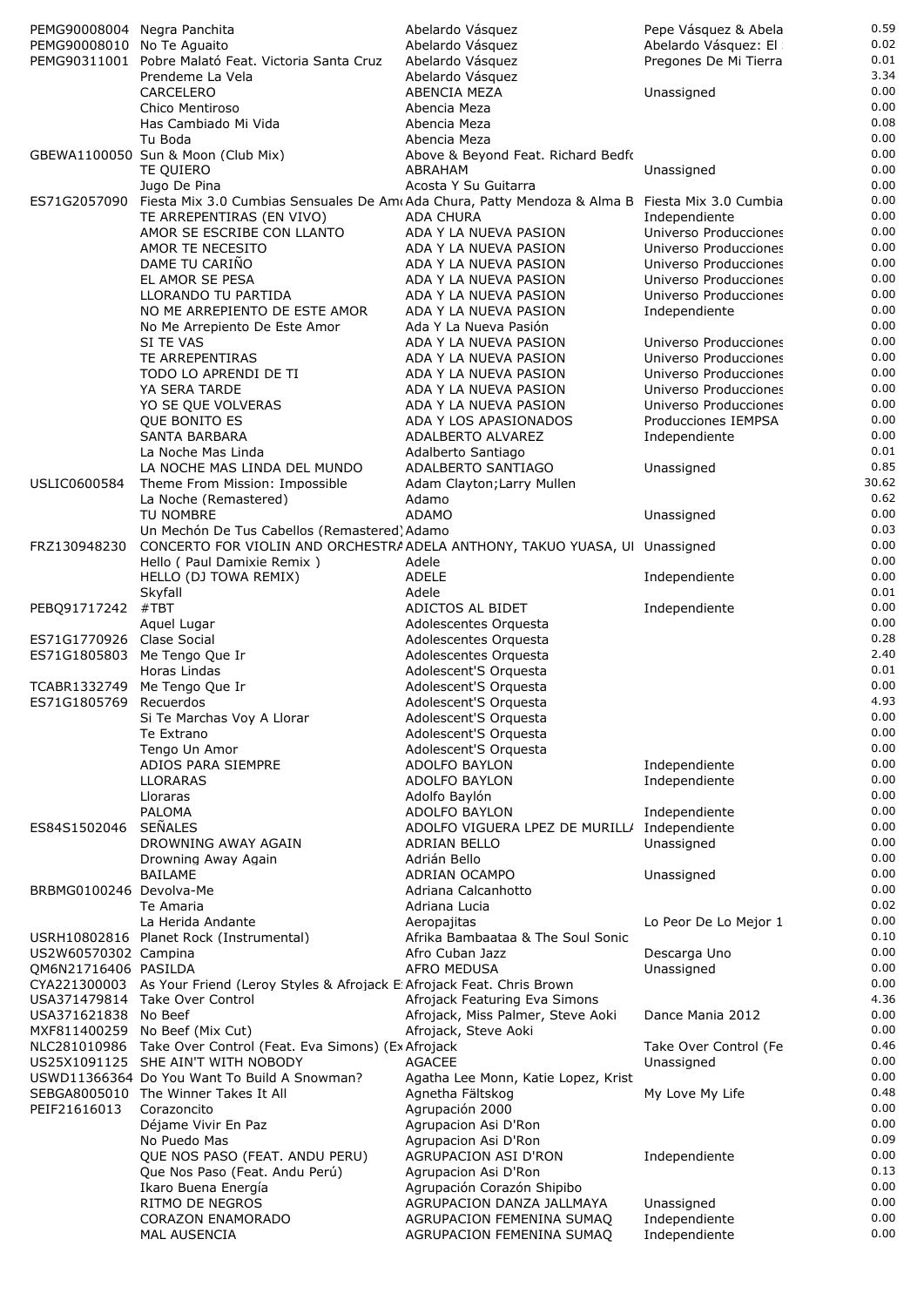|                             | EL OBEDIENTE                                                                                         | <b>AGRUPACION FORCE PERU</b>                         | Independiente                      | 0.00         |
|-----------------------------|------------------------------------------------------------------------------------------------------|------------------------------------------------------|------------------------------------|--------------|
|                             | El Obediente                                                                                         | Agrupación Force Perú                                |                                    | 9.75         |
|                             | LAS HUELLAS DE TU AMOR                                                                               | <b>AGRUPACION MAREYA</b>                             | Independiente                      | 0.00<br>0.00 |
|                             | PERDONAME<br>SEÑOR CANTINERO                                                                         | <b>AGRUPACION MAREYA</b><br><b>AGRUPACION MAREYA</b> | Unassigned<br>Unassigned           | 0.00         |
|                             | Mix No Puedo Mas                                                                                     | Agrupación Mikaela                                   |                                    | 0.00         |
|                             | Amigos Yo Invito                                                                                     | Agua Azul                                            |                                    | 0.03         |
|                             | Amor Amor (En Vivo, Aniversario Karibeñ Agua Azul                                                    |                                                      |                                    | 0.01         |
|                             | Amor Prohibido (En Vivo, Aniversario Kari Agua Azul                                                  |                                                      |                                    | 0.04         |
|                             | Amor Verdadero                                                                                       | Agua Azul                                            |                                    | 0.01         |
|                             | Avecilla, Basta Ya Mi Amor (En Vivo, Aniv Agua Azul<br>Baila Conmigo                                 | Agua Azul                                            |                                    | 0.00<br>4.83 |
|                             | <b>BARCO SIN PUERTO</b>                                                                              | AGUA AZUL                                            | Eduardo Capuñay                    | 0.01         |
|                             | DAME UNA OPORTUNIDAD                                                                                 | AGUA AZUL                                            | Unassigned                         | 0.55         |
|                             | El Casorio (En Vivo, Aniversario Karibeña) Agua Azul                                                 |                                                      |                                    | 0.05         |
|                             | Llama De Amor (En Vivo, Aniversario Kari Agua Azul                                                   |                                                      |                                    | 0.01         |
|                             | MIA                                                                                                  | AGUA AZUL                                            | Unassigned                         | 0.00         |
|                             | MIX (ROSAS Y CLAVELES-VIEJO BAUL-SI AGUA AZUL                                                        |                                                      | Eduardo Capuñay<br>Eduardo Capuñay | 0.02<br>0.01 |
|                             | MIX JOSE JOSE (SI ME DEJAS AHORA, LO AGUA AZUL<br>Paloma Del Alma Mia (En Vivo, Aniversari Agua Azul |                                                      |                                    | 0.00         |
|                             | PARA QUE QUIERO TU AMOR                                                                              | AGUA AZUL                                            | Unassigned                         | 0.01         |
|                             | <b>PENAS</b>                                                                                         | AGUA AZUL                                            | Unassigned                         | 1.11         |
|                             | Tatuaje En El Alma                                                                                   | Agua Azul                                            |                                    | 0.00         |
|                             | TU AMOR FUE UNA MENTIRA (EN VIVO S/AGUA AZUL                                                         |                                                      | Eduardo Capuñay                    | 0.00         |
|                             | TU TRAICION SE ACABO (EN VIVO)<br>UN AMOR COMO TU AMOR                                               | AGUA AZUL<br>AGUA AZUL                               | Eduardo Capuñay<br>Unassigned      | 0.00<br>0.00 |
|                             | <b>VETE YA</b>                                                                                       | AGUA AZUL                                            | Eduardo Capuñay                    | 0.02         |
|                             | Voy A Buscarme Un Amor                                                                               | Agua Bella Gran Reencuentro                          |                                    | 0.01         |
|                             | Amores De Un Dia                                                                                     | Agua Marina                                          |                                    | 0.00         |
|                             | <b>Baila Suavecito</b>                                                                               | Agua Marina                                          |                                    | 0.02         |
|                             | Cariño Malo (Feat. Julie Freundt)                                                                    | Agua Marina                                          |                                    | 0.00         |
|                             | Deseos De Felicidad (Con Ada Chura)                                                                  | Agua Marina                                          |                                    | 0.00         |
|                             | Fiesta Mujeres Y Ron<br>Me Gusta Pensar En Ti                                                        | Agua Marina<br>Agua Marina                           |                                    | 0.00<br>0.00 |
|                             | Medley [Amor Prohibido, Avecilla, Basta Y Agua Marina                                                |                                                      |                                    | 0.00         |
|                             | Mix 3 (Mix Ojos Que Matan)                                                                           | Agua Marina                                          |                                    | 0.00         |
|                             | Mix 5                                                                                                | Agua Marina                                          |                                    | 0.02         |
|                             | Mix 8                                                                                                | Agua Marina                                          |                                    | 0.05         |
|                             | Mix 9                                                                                                | Agua Marina                                          |                                    | 0.00         |
|                             | PEMG90403005 Morena Del Alma<br>Nuestro Amor Murio                                                   | Agua Marina                                          |                                    | 0.02<br>0.00 |
| ESA011827677                | Paloma Bandida (Live Session)                                                                        | Agua Marina<br>Agua Marina                           | 42 Años (Live Session              | 0.70         |
|                             | Parranda 6                                                                                           | Agua Marina                                          |                                    | 0.00         |
|                             | Profundo Amor                                                                                        | Agua Marina                                          |                                    | 0.00         |
|                             | Puras Mentiras (Concierto Karibeña)                                                                  | Agua Marina                                          |                                    | 0.00         |
|                             | Sirena Del Amor                                                                                      | Agua Marina                                          |                                    | 0.03         |
|                             | Todo Lo Aprendí De Tí                                                                                | Agua Marina                                          |                                    | 3.06         |
|                             | Triste Navidad<br>Viejo Baul                                                                         | Agua Marina<br>Agua Marina                           |                                    | 0.00<br>0.00 |
|                             | WONDERWORLD                                                                                          | AGUJA Y VINILO                                       | Independiente                      | 0.00         |
|                             | FR10S1862454 Ni Tu Amiga Ni Tu Amante                                                                | Agus Padilla                                         | Ni Tu Amiga Ni Tu Am               | 0.01         |
|                             | MXF019800970 Los Ejes De Mi Carreta                                                                  | Agustin Irusta                                       |                                    | 0.00         |
|                             | Baila Conmigo                                                                                        | Agustín Junior                                       |                                    | 0.00         |
|                             | DEA620400257 Minor Earth Major Sky (Niven' S Radio EdiA-Ha                                           |                                                      |                                    | 0.00         |
|                             | USWB10403939 Stay On These Roads (Remastered Album A-Ha<br>El Vino Dulce Del Amor                    | Aida Orezzoli                                        |                                    | 1.61<br>0.00 |
|                             | Por Un Beso De Tu Boca                                                                               | Aida Orezzoli                                        |                                    | 0.00         |
|                             | <b>PUNCHLINE</b>                                                                                     | AIDAN MARTIN                                         | Independiente                      | 0.00         |
| ARF471900090                | Perdido                                                                                              | Airbag                                               |                                    | 0.44         |
| USA561135942 Vale La Pena   |                                                                                                      | Aires Latinos                                        | 99 Bombazoos Latinos               | 0.00         |
|                             | Siento                                                                                               | Akasia                                               | Re:Sonar                           | 0.00         |
|                             | US3M50564505   ALLEGRO MOLTO VIVACE FROM ZIGEUNE AKIKO SUWANAI                                       |                                                      | Independiente                      | 0.00<br>0.13 |
|                             | Arena Blanca Mar Azul<br><b>CALL ME</b>                                                              | Al Bano & Romina Power<br>AL GREEN                   | Independiente                      | 0.00         |
|                             | GBHVK0800381 MOHEET JAZEERAH                                                                         | AL MAGHRIB 4                                         | Independiente                      | 0.00         |
|                             | PENAS Y CONTESTACION                                                                                 | ALADINO & JENNY PEÑAFIEL                             | Unassigned                         | 0.00         |
|                             | PENAS Y CONTESTACION                                                                                 | ALADINO Y JENNY PENAFIEL                             | Unassigned                         | 0.00         |
|                             | LOS PERDIDOS                                                                                         | ALADINO                                              | Unassigned                         | 0.00         |
|                             | TU PERFUME                                                                                           | ALADINO                                              | Independiente                      | 0.00         |
|                             | Pa'Lante                                                                                             | Alain Almeida & La Constelación De                   | Pa'Lante Y Con Fé                  | 0.00<br>0.00 |
| US4R31140364 Kickin'        | US4R31303598 A Welcome Break                                                                         | Alan Moorhouse<br>Alan Moorhouse                     |                                    | 0.00         |
|                             | USWD10423215 ALADDIN'S WORLD                                                                         | <b>ALAN MENKEN</b>                                   | Unassigned                         | 0.00         |
| USWD10423213 Marketplace    |                                                                                                      | Alan Menken                                          |                                    | 2.22         |
| USWD10423487 Rodeo          |                                                                                                      | Alan Menken                                          |                                    | 2.22         |
| USWD10423201 Street Urchins |                                                                                                      | Alan Menken                                          |                                    | 2.22         |
| USWD10423272 To The Fair    |                                                                                                      | Alan Menken                                          |                                    | 0.00<br>0.00 |
| USWD11778891 Turret Pursuit |                                                                                                      | Alan Menken                                          |                                    |              |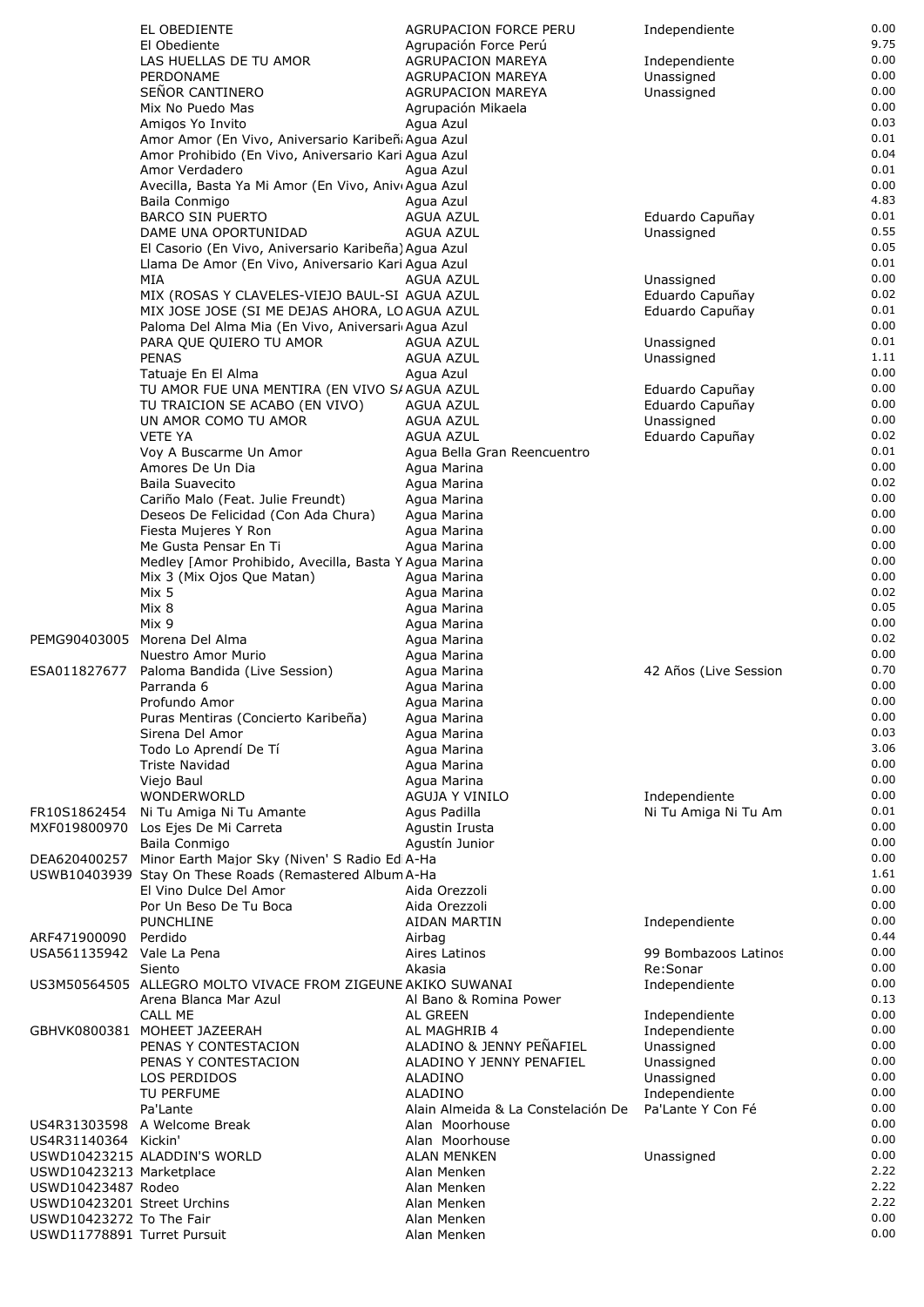| USWD10423273 West Wing     |                                                                | Alan Menken                                    |                              | 0.00         |
|----------------------------|----------------------------------------------------------------|------------------------------------------------|------------------------------|--------------|
| NLG620429278 Keep In Touch |                                                                | Alan Moorhouse                                 | Funky Mood                   | 15.55        |
|                            | US4R31214263 Shakedown Street                                  | Alan Moorhouse                                 |                              | 7.35         |
| US4R31140408 Tricky Dicky  | US3M50021302 BACK TO THE FUTURE THEME                          | Alan Moorhouse<br>ALAN SILVESTRI               | Independiente                | 0.00<br>0.00 |
|                            | Adios Amorcito                                                 | Alaska                                         |                              | 0.00         |
|                            | Siempre, Siempre                                               | Albano & Romina Power                          |                              | 0.01         |
| FRX779800013 Volo Az-504   |                                                                | Albatros                                       |                              | 0.00         |
|                            | DEK021199146 VIE AMOUREUSE (COLD PHOENIX MIX)                  | ALBERT ST. BARTH                               | Independiente                | 0.00         |
|                            | Medley Tributo A La Cumbia Colombiana < Alberto Barros         |                                                |                              | 0.00         |
|                            | AUNQUE ME CUESTE LA VIDA                                       | ALBERTO BELTRAN                                | Unassigned                   | 0.00<br>0.00 |
| ES5709900054               | <b>CHICA SEXY</b><br>Dedicatoria                               | <b>ALBERTO FLASH</b><br>Alberto Iglesias       | Unassigned                   | 0.00         |
|                            | FRZ810202881 HABLE CON ELLA                                    | ALBERTO IGLESIAS                               | Independiente                | 0.00         |
| ES5709900042               | OTRA VEZ HUYENDO Y SIN DESPEDIRME ALBERTO IGLESIAS             |                                                | Unassigned                   | 0.00         |
|                            | USA2P1635943 Tal Vez Sera Su Voz                               | Alberto Marino                                 |                              | 0.00         |
|                            | Cafetin                                                        | Alberto Morán                                  |                              | 0.00         |
|                            | El Chivo                                                       | Alberto Pérez                                  |                              | 0.00<br>0.00 |
|                            | QM6MZ1527967 SOY LO PROHIBIDO<br>ÑUSTAKUNAPA TAKIN (SINFONICO) | ALBERTO VAZQUEZ<br>ALBORADA Y HATUN KILLA      | Independiente<br>Unassigned  | 0.00         |
|                            | PARAS (SINFONICO)                                              | ALBORADA Y HATUN KILLA                         | Unassigned                   | 0.00         |
|                            | SUEÑOS DE MANUEL (SINFONICO)                                   | ALBORADA Y HATUN KILLA                         | Unassigned                   | 0.00         |
| BRIMU1702777               | ANANAU                                                         | <b>ALBORADA</b>                                | Sixto Ayvar                  | 0.00         |
|                            | ANANAU (SINFONICO)                                             | ALBORADA                                       | Unassigned                   | 0.00         |
|                            | ANANAU, PUYUNUYUMNWAN, ZIZARY LUCE ALBORADA                    |                                                | Unassigned                   | 0.00<br>0.00 |
|                            | AYMARITAY (SINFONICO)<br>CHIRAPAO                              | ALBORADA<br>ALBORADA                           | Unassigned<br>Sixto Ayvar    | 0.00         |
|                            | <b>FLYING CONDOR</b>                                           | <b>ALBORADA</b>                                | Sixto Ayvar                  | 0.00         |
|                            | KUSI KUQTAM MUNAYKY (SINFONICO)                                | ALBORADA                                       | Unassigned                   | 0.00         |
|                            | LLAQTA TUSUY (SINFONICO)                                       | ALBORADA                                       | Unassigned                   | 0.00         |
|                            | NO PODRAS OLVIDARME                                            | ALBORADA                                       | Unassigned                   | 0.00         |
|                            | PERRIYAYKUY NIÑACHAY (SINFONICO)                               | ALBORADA                                       | Unassigned                   | 0.00         |
|                            | PUYU MUYUMNWAN<br>QAPAQ NAN                                    | <b>ALBORADA</b><br>ALBORADA                    | Sixto Ayvar<br>Sixto Ayvar   | 0.00<br>0.00 |
|                            | QAPAQ ÑAN (SINFONICO)                                          | ALBORADA                                       | Unassigned                   | 0.00         |
|                            | Qapagnan                                                       | Alborada                                       | Alborada Navidad             | 0.01         |
| BRIMU1702779               | <b>RELAMPAGO</b>                                               | ALBORADA                                       | Sixto Ayvar                  | 0.00         |
|                            | RELAMPAGO (SINFONICO)                                          | ALBORADA                                       | Unassigned                   | 0.00         |
|                            | SAYRY ÑAN                                                      | ALBORADA                                       | Sixto Ayvar                  | 0.00<br>0.00 |
|                            | <b>TATANKA</b><br>THE LAST MOHICAN                             | ALBORADA<br>ALBORADA                           | Sixto Ayvar<br>Sixto Ayvar   | 0.00         |
|                            | <b>TORO ARA</b>                                                | ALBORADA                                       | Sixto Ayvar                  | 0.00         |
|                            | TORO ARA (SINFONICO)                                           | ALBORADA                                       | Unassigned                   | 0.00         |
|                            | WANKA WALAS (SINFONICO)                                        | ALBORADA                                       | Unassigned                   | 0.00         |
|                            | WAYANAKUY                                                      | <b>ALBORADA</b>                                | Sixto Ayvar                  | 0.00         |
|                            | BRIMU1702798 WAYRAPA MUSPUYNIN                                 | ALBORADA                                       | Sixto Ayvar                  | 0.00<br>0.00 |
|                            | BRIMU1702794 WHITE BUFFALO<br>ZISARY LUCERO                    | ALBORADA<br><b>ALBORADA</b>                    | Sixto Ayvar<br>Independiente | 0.00         |
|                            | QATUN KILLA (SINFONICO)                                        | ALBOTADA Y HATUN KILLA                         | Unassigned                   | 0.00         |
|                            | Qatun Killa (Sinfónico)                                        | Albotada Y Hatun Killa                         |                              | 0.00         |
|                            | CORAZON LOCO                                                   | ALCI ACOSTA                                    | Independiente                | 0.03         |
|                            | El Preso Nº 9                                                  | Alci Acosta                                    |                              | 0.00         |
| QM7281577401 Hola Soledad  |                                                                | Alci Acosta                                    |                              | 0.00         |
| USA371481891 La Cama Vacia | PEMG99822001 La Carcel De Sing Sing                            | Alci Acosta<br>Alci Acosta                     |                              | 0.00<br>7.04 |
|                            | La Carcel Del Sing Sing                                        | Alci Acosta                                    |                              | 0.00         |
| PEMG99828002 La Copa Rota  |                                                                | Alci Acosta                                    |                              | 0.25         |
|                            | LA ULTIMA CANCION                                              | ALCI ACOSTA                                    | Unassigned                   | 0.00         |
|                            | LEVANTA LA FRENTE                                              | ALCI ACOSTA                                    | Independiente                | 0.01         |
|                            | ODIO EN LA SANGRE                                              | ALCI ACOSTA                                    | Independiente                | 0.05         |
|                            | Voy A Cometer Un Pecado<br><b>BANDIDA</b>                      | Alci Acosta<br>ALDO AÑAMURO                    | Unassigned                   | 0.00<br>0.00 |
|                            | ASESINA TODAVIA                                                | ALDO RANKS & JOYCEE                            | Unassigned                   | 0.00         |
| USB260500003               | El Baile Del Pescao                                            | Aldo Ranks                                     | Mueve Mami Ep                | 0.06         |
|                            | SUBAN LAS MANOS BIEN ALTO                                      | <b>ALDO RANKS</b>                              | Independiente                | 0.03         |
|                            | Quema Quema                                                    | Aldo Y Dandy                                   |                              | 0.00         |
|                            | Ready To Go (Remix)                                            | Ale Mendoza Feat. Dyland & Lenny               |                              | 0.00<br>0.00 |
|                            | CORAZONCITO<br>El Borrachito                                   | ALEGRES DE BAMBAMARCA<br>Alegres De Bambamarca | Independiente                | 0.00         |
|                            | EL TELEFONO                                                    | ALEGRES DE BAMBAMARCA                          | Independiente                | 0.00         |
|                            | EN VIDA                                                        | ALEGRES DE BAMBAMARCA                          | Independiente                | 0.00         |
|                            | LA PALANGANA                                                   | ALEGRES DE BAMBAMARCA                          | Independiente                | 0.00         |
|                            | LOCA JUVENTUD (EN VIVO)                                        | ALEGRES DE BAMBAMARCA                          | Unassigned                   | 0.00         |
|                            | MI CAPULI                                                      | ALEGRES DE BAMBAMARCA                          | Unassigned                   | 0.00<br>0.00 |
|                            | Mi Capulí<br>No Llama                                          | Alegres De Bambamarca<br>Alegres De Bambamarca |                              | 0.00         |
|                            | QUE BONITO CIELO                                               | ALEGRES DE BAMBAMARCA                          | Independiente                | 0.00         |
|                            | SERRANO DE BAMBAMARCA                                          | ALEGRES DE BAMBAMARCA                          | Unassigned                   | 0.84         |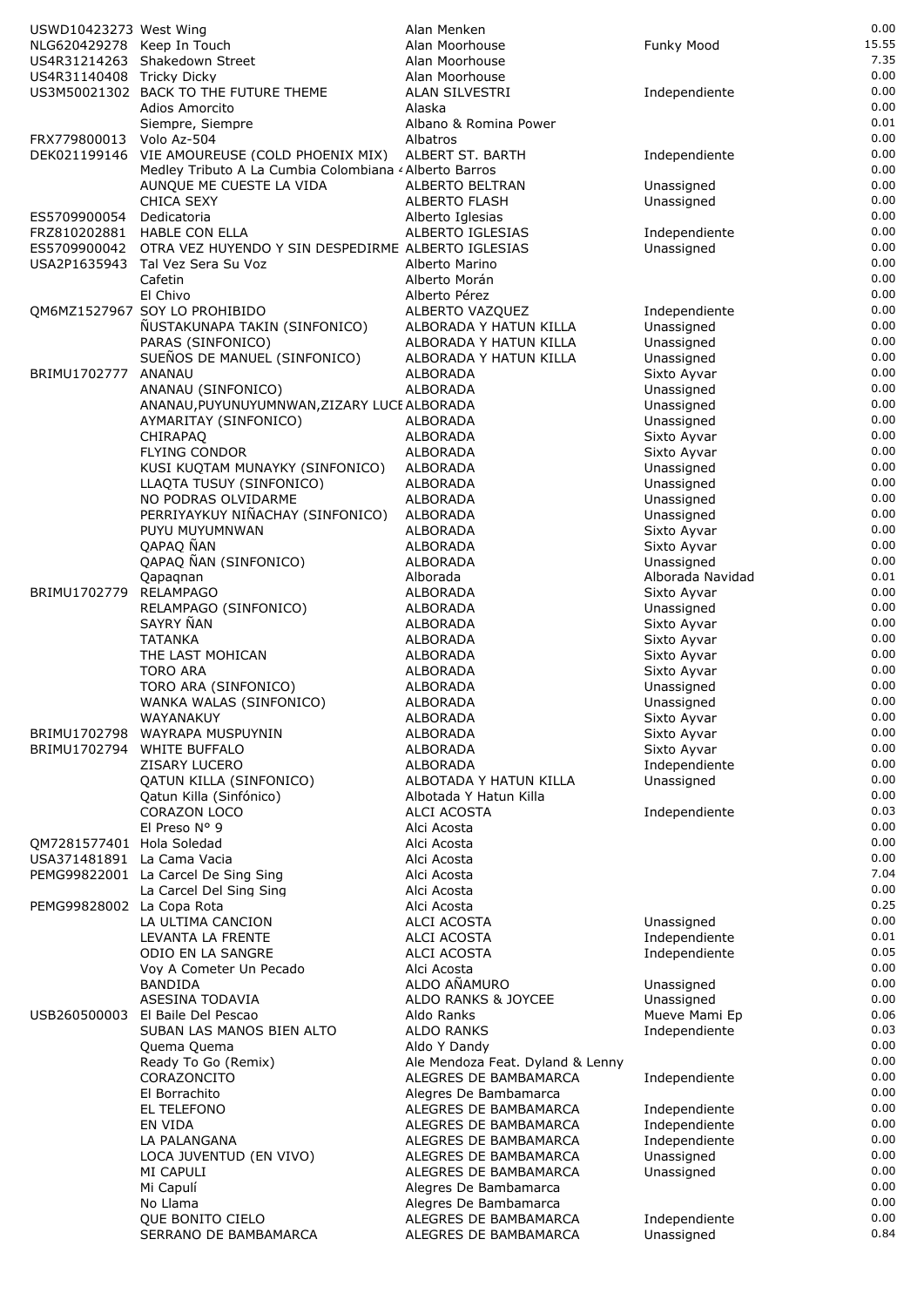|                            | Una Mentira Mas                                                                     | Alegres De Bambamarca                                                    |                          | 0.00          |
|----------------------------|-------------------------------------------------------------------------------------|--------------------------------------------------------------------------|--------------------------|---------------|
| MXUM70900432 Camara De Gas |                                                                                     | Alejandra Guzmán                                                         |                          | 0.00          |
|                            | Hacer El Amor Con Otro                                                              | Alejandra Guzman                                                         |                          | 0.00<br>4.44  |
|                            | <b>Bonito</b><br>PEMG99604009 Aunque No Lo Creas                                    | Alejandro González<br>Alejandro Lara                                     |                          | 0.00          |
|                            | PEMG99604004 Mis Tres Razones                                                       | Alejandro Lara                                                           |                          | 0.00          |
|                            | ES5159606038 Non E, Per Te, Per Me                                                  | Alejandro Sanz                                                           |                          | 0.32          |
|                            | ES5150306013 REGALAME LA SILLA DONDE TE ESPERE ( ALEJANDRO SANZ                     |                                                                          | Unassigned               | 0.00          |
| GBBPP1636006 SOUND BOI     |                                                                                     | ALEKSANDRS HROMCOVS                                                      | Independiente            | 0.00          |
|                            | SIM-PHONIC SUITE                                                                    | ALESSANDRO PROCELLA                                                      | Independiente            | 0.00          |
| OM4TX2149469 Going Dumb    |                                                                                     | Alesso, Corsak                                                           | Going Dumb               | 0.03          |
| HKI490793103               | SHE IS                                                                              | ALEX & HO RAN [CLAZZIQUAI]                                               | Independiente            | 0.00<br>0.00  |
| FR59R1857013 A Su Tiempo   | MUSICAL DE TIN TAN (EN VIVO)                                                        | ALEX ACUÑA Y RAMON STAGNARO<br>Alex Bueno                                | Independiente            | 0.00          |
| QM4TW1679714 Amor Divino   |                                                                                     | Alex Bueno                                                               |                          | 0.00          |
| QZ7361802861 De Madrugada  |                                                                                     | Alex Bueno                                                               |                          | 0.00          |
|                            | US3Z40407096 Jamas Podre Olvidar                                                    | Alex Bueno                                                               |                          | 0.17          |
|                            | Jardin Prohibido                                                                    | Alex Bueno                                                               |                          | 0.08          |
|                            | QM4TW1679676 LOS CAMINOS DE LA VIDA                                                 | ALEX BUENO                                                               | Independiente            | 0.00          |
|                            | ES71G1777283 Que Cara Mas Bonita                                                    | Alex Bueno                                                               |                          | 0.12          |
| QM4TX1953985 Soy Soldado   | ES7511024716 Un Poco De Tí (Quiéreme)                                               | Alex Bueno                                                               |                          | 0.00<br>0.05  |
|                            | El Amor (Cosa Tan Rara)                                                             | Alex Campos, Redimi2<br>Alex León Y Su Orquesta                          | Asi Sov                  | 0.00          |
|                            | USHM91355663 El Maestro De Galilea                                                  | Alex Rodriguez                                                           |                          | 1.04          |
| QMGXA1444147 Quiet Earth   |                                                                                     | Alex Tschallener, Martin Haene                                           |                          | 1.20          |
|                            | El Pasaporte                                                                        | Alexander Abreu Y Havana De Prime                                        |                          | 0.67          |
|                            | EL PASAPORTE                                                                        | ALEXANDER ABREU                                                          | Independiente            | 0.00          |
|                            | MAL BICHO (EN VIVO YO SOY 2018)                                                     | ALEXANDER HEREDIA                                                        | Independiente            | 0.00          |
|                            | TU PUEDES SOÑAR                                                                     | ALEXANDER KEN                                                            | Independiente            | 0.00          |
|                            | Tú Puedes Soñar<br>US4R31303601 Whistling Worker                                    | Alexander Ken<br>Alexander Mayor, Garo Nahoulakian                       |                          | 0.00<br>52.13 |
| ES8791000046               | AMOR AMADA (SI TU SUPIERAS)                                                         | ALEXANDER ROD                                                            | Independiente            | 0.00          |
|                            | ES8791000046 Amor Amada (Si Tú Supieras)                                            | Alexander Rod                                                            |                          | 0.01          |
|                            | USUS11100046 Mr. Saxobeat (Extended Mix)                                            | Alexandra Stan                                                           |                          | 0.00          |
|                            | USA171491019 The Society Of The Crossed Keys                                        | Alexandre Desplat                                                        |                          | 0.00          |
|                            | USA171491017 THE WAR (ZERO'S THEME)                                                 | ALEXANDRE DESPLAT                                                        | Independiente            | 0.00          |
| USNLI1400022               | Two Against One                                                                     | Alexandre Desplat                                                        | Godzilla: Original Moti  | 0.01          |
|                            | ENERGIA (REMIX) [FEAT WISIN & YANDEL ALEXIS & FIDO<br>El Tiburon (Feat. Baby Ranks) | Alexis Y Fido                                                            | Unassigned               | 0.00<br>0.00  |
| US3B90500022 El Tiburon    |                                                                                     | Alexis, Baby Ranks, Fido                                                 |                          | 11.83         |
| COF011201154               | Medallita De La Suerte                                                              | Alfredo De Angelis Y Su Orquesta Tíj                                     |                          | 0.00          |
| COF010400312 La Pastora    |                                                                                     | Alfredo De Angelis Y Su Orquesta Tíj                                     |                          | 0.00          |
| COF010400308 Pregonera     |                                                                                     | Alfredo De Angelis Y Su Orquesta Tíj                                     |                          | 0.00          |
|                            | COF010400315 Ya Estamos Iguales                                                     | Alfredo De Angelis Y Su Orquesta Tí                                      |                          | 0.00          |
| COF010400317 El Amanecer   |                                                                                     | Alfredo De Angelis Y Su Orquesta                                         |                          | 0.00<br>0.00  |
| QMFMF1405244 La Cumparsita | COF011201214 Milonga Celestial                                                      | Alfredo De Angelis Y Su Orquesta<br>Alfredo De Angelis, Orquesta De Alfr |                          | 0.00          |
|                            | ART340901288 Tus Besos Fueron Mios                                                  | Alfredo De Angelis                                                       | Grandes Del Tango 42     | 0.00          |
| GB67V1122123 Medlev        |                                                                                     | Alfredo Di Angelis                                                       |                          | 0.00          |
| COC010526255 EL SOLITARIO  |                                                                                     | ALFREDO GUTIÉRREZ                                                        | Independiente            | 0.01          |
|                            | COC011530883 Fiesta Sabanera (Festival En Guararé / Co Alfredo Gutiérrez            |                                                                          |                          | 0.00          |
|                            | Linares Blues                                                                       | Alfredo Linares                                                          |                          | 0.00          |
|                            | PORQUE FINGIAS AMARME                                                               | <b>ALFREDO PONCECA</b>                                                   | Unassigned               | 0.00<br>0.66  |
|                            | USF067825140 I Love The Nightlife (Disco 'Round)<br>Ayrampito                       | Alicia Bridges<br>Alicia De Acomayo                                      |                          | 0.00          |
|                            | Mi Palomar                                                                          | Alicia De Acomayo                                                        |                          | 0.00          |
| PEBQ91892184 Arpita Mía    |                                                                                     | Alicia Delgado                                                           | Mi Escritorio            | 0.07          |
|                            | Cancer De Amor                                                                      | Alicia Delgado                                                           |                          | 0.16          |
| PEBQ91892189               | Canto A Mi Madre                                                                    | Alicia Delgado                                                           | Mi Escritorio            | 0.83          |
|                            | Eres Falso                                                                          | Alicia Delgado                                                           |                          | 0.00          |
|                            | <b>TROKI MOKI</b>                                                                   | ALICIA LIZARRAGA                                                         | Independiente            | 0.00<br>0.01  |
|                            | Troki Moki<br>PEMG90007001 El Chisco Silbador (Marinera Norteña)                    | Alicia Lizárraga<br>Alicia Maguiña                                       | Unidos Por Marineras     | 0.05          |
|                            | PEMG90007007 El Sol No Tiene Reemplazo (Feat. Oscar A Alicia Maguiña                |                                                                          | Unidos Por Marineras     | 0.48          |
|                            | PEMG90007002 El Veneno (Feat. Oscar Avilés)                                         | Alicia Maguiña                                                           | Unidos Por Marineras     | 0.01          |
|                            | PEMG90007003 La Vidalita (Tondero)                                                  | Alicia Maguiña                                                           | Unidos Por Marineras     | 0.13          |
|                            | PEMG99912004 Mi Retorno (Vals)                                                      | Alicia Maguiña                                                           | Abrazando Mis Valses,    | 0.59          |
|                            | Viva El Peru Y Sereno                                                               | Alicia Maguiña                                                           |                          | 0.00          |
|                            | <b>DESTINO</b><br><b>INCREIBLE</b>                                                  | ALICIA ROBERTSON<br>ALIENTO                                              | Unassigned<br>Unassigned | 0.00<br>0.00  |
|                            | COMO AMIGOS                                                                         | ALIN Y LA TRIPLE A                                                       | Independiente            | 0.02          |
|                            | Amor Dañado                                                                         | Alison Del Perú                                                          |                          | 0.00          |
|                            | Amor Dañado                                                                         | Alisson Del Perú                                                         |                          | 0.00          |
|                            | Amor Del Ayer                                                                       | Alisson Del Perú                                                         |                          | 0.00          |
|                            | Bole Chudiyan                                                                       | Alka Yagnik, Udit Narayan, Kavita K. !                                   |                          | 0.00          |
|                            | <b>BAILA SIN FILTRO</b>                                                             | <b>ALKILADOS</b>                                                         | Independiente            | 0.00<br>0.00  |
| ITN731212572               | MONA LISA (DJ AXION REMIX)<br>Eye Of The Tiger                                      | <b>ALKILADOS</b><br>All Mania Band, Frankie Sullivan, Jin                | Unassigned               | 0.00          |
|                            |                                                                                     |                                                                          |                          |               |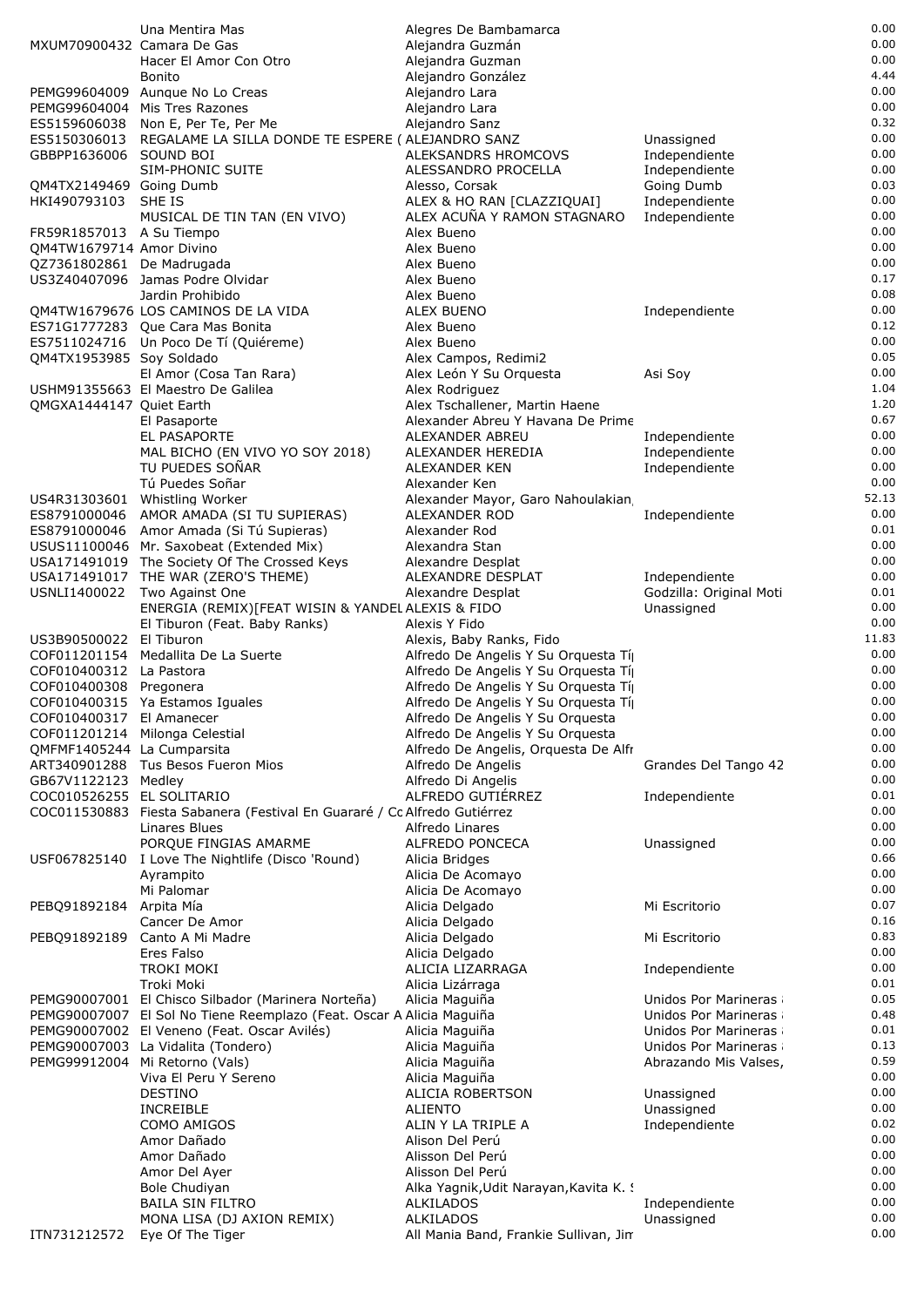| USCGH1556031 UNION ETERNA                                 | MIX IRACUNDOS<br>Cinico                                                    | <b>ALLEN CHANGRA</b><br><b>ALLMENDRA</b><br>Alma Bella De Nílver Huárac | Action Peru Communio<br>Unassigned | 0.00<br>0.00<br>1.14 |
|-----------------------------------------------------------|----------------------------------------------------------------------------|-------------------------------------------------------------------------|------------------------------------|----------------------|
|                                                           | USA2P1866141 Bombom Asesino<br>Con La Misma Moneda                         | Alma Bella<br>Alma Bella                                                |                                    | 44.84<br>0.01        |
| OMFMG1549983 Llora Me Llama                               |                                                                            | Alma Bella                                                              |                                    | 0.00                 |
|                                                           | Que Bonito (Feat. Angie Salcedo)                                           | Alma Bella                                                              |                                    | 0.00                 |
| NLZ541801942 Ocean (Mixed)                                | SUMAQ NINACHA                                                              | <b>ALMILCAR SOTO</b><br>Alok, Zeeba And Iro                             | Independiente                      | 0.00<br>0.01         |
|                                                           | Besito De Coco & Caramelo                                                  | Alquimia                                                                |                                    | 0.00                 |
|                                                           | El Chivo                                                                   | Alquimia                                                                |                                    | 0.00                 |
|                                                           | El Gran Suceso (El Negrito Del Batey-La MAlquimia                          |                                                                         |                                    | 0.00                 |
|                                                           | Esto Es Diciembre                                                          | Alquimia                                                                |                                    | 0.32<br>0.00         |
|                                                           | Exitos De Siempre<br>Exitos De Siempre (Las Muchachas-Juanci Alquimia      | Alquimia                                                                |                                    | 0.11                 |
|                                                           | Joyas De La Reina                                                          | Alguimia                                                                |                                    | 0.00                 |
|                                                           | Joyas De La Reyna (Yerbero Moderno-Mel Alquimia                            |                                                                         |                                    | 0.01                 |
|                                                           | Joyas Del Caribe                                                           | Alquimia                                                                |                                    | 0.00                 |
|                                                           | Joyas Del Caribe (Besito De Coco-Carame Alquimia<br>Lo Mejor De Lo Mejor   | Alquimia                                                                |                                    | 0.01<br>0.01         |
|                                                           | Me Voy Pa' La Habana                                                       | Alquimia                                                                |                                    | 0.00                 |
|                                                           | Orgullo Colombiano                                                         | Alguimia                                                                |                                    | 0.00                 |
|                                                           | Orgullo Colombiano (Cosita Linda-Ay Que Alquimia                           |                                                                         |                                    | 0.00                 |
|                                                           | Orgullo Colombiano (Me Voy Pa' La Habar Alquimia                           |                                                                         |                                    | 0.00<br>0.00         |
|                                                           | Que Cañonazos<br>Y Sigue Pegando                                           | Alquimia<br>Alquimia                                                    |                                    | 0.00                 |
|                                                           | Y Siguen Pegando (Cerca Del Rio Grand Alquimia                             |                                                                         |                                    | 0.00                 |
|                                                           | Y Siguen Pegando (El Muñeco De La Ciu Alguimia                             |                                                                         |                                    | 0.00                 |
| QM7281600178 BANANA                                       |                                                                            | ALTAMIRA BANDA SHOW                                                     | Independiente                      | 0.02                 |
|                                                           | Intro (Instrumental)<br>El Arbolito (Sincronia)                            | Alt-J<br>Alvaro Giraldo, Brandon Lazaro, Diego                          |                                    | 0.02<br>0.00         |
| MX3101100002 Por Qué Será                                 |                                                                            | Alvaro Ricardo                                                          | Súper Éxitos En Salsa              | 2.54                 |
| COF011300317                                              | PORQUE ME HACES LLORAR                                                     | ALVARO RICARDO                                                          | Unassigned                         | 0.00                 |
|                                                           | Paz Y Alegria                                                              | Alvaro Torres                                                           |                                    | 0.00                 |
|                                                           | USHR10521599 Walking On Sunshine                                           | Aly & Aj                                                                |                                    | 0.00<br>0.00         |
| US7VG1882480 Cheveraneando                                | You Make Me Feel Alright                                                   | Ama Sound, Legarda & Daniela Darc Cheveraneando<br>Amadin               |                                    | 0.43                 |
| PEMG90611002 PAN DE DULCE                                 |                                                                            | AMADOR BALLUMBROSIO                                                     | Unassigned                         | 0.00                 |
|                                                           | QMFME1592039 Asi No Te Amara Jamas                                         | Amanda Miguel                                                           |                                    | 51.42                |
|                                                           | SANCOS QUERIDO                                                             | AMANDA MITACC                                                           | Unassigned                         | 0.00<br>0.00         |
|                                                           | BUSCARÉ UN NUEVO MUNDO (EN VIVO) AMANDA PORTALES<br>ESCRITO ESTA (EN VIVO) | AMANDA PORTALES                                                         | Unassigned<br>Unassigned           | 0.00                 |
|                                                           | GATITO MIAU MIAU, EL PIO PIO                                               | AMANDA PORTALES                                                         | Independiente                      | 0.00                 |
|                                                           | Mi Diccionario                                                             | Amanda Portales                                                         |                                    | 0.00                 |
|                                                           | MI DICCIONARIO (EN VIVO)                                                   | AMANDA PORTALES                                                         | Independiente                      | 0.00<br>0.00         |
|                                                           | Que Viva La Fiesta<br>QUE VIVA LA FIESTA (EN VIVO)                         | Amanda Portales<br><b>AMANDA PORTALES</b>                               | Independiente                      | 0.00                 |
|                                                           | Vaso De Cristal                                                            | Amanda Portales                                                         |                                    | 0.00                 |
|                                                           | Acuerdate De Mi                                                            | Amapolita De Arahuay                                                    |                                    | 0.01                 |
|                                                           | ME PEGA                                                                    | AMAR AZUL                                                               | Independiente                      | 0.00                 |
|                                                           | Ella<br>Amor De Telenovela                                                 | Amaral Y Los Principes De America<br>Amaranta                           |                                    | 0.00<br>5.77         |
|                                                           | Amor Ingrato                                                               | Amaranta                                                                |                                    | 0.04                 |
|                                                           | Eterno Viajero                                                             | Amaranta                                                                |                                    | 0.07                 |
|                                                           | Loca Me Tienes, Flor De Campanilla                                         | Amaranta                                                                |                                    | 0.17                 |
|                                                           | Malo Tu Corazon<br>Planta De Maguey                                        | Amaranta<br>Amaranta                                                    |                                    | 7.03<br>0.94         |
|                                                           | Promesas Falsas Promesas                                                   | Amaranta                                                                |                                    | 0.06                 |
|                                                           | Mix Shapis                                                                 | Amaya Hermanos                                                          |                                    | 0.01                 |
|                                                           | Nunca Más                                                                  | Amaya Hermanos                                                          |                                    | 0.00                 |
|                                                           | QM4TW1571809 Hasta Que Llegaste Tu<br>Canto A Mi Tierra                    | Amaya Hnos<br>Ambiente Criollo                                          |                                    | 0.01<br>0.00         |
|                                                           | Se Me Van Los Pies                                                         | Ambiente Criollo                                                        |                                    | 0.00                 |
| ES71G2022536 2020                                         |                                                                            | Amén                                                                    | 2020                               | 4.27                 |
|                                                           | Baby (Feat. Farruko & Nicky Jam)                                           | Amenazzy                                                                |                                    | 0.00                 |
| PEMM11704229 Fin Del Tiempo<br>PEMM11704221 Fumar El Amor |                                                                            | Amén<br>Amén                                                            | Infectado<br>Infectado             | 17.48<br>8.84        |
|                                                           | La Chata                                                                   | Amén                                                                    |                                    | 0.15                 |
|                                                           | FR10S1607948 TE CONQUISTARÉ                                                | AMERICA POP                                                             | Independiente                      | 0.00                 |
| FR2X41532522                                              | YA SERA TARDE                                                              | AMERICA POP                                                             | Independiente                      | 0.00                 |
|                                                           | <b>VENTURA HIGHWAY</b><br>TRAICIONERA (EN VIVO)                            | AMERICA<br>AMÉRICO                                                      | Independiente<br>Unassigned        | 0.00<br>0.00         |
|                                                           | Faltaba Una Razón                                                          | Amilcar Boscan                                                          |                                    | 0.00                 |
|                                                           | Agüita De Hierba Luisa                                                     | Amor Paisano                                                            |                                    | 0.31                 |
|                                                           | La Carne Llama La Carne                                                    | Amor Paisano                                                            |                                    | 0.64                 |
|                                                           | <b>MI VECINITA</b>                                                         | AMOR PAISANO                                                            | Unassigned                         | 0.02<br>0.11         |
|                                                           | MIX LORITA<br>COPAS Y CIGARROS                                             | AMOR PAISANO<br>AMOR SENSUAL                                            | Unassigned<br>Independiente        | 0.00                 |
|                                                           |                                                                            |                                                                         |                                    |                      |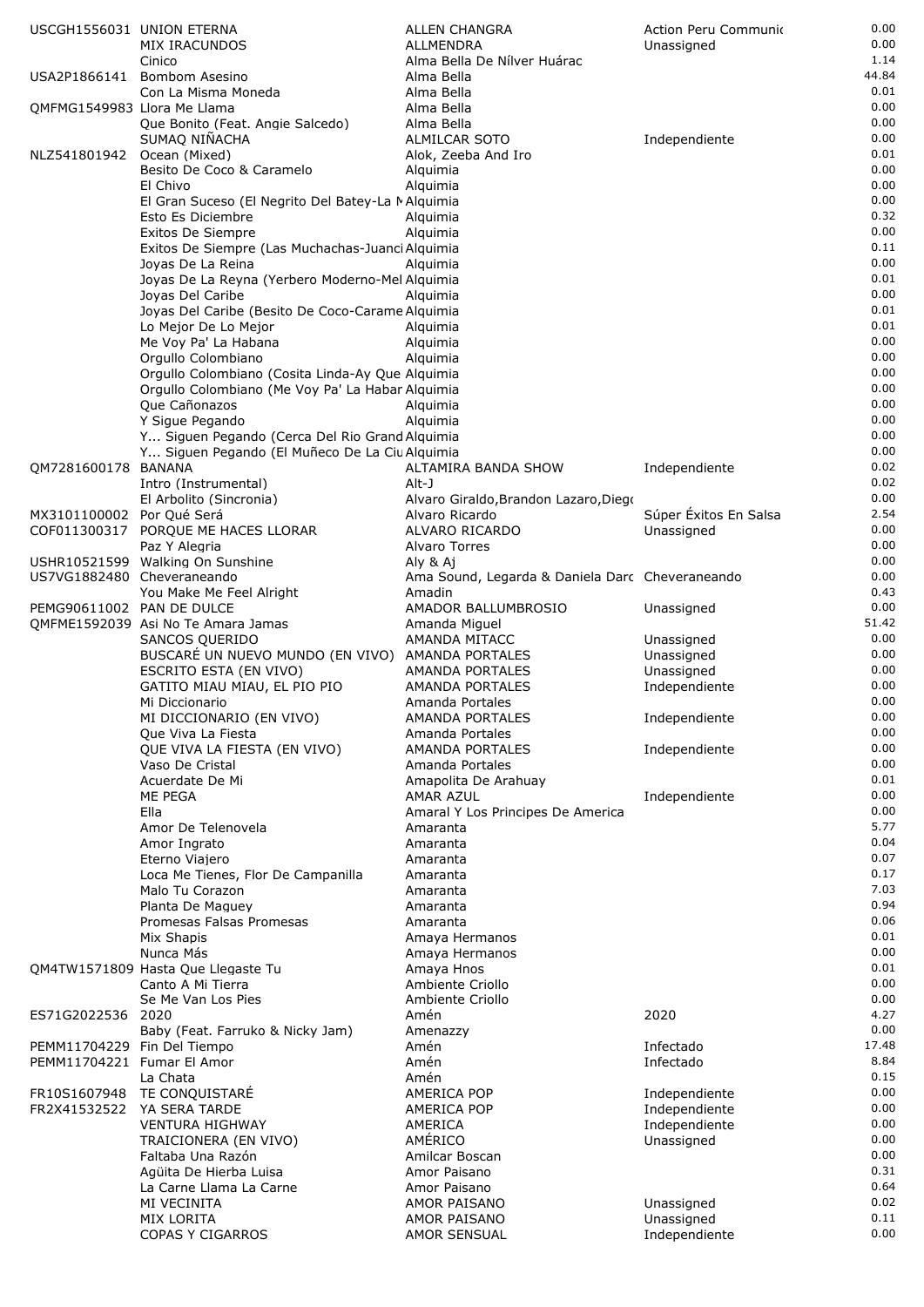|                             | BORRACHO EN LAS CANTINAS                                            | AMORES PROHIBIDOS                                                            | Independiente                  | 0.00         |
|-----------------------------|---------------------------------------------------------------------|------------------------------------------------------------------------------|--------------------------------|--------------|
|                             | La Celosita                                                         | Amores Prohibidos                                                            |                                | 0.00         |
| QMBZ91959877 No Se          |                                                                     | Amy Gutierrez                                                                | No Sé                          | 9.78         |
|                             | Why Don'T You Do Right?                                             | Amy Irving, Charles Fleischer                                                |                                | 0.00         |
| TWA531513977 Second 20S     | Rehab (Desert Eagle Discs Remix)                                    | Amy Winehouse<br>An So Young                                                 |                                | 0.00<br>0.00 |
|                             | El Cigarrillo                                                       | Ana Gabriel                                                                  |                                | 0.00         |
|                             | QUIÉN COMO TU (EN VIVO)                                             | ANA GABRIEL                                                                  | Unassigned                     | 0.00         |
|                             | Mueve Mueve                                                         | Ana Kholer                                                                   |                                | 0.00         |
|                             | CHA-CUCHA                                                           | ANA KOHLER                                                                   | Unassigned                     | 0.00         |
|                             | Mueve Mueve                                                         | Ana Kohler                                                                   |                                | 0.00         |
|                             | Siqui Siqui                                                         | Ana Kohler                                                                   |                                | 0.00         |
|                             | Amor Incomparable                                                   | Ana Lucia Proaño<br>ANA LUCIA PROAÑO                                         |                                | 0.01<br>0.00 |
|                             | LLORAR, LORAR<br>MIL AÑOS                                           | ANA LUCIA PROAÑO                                                             | Independiente<br>Independiente | 0.00         |
|                             | SOMBRAS                                                             | ANA LUCIA PROAÑO                                                             | Independiente                  | 0.00         |
|                             | TE QUIERO TE QUIERO                                                 | ANA LUCIA PROAÑO                                                             | Independiente                  | 0.00         |
| MX1721901035 Llama          |                                                                     | Ana Torroja                                                                  | Llama                          | 4.40         |
|                             | Y Te Amare                                                          | Ana Y Jhonny                                                                 |                                | 0.01         |
|                             | USWD11366438 LIBÉRÉE, DÉLIVRÉE (FRENCH VERSION)                     | ANAIS DELVA                                                                  | Independiente                  | 0.00<br>0.00 |
|                             | USWD11366438 Libérée, Délivrée (French Version)<br><b>ESTA BIEN</b> | Anaïs Delva<br>ANAMELBA                                                      | Unassigned                     | 0.08         |
|                             | POR EQUIVOCACION                                                    | ANAMELBA                                                                     | Independiente                  | 0.07         |
|                             | Si                                                                  | Anamelba                                                                     |                                | 0.04         |
|                             | Tiemblo                                                             | Anamelba                                                                     |                                | 0.09         |
|                             | UN BESO                                                             | ANDDY CAICEDO                                                                | Independiente                  | 0.00         |
|                             | LO NUESTRO YA NO ES AMOR                                            | ANDEAN WAYRA                                                                 | Unassigned                     | 0.00         |
|                             | <b>NEBLINA BLANCA</b>                                               | ANDEAN WAYRA                                                                 | Independiente                  | 0.00         |
|                             | PALOMITA VUELVE<br><b>SARITA</b>                                    | ANDEAN WAYRA<br>ANDEAN WAYRA                                                 | Independiente                  | 0.00<br>0.00 |
|                             | DEF069617960 Our Love Is Alive                                      | Anderson, Bernie Paul                                                        | Unassigned                     | 0.61         |
|                             | USQY51550255 Fill Up With Sunshine                                  | Andew Britton, David Goldsmith                                               |                                | 0.00         |
| ROARA1900028 Camarero       |                                                                     | Andra, Descemer Bueno                                                        |                                | 0.10         |
|                             | QMVRR1631433 Under My Thumb (From "Vinyl" Tv Series' Andre Francis  |                                                                              |                                | 0.00         |
|                             | DEF069806280 Love Theme (Reprise) [Instrumental] [Frc Andre Rieu    |                                                                              | Now That'S What I Ca           | 0.00         |
|                             | NLA319700201 Je Vis Pour Elle Feat. Hélène Segara                   | Andrea Bocelli                                                               |                                | 0.06         |
|                             | CANCION DE LA LIBERTAD<br>Canción De La Libertad                    | <b>ANDREA TESSA</b><br>Andrea Tessa                                          | Unassigned                     | 0.00<br>0.02 |
|                             | ORACION DE UNIDAD                                                   | <b>ANDREA TESSA</b>                                                          | Unassigned                     | 0.00         |
|                             | Oración De Unidad                                                   | Andrea Tessa                                                                 |                                | 0.01         |
|                             | SANCOS QUERIDO                                                      | ANDRES ATOCCSA                                                               | Independiente                  | 0.00         |
|                             | Cuando Te Conoci                                                    | Andrés Calamaro                                                              |                                | 0.00         |
|                             | Estoy Feliz (En Te Veo A La Una)                                    | Andres Rey                                                                   |                                | 0.00         |
|                             | IT'S ALL ABOUT YOU (EN JAMMIN')                                     | ANDRÉS WURST                                                                 | Unassigned                     | 0.00<br>0.00 |
|                             | MORNING AT THE VARNEYS<br>PHARMACY GETS A NEW LOOK                  | ANDREW FELTENSTEIN<br>ANDREW FELTENSTEIN                                     | Independiente<br>Independiente | 0.00         |
|                             | PHARMACY SEX                                                        | ANDREW FELTENSTEIN                                                           | Unassigned                     | 0.00         |
|                             | MARCHING INTO BATTLE                                                | ANDREW LONBAY                                                                | Independiente                  | 0.00         |
|                             | QM6N21492225 THE TIME OF MY LIFE                                    | <b>ANDREW SIXTY</b>                                                          | Unassigned                     | 0.00         |
| USWH10100052 Andecy         |                                                                     | Andrew York                                                                  |                                | 1.62         |
|                             | Borracho Y Mujeriego                                                | Andrez Francia Y Sus Romances                                                |                                | 0.00         |
|                             | DIMELO EN MI CARA<br>No Me Dejes Morir                              | ANDREZ FRANCIA Y SUS ROMANCE! Independiente<br>Andrez Francia Y Sus Romances |                                | 0.01<br>0.00 |
|                             | Nunca Me Has Amado                                                  | Andrez Francia Y Sus Romances                                                |                                | 0.00         |
|                             | Sin Tu Amor                                                         | Andrez Francia Y Sus Romances                                                |                                | 0.00         |
|                             | Te Doy La Razon                                                     | Andrez Francia Y Sus Romances                                                |                                | 0.00         |
|                             | Dime                                                                | Andy Aguilera                                                                |                                | 0.00         |
|                             | DIME (DJ AXION REMIX)                                               | ANDY AGUILERA                                                                | Independiente                  | 0.00         |
|                             | MI AMOR PERDIDO                                                     | ANDY AGUILERA                                                                | Independiente                  | 0.01         |
|                             | Mi Amor Perdido (Feat Divino)<br>I Just Want To Be Your Everything  | Andy Aguilera<br>Andy Gibb                                                   |                                | 0.00<br>0.00 |
| FR59R2054672                | Cobarde Cobarde                                                     | Andy Montanez                                                                | Salsa Con Fuego                | 9.03         |
|                             | COC010225250 ¿Cómo Podré Disimular?                                 | Andy Montañez                                                                |                                | 0.00         |
| US2BR9700700 Boca Mentirosa |                                                                     | Andy Montañez                                                                |                                | 0.03         |
|                             | El Eco De Un Tambor                                                 | Andy Montañez                                                                |                                | 0.01         |
|                             | EL ECO DE UN TAMBOR (LIVE)                                          | ANDY MONTAÑEZ                                                                | Unassigned                     | 0.00         |
|                             | Julia                                                               | Andy Montañez                                                                |                                | 0.00<br>0.00 |
|                             | La Ultima Copa<br>USUL19900441 Te Voy A Enseñar                     | Andy Montañez<br>Andy Montañez                                               |                                | 4.59         |
|                             | UN VERANO EN NUEVA YORK (LIVE)                                      | ANDY MONTAÑEZ                                                                | Unassigned                     | 0.00         |
| COC010225256 Una Aventura   |                                                                     | Andy Montañez                                                                |                                | 0.00         |
|                             | Vagabundo                                                           | Andy Montañez                                                                |                                | 0.00         |
|                             | Involucrado (Feat. Farina)                                          | Andy Rivera                                                                  |                                | 0.00         |
|                             | Historia De Amor (Where Do I Begin) Lov Andy Williams               |                                                                              |                                | 0.01         |
|                             | Fua!<br>Me Enamoré (Remix) [Con Tito 'El Bambir Angel & Khriz       | Angel & Khriz                                                                |                                | 0.00<br>0.00 |
|                             | ME ENAMORÉ (REMIX)                                                  | ANGEL & KRIZ FEAT. TITO                                                      | Unassigned                     | 0.01         |
|                             | <b>BELLA MESTIZA</b>                                                | ANGEL BEDRILLANA                                                             | Independiente                  | 0.00         |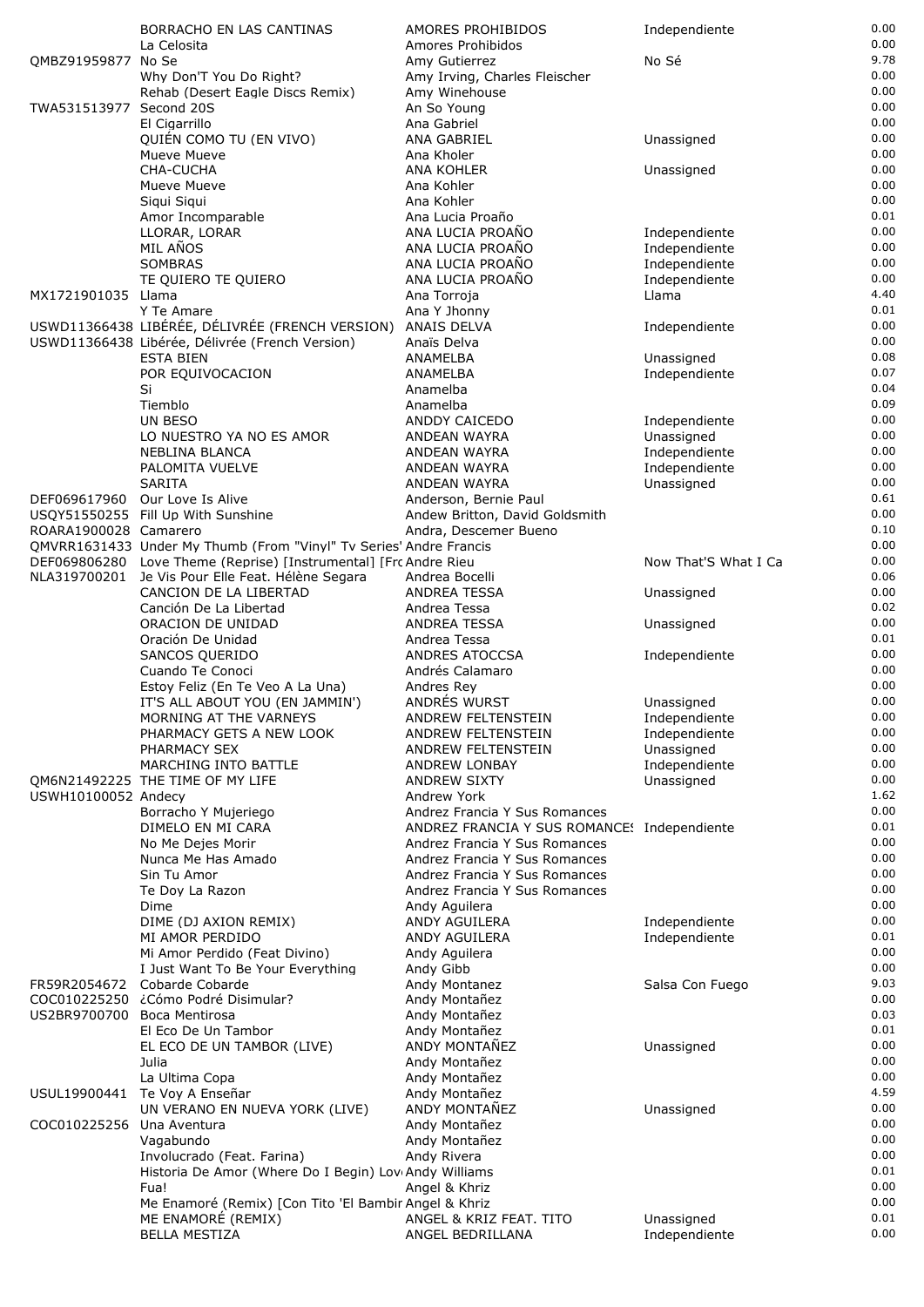| ES71G1771991 Ana Isaoco      |                                                                  | Angel Canales                                          |                       | 0.01         |
|------------------------------|------------------------------------------------------------------|--------------------------------------------------------|-----------------------|--------------|
| ES71G1771995 Nostalgia       |                                                                  | Angel Canales                                          |                       | 0.00         |
|                              | NO VUELVAS A MI LADO (EN VIVO)                                   | ANGEL DAMAZO                                           | Unassigned            | 0.00         |
|                              | AMOR VERDADERO                                                   | ANGEL GUARACA                                          | Unassigned            | 0.00         |
|                              | CHINA SALAMERA<br>USSD10204207 Entre El Amor Y El Odio           | ANGEL GUARACA                                          | Independiente         | 0.00<br>0.00 |
| QMFMG1356088 A LO OSCURO     |                                                                  | Angel Lopez<br>ANGEL VILORIA                           | Independiente         | 0.00         |
|                              | USWD10220465 Beauty And The Beast                                | Angela Lansbury                                        |                       | 0.00         |
| USSD10704014 Fiera Inquieta  |                                                                  | Angela Maria                                           | Pasion De Gavilanes   | 0.04         |
|                              | QUIÉN ERES TU                                                    | ANGELA                                                 | Independiente         | 0.00         |
|                              | Te Quiero Mas                                                    | Angeles De Fuego                                       |                       | 0.00         |
|                              | TODO POR UN PITO                                                 | ANGELES DEL AMOT                                       | Independiente         | 0.00         |
|                              | COF011000240 Como Los Quiero                                     | Angeles                                                | Venimos Del Cielo     | 0.00         |
|                              | Tomame                                                           | Angeles                                                |                       | 0.00         |
|                              | ACUERDATE DE MI                                                  | ANGÉLICA ENCISO                                        | Independiente         | 0.00         |
|                              | Ongoy Plaza                                                      | Angélica Enciso                                        |                       | 0.00         |
|                              | Quisiera Casarme                                                 | Angélica Enciso                                        |                       | 0.00         |
|                              | Señor Cantinero                                                  | Angélica Enciso                                        |                       | 0.00         |
|                              | Vicuñita                                                         | Angelica Enciso                                        |                       | 0.00         |
|                              | AY QUE DOLOR                                                     | ANGÉLICA GOMEZ                                         | Independiente         | 0.00         |
|                              | Ay Que Dolor                                                     | Angélica Gómez                                         |                       | 0.00         |
|                              | Carinito                                                         | Angélica Gómez                                         |                       | 0.00         |
|                              | <b>NUNCA MAS</b>                                                 | ANGÉLICA GOMEZ                                         | Independiente         | 0.00         |
|                              | Nunca Más                                                        | Angélica Gómez                                         |                       | 0.00         |
|                              | PALOMA DESMEMORIADA (EN VIVO)                                    | ANGÉLICA MARIA                                         | Independiente         | 0.00         |
|                              | Río Chalhuanca                                                   | Angélica María                                         | Illari Chaska         | 0.25         |
|                              | TE VAS, TE VAS                                                   | ANGÉLICA MARIA                                         | Unassigned            | 0.00<br>0.00 |
| ARG791100009                 | Carros De Fuego (Carrozas De Fuego)                              | Angeli                                                 | Carros De Fuego       | 0.00         |
|                              | NO.                                                              | ANGELIKA VEE                                           | Independiente         | 0.00         |
| FRW901400810 SUNSET RIVER    | Tu Eres La Razon                                                 | Angelina& Los Fontana<br>ANH HUNG                      | Independiente         | 0.00         |
|                              | QZ5AB2165380 Como Le Explico (Version Salsa)                     | Ania, Amy Gutiérrez                                    | Cómo Le Explico (Vers | 1.91         |
|                              | ES71G1842055 BAILANDO (FEAT. YOUNG EIBY)                         | ANIA                                                   | Ania Mitre            | 0.00         |
|                              | USWD11365766 Bist Du Kaputt, Will Dich Keiner Mehr               | Anita Hopt                                             |                       | 0.06         |
|                              | MIRA QUE BONITO                                                  | ANITA LUCIA PROAÑO                                     | Unassigned            | 0.00         |
|                              | Se Fuè                                                           | Anita Shamely                                          |                       | 0.00         |
| FR9W11518542 Le Jeu Du Froid |                                                                  | Anna Flori Lamour                                      |                       | 0.91         |
|                              | DIME SI ESTO ES AMOR (ACAPELA)                                   | ANNA KARINA                                            | Independiente         | 0.00         |
| ES71G1874892 Opitenka        |                                                                  | Antami De Cao                                          |                       | 0.00         |
|                              | Ride On A Meteorite                                              | Antares                                                | Ride On A Meteorite E | 0.00         |
|                              | USGF19361302 LOOKING DOWN THE BARREL OF A GUN (ANTHRAX           |                                                        | Independiente         | 0.00         |
|                              | Ahora Y Aqui                                                     | Antiheroe                                              |                       | 0.00         |
|                              | TODO LO QUE DIGAS                                                | ANTIHÉROE                                              | Independiente         | 0.00         |
|                              | Alejate                                                          | Antologia                                              |                       | 0.28         |
|                              | PEAN51008124 Aléjate (Feat. Pata Amarilla) [Sinfónico] Antología |                                                        | Sinfonico             | 0.16         |
|                              | El Momento De Amar                                               | Antologia                                              |                       | 0.00         |
| PEAN51008111                 | Fiesta De Mi Pueblo                                              | Antología                                              | Vuelve A Mi           | 0.24         |
|                              | Hov Me Iré                                                       | Antologia                                              |                       | 0.02         |
|                              | Luz De Mi Vida                                                   | Antologia                                              |                       | 0.00<br>0.00 |
| PEAN51008120                 | Mentiras                                                         | Antologia                                              | Sinfonico             | 0.16         |
|                              | Niña (Feat. Max Castro) [Sinfónico]<br>No Vuelvo A Amar          | Antología<br>Antologia                                 |                       | 0.00         |
| PEAN51008125                 | Noche [Sinfónico]                                                | Antología                                              | Sinfonico             | 0.03         |
| PEAN51008114                 | Te Olvidaré                                                      | Antología                                              | Vuelve A Mi           | 0.22         |
| PEAN51008117                 | Tu Indiferencia                                                  | Antología                                              | Vuelve A Mi           | 3.72         |
|                              | Vivir Sin Ti                                                     | Antologia                                              |                       | 0.00         |
|                              | Volveré (Para Tati)                                              | Antologia                                              |                       | 0.00         |
|                              | Vuelve En Mi                                                     | Antologia                                              |                       | 0.00         |
| ARA901400291                 | El Oso                                                           | Antonio Birabent                                       |                       | 0.02         |
|                              | QZ5AB2170695 Siempre Seré (Homenaje A Tito Rojas)                | Antonio Cartagena, César Vega, Sep Siempre Seré (Homen |                       | 1.82         |
|                              | Como Tu                                                          | Antonio Cartagena                                      |                       | 0.06         |
|                              | PEMG91453003 Necesito Un Amor                                    | Antonio Cartagena                                      |                       | 2.22         |
|                              | Ni Siquiera (Version 2019)                                       | Antonio Cartagena                                      |                       | 0.00         |
| QM4TX1567855 Pidele Perdon   |                                                                  | Antonio Cartagena                                      |                       | 0.17         |
| QM6N21733426 Que Tiene El    |                                                                  | Antonio Cartagena                                      |                       | 0.00         |
|                              | Tengo Todo Excepto A Tí                                          | Antonio Cartagena                                      |                       | 0.00         |
|                              | Tu Me Cambiaste La Vida                                          | Antonio Cartagena                                      |                       | 0.00         |
| QMDA71583334 Vuelve          |                                                                  | Antonio Cartagena                                      |                       | 0.01         |
| ES7581110068 Toda Una Vida   |                                                                  | Antonio Machín                                         | Boleros - Toda Una Vi | 0.02         |
|                              | COMO DIOS MANDA                                                  | ANTONIO MARTELL                                        | Independiente         | 0.02<br>6.81 |
| PEMG91706002 Vamos           | ARRANGEMENT                                                      | Antonio Pavón Galán<br>ANTONIO PINTO                   | Vamos<br>Unassigned   | 0.00         |
|                              | <b>BASEBALL FIELD</b>                                            | <b>ANTONIO PINTO</b>                                   | Unassigned            | 0.00         |
|                              | <b>BEATING</b>                                                   | <b>ANTONIO PINTO</b>                                   | Unassigned            | 0.00         |
|                              | CALLING ANALISA                                                  | ANTONIO PINTO                                          | Unassigned            | 0.00         |
|                              | COFFEE WITH DAN                                                  | <b>ANTONIO PINTO</b>                                   | Unassigned            | 0.00         |
|                              | COOPER WARNS JOHN                                                | <b>ANTONIO PINTO</b>                                   | Unassigned            | 0.00         |
|                              | COOPER'S PEP TALK                                                | ANTONIO PINTO                                          | Unassigned            | 0.00         |
|                              |                                                                  |                                                        |                       |              |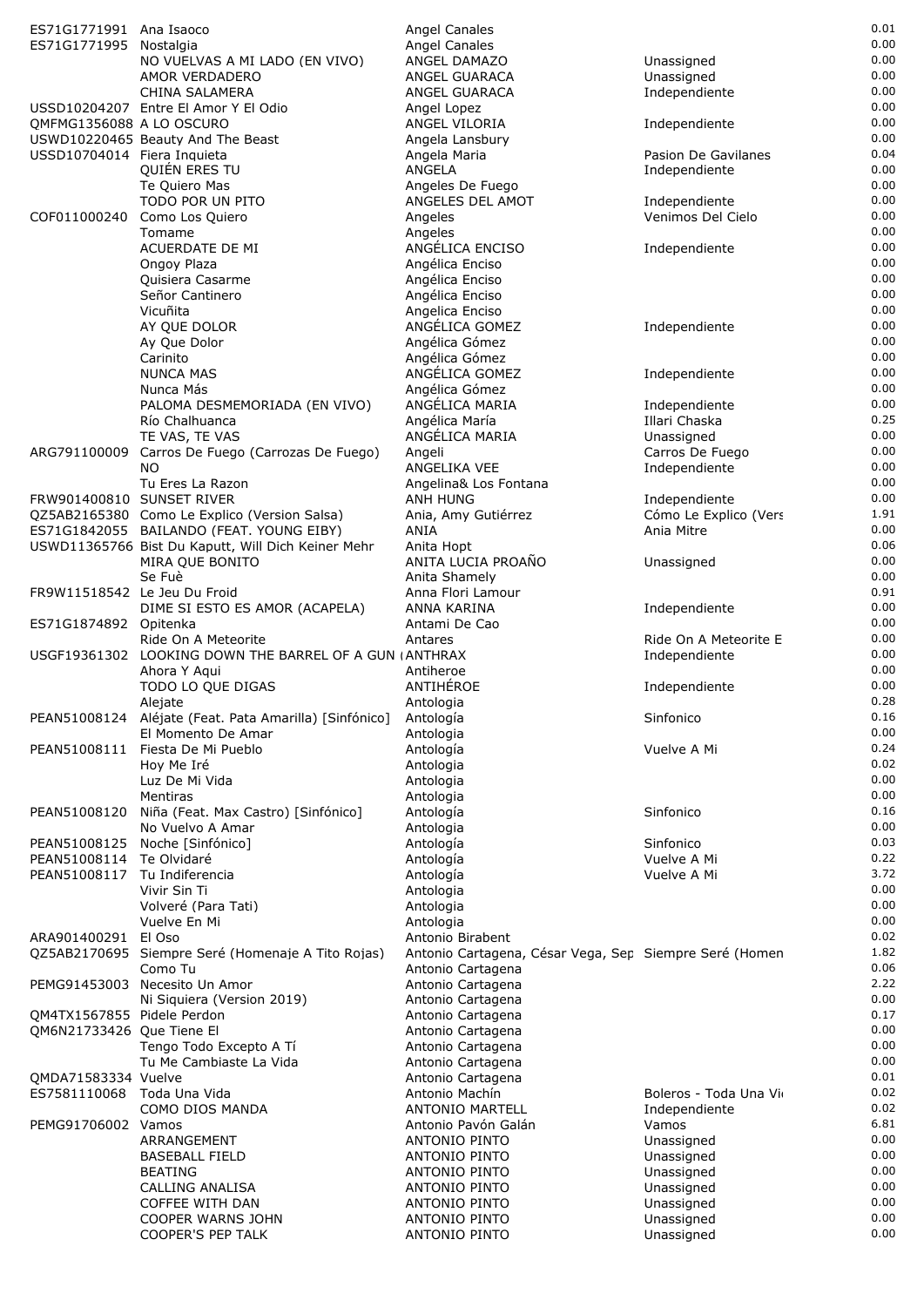|                                              | DAN CHANGES HIS MIND                                                        | ANTONIO PINTO                                | Unassigned               | 0.00         |
|----------------------------------------------|-----------------------------------------------------------------------------|----------------------------------------------|--------------------------|--------------|
|                                              | DAN FOLLOWS JOHN TO JAIL                                                    | <b>ANTONIO PINTO</b>                         | Unassigned               | 0.00         |
|                                              | DRIVING BACK IN SEMI                                                        | <b>ANTONIO PINTO</b>                         | Unassigned               | 0.00         |
|                                              | <b>GUITAR FOR END</b>                                                       | ANTONIO PINTO                                | Unassigned               | 0.00         |
|                                              | <b>HOME LATE</b>                                                            | ANTONIO PINTO                                | Unassigned               | 0.00         |
|                                              | HOME MOVIE OF JASON                                                         | ANTONIO PINTO                                | Unassigned               | 0.00         |
|                                              | JOHN ADMIRES JASON'S STAND                                                  | ANTONIO PINTO                                | Unassigned               | 0.00         |
|                                              | JOHN PREPARES FOR MONEY RUN                                                 | <b>ANTONIO PINTO</b>                         | Unassigned               | 0.00<br>0.00 |
|                                              | KEEGHAN'S OFFICE-INCREDIBLE OPPORT ANTONIO PINTO<br>MALIK AT JOHN'S         | <b>ANTONIO PINTO</b>                         | Unassigned               | 0.00         |
|                                              | MALIK HAS WORD WITH CRUIZER                                                 | ANTONIO PINTO                                | Unassigned<br>Unassigned | 0.00         |
|                                              | MINIMUM SENTENCING                                                          | ANTONIO PINTO                                | Unassigned               | 0.00         |
|                                              | POETIC FINALE (A)                                                           | ANTONIO PINTO                                | Unassigned               | 0.00         |
|                                              | POETIC FINALE (B)                                                           | <b>ANTONIO PINTO</b>                         | Unassigned               | 0.00         |
|                                              | THE FARM (SNITCH)                                                           | ANTONIO PINTO                                | Unassigned               | 0.00         |
|                                              | Four Seasons - Spring                                                       | Antonio Vivaldi [Pd]                         |                          | 0.00         |
| ES5051630000                                 | In The Mix                                                                  | Anual 2016                                   | <b>Anual 2016</b>        | 0.00         |
| USXDR2011402 100                             |                                                                             | Anuel Aa & Ozuna                             | Los Dioses               | 0.97         |
| USXDR2011403 Antes                           |                                                                             | Anuel Aa & Ozuna                             |                          | 1.86         |
| USXDR2011401 Los Dioses                      |                                                                             | Anuel Aa & Ozuna                             | Los Dioses               | 69.25        |
| USXDR2011412 Municiones                      |                                                                             | Anuel Aa & Ozuna                             | Los Dioses               | 0.34         |
| USXDR2011411 Nunca                           |                                                                             | Anuel Aa & Ozuna                             | Los Dioses               | 0.95         |
| USXDR2011408 Perreo<br>OM6N22075900 Mi Vieja |                                                                             | Anuel Aa & Ozuna<br>Anuel Aa                 | Los Dioses               | 0.04<br>0.24 |
|                                              | TU CARIÑITO (FEAT. BUXXI)                                                   | ANY VICTORIA                                 | Emmanuel                 | 0.00         |
|                                              | Chok There                                                                  | Apache Indian                                | Independiente            | 0.00         |
| US4D40400427 Flatline                        |                                                                             | Aphasia                                      |                          | 0.00         |
|                                              | GBBBM0002228 Charlie'S Angels 2000                                          | Apollo 440                                   |                          | 0.00         |
|                                              | CUANTO TIENES, CUANTO VALES                                                 | ARABELLA                                     | Independiente            | 0.00         |
|                                              | Cuánto Tienes, Cuánto Vales                                                 | Arabella                                     |                          | 0.04         |
|                                              | MENTIRAS SON                                                                | ARABELLA                                     | Unassigned               | 0.00         |
|                                              | SUENO O PESADILLA                                                           | ARACELLI Y SU ALMA REBELDE                   | Unassigned               | 0.00         |
|                                              | Volvi A Perder En El Amor                                                   | Aracely Y Su Alma Rebelde                    |                          | 0.01         |
|                                              | SE2VK1205303 SHE MAKES ME GO - MIKE CANDYS RADI ARASH FEAT. SEAN PAUL       |                                              | Unassigned               | 0.00         |
| ARF140200095                                 | Ya Lo Sabemos                                                               | Arbol                                        |                          | 0.42         |
|                                              | ORIGINAL                                                                    | ARCANGEL & BAD BUNNY                         | Independiente            | 0.00         |
|                                              | Agresivo (Remix) [Con Jowell & Randy & IArcangel & De La Ghetto             |                                              |                          | 0.01         |
|                                              | Tussi Feat. De La Ghetto                                                    | Arcángel, Justin Quiles, Eladio Carrió       |                          | 17.48        |
| QMBZ92024028 Satisfacción                    |                                                                             | Arcangel, Myke Towers                        |                          | 2.14         |
|                                              | Agresivo                                                                    | Arcangel                                     |                          | 0.00         |
|                                              | APARENTEMENTE                                                               | ARCANGEL                                     | Unassigned               | 0.01         |
|                                              | USUM70763458 Mi Fanatica (Dj Kazzanova Mix)                                 | Arcangel                                     |                          | 0.04         |
|                                              | Payaso                                                                      | Arcángel                                     |                          | 1.11         |
|                                              | Regalame Una Noche (Salsa Version) (Fea Arcangel                            |                                              |                          | 0.00<br>0.00 |
|                                              | DEN120100075 Body Groove (12" Original Mix - Non Mc V Architechs Feat. Nana |                                              |                          | 0.00         |
| PEMG99601007 La Bamba                        | LA SOLTERITA                                                                | Arco Iris<br>ARCO IRIS                       | Unassigned               | 0.00         |
|                                              | PEMG99601017 Yo Vendo Unos Ojos Negros / Ende Que T Arco Iris               |                                              |                          | 0.00         |
|                                              | SON DEL VALLE                                                               | ARCOIRIS DE CUZCO                            | Independiente            | 0.00         |
|                                              | DIEZ MINUTOS (SESIONES DESDE EL CEIAREA 7                                   |                                              | Unassigned               | 0.00         |
|                                              | IRIS (SESIONES DESDE EL CENTRO)                                             | AREA 7                                       | Unassigned               | 0.00         |
|                                              | LIDES SIN DIOS (SESIONES DESDE EL CIAREA 7                                  |                                              | Unassigned               | 0.00         |
|                                              | Mirate En Mi                                                                | Area 7                                       | 1984                     | 0.00         |
|                                              | SER (SESIONES DESDE EL CENTRO)                                              | AREA 7                                       | Unassigned               | 0.00         |
|                                              | Kangrejo (En Vivo) (Live)                                                   | Arena Hash                                   | Del Archivo De Arena     | 0.04         |
|                                              | Into The Arena                                                              | Arena                                        |                          | 0.00         |
|                                              | USAT21003413 I Say A Little Prayer                                          | Aretha Franklin                              |                          | 0.19         |
|                                              | Respect                                                                     | Aretha Franklin                              |                          | 17.48        |
|                                              | PROBLEM FEAT. IGGY AZALEA (DJ GIAN FARIANA GRANDE                           |                                              | Unassigned               | 0.00         |
| USUM71304716 The Way                         |                                                                             | Ariana Grande                                |                          | 0.00         |
|                                              | USAT20901405 Coming Into Los Angeles [Live Woodstock Arlo Guthrie           |                                              | Woodstock: Music Fro     | 0.02         |
| ES8620821047                                 | Déjame Soñar<br>Celos De Amor                                               | Armagedon<br>Armando Hernandez Y Su Conjunto | Núnca Digas Núnca        | 0.00<br>3.44 |
| ES5531202424                                 | LA VACA                                                                     | ARMANDO HERNANDEZ Y SU CONJL Unassigned      |                          | 0.00         |
|                                              | ES5621904887 Contigo Aprendi                                                | Armando Manzanero                            | Desde El Corazón         | 0.90         |
| QMFME1552226 Mia                             |                                                                             | Armando Manzanero                            |                          | 0.10         |
|                                              | Somos Novios                                                                | Armando Manzanero                            |                          | 0.02         |
|                                              | De Alianza Soy                                                              | Armando Massé                                | Mass Equipo              | 0.02         |
| NLF711901598                                 | Lifting You Higher (Asot 900 Anthem) (Bla Armin Van Buuren                  |                                              |                          | 0.49         |
| BEK011400204                                 | Tomorrowland 2014 Mix                                                       | Armin Van Buuren                             |                          | 0.00         |
| PEMG91375007 La Ricotona                     |                                                                             | Armonía 10 De Piura                          |                          | 145.10       |
|                                              | A Mi Pueblito Me Voy                                                        | Armonía 10                                   |                          | 0.00         |
|                                              | Amores Hallaras                                                             | Armonía 10                                   |                          | 0.00         |
|                                              | Borracho De Felicidad                                                       | Armonía 10                                   |                          | 0.00         |
|                                              | Buscaré Otro Amor                                                           | Armonía 10                                   |                          | 0.01         |
|                                              | El Amor Aparece Y Desaparece                                                | Armonía 10                                   |                          | 0.01         |
|                                              | El Triste                                                                   | Armonía 10                                   |                          | 0.01         |
|                                              | Hoy Quiero Olvidarme De Ti                                                  | Armonía 10                                   |                          | 0.01         |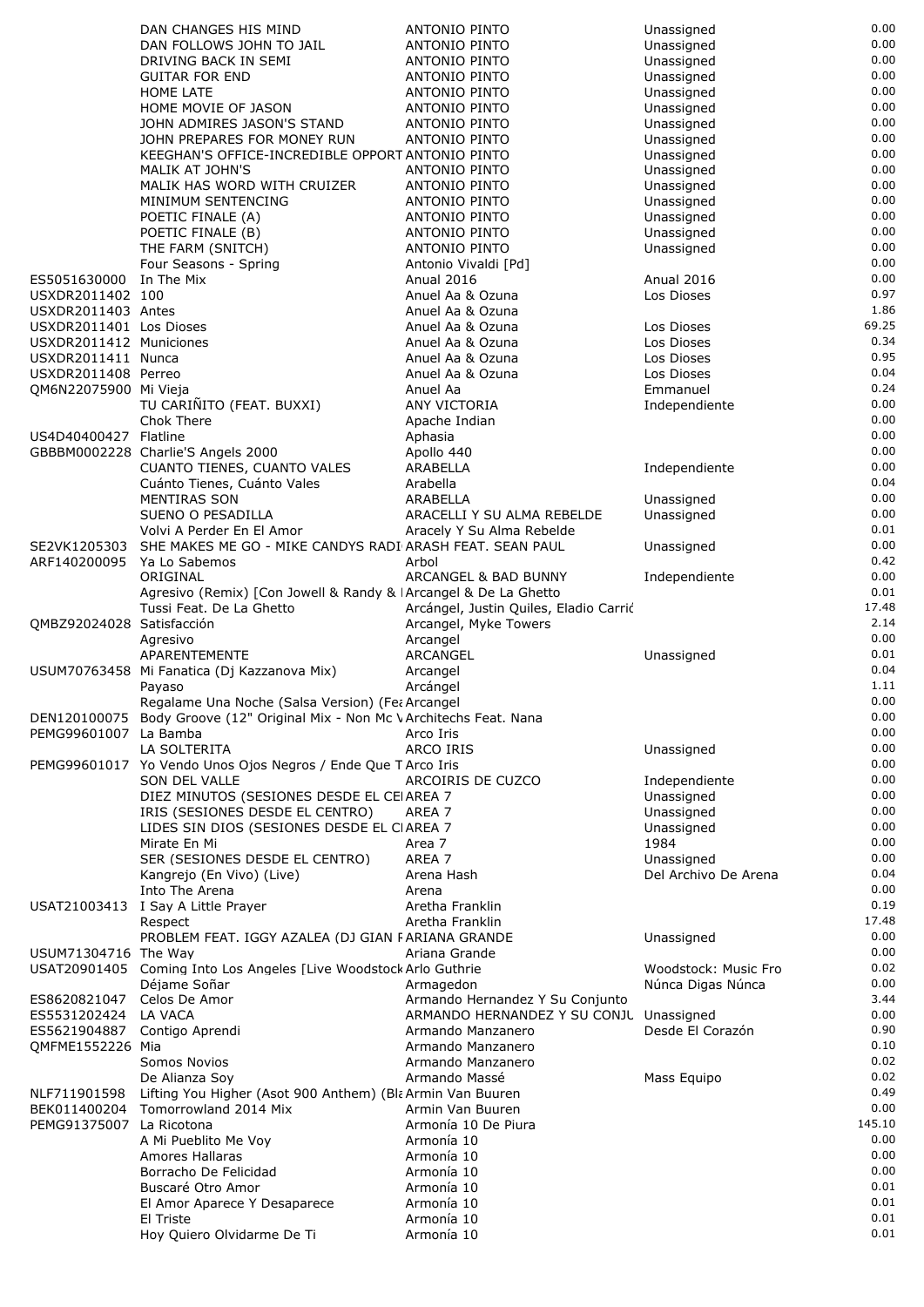|                              | La Duda                                                                | Armonía 10                    |                        | 0.00  |
|------------------------------|------------------------------------------------------------------------|-------------------------------|------------------------|-------|
|                              | Lagrimas                                                               | Armonía 10                    |                        | 0.08  |
|                              | Llora Me Llama                                                         | Armonía 10                    |                        | 0.00  |
|                              | Llora Tu Desgracia                                                     | Armonía 10                    |                        | 0.00  |
|                              | Llorare                                                                | Armonía 10                    |                        | 0.00  |
|                              | Los Cerveceros                                                         | Armonía 10                    |                        | 0.00  |
|                              | Megamix                                                                | Armonía 10                    |                        | 0.00  |
|                              | Mil Lágrimas                                                           | Armonía 10                    |                        | 0.01  |
|                              | Mix Linda María                                                        | Armonía 10                    |                        | 0.01  |
|                              | Mix San Juanito 2                                                      | Armonía 10                    |                        | 0.00  |
|                              | Mix Sanjuanito Nº 3                                                    | Armonía 10                    |                        | 0.00  |
|                              | No Le Digan Nada De Mi                                                 | Armonía 10                    |                        | 0.00  |
|                              | Nunca Tuve Suerte En El Amor                                           | Armonía 10                    |                        | 0.00  |
|                              |                                                                        |                               |                        | 0.00  |
|                              | Olvidarnos Jamas                                                       | Armonía 10                    |                        |       |
|                              | Otra Vez Estoy Solo                                                    | Armonía 10                    |                        | 0.00  |
|                              | Otra Vez Me Equivoque                                                  | Armonía 10                    |                        | 0.00  |
|                              | Paloma Del Alma Mía                                                    | Armonía 10                    |                        | 0.02  |
|                              | Parranda N° 8                                                          | Armonía 10                    |                        | 0.00  |
|                              | Parranda Nº 8                                                          | Armonía 10                    |                        | 0.00  |
|                              | Perdóname                                                              | Armonía 10                    |                        | 0.00  |
|                              | Pero No Puedo Vivir Sin Ti                                             | Armonía 10                    |                        | 0.01  |
|                              | Si Esto Se Llama Amor                                                  | Armonía 10                    |                        | 0.00  |
|                              | Sufro Al No Tenerte                                                    | Armonía 10                    |                        | 0.00  |
|                              | Suspiro De Amor                                                        | Armonía 10                    |                        | 0.00  |
|                              | PEMG91444005 Traicionera (Live)                                        | Armonía 10                    |                        | 0.01  |
|                              | Un Cigarrillo Y Un Cafe                                                | Armonía 10                    |                        | 0.00  |
|                              | Huarochirana                                                           | Armonica Saavedra             |                        | 0.36  |
|                              |                                                                        |                               |                        |       |
| RUB411300216 SOLO DARBUKA    |                                                                        | ARTEM UZUNOV                  | Unassigned             | 0.00  |
|                              | <b>ELLA SERA</b>                                                       | ARTISTA DESCONOCIDO           | Unassigned             | 0.00  |
|                              | MATARINA                                                               | ARTISTA DESCONOCIDO           | Unassigned             | 0.00  |
|                              | NO IDENTIFICADO.                                                       | ARTISTA DESCONOCIDO           | Unassigned             | 0.00  |
|                              | The Second Star To The Right                                           | Artista Desconocido           |                        | 0.00  |
|                              | THE SECOND STAR TO THE RIGHT                                           | ARTISTA DESONOCIDO            | Unassigned             | 0.00  |
|                              | EL QUE NO TIENE DE INGA (EN VIVO)                                      | ARTISTAS VARIOS               | Independiente          | 0.00  |
| ITS040800664                 | La Dueña Del Swing                                                     | Arturo Bravo                  |                        | 0.01  |
|                              | PEMG91007001 Arriba Alianza Lima                                       | Arturo Zambo Cavero           |                        | 48.70 |
| PEMG99805003 Lima De Antaño  |                                                                        | Arturo Zambo Cavero           |                        | 0.00  |
| PEMG90511009 Olga            |                                                                        | Arturo Zambo Cavero           | En Vivo: Arturo "Zaml  | 0.05  |
| PEMG90511002 Rebeca          |                                                                        | Arturo Zambo Cavero           | En Vivo: Arturo "Zaml  | 0.03  |
|                              |                                                                        |                               |                        |       |
| PEMG90511013 Y Se Llama Peru |                                                                        | Arturo Zambo Cavero           |                        | 0.03  |
|                              | <b>ONDA ONDA</b>                                                       | AS MENINAS                    | Independiente          | 0.00  |
|                              | US6R21305114 Hanuman Chalisa                                           | Ashit Desai                   |                        | 0.25  |
| ES5531436936                 | <b>MUSIC</b>                                                           | <b>ASHLEY CORNELL</b>         | Unassigned             | 0.00  |
|                              | Márchate                                                               | Asia Y El Grupo Potencia      |                        | 0.00  |
|                              | TWM831300111 Xiang Dui Ni Shuo (Piano Version)                         | Aska Yang                     | Xiang Dui Ni Shuo (Pia | 0.00  |
|                              | GBQRF1103369 Girl From Ipanema                                         | Astrud Gilberto               |                        | 0.40  |
|                              | El Conchudo                                                            | Asunta Ccasas                 |                        | 0.00  |
|                              | Basta Ya                                                               | Atahualpa Yupangui            |                        | 0.00  |
| FRZ817403715                 | Nada Mas                                                               | Atahualpa Yupangui            |                        | 0.00  |
| ESA012038773                 | Desdicha                                                               | Atanerr                       | Vida                   | 17.48 |
|                              | LA TRAVIESA                                                            | ATAQUE RASTA & DJ EL CUERVO   | Unassigned             | 0.00  |
|                              |                                                                        |                               |                        | 0.00  |
|                              | DEN060000185 THE FIELDS OF LOVE                                        | ATB VS. YORK                  | Independiente          |       |
|                              | DED579900009 9Pm (Till I Come)                                         | Atb                           |                        | 0.05  |
|                              | IN AND OUT                                                             | <b>ATJAZZ</b>                 | Independiente          | 0.00  |
|                              | <b>POSITIVE</b>                                                        | ATLI ORVARSSON                | Independiente          | 0.00  |
|                              | WE                                                                     | ATLI ORVARSSON                | Independiente          | 0.00  |
|                              | <b>COTTON CLUB</b>                                                     | <b>ATMOSPHERE</b>             | Unassigned             | 0.00  |
|                              | Hit The Dancefloor                                                     | Atmosphere                    |                        | 0.01  |
|                              | <b>HOT SAUCE</b>                                                       | <b>ATMOSPHERE</b>             | Independiente          | 0.00  |
|                              | Lost In The Wilderness                                                 | Atmosphere                    |                        | 0.00  |
|                              | MESS WITH MY MIND                                                      | <b>ATMOSPHERE</b>             | Independiente          | 0.00  |
|                              | Meteor Path                                                            | Atmosphere                    |                        | 0.00  |
|                              | <b>DETENERME</b>                                                       | <b>AUDIORAMA</b>              | Unassigned             | 0.00  |
| USWD11778845 Aria            |                                                                        | Audra Mcdonald                |                        | 0.00  |
|                              |                                                                        |                               |                        | 0.00  |
| ESA031411247                 | Solo Tu Amor                                                           | Au-D                          |                        |       |
|                              | PIENSO EN TI (FEAT. FLEX)                                              | <b>AUSTIN</b>                 | Independiente          | 0.00  |
|                              | EL BAILE DE LA CALAVERA                                                | AUTÉNTICA SF                  | Independiente          | 0.00  |
|                              | El Duelo                                                               | Autobus                       |                        | 1.45  |
|                              | Napanga 2014                                                           | Autobus                       | Máquina Destrucción    | 0.00  |
| uscqj0537395                 | Alas De Cristal                                                        | Avalanch                      |                        | 0.00  |
|                              | PEMG99803007 Lima De Novia / Lima De Octubre / Lima I Avanzada Criolla |                               |                        | 0.10  |
| US83W0711015 Noche De Sexo   |                                                                        | Aventura Feat. Wisin & Yandel |                        | 0.01  |
|                              | USA2P1890671 Enséñame A Olvidar (En Vivo)                              | Aventura                      |                        | 0.62  |
| US83W0500059 Llorar          |                                                                        | Aventura                      | Love & Hate            | 0.04  |
|                              | Todavia Me Amas (Me Extrañaras Mañana Aventura                         |                               |                        | 0.00  |
|                              | USRC10800206 GIRLFRIEND (NICKELODEON MIX)                              | AVRIL LAVIGNE FEAT. LIL MAMA  | Independiente          | 0.00  |
|                              | Ali Baba                                                               | Axe Bahia                     |                        | 0.00  |
|                              |                                                                        | Axe Bahia                     |                        | 0.00  |
|                              | Apaga Todo                                                             |                               |                        |       |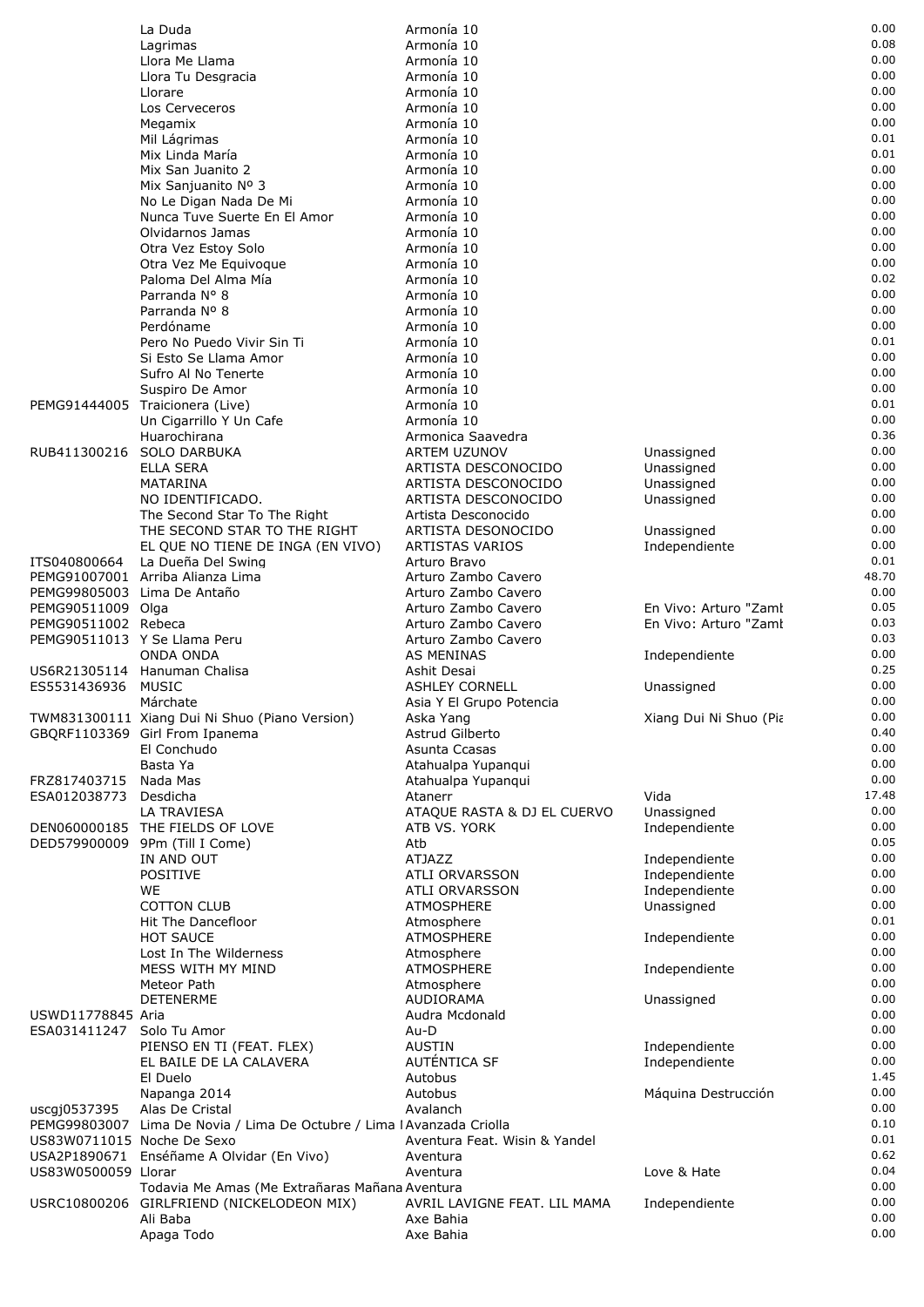|                                                           | Axe Bahia                                                                       | Axe Bahia                                          |                                | 0.00         |
|-----------------------------------------------------------|---------------------------------------------------------------------------------|----------------------------------------------------|--------------------------------|--------------|
|                                                           | Dança Do Vampiro                                                                | Axe Bahia                                          |                                | 0.00         |
|                                                           | El Baile De La Pompa                                                            | Axe Bahia                                          |                                | 0.01<br>0.00 |
| BRWMB0300079 MAOMENO                                      | La Cucarazhiña                                                                  | Axe Bahía<br>AXE BAHIA                             | Productiva Produccion          | 0.00         |
|                                                           | OMFMG1374732 MUEVE LA POMPA                                                     | AXE BAHIA                                          | Productiva Produccion          | 0.00         |
|                                                           | Mueve Las Pompas                                                                | Axe Bahia                                          |                                | 0.02         |
|                                                           | THU THUCA                                                                       | AXE BAHIA                                          | Independiente                  | 0.00         |
|                                                           | Tudo Bem                                                                        | Axe Bahia                                          |                                | 0.00         |
|                                                           | Yo Quiero Bailar                                                                | Axe Bahia                                          |                                | 0.03         |
|                                                           | ABREME LA PUERTA                                                                | AYDE FERNANDEZ                                     | Independiente                  | 0.00         |
|                                                           | <b>CERVECITA NEGRA</b><br>ES POR CULPA DE EL                                    | AYDE FERNANDEZ                                     | Unassigned                     | 0.00<br>0.00 |
|                                                           | MI RADIOGRAFIA                                                                  | AYDE FERNANDEZ<br>AYDE FERNANDEZ                   | Independiente<br>Independiente | 0.00         |
|                                                           | NO ME LLAMES LOCA                                                               | AYDE FERNANDEZ                                     | Independiente                  | 0.00         |
|                                                           | Olvidame                                                                        | Ayde Fernandez                                     |                                | 0.00         |
|                                                           | POR EL                                                                          | AYDE FERNANDEZ                                     | Unassigned                     | 0.00         |
|                                                           | EL PASTORCITO                                                                   | <b>AYME TREJO</b>                                  | Unassigned                     | 0.00         |
|                                                           | ANNA WINTOUR                                                                    | AZEALIA BANKS                                      | Unassigned                     | 0.00         |
| BEX561300007                                              | <b>SAN SALVADOR</b>                                                             | <b>AZOTO</b>                                       | Independiente                  | 0.32<br>0.00 |
|                                                           | LEJOS DE TI MI VIDA<br>GBCPZ1508567 AZULI PRESENTS BASS HOUSE ANTHEMS AZULI DJS | AZUCENA AYMARA                                     | Unassigned<br>Independiente    | 0.00         |
|                                                           | GBCPZ1407690 AZULI PRESENTS FUNKY HOUSE ANTHEM AZULI DJ'S                       |                                                    | Independiente                  | 0.00         |
|                                                           | USQY51361720 Bands (Mothug Remix)                                               | B.O.B                                              |                                | 0.00         |
| US2Y30620815                                              | Express                                                                         | B.T. Express                                       |                                | 0.00         |
|                                                           | Luna Radiante (Feat. Babasónicos) [Vivo] Babasónicos, Los Autenticos Decade     |                                                    |                                | 1.02         |
| ARUM70600595 Curtis                                       |                                                                                 | <b>Babasónicos</b>                                 |                                | 0.07         |
| ARF470100015 Delectrico                                   |                                                                                 | Babasónicos                                        | Jessico - Carolo               | 0.03         |
|                                                           | Delectrico (Radio Edit)                                                         | Babasónicos                                        |                                | 0.63         |
| ARUM70600606 El Loco                                      |                                                                                 | Babasónicos                                        |                                | 0.36<br>2.72 |
| ARUM70600587 Irresponsables<br>ARUM70600601 Los Calientes |                                                                                 | <b>Babasónicos</b><br>Babasónicos                  |                                | 0.35         |
| ARUM70600591 Putita                                       |                                                                                 | Babasónicos                                        |                                | 0.39         |
| ARUM70700458 Risa                                         |                                                                                 | Babasónicos                                        |                                | 0.00         |
| ARF470400023 Y Que                                        |                                                                                 | Babasónicos                                        |                                | 2.57         |
| ARUM70700462 Y Qué?                                       |                                                                                 | Babasónicos                                        |                                | 0.73         |
|                                                           | USAT20703493 You'Re Gorgeous (2007 Remastered Albu Baby Bird                    |                                                    |                                | 0.00         |
|                                                           | US3B90500025 Es Mejor Olvidarlo                                                 | Baby Ranks, Lennox, Zion                           |                                | 0.01         |
|                                                           | <b>ESTAN LLEGANDO</b>                                                           | <b>BABY RANKS</b>                                  | Unassigned                     | 0.00<br>0.00 |
|                                                           | Cupido Me Mintio<br>LA LA LA LA (REMIX) (FEAT. DADDY YANK BABY RASTA & GRINGO   | Baby Rasta & Gringo                                | Independiente                  | 0.00         |
| USJE61110358                                              | Nana Na Nana                                                                    | Baby Rasta & Gringo                                |                                | 0.01         |
|                                                           | Tu Cuerpo Quiero Tocar (Feat. Cheka)                                            | Baby Rasta & Gringo                                |                                | 0.00         |
|                                                           | LA, LA, LA                                                                      | <b>BABY RASTA</b>                                  | Unassigned                     | 0.00         |
|                                                           | BABY'S RADIO VERSION                                                            | <b>BABYBOY</b>                                     | Unassigned                     | 0.00         |
|                                                           | TE MUERES POR MI                                                                | <b>BACANOS</b>                                     | Unassigned                     | 0.00         |
|                                                           | TU SONRISA                                                                      | <b>BACANOS</b>                                     | Independiente                  | 0.00         |
| DEC718600021                                              | LOVE REALLY HURTS WITHOUT YOU                                                   | <b>BAD BOYS BLUE</b>                               | Coconut Music                  | 0.00<br>0.00 |
| QM6MZ1748293 DILES                                        | ¿CUAL ES TU PLAN? (FEAT. DJ NELSON)                                             | BAD BUNNY, NEJO & PJ SIN SUELA<br><b>BAD BUNNY</b> | Independiente<br>Unassigned    | 0.00         |
|                                                           | NO TE HAGAS (FEAT. JORY BOY)                                                    | <b>BAD BUNNY</b>                                   | Unassigned                     | 0.00         |
|                                                           | TCADG1735372 TU NO METES CABRA                                                  | <b>BAD BUNNY</b>                                   | Independiente                  | 0.00         |
|                                                           | USEP40407108 God'S Love (Album Version)                                         | <b>Bad Religion</b>                                |                                | 0.00         |
|                                                           | USEP40403107 In The Night (Album Version)                                       | <b>Bad Religion</b>                                | How Could Hell Be An           | 0.00         |
|                                                           | Sorrow (Album Version)                                                          | <b>Bad Religion</b>                                |                                | 0.02         |
| USEP42028001                                              | <b>Baby Blue Shades</b>                                                         | <b>Bad Suns</b>                                    |                                | 2.17         |
|                                                           | MIX MIRIAM HERNANDEZ                                                            | <b>BAHIA BLANCA</b>                                | Independiente                  | 0.00<br>0.00 |
| NLG620491177                                              | You'Re The Inspiration<br>Cloud                                                 | Balbino<br><b>Balearic</b>                         |                                | 0.00         |
|                                                           | SI TU ESTUVIERAS AQUI                                                           | <b>BAMBOLEO</b>                                    | Unassigned                     | 0.00         |
|                                                           | Si Tú Estuvieras Aguí                                                           | Bamboleo                                           |                                | 0.01         |
|                                                           | Ya No Hace Falta                                                                | <b>Bamboleo</b>                                    |                                | 0.03         |
|                                                           | Nuestro Amor Comenzo A Vivir                                                    | Banana                                             |                                | 0.01         |
| ARG791100063                                              | Charriots Of Fire (Carrozas De Fuego)                                           | Band Of One                                        | Movies & Tv Music              | 0.03         |
|                                                           | Fiesta                                                                          | Banda Blanca                                       |                                | 5.82         |
|                                                           | AL CALOR DE LA CUMBIA                                                           | <b>BANDA BRAVA</b>                                 | Independiente                  | 0.00<br>0.00 |
| ES5530909779<br>COF011403259                              | LA COPA DE LA VIDA<br><b>RAS TAS TAS</b>                                        | <b>BANDA CALIENTE</b><br><b>BANDA CHOKE</b>        | Independiente<br>Unassigned    | 0.00         |
|                                                           | DULCE Y BONITA                                                                  | BANDA DE MUSICOS 32º DIVISION                      | Unassigned                     | 0.00         |
|                                                           | LA CENTENARIA                                                                   | BANDA DE MUSICOS 32º DIVISION                      | Unassigned                     | 0.00         |
|                                                           | HIMNO NACIONAL DEL PERU                                                         | BANDA DE MUSICOS DEL EJERCITO                      | Unassigned                     | 0.00         |
| ARF471700221                                              | 01 Uno En Un Millo?N                                                            | Banda De Turistas                                  | Mancho                         | 0.10         |
| ARF471300262                                              | Banda De Turistas Quimica - Audio Killers Banda De Turistas                     |                                                    |                                | 0.00         |
|                                                           | Me Libera                                                                       | Banda Djavu, Dj Juninho Portugal                   |                                | 1.40         |
|                                                           | LOS MINEROS<br>El Portenito                                                     | <b>BANDA EXPLOSIVA</b>                             | Unassigned                     | 0.01<br>0.12 |
| COF011205439                                              | ES71G1815663 A Gozar Todo El Mundo                                              | Banda La Bocana, Alvaro Pizarro<br>Banda La Bocana |                                | 2.51         |
|                                                           | ASI TE QUERIA VER                                                               | BANDA LA NUEVA TENTACION                           | Unassigned                     | 0.00         |
|                                                           |                                                                                 |                                                    |                                |              |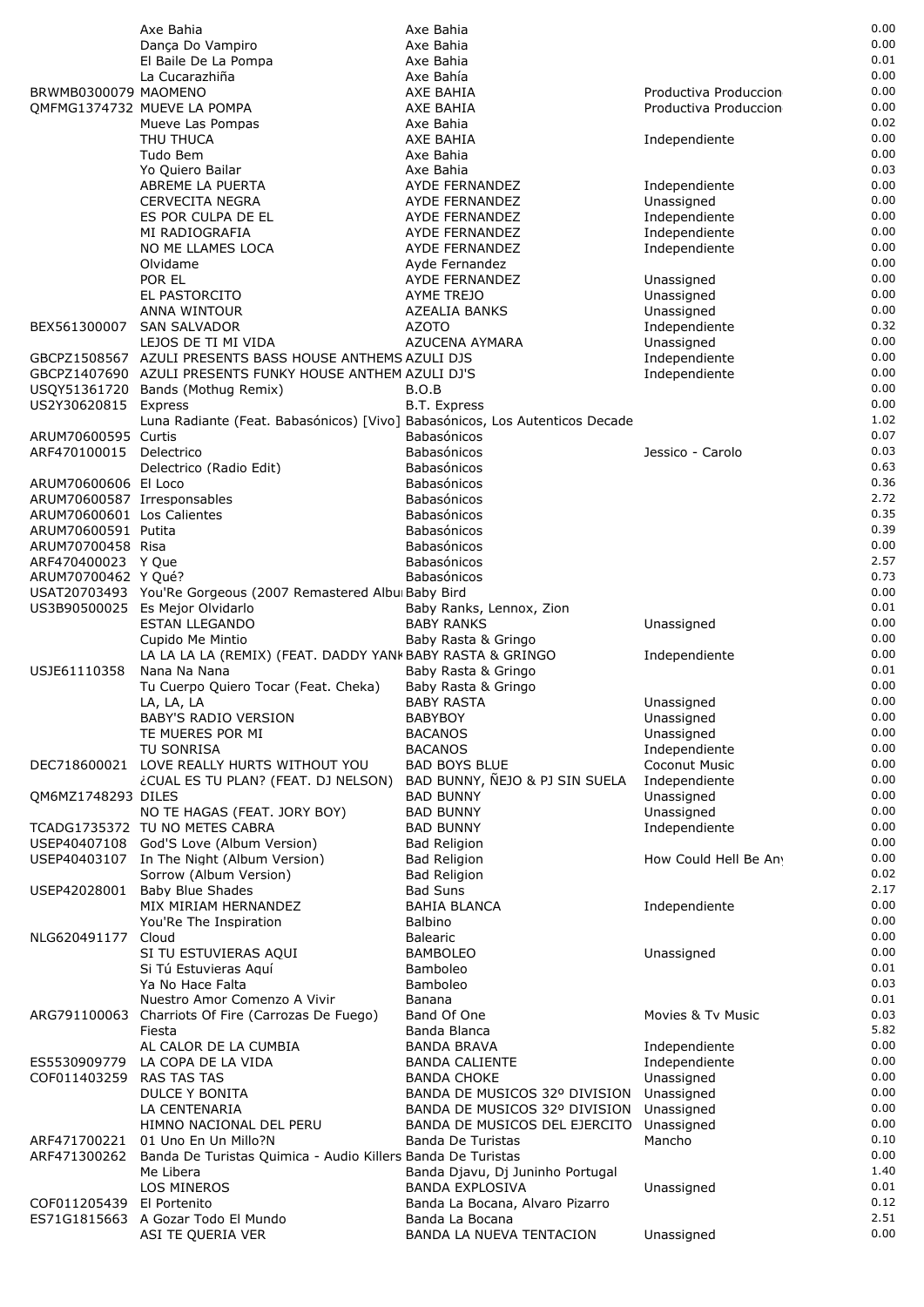|                            | ABREME LA PUERTA                                                                                                                                                                         | <b>BANDA LA PATRONAL</b>                                 | Independiente                          | 0.00         |
|----------------------------|------------------------------------------------------------------------------------------------------------------------------------------------------------------------------------------|----------------------------------------------------------|----------------------------------------|--------------|
|                            | Al Fondo Hay Sitio                                                                                                                                                                       | Banda Melodias De Lahuaytambo                            |                                        | 0.04         |
|                            | PLATA Y MUJER                                                                                                                                                                            | <b>BANDA OPERACION INTOCABLES</b>                        | Unassigned                             | 0.00         |
|                            | Plata Y Mujer                                                                                                                                                                            | Banda Operación Intocables                               |                                        | 0.00         |
|                            | EL CHISME<br>ASI BAILA MI TRUJILLANITA                                                                                                                                                   | BANDA ORQUESTA CORAZON DE Hl Unassigned                  |                                        | 0.00<br>0.00 |
|                            | San Miguel De Piura                                                                                                                                                                      | <b>BANDA PERU STAR</b><br>Banda San Miguel De Piura      | Unassigned                             | 0.00         |
|                            | A LA VIRGEN DE GUADALUPE                                                                                                                                                                 | BANDA SANTA LUCIA DE MOCHE                               | Independiente                          | 0.00         |
|                            | A La Virgen De Guadalupe                                                                                                                                                                 | Banda Santa Lucía De Moche                               | Marinera_Baile Nacion                  | 0.14         |
|                            | <b>DEL NORTE VENGO</b>                                                                                                                                                                   | BANDA SANTA LUCIA DE MOCHE                               | Independiente                          | 0.00         |
|                            | EL NORTEÑO                                                                                                                                                                               | BANDA SANTA LUCIA DE MOCHE                               | Independiente                          | 0.00         |
|                            | El Norteño                                                                                                                                                                               | Banda Santa Lucía De Moche                               | Marinera_Baile Nacion                  | 0.16<br>0.00 |
|                            | EL PALO BLANCO<br>LA CONCHEPERLA [MBN]                                                                                                                                                   | BANDA SANTA LUCIA DE MOCHE<br>BANDA SANTA LUCIA DE MOCHE | Unassigned<br>Independiente            | 0.00         |
|                            | La Concheperla [Mbn]                                                                                                                                                                     | Banda Santa Lucía De Moche                               | Marinera_Baile Nacion                  | 2.13         |
|                            | LA PACORANA                                                                                                                                                                              | BANDA SANTA LUCIA DE MOCHE                               | Unassigned                             | 0.00         |
|                            | La Pacorana                                                                                                                                                                              | Banda Santa Lucía De Moche                               | Marinera_Baile Nacion                  | 0.12         |
|                            | LINDA MOCHERITA                                                                                                                                                                          | BANDA SANTA LUCIA DE MOCHE                               | Independiente                          | 0.00         |
|                            | Linda Mocherita                                                                                                                                                                          | Banda Santa Lucía De Moche                               | Marinera Baile Nacion                  | 1.16<br>0.00 |
|                            | LINDA MORROPONITA<br>Linda Morroponita                                                                                                                                                   | BANDA SANTA LUCIA DE MOCHE<br>Banda Santa Lucía De Moche | Independiente<br>Marinera_Baile Nacion | 0.16         |
|                            | SABOR NORTENO                                                                                                                                                                            | BANDA SANTA LUCIA DE MOCHE                               | Independiente                          | 0.00         |
|                            | Sabor Norteño                                                                                                                                                                            | Banda Santa Lucía De Moche                               | Marinera_Baile Nacion                  | 1.08         |
| ESA031109470               | CIELO ANDALUZ                                                                                                                                                                            | BANDA TAURINA PLAZA MONUMENT Unassigned                  |                                        | 0.00         |
|                            | Paloma Ajena                                                                                                                                                                             | Banda Tecno                                              |                                        | 0.00         |
|                            | Dios Mio Haz Que Me Enamore                                                                                                                                                              | Banda Tropikal De Vallenar                               | Incomparables                          | 0.00         |
|                            | Metralhadora<br>Mix Alegría                                                                                                                                                              | Banda Vingadora<br><b>Bandamixeros</b>                   |                                        | 0.00<br>0.00 |
|                            | ANDO PREPARANDO                                                                                                                                                                          | <b>BANDO KORRUPTO 2</b>                                  | Unassigned                             | 0.00         |
|                            | Pa' Que Guerriar                                                                                                                                                                         | Bando Korrupto 2                                         |                                        | 0.00         |
|                            | VAMPIRESA                                                                                                                                                                                | <b>BANDO KORRUPTO 2</b>                                  | Unassigned                             | 0.02         |
| FR6V81111966               | PARIS LATINO (VERSION MAXI)                                                                                                                                                              | <b>BANDOLERO</b>                                         | Independiente                          | 0.00         |
| ITN731376212               | Scream And Shout                                                                                                                                                                         | Barbara Lake, Cj Dj                                      |                                        | 0.00         |
|                            | DEVIL IN MISS JONES                                                                                                                                                                      | <b>BARBARELLATONES</b>                                   | Unassigned                             | 0.00<br>0.00 |
|                            | YO SOY UNA MUJER<br>Vuelvete Loca                                                                                                                                                        | BARBARITA Y LA DIFERENCIA<br>Barbaro Fines & Su Mayimbe  | Independiente<br>Te Ví Nacer           | 0.00         |
|                            | El Dinero                                                                                                                                                                                | Barbaro Fines Y Su Mayimbe                               |                                        | 0.02         |
|                            | Pa' Lante-Vuelvete Loca (Dj Tavo Remix) Barbaro Fines Y Su Mayimbe                                                                                                                       |                                                          |                                        | 0.00         |
| DKBKA9901201 DOOH DOOH     |                                                                                                                                                                                          | <b>BARCODE BROTHERS</b>                                  | Independiente                          | 0.00         |
| OM6N21760324 FLUTE         |                                                                                                                                                                                          | <b>BARCODE BROTHERS</b>                                  | Unassigned                             | 0.01         |
|                            | USRE10501972 One Week (Remastered Album Version)                                                                                                                                         | Barenaked Ladies                                         |                                        | 0.00<br>0.00 |
|                            | Quiero Amenecer<br>ARF851400034 Algo Mágico (En Vivo)                                                                                                                                    | Bareto<br>Barilari                                       | Barilari En Vivo 13-12                 | 0.02         |
|                            | ARF851200021 Corazón Homicida                                                                                                                                                            | Barilari                                                 | Barilari 4                             | 17.49        |
|                            | ARF851800005 En Este Mismo Lugar                                                                                                                                                         | Barilari                                                 |                                        | 0.01         |
|                            | ARF851400035 Trae Tu Amor (En Vivo)                                                                                                                                                      | Barilari                                                 | Barilari En Vivo 13-12                 | 0.02         |
|                            | ARF851400042 Y Las Sombras Quedarán Atrás (En Vivo) Barilari                                                                                                                             |                                                          | Barilari En Vivo 13-12                 | 0.04         |
| USA561022070 S Wonderful   |                                                                                                                                                                                          | <b>Barney Richards</b>                                   |                                        | 0.01<br>0.02 |
| PEMG91007004 Vamos Alianza | <b>EASTER EGG</b>                                                                                                                                                                        | Barra Comando Sur<br><b>BARRY LEITCH</b>                 | Unassigned                             | 0.00         |
| PEMG90204004 Aquí Estoy    |                                                                                                                                                                                          | Bartola & Félix Casaverde                                | Bartola & Félix Casave                 | 0.24         |
| PEMG90204003 Color Noche   |                                                                                                                                                                                          | Bartola & Félix Casaverde                                | Bartola & Félix Casave                 | 0.08         |
|                            | PEMG90204001 Cristal Herido - A Dúo Con Abelardo Vásq Bartola & Félix Casaverde                                                                                                          |                                                          | Bartola & Félix Casave                 | 0.02         |
|                            | PEMG90204010 Las Flores De Mi Bandera                                                                                                                                                    | Bartola & Félix Casaverde                                | Bartola & Félix Casave                 | 0.69         |
|                            | ESTAMPA LIMEÑA (EN VIVO)                                                                                                                                                                 | <b>BARTOLA</b>                                           | Unassigned                             | 0.00         |
|                            | MI MUNDO ERES TU (EN VIVO)<br>PEMG90614001 Mi Primo Coco (En Vivo)                                                                                                                       | <b>BARTOLA</b><br>Bartola                                | Unassigned                             | 0.00<br>0.05 |
| PEMG91006005 Tal Como Yo   |                                                                                                                                                                                          | Bartola                                                  |                                        | 0.18         |
|                            | Valió La Pena                                                                                                                                                                            | Bartola                                                  |                                        | 0.00         |
|                            | SEAMA9532060 Vision Of My Mind                                                                                                                                                           | <b>Basic Element</b>                                     |                                        | 0.00         |
|                            | Pic.Nic ??????-????? ??????                                                                                                                                                              | Basket Of Music                                          |                                        | 0.00         |
|                            | NLC281112114 AGAIN AND AGAIN (FEAT. AKON, PITBULIBASTO!                                                                                                                                  |                                                          | Unassigned                             | 0.00         |
|                            | USCK30700912 Bela Lugosi'S Dead                                                                                                                                                          | <b>Bauhaus</b>                                           |                                        | 0.15<br>2.18 |
| USA561007306 Superman      | Mil Pedazos                                                                                                                                                                              | <b>Bbc Concert Orchestra</b><br>Bebeto Y La Noche        |                                        | 0.05         |
|                            | <b>BUCHE Y PLUMA</b>                                                                                                                                                                     | <b>BEBO VALDÉS</b>                                       | Independiente                          | 0.00         |
| QZ7B81700010 Bubalu        |                                                                                                                                                                                          | Becky G, Prince Royce, Dj Luian, Ma                      |                                        | 0.47         |
|                            | USUM71709856 How Deep Is Your Love (Serban Mix)                                                                                                                                          | Bee Gees                                                 |                                        | 0.00         |
|                            | USRH10722694 SPIRITS [HAVING FLOWN]                                                                                                                                                      | <b>BEE GEES</b>                                          | Independiente                          | 0.00         |
|                            | USUM71709857 You Should Be Dancing (Serban Mix)                                                                                                                                          | Bee Gees                                                 |                                        | 0.01         |
|                            | USWD11572477 Seguir Las Reglas (De "Henry, El Monstru Bela, Monstruela<br>DEA580600071 Swan Lake, Ballet Suite, Op. 20: Scene (L Belgrad Philharmonic Orchestra, Igo Sad Classical Music |                                                          |                                        | 0.06<br>0.00 |
|                            | AMIGA (CON MELYNA LA ESTRELLA DEL SBELINDA TORRES                                                                                                                                        |                                                          | Unassigned                             | 0.00         |
|                            | Amigo                                                                                                                                                                                    | <b>Belinda Torres</b>                                    |                                        | 0.00         |
|                            | Besito Prestado                                                                                                                                                                          | <b>Belinda Torres</b>                                    |                                        | 0.18         |
|                            | Gracias Papá                                                                                                                                                                             | <b>Belinda Torres</b>                                    |                                        | 0.00         |
|                            | La Ultima Noche                                                                                                                                                                          | <b>Belinda Torres</b>                                    |                                        | 0.00         |
|                            | Me Voy                                                                                                                                                                                   | <b>Belinda Torres</b>                                    |                                        | 0.01         |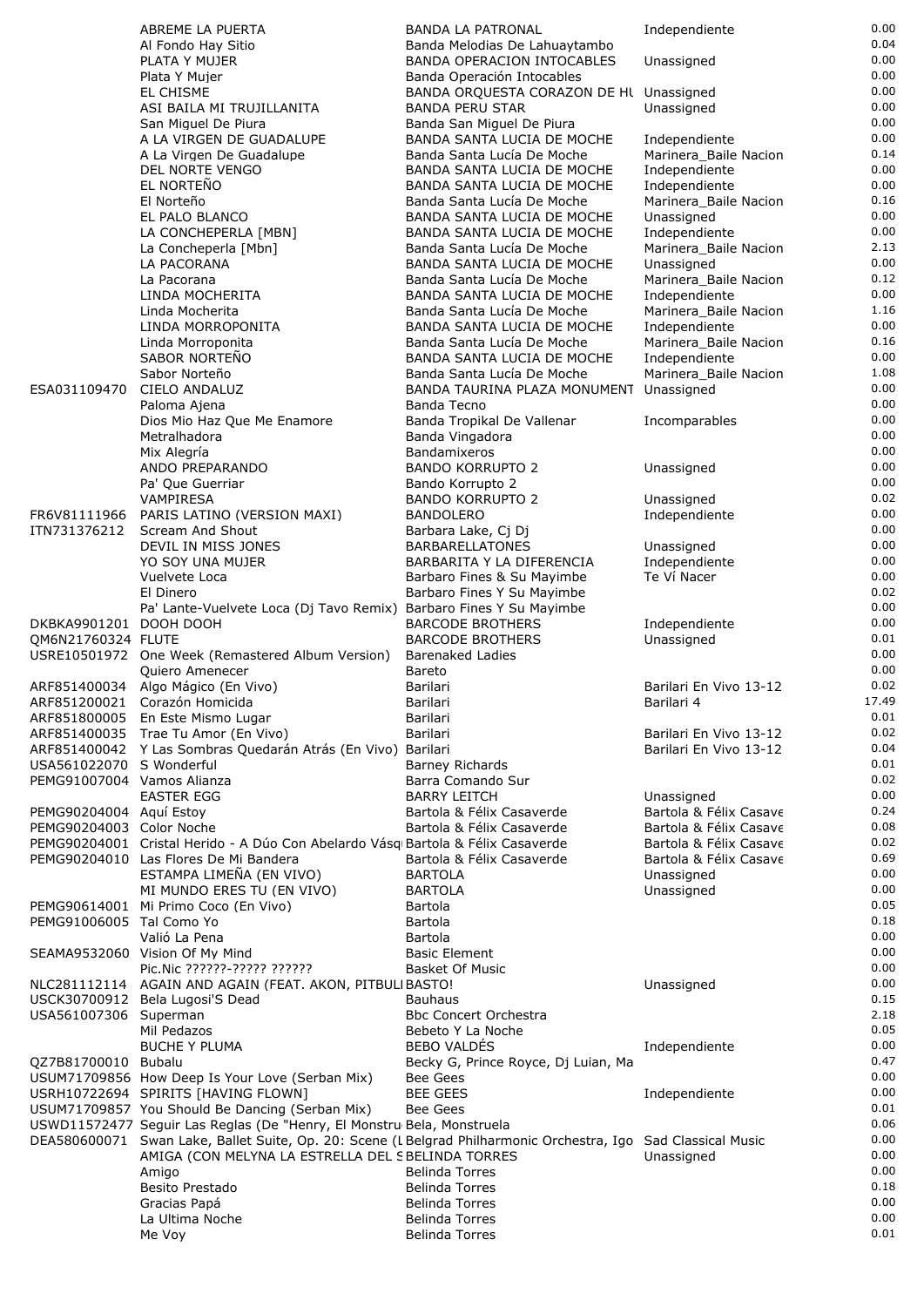|                               | NIÑA ABANDONADA (EN CONCIERTO)                                                                                            | <b>BELINDA TORRES</b>                                        | Unassigned                             | 0.00         |
|-------------------------------|---------------------------------------------------------------------------------------------------------------------------|--------------------------------------------------------------|----------------------------------------|--------------|
|                               | <b>SOLEDAD</b>                                                                                                            | <b>BELINDA TORRES</b>                                        | Unassigned                             | 0.00         |
|                               | Tonta Enamorada                                                                                                           | <b>Belinda Torres</b>                                        |                                        | 0.00         |
|                               | El Baile Del Cervecero                                                                                                    | Bella Bella                                                  |                                        | 0.00<br>0.19 |
| PEAE11010002 La Vaca Blanca   | Si Te Vas                                                                                                                 | Bella Bella<br>Bella Bella                                   | 10 Años                                | 0.00         |
|                               | Valió La Pena Esperar                                                                                                     | Bella Bella                                                  |                                        | 0.00         |
| USWD11156880 Watch Me         |                                                                                                                           | Bella Thorne, Zendaya, Cast Of Shal                          |                                        | 0.03         |
|                               | Amigos No Por Favor (Remix La Zona)                                                                                       | Bembé Orquesta                                               |                                        | 0.06         |
|                               | ARF061000792 UNDER THE BROADWALK                                                                                          | <b>BEN E. KING &amp; THE DRIFTERS</b>                        | Unassigned                             | 0.00         |
|                               | DKNA21306738 Stand By Me (Sctatchy?)                                                                                      | Ben E. King                                                  | The Songs That Inspir                  | 0.00         |
|                               | FR6V81911851 This Magic Moment (Remastered)                                                                               | Ben E. King                                                  | All The Best Songs Re                  | 0.00<br>0.00 |
|                               | USSM10105440 Rockin' The Suburbs (Remix '06) [Radio E Ben Folds<br>USA2P1121446 Prelude From Ben Hur                      | Ben Hur                                                      |                                        | 35.62        |
|                               | USUG12100755 You (With Marshmello & Vance Joy) (Acou Benny Blanco, Marshmello, Vance Jc You (With Marshmello              |                                                              |                                        | 0.14         |
| COF011200442 Pirulino         |                                                                                                                           | Benny Márquez, Los Golden Boys                               |                                        | 3.43         |
| MX2621176153 Mucho Corazon    |                                                                                                                           | Benny Moré, Lalo Montaner Y El Due                           |                                        | 0.00         |
| PEMG95705002 A Mi Padre       |                                                                                                                           | Benny Moré                                                   |                                        | 0.00         |
| FR8X01700097                  | Murder In A Shower                                                                                                        | Bernard Herrmann / Anthony Perkin                            |                                        | 0.50         |
|                               | TE PULI<br>Te Pulí                                                                                                        | <b>BERTHA MEZA</b>                                           | Independiente                          | 0.00<br>0.00 |
|                               | USWD10526361 Ser Du Stjärnan I Det Blå                                                                                    | Bertha Meza<br>Bertil Engh                                   |                                        | 0.02         |
|                               | AMORCITO DE MI QUERER                                                                                                     | <b>BESITO SENSUAL</b>                                        | Independiente                          | 0.00         |
|                               | EL ARRECHIN TOCA Y PRUEBA                                                                                                 | <b>BESITO SENSUAL</b>                                        | Unassigned                             | 0.00         |
|                               | LAPICERO Y UN PAPEL                                                                                                       | <b>BESITO SENSUAL</b>                                        | Independiente                          | 0.00         |
|                               | MIGAJAS DE AMOR                                                                                                           | <b>BESITO SENSUAL</b>                                        | Independiente                          | 0.00         |
|                               | PENITAS Y CERVECITAS                                                                                                      | <b>BESITO SENSUAL</b>                                        | Independiente                          | 0.00         |
|                               | PERDIDO EN EL LICOR POR TU AMOR                                                                                           | <b>BESITO SENSUAL</b>                                        | Independiente                          | 0.00<br>0.00 |
|                               | Dime Que Me Quieres<br>Dos Amores                                                                                         | <b>Betty Fernandez</b><br><b>Betty Fernandez</b>             |                                        | 0.02         |
|                               | La Calabaza                                                                                                               | <b>Betty Fernandez</b>                                       |                                        | 0.01         |
|                               | USWD10321923 No Longer An Elephant / Dumbo'S Sadnes Betty Noyes                                                           |                                                              |                                        | 0.00         |
|                               | Crazy In Love (Feat. Jay-Z) [Live I Am V Beyoncé                                                                          |                                                              |                                        | 0.00         |
|                               | USSM11607418 Formation (Dj Scooter Mixshow Edit)                                                                          | Beyoncé                                                      |                                        | 0.02         |
| USZXT1061493 Single Ladies    | Debo Ser Una Idiota                                                                                                       | Beyoncé<br>Bianca Belén                                      | I AmTour Instrumer                     | 0.00<br>0.04 |
|                               | Mucha Mujer Para Tí                                                                                                       | Bibi Gaytán                                                  |                                        | 0.00         |
| ARF471300025                  | Numero 1                                                                                                                  | <b>Bicicletas</b>                                            | Magia Amor Locura Ar                   | 0.21         |
| ARF471300028                  | Pistolero                                                                                                                 | <b>Bicicletas</b>                                            | Magia Amor Locura Ar                   | 0.08         |
| MXF160100400 Nocturnando      |                                                                                                                           | Bienvenido Granada Y La Sonora Ma                            |                                        | 0.02         |
|                               | MXF160100405 Por Dos Caminos                                                                                              | Bienvenido Granada Y La Sonora Ma                            |                                        | 0.00<br>2.45 |
| COF019502143 Nostalgia        | ES71G1306541 ESO SE HINCHA                                                                                                | BIENVENIDO GRANDA, SONORA MA Unassigned<br>Bienvenido Granda | Historia Musical De Bio                | 0.03         |
|                               | GBAHK0500043 BLAME IT ON THE BOOGIE                                                                                       | <b>BIG FUN</b>                                               | Independiente                          | 0.00         |
|                               | Baby, Te Quiero A Ti                                                                                                      | <b>Big Mountain</b>                                          |                                        | 0.01         |
|                               | NINA BONITA                                                                                                               | BIGAL & L JAKE                                               | Unassigned                             | 0.00         |
| JPPO01076343                  | Beautiful Hangover                                                                                                        | Bigbang                                                      |                                        | 0.00         |
|                               | <b>MONSTER</b><br>GOING THE DISTANCE (FROM "ROCKY")                                                                       | <b>BIGBANG</b><br><b>BILL CONTI</b>                          | Unassigned                             | 0.00<br>0.00 |
|                               | GBVHF1314058 (We'Re Gonna) Rock Around The Clock (F Bill Haley & His Comets                                               |                                                              | Unassigned                             | 0.20         |
|                               | HOT DOG BUDDY BUDDY                                                                                                       | <b>BILL HALEY</b>                                            | Unassigned                             | 0.00         |
|                               | USA370987964 Rock Around The Clock                                                                                        | <b>Bill Haley</b>                                            |                                        | 2.94         |
| US4R31140519 Easy Talk        |                                                                                                                           | <b>Bill Mcguffie</b>                                         |                                        | 0.88         |
| US4R31140417 Swing Easy       |                                                                                                                           | <b>Bill Mcguffie</b>                                         |                                        | 0.00         |
|                               | GBAAN0300603 Christmas Is All Around                                                                                      | <b>Bill Nighy</b>                                            |                                        | 0.00         |
| FRX201639731                  | FRX201639732 Brunswick Medley 1: These Foolish Things Billie Holiday<br>BRUNSWICK MEDLEY 2: I MUST HAVE TH BILLIE HOLIDAY |                                                              | Brunswick Medley 1: 1<br>Independiente | 0.00<br>0.00 |
| FR14F1000960                  | This Year'S Kisses (2010 Remastered Ver: Billie Holiday                                                                   |                                                              |                                        | 10.90        |
|                               | Sique Tu Camino                                                                                                           | <b>Billo'S Caracas Boys</b>                                  |                                        | 0.01         |
| USESK1305748 EL BIMBO         |                                                                                                                           | <b>BIMBO JET</b>                                             | Independiente                          | 0.00         |
| ARF411501605                  | THE WAY YOU LOOK TONIGHT                                                                                                  | BING CROSBY & DIXIE LEE CROSBY Musart/Orchard                |                                        | 0.00         |
|                               | Devotion (Radio Edit)                                                                                                     | <b>Bingo Players</b>                                         |                                        | 0.00         |
| FR6V80460756                  | CARACAS, CARACAS                                                                                                          | BINOMIO DE ORO DE AMERICA                                    | Unassigned                             | 0.02<br>2.76 |
| ES7511027301                  | La Creciente<br>No Puedo Olvidarla                                                                                        | Binomio De Oro De America<br>Binomio De Oro De America       | Los #1 Del Vallenato                   | 0.71         |
|                               | Que Bonito                                                                                                                | Binomio De Oro De America                                    |                                        | 0.70         |
|                               | Que Pena                                                                                                                  | Binomio De Oro De America                                    |                                        | 0.11         |
| ESAAI0211133                  | Recorriendo A Colombia                                                                                                    | Binomio De Oro De America                                    |                                        | 0.00         |
|                               | <b>TODO SE ACABA</b>                                                                                                      | BINOMIO DE ORO DE AMERICA                                    | Independiente                          | 0.00         |
|                               | EL RECLUSO                                                                                                                | <b>BIO CHIPS</b>                                             | Independiente                          | 0.00         |
|                               | <b>TONTA</b>                                                                                                              | <b>BIO CHIPS</b>                                             | Unassigned                             | 0.83         |
|                               | EL PATITO JUAN<br>FOR YOUR LOVE                                                                                           | BIPER Y SUS AMIGOS<br><b>BIZZOUCH</b>                        | Independiente<br>Independiente         | 0.00<br>0.00 |
| GBBTF9900163 I'Ve Seen It All |                                                                                                                           | <b>Bjork</b>                                                 | Itunes Originals                       | 0.00         |
|                               | Do You Know                                                                                                               | Black & White                                                |                                        | 0.04         |
|                               | GBUM70802873 I'M NOT GONNA TEACH YOUR BOYFRIENL BLACK KIDS                                                                |                                                              | Independiente                          | 0.00         |
|                               | USWB11304627 War Pigs/Luke'S Wall                                                                                         | <b>Black Sabbath</b>                                         | Paranoid                               | 0.00         |
|                               | Do You Know                                                                                                               | Black&White                                                  |                                        | 0.02         |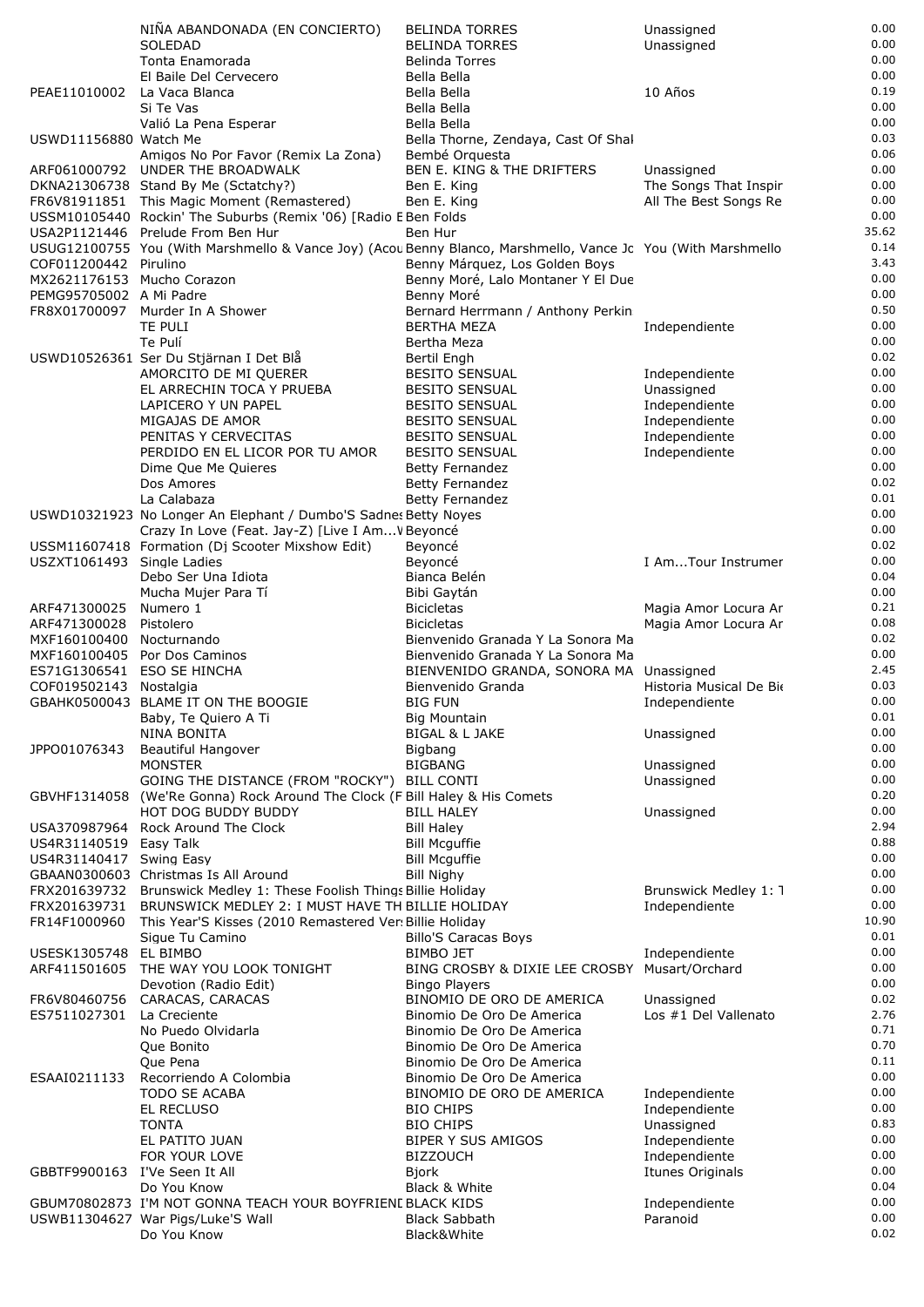| ARF471900021 Yo Soy           |                                                                                        | Blackdali                                    |                            | 0.59         |
|-------------------------------|----------------------------------------------------------------------------------------|----------------------------------------------|----------------------------|--------------|
| KRA401600169 BOOMBAYAH        |                                                                                        | <b>BLACKPINK</b>                             | Unassigned                 | 0.00         |
|                               | DDU-DU DDU-DU                                                                          | <b>BLACKPINK</b>                             | Unassigned                 | 0.00         |
|                               | ES71G1732821 BESOS CALLEJEROS                                                          | <b>BLANCA IRIS</b>                           | Independiente              | 0.00         |
|                               | SI VOLVIERAS                                                                           | <b>BLANQUITA ESTRADA</b>                     | Unassigned                 | 0.00         |
|                               | MXF160400292 Cumbia Sobre El Rio                                                       | Blanquito Man, Control Machete, Cel          |                            | 0.31         |
|                               | USMN21300026 VENGO A ADORARTE (HERE I AM TO WOF BLEST                                  |                                              | Unassigned                 | 0.00         |
|                               | GBUM71002838 Well Alright (2010 Remaster)                                              | <b>Blind Faith</b>                           |                            | 0.00         |
|                               | QMRSZ1600242 Home Is Such A Lonely Place                                               | Blink 182                                    |                            | 0.03         |
|                               | US94E0615901 SONG FOR OLABI                                                            | <b>BLISS</b>                                 | Independiente              | 0.00         |
|                               | As One In Darkness                                                                     | Bloodthorn                                   | <b>Onwards Into Battle</b> | 0.86         |
|                               | MI LIBERTAD (FEAT. INTERNOS DEL PEN/BLU QUARTET                                        |                                              | Independiente              | 0.00         |
|                               | Mi Libertad (Feat. Internos Del Penal Del (Blú Quartet                                 |                                              |                            | 0.00         |
| TCABD1250886 EVIL WAYS        |                                                                                        | <b>BLUES SARACENO</b>                        | Independiente              | 0.00         |
| TCAAU1115846 SEXY GIRL        |                                                                                        | <b>BLUES SARACENO</b>                        | Unassigned                 | 0.00         |
|                               | Buffalo Soldier (1984 Mix Original Us Lege Bob Marley And The Wailers                  |                                              | Legend (Deluxe Editio      | 0.00         |
|                               | USIR28000394 COMING IN FROM THE COLD (12" MIX) BOB MARLEY AND THE WAILERS              |                                              | Independiente              | 0.00         |
| USSM17700614 Simmer Down      |                                                                                        | Bob Marley And The Wailers                   |                            | 0.03         |
|                               | US53A0820597 TOGETHER (MAIN CLUB MIX)                                                  | BOB SINCLAR FEAT. STEVE EDWARI Independiente |                            | 0.00         |
|                               | FR4E41007100 Far L'Amore (Club Mix)                                                    | Bob Sinclar, Raffaella Carra                 |                            | 0.00         |
|                               | QMFMG1492479 TOGETHER FEAT. STEVE EDWARDS                                              | <b>BOB SINCLAR</b>                           | Unassigned                 | 0.00         |
| FR4E40701590 WHAT I WANT      |                                                                                        | <b>BOB SINCLAR</b>                           | Unassigned                 | 0.00         |
|                               | UKTGQ1901452 Turn On Your Love Light                                                   | Bobby Bland                                  |                            | 0.00         |
|                               | USUM70600135 SOMETHING IN COMMON FEAT. WHITNEY BOBBY BROWN                             |                                              | Independiente              | 0.00         |
| ESA031319784 Cien Años        |                                                                                        | Bobby Capo                                   |                            | 0.00         |
| USA371695773 Piel Canela      |                                                                                        | Bobby Capo                                   |                            | 0.00         |
| USA371505801 Te Lo Juro Yo    |                                                                                        | Bobby Capo                                   |                            | 0.00         |
| USUL19900382 Aguzate          |                                                                                        | Bobby Cruz, Richie Ray                       |                            | 0.00         |
|                               | GBHQC0558472 Jambalaya / Mack The Knife                                                | Bobby Darin, Brenda Lee                      |                            | 0.00         |
|                               | Dream Lover (Remastered)                                                               | <b>Bobby Darin</b>                           |                            | 0.00         |
| DKNA21211306 I'LL BE THERE    |                                                                                        | BOBBY DARIN                                  | Unassigned                 | 0.00         |
| ES71G1769226 La Boda De Ella  |                                                                                        | Bobby Valentin                               |                            | 6.00         |
|                               | Me Diste El Agua                                                                       | Bobby Valentín                               |                            | 0.00         |
|                               | ME DISTES DE EL AGUA                                                                   | <b>BOBBY VALENTIN</b>                        | Unassigned                 | 0.00         |
|                               | Me Distes De El Agua                                                                   | Bobby Valentín                               |                            | 0.00         |
|                               | Glowfades (Leaving Mix)                                                                | Bocanegra                                    | Bocanegra Remixed          | 0.00         |
|                               | It'S My Life                                                                           | Bon Jovi                                     |                            | 0.01         |
|                               | GBHQK1600143 Livin' On A Prayer                                                        | Bon Jovi                                     | Slippery When Wet          | 0.01         |
|                               | La Promesa                                                                             | Bonanza                                      |                            | 0.00         |
|                               | AMIGOS CON DERECHO                                                                     | <b>BONI &amp; KELLY</b>                      | Unassigned                 | 0.00         |
| USA561215543 BIEN CERQUITA    |                                                                                        | BONKA, FUEGO                                 | Independiente              | 0.00         |
|                               | QMFMF1458745 QUE CANTE LOS NINOS                                                       | <b>BONNY CEPEDA</b>                          | Independiente              | 0.00         |
| GBDFB0600904 Days To Come     |                                                                                        | <b>Bonobo</b>                                |                            | 0.03         |
|                               | DEKF21200115 CLUB SOUND MIX '61                                                        | BORIS ROODBWOY & EZZY SAFARI! Independiente  |                            | 0.00         |
|                               | USBMG0700003 Can'T Take My Eyes Off Of You (From "Mc Boys Town Gang Manumer More Monty |                                              |                            | 0.00         |
|                               | USUG11600034 Beauty School Dropout (From "Grease Liv Boyz Ii Men, Grease Live Cast     |                                              |                            | 0.28         |
| USMO10110311 I Will Get There |                                                                                        | Boyz Ii Men                                  |                            | 0.01         |
|                               | USUM71813188 MAYBE IT'S TIME                                                           | <b>BRADLEY COOPER</b>                        | Unassigned                 | 0.00         |
|                               | Malaguena                                                                              | <b>Brain Setzer</b>                          |                            | 0.00         |
|                               | USCK30600312 What Can I Say (2006 Version)                                             | Brandi Carlile                               |                            | 0.11<br>0.00 |
|                               | GBBCK1300550 ON A BICYCLE MADE FOR 3                                                   | <b>BRASS INCORPORATED</b>                    | Unassigned                 | 0.00         |
|                               | FR0W61322631 Mantra And Tantra                                                         | <b>Brass</b>                                 |                            | 0.00         |
| ARF051600472 SEX B            |                                                                                        | <b>BRAULIO AGUIRRE</b>                       | Musart/Orchard             | 0.00         |
|                               | Amándote, Soñándote                                                                    | <b>Braulio</b><br><b>Braulio</b>             |                            | 5.42         |
|                               | QM4TX1796025 La Mas Bella Herejia<br>Borracho                                          | <b>Braulito Hito</b>                         |                            | 0.00         |
|                               | Rikitikiti                                                                             | Brazil Banda Show                            |                            | 0.01         |
| USEE11000845 Aubrey           |                                                                                        | Bread                                        |                            | 0.05         |
| ARC580700003 Las Divinas      |                                                                                        | Brenda Asnicar                               |                            | 0.00         |
|                               | USQ4E1000093 Assembling The Team                                                       | <b>Brian Tyler</b>                           |                            | 0.05         |
| USQ4E1000094 Fast Five Suite  |                                                                                        | <b>Brian Tyler</b>                           |                            | 0.05         |
| USQ4E1000092 Mad Skills       |                                                                                        | <b>Brian Tyler</b>                           |                            | 0.05         |
| USUM70603733 Mustang Nismo    |                                                                                        | <b>Brian Tyler</b>                           |                            | 0.01         |
| USYAH1300104 Now You Don'T    |                                                                                        | <b>Brian Tyler</b>                           |                            | 0.00         |
|                               | USYAH1300103 Now You See Me (Reprise)                                                  | <b>Brian Tyler</b>                           |                            | 0.00         |
|                               | USYAH1300105 Sleight Of The Mind                                                       | <b>Brian Tyler</b>                           |                            | 0.00         |
|                               | USYAH1300107 Welcome To The Eye                                                        | <b>Brian Tyler</b>                           |                            | 0.00         |
|                               | GBARL1202415 Can You Feel My Heart                                                     | Bring Me The Horizon                         | Sempiternal                | 0.02         |
| GBARL1401189 Drown            |                                                                                        | Bring Me The Horizon                         | Drown                      | 0.63         |
|                               | Amarte A La Antigua                                                                    | Brisa Marina                                 |                            | 0.00         |
|                               | Amor De Contrabando                                                                    | Brisa Marina                                 |                            | 0.00         |
|                               | AMOR ILEGAL                                                                            | BRISA MARINA                                 | Independiente              | 0.02         |
|                               | <b>BRISA MIX</b>                                                                       | BRISA MARINA                                 | Independiente              | 0.0C         |
|                               | DE CONTRABANDO                                                                         | BRISA MARINA                                 | Unassigned                 | 0.01         |
|                               | El Amor Es Así                                                                         | Brisa Marina                                 |                            | 0.00         |
|                               | I'M A SLAVE 4 U                                                                        | <b>BRITNEY SPEARS</b>                        | Unassigned                 | 0.00         |
|                               | ALGO DE MI                                                                             | <b>BRIYIT Y SU BANDA</b>                     | Briyit Y Su Banda          | 0.00         |
|                               | AMOR DE TEXTO                                                                          | BRIYIT Y SU BANDA                            | Briyit Y Su Banda          | 0.0C         |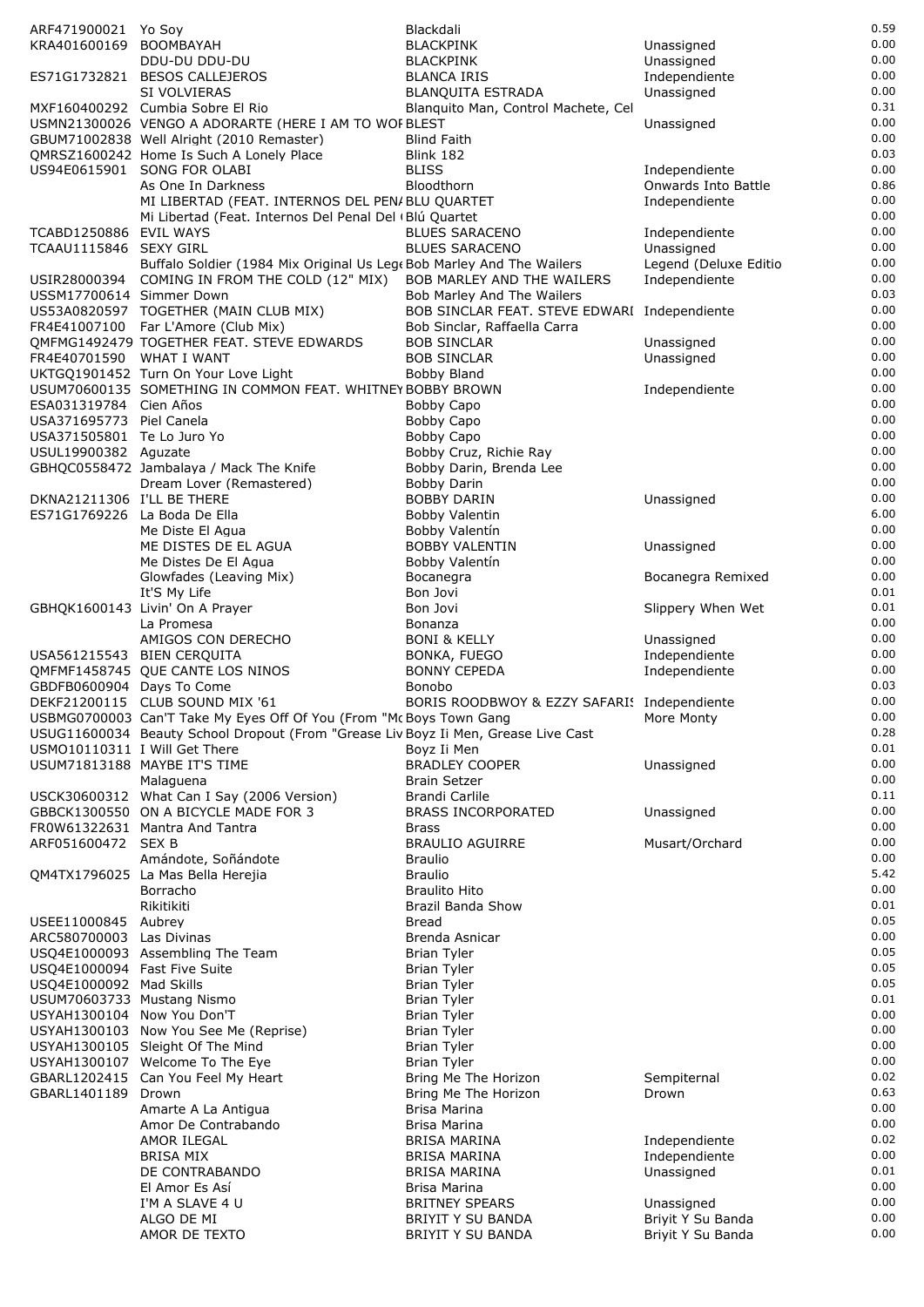|                             | BANDA - SEGUIRAS O ME DEJARAS                                             | BRIYIT Y SU BANDA                                         | Briyit Y Su Banda     | 0.00         |
|-----------------------------|---------------------------------------------------------------------------|-----------------------------------------------------------|-----------------------|--------------|
|                             | Banda - Seguirás O Me Dejarás                                             | Briyit Y Su Banda                                         |                       | 0.01         |
|                             | CORAZON BANDIDO                                                           | BRIYIT Y SU BANDA                                         | Briyit Y Su Banda     | 0.00         |
|                             | CORAZON BANDIDO (EN VIVO)                                                 | <b>BRIYIT Y SU BANDA</b>                                  | Briyit Y Su Banda     | 0.00         |
|                             |                                                                           |                                                           |                       |              |
|                             | <b>ESTUPIDO</b>                                                           | BRIYIT Y SU BANDA                                         | Briyit Y Su Banda     | 0.00         |
|                             | MIX PROMESAS Y TRAICION                                                   | <b>BRIYIT Y SU BANDA</b>                                  | Independiente         | 0.00         |
|                             | MUERO POR TI                                                              | <b>BRIYIT Y SU BANDA</b>                                  | Briyit Y Su Banda     | 0.00         |
|                             | PERDONAME                                                                 | BRIYIT Y SU BANDA                                         | Unassigned            | 0.00         |
|                             | <b>QUE IMPORTA</b>                                                        | <b>BRIYIT Y SU BANDA</b>                                  | Briyit Y Su Banda     | 0.00         |
|                             | QZNJV2035224 Seguirás O Me Dejarás                                        | Briyit Y Su Banda                                         | Sálvame               | 0.02         |
|                             | SIN TI                                                                    | BRIYIT Y SU BANDA                                         | Briyit Y Su Banda     | 0.00         |
|                             |                                                                           |                                                           |                       | 0.00         |
|                             | <b>TOMARÉ</b>                                                             | <b>BRIYIT Y SU BANDA</b>                                  | Briyit Y Su Banda     |              |
|                             | TU FALTA DE QUERER                                                        | BRIYIT Y SU BANDA                                         | Independiente         | 0.00         |
|                             | Yo Te Amare                                                               | Briyit Y Su Banda                                         |                       | 0.00         |
| FR59R1915111 Smalltown Boy  |                                                                           | Bronski Beat                                              |                       | 0.20         |
|                             | USQS21000103 Too Old To Die Young                                         | Brother Dege (Aka Dege Legg)                              |                       | 0.00         |
|                             | USWD10423197 ARABIAN NIGHTS                                               | <b>BRUCE ADLER</b>                                        | Unassigned            | 0.00         |
|                             | USUPV1000030 New York State Of Mind                                       | Bruce Springsteen & The E Street Ba                       |                       | 0.01         |
|                             | FR7M90400180 La Fanfare De La Vie                                         | <b>Bruno Coulais</b>                                      |                       | 0.31         |
|                             |                                                                           |                                                           |                       |              |
|                             | <b>REST OF MY LIFE</b>                                                    | <b>BRUNO MARS</b>                                         | Independiente         | 0.01         |
|                             | Vuela Una Lágrima                                                         | Bruno Mendoza                                             |                       | 0.00         |
|                             | USCGJ2138384 No Voy A Llorar (Feat. Gemma Orquesta) Bryan Arámbulo        |                                                           | Cumbia Con Amor       | 0.30         |
|                             | USCGJ2138381 Tu No Te Imaginas (Feat. Marilya Gonzale Bryan Arámbulo      |                                                           | Cumbia Con Amor       | 1.08         |
|                             | GB5KW1300187 LOVE IS THE DRUG                                             | BRYAN FERRY, THE BRYAN FERRY O Independiente              |                       | 0.00         |
| US4R31142641 Alarm          |                                                                           | Bryan Kei Mantia, Peter Joseph Scat                       |                       | 0.44         |
|                             | DEBES BUSCARTE UN NUEVO AMOR (FEA BRYAN MEVI                              |                                                           | Independiente         | 0.00         |
|                             |                                                                           |                                                           |                       |              |
|                             | TCADG1735406 CAILE (FEAT. ZION, DE LA GHETTO, REV( BRYANT MYERS           |                                                           | Unassigned            | 0.00         |
|                             | HORNS (STÉLOUSE REMIX)                                                    | <b>BRYCE FOX</b>                                          | Independiente         | 0.00         |
|                             | IDOL (FEAT. NICKI MINAJ)                                                  | <b>BTS</b>                                                | Unassigned            | 0.00         |
|                             | KRA491401908 WAR OF HORMONE                                               | <b>BTS</b>                                                | Independiente         | 0.00         |
| USMC15804202 Rave On        |                                                                           | Buddy Holly & The Crickets                                |                       | 0.01         |
|                             | GBQRF0831121 HEARTBEAT (REMASTERED)                                       | <b>BUDDY HOLLY</b>                                        | Independiente         | 0.00         |
|                             |                                                                           |                                                           |                       | 0.00         |
| FR8X01100033 Oh Boy         |                                                                           | <b>Buddy Holly</b>                                        | Bd Rock: Buddy Holly  |              |
| USAT21207319 Questions      |                                                                           | <b>Buffalo Springfield</b>                                |                       | 0.01         |
|                             | FRX201774281 BUM BUM TAM TAM PAKI PAK                                     | <b>BUNNY DJ</b>                                           | Unassigned            | 0.00         |
| PEBU11503002 Volver         |                                                                           | <b>Buraco</b>                                             |                       | 0.00         |
| TRAPL1700380 Amed Gibisin   |                                                                           | Burhan ??iyok                                             |                       | 0.00         |
|                             | FR6V81587378 GIVE IT TO ME (FEAT. MARIAH CAREY)                           | <b>BUSTA RHYMES</b>                                       | Unassigned            | 0.00         |
| FR59R2070942                | Jamaica Jamaica                                                           | <b>Busy Signal</b>                                        | Jamaica Rock Riddim   | 0.02         |
|                             | USNRS1937318 Get Up (Everybody) [David Morales Rewo Byron Stingily        |                                                           |                       | 0.00         |
|                             |                                                                           |                                                           |                       | 0.00         |
|                             | QMFMF1524646 BORIQUA ANTHEM                                               | C + C MUSIC FACTORY                                       | Independiente         |              |
| ES5051501254                | Ibiza                                                                     | Caal Smile / Dj Kone / Marc Palacios Miami Amsterdam Ibiz |                       | 0.06         |
|                             | Amiga Digital                                                             | Cadillac                                                  |                       | 0.25         |
|                             | LLEGAS DE MADRUGADA                                                       | CADILLAC                                                  | Unassigned            | 0.00         |
| ARG601700200                | Que No                                                                    | Café Tacvba                                               |                       | 0.01         |
|                             | Dos Papas                                                                 | Caitro Soto & Félix Casaverde                             | Caitro & Felix        | 0.57         |
|                             | La Caña Dulce                                                             | Caitro Soto & Félix Casaverde                             | Caitro & Felix        | 0.02         |
|                             |                                                                           |                                                           |                       | 0.59         |
|                             | Yo No Soy Jaqui                                                           | Caitro Soto & Félix Casaverde                             | Caitro & Felix        |              |
| PEMG99501009 Canto A Cañete |                                                                           | Caitro Soto                                               | The Master Of The Afr | 0.01         |
|                             | PEMG99501002 Negrito De Angola                                            | Caitro Soto                                               | The Master Of The Afr | 0.76         |
| USEP41226006 Algiers        |                                                                           | Calexico                                                  | Algiers               | 0.01         |
| PEMG91403012 Arthur'S Theme |                                                                           | California Chamber Orchestra                              |                       |              |
|                             |                                                                           |                                                           | Burt Bacharach: Made  | 0.78         |
| ARF471700207                |                                                                           |                                                           |                       | 0.00         |
|                             | LA MEDALLITA                                                              | CALIXTO OCHOA Y SU CONJUNTO                               | Unassigned            |              |
|                             | Corazon En Llamas                                                         | Callate Mark                                              | Todo / Nada           | 0.72         |
|                             | ATREVETE TE TE                                                            | CALLE 13                                                  | Independiente         | 0.00         |
|                             | ATRÉVETE-TE-TE (DJ AXION REMIX)                                           | CALLE 13                                                  | Independiente         | 0.00         |
| PEMG98901008                | Quién Me Entiende                                                         | Calle Sexta                                               |                       | 0.00         |
| USA2P1694698                | Birds Summers Day (Soothing Atmospher Calm Sleep Patterns, Noise Moods, I |                                                           |                       | 0.00         |
|                             | HOW DEEP IS YOUR LOVE (DJ GIAN REMICALVIN HARRIS & DISCIPLES              |                                                           | Unassigned            | 0.00         |
|                             |                                                                           |                                                           |                       | 0.00         |
|                             | FEELS (DENIS FIRST REMIX)                                                 | CALVIN HARRIS FEAT PHARRELL WI Independiente              |                       |              |
|                             | BLAME (FEAT. JOHN NEWMAN) [DJ AXION CALVIN HARRIS                         |                                                           | Unassigned            | 0.00         |
|                             | USUS11100672 FEEL SO CLOSE (EXTENDED MIX)                                 | <b>CALVIN HARRIS</b>                                      | Independiente         | 0.00         |
|                             | SUMMER (REMIX DJ AXION)                                                   | <b>CALVIN HARRIS</b>                                      | Unassigned            | 0.00         |
|                             | Havana (Live At The 61St Grammy'S)                                        | Camila Cabello                                            |                       | 0.01         |
|                             | Todo Cambio                                                               | Camila                                                    |                       | 0.00         |
|                             | CON TU AMOR                                                               | CAMILLE RIVERA MERCED                                     | Independiente         | 0.00         |
|                             | Enamorate De Mi                                                           | Camilo Sesti                                              |                       | 0.00         |
|                             |                                                                           |                                                           |                       | 0.00         |
|                             | Corazones De Fuego                                                        | Camilo Sesto Y Angela Carrasco                            |                       |              |
|                             | EL AMOR DE MI VIDA (EN VIVO, VIÑA DE CAMILO SESTO                         |                                                           | Independiente         | 0.00         |
| ES71G1847354                | Tal Como Soy                                                              | Camino De Vida                                            |                       | 0.25         |
| DEF088702720                | The Great Commandment (Extended Dan Camouflage                            |                                                           |                       | 0.00         |
|                             | HUMILDE CORAZON                                                           | CAMPESINA DE VIQUEZ                                       | Independiente         | 0.00         |
|                             | Gris                                                                      | Campo De Almas                                            | Tardes Frías De Veran | 0.01         |
|                             | Otra Tarde                                                                | Campo De Almas                                            |                       | 0.00         |
|                             |                                                                           |                                                           | Que Ingrato Amor      | 0.17         |
|                             | Mix Centella (Amor De Arena, Dimelo En I Cana Brava                       |                                                           |                       |              |
|                             | Soltero Y Sabroso                                                         | Cana Brava                                                |                       | 0.00         |
| USWD11365410 Extraordinary  | USA2P1866915 LA GALLINA TURULECA                                          | CANCIONES INFANTILES<br>Candace                           | Unassigned            | 0.00<br>0.23 |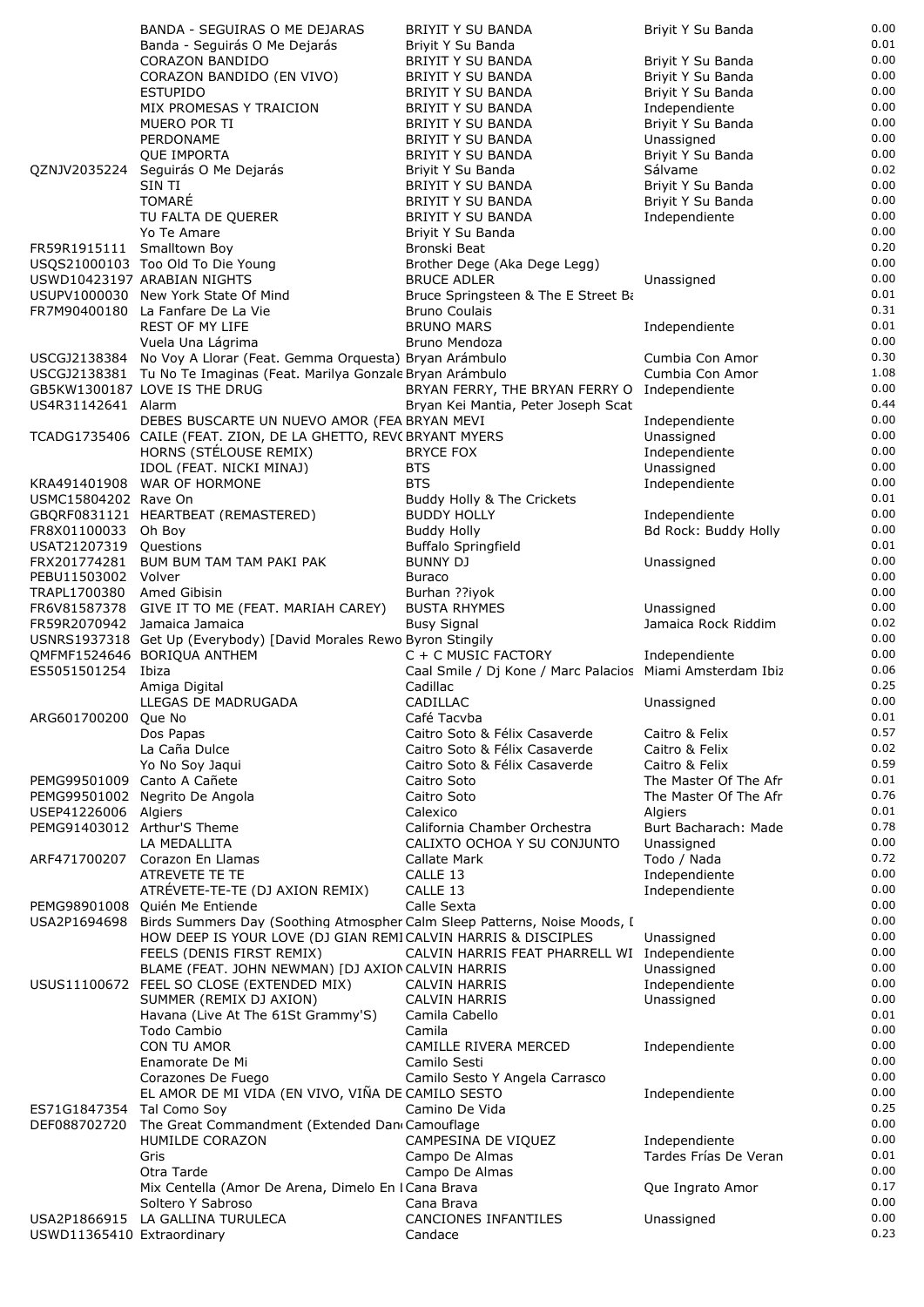|                              | USWD11365414 Livin' With Monkeys                                        | Candace                                                                                          |                                    | 0.23         |
|------------------------------|-------------------------------------------------------------------------|--------------------------------------------------------------------------------------------------|------------------------------------|--------------|
|                              | Tanto Y Tanto                                                           | Canelita                                                                                         |                                    | 0.06         |
| ES1021100144 Verano          |                                                                         | Cantajuego                                                                                       |                                    | 0.00         |
|                              | El Eco De Tu Adios<br>VAS A LLORAR                                      | Cantaritos De Oro<br>CANTO NUEVO                                                                 | Unassigned                         | 0.00<br>0.00 |
|                              | He Sentido Amor                                                         | Caña Brava                                                                                       |                                    | 0.02         |
|                              | Mix Leo Dan                                                             | Caña Brava                                                                                       |                                    | 0.02         |
|                              | Que Levante La Mano                                                     | Caña Brava                                                                                       |                                    | 0.00         |
|                              | Quiero Ser Feliz                                                        | Caña Brava                                                                                       |                                    | 0.02         |
| USUG11400238 Holiday         |                                                                         | Capital Cities                                                                                   |                                    | 0.00         |
|                              | <b>NEW TOWN CRIER</b>                                                   | CAPITAL CITIES                                                                                   | Unassigned                         | 0.00         |
|                              | In The Night<br>Do That To Me One More Time                             | Capital Sounds<br><b>Captain And Tennille</b>                                                    |                                    | 0.00<br>0.00 |
|                              | DED710506011 Captain Jack (Hit Medley)                                  | Captain Jack                                                                                     |                                    | 1.12         |
|                              | Iko Iko                                                                 | Captain Jack                                                                                     |                                    | 0.01         |
|                              | <b>HACE UN MES</b>                                                      | CARACOLIANDO                                                                                     | Unassigned                         | 0.00         |
|                              | QUIÉN ERES TU                                                           | CARAMELO PICANTE                                                                                 | Unassigned                         | 0.00         |
| FRZ089800024                 | Dolannes Melodie                                                        | Caravelli                                                                                        |                                    | 0.01         |
| USA371677056 CHERRY COKE     |                                                                         | CARIBBEAN BAND                                                                                   | Unassigned                         | 0.00         |
| QM6MZ1787206 DISPARAME       |                                                                         | CARIBENOS DE GUADALUPE                                                                           | Unassigned                         | 0.00<br>0.01 |
|                              | Pinduca<br>GBHQC0558458 What'S I'D Say / Peggy Sue                      | Carimbó Do Macaco<br>Carl Perkins, Buddy Holly                                                   | 40 Años De Sucesso [               | 0.00         |
|                              | USWD11365409 Evil For Extra Credit                                      | Carl The Intern                                                                                  |                                    | 0.46         |
| ARF530200117 Maria Capirinha |                                                                         | Carlinhos Brown & Dj Dero                                                                        |                                    | 2.44         |
|                              | ABRE LOS OJOS                                                           | CARLOS ALARCON Y SU GRUPO LOS D&D Producciones                                                   |                                    | 0.00         |
|                              | AVE DE PASO                                                             | CARLOS ALARCON Y SU GRUPO LOS D&D Producciones                                                   |                                    | 0.00         |
|                              | <b>HIPOCRESIA</b>                                                       | CARLOS ALARCON Y SU GRUPO LOS D&D Producciones                                                   |                                    | 0.00         |
|                              | <b>JUGUETE DE NADIE</b>                                                 | CARLOS ALARCON Y SU GRUPO LOS D&D Producciones                                                   |                                    | 0.00         |
|                              | MADRECITA MIA                                                           | CARLOS ALARCON Y SU GRUPO LOS D&D Producciones                                                   |                                    | 0.00<br>0.00 |
|                              | MI CHIQUITIN<br>NO QUIERO PERDERTE                                      | CARLOS ALARCON Y SU GRUPO LOS D&D Producciones<br>CARLOS ALARCON Y SU GRUPO LOS D&D Producciones |                                    | 0.00         |
|                              | NUESTRO JURAMENTO                                                       | CARLOS ALARCON Y SU GRUPO LOS D&D Producciones                                                   |                                    | 0.00         |
|                              | TE QUERIA PORQUERIA                                                     | CARLOS ALARCON Y SU GRUPO LOS D&D Producciones                                                   |                                    | 0.00         |
|                              | PRESUMIDA                                                               | CARLOS ALARCON Y SU INSPIRACI( D&D Producciones                                                  |                                    | 0.00         |
|                              | Presumida                                                               | Carlos Alarcón Y Su Inspiración                                                                  |                                    | 0.00         |
| ES71G1802896 TU DESPRECIO    |                                                                         | <b>CARLOS ALARCON</b>                                                                            | D&D Producciones                   | 0.00         |
| ES71G1802896 Tu Desprecio    |                                                                         | Carlos Alarcón                                                                                   |                                    | 0.23         |
|                              | Amigo Ven Conmigo                                                       | Carlos Alvarez Torres                                                                            | La Proforma Vol. 9                 | 0.70         |
| US7VG2075506 El Alcatraz     | CLAUDIA LUCIA (EN VIVO)                                                 | <b>CARLOS ARDILES</b>                                                                            | Unassigned<br>Perúchou!            | 0.00<br>0.71 |
|                              | COLGANDO EN TUS MANOS (CON MARTA CARLOS BAUTE                           | Carlos Ardiles                                                                                   | Independiente                      | 0.00         |
|                              | COSAS DEL AMOR                                                          | CARLOS CARLIN Y STEFANO SALVIN                                                                   | Unassigned                         | 0.00         |
|                              | <b>GLORIA</b>                                                           | <b>CARLOS CARLIN</b>                                                                             | Unassigned                         | 0.00         |
|                              | SI NO TE HUBIERAS IDO                                                   | <b>CARLOS CARLIN</b>                                                                             | Unassigned                         | 0.00         |
|                              | Rosa Elvira                                                             | Carlos Castillo Y Willy Terry                                                                    |                                    | 0.00         |
|                              | Enfermedad                                                              | Carlos Compson                                                                                   |                                    | 0.00         |
| ES71G2103677                 | Quiero Quedarme Contigo                                                 | Carlos Cruzalegui                                                                                | Quiero Quedarme Con                | 0.84         |
| ART340902781                 | Cero Al As<br>AHORA Y AQUI                                              | Carlos Di Sarli<br><b>CARLOS FARFAN</b>                                                          | Grandes Del Tango 12<br>Unassigned | 0.00<br>0.00 |
|                              | Ahora Y Aqui                                                            | Carlos Farfán                                                                                    |                                    | 0.00         |
|                              | Cachuda Pero Feliz                                                      | Carlos Fermín 'La Mosca Del Folcklor                                                             |                                    | 0.00         |
|                              | LA CUÑADITA                                                             | CARLOS FERMIN 'LA MOSCA DEL FO Independiente                                                     |                                    | 0.00         |
|                              | La Cuñadita                                                             | Carlos Fermín 'La Mosca Del Folcklor                                                             |                                    | 0.00         |
| ESA011506323                 | Recuerdo Malevo                                                         | Carlos Gardel                                                                                    | La Historia Completa I             | 0.00         |
| COF011100166 El Ausente      |                                                                         | Carlos Guerrero                                                                                  |                                    | 0.00         |
|                              | Mix Fiesta                                                              | Carlos Loli Y Orquesta Q'Freskura                                                                |                                    | 0.00<br>0.18 |
| USWD10220768 Listos Ya       | PELOTERO LA BOLA                                                        | CARLOS OLIVA Y LOS SOBRINOS DI Independiente<br>Carlos Petrel, Rosanelda Aguirre, Jes            |                                    | 14.53        |
|                              | Vamos Al Mundial                                                        | Carlos Rincón Y Los Avilés                                                                       |                                    | 0.00         |
|                              | COF011200431 VERY, VERY WELL                                            | CARLOS ROMAN, CARLOS ROMAN Y Unassigned                                                          |                                    | 0.00         |
| COF011200431 Very, Very Well |                                                                         | Carlos Román, Carlos Román Y Su S                                                                |                                    | 0.01         |
| US3M50458301 UNA PALABRA     |                                                                         | <b>CARLOS VARELA</b>                                                                             | Independiente                      | 0.00         |
|                              | USUG11600033 All I Need Is An Angel (From "Grease Live Carly Rae Jepsen |                                                                                                  |                                    | 0.28         |
|                              | DICEN QUE SOY (EN VIVO CABINA)                                          | <b>CARMEN CASTRO</b>                                                                             | Independiente                      | 0.00         |
| COF010501735 Beso De Fuego   |                                                                         | Carmen Delia Dipini, Orquesta De Ro                                                              |                                    | 0.00<br>0.00 |
|                              | Sigue Tu Vida<br>Credo                                                  | Carmen Delia Dipini<br>Carmen Florez                                                             | Misa Criolla                       | 0.12         |
|                              | Padre Nuestro                                                           | Carmen Florez                                                                                    | Misa Criolla                       | 0.12         |
|                              | Ten Piedad Senor                                                        | Carmen Florez                                                                                    | Misa Criolla                       | 0.12         |
|                              | PEMG99606006 ASI SERA MI SUERTE                                         | <b>CARMEN MARINA</b>                                                                             | Independiente                      | 0.00         |
|                              | PEMG99606006 Así Será Mi Suerte                                         | Carmen Marina                                                                                    |                                    | 0.02         |
|                              | LIBRE SOY                                                               | <b>CARMEN SARAHI</b>                                                                             | Unassigned                         | 0.00         |
| USWD10220440 CIRCLE OF LIFE  |                                                                         | CARMEN TWILLIE & LEBO M                                                                          | Unassigned                         | 43.35        |
|                              | NUNCA DEJARÉ DE QUERERTE                                                | CARMENCITA ANCASHINA                                                                             | Unassigned                         | 0.00<br>0.00 |
|                              | Cabellos Blancos<br>CLAVEL MARCHITO (EN CABINA LA INOLVCARMENCITA LARA  | Carmencita Lara                                                                                  | Unassigned                         | 0.00         |
|                              | <b>DONDE ESTARAS</b>                                                    | <b>CARMENCITA LARA</b>                                                                           | Unassigned                         | 0.04         |
|                              | Llora Corazón                                                           | Carmencita Lara                                                                                  |                                    | 0.00         |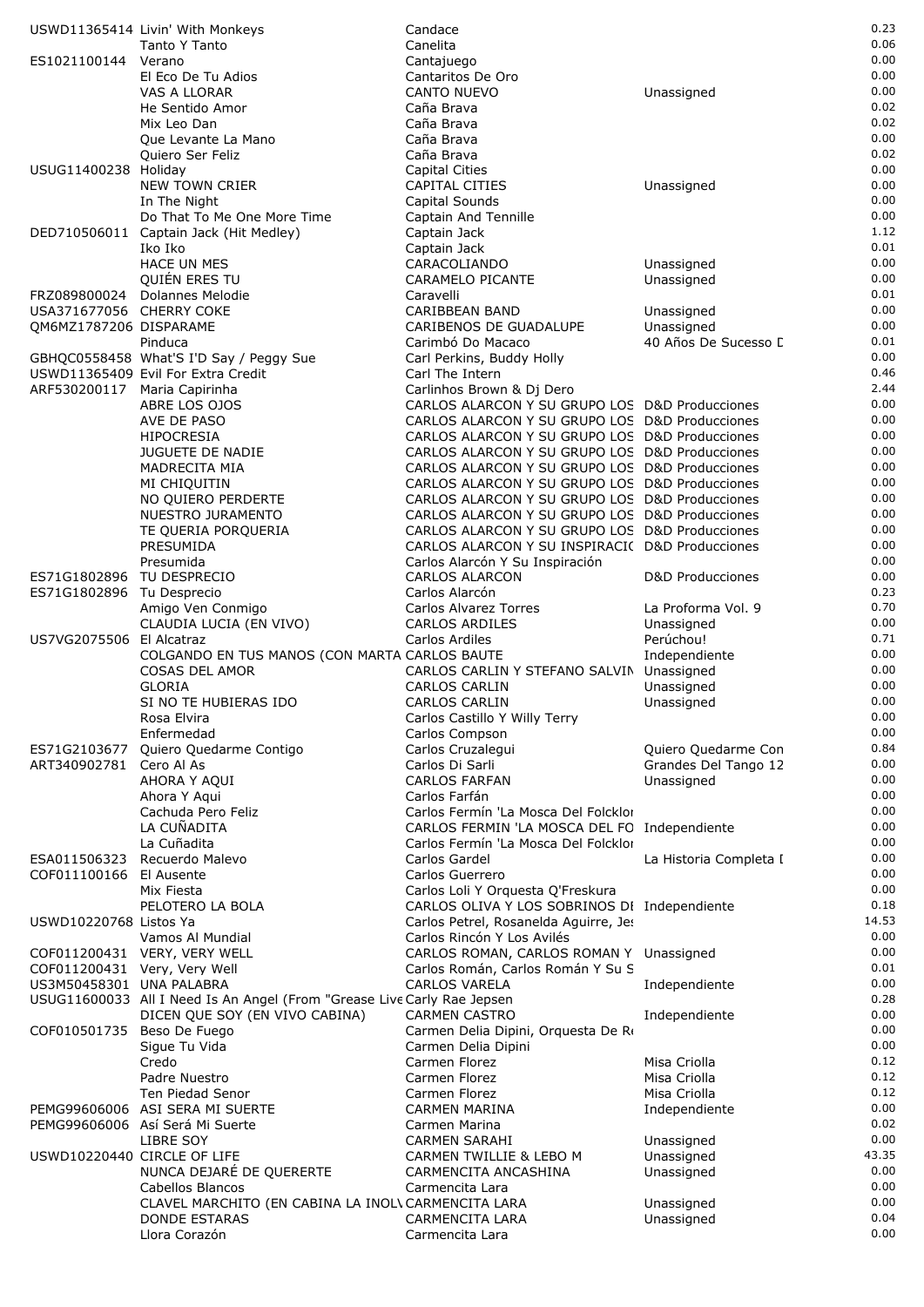|                                                       | OLVIDALA AMIGO (EN VIVO)                                                                  | CARMENCITA LARA                                                       | Unassigned                           | 0.00         |
|-------------------------------------------------------|-------------------------------------------------------------------------------------------|-----------------------------------------------------------------------|--------------------------------------|--------------|
|                                                       | Si Me Ven Llorar                                                                          | Carmencita Lara                                                       |                                      | 0.03         |
|                                                       | TE DIGO ADIOS<br>Te Digo Adiós                                                            | CARMENCITA LARA                                                       | Unassigned                           | 0.00<br>0.00 |
|                                                       | TU FALSO JURAMENTO                                                                        | Carmencita Lara<br>CARMENCITA LARA                                    | Unassigned                           | 0.04         |
| PEMG99703010 Zeñó Manué                               |                                                                                           | Carmina Cannavino                                                     |                                      | 0.03         |
|                                                       | USUG10600333 Remember Vito Andolini                                                       | Carmine Coppola                                                       |                                      | 0.00         |
|                                                       | Estoy A Punto De Serte Infiel                                                             | Carmin                                                                |                                      | 0.11         |
|                                                       | ZUMBALO / MI CORAZON                                                                      | CAROLINA LA O                                                         | Unassigned                           | 0.00         |
|                                                       | Zúmbalo / Mi Corazón                                                                      | Carolina La O                                                         |                                      | 0.00         |
| ARF470900188                                          | Siguiendo La Luna (Los Tipitos)                                                           | Cartel De Santa                                                       |                                      | 1.02<br>0.00 |
| DEH841100556 Cutting Class                            | USAT21302842 OVERTIME (EXTENDED MIX)                                                      | CASH CASH<br>Cast Of Dance Academy                                    | Independiente                        | 0.00         |
| USQY51784773 Beyond Lost                              |                                                                                           | Castel                                                                |                                      | 0.63         |
| CAF420600170                                          | L'Hymne Au Printemps                                                                      | Catherine Durand / Mara Tremblay /                                    |                                      | 0.09         |
|                                                       | ARF471600188 La Piel Del Camino                                                           | Catupecu Machu                                                        |                                      | 0.63         |
|                                                       | USQY51538294 LET'S GET THIS PARTY STARTED                                                 | CAYTE WEBBER, LOUISE DOWD                                             | Independiente                        | 0.00         |
|                                                       | QUE SABES TU (EN VIVO)                                                                    | <b>CECILA BRACAMONTE</b>                                              | Unassigned                           | 0.00         |
|                                                       | Canterurias (Album Version)                                                               | Cecilia Barraza                                                       |                                      | 0.02<br>0.18 |
| PEJM21804148<br>FRX871569574                          | Cuando Tu No Estás<br>El Tamalito                                                         | Cecilia Barraza<br>Cecilia Barraza                                    | Herencia Criolla                     | 0.00         |
|                                                       | La Abeja                                                                                  | Cecilia Barraza                                                       |                                      | 0.01         |
| USRAR1001119 Mechita                                  |                                                                                           | Cecilia Barraza                                                       |                                      | 0.03         |
| PEMG98403001                                          | Mi Compadre Nicolás                                                                       | Cecilia Barraza                                                       |                                      | 0.73         |
|                                                       | Nearito Chinchivi                                                                         | Cecilia Barraza                                                       |                                      | 0.00         |
|                                                       | No Me Olvides                                                                             | Cecilia Barraza                                                       |                                      | 0.00         |
| FRX871569566                                          | Sueño De Pochi                                                                            | Cecilia Barraza                                                       |                                      | 0.01<br>0.06 |
| PEJM21804146                                          | Toro Mata<br>Juventud Que Te Vas, Siemprevivas, Nocl Cecilia Bello, José Antonio Sánchez, | Cecilia Barraza                                                       | Herencia Criolla                     | 0.59         |
|                                                       | A MI MANERA (EN VIVO)                                                                     | <b>CECILIA BRACAMONTE</b>                                             | Independiente                        | 0.00         |
|                                                       | BELLO DURMIENTE                                                                           | CECILIA BRACAMONTE                                                    | Norma Bracamonte                     | 0.00         |
|                                                       | BRAVO (EN VIVO)                                                                           | <b>CECILIA BRACAMONTE</b>                                             | Independiente                        | 0.00         |
|                                                       | CHABUCA LIMEÑA                                                                            | <b>CECILIA BRACAMONTE</b>                                             | Norma Bracamonte                     | 0.00         |
|                                                       | CONTIGO A LA DISTANCIA (EN VIVO)                                                          | <b>CECILIA BRACAMONTE</b>                                             | Independiente                        | 0.00         |
|                                                       | CONTIGO APRENDI (EN VIVO)<br><b>EMBRUJO</b>                                               | <b>CECILIA BRACAMONTE</b><br><b>CECILIA BRACAMONTE</b>                | Unassigned<br>Norma Bracamonte       | 0.00<br>0.00 |
|                                                       | ESTRELLITA DEL SUR                                                                        | <b>CECILIA BRACAMONTE</b>                                             | Independiente                        | 0.00         |
| BRIMU1703743                                          | HIMNO NACIONAL DEL PERU                                                                   | <b>CECILIA BRACAMONTE</b>                                             | Independiente                        | 0.00         |
|                                                       | LA ULTIMA NOCHE (EN VIVO)                                                                 | <b>CECILIA BRACAMONTE</b>                                             | Unassigned                           | 0.00         |
|                                                       | MIÉNTEME (EN VIVO)                                                                        | <b>CECILIA BRACAMONTE</b>                                             | Independiente                        | 0.00         |
|                                                       | PEMG99727001 Nostalgia Chalaca<br>PASITO A PASO OTRA VEZ                                  | Cecilia Bracamonte<br><b>CECILIA BRACAMONTE</b>                       | Independiente                        | 0.00<br>0.00 |
|                                                       | PONME UN BOLERO (EN VIVO)                                                                 | <b>CECILIA BRACAMONTE</b>                                             | Unassigned                           | 0.00         |
|                                                       | QUE SABES TU (EN VIVO)                                                                    | <b>CECILIA BRACAMONTE</b>                                             | Independiente                        | 0.00         |
|                                                       | PEMG91523007 REGRESA (EN VIVO)                                                            | <b>CECILIA BRACAMONTE</b>                                             | Independiente                        | 0.00         |
|                                                       | TU ME ACOSTUMBRASTE (EN VIVO)                                                             | <b>CECILIA BRACAMONTE</b>                                             | Independiente                        | 0.00         |
|                                                       | VETE DE MI (EN VIVO)                                                                      | <b>CECILIA BRACAMONTE</b>                                             | Independiente<br>Independiente       | 0.00<br>0.00 |
|                                                       | VOY (EN VIVO)<br>LA OTRA                                                                  | <b>CECILIA BRACAMONTE</b><br>CECILIO ALVA                             | Independiente                        | 0.00         |
| QZNJX2060057                                          | Bebo Por Ti                                                                               | Cedric Vidal, Erick Elera, Tommy Por Bebo Por Ti                      |                                      | 9.22         |
| US7VG2176074 La Mitad                                 |                                                                                           | Cédric Vidal, Tommy Portugal, Chinc La Mitad                          |                                      | 13.84        |
|                                                       | Me Gustan Las Dos                                                                         | Cedric Vidal                                                          |                                      | 0.00         |
|                                                       | All I Need Is Love                                                                        | Ceelo Green                                                           |                                      | 0.00         |
|                                                       | MACHO (A REAL, REAL ONE)                                                                  | CELI BEE & THE BUZZY BUNCH                                            | Independiente                        | 0.00         |
| ES71G1306559<br>GBBXS1392877 Quimbara                 | Caramelos                                                                                 | Celia Cruz Con La Sonora Matancera<br>Celia Cruz, La Sonora Matancera |                                      | 0.00<br>0.01 |
|                                                       | El Pai Y La Mai                                                                           | Celia Cruz                                                            |                                      | 0.00         |
|                                                       | EL YERBERITO MODERNO (EN VIVO)                                                            | <b>CELIA CRUZ</b>                                                     | Unassigned                           | 0.00         |
| PEMG95702002 En El Bajio                              |                                                                                           | Celia Cruz                                                            |                                      | 0.19         |
| FR8X00800607 Goza Negra                               |                                                                                           | Celia Cruz                                                            | Bd World: Celia Cruz                 | 0.00         |
| ESA031421852 LA CANDELA                               |                                                                                           | <b>CELIA CRUZ</b>                                                     | Independiente                        | 0.00         |
|                                                       | DK5C50013485 Los Ritmos Cambian                                                           | Celia Cruz                                                            | The Greatest Hits Coll               | 0.04<br>0.00 |
| DK5C50013514 PEPE ANTONIO<br>DK5C50013527 Tamborilero |                                                                                           | <b>CELIA CRUZ</b><br>Celia Cruz                                       | Unassigned<br>The Greatest Hits Coll | 0.00         |
| GBQ2F1134488 Tatalibaba                               |                                                                                           | Celia Cruz                                                            | Cuban Magic                          | 0.02         |
| COF019804239 EL CARRETERO                             |                                                                                           | <b>CELINA Y REUTILIO</b>                                              | Independiente                        | 0.00         |
|                                                       | USAJG0600425 Pedacito De Mi Vida (Album Version)                                          | Celina Y Reutilio                                                     |                                      | 0.03         |
| GBBXS1783764 San Lazaro                               |                                                                                           | Celina Y Reutilio                                                     |                                      | 0.00         |
|                                                       | ME IMPORTA UN CARAJO                                                                      | <b>CELINDA VARGAS</b>                                                 | Unassigned                           | 0.00<br>0.00 |
|                                                       | NO ME VUELVO A ENAMORAR<br>Intruso Corazon                                                | CELINDA VARGAS<br>Celio Gonzáles Feat. Sonora Matanco                 | Unassigned                           | 0.00         |
|                                                       | Humo                                                                                      | Celio Gonzalez Feat. Sonora Matanco                                   |                                      | 0.04         |
| GBBXS1783876 Total                                    |                                                                                           | Celio Gonzalez Feat. Sonora Matanco                                   |                                      | 0.01         |
| PEMG95702006 Baila Mi Rumba                           |                                                                                           | Celio Gonzalez                                                        |                                      | 0.01         |
| COF019502134                                          | No Te Miento                                                                              | Celio González                                                        | Historia Musical De Ce               | 0.02         |
|                                                       | COF019502249 Por Qué Palpitas<br>Quémame Los Ojos                                         | Celio González<br>Celio González                                      | Historia Musical De Ce               | 0.02<br>0.00 |
|                                                       | MXF161300586 Y No Me Engañes Más                                                          | Celio González                                                        | Los Originales                       | 0.01         |
|                                                       |                                                                                           |                                                                       |                                      |              |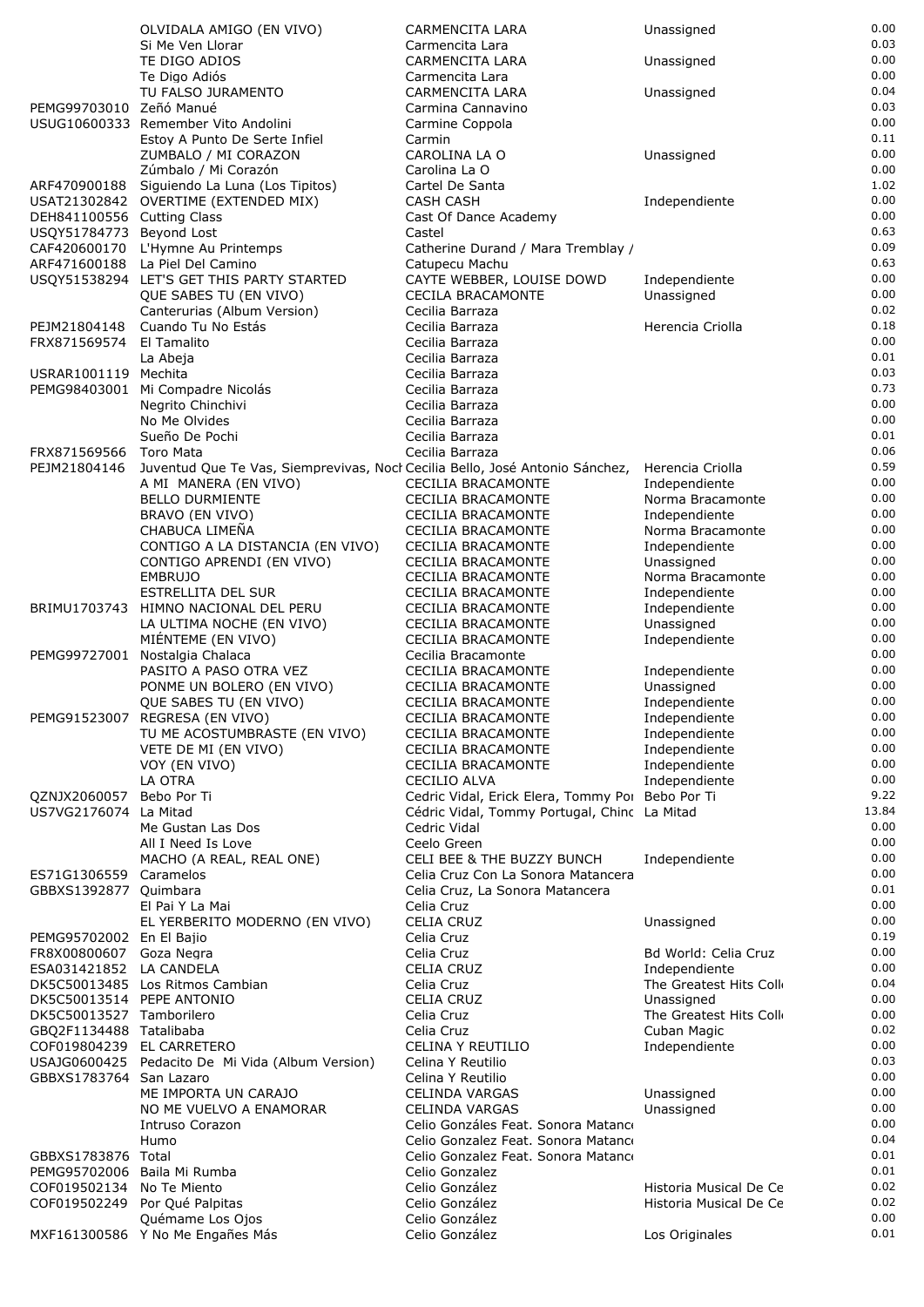|                          | ES71G1905162 Aunque No Sea Conmigo                                                      | Celso Piña                                                   |                                     | 0.00         |
|--------------------------|-----------------------------------------------------------------------------------------|--------------------------------------------------------------|-------------------------------------|--------------|
|                          | Reset                                                                                   | Cementerio Club                                              |                                     | 0.00         |
|                          | Amada Mia<br>Callejera                                                                  | Centeno<br>Centeno                                           |                                     | 0.00<br>0.00 |
|                          | Carmen Rosa                                                                             | Centeno                                                      |                                     | 0.03         |
|                          | <b>CELOSO</b>                                                                           | <b>CENTENO</b>                                               | Unassigned                          | 0.00         |
|                          | LA NOCHE DE SEPTIEMBRE                                                                  | <b>CENTENO</b>                                               | Unassigned                          | 0.00         |
|                          | LAPIZ Y PAPEL                                                                           | <b>CENTENO</b>                                               | Exitos Del Mundo                    | 0.00         |
|                          | <b>SERRANA MIA</b>                                                                      | <b>CENTENO</b>                                               | Exitos Del Mundo                    | 0.00<br>0.83 |
|                          | Serrana Mía<br>Siete Noches                                                             | Centeno<br>Centeno                                           |                                     | 0.01         |
|                          | Te Alejas                                                                               | Centeno                                                      |                                     | 0.02         |
|                          | TU HIPOCRESIA                                                                           | <b>CENTENO</b>                                               | Independiente                       | 0.00         |
|                          | VIDA DE MI VIDA (EN VIVO)                                                               | <b>CENTENO</b>                                               | Independiente                       | 0.00         |
|                          | <b>VIVENCIAS</b>                                                                        | <b>CENTENO</b>                                               | Independiente                       | 0.00         |
|                          | LO MUCHO QUE TE AMO<br>USWD11677938 LE BLEU LUMIERE (EXTRAIT DE "VAIANA, CERISE CALIXTE | CENTINELA MIX                                                | Unassigned<br>Unassigned            | 0.00<br>0.00 |
| FRF887700150             | Supernature                                                                             | Cerrone                                                      | Cerrone I, Ii, Iii                  | 2.62         |
| PEIF21509037             | Silencio                                                                                | César Altamirano                                             |                                     | 0.00         |
|                          | QM4TW2172057 Tan Enamorados (Versión Salsa)                                             | César Mancilla, Idéntico                                     | Tan Enamorados (Ver:                | 24.56        |
|                          | HOMENAJE AL PERU (FEAT. EDUARDO DE CÉSAR MANCILLA                                       |                                                              | Independiente                       | 0.00         |
|                          | Homenaje Al Perú (Feat. Eduardo Del Peri César Mancilla<br>DEJA DE JODER                | <b>CESAR RIVEROS</b>                                         | Independiente                       | 0.00<br>0.00 |
| ES71G1775791             | Ojitos Negros                                                                           | Cesar Vega Y Orquesta                                        |                                     | 0.00         |
| ES71G1768411             | <b>HOMBRE CASADO</b>                                                                    | <b>CESAR VEGA</b>                                            | Cesar Vega                          | 0.00         |
|                          | HOMBRE CASADO                                                                           | CÉSAR VEGA                                                   | Cesar Vega                          | 0.00         |
|                          | HOMBRE CASADO (EN VIVO)                                                                 | <b>CESAR VEGA</b>                                            | Independiente                       | 0.00         |
|                          | MI PRINCESA AZUL<br>Tu Como Estas                                                       | CÉSAR VEGA                                                   | Cesar Vega                          | 0.00<br>0.03 |
|                          | YA NO CREO EN TI                                                                        | César Vega<br><b>CESAR VEGA</b>                              | Cesar Vega                          | 0.45         |
|                          | YO NO SOY UN ANGEL                                                                      | <b>CESAR VEGA</b>                                            | Cesar Vega                          | 0.00         |
|                          | YO NO SOY UN ANGEL                                                                      | CÉSAR VEGA                                                   | Cesar Vega                          | 0.00         |
| AURVJ1600001             | The Search                                                                              | Cezary Skubiszewski                                          |                                     | 0.00         |
| BRIMU1703030             | FLOR DE LA CANELA                                                                       | <b>CHABUCA GRANDA</b>                                        | Play Music & Video                  | 0.00<br>0.00 |
|                          | Un Cuento Silencioso<br><b>MARCO</b>                                                    | Chabuca Granda<br>CHACALITO Y SU BANDA CREMA                 | Paso De Vencedores<br>Independiente | 0.01         |
|                          | A QUEMARROPA                                                                            | CHACALON JR Y LA NUEVA CREMA                                 | Independiente                       | 0.00         |
|                          | AMOR GITANO (EN VIVO)                                                                   | CHACALON JR Y LA NUEVA CREMA                                 | Independiente                       | 0.00         |
|                          | BRINDIS DE AMOR (EN VIVO)                                                               | CHACALON JR Y LA NUEVA CREMA                                 | Independiente                       | 0.00         |
|                          | COPA BRAVA (EN VIVO)                                                                    | CHACALON JR Y LA NUEVA CREMA                                 | Independiente                       | 0.00         |
|                          | <b>CORAZON DE PAPEL</b>                                                                 | CHACALON JR Y LA NUEVA CREMA                                 | Independiente                       | 0.00<br>0.00 |
|                          | EL ECO DE TU ADIOS<br><b>MARICUCHA</b>                                                  | CHACALON JR Y LA NUEVA CREMA<br>CHACALON JR Y LA NUEVA CREMA | Independiente<br>Independiente      | 0.00         |
|                          | MI GRAN AMOR                                                                            | CHACALON JR Y LA NUEVA CREMA                                 | Independiente                       | 0.00         |
|                          | VETE AL INFIERNO                                                                        | CHACALON JR Y LA NUEVA CREMA                                 | Independiente                       | 0.00         |
|                          | MADRE ES UNA SOLA                                                                       | CHACALON Y LA NUEVA CREMA                                    | Unassigned                          | 0.00         |
|                          | PARRANDA Nº 8                                                                           | CHACALON Y LA NUEVA CREMA                                    | Unassigned                          | 0.00<br>0.00 |
| MXF551257592 Summer Song | SOY PROVINCIANO                                                                         | CHACALON Y LA NUEVA CREMA<br>Chad & Jeremy                   | Unassigned                          | 0.02         |
|                          | THE HIPPY HIPPY SHAKE                                                                   | <b>CHAN ROMERO</b>                                           | Unassigned                          | 0.00         |
|                          | Quien Te Hizo Puli (Sacude El Billete)                                                  | Chane Meza                                                   |                                     | 0.00         |
| USWWW0122045 Mood        |                                                                                         | Chanté Moore                                                 |                                     | 0.83         |
|                          | CONQUEROR (INSTRUMENTAL)                                                                | <b>CHAPPELL</b>                                              | Independiente                       | 0.00<br>0.01 |
|                          | Magic Dust<br>THROUGH THE TOWN                                                          | Chappell<br><b>CHAPPELL</b>                                  | Independiente                       | 0.00         |
|                          | Kuku-Cha Ku-Cha                                                                         | Charanga 76                                                  | Charanga 76                         | 0.02         |
| US4R31134750             | Shake Shake Shimmy                                                                      | Charles Berman (Gb)                                          |                                     | 0.00         |
| ES6341500137             | Que C'Est Triste Venise (Remastered)                                                    | Charles Aznavour                                             |                                     | 0.00         |
|                          | FRZ091600712 Ancien Testament: David, Le Champion D Charles Humenry / Christophe Chau   |                                                              |                                     | 3.70         |
| QMGXA1436804 Evil Reborn | FRZ091600713 ANCIEN TESTAMENT: ÉLIE, UNE VIE AVE(CHARLES HUMENRY / CHRISTOPHE           | Charles I. Evans                                             | Unassigned                          | 0.00<br>0.00 |
| GBAHS1600092 Vroom Vroom |                                                                                         | Charli Xcx                                                   | Vroom Vroom Ep                      | 0.66         |
|                          | Asi Mi Amor                                                                             | Charlie & Nani                                               |                                     | 0.00         |
|                          | NADIE TE QUITA LO BAILAO                                                                | <b>CHARLIE APONTE</b>                                        | Independiente                       | 0.00         |
|                          | <b>BUENA FORTUNA</b>                                                                    | <b>CHARLIE CARDONA</b>                                       | Unassigned                          | 0.00         |
|                          | Sabrás (Feat. Herencia De Timbiquí)<br>Se Parecio Tanto A Ti                            | Charlie Cardona<br>Charlie Cardona                           |                                     | 0.01<br>0.08 |
|                          | Tristemente Tu                                                                          | Charlie Cardona                                              |                                     | 0.01         |
|                          | USQX90900125 Swing To Bop (Topsy)                                                       | Charlie Christian                                            |                                     | 0.00         |
|                          | <b>HELLO ZEPP</b>                                                                       | <b>CHARLIE CLOUSER</b>                                       | Unassigned                          | 0.00         |
|                          | MI CAMA HUELE A TI (FEAT. ZION Y LENN CHARLIE CRUZ                                      |                                                              | Unassigned                          | 0.02         |
| COF011200100             | Busco Tu Recuerdo                                                                       | Charlie Figueroa, Sonora Malecon Cl                          |                                     | 0.00<br>6.62 |
| US4R31231534             | Morning Star<br>Come Fi Di Knockaz Feat. Press Kay                                      | Charlie Taylor, Jake Jarvis<br>Charly Black                  |                                     | 3.19         |
|                          | GYAL YOU A PARTY ANIMAL (DJ TOWA RECHARLY BLACK                                         |                                                              | Independiente                       | 0.00         |
|                          | Gyal You A Party Animal (Feat. Maluma) [ Charly Black                                   |                                                              |                                     | 0.00         |
|                          | Sinvergüenza                                                                            | Charly Cass                                                  |                                     | 0.00         |
|                          | SOUL                                                                                    | <b>CHARMING LIARS</b>                                        | Unassigned                          | 0.00         |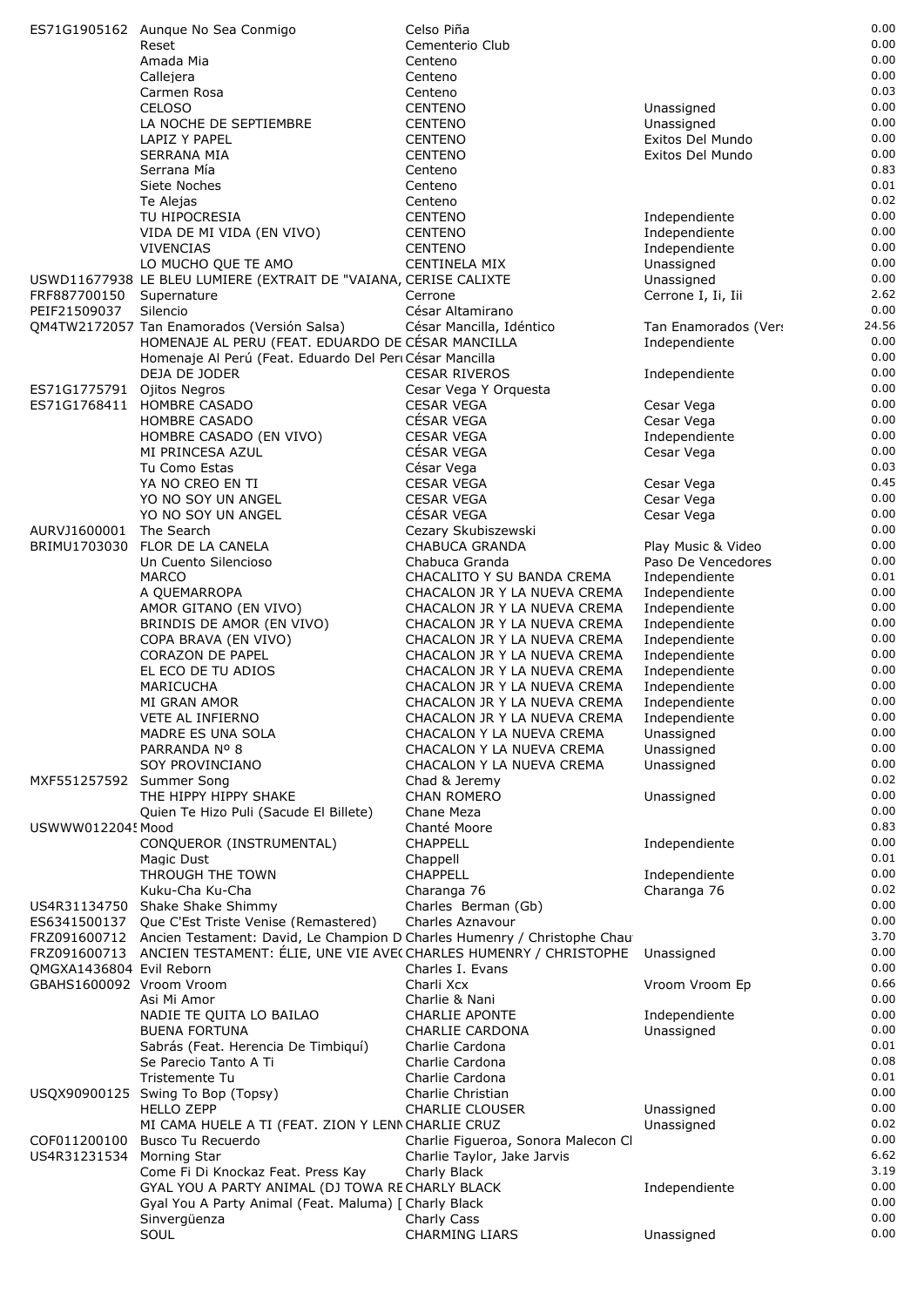|                                                       | ESAAI0252246 LUZ DE LUNA, KIKA                                                  | CHAVELA VARGAS                             | Unassigned                         | 0.00         |
|-------------------------------------------------------|---------------------------------------------------------------------------------|--------------------------------------------|------------------------------------|--------------|
| COSO11100089 El Borracho                              |                                                                                 | Checo Acosta                               |                                    | 0.00         |
|                                                       | Remolino                                                                        | Cheito Velasquez                           |                                    | 0.00         |
|                                                       | Remolinos                                                                       | Cheito Velasquez                           |                                    | 0.00<br>0.00 |
|                                                       | <b>BESANDOTE</b><br><b>DESDE HACE TIEMPO</b>                                    | <b>CHEKA</b><br><b>CHEKA</b>               | Unassigned<br>Unassigned           | 0.00         |
|                                                       | SIEMPRE TE RECORDARE                                                            | <b>CHENTE MANSILLA</b>                     | Independiente                      | 0.00         |
|                                                       | USGF19361312 I Got You Babe / Come To Butt-Head (Re; Cher, Beavis And Butt-Head |                                            |                                    | 0.00         |
|                                                       | USSM10211692 Believe (Live From Vh1 Divas)                                      | Cher                                       |                                    | 0.41         |
| ES71G2050783 Yo Soy Aquel                             |                                                                                 | Cherry Navarro                             | Mi Propio Yo                       | 0.02         |
|                                                       | GBUM71402379 Crazy Stupid Love (No Rap)                                         | Cheryl Cole                                |                                    | 0.00         |
|                                                       | Got To Be Real                                                                  | Cheryl Lynn                                | Cheryl Lynn (Expande               | 0.04         |
|                                                       | <b>ABUELITO</b><br><b>CORRE</b>                                                 | CHIARA FRANCIA<br>CHIARA FRANCIA           | Unassigned<br>Unassigned           | 0.00<br>0.00 |
|                                                       | USRE17200002 Saturday In The Park                                               | Chicago                                    | Clear History                      | 0.01         |
|                                                       | Amorcito                                                                        | Chicas Del Sol                             |                                    | 0.00         |
|                                                       | SOLAMENTE PALABRAS                                                              | CHICHA MORADA                              | Independiente                      | 0.00         |
|                                                       | Horarios Diferentes                                                             | Chicho Manucci                             | Bienvenidos Al Callao              | 0.02         |
|                                                       | Bella Mujer                                                                     | Chila Jatun                                |                                    | 1.99         |
|                                                       | SOLO TU                                                                         | CHI'LA JATUN                               | Unassigned                         | 0.00<br>0.00 |
| COUM70700070 Ojos Azules<br>ES5770601012 Así Me Gusta |                                                                                 | Chimizapagua<br>Chimo Bayo                 |                                    | 1.08         |
|                                                       | QMFMG1424083 La Tía Enriqueta                                                   | Chimo Bayo                                 |                                    | 0.31         |
|                                                       | Corazoncito No Llores                                                           | China María                                |                                    | 0.00         |
|                                                       | NO PUEDE COMPRENDER MI CORAZON DICHINA                                          |                                            | Independiente                      | 0.00         |
|                                                       | No Puede Comprender Mi Corazón De Roc China                                     |                                            | No Puede Comprender                | 0.00         |
|                                                       | AGUA DEL OLVIDO                                                                 | CHINITO DEL ANDE                           | Felipe Pauccara                    | 0.00         |
|                                                       | AMOR EN SECRETO                                                                 | CHINITO DEL ANDE                           | Felipe Pauccara                    | 0.00<br>0.00 |
|                                                       | AY LUNITA<br>BORRACHO ME DICEN                                                  | CHINITO DEL ANDE<br>CHINITO DEL ANDE       | Felipe Pauccara<br>Felipe Pauccara | 0.00         |
|                                                       | <b>CARINITO</b>                                                                 | CHINITO DEL ANDE                           | Felipe Pauccara                    | 0.00         |
|                                                       | CARTITA DE AMOR                                                                 | CHINITO DEL ANDE                           | Felipe Pauccara                    | 0.00         |
|                                                       | CASATE CONMIGO                                                                  | CHINITO DEL ANDE                           | Felipe Pauccara                    | 0.00         |
|                                                       | CERVECITA CERVECITA                                                             | CHINITO DEL ANDE                           | Felipe Pauccara                    | 0.00         |
|                                                       | CERVECITA CERVECITA (EN VIVO)                                                   | CHINITO DEL ANDE                           | Felipe Pauccara                    | 0.00         |
|                                                       | CRUEL DESTINO                                                                   | CHINITO DEL ANDE                           | Felipe Pauccara                    | 0.00<br>0.00 |
|                                                       | <b>CUANDO ME ALEJO</b><br>DAME UN BESO                                          | CHINITO DEL ANDE<br>CHINITO DEL ANDE       | Independiente<br>Felipe Pauccara   | 0.00         |
|                                                       | DIME TU                                                                         | CHINITO DEL ANDE                           | Felipe Pauccara                    | 0.00         |
|                                                       | DIME, DIME                                                                      | CHINITO DEL ANDE                           | Felipe Pauccara                    | 0.00         |
|                                                       | <b>ENAMORADO ESTOY</b>                                                          | CHINITO DEL ANDE                           | Felipe Pauccara                    | 0.00         |
|                                                       | <b>ENTRE CERVEZA</b>                                                            | CHINITO DEL ANDE                           | Felipe Pauccara                    | 0.00         |
|                                                       | <b>ERAS TU</b>                                                                  | CHINITO DEL ANDE                           | Felipe Pauccara                    | 0.00         |
|                                                       | <b>ESTOY ENAMORADO</b>                                                          | CHINITO DEL ANDE                           | Felipe Pauccara                    | 0.00         |
|                                                       | EVA MARIA<br>FLOR DE CHOQUECHAMPI                                               | CHINITO DEL ANDE<br>CHINITO DEL ANDE       | Felipe Pauccara<br>Felipe Pauccara | 0.00<br>0.00 |
|                                                       | GUITARRITA GUITARRITA                                                           | CHINITO DEL ANDE                           | Felipe Pauccara                    | 0.00         |
|                                                       | LINDA HUANUQUEÑITA                                                              | CHINITO DEL ANDE                           | Felipe Pauccara                    | 0.00         |
|                                                       | LINDA PASTORITA                                                                 | CHINITO DEL ANDE                           | Felipe Pauccara                    | 0.00         |
|                                                       | LINDA ROSITA                                                                    | CHINITO DEL ANDE                           | Felipe Pauccara                    | 0.0C         |
|                                                       | MAÑANA CUANDO ME VAYA                                                           | CHINITO DEL ANDE                           | Felipe Pauccara                    | 0.00<br>0.00 |
|                                                       | MARIPOSITA TRAICIONERA<br><b>MI ILUSION</b>                                     | CHINITO DEL ANDE<br>CHINITO DEL ANDE       | Felipe Pauccara<br>Felipe Pauccara | 0.00         |
|                                                       | MUJER CELOSA                                                                    | CHINITO DEL ANDE                           | Felipe Pauccara                    | 0.00         |
|                                                       | <b>NEGROS OJITOS</b>                                                            | CHINITO DEL ANDE                           | Felipe Pauccara                    | 0.00         |
|                                                       | NUESTRO DESTINO                                                                 | CHINITO DEL ANDE                           | Felipe Pauccara                    | 0.00         |
|                                                       | NUNCA PUDE OLVIDARTE                                                            | CHINITO DEL ANDE                           | Felipe Pauccara                    | 0.00         |
|                                                       | OREGANITO (CAMILACA)                                                            | CHINITO DEL ANDE                           | Felipe Pauccara                    | 0.00         |
|                                                       | PALOMA INGRATA<br>PERDONAME POR FAVOR                                           | CHINITO DEL ANDE<br>CHINITO DEL ANDE       | Felipe Pauccara<br>Felipe Pauccara | 0.00<br>0.00 |
|                                                       | PINTARE TU NOMBRE                                                               | CHINITO DEL ANDE                           | Felipe Pauccara                    | 0.00         |
|                                                       | PUENTE DE OCOÑA                                                                 | CHINITO DEL ANDE                           | Felipe Pauccara                    | 0.00         |
|                                                       | QUE ME IMPORTA                                                                  | CHINITO DEL ANDE                           | Felipe Pauccara                    | 0.00         |
|                                                       | RELOJ DE CAMPANA                                                                | CHINITO DEL ANDE                           | Felipe Pauccara                    | 0.0C         |
|                                                       | ROSA LA PRIMOROSA                                                               | CHINITO DEL ANDE                           | Felipe Pauccara                    | 0.00         |
|                                                       | SIEMPRE TE BESARE                                                               | CHINITO DEL ANDE                           | Felipe Pauccara                    | 1.24<br>0.00 |
|                                                       | <b>SILVIA</b><br>SOLO SOLITO SOLO                                               | CHINITO DEL ANDE<br>CHINITO DEL ANDE       | Felipe Pauccara<br>Felipe Pauccara | 0.00         |
|                                                       | SOLO SOLITO SOLO (EN VIVO)                                                      | CHINITO DEL ANDE                           | Felipe Pauccara                    | 0.00         |
|                                                       | <b>TARDE DE VERANO</b>                                                          | CHINITO DEL ANDE                           | Felipe Pauccara                    | 0.00         |
|                                                       | <b>VETE YA</b>                                                                  | CHINITO DEL ANDE                           | Felipe Pauccara                    | 0.00         |
|                                                       | Se Apago La Llama (Merengue Version)                                            | Chino & Nacho                              |                                    | 0.00         |
|                                                       | Nina Bonita                                                                     | Chino                                      |                                    | 1.19<br>0.00 |
|                                                       | Llamada De Mi Ex<br><b>GUADALUPE</b>                                            | Chiquito Team Band<br>CHITAOZINHO & XORORO | Unassigned                         | 0.00         |
|                                                       | DESDE LEJOS HE VENIDO                                                           | CHIWILLO DE PUJAS                          | Unassigned                         | 0.00         |
|                                                       | Mayonesa                                                                        | Chocolate Latino                           |                                    | 0.01         |
|                                                       | A LAS DOS DE LA MAÑANA                                                          | CHOLO BERROCAL                             | Independiente                      | 0.02         |
|                                                       |                                                                                 |                                            |                                    |              |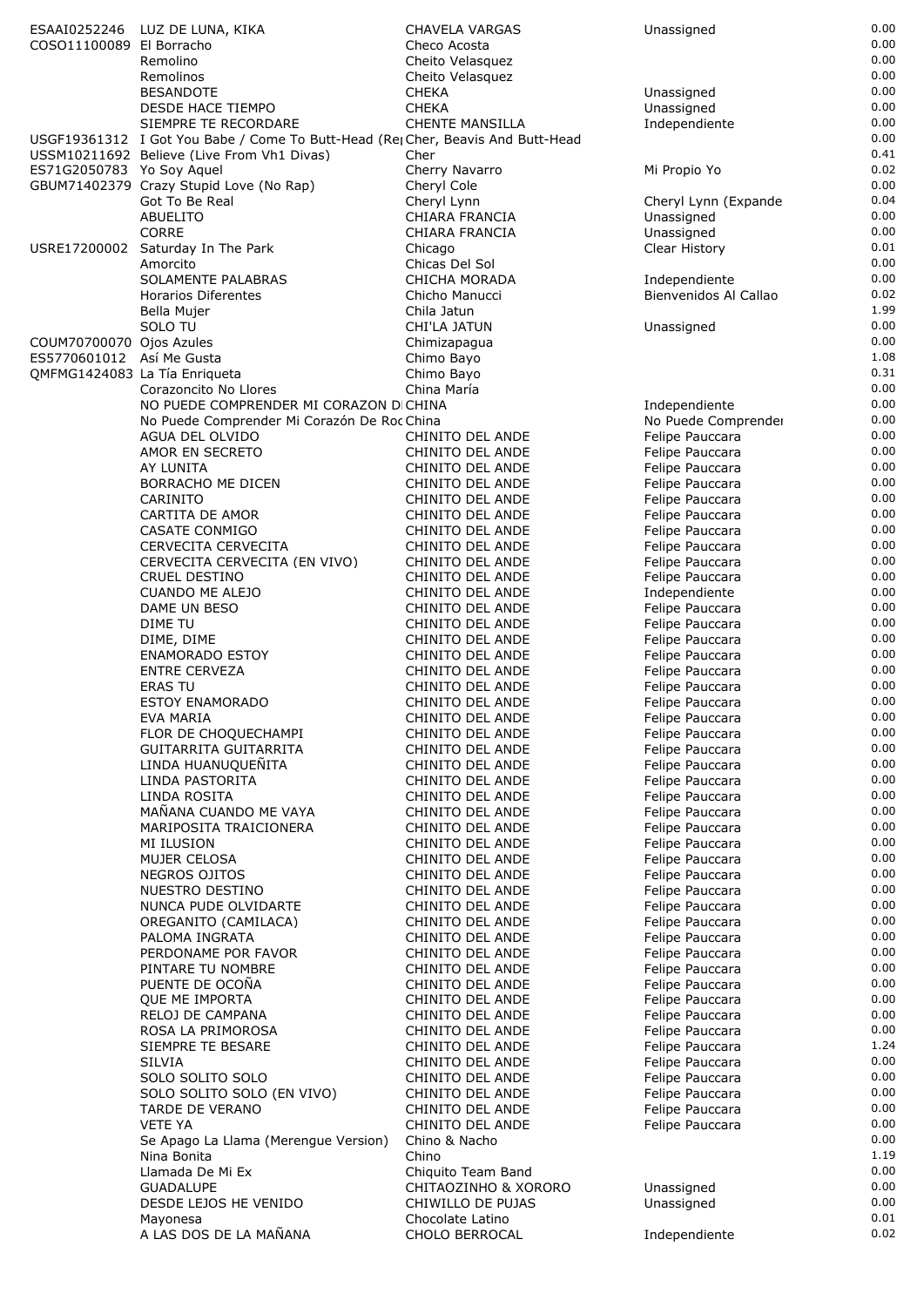|                              | <b>ALMA MIA</b>                                                                               | CHOLO BERROCAL                                                           | Unassigned                  | 0.00         |
|------------------------------|-----------------------------------------------------------------------------------------------|--------------------------------------------------------------------------|-----------------------------|--------------|
|                              | Alma Mía                                                                                      | Cholo Berrocal                                                           |                             | 0.02         |
|                              | AMIGOS DEL AYER                                                                               | CHOLO BERROCAL                                                           | Unassigned                  | 0.01         |
|                              | Chola Palangana                                                                               | Cholo Berrocal                                                           |                             | 0.00         |
|                              | Con Locura                                                                                    | Cholo Berrocal                                                           |                             | 0.11         |
|                              | Desdén<br>EL PLEBEYO                                                                          | Cholo Berrocal                                                           |                             | 0.00<br>0.10 |
|                              | EL TISICO                                                                                     | CHOLO BERROCAL<br>CHOLO BERROCAL                                         | Unassigned<br>Independiente | 0.00         |
|                              | El Tísico                                                                                     | Cholo Berrocal                                                           |                             | 0.00         |
|                              | Extravío                                                                                      | Cholo Berrocal                                                           |                             | 0.03         |
|                              | Me Duele El Corazon                                                                           | Cholo Berrocal                                                           |                             | 0.02         |
|                              | MI DESVENTURA                                                                                 | <b>CHOLO BERROCAL</b>                                                    | Independiente               | 0.00         |
| ES71G1800260                 | Mujer Ingrata                                                                                 | Cholo Berrocal                                                           |                             | 0.06         |
|                              | <b>TODOS VUELVEN</b>                                                                          | CHOLO BERROCAL                                                           | Unassigned                  | 0.05         |
|                              | <b>ZOZOBRA</b>                                                                                | CHOLO BERROCAL                                                           | Independiente               | 0.00         |
|                              | Pirwalla Pirwa (2014)                                                                         | Cholopower                                                               | Carnavales - Ep             | 0.01         |
|                              | Cosa Delicada<br>USWD10321925 Hiccups / Firewater / Bubbles / Did You SChorus                 | Chopkjas                                                                 | A Flor De Piel              | 0.20<br>0.64 |
|                              | USWD10321917 Loading The Train / Casey Junior / Stork (Chorus                                 |                                                                          |                             | 0.00         |
|                              | USRHD0530210 Sunshower (Great Expectations Soundtra Chris Cornell                             |                                                                          |                             | 0.00         |
| GBAWA0615512 OUT OF TIME     |                                                                                               | CHRIS FARLOWE                                                            | Unassigned                  | 0.30         |
|                              | Army Of Doom                                                                                  | Chris Field                                                              |                             | 0.00         |
|                              | Dark Empire                                                                                   | Chris Field                                                              |                             | 0.00         |
|                              | ECLIPSE TOTAL DEL AMOR (FEAT. CELENICHRIS MILLIGAN                                            |                                                                          | Independiente               | 0.00         |
|                              | ECLIPSE TOTAL DEL AMOR (FEAT. HANDA CHRIS MILLIGAN                                            |                                                                          | Independiente               | 0.00         |
|                              | EN TU CARA                                                                                    | CHRIS MILLIGAN                                                           | Independiente               | 0.00         |
|                              | <b>RADIO SILENCE</b>                                                                          | <b>CHRIS WELLS</b>                                                       | Independiente               | 0.00<br>0.00 |
|                              | DES591100092 Early Morning Breaks Vol. 3 (Session One Christian Arndt & Mark Hartman<br>Maria | Christian Domínguez Y María Grazia                                       |                             | 0.00         |
|                              | Mi Estrella                                                                                   | Christian Domínguez Y María Grazia                                       |                             | 0.00         |
|                              | Maria                                                                                         | Christian Dominguez & Erick Elera                                        |                             | 0.00         |
|                              | USHM81162447 Carreteras Mojadas                                                               | Christian Meier                                                          | No Me Acuerdo Quién         | 2.39         |
|                              | USHM81162450 Esa Si Es Una Mujer                                                              | Christian Meier                                                          | No Me Acuerdo Quién         | 12.02        |
|                              | HUESPED EN EL CIELO                                                                           | CHRISTIAN                                                                | Unassigned                  | 0.00         |
| USRV81800302 FALL IN LINE    |                                                                                               | CHRISTINA AGUILERA FEAT DEMI LI Sony / Universal                         |                             | 0.00         |
| USWD11366384 THE TROLLS      |                                                                                               | <b>CHRISTOPHE BECK</b>                                                   | Independiente               | 0.00         |
|                              | USHR11536594 Theme From Ant-Man                                                               | Christophe Beck                                                          |                             | 0.00         |
| ES21G1501012 Costa Del Sol   |                                                                                               | Christophe Goze, Miguel Moreno                                           |                             | 0.00<br>0.00 |
| QZ3PZ1104146 Firefly         | QZ3PZ1103936 Fresh New Design                                                                 | Christopher Bentley Kemp, Marc Aar<br>Christopher Bentley Kemp, Ryan Pat |                             | 0.01         |
|                              | IN THE WEEDS                                                                                  | CHRISTOPHER HAJIAN                                                       | Independiente               | 0.00         |
|                              | Bun Fi Bun                                                                                    | Christopher Martin                                                       |                             | 0.00         |
|                              | USVPR1200123 Cheater'S Prayer                                                                 | Christopher Martin                                                       |                             | 0.00         |
|                              | USVPR1600979 Take Me Back (J Vibe Reggae Mix)                                                 | Christopher Martin                                                       |                             | 0.02         |
|                              | Juana Peña (Feat. Renzo Padilla)                                                              | Christopher Rey                                                          |                             | 0.00         |
|                              | DEH820400143 LIMBO ROCK (RE-RECORDING)                                                        | <b>CHUBBY CHECKER</b>                                                    | Independiente               | 0.00         |
| FR6V80142786                 | PONY TIME                                                                                     | <b>CHUBBY CHECKER</b>                                                    | Independiente               | 0.00         |
| FR6V80142765                 | <b>SLOW TWISTIN'</b>                                                                          | <b>CHUBBY CHECKER</b>                                                    | Unassigned                  | 0.00<br>0.00 |
| COF011203143 CHA CUN CHA     | ES6341100139 The Twist (Remastered)                                                           | Chubby Checker<br>CHUCHO NUNCIRA, LOS TUPAMARO Unassigned                |                             | 1.79         |
| MX1721901078 Boom Boom       |                                                                                               | Chucho Rivas, Lalo Ebratt                                                |                             | 3.77         |
|                              | MX1721800977 Amarte Y Perderte                                                                | Chucho Rivas                                                             | Amarte Y Perderte           | 1.32         |
|                              | PIEL CANELA                                                                                   | CHUCHO VALDÉS & IRAKERE                                                  | Independiente               | 0.00         |
|                              | ES58A1701405 Maybelline (Remastered)                                                          | Chuck Berry                                                              |                             | 0.02         |
|                              | DK5C50014797 I Don'T Want To Cry                                                              | Chuck Jackson                                                            | The Greatest Hits Coll      | 0.00         |
| USWD11779366 A Bela E A Fera |                                                                                               | Cidalia Castro                                                           |                             | 0.00         |
|                              | TU DESPRECIO                                                                                  | CIELO AZUL                                                               | Independiente               | 0.00         |
|                              | <b>JURASTE QUERERME</b>                                                                       | CIELO GRIS                                                               | Unassigned                  | 0.00         |
|                              | NO SE PORQUE                                                                                  | CIELO GRIS                                                               | Unassigned                  | 0.00<br>0.00 |
|                              | SIN TI<br>SOLEDAD                                                                             | CIELO GRIS<br><b>CIELO GRIS</b>                                          | Independiente<br>Unassigned | 0.00         |
|                              | TAN SIMPLE Y DIFERENTE                                                                        | <b>CIELO GRIS</b>                                                        | Independiente               | 0.00         |
| ARF851300039                 | Te Vas                                                                                        | Cielo Razzo                                                              | Sideral                     | 0.00         |
| ARF851500059                 | Ventana                                                                                       | Cielo Razzo                                                              | Tierra Nueva                | 2.04         |
|                              | EL BOTAS BLANCAS                                                                              | CIELO SERRANO                                                            | Independiente               | 0.00         |
|                              | Hasta El Fin Del Mundo                                                                        | Cielo Serrano                                                            |                             | 0.00         |
|                              | QUIERO VOLVER A SER SOLTERO                                                                   | <b>CIELO SERRANO</b>                                                     | Independiente               | 0.00         |
|                              | Sin El                                                                                        | Cielo Serrano                                                            |                             | 0.00         |
| QZNJY2004470                 | Amor De Navidad                                                                               | Cielo Torres, Wilmer Cartagena, Ver Amor De Navidad                      |                             | 0.00<br>0.00 |
|                              | BABALU AYE (EN VIVO)<br><b>HOMBRE MADURO</b>                                                  | <b>CIELO TORRES</b><br><b>CIELO TORRES</b>                               | Independiente<br>Unassigned | 0.00         |
| ES71G1915663                 | Loca                                                                                          | Cielo Torres                                                             |                             | 3.50         |
| ES71G1915984                 | Mas Fuerte                                                                                    | Cielo Torres                                                             | Más Fuerte                  | 42.75        |
|                              | QZGLS2193634 Te Vas A Arrepentir                                                              | Cielo Torres                                                             | Te Vas A Arrepentir         | 58.66        |
|                              | UNA CHICA COMO YO                                                                             | <b>CINTHIA YOUNG</b>                                                     | Unassigned                  | 0.00         |
|                              | 2001: A SPACE ODYSSEY - ALSO SPRACH CITY OF PRAGUE PHILHARMONIC OI Unassigned                 |                                                                          |                             | 0.00         |
|                              | THE OMEN - AVE SATANI                                                                         | CITY OF PRAGUE PHILHARMONIC OI Unassigned                                |                             | 0.00         |
| FRX080400419                 | Troie - Remember                                                                              | City Of Prague Philharmonic Orchest                                      |                             | 2.05         |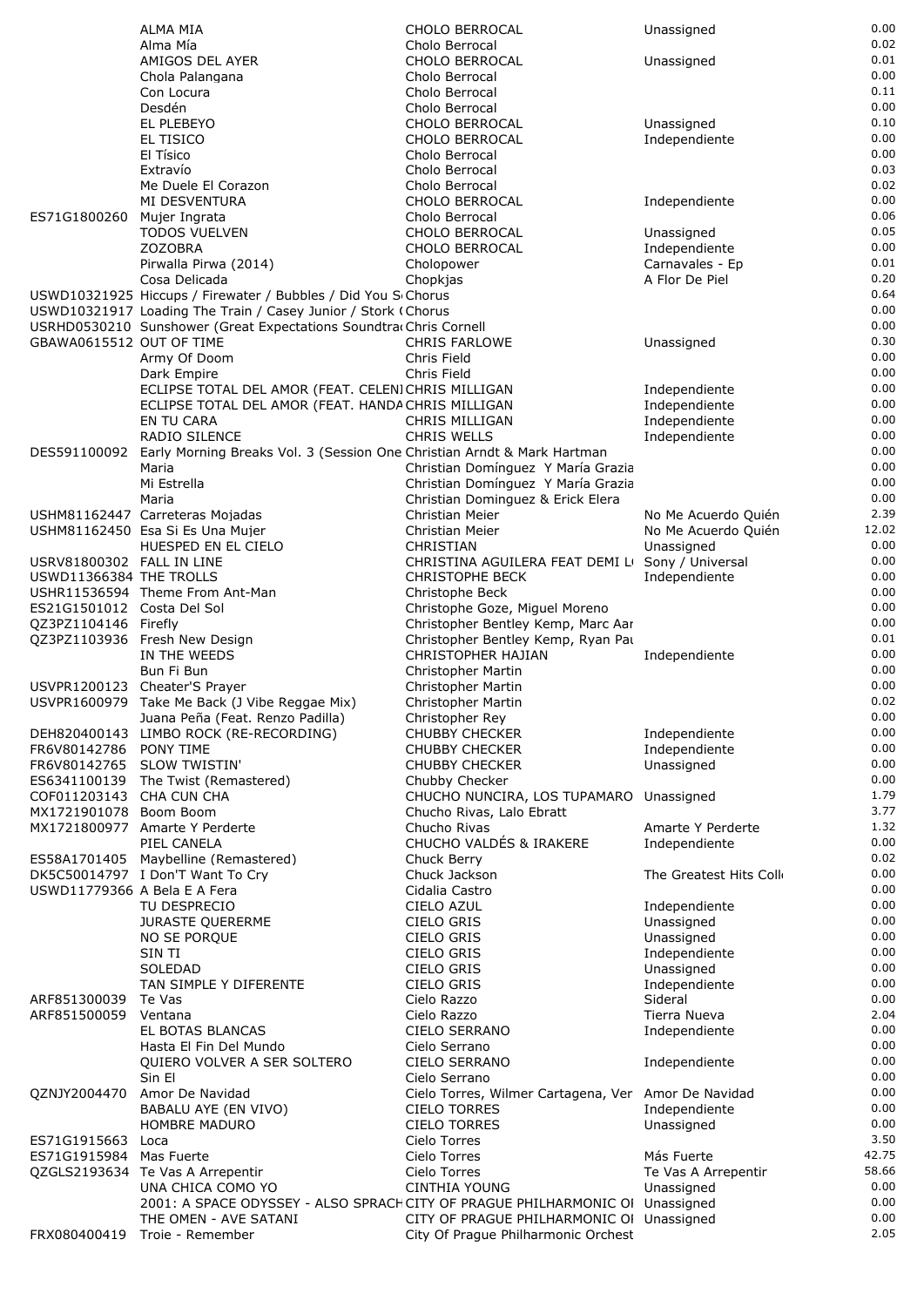| QMEU31617628 9 - 1      |                                                                           | Clara Yolks                                            | Viene Y Va                     | 1.77         |
|-------------------------|---------------------------------------------------------------------------|--------------------------------------------------------|--------------------------------|--------------|
| QMEU31617633 AGALLAS    |                                                                           | <b>CLARA YOLKS</b>                                     | Clara Yolks                    | 0.06         |
| QMEU31617638 Apuratay   |                                                                           | Clara Yolks                                            | Viene Y Va                     | 0.26         |
| QMEU31617637 Bum Badum  |                                                                           | Clara Yolks                                            | Viene Y Va                     | 0.57         |
| QMEU31617630 Lunera     |                                                                           | Clara Yolks                                            | Viene Y Va                     | 0.25         |
|                         | LUNERA (DJ TOWA X GA REMIX)                                               | <b>CLARA YOLKS</b>                                     | Clara Yolks                    | 0.00         |
| QMEU31617629 Viene Y Va |                                                                           | Clara Yolks                                            | Viene Y Va                     | 0.41         |
| ITF650700225            | GBUM71027650 Ain'T Nobody (Breakage'S Suck It Up Mix Clare Maguire        |                                                        |                                | 0.00<br>0.00 |
|                         | Sitting On The Dock Of The Bay<br>Mal Proceder                            | Clarence Seedorf<br>Clarisa Delgado                    |                                | 0.00         |
|                         | <b>MAL PRODECER</b>                                                       | CLARISA DELGADO                                        | Independiente                  | 0.00         |
|                         | MIS PRIMERAS LAGRIMAS                                                     | <b>CLARITA VERA</b>                                    | Independiente                  | 0.00         |
|                         | Aguila Real                                                               | Claudia De Colombia                                    | Paraíso                        | 0.02         |
| ITR050900001            | BUONASERA DOTTORE (NEW MIX VERSIC CLAUDIA MORI                            |                                                        | Independiente                  | 0.00         |
|                         | AMOR CRUCIFICADO                                                          | CLAUDIO VALLEJO                                        | Independiente                  | 0.00         |
|                         | AMOR DE UN DIA                                                            | CLAUDIO VALLEJO                                        | Independiente                  | 0.00         |
|                         | Collar De Lágrimas                                                        | Claudio Vallejo                                        |                                | 0.10         |
|                         | DEVUELVEME LA VIDA<br>DOS PALABRITAS                                      | CLAUDIO VALLEJO<br>CLAUDIO VALLEJO                     | Independiente<br>Independiente | 0.00<br>0.00 |
|                         | <b>HERIDA DE AMOR</b>                                                     | CLAUDIO VALLEJO                                        | Independiente                  | 0.00         |
|                         | Las Cartas                                                                | Claudio Vallejo                                        |                                | 0.04         |
|                         | TENDRAS QUE RECORDARME                                                    | CLAUDIO VALLEJO                                        | Independiente                  | 0.00         |
|                         | Borrachita                                                                | Clavelina De Vilcashuaman                              |                                | 0.00         |
|                         | Cervezata Tomaspay                                                        | Clavelina De Vilcashuaman                              |                                | 0.00         |
|                         | <b>CORAZON MENTIROSO</b>                                                  | CLAVELINA DE VILCASHUAMAN                              | Independiente                  | 0.00         |
|                         | Corazón Mentiroso                                                         | Clavelina De Vilcashuaman                              |                                | 0.00         |
|                         | PARQUE UNIVERSITARIO                                                      | CLAVELINA DE VILCASHUAMAN                              | Independiente                  | 0.00         |
|                         | REGALOS DE AMOR                                                           | CLAVELINA DE VILCASHUAMAN                              | Independiente                  | 0.00<br>0.00 |
|                         | SIKITA QIWIRIY<br>VASITO DE CERVEZA                                       | CLAVELINA DE VILCASHUAMAN<br>CLAVELINA DE VILCASHUAMAN | Independiente<br>Independiente | 0.00         |
|                         | No Me Vayas A Dejar                                                       | Clavito Y Su Chela                                     |                                | 0.00         |
|                         | SIENTO QUE NO PUEDO VIVIR SIN TI (EN CLAVITO Y SU CHELA                   |                                                        | Unassigned                     | 0.00         |
| ITD011400009            | Rather Be (Feat. Jess Glynne) [The Magici Clean Bandit                    |                                                        |                                | 0.00         |
|                         | DAPHNE DID IT                                                             | <b>CLEOPATRICK</b>                                     | Independiente                  | 0.00         |
|                         | FRR411606021 Are We Having A Party                                        | <b>Cliff Martinez</b>                                  |                                | 0.00         |
| FR03T1100140            | <b>First Sleep</b>                                                        | <b>Cliff Martinez</b>                                  |                                | 1.24         |
| FRZ811605036            | REAL LOLITA RIDES AGAIN                                                   | <b>CLIFF MARTINEZ</b>                                  | Independiente                  | 0.00         |
|                         | This Is Not Going To Go Away                                              | <b>Cliff Martinez</b>                                  |                                | 0.00<br>0.00 |
|                         | What Would You Have Paid<br>GBAYE9801662 Dreamin' (1998 Digital Remaster) | <b>Cliff Martinez</b><br>Cliff Richard                 |                                | 0.17         |
|                         | El Za Za Za Olimpico                                                      | Climax                                                 |                                | 0.01         |
|                         | Cenizas De Amor                                                           | Cliver Y Su Grupo Corali                               |                                | 0.03         |
|                         | Mix Chicha 1 (Sirenita, La Cartita)                                       | Clíver Y Su Grupo Coralí                               |                                | 0.20         |
|                         | Mix Chicha 4 (Que Bonito Es El Amor, Cla Clíver Y Su Grupo Coralí         |                                                        |                                | 0.27         |
| QM6N21432648 Descarada  |                                                                           | Cliver, Grupo Internacional Corali                     |                                | 0.18         |
| GBHVK0801012 I LIKE IT  |                                                                           | CLUB BARRACUDA                                         | Independiente                  | 0.00         |
|                         | QMFMF1591731 FOTONOVELA FEAT. MALU                                        | <b>CLUB DE SOLEIL</b>                                  | Independiente                  | 0.00         |
|                         | Aún<br>LA BUNDINHA                                                        | Club Naval<br>COCO LOCO                                | Unassigned                     | 0.00<br>0.00 |
|                         | USA2P1343150 HARRY BELAFONTE                                              | <b>COCOANUT WOMAN</b>                                  | Unassigned                     | 0.00         |
|                         | El Ombliquito                                                             | Cocoband                                               |                                | 0.00         |
|                         | THE THINNER THE AIR                                                       | <b>COCTEAU TWINS</b>                                   | Independiente                  | 0.00         |
|                         | AUN (EN VIVO)                                                             | CODA                                                   | Unassigned                     | 0.00         |
| NLA321600209            | BLEEDING IN THE BLUR                                                      | <b>CODE ORANGE</b>                                     | Independiente                  | 0.00         |
|                         | USATV1300290 Pretty Brown Eyes - Video                                    | Cody Simpson                                           |                                | 0.00         |
| USEP42035027            | Me And You                                                                | Cold Hart And Lil Peep                                 |                                | 0.93         |
| PEFD11001013            | Entrando A La Noche                                                       | Colectivo Circo Band                                   | Pawaun!                        | 2.29<br>0.00 |
|                         | Vive La Vida (Fainal Remix)<br>DEAF71473061 TRAPPED (CLUB MIX)            | Colectivo Circo Band<br><b>COLONEL ABRAMS</b>          | Independiente                  | 0.00         |
|                         | FOLK SONG - I                                                             | COLORS OF THE WORLD EXPLORER                           | Independiente                  | 0.00         |
| NLG620423279            | HIPS DON'T LIE                                                            | <b>COLUMBIA</b>                                        | Unassigned                     | 0.00         |
|                         | Dale Candela                                                              | Comando Tiburón                                        |                                | 0.00         |
|                         | Cuando Te Bese                                                            | Combinacion De La Habana                               |                                | 3.27         |
|                         | Este Año No (Remix Dj Barzola)                                            | Combinación De La Habana                               |                                | 0.00         |
| DEB790623701 LA GUAGUA  |                                                                           | <b>COMBO CANDELA</b>                                   | Unassigned                     | 0.00         |
|                         | Callao Puerto Querido                                                     | Combo Espectáculo Creación                             |                                | 0.00         |
|                         | SERA PORQUE TE AMO (REMIX)                                                | COMBO LOCO                                             | Unassigned                     | 0.00<br>0.01 |
| USHR10622762 A DREAM    | Será Porque Te Amo (Remix)                                                | Combo Loco<br>COMMON FEAT. WILL.I.AM                   | Independiente                  | 0.00         |
|                         | <b>IDIOTA</b>                                                             | <b>COMPADRITO WILLY</b>                                | Unassigned                     | 0.00         |
|                         | El Viejito Cañandonga                                                     | Compay Quinto                                          |                                | 0.00         |
|                         | ES8591300582 La Rumba Del Chinito                                         | Compay Quinto                                          |                                | 0.08         |
|                         | Ocanasordi                                                                | Compay Quinto                                          |                                | 0.00         |
| ARF411400353            | Sarandonga                                                                | Compay Segundo Y Lorenzo Hierrez Viva Cuba!            |                                | 0.01         |
|                         | Grito Dentro De Ti                                                        | Cómplices Eternos                                      |                                | 0.00         |
|                         | Manual De Amar (Demo)<br><b>NENA</b>                                      | Complices Eternos<br><b>COMPLOT</b>                    |                                | 0.00<br>0.08 |
|                         | Cerveza Cusqueña                                                          | Condemayta Acomayo                                     | Independiente                  | 0.01         |
|                         |                                                                           |                                                        |                                |              |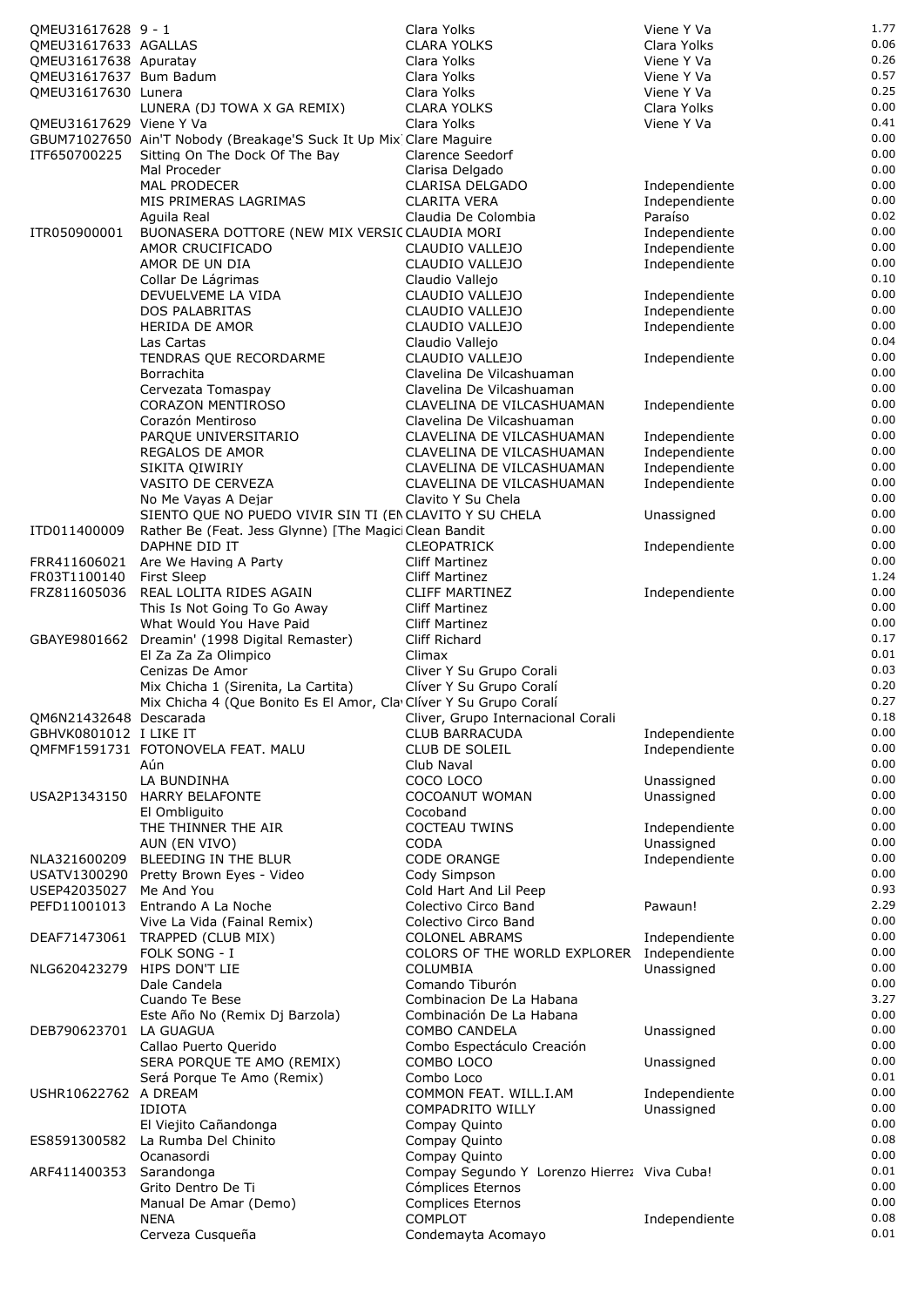|                             | CAPULI MALLKICHA                                                                                  | CONDEMAYTA DE ACOMAYO                                                         | Unassigned              | 0.00         |
|-----------------------------|---------------------------------------------------------------------------------------------------|-------------------------------------------------------------------------------|-------------------------|--------------|
|                             | LLAULLILLAY                                                                                       | CONDEMAYTA DE ACOMAYO                                                         | Unassigned              | 0.00         |
|                             | Dejarla Ir                                                                                        | Conexionistas                                                                 |                         | 1.17         |
|                             | PALOMA TORCAZA                                                                                    | CONJUNTO ALMA CERREÑA DE LA O Independiente                                   |                         | 0.00         |
| ES71G1769228 Señora Ley     |                                                                                                   | Conjunto Clásico                                                              |                         | 3.26<br>0.00 |
|                             | Cielo Nublado<br>ES71G2051348 Amarte Es Mi Delirio                                                | Conjunto Condemayta De Alcomayo<br>Conjunto Fiesta Criolla                    | Fiesta Criolla (Lo Mejo | 0.05         |
|                             | Jarana Chiclayana                                                                                 | Conjunto Fiesta Criolla                                                       |                         | 0.00         |
|                             | 300 LIBRAS DE ORO                                                                                 | CONJUNTO FIESTA NORTEÑA                                                       | Independiente           | 0.00         |
|                             | PEMG91007002 Alianza Lima Corazón                                                                 | Conjunto Fuerza Chinchana                                                     |                         | 0.00         |
| PEMG95501006 El Bodeguero   |                                                                                                   | Conjunto Tropicavana                                                          |                         | 0.00         |
|                             | DEU241018792 Who'S Sorry Now                                                                      | Connie Francis                                                                |                         | 0.09         |
| ARG1Q1300002 Pensar Bien    |                                                                                                   | Connor Questa                                                                 |                         | 0.01         |
| GBBYB1602452 Beyond Science |                                                                                                   | Continue                                                                      |                         | 0.00         |
|                             | 1234                                                                                              | Coolio                                                                        |                         | 0.03         |
|                             | GBBXS1780544 A TAÇA DO MUNDO É NOSSA                                                              | CORAL DO CANECO                                                               | Unassigned              | 0.00         |
|                             | Preguntan Por Mí                                                                                  | Corazón De Jauja                                                              |                         | 0.00<br>0.01 |
|                             | Decidí Vivir Sin Ti (En Vivo, Concierto Kar Corazón Serrano<br>ES71G1775495 El Final De Este Amor | Corazón Serrano                                                               |                         | 14.86        |
|                             | ES71G1775496 Me Vas A Extrañar                                                                    | Corazón Serrano                                                               |                         | 0.55         |
|                             | QM4TW2134894 No Me Pregunten Más                                                                  | Corazón Serrano                                                               | Tan Solo Tú             | 32.70        |
|                             | QM4TW2134898 Te Devuelvo Tu Anillito                                                              | Corazón Serrano                                                               | Tan Solo Tú             | 2.05         |
| QM4TW2134900 Tu Recuerdo    |                                                                                                   | Corazón Serrano                                                               | Tan Solo Tú             | 86.30        |
| ES71G1775498 Volveras       |                                                                                                   | Corazón Serrano                                                               |                         | 8.37         |
|                             | GBAYE0702224 Like A Star (Deeplick Chill Remix)                                                   | Corinne Bailey Rae                                                            | Like A Star             | 0.33         |
|                             | ALMA DE CRISTO (EN VIVO)                                                                          | <b>CORO CANTARÉ</b>                                                           | Unassigned              | 0.00         |
|                             | RECIBEMÉ (EN VIVO)                                                                                | <b>CORO CANTARE</b>                                                           | Unassigned              | 0.00         |
| QZNJW2060131 Amame          |                                                                                                   | Cosa Nuestra De Tito Manrique, Cés Amame                                      |                         | 0.78         |
|                             | USA2P0708715 Testimonial Argentina                                                                | Cosas Del Amor / Cumbia Pirueta                                               |                         | 0.00         |
|                             | Entre Sabanas Blancas                                                                             | Costa Brava                                                                   |                         | 0.00<br>0.00 |
|                             | Sola, Vaya!                                                                                       | Costa Brava                                                                   |                         | 0.00         |
|                             | Te Voy A Ser Feliz<br>Tu Precio                                                                   | Costa Brava<br>Costa Brava                                                    | Mision Especial         | 0.05         |
| DEN120206081 Skit 1         |                                                                                                   | Costa                                                                         |                         | 0.00         |
|                             | Holiday In Spain                                                                                  | <b>Counting Crows</b>                                                         |                         | 0.00         |
| GBX721400149 Dead Fox       |                                                                                                   | Courtney Barnett                                                              | Sometimes I Sit And 1   | 0.01         |
|                             | EL GATO VOLADOR                                                                                   | <b>CRACKER JACK</b>                                                           | Unassigned              | 0.00         |
|                             | EL GATO VOLADOR                                                                                   | <b>CRACKER YACK</b>                                                           | Independiente           | 0.00         |
|                             | GBAAN0300606 GLASGOW LOVE THEME                                                                   | <b>CRAIG ARMSTRONG</b>                                                        | Independiente           | 0.00         |
|                             | USA2P1283953 BAR FIGHT (WOULD I LIE TO YOU THEME CRAIG JOINER, ANDREW WELSFORI Unassigned         |                                                                               |                         | 0.00         |
|                             | USUG10400366 Punjabi Wedding Song                                                                 | Craig Pruess                                                                  |                         | 0.00         |
| USQX91902664 Dolemite       |                                                                                                   | Craig Robinson                                                                |                         | 0.00         |
|                             | CORPSE IN MY BED (ALBUM VERSION)                                                                  | <b>CREATURE FEATURE</b>                                                       | Unassigned              | 0.00         |
|                             | USA371499775 WHO'LL STOP THE RAIN (LIVE VERSION) CREEDENCE CLEARWATER REVIVAL Independiente       |                                                                               |                         | 0.00<br>0.00 |
|                             | Maria<br>BRING THE BEAT PRRRUM                                                                    | Crhstian Dominguez Y Maria Grazia<br>CRIMINAL VIBES VS COSCULLUELA Unassigned |                         | 0.00         |
|                             | Si Me Faltaras Amor                                                                               | Criollo Son                                                                   | Ritmo Y Sabor           | 0.59         |
|                             | DUEÑA DE MI INTIMIDAD                                                                             | <b>CRISTIAN AMADO</b>                                                         | Independiente           | 0.00         |
|                             | MI FORMA DE RESPIRAR                                                                              | <b>CRISTIAN VEGA</b>                                                          | Independiente           | 0.00         |
| USUL19700146                | Manana                                                                                            | Cristian                                                                      |                         | 0.52         |
| USUL19700125                | Nunca Voy A Olvidarte                                                                             | Cristian                                                                      |                         | 0.94         |
|                             | MILAGRO DE AMOR                                                                                   | CRISTY VILLASEÑOR                                                             | Independiente           | 0.00         |
|                             | DUELE EL CORAZON (SALSA VERSION) [FCROMA LATINA                                                   |                                                                               | Independiente           | 0.00         |
|                             | SHH SHH NADIE LO SABRA                                                                            | <b>CRONI-K</b>                                                                | Independiente           | 0.01         |
|                             | FUN IN THE SUN                                                                                    | <b>CRUISER</b>                                                                | Unassigned              | 0.00         |
|                             | Alegria Y Amor                                                                                    | Cuarteto Continental                                                          |                         | 0.01<br>0.00 |
|                             | Antahuara<br>Atrevete A Mirarme De Frente                                                         | Cuarteto Continental<br>Cuarteto Continental                                  |                         | 0.00         |
|                             | Aventurera                                                                                        | Cuarteto Continental                                                          |                         | 0.01         |
|                             | Cumbia De Oriente                                                                                 | Cuarteto Continental                                                          |                         | 0.01         |
|                             | El Carbonero                                                                                      | Cuarteto Continental                                                          |                         | 0.00         |
|                             | El Delincuente                                                                                    | Cuarteto Continental                                                          |                         | 0.01         |
|                             | Golpe A Golpe                                                                                     | Cuarteto Continental                                                          |                         | 0.00         |
|                             | La Cosechita                                                                                      | Cuarteto Continental                                                          |                         | 0.00         |
|                             | La Loretana                                                                                       | Cuarteto Continental                                                          |                         | 0.00         |
|                             | Tan Bella Y Presumida                                                                             | Cuarteto Continental                                                          |                         | 0.00         |
|                             | A TIEMPO                                                                                          | <b>CUARTETO IMBATIBLE</b>                                                     | Unassigned              | 0.00         |
|                             | <b>DILE</b>                                                                                       | <b>CUARTETO UNIVERSAL</b>                                                     | Unassigned              | 0.06<br>0.00 |
| USV351460827                | EL DELINCUENTE                                                                                    | <b>CUARTETO UNIVERSAL</b><br>CUARTETO VALENCIANO                              | Unassigned              | 0.00         |
| ITV081400673                | <b>AMAPOLA</b><br>Dime Se Soy Latino                                                              | Cubacuba                                                                      | Unassigned              | 0.00         |
|                             | Historia De Una Familia Pobre                                                                     | Cuco Valoy                                                                    |                         | 0.00         |
|                             | Juliana                                                                                           | Cuco Valoy                                                                    |                         | 3.13         |
|                             | La Revancha                                                                                       | Cuco Valoy                                                                    |                         | 0.00         |
| USJE61303337                | Pasito Colombiano                                                                                 | Cuco Valoy                                                                    |                         | 2.46         |
|                             | Bien Mama                                                                                         | Cuentos De La Cripta                                                          |                         | 0.00         |
|                             | El Cubo De Leche                                                                                  | Cuentos De La Cripta                                                          |                         | 0.00         |
|                             | La Piña Pelada                                                                                    | Cuentos De La Cripta                                                          |                         | 0.00         |
|                             |                                                                                                   |                                                                               |                         |              |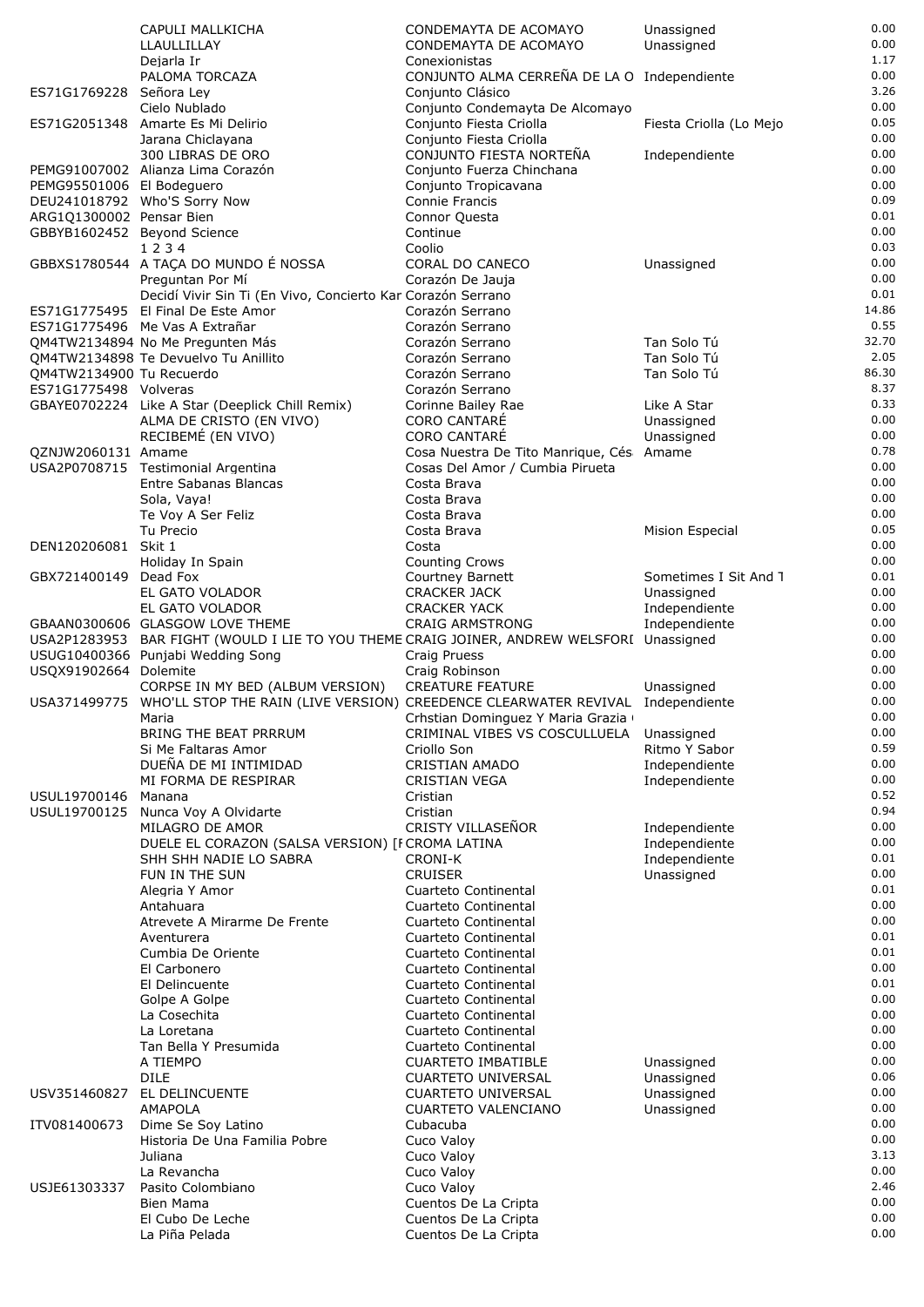|                              | Les Doy Vivir                                                                                                              | Cuentos De La Cripta                                      |                              | 0.00         |
|------------------------------|----------------------------------------------------------------------------------------------------------------------------|-----------------------------------------------------------|------------------------------|--------------|
|                              | Suban Las Manos                                                                                                            | Cuentos De La Cripta                                      |                              | 0.00         |
|                              | LA BIKINA                                                                                                                  | <b>CULEBRA &amp; FRANK</b>                                | Unassigned                   | 0.01         |
|                              | LA OLA MARINA                                                                                                              | <b>CULEBRA</b>                                            | Unassigned                   | 0.00         |
| DEA610300391 Mr. Vain Recall | ES8620820830 Las Cuatro Fiestas                                                                                            | Culture Beat                                              |                              | 0.00<br>0.00 |
|                              | QMFMG1423772 PRETTY LITTLE ANGEL EYES                                                                                      | Cumbia Moderna De Soledad<br><b>CURTIS LEE, THE HALOS</b> | Unassigned                   | 0.00         |
| USRH10282626 Superfly        |                                                                                                                            | Curtis Mayfield                                           |                              | 1.32         |
|                              | Hot Potato                                                                                                                 | Cut One                                                   | Indie Disco                  | 0.00         |
| GBBPP1508607 LET IT GO       |                                                                                                                            | <b>CUT ONE</b>                                            | Independiente                | 0.00         |
|                              | Pixel Party                                                                                                                | Cut One                                                   | Indie Disco                  | 0.02         |
|                              | USMR18330374 SEDUCE ME TONIGHT                                                                                             | <b>CYCLE V</b>                                            | Unassigned                   | 0.00         |
| ITA000400069                 | SHE IS NOT A DISCO LADY                                                                                                    | D.D. SOUND                                                | Independiente                | 0.29         |
|                              | Maravillosa (Feat. El Cubano)                                                                                              | D.J. Dero                                                 |                              | 0.00         |
|                              | MIX REGGAETON LOVE                                                                                                         | D.J. MARIO ANDRETTY                                       | Independiente                | 0.00         |
|                              | Mix Salsa Clasica N.1                                                                                                      | D.J. Mario Andretty                                       |                              | 0.00<br>0.01 |
| USA371645022<br>TCACY1755639 | We Speak No Americano (Ooh I Like It) D. Maclenennan, J. Peterson, R. Caros Afri Danz (Edited Vers<br><b>LOS ANORMALES</b> | DADDY YANKEE & DIVINO                                     | Independiente                | 0.00         |
|                              | APROVECHA (CON NOVA & JORY) [DJ AXIDADDY YANKEE                                                                            |                                                           | Independiente                | 0.00         |
|                              | Agui Esta Tu Caldo                                                                                                         | Daddy Yankee                                              |                              | 1.81         |
|                              | <b>BPM</b>                                                                                                                 | DADDY YANKEE                                              | Unassigned                   | 0.00         |
|                              | DURA (REMIX) (FEAT. BECKY G, NATTI N/DADDY YANKEE                                                                          |                                                           | Independiente                | 0.00         |
|                              | <b>GASOLINA (NEW VERSION)</b>                                                                                              | DADDY YANKEE                                              | Unassigned                   | 0.00         |
|                              | LIMPIA PARABRISA                                                                                                           | <b>DADDY YANKEE</b>                                       | Unassigned                   | 0.00         |
| QMBZ91737019 Rompe           |                                                                                                                            | Daddy Yankee                                              |                              | 1.51         |
|                              | SIGUEME Y TE SIGO (DJ AXION REMIX) DADDY YANKEE                                                                            |                                                           | Unassigned                   | 0.00         |
|                              | SOMOS ASI UNDERGROUND                                                                                                      | DADDY YANKEE                                              | Unassigned                   | 0.00<br>0.00 |
| GBBXS1023012 Susie Q         | GET LUCKY FEAT. PHARRELL WILLIAMS (I DAFT PUNK                                                                             | Dale Hawkins                                              | Independiente                | 0.03         |
|                              | Dalmata                                                                                                                    | Dalmata                                                   |                              | 0.00         |
|                              | Casualidad                                                                                                                 | Damaris                                                   |                              | 0.00         |
|                              | Cuentame                                                                                                                   | Damaris                                                   |                              | 2.22         |
|                              | WELCOME TO JAMROCK (DJ TOWA REMIX DAMIAN MARLEY                                                                            |                                                           | Independiente                | 0.00         |
|                              | US4R31121000 Drummers Of God                                                                                               | Dan Graham                                                |                              | 0.00         |
|                              | USMC18415537 I Can Dream About You                                                                                         | Dan Hartman                                               | I Can Dream About Yo         | 0.06         |
| USQY51786967 CIRCUS          |                                                                                                                            | <b>DAN MAKOID</b>                                         | Independiente                | 0.00         |
| PEMG98901004 Idolos          |                                                                                                                            | Danai & Pateando Latas                                    |                              | 0.19<br>0.00 |
|                              | PEMG98901009 Maquillaje Sensual<br><b>TORBELLINO DE AMOR</b>                                                               | Danai & Pateando Latas<br><b>DANDEN</b>                   | Unassigned                   | 0.06         |
|                              | CHAMA (FEAT. OMAR KOONZE)                                                                                                  | DANI BARON                                                | Independiente                | 0.00         |
|                              | ES19S1700021 TODO NO ES CASUALIDAD                                                                                         | DANI J                                                    | Unassigned                   | 0.00         |
|                              | Y AHORA                                                                                                                    | DANI J                                                    | Independiente                | 0.00         |
|                              | GBEBM0200064 Gotta Get Thru This (Radio Edit)                                                                              | Daniel Bedingfield                                        |                              | 0.02         |
|                              | <b>Fizzy Pop</b>                                                                                                           | Daniel Belardinelli                                       |                              | 0.00         |
|                              | FRX089520031 THEME PRINCIPAL (DE "HALLOWEEN")                                                                              | DANIEL CAINE                                              | Unassigned                   | 0.00         |
|                              | COC010526177 UNA FOTOGRAFIA                                                                                                | DANIEL CALDERON, JULIAN ROJAS                             | Independiente                | 0.00         |
| COC010526177 Una Fotografia  |                                                                                                                            | Daniel Calderón, Julián Rojas                             |                              | 0.08         |
|                              | Tu Y Yo (Feat. Nataniel Sanchez)                                                                                           | Daniel De Guevara<br>Daniel Donadi                        |                              | 0.00<br>0.21 |
| QMVRR2100063 White Butterfly | CAM460902473 Imperial Garden                                                                                               | Daniel Donadi                                             | Oriental Garden              | 16.39        |
| US4R31142584 Dirty Reply     |                                                                                                                            | Daniel Jay Nielsen                                        |                              | 0.00         |
| QMGXA1436803 TACITUS         |                                                                                                                            | DANIEL L HEATH                                            | Unassigned                   | 0.04         |
|                              | VOODOO JAILTIME                                                                                                            | DANIEL LICHT                                              | Independiente                | 0.00         |
| ITD000400459                 | LINDA BELLA LINDA (2004 - REMASTER) DANIEL SANTACRUZ ENSEMBLE                                                              |                                                           | Independiente                | 0.00         |
|                              | US6R21494747 LO DICE LA GENTE                                                                                              | DANIEL SANTACRUZ                                          | Unassigned                   | 0.00         |
|                              | RAPIDA Y FURIOSA                                                                                                           | DANIEL SANTACRUZ                                          | Independiente                | 0.00         |
| QMDA71452687 Carolina Caro   |                                                                                                                            | Daniel Santos, Sonora Matancera                           |                              | 0.04         |
|                              | Busco Tu Recuerdo                                                                                                          | Daniel Santos                                             |                              | 0.00         |
|                              | COF011202213 Cancion De La Serrania<br><b>DESGRACIA</b>                                                                    | Daniel Santos<br>DANIEL SANTOS                            | El Anacobadero<br>Unassigned | 0.06<br>0.09 |
|                              | PEMG95702004 El Bobo De La Yuca                                                                                            | Daniel Santos                                             |                              | 0.00         |
|                              | ESA031319707 El Juego De La Vida                                                                                           | Daniel Santos                                             |                              | 20.12        |
|                              | PEMG95702010 El Mambo Es Universal                                                                                         | Daniel Santos                                             |                              | 1.13         |
| SEWDL9957507 El Sofa         |                                                                                                                            | Daniel Santos                                             | Daniel Santos - Sabro        | 0.03         |
|                              | Ya Se Peinó María                                                                                                          | Daniel Santos                                             |                              | 0.00         |
|                              | Con Mi Amiga                                                                                                               | Daniela Dancourt                                          |                              | 0.00         |
|                              | Señor Mentira                                                                                                              | Daniela Dancourt                                          |                              | 0.00         |
| TCADY1896973                 | Mix La India (En Barranco Bar, 29/07/201 Daniela Darcourt                                                                  |                                                           | Adios Amor (En Concio        | 0.00         |
|                              | ULTIMA EN TU VIDA                                                                                                          | DANIELA ROMO                                              | Independiente                | 0.00<br>0.60 |
| QZNJV2049582                 | QM6MZ1785858 Enganchados 3: Tic Tic Tac, Eo Tchan, Pe(Danielle, Trío Oriental, Sandy & Pap<br>Que Todos Se Enteren         | Danitse                                                   | Que Todos Se Enteren         | 0.89         |
|                              | Viaje                                                                                                                      | Danitse                                                   | Viaje                        | 0.02         |
|                              | Bésame                                                                                                                     | Danni Ubeda                                               |                              | 0.05         |
|                              | Pídeme                                                                                                                     | Danni Ubeda                                               |                              | 0.01         |
|                              | NLZ541801799 Tenderlove (Mixed)                                                                                            | Dannic                                                    |                              | 0.00         |
|                              | El Amor, El Amor                                                                                                           | Danny Daniel                                              |                              | 0.00         |
|                              | USWD11992498 Pink Elephants On Parade (2019)                                                                               | Danny Elfman                                              |                              | 0.00         |
| USWH10100045 Sun And Water   |                                                                                                                            | Danny Heines; Eugene Friesen                              |                              | 0.65         |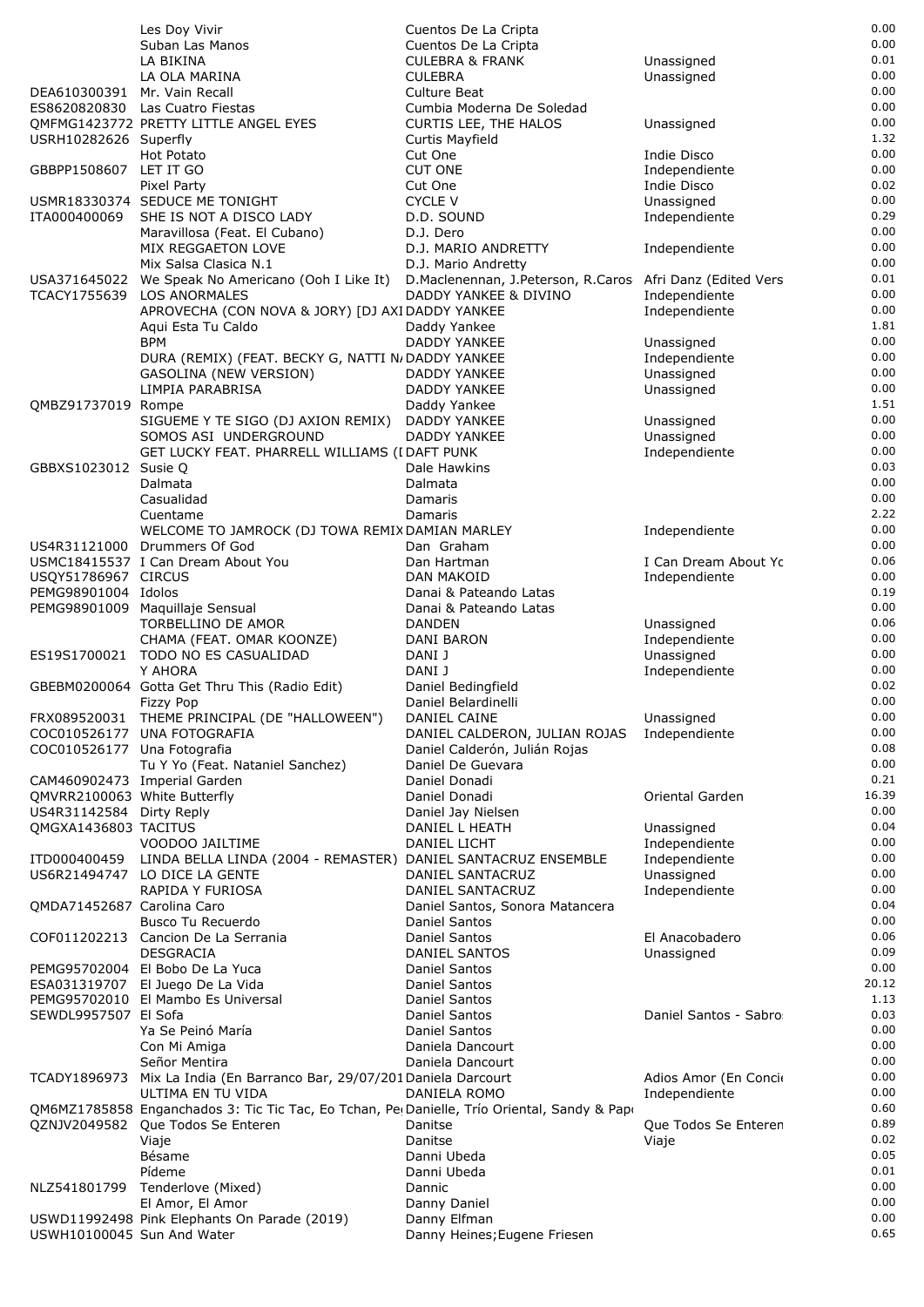|                             | USWD11365420 My Evil Buddies And Me                                                | Danny Jacob                                 |                              | 0.46         |
|-----------------------------|------------------------------------------------------------------------------------|---------------------------------------------|------------------------------|--------------|
|                             | A QUE VOLVISTE MUJER                                                               | DANNY MENDOZA                               | Independiente                | 0.00         |
|                             | Despreciaste Mi Carino                                                             | Danny Mendoza                               |                              | 0.00         |
|                             | <b>MALDITO LICOR</b>                                                               | DANNY MENDOZA                               | Unassigned                   | 0.00         |
|                             | PERDONAME                                                                          | DANNY MENDOZA                               | <b>Producciones Musicale</b> | 0.00         |
|                             | USQY51437006 INTERNATIONAL HARVESTER (LIVE)                                        | DANNY MYRICK                                | Unassigned                   | 0.00         |
| TCACR1696782 Me Rehuso      |                                                                                    | Danny Ocean, Marco Bocaccio                 |                              | 0.05         |
| ES1021600259 La Oportunidad |                                                                                    | Danny Romero                                |                              | 0.00         |
|                             | Pídeme                                                                             | Danny Ubeda                                 |                              | 0.12         |
| ITE910900240                | SILENZI                                                                            | DARK BRIGHT CLASSICA                        | Independiente                | 0.00         |
| RUA1H2043171 No Me Dejes    |                                                                                    | Darwin Torres Y Orquesta                    | Me Estoy Enamorando          | 2.22         |
| US4R30710634 Eat My Dust    |                                                                                    | Dave Fowler, Kent Wells                     |                              | 0.00         |
| TWA531600482 This Love      |                                                                                    | Davichi                                     |                              | 0.00         |
| US4R31304031 Another Galaxy |                                                                                    | David Felton, Colin Anthony Flynn,          |                              | 0.00         |
|                             | QMGXA1436876 LUNAR ECLIPSE                                                         | DAVID FELTON, COLIN ANTHONY F Independiente |                              | 0.00         |
| US4R31304032 Take Me Away   |                                                                                    | David Felton, Colin Anthony Flynn,          |                              | 0.43         |
| US4R31304034 Time To Dance  |                                                                                    | David Felton, Colin Anthony Flynn,          |                              | 0.43         |
|                             | Todo Es Posible                                                                    | David Bisbal Feat. Tini Stoessel            |                              | 0.00         |
|                             | AVE MARIA (EN VIVO)                                                                | DAVID BISBAL                                | Independiente                | 0.00         |
| USJT19900036                | Queen Bitch                                                                        | David Bowie                                 |                              | 0.01         |
|                             | CINEMATIC ROCK A1                                                                  | DAVID C. HEWITT                             | Unassigned                   | 0.00         |
|                             | Muévete                                                                            | David Calzado & Charanga Habaner            |                              | 0.00         |
|                             | Muévete                                                                            | David Calzado & La Charanga Habar           |                              | 5.05         |
| ITF251500034                | ARRIBA DE LO MAL HECHO                                                             | DAVID CALZADO Y SU CHARANGA F Unassigned    |                              | 0.00         |
|                             | Señora (Remix Dj Pana)                                                             | David Calzado Y Su Charanga Habar           |                              | 0.01         |
| QM4TW1644932 SI TE VAS      |                                                                                    | DAVID CASTRO Y AMÉRICA BRAS                 | Unassigned                   | 0.00         |
| USWD11366613 Verano         |                                                                                    | David Filio                                 |                              | 0.05         |
|                             |                                                                                    |                                             |                              | 0.00         |
|                             | CAF421300680 A Gift For Sophie (Narration)                                         | David Francis                               |                              |              |
|                             | GETTIN' OVER YOU (FEATURING FERGIE (DAVID GUETTA - CHRIS WILLIS - FI Independiente |                                             |                              | 0.00<br>0.01 |
|                             | CALABRIA DESTINATION                                                               | DAVID GUETTA                                | Independiente                |              |
|                             | Gettin' Over You (Feat. Fergie & Lmfao)                                            | David Guetta                                |                              | 0.07         |
|                             | USWB10404290 LIFTING THE BUILDING                                                  | DAVID HOLMES                                | Unassigned                   | 0.00         |
|                             | LIVING ROOM                                                                        | DAVID HOLMES                                | Independiente                | 0.00         |
|                             | AN UNDERSTANDING                                                                   | DAVID JOHN BUCKLEY                          | Unassigned                   | 0.00         |
|                             | ASSASSIN AFTER CLAIRE                                                              | DAVID JOHN BUCKLEY                          | Unassigned                   | 0.00         |
|                             | <b>BREAK-IN</b>                                                                    | DAVID JOHN BUCKLEY                          | Unassigned                   | 0.00         |
|                             | CLAIRE STITCHED UP PARKER                                                          | DAVID JOHN BUCKLEY                          | Unassigned                   | 0.00         |
|                             | CREW SETS UP IN MANSION                                                            | DAVID JOHN BUCKLEY                          | Unassigned                   | 0.00         |
|                             | <b>ESCAPING FROM HOSPITAL</b>                                                      | DAVID JOHN BUCKLEY                          | Unassigned                   | 0.00         |
|                             | <b>EXECUTIONS AT NORTE'S</b>                                                       | DAVID JOHN BUCKLEY                          | Unassigned                   | 0.00         |
|                             | EXPLAINING THE HEIST                                                               | DAVID JOHN BUCKLEY                          | Unassigned                   | 0.00         |
|                             | <b>FISHING CAMP</b>                                                                | DAVID JOHN BUCKLEY                          | Unassigned                   | 0.00         |
|                             | HARDWICKE GETS A CALL                                                              | DAVID JOHN BUCKLEY                          | Unassigned                   | 0.00         |
|                             | <b>HEIST PREPARATION MONTAGE</b>                                                   | DAVID JOHN BUCKLEY                          | Unassigned                   | 0.00         |
|                             | JEWELRY STOLEN                                                                     | DAVID JOHN BUCKLEY                          | Unassigned                   | 0.00         |
|                             | Knife Fight                                                                        | David John Buckley                          |                              | 0.00         |
|                             | LESLIE GETS THE CALL                                                               | DAVID JOHN BUCKLEY                          | Unassigned                   | 0.00         |
|                             | LESLIE GOOGLES PARKER                                                              | DAVID JOHN BUCKLEY                          | Unassigned                   | 0.00         |
|                             | LESLIE NEEDS SOME AIR                                                              | DAVID JOHN BUCKLEY                          | Unassigned                   | 0.00         |
|                             | LESLIE PROTECTS PARKER                                                             | DAVID JOHN BUCKLEY                          | Unassigned                   | 0.00         |
|                             | LESLIE STEALS 'CLIENT' - PT1                                                       | DAVID JOHN BUCKLEY                          | Unassigned                   | 0.00         |
|                             | NOTHING BUT 'BILLS'                                                                | DAVID JOHN BUCKLEY                          | Unassigned                   | 0.00         |
|                             | ONE LAST LOOK                                                                      | DAVID JOHN BUCKLEY                          | Unassigned                   | 0.00         |
|                             | OVER THE RAILING                                                                   | DAVID JOHN BUCKLEY                          | Unassigned                   | 0.00         |
|                             | <b>PARKER</b>                                                                      | DAVID JOHN BUCKLEY                          | Unassigned                   | 0.00         |
|                             | PARKER CALLS HURLEY                                                                | DAVID JOHN BUCKLEY                          | Unassigned                   | 0.00         |
|                             | PARKER FOUND/SHOWER                                                                | DAVID JOHN BUCKLEY                          | Unassigned                   | 0.00         |
|                             | PARKER INSIDE HOUSE                                                                | DAVID JOHN BUCKLEY                          | Unassigned                   | 0.00         |
|                             | PEEPING' LESLIE                                                                    | DAVID JOHN BUCKLEY                          | Unassigned                   | 0.00         |
|                             | PINES MOTEL/ARMORED ROBBERY                                                        | DAVID JOHN BUCKLEY                          | Unassigned                   | 0.00         |
|                             | PREPARING BREAK-IN                                                                 | DAVID JOHN BUCKLEY                          | Unassigned                   | 0.00         |
|                             | SCOPING OUT THE HOUSE                                                              | DAVID JOHN BUCKLEY                          |                              | 0.00         |
|                             |                                                                                    |                                             | Unassigned                   | 0.00         |
|                             | SEARCHING FOR THE CREW                                                             | DAVID JOHN BUCKLEY                          | Unassigned                   | 0.00         |
|                             | <b>SEED MONEY</b>                                                                  | DAVID JOHN BUCKLEY                          | Unassigned                   | 0.00         |
|                             | THE CREW/LEAVING THE FAIR                                                          | DAVID JOHN BUCKLEY                          | Unassigned                   | 0.00         |
|                             | WHAT'S HIS NAME?                                                                   | DAVID JOHN BUCKLEY                          | Unassigned                   | 0.00         |
|                             | WHO KNOWS YOU'RE HERE                                                              | DAVID JOHN BUCKLEY                          | Unassigned                   | 0.00         |
| GBCPZ1205790                | Azuli Miami '12 Bonus Mix 2                                                        | David Jones                                 |                              |              |
| USF068926640                | Wild One                                                                           | David Kemper, Gerald Mcgee, Jerry           |                              | 0.31         |
|                             | Caradura                                                                           | David Pavon                                 |                              | 0.95         |
| ES71G1904098 Vete Con Ese   |                                                                                    | David Pavon                                 |                              | 0.01         |
| USWD11677277 Skelewu        |                                                                                    | Davido                                      |                              | 0.00         |
|                             | LEJOS DE TI                                                                        | DAYLIN CURBELO                              | Unassigned                   | 0.00         |
|                             | Lejos De Tí                                                                        | Daylin Curbelo                              |                              | 0.00         |
|                             | YA TE OLVIDE                                                                       | DAYLIN CURBELO                              | Unassigned                   | 0.00         |
|                             | VIDA                                                                               | DC RETO                                     | Unassigned                   | 0.00         |
|                             | YO TE QUIERO                                                                       | DC RETO                                     | Independiente                | 0.00         |
|                             | PEMG99702002 PASARLA SUPER                                                         | DE COLORES                                  | Unassigned                   | 0.00         |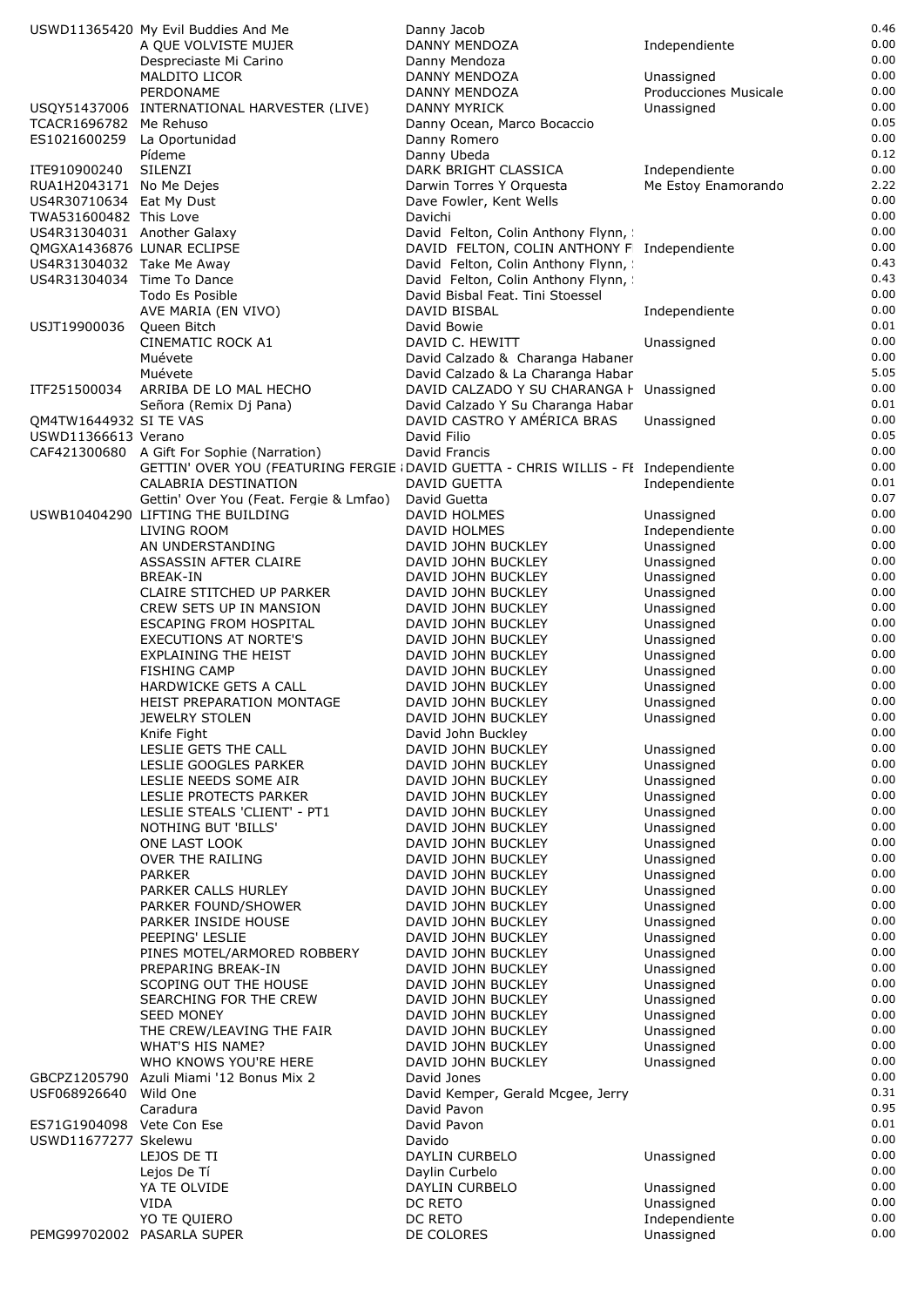|                             | Herida                                                             | Dead*Pop                            |                       | 0.01         |
|-----------------------------|--------------------------------------------------------------------|-------------------------------------|-----------------------|--------------|
|                             | PERCEPTION FULL MIX                                                | DEADLY AVENGER                      | Independiente         | 0.00         |
| GBTDG1301990 Pomegranate    |                                                                    | Deadmau5 & The Neptunes             |                       | 0.77         |
|                             | GBTDG1300608 While(1<2) (Part 2)                                   | Deadmau5                            | While $(1<2)$         | 0.00         |
| USQY50816645 Surreal Senses |                                                                    | Dean Fichna                         |                       | 0.00         |
|                             | GBBFF1400181 You'Re Wondering Now                                  | Death In Paradise (Original Cast) & |                       | 0.32         |
| ITS041200288                | SOCO, BATE E VIRA                                                  | DEBORA FARINA                       | Independiente         | 2.09         |
|                             | USA176240280 MASHED POTATO TIME                                    | DEE DEE SHARP                       | Unassigned            | 0.00<br>0.00 |
|                             | USGMA0100025 IN THE MUSIC (ACAPELLA)                               | <b>DEEP SWING</b>                   | Unassigned            | 0.00         |
|                             | In The Music [Original Mix]                                        | Deep Swing                          |                       | 0.00         |
|                             | DEH741712108 JUST LIKE THIS<br>Foolin                              | DEEPMANIAK<br>Def Leppard           | Unassigned            | 0.00         |
|                             | GBAAM9290020 Always The Last To Know (Dave Bascomb Del Amitri      |                                     |                       | 0.00         |
|                             | GB01A0800391 Runaway (2004 Digital Remaster)                       | Del Shannon                         |                       | 0.01         |
|                             | REVOLUTION                                                         | <b>DELANTE</b>                      | Independiente         | 0.00         |
|                             | El Amor Es Solo Negocio                                            | Deleites Andinos                    |                       | 0.00         |
|                             | El Amor Se Termina                                                 | Deleites Andinos                    |                       | 0.00         |
|                             | Mix Lamento                                                        | Deleites Andinos                    |                       | 0.00         |
|                             | No Supe Amarte                                                     | Deleites Andinos                    |                       | 0.01         |
|                             | Ya No Vuelvas                                                      | Deleites Andinos                    |                       | 0.01         |
|                             | A Nada Pues Mi Compadre                                            | Delfin Del Amor                     |                       | 0.01         |
|                             | Asesina De Corazones                                               | Delfin Del Amor                     |                       | 0.00         |
|                             | Corazón De Piedra                                                  | Delfin Del Amor                     |                       | 0.00         |
|                             | La Chancadita                                                      | Delfin Del Amor<br>Delfin Del Amor  |                       | 0.01<br>0.00 |
|                             | Mujer Infiel<br>Quisiera                                           | Delfin Del Amor                     |                       | 0.00         |
|                             | Ron Tequila                                                        | Delfin Del Amor                     |                       | 0.01         |
|                             | Polvo En El Viento                                                 | Delfin Garay Sosa                   |                       | 0.01         |
|                             | Herida Que No Cicatriza                                            | Delia Chavez                        |                       | 0.00         |
|                             | Soy Un Estorbo                                                     | Delirio'S Del Amor                  |                       | 0.00         |
|                             | Borracho Estoy Llorando                                            | Delirio'S                           |                       | 0.02         |
|                             | Brindare Por Ti                                                    | Delirio'S                           |                       | 0.01         |
|                             | Buscaré Otro Amor                                                  | Delirio'S                           |                       | 0.03         |
|                             | Corazones Heridos                                                  | Delirio'S                           |                       | 0.00         |
|                             | El Trabajador                                                      | Delirio'S                           |                       | 0.01         |
|                             | La Pagaras                                                         | Delirio'S                           |                       | 0.05         |
|                             | LARGATE                                                            | DELIRIO'S                           | Hugo David            | 0.00<br>0.01 |
|                             | LLORANDO POR ELLA<br>Mala                                          | DELIRIO'S<br>Delirio'S              | Unassigned            | 0.02         |
|                             | ME RIO DE TI                                                       | <b>DELIRIOS</b>                     | Hugo David            | 0.00         |
|                             | ME RIO DE TI                                                       | DELIRIO'S                           | Hugo David            | 0.00         |
|                             | Me Río De Ti                                                       | <b>Delirios</b>                     |                       | 0.65         |
|                             | Me Vale Si Te Vas                                                  | Delirio'S                           |                       | 0.20         |
|                             | Mentirosa (Version Villera)                                        | Delirio'S                           |                       | 0.01         |
|                             | Mil Cervezas                                                       | Delirio'S                           |                       | 0.02         |
|                             | NO ME DEJES (FEAT. YARITA LIZETH YAN DELIRIO'S                     |                                     | Hugo David            | 0.00         |
|                             | No Puedo Más Vivir Sin Ti                                          | Delirio'S                           |                       | 0.04         |
|                             | Nunca Pense Amarte Tanto                                           | Delirio'S                           |                       | 0.00         |
|                             | PAPA, MAMA LOS QUIERO                                              | DELIRIO'S                           | Hugo David            | 0.00         |
|                             | Papá, Mamá Los Quiero<br>Para Olvidarte                            | Delirios                            |                       | 0.00<br>0.04 |
|                             | POR ESTE PECHITO                                                   | Delirio'S<br><b>DELIRIOS</b>        | Hugo David            | 0.22         |
|                             | POR ESTE PECHITO                                                   | DELIRIO'S                           | Hugo David            | 0.00         |
|                             | Por Ti Daria Mi Vida                                               | Delirio'S                           |                       | 0.04         |
|                             | PORTATE BONITO                                                     | DELIRIO'S                           | Hugo David            | 0.00         |
|                             | QUISIERA IRME LEJOS                                                | <b>DELIRIO'S</b>                    | Independiente         | 0.02         |
|                             | Si Yo Pudiera Abrazarte                                            | Delirio'S                           |                       | 0.00         |
|                             | SOLO MUY SOLO                                                      | DELIRIO'S                           | Hugo David            | 0.00         |
|                             | Solo Por Ella                                                      | Delirio'S                           |                       | 0.00         |
|                             | Te Extrano                                                         | Delirio'S                           |                       | 0.01         |
|                             | Te Perdi Por Idiota                                                | Delirio'S                           |                       | 0.01         |
|                             | Tratare De No Pensar En Ti                                         | Delirio'S                           |                       | 0.00         |
|                             | Un Delirio En Tu Corazón                                           | Delirio'S                           |                       | 0.00         |
|                             | Vete                                                               | Delirio'S                           |                       | 0.04<br>0.00 |
|                             | Yo Te Amo De Verdad<br>PIANO QUINTET NO. 7 (FULL)                  | Delirio'S<br>DEMETRIO MATTEL        | Unassigned            | 0.00         |
|                             | Hay Otro En Mi Vida                                                | Demphra                             |                       | 0.00         |
|                             | QUE ME MATEN                                                       | <b>DEMPHRA</b>                      | Independiente         | 0.00         |
| PTEN11600001                | GUARIDA (FEAT. SARA VAN)                                           | DENGUE DENGUE DENGUE                | Salmon/Pereira        | 0.00         |
|                             | PTEN11600005 LA RAMA DE TAMARINDO                                  | DENGUE DENGUE DENGUE                | Dengue Dengue Deng    | 0.00         |
| USHM91251477 SIMIOLO        |                                                                    | DENGUE DENGUE DENGUE                | Dengue Dengue Deng    | 0.00         |
|                             | AUGI09800290 Rudolf The Red Nosed Reindeer / It'S Beg Denis Walter |                                     | The Magic Of Christma | 0.08         |
| USWD11365786 Augen Zu       |                                                                    | Denise Gorzelanny, Marie-Christin M |                       | 0.06         |
| NLBV21100013 TUNG!          |                                                                    | DENIZ KOYU                          | Independiente         | 0.00<br>0.00 |
|                             | USA371479877 TUNG! (ORIGINAL MIX)<br>Wacchallakallpis              | DENIZ KOYU<br>Dennis Fabricio       | Unassigned            | 0.00         |
| US4R31140464 With A Twist   |                                                                    | Denny Wright                        |                       | 0.00         |
|                             | CH3131340452 FIVE HOURS (DON'T HOLD ME BACK) [OR DEORRO            |                                     | Unassigned            | 0.00         |
|                             |                                                                    |                                     |                       |              |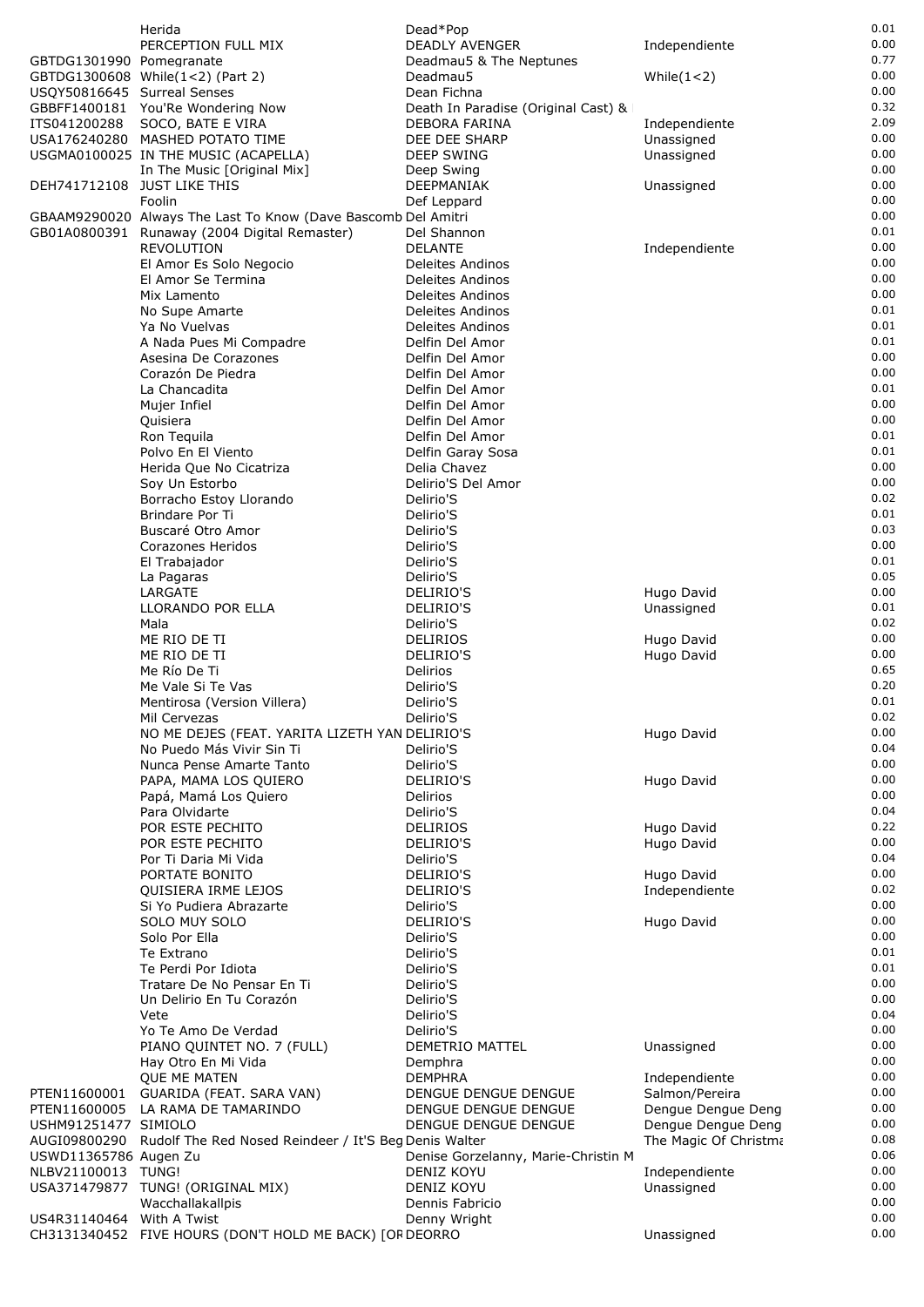|                             | Five Hours (Original Mix)                                           | Deorro                                                 |                       | 0.00   |
|-----------------------------|---------------------------------------------------------------------|--------------------------------------------------------|-----------------------|--------|
|                             | Just Can'T Get Enough (Live Rose Bowl Pa Depeche Mode               |                                                        | 101 - Live            | 0.00   |
|                             | GBAJH9900251 Never Let Me Down Again                                | Depeche Mode                                           | Music For The Masses  | 0.01   |
|                             | BAILANDO (CON GENTE DE ZONA)                                        | DESCEMER BUENO                                         | Independiente         | 0.00   |
| QZNJW2004778 Vertigo        |                                                                     | Desiré Mandrile, Daniela Prado                         | Vértigo               | 0.12   |
| QZNJW2083653 Primera Piedra |                                                                     | Desiré Mandrile, Mauricio Mesones                      | Primera Piedra        | 35.91  |
| QZHZ52027053 Barco Ciego    |                                                                     | Desiré Mandrile, Narda                                 | Barco Ciego           | 0.00   |
| QZHZ52027109 Libres         |                                                                     | Desiré Mandrile                                        | Libres                | 0.02   |
|                             | ES5622000003 Voyage, Voyage (Extended Remix)                        | <b>Desireless</b>                                      | Voyage, Voyage        | 0.02   |
|                             | Til The End Of Time                                                 | Devotchka                                              |                       | 0.00   |
| USU6V9995383 Vamos Irene    |                                                                     | Dexys Midnight Runners                                 |                       | 0.00   |
|                             | QMFMF2053615 Amor A Primera Vista (Salsa)                           | Deyvis Orosco, Amy Gutierrez, Com Amor A Primera Vista |                       | 107.51 |
|                             | Jardin De Amor                                                      | Deyvis Orosco                                          |                       | 0.00   |
|                             | Me Cansé                                                            | Deyvis Orosco                                          |                       | 0.00   |
| QM4TW2123918 Bonsai         |                                                                     | Deyvis Orozco                                          | Bonsai                | 106.94 |
|                             | NOWAJ0932010 SACRE "THE WINE ODE SUITE"                             | <b>DHAFER YOUSSEF</b>                                  | Independiente         | 0.00   |
|                             | LA TARANTELLA (ORIGINAL MIX)                                        | DI SAVINO AND ANDREA PESTA                             | Unassigned            | 0.00   |
|                             | Amigo                                                               | Diablos De La Saxocumbia                               |                       | 0.00   |
|                             | Ay Amor                                                             | Diablos De La Saxocumbia                               |                       | 0.02   |
|                             | Av Amorcito                                                         | Diablos De La Saxocumbia                               |                       | 0.00   |
|                             | Caminito A Mi Huarochiri                                            | Diablos De La Saxocumbia                               |                       | 0.00   |
|                             | Dime Quien                                                          | Diablos De La Saxocumbia                               |                       | 0.00   |
|                             | El Baile De La Solterita                                            | Diablos De La Saxocumbia                               |                       | 0.05   |
|                             | El Borrachito                                                       | Diablos De La Saxocumbia                               |                       | 0.00   |
|                             | He Sentido Amor                                                     | Diablos De La Saxocumbia                               |                       | 0.04   |
|                             | Juguete De Nadie                                                    | Diablos De La Saxocumbia                               |                       | 0.01   |
|                             | La Danza Del Diablito                                               | Diablos De La Saxocumbia                               |                       | 0.00   |
|                             | Mi Cuñadita                                                         | Diablos De La Saxocumbia                               |                       | 0.05   |
|                             | Nostalgia De Un Campesino                                           | Diablos De La Saxocumbia                               |                       | 0.03   |
|                             | Nunca Voy A Olvidarte                                               | Diablos De La Saxocumbia                               |                       | 0.03   |
|                             | Sentimiento De Mi Pueblo                                            | Diablos De La Saxocumbia                               |                       | 0.00   |
|                             | <b>CULPABLE</b>                                                     | DIAMANTE ANDINO                                        | Unassigned            | 0.00   |
|                             | Quisiera                                                            | Diamante Andino                                        |                       | 0.00   |
|                             | <b>CERVECITA</b>                                                    | DIAMANTES LATINAS                                      | Independiente         | 0.00   |
|                             | GB8XC1082335 Where Did Our Love Go                                  | Diana Ross & The Supremes                              |                       | 0.00   |
|                             | DO YOU KNOW WHERE YOU GOING TO                                      | DIANA ROSS                                             | Independiente         | 0.00   |
|                             | Fatalidad                                                           | Diana                                                  |                       | 0.00   |
|                             | 10:10 (EN JAMMIN')                                                  | <b>DIAZEPUNK</b>                                       | Unassigned            | 0.00   |
|                             | GB8XC1042930 Let'S Go Trippin'                                      | Dick Dale                                              | 30 Dick Dale Masterpi | 0.00   |
| USBB40610479 Come To Me     |                                                                     | Diddy                                                  |                       | 0.00   |
|                             | USQX91801040 SERA QUE NO ME AMAS                                    | DIEGO BONETA                                           | Independiente         | 0.00   |
|                             | ES71G2007582 Amor Y Dolor (Versión Acústica)                        | Diego Dibos                                            | Amor Y Dolor (Versiór | 0.03   |
|                             | ES71G2017585 Inminente Conjunción (Versión Acústica)                | Diego Dibós                                            | Inminente Conjunción  | 10.77  |
|                             | Me Engañé                                                           | Diego Dibós                                            | Tema Suelto Digital   | 0.12   |
|                             | USEPP0910223 Agonia De Amor                                         | Dilber Aguilar                                         |                       | 0.02   |
|                             | PEMG91375006 Colegiala / Mentirosa / Ojos Azules                    | Dilbert Aguilar                                        |                       | 1.36   |
|                             | Corazoncito                                                         | Dilbert Aguilar Y La Tribu                             |                       | 0.04   |
|                             | Despierto Llorando                                                  | Dilbert Aguilar Y La Tribu                             |                       | 0.00   |
|                             | Dime La Verdad (Feat. Ivan Cruz)                                    | Dilbert Aguilar Y La Tribu                             |                       | 0.00   |
|                             | El Amor Más Grande Del Planeta                                      | Dilbert Aguilar Y La Tribu                             |                       | 0.00   |
|                             | Ladrona                                                             | Dilbert Aguilar Y La Tribu                             |                       | 0.00   |
|                             | Meneando La Batea                                                   | Dilbert Aguilar Y La Tribu                             |                       | 0.00   |
|                             | Mis Ultimas Lagrimas                                                | Dilbert Aguilar Y La Tribu                             |                       | 8.63   |
|                             | Mix Cuarteto                                                        | Dilbert Aguilar Y La Tribu                             |                       | 0.00   |
|                             | Mix La Burrita                                                      | Dilbert Aguilar Y La Tribu                             |                       | 0.00   |
|                             | Mix Pegaditos (Solo Quiero Tu Amor, Mari Dilbert Aguilar Y La Tribu |                                                        |                       | 0.00   |
|                             | Mozo Deme Otra Copa                                                 | Dilbert Aguilar Y La Tribu                             |                       | 0.05   |
|                             | No Quiero Que Vuelvas A Llorar                                      | Dilbert Aguilar Y La Tribu                             |                       | 0.00   |
|                             | Nuestro Juramento                                                   | Dilbert Aguilar Y La Tribu                             |                       | 0.09   |
| PEDA12001317                | Porque Te Conoci                                                    | Dilbert Aguilar Y La Tribu                             | Despierta Corazón     | 22.19  |
|                             | Quiero Casarme Contigo                                              | Dilbert Aguilar Y La Tribu                             |                       | 0.01   |
|                             | Vuela Palomita                                                      | Dilbert Aguilar Y La Tribu                             |                       | 0.00   |
| RUB421309162 ?????          |                                                                     | DIMA BILAN                                             | Independiente         | 0.00   |
|                             | US2BR9700558 APRENDE CONMIGO                                        | DIMENSION LATINA                                       | Musart - Balboa       | 0.00   |
|                             | Compadre Querido                                                    | Dimensión Latina                                       |                       | 0.00   |
|                             | Compradre Querido                                                   | Dimensión Latina                                       |                       | 0.00   |
| US2BR9700567                | JOSEFA MATIA                                                        | DIMENSION LATINA                                       | Musart - Balboa       | 0.00   |
|                             | Mis Hijos                                                           | Dimension Latina                                       |                       | 0.00   |
|                             | POR TU PROCEDER (EN VIVO)                                           | DIMENSION LATINA                                       | Unassigned            | 0.00   |
|                             | <b>SAL</b>                                                          | DIMENSION LATINA                                       | Independiente         | 0.00   |
|                             | SIGUE TU CAMINO (EN VIVO)                                           | DIMENSION LATINA                                       | Independiente         | 0.00   |
|                             | Tu Proceder                                                         | Dimension Latina                                       |                       | 0.00   |
|                             | Casatschok                                                          | Dimitri Dourakine                                      |                       | 0.00   |
|                             | <b>C'UNATS LLAQUISTA</b>                                            | DINA CONDORI                                           | Unassigned            | 0.00   |
|                             | OTRA VEZ BORRACHO                                                   | DINA CONDORI                                           | Unassigned            | 0.00   |
|                             | PIENSO EN TI                                                        | DINA CONDORI                                           | Independiente         | 0.00   |
|                             | TU TRAICION                                                         | DINA CONDORI                                           | Independiente         | 0.00   |
|                             | A MI MADRE                                                          | <b>DINA PAUCAR</b>                                     | Independiente         | 0.00   |
|                             |                                                                     |                                                        |                       |        |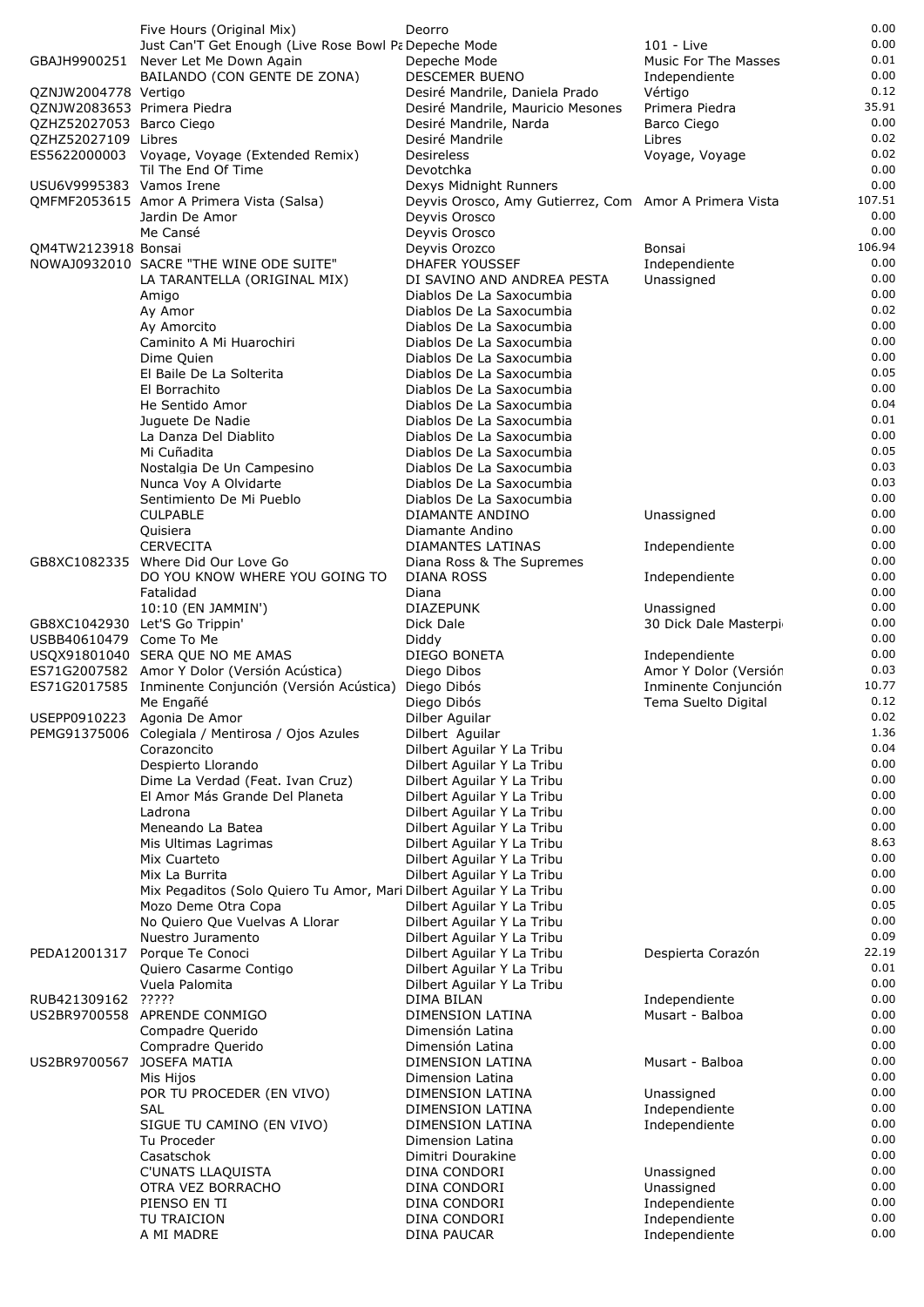|                             | Adios Amor Adios                               | Dina Paucar            |                         | 0.04 |
|-----------------------------|------------------------------------------------|------------------------|-------------------------|------|
|                             |                                                |                        |                         | 0.00 |
|                             | ADIOS MI VIDA                                  | <b>DINA PAUCAR</b>     | Independiente           |      |
| OMFMG1549788 Amame          |                                                | Dina Paucar            |                         | 0.00 |
|                             | AMIGO ESCUCHAME                                | DINA PAUCAR            | Unassigned              | 0.00 |
|                             | AMOR PROHIBIDO                                 | DINA PAUCAR            | <b>Festival Musical</b> | 0.00 |
|                             | AMOR TE HAS MARCHADO LEJOS                     | DINA PAUCAR            | Independiente           | 0.00 |
|                             | AMOR Y DOLOR                                   | DINA PAUCAR            | <b>Festival Musical</b> | 0.00 |
|                             | OMFMG1549789 APARENTABAS SER BUENO             |                        | <b>Festival Musical</b> | 0.00 |
|                             |                                                | DINA PAUCAR            |                         |      |
|                             | QMFMG1549799 BAJO EL CIELO SIN ESTRELLAS       | DINA PAUCAR            | Festival Musical        | 0.00 |
|                             | <b>BÉSAME</b>                                  | DINA PAUCAR            | Festival Musical        | 0.00 |
|                             | BORRACHA PERDIDA                               | <b>DINA PAUCAR</b>     | <b>Festival Musical</b> | 0.00 |
|                             | <b>BORRACHO</b>                                | <b>DINA PAUCAR</b>     | Festival Musical        | 0.00 |
|                             | Brindo Por Tu Amor                             | Dina Paucar            |                         | 0.00 |
|                             |                                                |                        |                         | 0.00 |
|                             | OMFMG1549790 CALLE POR AMARTE                  | <b>DINA PAUCAR</b>     | Independiente           |      |
|                             | CARIÑO MALO                                    | DINA PAUCAR            | Unassigned              | 0.00 |
|                             | QMFMF1436360 CENIZAS DE TU AMOR                | <b>DINA PAUCAR</b>     | Festival Musical        | 0.00 |
|                             | CERVEZA CUSQUEÑA, ADELANTE CIENCI/ DINA PAUCAR |                        | <b>Festival Musical</b> | 0.00 |
|                             | COMO VOY A OLVIDARTE                           | DINA PAUCAR            | <b>Festival Musical</b> | 0.00 |
|                             | CON QUE DERECHO                                | DINA PAUCAR            | Independiente           | 0.00 |
|                             | CONTIGO TODO ES DIFERENTE                      | DINA PAUCAR            | <b>Festival Musical</b> | 0.00 |
|                             |                                                |                        |                         | 0.00 |
|                             | <b>CORAZON DE MADERA</b>                       | <b>DINA PAUCAR</b>     | Independiente           |      |
|                             | <b>CUANDO ME ALEJE</b>                         | DINA PAUCAR            | Festival Musical        | 0.00 |
|                             | Dejame                                         | Dina Paucar            |                         | 0.00 |
|                             | DEJAME VIVIR MI VIDA                           | DINA PAUCAR            | <b>Festival Musical</b> | 0.00 |
|                             | DIEZ MIL LOCURAS                               | DINA PAUCAR            | <b>Festival Musical</b> | 0.00 |
| QMFMG1549792 DOS CERVEZAS   |                                                | DINA PAUCAR            | Dina Paucar             | 0.00 |
|                             |                                                |                        |                         | 0.00 |
|                             | El Celular                                     | Dina Paucar            |                         |      |
|                             | EL PICAFLOR (EN VIVO)                          | DINA PAUCAR            | Independiente           | 0.00 |
|                             | EL REY DE LAS MUJERES                          | <b>DINA PAUCAR</b>     | <b>Festival Musical</b> | 0.00 |
| QMFMF1436355 EL SE MARCHO   |                                                | DINA PAUCAR            | Festival Musical        | 0.00 |
| QMFMF1436363 ERES           |                                                | DINA PAUCAR            | Festival Musical        | 0.00 |
|                             | <b>ERES TU</b>                                 |                        |                         | 0.00 |
|                             |                                                | DINA PAUCAR            | Festival Musical        |      |
|                             | ERES TU [1990]                                 | DINA PAUCAR            | <b>Festival Musical</b> | 0.00 |
|                             | LA PROFORMA                                    | DINA PAUCAR            | Unassigned              | 0.00 |
|                             | LAGRIMAS DE AMOR                               | DINA PAUCAR            | <b>Festival Musical</b> | 0.00 |
|                             | LLORANDO ME DEJAS                              | DINA PAUCAR            | Unassigned              | 0.00 |
|                             | LLORANDO TE HE DEJAR                           | DINA PAUCAR            | Festival Musical        | 0.00 |
| QMFMF1436354 MADRE          |                                                | DINA PAUCAR            | Festival Musical        | 0.00 |
|                             |                                                |                        |                         |      |
|                             | ME EMBORRACHO POR TU AMOR                      | DINA PAUCAR            | Festival Musical        | 0.00 |
|                             | MI CORAZON                                     | DINA PAUCAR            | <b>Festival Musical</b> | 0.00 |
|                             | <b>MI PARED</b>                                | DINA PAUCAR            | Independiente           | 0.00 |
| QMFMF1436361 MI PROPUESTA   |                                                | DINA PAUCAR            | <b>Festival Musical</b> | 0.00 |
| QMFMG1549825 MIL ANOS       |                                                | DINA PAUCAR            | Producciones Musicale   | 0.00 |
|                             |                                                |                        |                         |      |
|                             | NIÑOS DESAMPARADOS                             | <b>DINA PAUCAR</b>     | Festival Musical        | 0.00 |
|                             | PARA QUE ME ACOSTUMBRASTE                      | DINA PAUCAR            | Unassigned              | 0.00 |
|                             | PECADO DE AMOR                                 | <b>DINA PAUCAR</b>     | Unassigned              | 0.00 |
|                             | PIENSO EN TI                                   | DINA PAUCAR            | Independiente           | 0.08 |
|                             | PRONTO VOLVERE                                 | DINA PAUCAR            | Festival Musical        | 0.00 |
|                             | PRONTO VOLVERÉ (CON PRESENTACION) DINA PAUCAR  |                        | <b>Festival Musical</b> | 0.00 |
|                             |                                                |                        |                         |      |
|                             | QUE ENCANTO TIENEN TUS OJOS                    | DINA PAUCAR            | <b>Festival Musical</b> | 0.00 |
|                             | QUE LE DICES A ELLA                            | DINA PAUCAR            | Festival Musical        | 0.00 |
|                             | <b>OUE LINDA FLOR</b>                          | <b>DINA PAUCAR</b>     | Producciones Musicale   | 0.00 |
|                             | QMFMF1436358 QUE LINDOS SON TUS OJOS           | <b>DINA PAUCAR</b>     | <b>Festival Musical</b> | 0.00 |
|                             | QUE LINDOS SON TUS OJOS [1994]                 | DINA PAUCAR            | <b>Festival Musical</b> | 0.00 |
|                             | TESTIGO ES EL SEÑOR                            | DINA PAUCAR            | Festival Musical        | 0.00 |
|                             |                                                |                        |                         | 0.00 |
|                             | TODO EMPEZO COMO JUGANDO                       | <b>DINA PAUCAR</b>     | Festival Musical        |      |
| QMFMF1436362 TONTO          |                                                | DINA PAUCAR            | Festival Musical        | 0.00 |
|                             | TU INCOMPRENSION                               | DINA PAUCAR            | Festival Musical        | 0.00 |
|                             | TU NOMBRE EN MI PIEL                           | DINA PAUCAR            | Festival Musical        | 0.00 |
|                             | TU RECUERDO                                    | DINA PAUCAR            | Festival Musical        | 0.00 |
|                             | Tu Traicion                                    | Dina Paucar            |                         | 0.00 |
|                             |                                                |                        |                         |      |
|                             | UN PAR DE CERVEZAS                             | DINA PAUCAR            | Producciones Musicale   | 0.00 |
|                             | QMFMF1436353 UNA CANCION PARA TI               | DINA PAUCAR            | <b>Festival Musical</b> | 0.00 |
| QMFMG1549823 VETE           |                                                | DINA PAUCAR            | <b>Festival Musical</b> | 0.00 |
|                             | WASAPEANDO                                     | DINA PAUCAR            | Unassigned              | 0.00 |
|                             | QMFMF1436352 YA NO QUIERO ENAMORARME           | <b>DINA PAUCAR</b>     | <b>Festival Musical</b> | 0.00 |
|                             |                                                | DINASTIA MENDOZA       |                         | 0.00 |
|                             | PASITO PERRON                                  |                        | Independiente           |      |
| MYUM71500793 Narration 6    |                                                | Dinie Juri             |                         | 0.90 |
|                             | UKACT1677097 Turbulence (Original Mix)         | Dino Sor               |                         | 0.00 |
|                             | DECIDETE POR MI                                | DINO                   | Independiente           | 0.00 |
|                             | LUCIÉRNAGA                                     | <b>DINO</b>            | Unassigned              | 0.00 |
| US4R31120305 Garota Carioca |                                                | Diogo Do Santos        |                         | 0.00 |
|                             |                                                |                        |                         | 0.00 |
| NLG620488003 Runaround Sue  |                                                | Dion & The Belmonds    | Dream Days & Rock 'I    |      |
|                             | OMAHS1402128 I'M A SURFER BOY                  | DIONIGI, SIMON FAZ     | Independiente           | 0.00 |
|                             | CON QUE DERECHO                                | DIOSAS DEL RITMO       | Unassigned              | 0.00 |
|                             | MIX HUGO BLANCO                                | DIOSAS DEL RITMO       | Independiente           | 0.00 |
|                             | SE ME HA PERDIDO UN CORAZON                    | DIOSAS DEL RITMO       | Independiente           | 0.00 |
|                             |                                                |                        |                         | 0.00 |
|                             | Agua Rosada                                    | Diosdado Gaitan Castro |                         |      |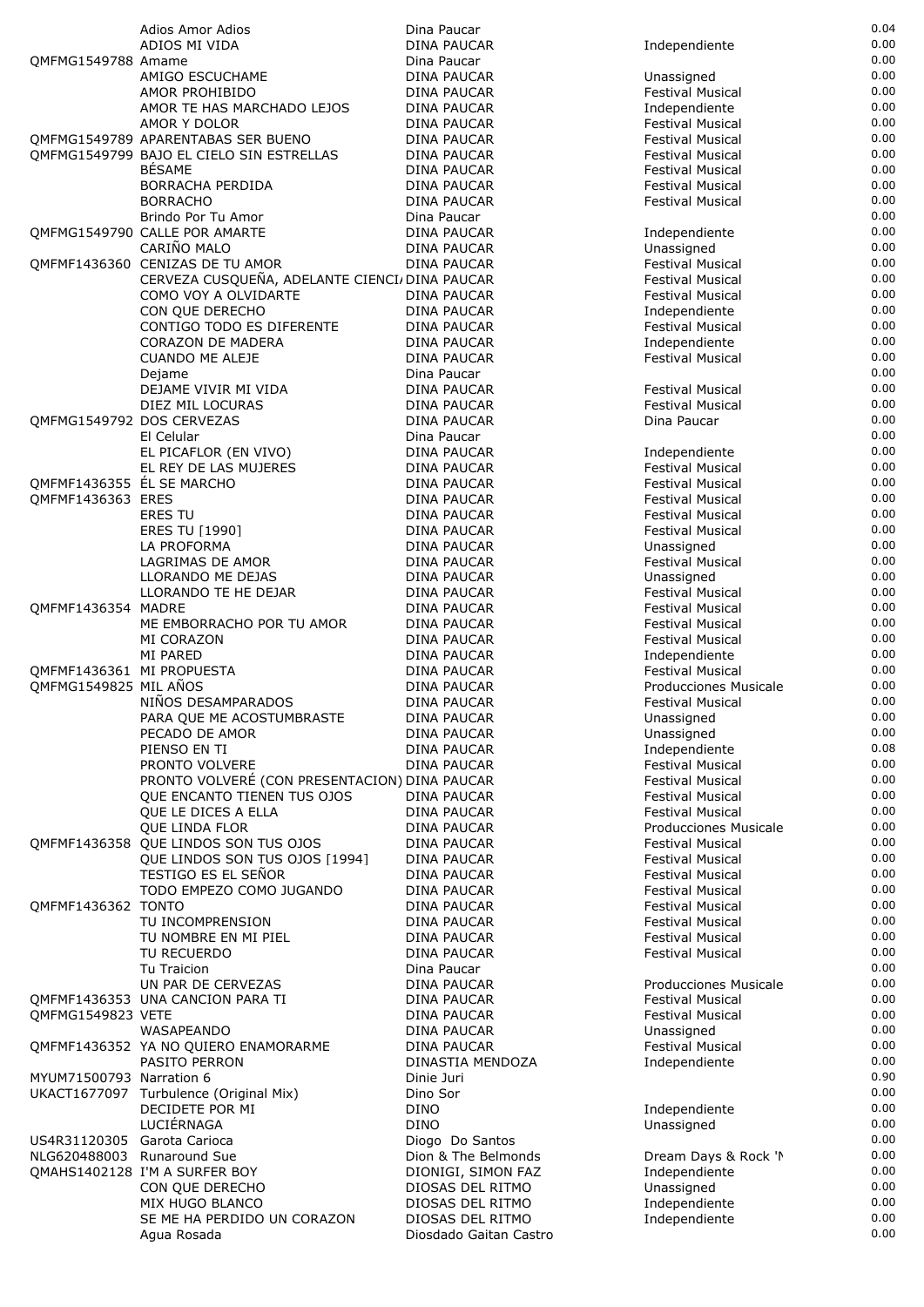|                              | Como Has Hecho                                                                             |            | Diosdado Gaitán Castro                            |                                       | 0.00          |
|------------------------------|--------------------------------------------------------------------------------------------|------------|---------------------------------------------------|---------------------------------------|---------------|
|                              | Vas A Llorar                                                                               |            | Diosdado Gaitán Castro                            |                                       | 0.00<br>0.00  |
|                              | QMGXA1448162 UNIVERSAL OBLIVION (A)<br><b>SUNBURN</b>                                      |            | DIRK LEUPOLZ<br><b>DIRTY CAT</b>                  | Unassigned<br>Independiente           | 0.00          |
| ES71G1876583 F.R.E.A.K.S.    |                                                                                            |            | Dirty K                                           |                                       | 0.03          |
|                              | FR6V82185625 CHIHUAHUA / ASEREJE / GASOLINA / LA DISCO FEVER                               |            |                                                   | Unassigned                            | 0.00          |
|                              | USA370378840 PACHELBEL: CANON                                                              |            | DISCOVER THE CLASSICS                             | Unassigned                            | 0.00          |
|                              | USA560316736 POMP AND CIRCUMSTANCE MARCH NO.1 DISCOVER THE CLASSICS                        |            |                                                   | Unassigned                            | 0.00<br>0.20  |
| DKBGA9600103 Disko Karina    | USAM19500646 Counting Blue Cars (Tell Me Your Thought Dishwalla                            |            | Diskofil                                          | Dansant                               | 0.01          |
|                              | DÉJALO PASAR (VERSION ACUSTICA)                                                            |            | DIVA NOIRE                                        | Diva Noire                            | 0.00          |
|                              | Déjalo Pasar (Versión Acústica)                                                            |            | Diva Noire                                        |                                       | 0.00          |
|                              | MI OTRA MITAD                                                                              |            | DIVA NOIRE                                        | David Garcia                          | 0.00          |
|                              | FUERA DE MI VIDA                                                                           |            | <b>DIVAS</b>                                      | Unassigned                            | 0.00          |
| USVPR0612848                 | Zumbalo<br>Old Skool Love (Remix)                                                          |            | Diveana<br>Divine Brown                           |                                       | 0.00<br>0.00  |
|                              | Savannah (Feat. Philly K)                                                                  |            | Diviners                                          |                                       | 0.00          |
|                              | ONA WAY (VERSION REGGAETON TROPIC DIVINO                                                   |            |                                                   | Independiente                         | 0.00          |
|                              | Pobre Corazón                                                                              |            | Divino                                            |                                       | 0.00          |
|                              | Somos Asi                                                                                  |            | Divino                                            |                                       | 0.00<br>0.06  |
|                              | Un Simple Bandolero<br>FR96X1739529 BUM BUM TAM TAM (MUEVE ESE CHAPON DIXSON WAZ           |            | Divino                                            | Unassigned                            | 0.00          |
| GBWHS0800003 DANCE WIV ME    |                                                                                            |            | DIZZEE RASCAL FEAT. CALVIN HARI Unassigned        |                                       | 0.00          |
|                              | USZXT0835978 Dance Wiv Me Feat. Calvin Harris, Chrom (Dizzee Rascal                        |            |                                                   |                                       | 0.00          |
|                              | Bachata Mix                                                                                |            | Dj Alex Sensation                                 |                                       | 0.00          |
| FRX201774279                 | <b>BUM BUM TAM TAM</b><br>FR6V82012162 Black & Yellow (G-Mix) [Feat. Wiz Khalifa Dj Battle |            | DJ AVIL                                           | Independiente                         | 0.00<br>0.00  |
|                              | MARRONEALA (DJ TAVO REMIX)                                                                 |            | DJ BLASS Y DJ RAFI MERCENARIO                     | Welcome To 2011 (Be<br>Unassigned     | 0.00          |
|                              | Marroneala (Remix)                                                                         |            | Dj Blass Y Dj Rafi Mercenario                     |                                       | 0.03          |
|                              | Te La Pegas De Sana (Con Nene Blass)                                                       |            | Dj Bryanflow                                      |                                       | 0.01          |
| HKOA10820956 SHAKYSHAKY      |                                                                                            |            | DJ BUDDY                                          | Unassigned                            | 0.00          |
|                              | Scooby Doo Papa (Remix)                                                                    |            | Dj Cobra                                          | Dj Cobra                              | 0.00<br>32.06 |
| ITA619507649<br>BE6F50500130 | X - Files<br>Trancelim De Marfim (Apollo Nove Remix) Dj Dolores                            |            | Dj Dado                                           |                                       | 0.06          |
|                              | CUENTOS DE LA CRIPTA PLATINUM                                                              |            | DJ FABIAN GRANADOS                                | Unassigned                            | 0.00          |
|                              | Te Quiero                                                                                  |            | Dj Flex                                           |                                       | 0.01          |
|                              | PEBQ91895046 Reggaeton Minimix 2018 - 23                                                   |            | Dj Gian                                           | Reggaeton Minimixes                   | 0.08          |
| FR6F31639980<br>FR6F31639980 | SUPREME HIP-HOP (MIX 2)<br>Suprême Hip-Hop (Mix 2)                                         |            | DJ GOLDFINGERS<br>Dj Goldfingers                  | Independiente                         | 0.00<br>0.00  |
| PEJB21604006                 | El Robot                                                                                   |            | Dj Jb, Richiemanuel                               | Dj Goldfingers Présent<br>Crazy Rythm | 0.28          |
|                              | Scooby Doo Papá                                                                            |            | Dj Kass                                           |                                       | 0.00          |
|                              | NO BRAINER                                                                                 |            | DJ KHALED FEAT JUSTIN BIEBER, CI Sony / Universal |                                       | 0.00          |
|                              | ONE DANCE (FEAT. LE MAGIC, OZUNA, ÑIDJ LOBO                                                |            |                                                   | Unassigned                            | 0.00          |
| US4JQ0400041 Yo Voy A Llegar | USDY41658276 REGGAETON KARMOSO 8                                                           |            | DJ LUIGI<br>Dj Nelson, Zion                       | Unassigned                            | 0.00<br>4.49  |
| US4JQ0400025 Cochiniar       |                                                                                            |            | Dj Nelson                                         |                                       | 0.55          |
| US4JQ0400027                 | El Americano Loco                                                                          |            | Dj Nelson                                         |                                       | 0.42          |
|                              | ARCHITECTS DREAM (DUB)                                                                     |            | DJ ORION + J. SHORE                               | Independiente                         | 0.00          |
| ATHE51208010                 | ONE SUNDAY (ORIGINAL MIX)<br>Hey Baby (Original Party-Mix)                                 |            | DJ ORION<br>Di Ötzi                               | Independiente                         | 0.00<br>0.00  |
|                              | Candy Perreo (Con Kazu)                                                                    |            | Dj Peligro Y Dj Kelvin                            |                                       | 0.00          |
|                              | CANDY PERREO (FEAT. KAZU)                                                                  |            | DJ PELIGRO Y DJ KELVIN                            | Dj Peligro                            | 0.00          |
|                              | AHORA MAMI (FEAT. LIAM 7 & JOYDIL)                                                         |            | DJ PELIGRO                                        | Di Peligro                            | 0.00          |
| TCACG1558871                 | COQUETA Y DESCARADA                                                                        |            | DJ PELIGRO                                        | Dj Peligro                            | 0.00<br>0.00  |
|                              | DESUBICADAS (FEAT. TILSA LOZANO)<br>LA GROUPIE (FEAT. LIAM 7 & JOYDIL)                     |            | DJ PELIGRO<br>DJ PELIGRO                          | Dj Peligro<br>Di Peligro              | 0.00          |
|                              | Mueve Esa Nalgota (Mi Gorda Bella)                                                         |            | Dj Peligro                                        |                                       | 0.00          |
|                              | SOY MUCHO PARA TI (CON TILSA LOZAN(DJ PELIGRO                                              |            |                                                   | Dj Peligro                            | 0.00          |
|                              | SOY SOLTERA Y HAGO LO QUE QUIERO ((DJ PELIGRO                                              |            |                                                   | Dj Peligro                            | 0.00          |
| FR59R1785893                 | TU ERES UNA ENVIDIOSA (CON TILSA LODJ PELIGRO<br>Te Quiero Comer                           |            | Di Pirata                                         | Dj Peligro                            | 0.00<br>1.90  |
|                              | OH MAYI                                                                                    |            | DJ RICKY CAMPANELLI                               | Unassigned                            | 0.00          |
| FR10S2122156                 | Hecha Pa Mi                                                                                |            | Dj Romantiqueo                                    | Hecha Pa Mi                           | 0.04          |
| UKGCT1600027 TIC TOC         |                                                                                            |            | DJ SALTY                                          | Unassigned                            | 0.00          |
|                              | PLAKITI                                                                                    |            | DJ SCUFF                                          | Unassigned                            | 0.00          |
| JPPO01706091                 | Pop Essentials -Hits Selection-<br>QZ22B1743272 Lean On (Versión Editada Para Radio)       |            | Dj Shota<br>Dj Snake                              | Lean On                               | 0.00<br>0.21  |
|                              | LA BALADA DEL PACHANGUERO                                                                  |            | DJ SUGU                                           | Independiente                         | 0.05          |
|                              | Mojadita (Con Kale 'Mr Party' & Paloma Fi Dj Tavo                                          |            |                                                   |                                       | 0.00          |
| ES5051700149                 | MAX MIX 2017 (MIX VERSION)                                                                 |            | DJ TEDU                                           | Independiente                         | 0.00          |
|                              | Right Here                                                                                 |            | Dj Towa, Marco Calderon & Axah                    |                                       | 0.00          |
| ART581700185                 | Lose Control (Feat. Marie)<br>Formula '98                                                  |            | Dj Towa<br>Dj Visage                              |                                       | 0.00<br>0.00  |
|                              | A DOBLAR RODILLA                                                                           |            | DJ WARNER                                         | Independiente                         | 0.00          |
|                              | PAM A LAS MUJERES                                                                          |            | DJ WARNER                                         | Independiente                         | 0.00          |
| ITHA01302964                 | STARTED FROM THE BOTTOM                                                                    |            | DJ. NINJA                                         | Independiente                         | 0.00          |
|                              | FUISTE TU (FEAT. RICKY LUIS)                                                               | <b>DLG</b> |                                                   | Unassigned                            | 0.00<br>0.00  |
|                              | Magdalena, Mi Amor                                                                         | Dlg        |                                                   |                                       |               |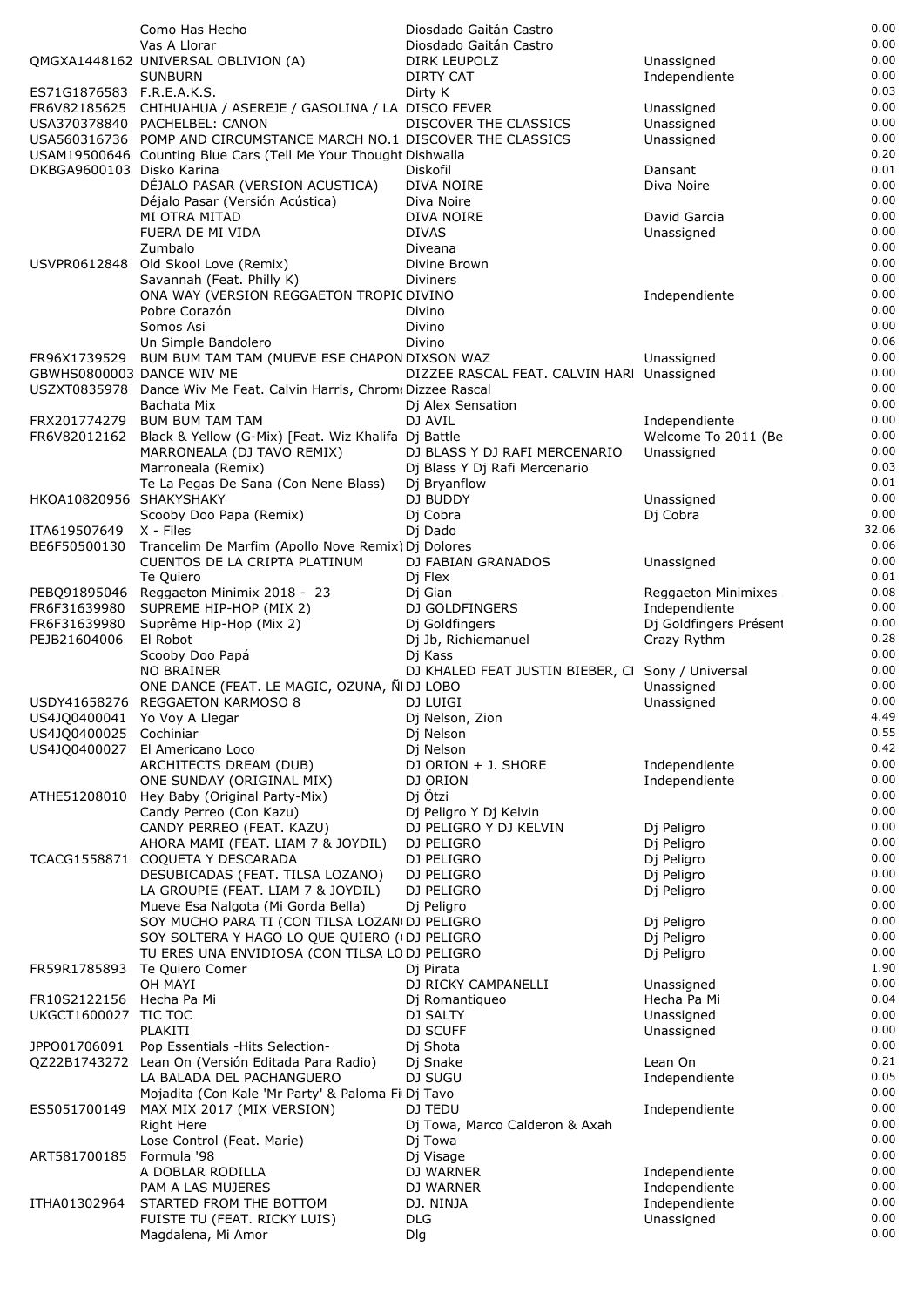|                          | Pero Me Acuerdo De Ti (Con Ness)                                                                                            | Dlg                                     |                             | 0.00         |
|--------------------------|-----------------------------------------------------------------------------------------------------------------------------|-----------------------------------------|-----------------------------|--------------|
|                          | Quimbara                                                                                                                    | Dlg                                     |                             | 0.00         |
|                          | Al Final (Feat. Pauchi Sasaki & Magaly Luc Dmente Común                                                                     |                                         | Metamorfosis                | 0.00         |
|                          | FAMILIA                                                                                                                     | DMENTE COMUN                            | Kaboom Records              | 0.00<br>0.22 |
|                          | TCADT1862011 I Am Cholo (Feat. Liberato Kani)<br>I'M CHOLO                                                                  | Dmente Común<br><b>D'MENTE COMUN</b>    | 1995<br><b>Dmente Comun</b> | 0.00         |
|                          | La Base                                                                                                                     | D'Mente Comun                           | La Base Del Poder           | 0.00         |
|                          | USUG11600037 Born To Hand Jive (From "Grease Live!" MDnce, Grease Live Cast                                                 |                                         |                             | 0.28         |
|                          | USUG11600035 Cake By The Ocean (From "Grease Live!" Dnce                                                                    |                                         |                             | 0.28         |
| ES71G1911051 Laura       |                                                                                                                             | Doctor Lecter                           | Disparo Subterraneo         | 4.11         |
|                          | USWD11366305 Los Dientes Me Cepillo                                                                                         | Doctora Juguetes, Felpita, Lambie, E    |                             | 0.06         |
|                          | USWD11366293 Hago Un Chequeo                                                                                                | Doctora Juguetes, Felpita, Lambie, I    |                             | 2.20         |
|                          | USWD11366306 Viene Un Dinosaurio                                                                                            | Doctora Juguetes, Felpita, Lambie       |                             | 0.06<br>0.06 |
|                          | USWD11572460 Cuando Tienes Hipo (De "Doctora Juguete Doctora Juguetes, Millie The Microph<br>PEMG91387002 A Cualquier Lugar | Dolores Delirio                         |                             | 0.01         |
|                          | <b>HISTERIA</b>                                                                                                             | DOLORES DELIRIO                         | Unassigned                  | 0.00         |
|                          | US4R31402330 Peppermint Sticks & Ice Cream                                                                                  | Dom Massaro                             |                             | 0.00         |
|                          | Necesito Que Vuelva                                                                                                         | Domenic Marte                           |                             | 0.00         |
|                          | USR011100566 El Maestro Del Violin                                                                                          | Domenico Modugno                        |                             | 0.04         |
| GBBXS1513822 Mercy Mercy |                                                                                                                             | Don Covay                               |                             | 0.00         |
|                          | US3M59902601 Main Title/ Trinity Infinity<br>NLZ541801959 Anthem (We Love House Music) [Mixed]                              | Don Davis                               |                             | 1.09<br>0.00 |
|                          | SOLO TU                                                                                                                     | Don Diablo<br>DON MEDARDO Y SUS PLAYERS | Unassigned                  | 0.00         |
|                          | <b>MY SPACE</b>                                                                                                             | DON OMAR & WISIN Y YANDEL               | Contra Reclamo Sony         | 0.00         |
|                          | ENFERMO DE AMOR                                                                                                             | DON OMAR FEAT. WISIN & YANDEL           | Independiente               | 0.00         |
|                          | USQ4E1000095 How We Roll (Fast Five Remix)                                                                                  | Don Omar, Busta Rhymes, Reek Da         |                             | 5.74         |
|                          | DANZA KUDURO (OFFICIAL REMIX) (FEATDON OMAR                                                                                 |                                         | Unassigned                  | 0.00         |
|                          | DILE (FEAT. PITBULL) [REMIX]                                                                                                | DON OMAR                                | Unassigned                  | 0.00         |
|                          | <b>TRAICIONERA</b>                                                                                                          | DON OMAR                                | Independiente               | 0.00<br>0.00 |
| USIR20400238             | Ponerte A Perriar<br>Macarthur Park Suite                                                                                   | Don Sicario<br>Donna Summer             |                             | 0.00         |
|                          | LA ALEGRIA                                                                                                                  | DONNY CABALLERO FEAT DJ PAUL            | Independiente               | 0.00         |
|                          | La Alegría                                                                                                                  | Donny Caballero Feat Dj Paul            |                             | 0.00         |
|                          | USCGH1761951 LA ALERGIA (FEAT. DJ PAUL)                                                                                     | DONNY CABALLERO                         | Independiente               | 0.25         |
|                          | Pal Carajo                                                                                                                  | Donny Caballero                         |                             | 0.00         |
| QMFMF1415299 Ausencia    |                                                                                                                             | Doris Ferrer                            |                             | 0.01         |
| QMFMF1415307 Casualidad  |                                                                                                                             | Doris Ferrer                            |                             | 0.06         |
|                          | Contigo Aprendi<br>Colegiala                                                                                                | Doris Ferrer<br>Dos Estrellas           |                             | 0.00<br>0.05 |
| ITTA21500876             | <b>HEATSTROKE</b>                                                                                                           | DOUBLE I-MC                             | Independiente               | 0.00         |
|                          | Run To Me                                                                                                                   | Double You                              |                             | 0.86         |
|                          | The Next Episode Ft. Snoop Dogg, Kurupt Dr Dre                                                                              |                                         |                             | 0.00         |
| USEP41318008             | Cuckoo                                                                                                                      | Dr. Dog                                 | B-Room [Deluxe Editio       | 7.27         |
| USEP41318005 Phenomenon  |                                                                                                                             | Dr. Dog                                 | B-Room [Deluxe Editio       | 7.27         |
| USPO10800036 Let Me Ride |                                                                                                                             | Dr. Dre                                 |                             | 0.84         |
|                          | The Next Episode (Feat. Snoop Dogg)<br>10 DAYS                                                                              | Dr. Dre<br>DR. HOFFMAN                  |                             | 0.00<br>0.00 |
| USQY51305678             | <b>ESA BOQUITA</b>                                                                                                          | DRAGON Y CABALLERO                      | Independiente<br>Unassigned | 0.00         |
|                          | <b>MY SPACE</b>                                                                                                             | DRAGON Y CABALLERO                      | Unassigned                  | 0.00         |
|                          | HOTLINE BLING (DJ TOWA REMIX)                                                                                               | DRAKE                                   | Unassigned                  | 0.00         |
| FRX451550785             | Poetic Justice                                                                                                              | <b>Drake</b>                            | The Graduate                | 0.00         |
|                          | What Are We Waiting For (Instrumental)                                                                                      | Dream Circle                            |                             | 0.00         |
|                          | ES71G1402152 Up On The Roof                                                                                                 | Drifter                                 |                             | 0.01         |
|                          | USHEL0504111 I'M Shipping Up To Boston (Album Version Dropkick Murphys<br>USA2P1305893 SWEET DREAMS                         | <b>DROPLEX</b>                          | The Warrior'S Code          | 0.18<br>0.00 |
|                          | No Te Quedes Atras                                                                                                          | Drozz                                   | Unassigned<br>La Trampa     | 0.00         |
| DEC717900114 Moscow      |                                                                                                                             | Dschinghis Khan                         |                             | 0.01         |
|                          | GBCAD1801430 New Rules (Live From Bbc Radio 1'S Live Dua Lipa                                                               |                                         |                             | 0.01         |
|                          | We'Re Good                                                                                                                  | Dua Lipa                                |                             | 7.06         |
|                          | USA371177395 BARBRA STREISAND (ORIGINAL MIX)                                                                                | <b>DUCK SAUCE</b>                       | Independiente               | 0.00         |
| PEMG98901011 Distraído   |                                                                                                                             | Dudó                                    |                             | 0.93         |
| PEMG98901002 Extraños    | Cúrame La Herida                                                                                                            | Dudó<br>Dulce Cielo                     |                             | 0.27<br>0.00 |
|                          | <b>DIMELO</b>                                                                                                               | DULCE FLORICIELO                        | Independiente               | 0.00         |
|                          | HE DAÑADO TU CORAZON (EN VIVO)                                                                                              | <b>DULCE FLORICIELO</b>                 | Independiente               | 0.00         |
|                          | SOLA MUY SOLA                                                                                                               | DULCE FLORICIELO                        | Unassigned                  | 0.00         |
|                          | SOLTERITO (EN VIVO)                                                                                                         | <b>DULCE FLORICIELO</b>                 | Independiente               | 0.00         |
|                          | YA NO ME LLAMES                                                                                                             | <b>DULCE FLORICIELO</b>                 | Unassigned                  | 0.00         |
|                          | <b>AMOR INGRATO</b>                                                                                                         | <b>DULCE PASION</b>                     | Independiente               | 0.00<br>0.00 |
| ARF471900085             | Mix Salay<br>Gira                                                                                                           | Dulce Yarita<br>Duna                    | Gira - Single               | 0.00         |
| ARF471500111             | Por Lograr (En Vivo)                                                                                                        | Duna                                    | Claroscuro (En Vivo)        | 0.00         |
|                          | NOSTALGIA CHALACA                                                                                                           | DUO AMAZONAS                            | Independiente               | 0.00         |
|                          | Carnaval Andahuaylino                                                                                                       | Duo Andahuaylas                         |                             | 0.00         |
|                          | Copa De Anisao                                                                                                              | Duo Antologia                           |                             | 0.00         |
|                          | 25 Años                                                                                                                     | Duo Ayacucho                            |                             | 0.09         |
|                          | Carnavales Ayacuchanos                                                                                                      | Duo Ayacucho                            |                             | 0.10         |
|                          | Corazón Mañoso                                                                                                              | Duo Ayacucho                            |                             | 0.01         |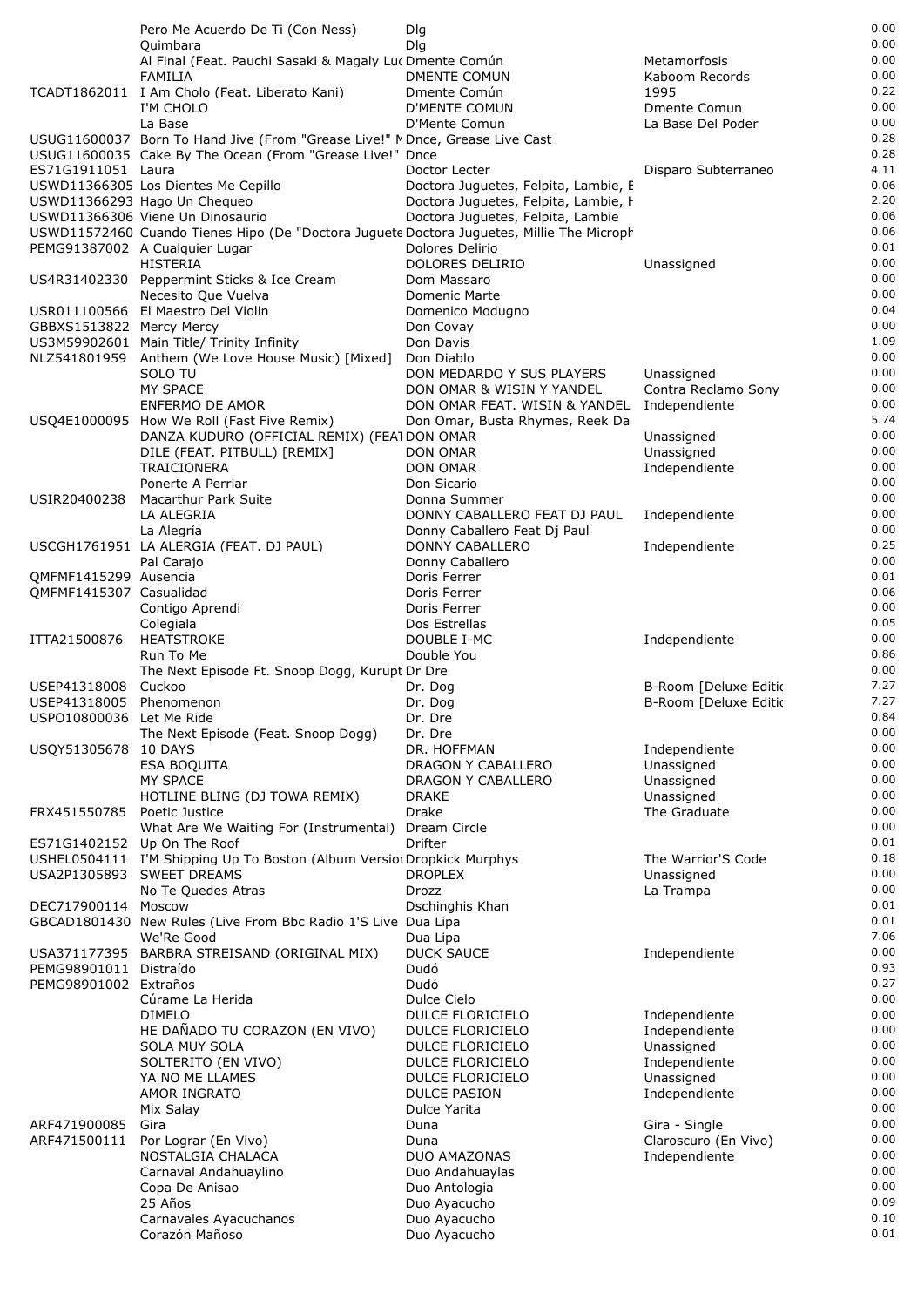|                                                      | VENGO A TU ENCUENTRO                                                                                       | DUO AYACUCHO                                            | Unassigned               | 0.00          |
|------------------------------------------------------|------------------------------------------------------------------------------------------------------------|---------------------------------------------------------|--------------------------|---------------|
|                                                      | Wiñay Pukllay                                                                                              | Duo Ayacucho                                            |                          | 0.00          |
|                                                      | CAROLINA (EN VIVO)<br>La Matarina                                                                          | DUO CAJAMARCA<br>Dúo Cajamarca                          | Unassigned               | 0.00<br>0.00  |
| FRX762002959                                         | Resistire                                                                                                  | Dúo Dinámico                                            | Canciones Para Ti (Vo    | 0.84          |
|                                                      | <b>MALDITO LICOR</b>                                                                                       | <b>DUO ENCANTOS</b>                                     | Independiente            | 0.00          |
|                                                      | USA561090550 Con Llanto De Cocodrilo                                                                       | Dúo Los Compadres                                       |                          | 0.01          |
|                                                      | USA561090557 EL VENDEDOR DE AGUA                                                                           | DUO LOS COMPADRES                                       | Independiente            | 0.00          |
|                                                      | No Quiero Llanto<br>USA561090553 Rita La Caimana                                                           | Dúo Los Compadres<br>Dúo Los Compadres                  |                          | 0.01<br>0.01  |
|                                                      | TUVE, TUVE                                                                                                 | DUO LOS COMPADRES                                       | Independiente            | 0.01          |
|                                                      | <b>CULPABLE ES MI DESTINO</b>                                                                              | DUO MITZI Y VICENTE                                     | Unassigned               | 0.00          |
|                                                      | CANGALLINACHA                                                                                              | DUO NOSTALGIA                                           | Unassigned               | 0.00          |
|                                                      | Acabas Conmigo                                                                                             | Duo Pata Amarilla                                       | Alpaquitay               | 0.00          |
|                                                      | PEMG91326001 Lima De Novia / Lima Morena / Lima De C Dúo Punto & Coma                                      |                                                         |                          | 0.00          |
|                                                      | PEMG90708001 Morir Ansiara / Morir Quisiera / Locos Sus Dúo Punto & Coma<br>PEMG91327001 Nostalgia Chalaca | Dúo Punto & Coma                                        |                          | 0.04<br>0.12  |
|                                                      | Anillo Churasqay                                                                                           | Duo Retama                                              |                          | 0.00          |
|                                                      | Amor De Arena                                                                                              | Dúo Romances                                            |                          | 0.18          |
|                                                      | Te Sigo Amando                                                                                             | Dúo Romances                                            |                          | 0.11          |
|                                                      | HUASHCA DE CORAL (SAN JUANITO)                                                                             | DUO SAAVEDRA MONCAYO                                    | Unassigned               | 0.00          |
|                                                      | MITAD DEL CORAZON<br>ALMA ENTRISTECIDA                                                                     | <b>DUO SALINAS RAMOS</b><br>DUO VILLENA SANCHEZ         | Unassigned<br>Unassigned | 0.00<br>0.00  |
| USUG10600297 Opus 36                                 |                                                                                                            | Dustin O'Halloran                                       |                          | 0.00          |
| USHM91675554 TU                                      |                                                                                                            | <b>DUSTIN RICHIE</b>                                    | Independiente            | 0.00          |
|                                                      | Ш                                                                                                          | <b>DVRP</b>                                             | Independiente            | 0.00          |
|                                                      | Por Ese Hombre                                                                                             | Dyango & Pimpinela                                      |                          | 0.00          |
| QMGXA1436699 FADING OUT                              |                                                                                                            | DYLAN PARSONS, DAN CASSADY                              | Independiente            | 0.00<br>0.00  |
| QMGXA1436705 Still Lake                              | Boyz-N-The Hood                                                                                            | Dylan Parsons, Dan Cassady<br>Dynamite Hack             | Superfast                | 0.00          |
|                                                      | Desde Que Te Vi                                                                                            | E.G.O.                                                  | E.G.O.                   | 0.01          |
|                                                      | USC4R0614163 SEPTEMBER/THE JOKER                                                                           | EARTH, WIND & FIRE, FATBOY SLIM Unassigned              |                          | 0.23          |
|                                                      | QMDA61433580 LET'S GROOVE (HOT CLASSICS REMIX)                                                             | EARTH, WIND & FIRE, HOT CLASSIC Unassigned              |                          | 0.00          |
|                                                      | <b>MIX RECUERDOS</b>                                                                                       | <b>ECOS VIAJEROS</b>                                    | Independiente            | 0.00          |
|                                                      | Thinking Out Loud (Dj Gian Remix)<br>USV291399925 C'Mon Everybody                                          | Ed Sheeran<br>Eddie Cochran                             |                          | 0.01<br>0.09  |
|                                                      | USCA20806244 My Way (Take 4)                                                                               | Eddie Cochran                                           |                          | 0.00          |
|                                                      | El Cuarto                                                                                                  | Eddie Palmieri                                          |                          | 0.00          |
|                                                      | Muñeca                                                                                                     | Eddie Palmieri                                          | El Prodigioso - Los 50   | 0.00          |
| GBBCK1500837 Un Dia Bonita                           |                                                                                                            | Eddie Palmieri                                          |                          | 0.00          |
|                                                      | VAMONOS PAL MONTE                                                                                          | EDDIE PALMIERI                                          | Unassigned               | 0.00<br>0.00  |
| FR59R2054393                                         | Driving My Life Away<br>De Profesion Tu Amante                                                             | Eddie Rabbitt<br>Eddie Santiago                         | Salsa Bailable           | 0.46          |
|                                                      | DESNUDATE MUJER                                                                                            | <b>EDDIE SANTIAGO</b>                                   | Unassigned               | 0.00          |
|                                                      | Desnúdate Mujer                                                                                            | Eddie Santiago                                          |                          | 0.00          |
| FR26F1300146                                         | Faster Than The Avalanches                                                                                 | Eddy De Datsu                                           | Adrenalin Junkies / In   | 0.00          |
| ES71G1774048                                         | Ajena                                                                                                      | Eddy Herrera                                            |                          | 0.01<br>0.24  |
| US3Z40500549 Amor De Locos                           | US3Z40407851 Cadena De Amor                                                                                | Eddy Herrera<br>Eddy Herrera                            |                          | 0.20          |
| US3Z40408071 Carolina                                |                                                                                                            | Eddy Herrera                                            |                          | 0.24          |
| US3Z40500556 Como Hago                               |                                                                                                            | Eddy Herrera                                            | Amor De Locos            | 12.82         |
|                                                      | US3Z40407762 Como Llora Mi Alma                                                                            | Eddy Herrera                                            |                          | 1.82          |
| US3Z40407849 Culpables                               |                                                                                                            | Eddy Herrera                                            |                          | 0.02          |
| US3Z40407385<br>US3Z40408120                         | Demasiado Niña<br>La Bailadora                                                                             | Eddy Herrera<br>Eddy Herrera                            |                          | 0.05<br>1.24  |
| US3Z40407852 Para Siempre                            |                                                                                                            | Eddy Herrera                                            |                          | 0.76          |
| QZ7361802549 QUE CALOR                               |                                                                                                            | EDDY HERRERA                                            | Unassigned               | 0.00          |
|                                                      | Qué Tonto Fui                                                                                              | Eddy Herrera                                            |                          | 0.00          |
|                                                      | US3Z40411013 Si Tu Amor No Vuelve                                                                          | Eddy Herrera                                            | Merengue De Amor         | 0.03          |
| US3Z40407759 Tu Eres Ajena<br>OMFMF2020273 Olvidemos |                                                                                                            | Eddy Herrera                                            | Olvidemos                | 15.98<br>2.67 |
| FR26F1800675                                         | <b>NUIT FAUVE</b>                                                                                          | Eddy Lover, El Roockie<br>EDDY PRADELLES, ALEXANDRE PRO | Independiente            | 0.00          |
|                                                      | Amigo Dame Un Trago                                                                                        | Edgar Rivera                                            |                          | 0.00          |
|                                                      | BRINDO POR TI                                                                                              | EDGAR RIVERA                                            | Independiente            | 0.00          |
|                                                      | Como Le Llamas A El                                                                                        | Edgar Rivera                                            |                          | 0.01          |
|                                                      | Déjala Que Se Vaya                                                                                         | Edgar Rivera                                            |                          | 0.00<br>0.00  |
|                                                      | Duele Amar<br>EN TI YA NO CONFIO                                                                           | Edgar Rivera<br>EDGAR RIVERA                            | Independiente            | 0.00          |
|                                                      | <b>HAY PALOMITA</b>                                                                                        | EDGAR RIVERA                                            | Independiente            | 0.00          |
|                                                      | Homenaje A Mi Madrecita                                                                                    | Edgar Rivera                                            |                          | 0.00          |
|                                                      | No Soy Tu Perro                                                                                            | Edgar Rivera                                            |                          | 0.00          |
|                                                      | Nunca La Olvidare                                                                                          | Edgar Rivera                                            |                          | 0.00<br>0.00  |
|                                                      | PALOMITA LINDA<br>Se Acabo El Amor                                                                         | EDGAR RIVERA<br>Edgar Rivera                            | Independiente            | 0.00          |
|                                                      | <b>TOTORA TOTORA</b>                                                                                       | EDGAR RIVERA                                            | Unassigned               | 0.03          |
|                                                      | Yo Por Ti                                                                                                  | Edgar Rivera                                            |                          | 0.00          |
|                                                      | PEMG90605001 El Ultimo Brindis (En Vivo)                                                                   | Edith Barr, Eva Ayllón                                  |                          | 0.00          |
|                                                      | PEMG99631001 Bello Durmiente                                                                               | Edith Barr                                              |                          | 0.24          |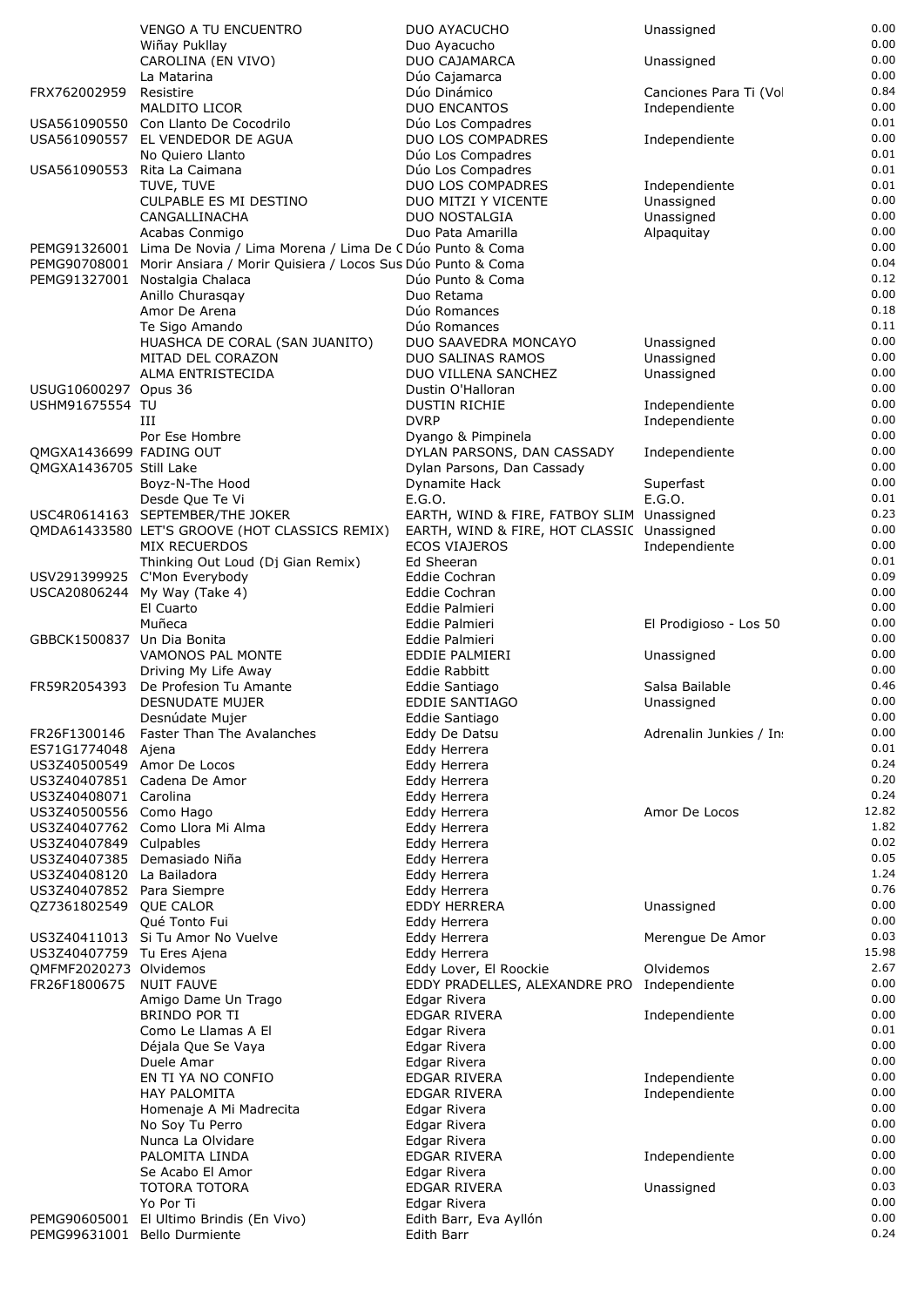|                             | La Palabra Final                                                                                      | Edith Barr                                                   |                                        | 0.01         |
|-----------------------------|-------------------------------------------------------------------------------------------------------|--------------------------------------------------------------|----------------------------------------|--------------|
| PEMG99805007 Lima De Veras  | PEMG91311005 MORENO PINTAN A CRISTO                                                                   | Edith Barr                                                   |                                        | 0.02<br>0.00 |
|                             | Amar Amar                                                                                             | EDITH BARR<br>Edmundo Loayza Y Elena Rojas                   | Independiente<br>Al Reencuentro Del Ya | 0.11         |
| ARF140500103 El Conventillo |                                                                                                       | Edmundo Rivero                                               |                                        | 0.00         |
| ARF096800079                | Melodia De Arrabal                                                                                    | Edmundo Rivero                                               |                                        | 0.00         |
| ARF140500105                | Tortazos                                                                                              | Edmundo Rivero                                               |                                        | 0.00         |
|                             | CHOLO SOY<br>Dora                                                                                     | EDSON SALAZAR BOLUARTE                                       | Unassigned                             | 0.00<br>0.03 |
|                             | CESAR VALLEJO (EN VIVO)                                                                               | Eduardo "Papeo" Abán Y Willy Terry<br>EDUARDO "PAPEO" ABAN   | Enjundia Criolla<br>Independiente      | 0.00         |
|                             | CENIZAS (EN VIVO)                                                                                     | EDUARDO "WAYO " ALVAREZ                                      | Unassigned                             | 0.00         |
|                             | Migajas De Amor                                                                                       | Eduardo Burgos Revolledo                                     |                                        | 0.01         |
|                             | HUALAYCHO BANDIDO                                                                                     | EDUARDO CHAVEZ RIVERA                                        | Unassigned                             | 0.00<br>0.01 |
| ESA011981866 Solischallay   | ESA011981861 Hualaycho Bandido                                                                        | Eduardo Chavez<br>Eduardo Chavez                             | Hualaycho Bandido<br>Hualaycho Bandido | 0.01         |
|                             | GBAJU1100001 It'S Now Or Never (After E. Di Capua'S O Eduardo Di Capua                                |                                                              |                                        | 0.62         |
|                             | USWD11676982 Alas (From "Soy Luna" / Instrumental Ver Eduardo Frigerio, Federico San Milla            |                                                              |                                        | 0.00         |
|                             | CUMBIA DE BUENAVENTURA/BOMBOMCITEDUARDO ZURITA                                                        |                                                              | Independiente                          | 0.00         |
|                             | Para Ti No Hay Adiós<br>A BESITOS                                                                     | Edwin Alvarado<br><b>EDWIN SIERRA</b>                        | Confesion<br>Clave Music               | 0.18<br>0.00 |
|                             | HASTA CUANDO LLORARE                                                                                  | EDWINCITO DE PAUCARA                                         | Independiente                          | 0.00         |
|                             | INTERESADA                                                                                            | EDWINCITO DE PAUCARA                                         | Unassigned                             | 0.00         |
|                             | Linda Paisanita                                                                                       | Edwincito De Paucara                                         |                                        | 0.00         |
|                             | Me Cansé                                                                                              | Edwincito De Paucara                                         |                                        | 0.05<br>0.00 |
|                             | RAKI RAKI HUAYTA<br>ES24C1307125 Hecho Con Tus Sueños                                                 | EDWINCITO DE PAUCARA<br>Efecto Pasillo Feat. Leire           | Unassigned<br>Hecho Con Tus Sueño      | 0.00         |
|                             | ES24Z1307128 BUSCANDO UNA LUZ                                                                         | EFECTO PASILLO                                               | Unassigned                             | 0.00         |
|                             | QM6MZ1751377 EL TRES CIENAGUERO                                                                       | EFRAIN GONZALEZ                                              | Independiente                          | 0.00         |
|                             | QMFMG1466895 Me Sigues Amando                                                                         | Eiby Lion                                                    | Me Sigues Amando                       | 0.35         |
|                             | COS010100063 BUSCO ALGUIEN QUE ME QUIERA                                                              | EL AFINAITO                                                  | Independiente                          | 0.00<br>0.23 |
| FR10S1999112 Rapidito (Mix) | ARF851600014 Corazones Olvidados                                                                      | El Alfa, Bulova, Chimbala, Lirico En I<br>El Bordo           |                                        | 0.56         |
|                             | ARF851900002 El Fondo Del Bar                                                                         | El Bordo                                                     |                                        | 0.41         |
|                             | El Monito Machin                                                                                      | El Cacique Del Menkoremon                                    |                                        | 0.09         |
| ARG940900026 Monterrey      |                                                                                                       | El Chavez                                                    |                                        | 0.00<br>0.00 |
| USEPP0910349                | <b>AMOR SERRANO</b><br>Payaso                                                                         | EL CHOLO BERROCAL<br>El Cholo Berrocal                       | Independiente                          | 0.00         |
|                             | COMO DUELE                                                                                            | EL CHOLO MACHO Y ORQUESTA                                    | Unassigned                             | 0.00         |
|                             | TU LLAMADA                                                                                            | EL CHOLO MACHO Y ORQUESTA                                    | Unassigned                             | 0.00         |
|                             | UN MILLON DE COSAS                                                                                    | EL CHOLO MACHO Y ORQUESTA                                    | Independiente                          | 0.00         |
|                             | POR TU AUSENCIA<br>Cuentos De La Cripta 2                                                             | EL CHOLO NORTEÑO<br>El Chombo                                | Independiente                          | 0.00<br>0.01 |
|                             | Dame Tu Cosita                                                                                        | El Chombo                                                    |                                        | 0.00         |
|                             | El Viento Me Da                                                                                       | El Combo Del Ayer                                            |                                        | 0.01         |
|                             | LA ROSA BLANCA                                                                                        | EL COMUNERO DE LOS ANDES                                     | Unassigned                             | 0.00         |
|                             | <b>ROSA BLANCA</b>                                                                                    | EL COMUNERO DE LOS ANDES                                     | Independiente<br>Eres Tú: Mas De 50 G  | 0.01<br>0.03 |
| ES71G1759691                | El Vendedor / Eres Tú, Tómame O Déjam El Consorcio<br>Lejos De Ti (Cumbia Mix Dj Gamby) [Dj T El Dipy |                                                              |                                        | 0.00         |
| PEMG91425007 Amor Eterno    |                                                                                                       | El Divo De Juárez                                            | Las Más Queridas De .                  | 0.91         |
|                             | Quien Es Mejor                                                                                        | El Duo De Oro                                                |                                        | 0.01         |
|                             | Ya No Puedo Quererte                                                                                  | El Duo De Oro                                                |                                        | 0.03         |
|                             | El Pajarito De Mi Vecino<br>Mix Asi Se Goza (Avecilla, Amarguras, Asi El Encanto De Corazón           | El Encanto De Corazón                                        |                                        | 0.00<br>0.00 |
| ARF061900122                | Mix Pobre Corazón                                                                                     | El Encanto De Corazón                                        | No Te Voy A Perdonar                   | 2.77         |
|                             | USHM21887199 Por La Hueva Fue                                                                         | El Encanto De Corazón                                        |                                        | 0.00         |
|                             | <b>Boricua</b>                                                                                        | El General                                                   |                                        | 0.00         |
|                             | EL CARAMELO                                                                                           | EL GENERAL                                                   | Independiente                          | 0.00<br>0.00 |
|                             | Marihuana<br>Spanish Reggae                                                                           | El General<br>El General                                     |                                        | 0.00         |
|                             | Te Ves Bien Buena                                                                                     | El General                                                   |                                        | 0.00         |
| PEMG91452004 Idilio         |                                                                                                       | El Gran Combo De New York                                    |                                        | 0.32         |
|                             | Eliminacion De Feos                                                                                   | El Gran Combo De Puerto Rico                                 |                                        | 0.00         |
|                             | LA SALSA DE HOY-EL MENU (EN VIVO)<br>Que Me Lo Den En Vida                                            | EL GRAN COMBO DE PUERTO RICO<br>El Gran Combo De Puerto Rico | Unassigned                             | 0.00<br>6.80 |
| QM4TW1577903 Vete           |                                                                                                       | El Gran Combo De Puerto Rico                                 |                                        | 0.04         |
|                             | El Menú                                                                                               | El Gran Combo                                                |                                        | 34.99        |
|                             | Esos Ojitos Negros                                                                                    | El Gran Combo                                                |                                        | 0.02         |
|                             | ESOS OJITOS NEGROS (EN VIVO)                                                                          | EL GRAN COMBO                                                | Independiente                          | 0.00<br>0.01 |
|                             | Hijo Vagabundo<br>La Cartera                                                                          | El Gran Combo<br>El Gran Combo                               |                                        | 0.00         |
|                             | La Chinita Los Ojitos, Ojos Chinos                                                                    | El Gran Combo                                                |                                        | 0.13         |
|                             | ME LIBERE                                                                                             | EL GRAN COMBO                                                | Unassigned                             | 0.00         |
|                             | Popurri De Andy Montañez                                                                              | El Gran Combo                                                |                                        | 0.01         |
|                             | Que Le Pongan Salsa<br>Vete                                                                           | El Gran Combo<br>El Gran Combo                               |                                        | 0.00<br>0.00 |
|                             | Yo Soy La Muerte                                                                                      | El Gran Combo                                                |                                        | 0.00         |
|                             | Mix El Gran Reencuentro                                                                               | El Gran Reencuentro                                          |                                        | 0.14         |
|                             | COF011402879 Hare Un Mundo Para Ti                                                                    | El Greco                                                     |                                        | 0.00         |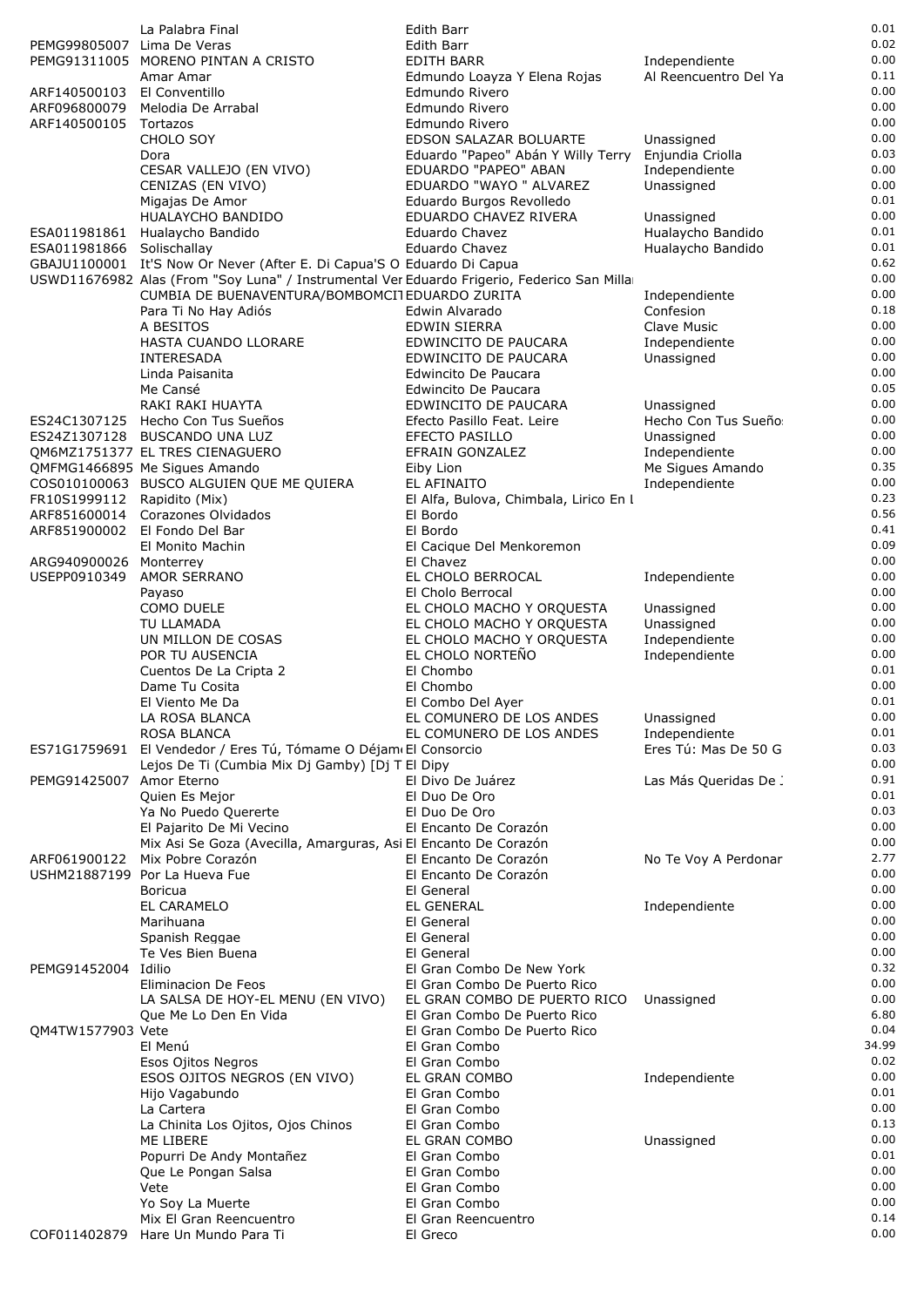|                            | El Serranito                                                    | El Indio Mayta                                                   |                                         | 0.01         |
|----------------------------|-----------------------------------------------------------------|------------------------------------------------------------------|-----------------------------------------|--------------|
|                            | MATARINA                                                        | EL INDIO MAYTA                                                   | Independiente                           | 0.00         |
| QMDA61462196 TOCAR TU PIEL |                                                                 | EL INDIO                                                         | Independiente                           | 0.00         |
|                            | <b>MEGALODONTE</b>                                              | EL JEFAZO                                                        | Independiente                           | 0.00         |
|                            | MX5051400158 Un Millon De Primavera                             | El Klan De Porfi                                                 | Salsa, Pasión, Bachata                  | 0.00         |
|                            | Decirte Adios<br>BRIMU1700400 Necesito Un Amor                  | El Lobo Y La Sociedad Privada                                    |                                         | 0.00<br>0.02 |
|                            |                                                                 | El Lobo Y La Sociedad Privada<br>Él Mató A Un Policía Motorizado |                                         | 0.28         |
|                            | ES6611700634 El Tesoro (Acústico)<br>SOLO                       | EL NENE LA AMENAZA & LARY OVER                                   | Ahora Imagino Cosas<br>Unassigned       | 0.01         |
|                            | ARG101514167 Hoy Acá En El Baile                                | El Pepo                                                          | Libre                                   | 0.00         |
| QM6MZ1531131 Tu Chuca Mix  |                                                                 | El Pirulo                                                        | Las Super Estrellas De                  | 0.00         |
|                            | Bla Bla Bla (Con Chino Y Nacho)                                 | El Potro Alvarez                                                 |                                         | 0.00         |
|                            | BLA, BLA, BLA (CON CHINO & NACHO)                               | EL POTRO ALVAREZ                                                 | Independiente                           | 0.00         |
|                            | Mi Linda Flor                                                   | El Pueblo & Baby Ranks                                           |                                         | 0.00         |
|                            | Mi Linda Flor (Con Baby Ranks Y Mr. Philli El Pueblo Y J.D.C.   |                                                                  | Del Pueblo Pa'L Pueblo                  | 0.00         |
|                            | EL CARNAVAL A LLEGADO                                           | EL RONDERITO                                                     | Independiente                           | 0.00         |
|                            | <b>OUE BONITA MUCHACHITA</b>                                    | EL RONDERITO                                                     | Independiente                           | 0.00         |
|                            | USUM70751448 Sigue Bailando Mi Amor                             | El Roockie                                                       |                                         | 0.00         |
|                            | El Gato Volador                                                 | El Sayayin                                                       |                                         | 0.00         |
|                            | El Precio De Su Amor                                            | El Shaddai Perú                                                  |                                         | 0.00         |
|                            | USA561055742 Pa` Delante Pa` Atrás( De Reversa Mami) El Símbolo |                                                                  |                                         | 0.02         |
|                            | UN, DOS, TRES                                                   | EL SIMBOLO                                                       | Independiente                           | 0.00         |
|                            | Un, Dos, Tres                                                   | El Símbolo                                                       |                                         | 0.00         |
|                            | Chica Sargento<br><b>HACERTE FELIZ</b>                          | El Sonido Del Sol<br>EL SUPER GRUPO                              | Rock N' Roll Fiesta<br>Unassigned       | 0.00<br>0.00 |
|                            | LOS HOMBRES NUNCA LLORAN                                        | EL SUPER GRUPO                                                   | Unassigned                              | 0.00         |
|                            | LOS HOMBRES TAMBIEN LLORAN                                      | EL SUPER GRUPO                                                   | Independiente                           | 0.00         |
|                            | <b>ORGULLOSO</b>                                                | EL SUPER GRUPO                                                   | Unassigned                              | 0.00         |
|                            | SUPER MIX 1                                                     | EL SUPER GRUPO                                                   | Unassigned                              | 0.00         |
| USUL10200053               | Pollito Con Papas                                               | El Super Show De Los Vaskez                                      |                                         | 0.24         |
|                            | EN EL RINCON QUE TU CONOCES                                     | EL SUPER TRIO                                                    | Unassigned                              | 0.00         |
|                            | TOMA MI CORAZON                                                 | EL SUPER TRIO                                                    | Independiente                           | 0.01         |
|                            | Cuando Tu No Estas (Sinfonico)                                  | El Tri                                                           |                                         | 0.03         |
|                            | Canchis Canchis                                                 | El Trovador Andino                                               |                                         | 0.00         |
|                            | El Loco De La Calle                                             | El Ultimo De La Fila                                             |                                         | 0.00         |
|                            | Insurreccion                                                    | El Ultimo De La Fila                                             | Enemigos De Lo Ajenc                    | 0.00         |
|                            | Llanto De Pasion                                                | El Ultimo De La Fila                                             |                                         | 0.00         |
|                            | EL TEKILA (FEAT. ANONYMOUS)                                     | EL VILLANO                                                       | Unassigned                              | 0.00         |
|                            | <b>MALO MALO</b>                                                | <b>ELBA GIRON</b>                                                | Independiente                           | 0.00<br>0.00 |
|                            | SOMOS CULPABLES                                                 | ELBA GIRON<br>Elba Girón                                         | Independiente<br>La Condesita Del Folkl | 1.39         |
| PEMG91387013               | Todo, Todo Se Acaba<br>Gritame                                  | Electro Z                                                        |                                         | 0.00         |
|                            | WHINE UP                                                        | ELECTRONICA                                                      | Unassigned                              | 0.00         |
| USHM81440702 PURO COMER    |                                                                 | ELEGANTE & LA IMPERIAL                                           | Independiente                           | 0.00         |
|                            | LICOR AMARGO                                                    | ELENA ROBLES                                                     | Independiente                           | 0.00         |
|                            | USWD11678494 Junto A Ti Yo Voy A Estar                          | Elenco - Elena De Avalor                                         |                                         | 0.57         |
|                            | USWD11678492 Un Festival De Amor                                | Elenco - Elena De Avalor                                         |                                         | 0.01         |
|                            | PEMG91007020 De La Victoria A La Gloria                         | Elenco Blanguiazul                                               |                                         | 1.87         |
|                            | ENTRE LICOR Y LICOR                                             | ELIANA Y ORQUESTA SANGRE LATI! Independiente                     |                                         | 0.00         |
|                            | USUM70504143 Base Beat (Instrumental)                           | Eliel Lind                                                       |                                         | 4.83         |
| QM6MZ1958821 Lorito        |                                                                 | Elilluminari                                                     |                                         | 0.04         |
|                            | ES71G1801175 Como Deseo Ser Tu Amor                             | Elio Roca                                                        |                                         | 0.00         |
|                            | QM7281825002 Te Necesito Tanto Amor                             | Elio Roca                                                        |                                         | 0.02<br>0.00 |
|                            | Cumbia De Buenaventura<br>DOS MUJERES UN CAMINO (EN VIVO)       | Eliot Romero<br><b>ELISABETH YABAR</b>                           | Unassigned                              | 0.00         |
| USA2P0502094 E-Motion      |                                                                 | Elixir                                                           |                                         | 0.01         |
|                            | Carnaval Apurimeño                                              | Elizabeth Soca                                                   |                                         | 0.00         |
| ARJ401100028               | A Trasluz                                                       | Ella Es Tan Cargosa                                              |                                         | 0.21         |
| ARJ401700058               | Del Barro Al Oro                                                | Ella Es Tan Cargosa                                              | La Sangre Buena                         | 0.00         |
| ARJ401400040               | En Redondel                                                     | Ella Es Tan Cargosa                                              | Polos                                   | 1.42         |
| ARJ401400041               | La Banda De Sonido De Tu Vida                                   | Ella Es Tan Cargosa                                              | Polos                                   | 2.84         |
| ARJ401700047               | Las Mañanas                                                     | Ella Es Tan Cargosa                                              | La Sangre Buena                         | 0.21         |
| ARJ401700049               | Las Palabras                                                    | Ella Es Tan Cargosa                                              |                                         | 0.00         |
| ARF470700053               | Ni Siquiera Entre Tus Brazos                                    | Ella Es Tan Cargosa                                              |                                         | 2.37         |
| ARF470700058               | Refugio                                                         | Ella Es Tan Cargosa                                              |                                         | 0.07         |
|                            | Explosions [Instrumental]                                       | Ellie Goudling                                                   |                                         | 0.00         |
|                            | US3M50350106 RUN FOR YOUR LIFE                                  | ELLIOT GOLDENTHAL                                                | Independiente                           | 0.00         |
|                            | US3M50350111 S.W.A.T. STICKER                                   | ELLIOT GOLDENTHAL                                                | Independiente                           | 0.00<br>0.01 |
| TCACZ1771750 DEJAME        | Busco Un Amor                                                   | Elmer De La Cruz<br>ELMER DE LA CRUZ                             |                                         | 0.08         |
|                            | LASTIMA                                                         | ELMER DE LA CRUZ                                                 | Unassigned<br>Unassigned                | 0.00         |
|                            | LUNA                                                            | ELMER DE LA CRUZ                                                 | Unassigned                              | 0.00         |
|                            | NO ME IMPORTA TU PASADO                                         | <b>ELMER MURILLO</b>                                             | Independiente                           | 0.00         |
|                            | QMAT31539432 Shake Your Moneymaker                              | Elmore James                                                     |                                         | 0.53         |
|                            | USMC16051883 The Sun Is Shining (Alternate Take)                | Elmore James                                                     |                                         | 0.00         |
|                            | Fuera Del Planeta                                               | Eloy & Randy                                                     |                                         | 0.00         |
|                            | FUERA DEL PLANETA                                               | <b>ELOY</b>                                                      | Unassigned                              | 0.01         |
|                            | PEMG91525001 Landó Del Hechizo                                  | Elsa María Elejalde                                              |                                         | 0.57         |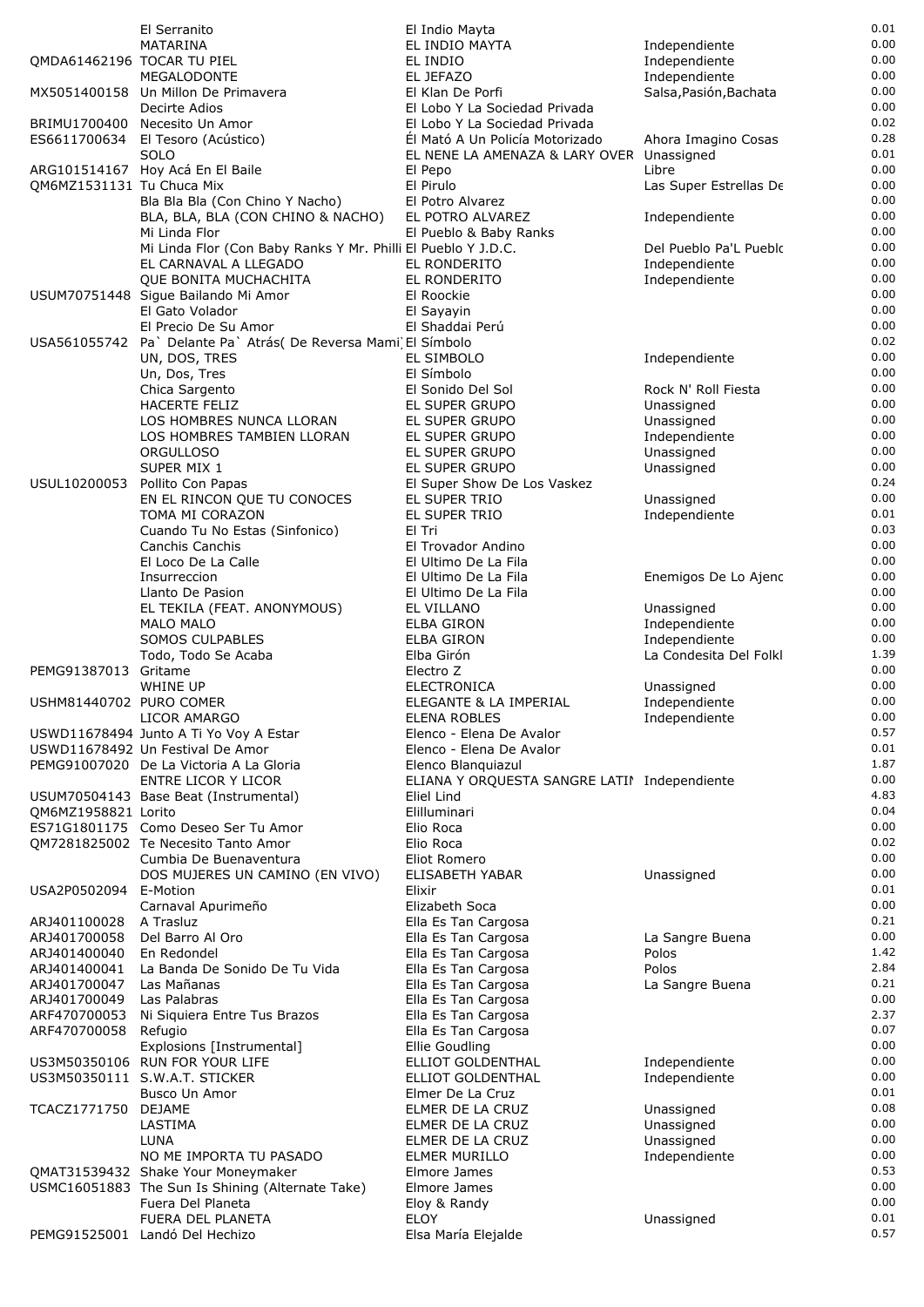| PEMG90614003 Negra          |                                                                                                               | Elsa María Elejalde                               |                                          | 0.18         |
|-----------------------------|---------------------------------------------------------------------------------------------------------------|---------------------------------------------------|------------------------------------------|--------------|
|                             | PEMG99703004 Puente De Los Suspiros                                                                           | Elsa María                                        |                                          | 0.01<br>0.00 |
|                             | YO TENGO FE<br>SUAVEMENTE (ONDERKOFFER REMIX)                                                                 | ELVIN PÉREZ<br>ELVIS CRESPO                       | Unassigned<br>Unassigned                 | 0.00         |
| GBAJU0801335 All Shook Up   |                                                                                                               | Elvis Presley                                     |                                          | 0.46         |
|                             | BLUE SUEDE SHOES COLOR.                                                                                       | <b>ELVIS PRESLEY</b>                              | Unassigned                               | 0.00         |
| UKTGQ1900511 Hound Dog      |                                                                                                               | Elvis Presley                                     |                                          | 0.26         |
|                             | FR6V80299134 It'S Now Or Never (Takes 3,4 Only Ending Elvis Presley                                           |                                                   | Girls! Girls! Girls! / Eli               | 0.04<br>0.00 |
|                             | ITHA11506000 Jailhouse Rock (Mastering 2015)<br>GBSWE1340182 KING CREOLE (FROM "KING CREOLE")                 | Elvis Presley<br><b>ELVIS PRESLEY</b>             | Love & Life Elvis (60 H<br>Independiente | 0.00         |
|                             | Corazon Delicado                                                                                              | Ely Corazon                                       |                                          | 0.00         |
|                             | <b>ENAMORADA DE TI</b>                                                                                        | <b>ELY CORAZON</b>                                | Independiente                            | 0.00         |
|                             | Hechicera                                                                                                     | Ely Corazon                                       |                                          | 0.00         |
|                             | La Llamada                                                                                                    | Ely Corazon                                       |                                          | 0.00         |
|                             | Loca Por Un Besito<br>MI DESTINO                                                                              | Ely Corazon<br>ELY CORAZON                        | Unassigned                               | 0.00<br>0.00 |
|                             | <b>QUIERO TOMAR</b>                                                                                           | <b>ELY CORAZON</b>                                | Independiente                            | 0.00         |
|                             | SUFRO POR TU AMOR                                                                                             | <b>ELY CORAZON</b>                                | Unassigned                               | 0.00         |
|                             | Te Alejaste                                                                                                   | Ely Corazon                                       |                                          | 0.00         |
|                             | Te Borrare                                                                                                    | Ely Corazon                                       |                                          | 0.00<br>0.28 |
|                             | Tomando Por Ti<br>TU AMANTE                                                                                   | Ely Corazon<br><b>ELY CORAZON</b>                 | Independiente                            | 0.00         |
|                             | SENTIRME VIVO (EN VIVO)                                                                                       | <b>EMANUELLE</b>                                  | Unassigned                               | 0.00         |
|                             | GB5KW1300209 CRAZY IN LOVE (KID KOALA VERSION)                                                                | EMELI SANDÉ, THE BRYAN FERRY O Independiente      |                                          | 0.00         |
|                             | USAT20903469 Lucky Man (Time Capsule Version)                                                                 | Emerson, Lake & Palmer                            | Atlantic Records Time                    | 0.00         |
| QMBZ91593292 Umbelievable   | Buscandola                                                                                                    | Emf<br>Emilio Jaime & Lionel Ferro                |                                          | 0.09<br>0.00 |
|                             | POR ELLA                                                                                                      | EMILIO JOSÉ Y FAUSTO                              | Independiente                            | 0.00         |
|                             | USWD11778852 Something There                                                                                  | Emma Watson, Dan Stevens, Ewan I                  |                                          | 0.00         |
| USQY51618392 Crazy In Love  |                                                                                                               | Emma                                              |                                          | 0.00         |
| ARF470300049 Soy Tu Nena!   |                                                                                                               | <b>Emmanuel Horvilleur</b>                        |                                          | 0.00         |
| MXUM61100183 La Guadalupana | La Chica De Humo                                                                                              | Emmanuel, Alexander Acha                          |                                          | 0.00<br>0.58 |
|                             | AMOR DE FANTASIA                                                                                              | Emmanuel<br>EMPERATRIZ DEL PERU                   | Independiente                            | 0.00         |
|                             | NO ME VUELVO A ENAMORAR                                                                                       | EMPERATRIZ DEL PERU                               | Unassigned                               | 0.00         |
|                             | No Me Vuelvo A Enamorar                                                                                       | Emperatriz Del Perú                               |                                          | 0.00         |
|                             | TODO TERMINO                                                                                                  | EMPERATRIZ DEL PERU                               | Independiente                            | 0.00         |
|                             | MATASTE MI CONFIANZA<br>SUFRES POR MI AMOR                                                                    | <b>ENCANTO DE AMAZONAS</b><br>ENCANTO DE AMAZONAS | Independiente<br>Unassigned              | 0.00<br>0.00 |
|                             | BEK011100026 Café Del Mar (Three 'N One Remix)                                                                | Energy 52                                         |                                          | 0.23         |
| DEA340703287                | Sadeness - Part 1                                                                                             | Enigma                                            |                                          | 1.82         |
|                             | Darte Amor                                                                                                    | Enio & Jose Ignacio                               |                                          | 0.02         |
|                             | Haciendo El Amor                                                                                              | Enlace                                            |                                          | 0.03<br>0.00 |
|                             | Ojitos Negros<br>GBUM71507267 L'Ultima Diligenza Di Red Rock (From "The Ennio Morricone                       | Enlace                                            |                                          | 0.00         |
|                             | ITF030000160 Malena (Titoli Di Coda)                                                                          | Ennio Morricone                                   | Malena                                   | 0.03         |
|                             | USUG11201346 SISTER SARA'S THEME                                                                              | <b>ENNIO MORRICONE</b>                            | Unassigned                               | 0.00         |
|                             | USUG11201340 The Braying Mule                                                                                 | Ennio Morricone                                   |                                          | 7.27         |
| US4R31231436 Gothic Sanctum | OMGXA1436806 SEEKER OF THE PROPHECY                                                                           | <b>Enrico Cacace</b><br><b>ENRICO CACACE</b>      | Unassigned                               | 0.04<br>0.03 |
|                             | QMDA71522420 Popotitos (Remasterizada)                                                                        | Enrique Guzmán, Los Teen Tops                     |                                          | 0.03         |
|                             | Bailando (Spanish Version) (Feat. Descen Enrique Iglesias                                                     |                                                   |                                          | 0.00         |
|                             | BAILANDO FEAT. DECEMER BUENO, GENTENRIQUE IGLESIAS                                                            |                                                   | Unassigned                               | 0.00         |
|                             | Asi Es Mi Tierra<br>Todavía Tienes Derecho (Señor Fiscal)                                                     | <b>Entre Manos</b><br><b>Entre Manos</b>          |                                          | 0.00<br>0.00 |
|                             | GBAHT9103274 How Can I Keep From Singing?                                                                     | Enya                                              |                                          | 0.00         |
| FR5E10804900                | Hasret                                                                                                        | Ercan Saatci                                      |                                          | 0.00         |
|                             | Bahar K?r?k A?k Temas?                                                                                        | Ercüment Bülent Orkut & Ercan Tanı                |                                          | 0.00         |
| USAV20800001 Spill The Wine |                                                                                                               | Eric Burdon                                       |                                          | 0.00         |
|                             | USRH11602375 I Shot The Sheriff (2016 Remastered)<br>QMFMG1465230 You'Re My Heart, You'Re My Soul (98')       | Eric Clapton<br>Eric Singleton, Modern Talking    |                                          | 0.00<br>0.02 |
|                             | USWH10100044 Prelude From The Bridal Suite                                                                    | Eric Tingstad                                     |                                          | 0.32         |
|                             | QZMGB2100021 Buss It (Feat. Travis Scott)                                                                     | Erica Banks                                       | Buss It (Feat. Travis S                  | 18.13        |
|                             | AMOR (BALADA)                                                                                                 | ERICK ELERA                                       | Independiente                            | 0.00         |
|                             | <b>CERCA</b><br>Ven                                                                                           | ERICK ELERA<br>Erick Elera                        | Unassigned                               | 0.00<br>0.00 |
|                             | <b>VUELVE PRONTO</b>                                                                                          | ERICK ELERA                                       | Cpr (America Tv)                         | 0.00         |
|                             | COF010011065 LA HUELLA DE TU AMOR                                                                             | ERICK ESCOBAR Y NAYO QUINTERO Independiente       |                                          | 0.00         |
|                             | COF011201361 Amor Sin Fronteras                                                                               | Erick Escobar; Nayo Quintero Y La D               |                                          | 0.09         |
|                             | ES8620820476 No Pude Quitarte Las Espinas                                                                     | Erick Escobar; Nayo Quintero Y La D               |                                          | 0.00         |
| ES5531202152                | GBZ9E1204432 SUBLIMINAL 2012 MIXED BY ERICK MORI ERICK MORILLO, SYMPHO NYMPHO<br>No Pude Quitarte Las Espinas | Erick Y La Decision Vallenata                     | Unassigned<br>Bachata Vs. Vallenato:     | 0.00<br>0.71 |
|                             | LLEGALE YA (REMIX) (FEAT. KEN-Y)                                                                              | <b>ERICK</b>                                      | Unassigned                               | 0.00         |
| ES7450800002                | DIOS ES LA GRAVEDAD                                                                                           | ERIZONTE                                          | Unassigned                               | 0.00         |
|                             | A Dança Do Whatsapp                                                                                           | Erre Som                                          |                                          | 0.00         |
|                             | Carita Bonita (Feat. Pee Wee)<br>TWA530206201 WILD WILD WEST (FOREVER HITS FOREVESCAPE CLUB                   | Erre XI                                           | Unassigned                               | 0.00<br>0.01 |
|                             | MI VIDA ERES TU                                                                                               | <b>ESMERALDA CARDENAS</b>                         | Independiente                            | 0.00         |
|                             |                                                                                                               |                                                   |                                          |              |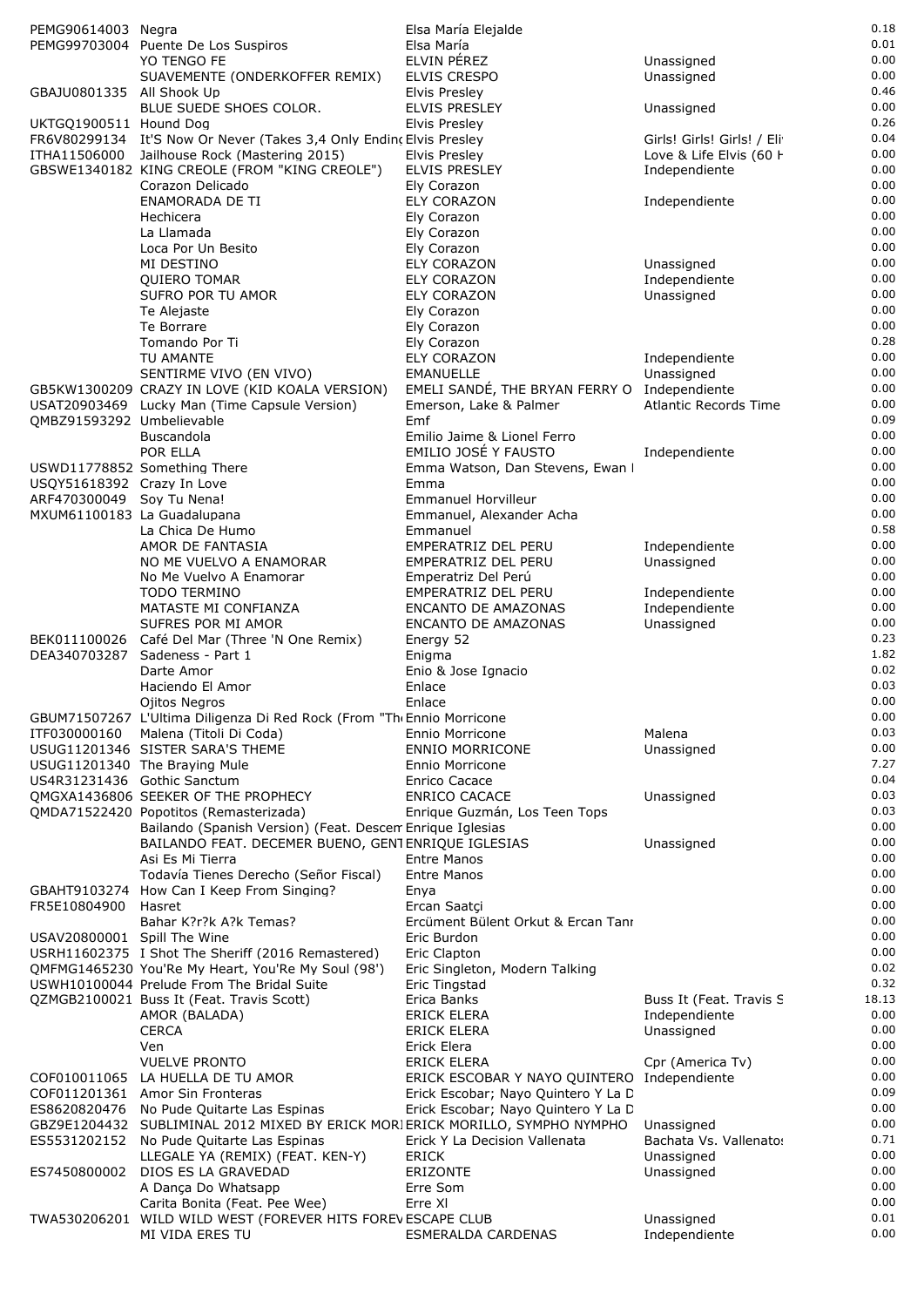|                              | Ay Ay Ay Paloma                                                                       | Esperanza Rodriguez                              |                                 | 0.00         |
|------------------------------|---------------------------------------------------------------------------------------|--------------------------------------------------|---------------------------------|--------------|
| ARF470600064                 | Aire                                                                                  | Estelares                                        |                                 | 0.63         |
| ARF470900034                 | Cristal                                                                               | Estelares                                        |                                 | 0.00         |
| ARF471200045                 | Doce Chicharras                                                                       | Estelares                                        |                                 | 0.10         |
| ARF470600065                 | Ella Dijo                                                                             | Estelares                                        |                                 | 3.41         |
|                              | Este Misterio                                                                         | Estelares                                        |                                 | 1.59         |
| ARF471900072                 | Las Lunas                                                                             | Estelares                                        | Las Lunas                       | 0.03         |
| ARF470900036                 | Las Tremulas Canciones                                                                | Estelares                                        |                                 | 0.01         |
| ARF471500099                 | Los Acertijos                                                                         | Estelares                                        |                                 | 7.55         |
| ARF470900035                 | Melancolia                                                                            | Estelares                                        |                                 | 1.20         |
| ARF471400042                 | Melancolía (En Vivo)                                                                  | Estelares                                        | En Vivo Gran Rex                | 4.42         |
| ARF470300064                 | Moneda Corriente                                                                      | Estelares                                        |                                 | 1.93         |
| ARF471400041                 | Moneda Corriente (En Vivo)                                                            | Estelares                                        | En Vivo Gran Rex                | 0.02         |
| ARF471600090                 | Quién No Se Ha Besado En Mardel?                                                      | Estelares                                        | Las Antenas                     | 0.33         |
| ES07J1500038                 | RIMBAUD HD                                                                            | <b>ESTELARES</b>                                 | Independiente                   | 0.00         |
| ARF471900026                 | Rios De Lava                                                                          | Estelares                                        |                                 | 0.28         |
| ARF471200050                 | Sólo Por Hoy (Chica Oriental)                                                         | Estelares                                        | El Costado Izquierdo            | 0.00         |
| ARF470900042                 | Tanta Gente                                                                           | Estelares                                        |                                 | 0.04         |
| ARF470600063                 | Un Día Perfecto                                                                       | Estelares                                        |                                 | 3.13         |
| ES71G1815566 Alegria         |                                                                                       | <b>Esther Granados</b>                           |                                 | 4.91<br>0.00 |
| USEPP0910332<br>USEPP0910353 | Con Punta Y Talon<br>Criollismo                                                       | <b>Esther Granados</b><br><b>Esther Granados</b> |                                 | 0.12         |
| PEMG99805004 Lima Criolla    |                                                                                       | <b>Esther Granados</b>                           |                                 | 2.35         |
| PEMG99606014 Nube Gris       |                                                                                       | <b>Esther Granados</b>                           |                                 | 0.00         |
|                              | USRAR1001093 Pedacito De Ilusión / Nostalgia Chalaca / IEsther Granados               |                                                  |                                 | 0.44         |
|                              | DEJA QUE HABLEN                                                                       | <b>ESTRELLA &amp; TOMMY</b>                      | Torres / Portugal               | 0.00         |
|                              | EL AMOR ES DE DOS                                                                     | <b>ESTRELLA &amp; TOMMY</b>                      | Torres / Portugal               | 0.00         |
|                              | <b>ENGANCHADITO</b>                                                                   | <b>ESTRELLA &amp; TOMMY</b>                      | Torres / Portugal               | 0.00         |
|                              | ME ENAMORÉ                                                                            | <b>ESTRELLA &amp; TOMMY</b>                      | Torres / Portugal               | 0.00         |
|                              | MIX COSTEÑO                                                                           | <b>ESTRELLA &amp; TOMMY</b>                      | Torres / Portugal               | 0.00         |
|                              | MIX HA*ASH                                                                            | <b>ESTRELLA &amp; TOMMY</b>                      | Torres / Portugal               | 0.00         |
|                              | MIX MYRIAM HERNANDEZ (HERIDA, ERES ESTRELLA & TOMMY                                   |                                                  | Torres / Portugal               | 0.00         |
|                              | NO ME QUIERO ENAMORAR                                                                 | <b>ESTRELLA &amp; TOMMY</b>                      | Torres / Portugal               | 0.00         |
|                              | QUIERO SER TU AMOR                                                                    | <b>ESTRELLA &amp; TOMMY</b>                      | Torres / Portugal               | 0.00         |
|                              | TU TRAICION                                                                           | <b>ESTRELLA &amp; TOMMY</b>                      | Torres / Portugal               | 0.00         |
|                              | Tu Engano                                                                             | Estrella De La Mar                               |                                 | 0.00         |
|                              | Por Ella Aunque Mal Pague                                                             | Estrellas De America                             |                                 | 0.02         |
|                              | Seleccion De Carnavales                                                               | Estudiantina Perú                                | Estudiantina Peru               | 0.04         |
|                              | VASO DE CRISTAL                                                                       | ESTUDIANTINA PERU                                | Independiente                   | 0.00         |
|                              | Vaso De Cristal                                                                       | Estudiantina Perú                                |                                 | 0.00         |
|                              | EL SUFRIMIENTO                                                                        | EULOGIO LAMADRID                                 | Independiente                   | 0.00         |
| ARO340900040                 | Mi Morena Rebelde                                                                     | Eusebio Y Su Banjo                               |                                 | 0.06         |
|                              | ESTUVE COBANDO (EN VIVO)                                                              | EVA AYLLON                                       | Unassigned                      | 0.00         |
|                              | Introito                                                                              | Eva Ayllon, Daniel Moscol Y Coros                | Misa Criolla                    | 4.03         |
|                              | PEMG91605003 Contigo Y Sin Tí                                                         | Eva Ayllón, Lucha Reyes                          | Cosas Del Corazón (D            | 0.27         |
|                              | PEMG98803011 Arriba Negro Hay Que Trabajar                                            | Eva Ayllón                                       | Eva Ayllón, Trovera D           | 0.04         |
|                              | Con Locura                                                                            | Eva Ayllon                                       | Amanecer En Ti                  | 0.09         |
| ES71G1815577                 | Desdén / Rebeca (Mix)                                                                 | Eva Ayllón                                       |                                 | 0.01         |
| QZAPG1721978 Es Amador       |                                                                                       | Eva Ayllon                                       | Clavo Y Canela                  | 0.40<br>0.00 |
|                              | Hay Días Como Hoy                                                                     | Eva Ayllón                                       | Solamente Eva<br>Clavo Y Canela | 0.02         |
|                              | QZAPG1721975 Homenaje A Juan Mosto: No Sé Quién So Eva Ayllon<br>Homenaje A Veronikha | Eva Ayllón                                       |                                 | 0.00         |
| PEMG98702004 Ingá (Festejo)  |                                                                                       | Eva Ayllón                                       | 100% Afroperuana                | 4.06         |
|                              | ES71G1814792 José Antonio (Directo)                                                   | Eva Ayllón                                       | 30 Años En Vivo                 | 1.36         |
|                              | PEMG98503012 La Gripe Llegó A Chepen                                                  | Eva Ayllón                                       | Norteña: Marineras, T           | 0.01         |
|                              | Llegó Ya Navidad                                                                      | Eva Ayllón                                       |                                 | 0.00         |
|                              | QZAPG1721981 Me Gritaron Negra                                                        | Eva Ayllon                                       | Clavo Y Canela                  | 0.23         |
|                              | PEMG98604004 Mentías / Rencor / Crueldad                                              | Eva Ayllón                                       | Eva Y Sus Medleys               | 0.35         |
|                              | Nube Gris-Amarraditos-Bouquet                                                         | Eva Ayllón                                       |                                 | 0.00         |
|                              | ES71G1814791 Nuestro Secreto / Qué Somos Amantes / Eva Ayllón                         |                                                  | 30 Años En Vivo                 | 0.04         |
|                              | PEMG98702011 Para Mi Gente (Landó)                                                    | Eva Ayllón                                       | 100% Afroperuana                | 0.03         |
|                              | Que De Mi                                                                             | Eva Ayllon                                       |                                 | 0.00         |
|                              | PEMG98702006 Que Es Lo Que Tu Temes (Landó)                                           | Eva Ayllón                                       | 100% Afroperuana                | 0.03         |
|                              | PEMG98702013 RAICES DEL FESTEJO / DILE A PAPA (FES EVA AYLLON                         |                                                  | Independiente                   | 0.00         |
|                              | ES71G1825354 Raíces Del Festejo / Le Dije A Papá (Direc Eva Ayllón                    |                                                  | 30 Años En Vivo                 | 0.03         |
|                              | Rebeca-Bandida                                                                        | Eva Ayllón                                       |                                 | 0.00         |
| PEMG98909004 Sabor A Mi      |                                                                                       | Eva Ayllón                                       |                                 | 0.02         |
|                              | SACA LAS MANOS (EN VIVO)                                                              | <b>EVA AYLLON</b>                                | Unassigned                      | 0.00         |
|                              | PEMG98503007 Toma, Dale (Marinera Y Resbalosa)                                        | Eva Ayllón                                       | Norteña: Marineras, T           | 0.36         |
|                              | <b>Tus Pupilas</b>                                                                    | Eva Ayllon                                       | Amanecer En Ti                  | 0.04         |
|                              | QZAPG1721986 Una Negra Y Un Negro                                                     | Eva Ayllon                                       | Clavo Y Canela                  | 0.02         |
| PEMG91316005 Zaguán          |                                                                                       | Eva Ayllón                                       |                                 | 0.00         |
|                              | PEMG98503013 ZAÑA NEGRA Y NORTEÑA                                                     | EVA AYLLON                                       | Independiente                   | 0.00         |
|                              | Desilusionada                                                                         | Evelyn Maraza                                    |                                 | 0.01<br>0.00 |
|                              | Solo Quiero Ser Feliz<br>Te Casaste                                                   | Evelyn Maraza<br>Evelyn Maraza                   |                                 | 0.00         |
|                              | FLOR CAUTIVADORA                                                                      | <b>EVEN NAVARRO</b>                              | Unassigned                      | 0.00         |
|                              | MI DOLOR                                                                              | <b>EVEN NAVARRO</b>                              | Independiente                   | 0.00         |
|                              |                                                                                       |                                                  |                                 |              |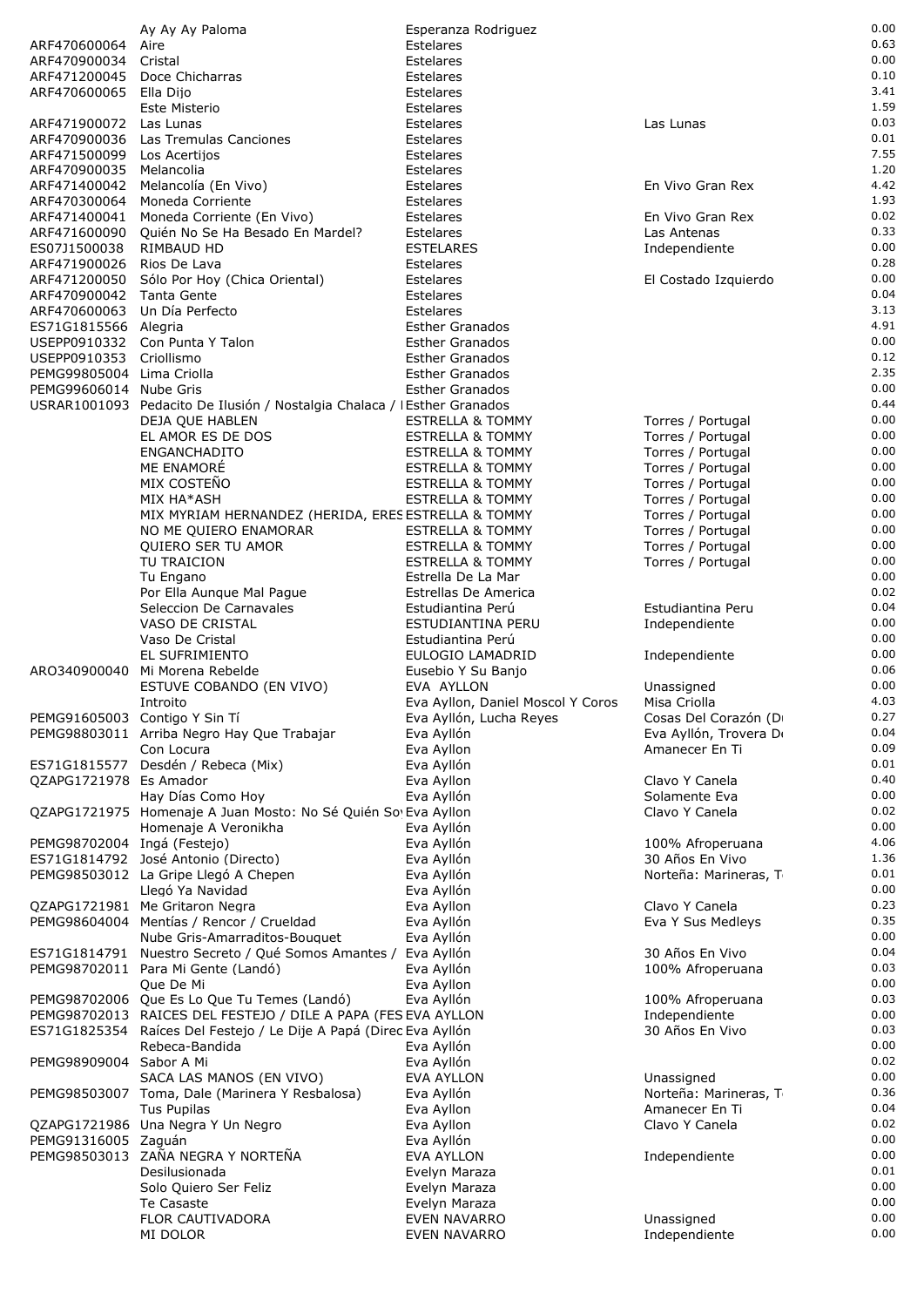|                             | <b>VIDA MIA</b>                                                     | EVEN NAVARRO                              | Unassigned              | 0.00  |
|-----------------------------|---------------------------------------------------------------------|-------------------------------------------|-------------------------|-------|
|                             | MOMENTO DE AMAR                                                     | <b>EVER NAVARRO</b>                       | Independiente           | 0.00  |
|                             | PRIMER AMOR                                                         | EVER RASHUAMAN                            |                         | 0.09  |
|                             |                                                                     |                                           | Unassigned              |       |
| GBAHT0500402 Protection     |                                                                     | Everything But The Girl                   | Midnight Confessions '  | 0.00  |
| FR86U1300039 Gangster Tango |                                                                     | Evgueni Galperine, Sacha Galperine        |                         | 0.11  |
| FR86U1300035 LE MIRACLE     |                                                                     | EVGUENI GALPERINE, SACHA GALPI Unassigned |                         | 0.00  |
|                             | El Ritmo De Mi Tierra                                               | Explosión De Iquitos                      |                         | 0.06  |
|                             | La Personalidad                                                     | Explosión De Iquitos                      |                         | 0.03  |
|                             | La Tacachera                                                        | Explosión De Iquitos                      |                         | 0.00  |
|                             | Mix Pandilla 2008                                                   | Explosión De Iquitos                      |                         | 0.03  |
|                             | No Mandas En Mi Corazon                                             | Explosión De Iquitos                      |                         | 0.00  |
|                             | Una Y Otra Vez, No Me Busques, Para Sie Explosión De Iquitos        |                                           |                         | 0.01  |
| GB2H71200613 Orf En Route   |                                                                     | Explosions In The Sky                     |                         | 0.00  |
|                             | Muriendo Por Tu Amor                                                | Expresion 440                             |                         | 0.00  |
|                             | Nada Entre Tu Y Yo                                                  | Expresion 440                             |                         | 0.00  |
|                             |                                                                     |                                           |                         | 0.00  |
|                             | La Llave De Tu Corazón                                              | Expresión Andina                          |                         | 0.00  |
| QM4TW1644933 El Maestro     |                                                                     | Expreso                                   |                         |       |
|                             | GBBPP1854506 It'S Feeling Good                                      | <b>Extreme Music</b>                      |                         | 0.02  |
| ZZOPM2104749 No Lo Esperaba |                                                                     | Ezio Oliva & Adso Alejandro               | No Lo Esperaba          | 75.78 |
|                             | DEUD91624685 KEPT ME UNDER (MATTHEW KRAMER CHI FABRIZIO LEVITA      |                                           | Independiente           | 0.00  |
|                             | QM4TX1738988 Amame Una Vez Mas                                      | Face 2 Face                               |                         | 0.03  |
|                             | USAM10300261 Enjoy The Silence                                      | Failure, Locust                           |                         | 0.12  |
|                             | Como Tu                                                             | Falcons                                   |                         | 0.00  |
|                             | USEP41915005 Popular Monster                                        | Falling In Reverse                        | Popular Monster         | 0.01  |
| USLS50909502 Fame           |                                                                     | Fame                                      | Fame                    | 0.00  |
| USAGX0501391 Nueva Vida     |                                                                     | Fanatico/Karibu                           |                         | 0.00  |
|                             |                                                                     |                                           |                         | 0.00  |
|                             | ES5051200884 TURBO DANCER REMIX (ORIGINAL EXTEN FANCY               |                                           | Independiente           |       |
|                             | OMVRR1630287 MAGIC MOMENTS                                          | <b>FANDOM</b>                             | Unassigned              | 0.00  |
|                             | QMVRR1538903 Theme From "Peanuts: Linus And Lucy" (FFandom          |                                           |                         | 0.00  |
|                             | QMVRR1538179 THEME FROM "THE X-FILES"                               | <b>FANDOM</b>                             | Unassigned              | 0.00  |
|                             | QMVRR1536043 TUBULAR BELLS (FROM "WEIRD SCIENCE FANDOM              |                                           | Independiente           | 0.03  |
|                             | Born To Be Wild                                                     | Fanfare Ciocarlia                         |                         | 0.00  |
| ES5531006743 Coro Miyare    |                                                                     | Fania All Stars                           |                         | 0.00  |
|                             | TCACP1630692 Mi Gente (Feat. The Fania All Stars)                   | Fania All Stars                           | <b>Hectors Gold</b>     | 0.00  |
|                             | Celos (Feat. J. King & Maximan) (Urban R Fanny Lu                   |                                           |                         | 0.00  |
|                             | USW980900180 PEACEFUL STORMS                                        | <b>FARAI JOSEPH</b>                       | Unassigned              | 0.00  |
|                             | TCADC1736302 BLOCKIA (FEAT. BAD BUNNY)                              | <b>FARRUKO</b>                            | Unassigned              | 0.00  |
|                             |                                                                     |                                           |                         | 0.00  |
|                             | PA' ROMPER LA DISCOTECA (REMIX) [CO FARRUKO                         |                                           | Unassigned              |       |
|                             | FR10S1842473 VIVIÉNDOLO EN SILENCIO                                 | FASE                                      | Unassigned              | 0.00  |
| NZFF00500007 Roady          |                                                                     | Fat Freddy'S Drop                         |                         | 0.04  |
|                             | Feel Something                                                      | Fatima Pinto                              | Fatima Pinto            | 0.00  |
|                             | DEN951103783 Ain'T That A Shame                                     | Fats Domino                               | Teenage Idol            | 0.55  |
| GBTSH0700775 I'M Walking    |                                                                     | Fats Domino                               |                         | 0.29  |
| PEMG91018014 Alone Again    |                                                                     | Fausto Barbieri                           | Sax In The City, Vol. 1 | 0.12  |
|                             | PEMG91019014 I'Ll Never Fall In Love Again                          | Fausto Barbieri                           | Sax In The City, Vol. 2 | 0.02  |
| PEMG91018009 Imagine        |                                                                     | Fausto Barbieri                           | Sax In The City, Vol. 1 | 8.63  |
|                             | PEMG91018005 Sorry Seems To Be The Hardest Word                     | Fausto Barbieri                           | Sax In The City, Vol. 1 | 0.00  |
|                             | PEMG91020012 Venecian Anonymous                                     | Fausto Barbieri                           | Sax In The City, Vol. : | 0.87  |
|                             |                                                                     |                                           |                         |       |
| ES5621601655 Feelings       |                                                                     | Fausto Papetti                            |                         | 0.36  |
| NLC280610167                | Put Your Hands Up 4 Detroit (Radio Edit) Fedde Le Grand             |                                           |                         | 0.00  |
|                             | Strump (Feat. Andrea Guzzoletti)                                    | Federico Scavo                            |                         | 0.03  |
|                             | BEK011500033 FEESTEN ALS DE BEESTEN 2015                            | FEESTEN ALS DE BEESTEN 2015               | Independiente           | 0.00  |
|                             | Síqueme (Remix)                                                     | Feid & Sech                               |                         | 0.00  |
| FRUM70600206 Honey Honey    |                                                                     | Feist                                     |                         | 0.32  |
|                             | Como Dejar De Amarte                                                | Felipe Ibarra                             |                         | 0.00  |
|                             | MIX JULIO JARAMILLO                                                 | <b>FELIPE IBARRA</b>                      | Independiente           | 0.00  |
|                             | VIVO PENSANDO EN TI                                                 | FELIPE PELAEZ FEAT MALUMA                 | Unassigned              | 0.00  |
|                             | MAL DE AMORES                                                       | FÉLIX MACIAS                              | Independiente           | 0.00  |
|                             | Parece Un Sueño                                                     | Félix Pasache                             |                         | 0.01  |
|                             |                                                                     |                                           |                         |       |
| USWD11366314 Cuidarte A Ti  |                                                                     | Felpita, Lambie, Hallie, Friolín          |                         | 0.15  |
|                             | LOCO ENAMORADO                                                      | FER PALACIO                               | Unassigned              | 0.00  |
|                             | CONCERTO NR. 2, G-MOLL, RV 315, DER FERENC KISS                     |                                           | Independiente           | 0.00  |
|                             | A Little Party Never Killed Nobody (All We Fergie, Q-Tip & Goonrock |                                           |                         | 0.00  |
|                             | AL SEÑOR DE LOS MILAGROS (EN VIVO) FERNANDO ALCALDE                 |                                           | Unassigned              | 0.00  |
|                             | Vals Homenaje A Edith Barr                                          | Fernando Alcalde                          |                         | 0.00  |
|                             | PUMAPUNKU                                                           | FERNANDO CAVERO                           | Independiente           | 0.00  |
|                             | LA CARTITA DEL ADIOS                                                | FERNANDO SEGURA                           | Unassigned              | 0.00  |
| PEMG98302003 Cardo O Ceniza |                                                                     | Fernando Ubiergo                          | Fernando Ubiergo Li     | 0.12  |
| FRX281736530                | <b>JUNIO</b>                                                        | <b>FERRE</b>                              | Unassigned              | 0.00  |
|                             |                                                                     | <b>FEY</b>                                |                         | 0.00  |
|                             | AZUCAR AMARGO                                                       |                                           | Unassigned              |       |
|                             | Azúcar Amargo                                                       | Fey                                       |                         | 0.00  |
|                             | ARA770700146 International Love                                     | Fidel                                     | International Love      | 4.73  |
| ARA770700151                | Linda Y Bonita                                                      | Fidel                                     |                         | 0.14  |
| ARA770700148                | Luz Y Compañía                                                      | Fidel                                     |                         | 0.28  |
| ARA770700149                | My Princess                                                         | Fidel                                     |                         | 0.28  |
|                             | El Negrito De La Salsa                                              | Fiebre Latina                             |                         | 0.03  |
|                             | OH SUMMER SUMMER!                                                   | FIESTA BIZARRA                            | Independiente           | 0.00  |
|                             | Ya No Existe Mas                                                    | Fiesta Bizarra                            |                         | 0.00  |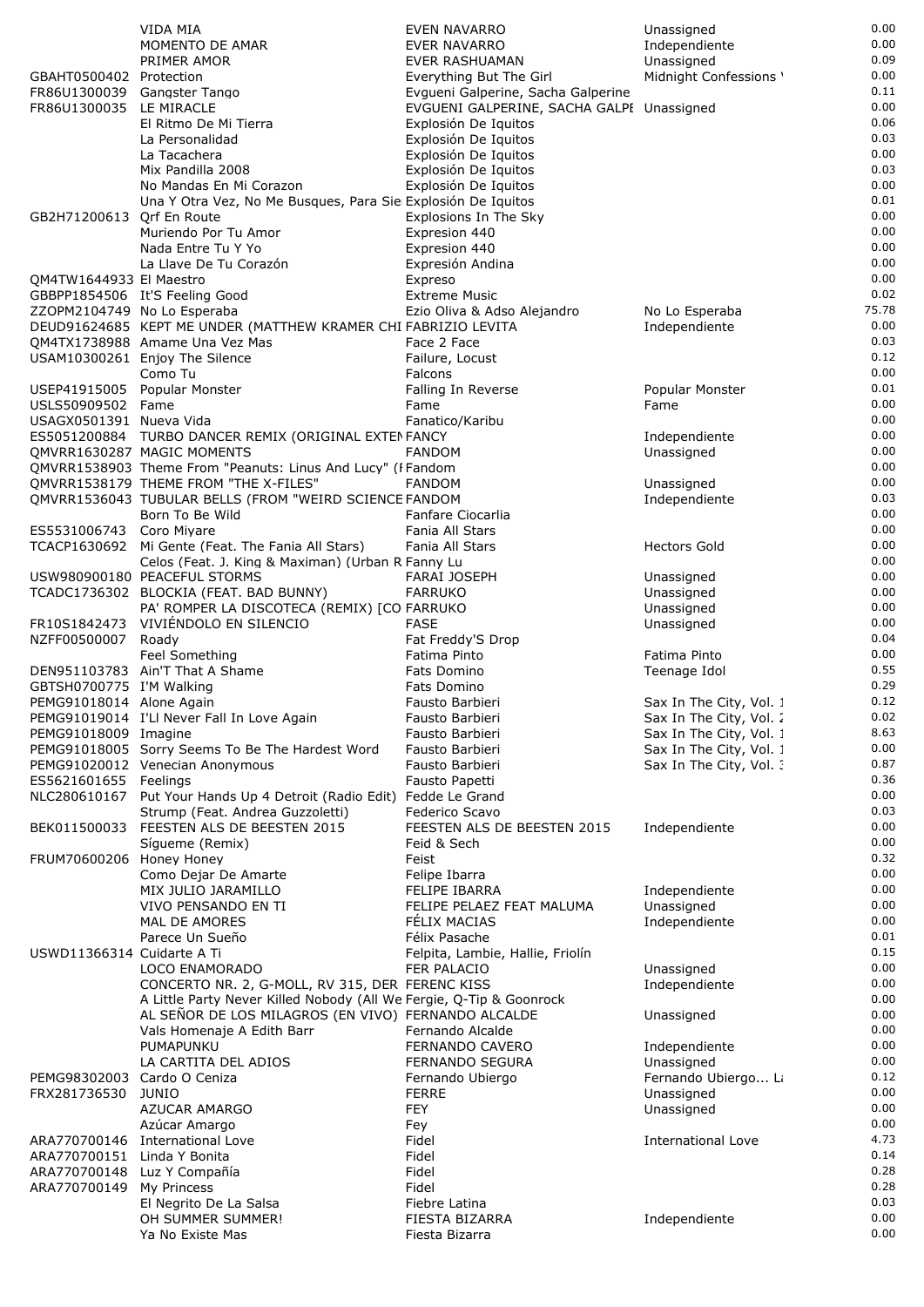| GBBRL0715185 Stormy Day                 |                                                                             | Fifi And The Flowertots                        | Fifi'S First Album                    | 0.00         |
|-----------------------------------------|-----------------------------------------------------------------------------|------------------------------------------------|---------------------------------------|--------------|
|                                         | CONFIDIAMO IN TE (II)                                                       | FIGLI DEL DIVINO AMORE                         | Unassigned                            | 0.00         |
| USBAE1203049                            | LOS HERMANOS ROSARIO<br>El Chicle                                           | FIN DE SEMANA<br>Fito Olivares Y Su Grupo      | Unassigned                            | 0.00<br>0.00 |
|                                         | 11 Y 6 (EN VIVO)                                                            | FITO PAEZ                                      | Unassigned                            | 0.00         |
|                                         | AL LADO DEL CAMINO (EN VIVO)                                                | FITO PAEZ                                      | Unassigned                            | 0.00         |
|                                         | Amor Sublime                                                                | Fito Valarezo                                  |                                       | 0.04         |
|                                         | Quien Yo Quiero No Me Quiere                                                | Fito Valarezo                                  |                                       | 0.00         |
| CAM460406885 Loser                      |                                                                             | Fitspo                                         | Mma & Ufc Tribute Rir                 | 0.00         |
| USUL19800943<br>FRX281701514            | Bazar<br><b>SE BUSCA</b>                                                    | Flans<br>FLAUTAS MAGICAS BAND                  | La Más Completa Cole<br>Independiente | 0.73<br>0.00 |
|                                         | POR AMOR A TU AMOR                                                          | FLAVIA LAOS Y PABLO HEREDIA                    | Cpr (America Tv)                      | 0.00         |
|                                         | Como Sigo Sin Ti                                                            | Flavia Laos                                    |                                       | 0.01         |
|                                         | <b>LENTO</b>                                                                | <b>FLAVIA LAOS</b>                             | Independiente                         | 0.00         |
| USEP42062003                            | Can I Believe You                                                           | <b>Fleet Foxes</b>                             | Shore                                 | 0.29         |
|                                         | TURN AROUND (PART 2) [SINGLE VERSIC FLO RIDA AND PITBULL                    |                                                | Independiente                         | 0.00<br>1.84 |
| USAT20704533<br>IT00G0414591            | Low<br>Kosmiklove (Dj Cerla Floorfiller Mix)                                | Flo Rida Feat. T-Pain<br>Floorfilla            | Dfc, Vol. 4 (30 Classic               | 0.00         |
|                                         | FALSIA (EN VIVO)                                                            | FLOR DE LA OROYA Y CHIQUTIN DE Unassigned      |                                       | 0.00         |
|                                         | <b>VECINA CELOSA</b>                                                        | <b>FLOR ISABEL</b>                             | Unassigned                            | 0.00         |
| QZHZ32144472 Amor Ingrato               |                                                                             | Flor Javier                                    | La Flor Más Hermosa I                 | 0.01         |
|                                         | Cara Dura                                                                   | Flor Javier                                    |                                       | 0.10         |
| QZHZ42116967 Ya Te Olvide               | Nadie Sabe Que Te Amo                                                       | Flor Javier                                    | Ya Te Olvide                          | 0.98<br>0.32 |
|                                         | MI CHOCOLATITO                                                              | Flor Javier<br>FLOR PILEÑA                     | Independiente                         | 0.00         |
|                                         | NUNCA PENSE ENAMORARME                                                      | FLOR PILEÑA                                    | Unassigned                            | 0.00         |
| ES71G2045724 Airampito                  |                                                                             | Flor Pucarina                                  | iSolaSiempre Sola!                    | 0.18         |
|                                         | AYRAMPITO                                                                   | <b>FLOR PUCARINA</b>                           | Unassigned                            | 0.01         |
| FRX201629962 Dejame Nomas               |                                                                             | Flor Pucarina                                  |                                       | 0.17         |
| FRX201629970                            | FRX201629970 ILUSION CUALQUIERA                                             | <b>FLOR PUCARINA</b>                           | Unassigned<br>Manchaste Mi Vida       | 0.00<br>0.20 |
| FRX201629965                            | Ilusión Cualquiera<br>Tu Nomas Tienes La Culpa                              | Flor Pucarina<br>Flor Pucarina                 |                                       | 0.08         |
|                                         | Dile                                                                        | Flor Singueña                                  |                                       | 0.01         |
|                                         | Mi Diccionario                                                              | Flor Sinqueña                                  |                                       | 0.00         |
|                                         | VAS A LLORAR                                                                | FLOR SINQUEÑA                                  | Unassigned                            | 0.00         |
|                                         | El Jugador                                                                  | Flor Yauyinita                                 |                                       | 0.00         |
|                                         | Hombre Borracho                                                             | Flor Yauyinita                                 |                                       | 0.00<br>0.00 |
|                                         | La Campanita<br>La Orquesta                                                 | Flor Yauyinita<br>Flor Yauyinita               |                                       | 0.02         |
|                                         | Se Fue Mi Amor                                                              | Flor Yauyinita                                 |                                       | 0.00         |
|                                         | Un Mal Amor                                                                 | Flor Yauyinita                                 |                                       | 0.08         |
|                                         | URPILLAY YANAÑAHUI (EN VIVO)                                                | FLORCITA DE SALKANTAY                          | Unassigned                            | 0.00         |
|                                         | Apurimeño Maccta                                                            | Florcita De Sucre                              |                                       | 0.00         |
|                                         | CRISTAL VASO (EN VIVO)<br>Yanay Puyu                                        | <b>FLORCITA DE SUCRE</b><br>Florcita Del Cusco | Unassigned                            | 0.00<br>0.00 |
| QZ5AB1715502 1, 2, 3                    |                                                                             | <b>FLORENCIA BENITEZ</b>                       | Unassigned                            | 0.00         |
|                                         | Padre Nuestro                                                               | Florencia Lozada                               |                                       | 0.00         |
| ARF540400035                            | Por Que                                                                     | Floricienta Y Su Banda                         | Floricienta Y Su Banda                | 1.75         |
|                                         | MOVE SHAKE DROP (REMIX)                                                     | FLO-RIDA & PITBULL                             | Unassigned                            | 0.00         |
| ITZY91200087                            | Canon In D                                                                  | Flow Think                                     | Musique - Best Of Mas                 | 0.00         |
| USLIC0602413                            | I Just Want To Make Love To You                                             | Foghat                                         |                                       | 0.03<br>0.00 |
|                                         | ALMA DE HIERRO (DJ AXION REMIX)<br>HACE TIEMPO (DJ AXION REMIX)             | <b>FONSECA</b><br><b>FONSECA</b>               | Independiente<br>Independiente        | 0.00         |
|                                         | Calienta                                                                    | Fontana, Marconi Impara                        |                                       | 0.00         |
|                                         | I Want You To Know What Love Is                                             | Foreigner                                      |                                       | 0.00         |
|                                         | LOVE ME (LOVE ME)                                                           | <b>FOREST BLAKK</b>                            | Unassigned                            | 0.00         |
|                                         | Solo Sin Ti                                                                 | Formula 5                                      |                                       | 0.00         |
| ES5700100134<br>GBQRF1039457 Mr Sandman | Dime Amor                                                                   | Formula V<br>Four Aces                         |                                       | 0.02<br>0.00 |
| FR96X1518672                            | GET OFF (CLUB MIX)                                                          | <b>FOXY</b>                                    | Unassigned                            | 0.00         |
|                                         | Maldito Amor                                                                | Fragil                                         |                                       | 0.00         |
|                                         | No Soy De Fierro                                                            | Frágil                                         |                                       | 0.00         |
| US4R31304033 Neon Nights                |                                                                             | Francesca Gina Bergami, David Felt             |                                       | 0.40         |
|                                         | Tabaco                                                                      | Francesco Barandiaran                          |                                       | 0.00<br>2.16 |
| ITYOK1500036<br>IT7150011810            | Ho Ancora La Forza (Live From Reggio En Francesco Guccini<br>I Remember Bix | Francesco Santucci, Antonello Vannu            |                                       | 0.00         |
|                                         | La Quiero A Morir                                                           | <b>Francis Cabrel</b>                          |                                       | 0.00         |
| USWD10220769 Hakuna Matata              |                                                                             | Francisco Colmenero, Raul Carballec            |                                       | 0.27         |
|                                         | TODO LO QUE TENGO                                                           | FRANCISCO VICTORIA                             | Unassigned                            | 0.00         |
|                                         | Como Apartarte De Mi                                                        | Franco De Vita                                 |                                       | 0.05         |
|                                         | Amor Mio                                                                    | Franco Rojas                                   | Prueba De Amor                        | 0.01         |
|                                         | Atrazador<br>No Te Olvidare                                                 | Franco Rojas<br>Franco Rojas                   | Prueba De Amor                        | 0.00<br>0.07 |
|                                         | Prueba De Amor                                                              | Franco Rojas                                   | Prueba De Amor                        | 3.85         |
|                                         | Saya Morena                                                                 | Franco Rojas                                   | Prueba De Amor                        | 0.02         |
|                                         | Esta Noche                                                                  | Franco Simone                                  |                                       | 0.03         |
|                                         | Respiro                                                                     | Franco Simone                                  |                                       | 0.00         |
|                                         | Pa' Que Lo Tengas Claro                                                     | Franco Y Oscarcito                             |                                       | 0.00         |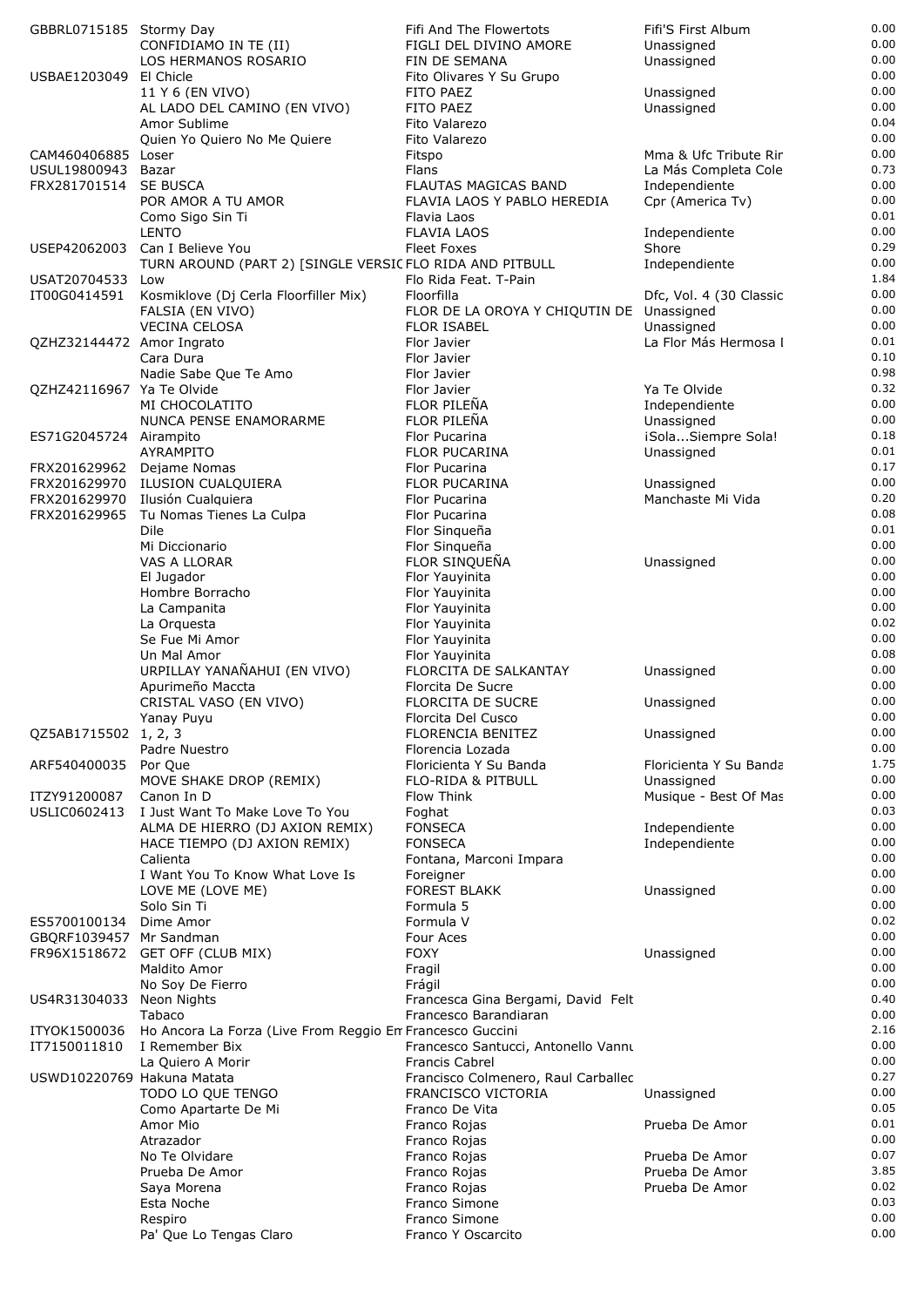|                            | EGOISMO (EN VIVO)                                                                             | <b>FRANESIS</b>                                        | Unassigned             | 0.00         |
|----------------------------|-----------------------------------------------------------------------------------------------|--------------------------------------------------------|------------------------|--------------|
|                            | HKI199421707 REQUIEM, OP. 48: IN PARADISUM                                                    | <b>FRANK ALMOND</b>                                    | Unassigned             | 0.00         |
|                            | USWD10321915 Main Title - Dumbo                                                               | Frank Churchill, Oliver Wallace                        |                        | 0.00         |
|                            | US3Z40700311 Te Regalo El Mar                                                                 | Frank Reyes                                            |                        | 0.31         |
|                            | ES64A1027746 Extranos En La Noche                                                             | Frank Sinatra                                          | The 50 Best Usa Pop !  | 0.26         |
|                            | Let It Snow Let It Snow Let It Snow                                                           | Frank Sinatra                                          |                        | 0.03         |
| GBURZ1000674 Mood Indigo   |                                                                                               | Frank Sinatra                                          |                        | 0.84         |
|                            | So Geht'S                                                                                     | Frank Zander                                           |                        | 0.02         |
|                            | ES6341100131 VENUS (REMASTERED)                                                               | <b>FRANKIE AVALON</b>                                  | Independiente          | 0.00         |
|                            | DEH840900135 Venus (Re-Recording)                                                             | Frankie Avalon                                         |                        | 0.00<br>0.00 |
|                            | Ciencia Política<br>Imposible Amor                                                            | Frankie Dante & Orquesta Flamboya<br>Frankie Hernandez |                        | 0.00         |
| ES71G1823304 Anda Y Ve     |                                                                                               | Frankie Ruiz                                           |                        | 0.00         |
|                            | Antidoto Y Veneno                                                                             | Frankie Ruiz                                           |                        | 0.00         |
|                            | ES71G1805788 Tu Me Vuelves Loco                                                               | Frankie Ruiz                                           |                        | 0.00         |
|                            | Viajera                                                                                       | Frankie Ruiz                                           |                        | 9.19         |
|                            | Y No Puedo                                                                                    | Frankie Ruiz                                           |                        | 0.18         |
|                            | <b>DULCE MATERIAL</b>                                                                         | <b>FRANSHESKA</b>                                      | Independiente          | 0.00         |
|                            | Gracias Mama                                                                                  | Fredd Lammie                                           |                        | 0.00         |
| USESK1200957               | PALISADES PARK                                                                                | <b>FREDDIE CANNON</b>                                  | Unassigned             | 0.00         |
|                            | Amame                                                                                         | Freddy Roland Y Orquesta                               |                        | 0.00         |
|                            | Me Dejaste Sin Nada                                                                           | Freddy Roland Y Orquesta                               |                        | 0.05         |
|                            | <b>SUSPIROS</b>                                                                               | FREDDY ROLAND Y ORQUESTA                               | Unassigned             | 0.00         |
|                            | Amame                                                                                         | Freddy Roland                                          |                        | 0.00         |
|                            | Por Culpa De Mi Orgullo<br>Chopin: Funeral March                                              | Freddy Roland                                          |                        | 0.02<br>0.02 |
|                            | <b>Survival Games</b>                                                                         | Frederic Chopin<br>Frederick Jason Kron                |                        | 0.00         |
| USSM11904317 Wiggle It     |                                                                                               | French Montana Feat. City Girls                        |                        | 0.20         |
|                            | Devuélveme El Anillo                                                                          | Fresa Juvenil                                          |                        | 0.03         |
|                            | EL CONDOR MENSAJERO                                                                           | FRESIA SAAVEDRA Y CARLOS RUBII Unassigned              |                        | 0.00         |
|                            | EL LADRON                                                                                     | <b>FRESIA SAAVEDRA</b>                                 | Independiente          | 0.04         |
|                            | AMOR TE HAS MARCHADO                                                                          | FRESIALINDA                                            | Unassigned             | 0.29         |
|                            | Bandido                                                                                       | Fresialinda                                            |                        | 0.06         |
|                            | <b>Falsas Promesas</b>                                                                        | Fresialinda                                            |                        | 0.00         |
|                            | No Me Caso                                                                                    | Fresialinda                                            |                        | 0.14         |
|                            | Nunca Mas Te Rogare                                                                           | Fresialinda                                            |                        | 0.00         |
|                            | Perdóname                                                                                     | Fresialinda                                            |                        | 0.00         |
|                            | Presiento                                                                                     | Fresialinda                                            |                        | 21.17        |
|                            | Terminamos Mi Amor                                                                            | Fresialinda                                            |                        | 0.00         |
| SEVNF0900105 Need To Know  |                                                                                               | Frida & Erik                                           | What We Are            | 0.00         |
| ES5531210183               | YO SOY EL PUNTO CUBANO                                                                        | FRUKO SUS TESOS, JOE ARROYO                            | Unassigned             | 0.00         |
| COF011402792               | Mambo #8                                                                                      | Fruko Y Orquesta                                       |                        | 0.00         |
|                            | Que Rico El Mambo                                                                             | Fruko Y Orquesta                                       |                        | 0.00         |
|                            | Ayudala Por Favor                                                                             | Fruko Y Sus Tesos                                      |                        | 0.00         |
|                            | QM4TW1745504 Charranga Campesina                                                              | Fruko Y Sus Tesos                                      | Sin Especificar        | 0.00         |
|                            | EL PRESO                                                                                      | FRUKO Y SUS TESOS                                      | Independiente          | 0.00<br>0.02 |
|                            | COF010011706 La Maquina Del Sabor                                                             | Fruko Y Sus Tesos                                      | Sin Especificar        | 2.41         |
|                            | COF019601754 MEGA MOSAICO DE FRUKO: EL PRESO, EI FRUKO Y SUS TESOS<br>Patrona De Los Reclusos | Fruko Y Sus Tesos                                      | Unassigned             | 0.00         |
| ES1611100090               | Una Vaina Loca                                                                                | Fuego Feat. Boy Wonder Present Ch                      |                        | 0.07         |
|                            | Una Vaina Loca (Feat. El Potro Alvarez)                                                       | Fuego                                                  |                        | 0.00         |
| BGA261506501 Zen Garden    |                                                                                               | Fujiyama                                               | Zen Garden             | 0.00         |
| USWB10102876 Parris Island |                                                                                               | Full Metal Jacket Soundtrack                           |                        | 0.01         |
|                            | USSM19804750 Me And Bobby Mcgee                                                               | Full Tilt Boogie Band; Janis Joplin                    |                        | 0.00         |
|                            | DK4YA1080121 Show Me Heaven                                                                   | Fumble                                                 | Looking For The Sun    | 0.14         |
|                            | FR59R1690934 HAPPY STATION / COLOR MY LOVE / BAIL FUN FUN                                     |                                                        | Independiente          | 0.00         |
|                            | USA2P1870908 Se Nota En Tus Ojos                                                              | Funky                                                  |                        | 0.01         |
|                            | Furia Chalaco                                                                                 |                                                        |                        | 0.00         |
|                            | <b>FURIA CHALACO</b>                                                                          | <b>FURIA CHALACO</b>                                   | Independiente          | 0.00         |
|                            | ES5531229292 TOMA QUE TOMA                                                                    | <b>FURIA GITANA</b>                                    | Unassigned             | 0.00         |
|                            | Vuelvo A Nacer                                                                                | Fusiorama                                              |                        | 0.00         |
|                            | CAM461001025 Waka Waka (This Time For Africa)                                                 | Fußball-Kids                                           |                        | 0.00         |
|                            | Mejores Enemigos                                                                              | Fútbol En La Escuela                                   | Cancionero Para Victir | 0.00         |
|                            | DEBL60703227 You Only Live Once (See The Signs)                                               | <b>Future Generations</b>                              |                        | 0.98<br>0.00 |
| USAT21503890 Last Breath   | The Things We Do                                                                              | Future Loop Foundation                                 |                        | 0.00         |
| USA2P1670153               |                                                                                               |                                                        |                        |              |
|                            |                                                                                               | Future                                                 |                        |              |
|                            | <b>NEED YOU</b>                                                                               | <b>FUTURPOETS</b>                                      | Independiente          | 0.00         |
|                            | PEMG99614001 Ritmo Bomba                                                                      | G&S                                                    | Music Bomb Factory     | 0.16         |
|                            | TARADO DE CUMPLEAÑOS (DJ REMIX)                                                               | G.I.T.                                                 | Independiente          | 0.00<br>0.06 |
|                            | Cinco Pa' Las Doce                                                                            | Gabino Pampini<br><b>GABRIEL GIL</b>                   |                        | 0.00         |
|                            | MAESTRA VIDA (EN VIVO)<br>Comerte A Besos                                                     | Gabriel Parisi                                         | Unassigned             | 0.00         |
| COF011201067               | La Piragua                                                                                    | Gabriel Romero                                         |                        | 0.01         |
|                            | A ESA (EN TE VEO A LA UNA)                                                                    | <b>GABRIELA BALBAS</b>                                 | Unassigned             | 0.00         |
|                            | Please Don'T Say You Love Me (Instrumer Gabrielle Aplin                                       |                                                        |                        | 0.00         |
|                            | AMOR EN SILENCIO                                                                              | <b>GABY ARONI</b>                                      | Independiente          | 0.00         |
|                            | MANZANITA<br>Pepa De Durazno                                                                  | <b>GABY ARONI</b><br>Gaby Aroni                        | Independiente          | 0.00<br>0.01 |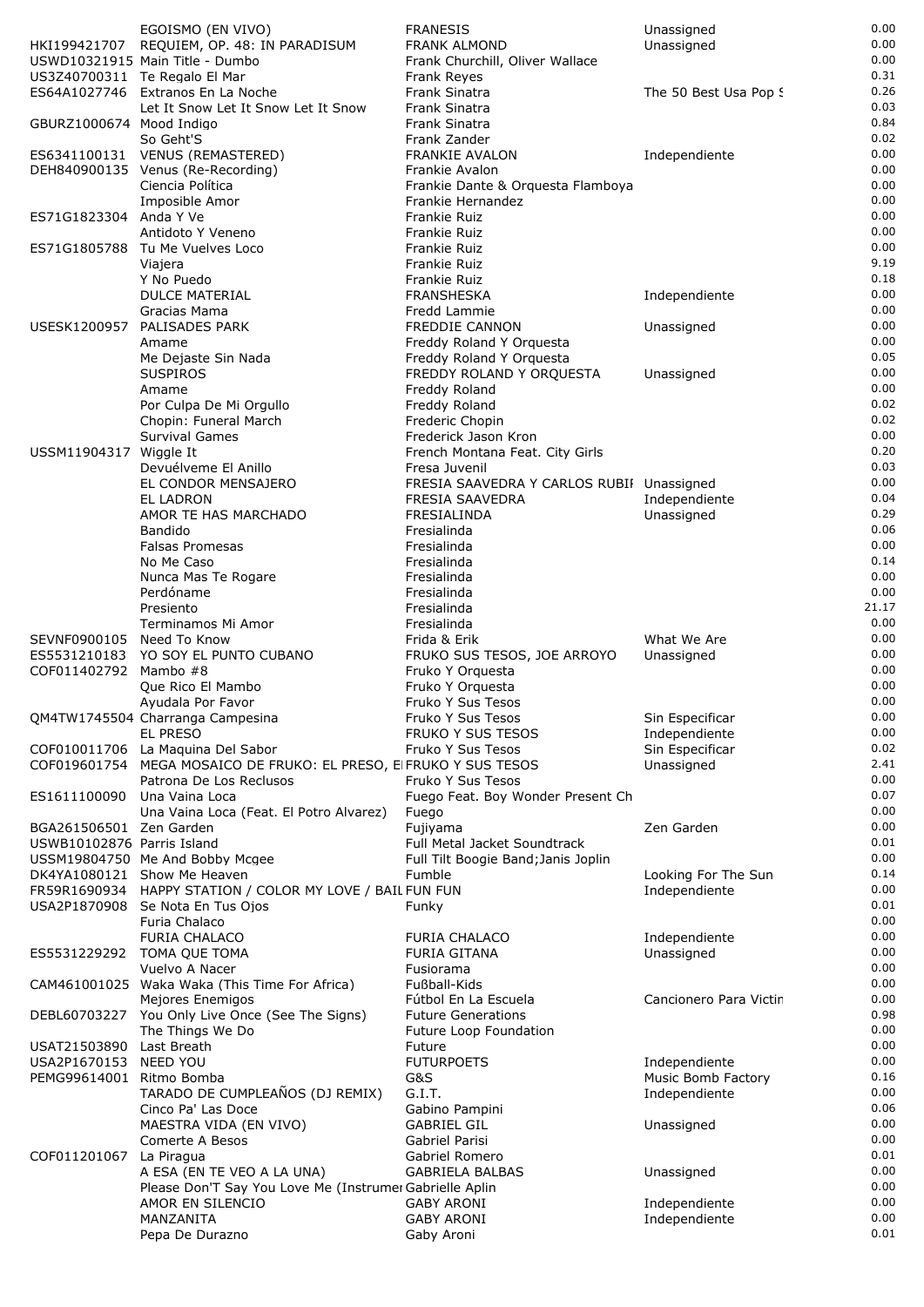| PEMG99608001 AMOR ILUSO                 |                                                   | <b>GABY GARCIA</b>                           | Independiente                  | 0.00         |
|-----------------------------------------|---------------------------------------------------|----------------------------------------------|--------------------------------|--------------|
| ES71G1915348 Después De Ti              |                                                   | Gaby Zambrano                                |                                | 0.00         |
|                                         | Te Hubieras Ido Antes                             | Gaby Zambrano                                |                                | 18.39        |
|                                         | Compárame                                         | Gaby Zevallos                                |                                | 0.00         |
|                                         | CAPITAN SUICIDA                                   | GAIA                                         | Independiente                  | 0.00<br>0.00 |
| ES71G1761497<br>PEGA20705002 LA 2DA LEY | EMPEZANDO A VIVIR                                 | GAIA<br>GAIA                                 | Independiente<br>Independiente | 0.00         |
|                                         | Como Has Hecho                                    | Gaitan Castro                                |                                | 0.00         |
|                                         | Lejos De Ti (Cover De Pelo D'Ambrosio)            | Gala Brie, Julio Zavala, Hugo Ortiz 8        |                                | 0.00         |
| PEAL51501010                            | CAPULLO                                           | <b>GALA BRIE</b>                             | Gala Briê                      | 0.00         |
| PEAL51501006                            | LUNA LLENA                                        | <b>GALA BRIE</b>                             | Gala Briê                      | 0.00         |
|                                         | ME EMBORRACHARE                                   | <b>GALA DE ANGELES</b>                       | Unassigned                     | 0.01         |
|                                         | Galantis - Runaway (U & I) (Instrumental Galantis |                                              |                                | 0.00         |
|                                         | USAT21500382 Runaway (U & I)                      | Galantis                                     |                                | 0.01         |
|                                         | <b>FUTURE AND PAST</b>                            | <b>GALAXY BIRTHDAY</b>                       | Independiente                  | 0.00         |
| COF019501527                            | CALI PACHANGUERO                                  | GALILEO Y SU BANDA, MACONDO                  | Unassigned                     | 0.01         |
|                                         | Amor Bipolar                                      | Gallina Mcfly                                | Nos Gusta Lo Que Hac           | 0.00         |
|                                         | <b>GALLINA PINTADITA 3</b>                        | <b>GALLINA PINTADITA</b>                     | Independiente                  | 0.00         |
|                                         | Mily                                              | Gandulias                                    |                                | 0.00         |
|                                         | TIC TIC TAC                                       | <b>GARRAPICHO</b>                            | Unassigned                     | 0.00         |
| USA5G0400056 American                   |                                                   | Gary Philips                                 |                                | 0.00         |
|                                         | <b>SABOR A NADA</b>                               | GASPAR CORDOVA Y SU ORQUESTA Independiente   |                                | 0.00         |
|                                         | US6DR0701138 Theme From Carrie (Gaudi Remix)      | Gaudi                                        |                                | 0.00         |
|                                         | Matame                                            | Gema Orquesta                                |                                | 0.00         |
|                                         | <b>MATAME</b>                                     | <b>GEMMA ORQUESTA</b>                        | Independiente                  | 0.00         |
| GBGXC1110012 ROCKFALL                   |                                                   | <b>GEMMY &amp; BAOBINGA</b>                  | Unassigned                     | 0.00<br>0.57 |
|                                         | Viejo Jilguerillo                                 | Genaro Falcon                                | Renacimiento                   | 0.00         |
| UYM121000443 Celos                      | USLIC0700504 "Covered With Snow"                  | Genaro Salinas                               |                                | 0.01         |
|                                         | NLRD51438892 IT HURTS TO BE IN LOVE               | Gene Jones<br><b>GENE PITNEY</b>             | Unassigned                     | 0.00         |
| DKNA21104711 Crazy Legs                 |                                                   | Gene Vincent                                 | Vintage Music Collectio        | 0.00         |
| QM7281488460 DUKE OF EARL               |                                                   | <b>GENE VINCENT</b>                          | Unassigned                     | 0.00         |
|                                         | Quisiera Saber                                    | Generación Juvenil                           |                                | 0.01         |
|                                         | TENDERNESS (SPECIAL DANCE MIX)                    | <b>GENERAL PUBLIC</b>                        | Unassigned                     | 0.00         |
|                                         | <b>BOMBOM ASESINO</b>                             | <b>GENESIS TAPIA</b>                         | Independiente                  | 0.00         |
|                                         | GBAAA0600839 Abacab (2006 Remaster)               | Genesis                                      |                                | 0.26         |
|                                         | GBAAA0400570 Illegal Alien (2004 Remix)           | Genesis                                      |                                | 0.12         |
|                                         | GBAAA0900505 Supper'S Ready (2009 Remaster)       | Genesis                                      |                                | 0.02         |
|                                         | GBAAA0700785 That'S All (2007 Remaster)           | Genesis                                      |                                | 0.05         |
|                                         | DEUM71101104 Changes (Summerjam Live)             | Gentleman, The Evolution                     |                                | 0.02         |
|                                         | Aneurisma                                         | Geo                                          |                                | 0.00         |
|                                         | USWD10220292 Overture (101 Dalmatians/Animated)   | George Bruns                                 |                                | 1.08         |
|                                         | MY SWEET LORD (LIVE, BANGLADESH)                  | <b>GEORGE HARRISON</b>                       | Independiente                  | 0.00         |
|                                         | MXF551256252 Arrulla A Tu Nena                    | George Mccrae                                |                                | 0.15         |
|                                         | Careless Whisper                                  | George Michael; Wham!                        | Make It Big                    | 0.00         |
|                                         | El Diablo                                         | George S. Clinton                            |                                | 0.00         |
| FR59R2085800                            | Ma Solitude                                       | Georges Moustaki                             |                                | 0.57         |
|                                         | Moscu                                             | Georgie Dan                                  |                                | 0.03<br>0.00 |
|                                         | NO TE PREOCUPES POR MI                            | <b>GERAL GARCIA</b>                          | Independiente                  | 0.00         |
|                                         | <b>COPA LLENA</b>                                 | <b>GERARDO MORAN</b><br><b>GERARDO MORAN</b> | Unassigned                     | 0.00         |
|                                         | EL MAS QUERIDO<br><b>ENCRUCIJADO</b>              | <b>GERARDO MORAN</b>                         | Independiente<br>Independiente | 0.00         |
|                                         | Encrucijado                                       | Gerardo Morán                                |                                | 0.00         |
|                                         | <b>TEMOR</b>                                      | <b>GERARDO MORAN</b>                         | Independiente                  | 0.00         |
|                                         | Temor                                             | Gerardo Morán                                |                                | 0.00         |
|                                         | SE VA EL CAIMAN                                   | GERMAN CARREÑO Y SU ORQUESTA                 | Independiente                  | 0.00         |
|                                         | Se Va El Caimán                                   | German Carreño Y Su Orquesta                 |                                | 0.00         |
| FR96X2096974                            | Intro                                             | Gq Peney, Jimmy James                        | Jj & Gg                        | 0.05         |
|                                         | A LAS PUERTAS DEL CIELO                           | GG                                           | Unassigned                     | 0.00         |
| NLF050390172                            | Annie'S Song                                      | Gheorghe Zamfir                              |                                | 0.00         |
| NLF050390227                            | <b>Beautiful Dream</b>                            | Gheorghe Zamfir                              |                                | 1.64         |
| DKASA0101712 Endless Love               |                                                   | Gheorghe Zamfir                              | Music From The Movie           | 0.00         |
| NLF058890003                            | <b>MEMORY</b>                                     | <b>GHEORGHE ZAMFIR</b>                       | Unassigned                     | 0.08         |
| FRZ037800800                            | Run To Me                                         | Gheorghe Zamfir                              |                                | 0.00         |
|                                         | DKAAM9600110 THAIS: MEDITATION                    | <b>GHEORGHE ZAMFIR</b>                       | Independiente                  | 0.00         |
| ITS040600062                            | <b>ASEREJE</b>                                    | <b>GIADA MONTELEONE</b>                      | Unassigned                     | 0.00         |
|                                         | Caricia                                           | Gian Marco                                   | Señora Cuenteme                | 0.36         |
|                                         | <b>WISE</b>                                       | <b>GIANCO</b>                                | Independiente                  | 0.00         |
|                                         | QUERERTE A TI                                     | GIANELLA NEYRA Y GIOVANNI CICC Unassigned    |                                | 0.00         |
|                                         | YA TE OLVIDE                                      | <b>GIANELLA NEYRA</b>                        | Unassigned                     | 0.00         |
|                                         | Aquanile                                          | Giani Méndez                                 |                                | 0.00<br>0.00 |
|                                         | AGUANILE (EN VIVO)<br><b>DIAS NUEVOS</b>          | <b>GIANI MÉNDEZ</b>                          | Independiente                  | 0.00         |
|                                         | La Flor De La Canela                              | <b>GIANMARCO</b><br>Gianmarco                | Independiente                  | 0.03         |
|                                         | <b>MAS ALLA</b>                                   | <b>GIANMARCO</b>                             | Independiente                  | 0.00         |
| QZ7361700114                            | ME NACE DEL CORAZON                               | <b>GIANMARCO</b>                             | Independiente                  | 0.00         |
| ES6341500120                            | NO SOY DIGNO DE TI (REMASTERED)                   | <b>GIANNI MORANDI</b>                        | Independiente                  | 0.00         |
| IT00B9900230                            | ANOTHER WAY (RADIO EDIT)                          | GIGI D'AGOSTINO                              | Independiente                  | 0.00         |
|                                         |                                                   |                                              |                                |              |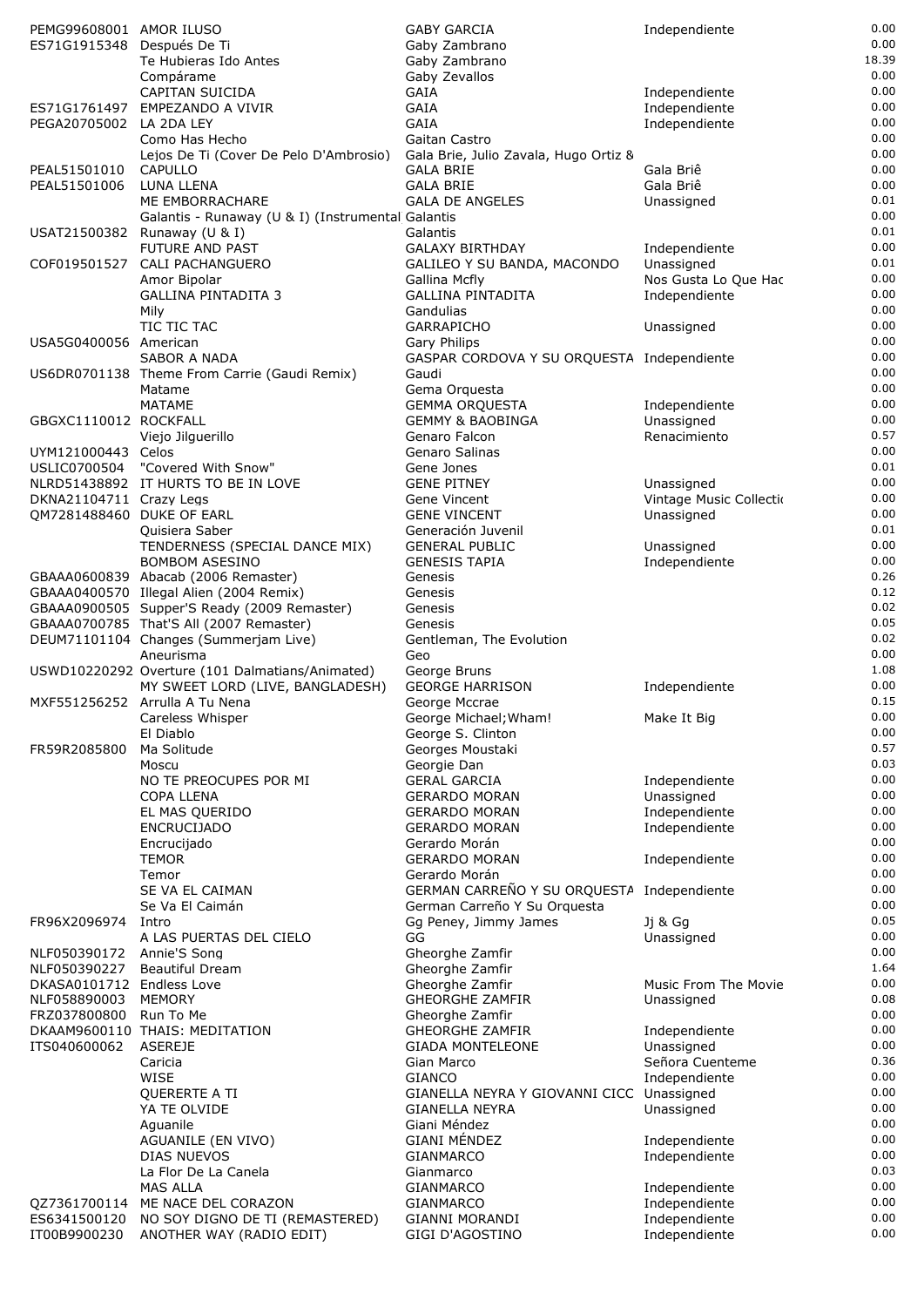| OM6MZ1783277 Wooden Bear    |                                                                                    | Gil Flat                                   | Cscd19 - Children Pet:  | 0.05   |
|-----------------------------|------------------------------------------------------------------------------------|--------------------------------------------|-------------------------|--------|
|                             | VIEJO VERDE                                                                        | <b>GILDA</b>                               | Independiente           | 0.00   |
|                             | TE FUISTE                                                                          | GILMER CORAZAO Y ORQUESTA                  | Unassigned              | 0.00   |
|                             | Gina Feat. Kry & Mike - Believe In You (In Gina Ft. Andreas Kry                    |                                            |                         | 0.00   |
| ES71G1821050 Poema 20       |                                                                                    | Ginette Acevedo                            |                         | 0.00   |
| USWD11365417 Waggle Dance   |                                                                                    | Ginger And The Fireside Girls              |                         | 0.46   |
| USAM19500621 Appaloosa      |                                                                                    | Gino Vannelli                              |                         | 0.00   |
|                             | Don Antonio Mina                                                                   | Giomar Antonio                             |                         | 0.00   |
|                             | LOCOS DE AMOR                                                                      | GIOVANNI CICCIA, GIANELLA NEYRA Unassigned |                         | 0.00   |
|                             | SOLO CON UN BESO                                                                   | GIOVANNI CICCIA                            | Unassigned              | 0.00   |
|                             | VIVIR ASI ES MORIR DE AMOR                                                         | GIOVANNI CICCIA                            | Unassigned              | 0.00   |
|                             | Caballo Viejo Y Bamboleo                                                           | Gipsy King                                 |                         | 0.00   |
| GBUM70700267 Walk This Way  |                                                                                    | Girls Aloud, Sugababes                     |                         | 1.08   |
|                             | KRA300811262 Into The New World                                                    | Girls' Generation                          |                         | 0.00   |
| ES71G1805791 El Pasajero    |                                                                                    | Giro Lopez                                 |                         | 0.02   |
|                             | ES71G1805790 SI TU SUPIERAS                                                        | <b>GIRO LOPEZ</b>                          | Unassigned              | 0.00   |
|                             | AMAPOLA (EN TE VEO A LA UNA)                                                       | <b>GISELLA ALTUNA</b>                      | Unassigned              | 0.00   |
|                             | USBL10000237 PERDONAME, OLVIDALO                                                   | GISSELLE Y SERGIO VARGAS                   | Independiente           | 0.00   |
|                             | CORAZON (EN VIVO)                                                                  | GIULIANA RENGIFO                           | Independiente           | 0.00   |
|                             | USSM12000998 Heartbreak Anniversary                                                | Giveon                                     | Heartbreak Anniversal   | 133.83 |
|                             | No Me Hablen De El                                                                 | Gladys Vila                                |                         | 0.02   |
|                             | Perdoname Amor                                                                     | Gladys Vila                                |                         | 0.02   |
|                             | TEN PIEDAD DE MI SEÑOR                                                             | <b>GLADYS VILA</b>                         | Unassigned              | 0.01   |
| AUZW41300062 In This City   |                                                                                    | <b>Glass Towers</b>                        | Halcyon Days            | 0.00   |
|                             |                                                                                    |                                            | The Swell Season        | 0.06   |
|                             | IEABQ0600008 When Your Mind'S Made Up (Album Versic Glen Hansard & Marketa Irglova |                                            |                         |        |
|                             | <b>FLY BY TRANCE</b>                                                               | <b>GLEN NEFF</b>                           | Independiente           | 0.14   |
|                             | BAILAME (FEAT. DANNY DANNYEL)                                                      | <b>GLM SUPER KUMBIA</b>                    | Unassigned              | 0.00   |
| USSM10604530 Bad Boy        |                                                                                    | Gloria Estefan                             | The Essential Gloria Es | 21.67  |
|                             | DE QUE MANERA                                                                      | <b>GLORIA SANCHEZ</b>                      | Independiente           | 0.00   |
|                             | LIBRE COMO EL VIENTO                                                               | <b>GLORIA SANCHEZ</b>                      | Unassigned              | 0.00   |
|                             | LLORO POR TU AMOR                                                                  | <b>GLORIA SANCHEZ</b>                      | Unassigned              | 0.05   |
|                             | TU MISERABLE AMOR                                                                  | <b>GLORIA SANCHEZ</b>                      | Independiente           | 0.00   |
| US4R31140906                | Blam                                                                               | Glyn Michael Owen                          |                         | 0.00   |
| ITC047501234                | PROFONDO ROSSO (ORIGINAL SOUNDTR GOBLIN                                            |                                            | Unassigned              | 0.00   |
| NLC719900011                | 42ND STREET                                                                        | <b>GOLDEN EARRING</b>                      | Unassigned              | 0.00   |
|                             | COC011229168 Se Queda En La Discoteca                                              | Golpe A Golpe                              |                         | 0.00   |
|                             | PEBQ91608171 EL VERANO MURIO                                                       | <b>GOMAS</b>                               | Cebrian / Suarez        | 0.00   |
| PEBQ91611576 OFUSCACION     |                                                                                    | <b>GOMAS</b>                               | Cebrian / Suarez        | 0.00   |
| ARF471700051                | Quemando Tu Pecho                                                                  | Gondwana                                   | Carpe Diem              | 0.51   |
| ARF471700001                | Si No Fuera                                                                        | Gondwana                                   |                         | 0.01   |
|                             | POBRE DIABLO                                                                       | GONZALO REVOREDO                           | Unassigned              | 0.00   |
|                             | A ESCONDIDAS                                                                       | <b>GONZALO TORRES</b>                      | Unassigned              | 0.00   |
|                             |                                                                                    |                                            |                         | 0.08   |
|                             | ¿Quién Piensa En Ti?                                                               | Gonzalo                                    | Gonzalo                 |        |
|                             | QMEZE1703051 HARD CARRY(????)                                                      | GOT7                                       | Unassigned              | 0.00   |
| QMEZE1/13425 NEVER EVER     |                                                                                    | GOT /                                      | Independiente           | 0.00   |
|                             | US5940903990 Try Your Luck Again                                                   | Graham Reznick                             |                         | 0.14   |
| QZ5AB2138778 Alejate De Mi  |                                                                                    | Gran Orquesta Internacional                | Aléjate De Mí           | 91.13  |
|                             | ELSA (EN VIVO)                                                                     | GRAN ORQUESTA INTERNACIONAL                | Unassigned              | 0.00   |
|                             | US7VG2088551 Maldita Farsante                                                      | Gran Orquesta Internacional                | <b>Maldita Farsante</b> | 0.03   |
|                             | BRIMU1700387 Me Gusta Todo De Ti                                                   | Gran Orquesta Internacional                | El Comienzo             | 110.14 |
| BRIMU1802042 TU FIESTA      |                                                                                    | GRAN ORQUESTA INTERNACIONAL                | Unassigned              | 0.00   |
| GBEXH1201019 WHITE LINES    |                                                                                    | GRANDMASTER FLASH & MELLE MEL Unassigned   |                         | 0.00   |
|                             | USQY51537767 JIMMY DOESN'T BELIEVE                                                 | <b>GRAPE ROOM</b>                          | Independiente           | 0.00   |
| JPPO00920570                | Ameagari                                                                           | Greeeen                                    |                         | 0.09   |
| JPPO00817740                | Kiseki                                                                             | Greeeen                                    |                         | 0.00   |
| OMGXA1444142 Final Approach |                                                                                    | Gregor Huber, Martin Haene                 |                         | 0.02   |
| UYM121000426 Una Mujer      |                                                                                    | Gregorio Barrios                           |                         | 0.00   |
| QMGXA1436878 Underpass      |                                                                                    | Gresby Race Nash                           |                         | 0.01   |
|                             | GBAHK0100086 Superstylin' (G.A. 7" Remix)                                          | Groove Armada                              |                         | 0.01   |
| USV351462716 Superstyling   |                                                                                    | Groove Armada                              |                         | 0.24   |
| USVPR1200017 Humility       |                                                                                    | Groundation                                | Building An Ark         | 0.00   |
|                             | WAYS TO GO (LIVE ON TRIPLE J - LIKE A GROUPLOVE                                    |                                            | Independiente           | 0.00   |
|                             | Elsa, Cariñito, Tus Besos (45º Aniversario Grupo 5                                 |                                            |                         | 0.00   |
| QZNJW2099876 La Revancha    |                                                                                    | Grupo 5                                    | Llorar Llorar           | 0.02   |
|                             | Monsefú, La Concheperla (45 Aniversario, Grupo 5                                   |                                            |                         | 0.14   |
|                             |                                                                                    |                                            | 45 Aniversario, Teatro  | 0.04   |
|                             | Sedúcela (Feat. Patrick Romantik)                                                  | Grupo 5                                    |                         |        |
|                             | Una Noche Contigo (Feat. Alberto Barros) Grupo 5                                   |                                            |                         | 2.67   |
|                             | AMOR DE ESTUDIANTE                                                                 | <b>GRUPO ACEITUNA</b>                      | Independiente           | 0.00   |
|                             | Cerveza Mata Mi Tristeza                                                           | Grupo Alegria Internacional                |                         | 0.00   |
|                             | Dolor De Amor                                                                      | Grupo Alegria Internacional                |                         | 0.00   |
|                             | Es Un Pecado                                                                       | Grupo Alegria Internacional                |                         | 0.00   |
|                             | Me Enamore                                                                         | Grupo Alegria Internacional                |                         | 0.00   |
|                             | NO SOY CASADO                                                                      | GRUPO ALEGRIA INTERNACIONAL                | Independiente           | 0.00   |
|                             | Regresaste Pero Casada                                                             | Grupo Alegria Internacional                |                         | 0.01   |
|                             | AMIGA CARIÑOSA                                                                     | <b>GRUPO ALEGRIA</b>                       | Carlos Condezo          | 0.00   |
|                             | Clase Socia                                                                        | Grupo Alegria                              |                         | 0.00   |
|                             | Clase Social                                                                       | Grupo Alegria                              |                         | 0.03   |
|                             | <b>Dices</b>                                                                       | Grupo Alegria                              |                         | 0.19   |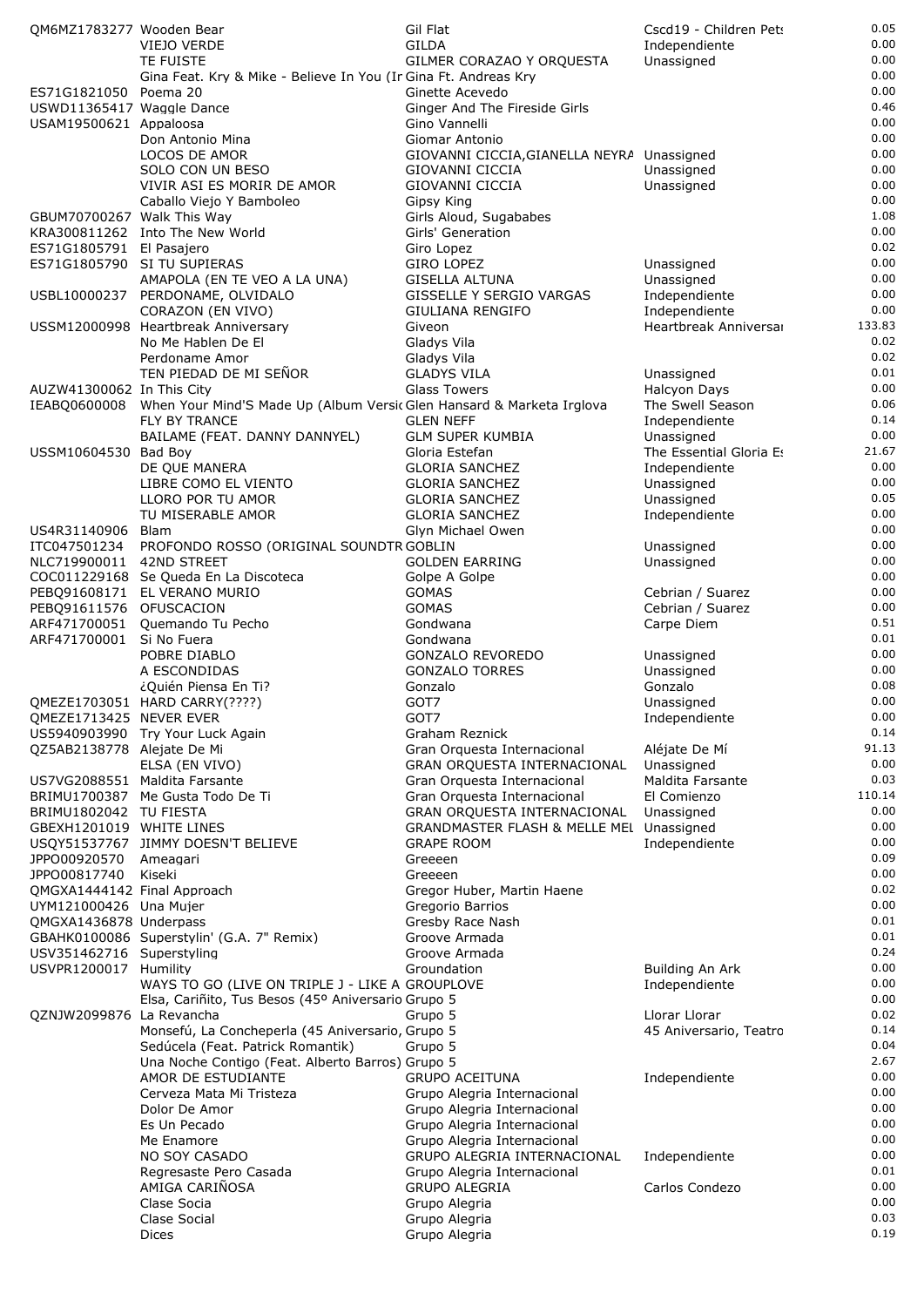|                          | EL PUÑAL DE TU TRAICION                                                        | <b>GRUPO ALEGRIA</b>                                   | Unassigned                   | 0.00         |
|--------------------------|--------------------------------------------------------------------------------|--------------------------------------------------------|------------------------------|--------------|
|                          | USL4Q1883059 Refugio En El Licor                                               | Grupo Alegria                                          |                              | 0.03         |
|                          | <b>SOLTERITO</b>                                                               | <b>GRUPO ALEGRIA</b>                                   | Independiente                | 0.03         |
|                          | A LLORAR A OTRA PARTE (EN VIVO)                                                | <b>GRUPO AMÉRICA</b>                                   | Unassigned                   | 0.00         |
|                          | AMIGO                                                                          | <b>GRUPO AMÉRICA</b>                                   | Unassigned                   | 0.00<br>0.00 |
|                          | Dime Que Si<br>El Próximo Tonto                                                | Grupo America<br>Grupo America                         |                              | 0.01         |
|                          | LA CERVEZA                                                                     | <b>GRUPO AMÉRICA</b>                                   | Unassigned                   | 0.00         |
|                          | La Fans                                                                        | Grupo América                                          |                              | 2.57         |
|                          | Mix Ingrata                                                                    | Grupo América                                          |                              | 0.00         |
|                          | OTRA NOCHE SIN TI (EN VIVO)                                                    | <b>GRUPO AMÉRICA</b>                                   | Unassigned                   | 0.00         |
|                          | QUÉDATE AQUI                                                                   | <b>GRUPO AMÉRICA</b>                                   | Unassigned                   | 0.00         |
|                          | SUEÑO CONTIGO                                                                  | <b>GRUPO AMÉRICA</b>                                   | Unassigned                   | 0.00         |
|                          | Ven Tu                                                                         | Grupo America                                          |                              | 0.00         |
|                          | VEN TU (EN VIVO DOMINGOS DE FIESTA GRUPO AMÉRICA<br>Palomita Cuculi            | Grupo Antologia                                        | Unassigned                   | 0.00<br>0.00 |
|                          | NO ME OLVIDARAS                                                                | <b>GRUPO ARCO IRIS</b>                                 | Independiente                | 0.00         |
|                          | Ayrampito, Vestido Azul, Como Amigos                                           | Grupo Aroma                                            |                              | 0.00         |
|                          | MIX ALEGRIA (ENAMORADO, CERVEZA M/GRUPO AROMA                                  |                                                        | Unassigned                   | 0.00         |
|                          | TU FOTO                                                                        | <b>GRUPO AROMA</b>                                     | Independiente                | 0.00         |
|                          | PEMG99803012 Popurrí De Jaranas (Valses Criollos): Fina Grupo Avanzada Criolla |                                                        | Mixtura De Puro Crioll       | 0.02         |
|                          | <b>VIBORA</b>                                                                  | <b>GRUPO BELEN</b>                                     | Unassigned                   | 0.00         |
|                          | Víbora<br>USDS10601818 TE AMO, TE EXTRAÑO                                      | Grupo Belen                                            |                              | 0.03<br>0.00 |
|                          | <b>JUNTO AL MAR</b>                                                            | <b>GRUPO BRYNDIS</b><br><b>GRUPO CEKESTE</b>           | Independiente<br>Clave Music | 0.00         |
|                          | A Trabajar                                                                     | Grupo Celeste                                          |                              | 0.00         |
|                          | <b>CANCION AL MAESTRO</b>                                                      | <b>GRUPO CELESTE</b>                                   | Clave Music                  | 0.00         |
| USV351460773 COMO UN AVE |                                                                                | <b>GRUPO CELESTE</b>                                   | Clave Music                  | 0.01         |
| USV351481673 EN EL CAMPO |                                                                                | <b>GRUPO CELESTE</b>                                   | Clave Music                  | 0.00         |
| USV351460797 GAVIOTA     |                                                                                | <b>GRUPO CELESTE</b>                                   | Ediciones Fonográficas       | 0.00         |
|                          | <b>JUNTO AL MAR</b>                                                            | <b>GRUPO CELESTE</b>                                   | Clave Music                  | 0.00         |
|                          | MI CUARTITO (2014)                                                             | <b>GRUPO CELESTE</b>                                   | Unassigned                   | 0.00         |
| USV351460838             | MI LAMENTO<br>MIL AMORES                                                       | <b>GRUPO CELESTE</b><br><b>GRUPO CELESTE</b>           | Clave Music                  | 0.00<br>0.00 |
|                          | <b>PESCADOR</b>                                                                | <b>GRUPO CELESTE</b>                                   | Independiente<br>Unassigned  | 0.02         |
|                          | Pico Roto (Version 2015)                                                       | Grupo Celeste                                          |                              | 0.00         |
|                          | <b>PUEBLO</b>                                                                  | <b>GRUPO CELESTE</b>                                   | Clave Music                  | 0.07         |
|                          | <b>RECUERDOS</b>                                                               | <b>GRUPO CELESTE</b>                                   | Clave Music                  | 0.00         |
|                          | <b>SERRANA MIA</b>                                                             | <b>GRUPO CELESTE</b>                                   | Independiente                | 0.00         |
|                          | Serrana Mía                                                                    | Grupo Celeste                                          |                              | 0.02         |
|                          | TRENZAS DE ORO                                                                 | <b>GRUPO CELESTE</b>                                   | Unassigned                   | 0.00         |
|                          | TU RETRATO<br><b>UNA NOCHE MAS</b>                                             | <b>GRUPO CELESTE</b><br><b>GRUPO CELESTE</b>           | Clave Music<br>Clave Music   | 0.01<br>0.00 |
|                          | <b>VIDA</b>                                                                    | <b>GRUPO CELESTE</b>                                   | Clave Music                  | 0.03         |
| USV351460852 Viento      |                                                                                | Grupo Celeste                                          |                              | 324.23       |
|                          | VIENTO (CON CHACAL)                                                            | <b>GRUPO CELESTE</b>                                   | Clave Music                  | 0.00         |
|                          | Amor De Arena                                                                  | Grupo Centella                                         |                              | 0.00         |
|                          | Dónde Estás Amor                                                               | Grupo Centella                                         |                              | 0.01         |
|                          | Otro Año                                                                       | Grupo Centeno                                          | Me Extrañaras                | 0.01         |
|                          | POR ESA MIRADITA                                                               | <b>GRUPO CENTENO</b>                                   | Unassigned                   | 0.00         |
|                          | Serrana Mía<br>MIX CHICHA 2 (EN EL HOSPITAL, ELLA MIGRUPO CORALI               | Grupo Ciclón                                           | Unassigned                   | 0.01<br>0.08 |
|                          | PARRANDA DIMENSION                                                             | <b>GRUPO DIMENSION</b>                                 | Unassigned                   | 0.00         |
|                          | Parranda Dimensión                                                             | Grupo Dimensión                                        |                              | 0.05         |
|                          | Vuelve Por Dios                                                                | Grupo Distinto                                         |                              | 0.00         |
|                          | No Me Vuelvo A Enamorar                                                        | Grupo Enlace                                           |                              | 0.00         |
|                          | Descubrirás Que El Amor Existe                                                 | Grupo Estaño                                           |                              | 0.00         |
|                          | PEMG91444010 Valió La Pena Esperar (Live)                                      | Grupo Explosión                                        |                              | 0.43         |
|                          | Cuentame                                                                       | Grupo Femenino Andina<br><b>GRUPO FEMENINO BOLIVIA</b> |                              | 0.00<br>0.05 |
|                          | CON QUE DERECHO<br>Echarte Al Olvido                                           | Grupo Femenino Bolivia                                 | Unassigned                   | 0.06         |
|                          | EN VANO FUE (CON EVEN NAVARRO)                                                 | <b>GRUPO FEMENINO BOLIVIA</b>                          | Unassigned                   | 0.00         |
|                          | NOSTALGIA                                                                      | <b>GRUPO FEMENINO BOLIVIA</b>                          | Unassigned                   | 0.03         |
|                          | <b>TOBAS CENTRALISTAS</b>                                                      | GRUPO FEMENINO BOLIVIA                                 | Unassigned                   | 0.00         |
|                          | Chica Sensual                                                                  | Grupo Francia                                          |                              | 0.00         |
|                          | TE AMARE ETERNAMENTE                                                           | GRUPO FUEGO INTERNACIONAL                              | Independiente                | 0.00         |
| ES71G1915350             | El Amor De Mi Vida,                                                            | Grupo Galé                                             |                              | 0.01<br>0.00 |
|                          | Han Cojido<br>No Me Vuelvo A Enamorar                                          | Grupo Gale<br>Grupo Gale                               |                              | 0.11         |
|                          | Tributo Al Gran Combo                                                          | Grupo Gale                                             |                              | 0.52         |
|                          | Te Casas En Privado                                                            | Grupo Génesis                                          |                              | 0.00         |
|                          | Yerbita Mala Yerba                                                             | Grupo Génesis                                          |                              | 0.00         |
|                          | Amor De Mis Amores                                                             | Grupo Guinda                                           |                              | 0.00         |
|                          | Amor Vuelve                                                                    | Grupo Guinda                                           |                              | 0.00         |
|                          | Cerveza Ron Y Guinda<br>Corazon Solitario                                      | Grupo Guinda<br>Grupo Guinda                           |                              | 0.01<br>0.00 |
|                          | Mi Gran Amor                                                                   | Grupo Guinda                                           |                              | 0.00         |
|                          | No Puedo Olvidarte                                                             | Grupo Guinda                                           |                              | 0.00         |
|                          |                                                                                |                                                        |                              |              |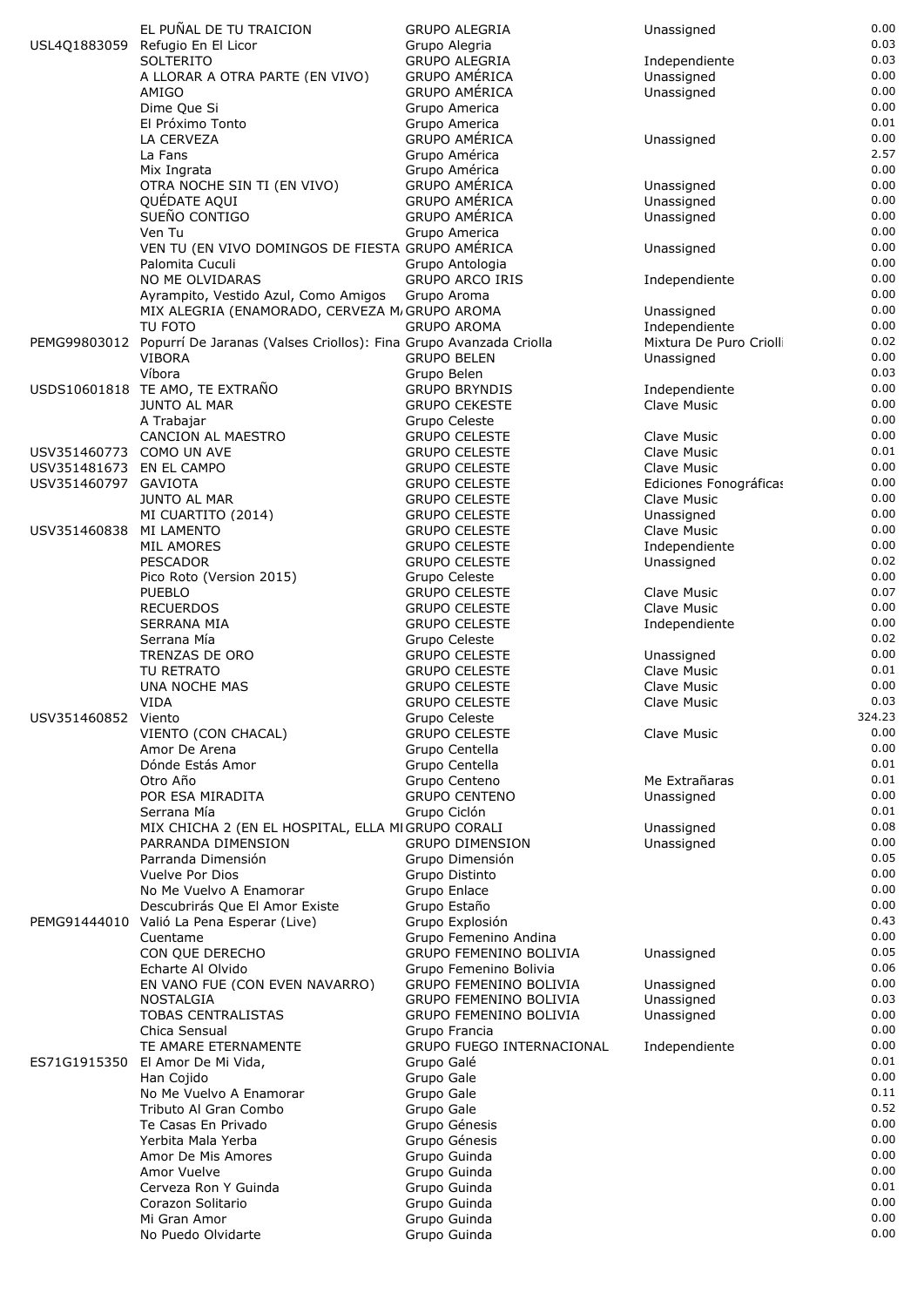| USV351460696 Paloma Negra |                                                                                                      | Grupo Guinda                                        |                                | 0.00         |
|---------------------------|------------------------------------------------------------------------------------------------------|-----------------------------------------------------|--------------------------------|--------------|
|                           | Ramo De Rosas                                                                                        | Grupo Guinda                                        |                                | 0.00         |
|                           | Recordando                                                                                           | Grupo Guinda                                        |                                | 0.00         |
|                           | Sé Que Te Amaré<br>Solamente Amigos                                                                  | Grupo Guinda                                        |                                | 0.01<br>0.00 |
|                           | Tomaré Para Olvidar                                                                                  | Grupo Guinda<br>Grupo Guinda                        |                                | 0.01         |
| MXF369734011 La Diana     |                                                                                                      | Grupo I                                             |                                | 0.07         |
|                           | <b>DUELE</b>                                                                                         | GRUPO INSPIRACION                                   | Independiente                  | 0.00         |
|                           | QM6N21409277 TE PROPONGO MATRIMONIO                                                                  | GRUPO INTERNACIONAL ALASKA                          | Globaldisc / Riera Prod        | 0.00         |
|                           | Juramentos                                                                                           | Grupo Kaliente                                      |                                | 0.00         |
|                           | Me Llaman La Avispa                                                                                  | Grupo Karacol                                       |                                | 0.00         |
|                           | <b>EL GALLITO</b>                                                                                    | <b>GRUPO KARMA</b>                                  | Independiente                  | 0.00         |
|                           | LA PICHONA<br>RICO AGUARDIENTE                                                                       | <b>GRUPO KARMA</b>                                  | Unassigned                     | 0.00<br>0.00 |
|                           | QUE NO QUEDE HUELLA                                                                                  | <b>GRUPO KARMA</b><br><b>GRUPO KJANTU</b>           | Unassigned<br>Unassigned       | 0.00         |
| MXF119900165 Alma Rebelde |                                                                                                      | Grupo Limite                                        |                                | 0.05         |
|                           | TRAICIONERA                                                                                          | <b>GRUPO LLUVIA</b>                                 | Unassigned                     | 0.00         |
|                           | Anaconda                                                                                             | Grupo Manu                                          |                                | 0.00         |
|                           | Anrtahuara                                                                                           | Grupo Maravilla                                     |                                | 0.00         |
|                           | ESCUCHA MI VOZ                                                                                       | <b>GRUPO MARAVILLA</b>                              | Unassigned                     | 0.00         |
|                           | <b>ENAMORADO DE TI</b>                                                                               | <b>GRUPO MAROYU</b>                                 | Independiente                  | 0.00         |
|                           | Por Ella<br>Tu Corazon Y El Mio                                                                      | Grupo Maroyu                                        |                                | 0.01<br>0.00 |
|                           | Para Anita                                                                                           | Grupo Marvillar<br>Grupo Melodia                    |                                | 0.00         |
|                           | SupermanTenido                                                                                       | Grupo Melodia                                       |                                | 0.00         |
|                           | CUMBIAS DESPEGADITAS: CUANDO MAS GRUPO MESTIZO                                                       |                                                     | Unassigned                     | 0.00         |
|                           | EL ZANCUDITO LOCO                                                                                    | <b>GRUPO MESTIZO</b>                                | Independiente                  | 0.00         |
|                           | Busco Tu Amor                                                                                        | Grupo Naranja                                       |                                | 0.01         |
|                           | El Preso                                                                                             | Grupo Naranja                                       |                                | 0.01         |
|                           | Juanita Linda                                                                                        | Grupo Naranja                                       |                                | 0.02         |
|                           | LA CASITA                                                                                            | <b>GRUPO NARANJA</b>                                | Independiente                  | 0.01<br>0.00 |
|                           | Aniversario De Amor<br>Aun Te Amo                                                                    | Grupo Néctar<br>Grupo Néctar                        |                                | 0.00         |
|                           | Carinito                                                                                             | Grupo Néctar                                        |                                | 0.00         |
|                           | CARIÑITO (EN VIVO HOMENAJE A JHONN GRUPO NÉCTAR                                                      |                                                     | Independiente                  | 0.00         |
|                           | Cariñosa                                                                                             | Grupo Néctar                                        |                                | 0.01         |
|                           | Cerveza, Ron Y Néctar                                                                                | Grupo Néctar                                        |                                | 0.00         |
|                           | CERVEZA, RON Y NÉCTAR (EN VIVO HOM GRUPO NÉCTAR                                                      |                                                     | Independiente                  | 0.00         |
|                           | Cumbia Nectar                                                                                        | Grupo Nectar                                        |                                | 0.00         |
|                           | EL AMOR DE SU VIDA                                                                                   | <b>GRUPO NECTAR</b>                                 | Unassigned                     | 0.00         |
|                           | El Amor De Su Vida<br>EL ARBOLITO (EN VIVO HOMENAJE A JHOGRUPO NÉCTAR                                | Grupo Néctar                                        |                                | 0.00<br>0.00 |
|                           | PEMG91444002 El Arbolito (Live)                                                                      | Grupo Néctar                                        | Independiente                  | 6.01         |
|                           | EL PRIMER BESO (EN VIVO HOMENAJE A GRUPO NÉCTAR                                                      |                                                     | Independiente                  | 0.00         |
|                           | PEMG91445011 En Las Cantinas Estoy Tomando (Live) Grupo Néctar                                       |                                                     |                                | 0.01         |
|                           | La Ladrona                                                                                           | Grupo Nectar                                        |                                | 0.01         |
|                           | Mariposa                                                                                             | Grupo Nectar                                        |                                | 0.00         |
|                           | Mariposa                                                                                             | Grupo Néctar                                        |                                | 0.03         |
|                           | PEMG91445003 MUJER INFIEL (LIVE)                                                                     | <b>GRUPO NÉCTAR</b>                                 | Independiente                  | 0.00         |
|                           | NO TE CREAS TAN IMPORTANTE (EN VIVC GRUPO NÉCTAR<br>PIENSA EN MI (EN VIVO HOMENAJE A JH(GRUPO NÉCTAR |                                                     | Independiente                  | 0.00<br>0.00 |
|                           | QUÉ TIENES CORAZON (EN VIVO HOMEN GRUPO NÉCTAR                                                       |                                                     | Independiente<br>Independiente | 0.00         |
|                           | Quinceañera                                                                                          | Grupo Néctar                                        |                                | 0.00         |
|                           | PEMG91445009 Salud Por Ti (Live)                                                                     | Grupo Néctar                                        |                                | 0.48         |
|                           | YO SI SUFRI                                                                                          | <b>GRUPO NÉCTAR</b>                                 | Unassigned                     | 0.00         |
|                           | Te Voy A Olvidar                                                                                     | Grupo Nérctar                                       |                                | 0.00         |
| COC011329046 El Hijo      |                                                                                                      | Grupo Niche                                         |                                | 0.01         |
|                           | Hechizo De Luna                                                                                      | Grupo Niche                                         |                                | 0.00         |
|                           | Homenaje Al Peru                                                                                     | Grupo Niche                                         |                                | 0.00<br>0.01 |
|                           | La Canoa Ranchaa<br>Son De Mi Vida                                                                   | Grupo Niche<br>Grupo Niche                          | Etnia                          | 0.00         |
|                           | Te Propongo                                                                                          | Grupo Niche                                         |                                | 0.00         |
| ES71G1805796              | Una Aventura                                                                                         | Grupo Niche                                         |                                | 0.61         |
|                           | El Pañuelito                                                                                         | Grupo Original                                      |                                | 0.00         |
|                           | Ella Otra Vez-La Casita                                                                              | Grupo Original                                      |                                | 0.00         |
|                           | Voy A Olvidarte-Nos Amamos                                                                           | Grupo Original                                      |                                | 0.00         |
|                           | LENGUA LARGA                                                                                         | <b>GRUPO PAKARY</b>                                 | Unassigned                     | 0.00         |
|                           | AMOR AJENO                                                                                           | <b>GRUPO RAICES DE JAUJA</b>                        | Unassigned                     | 0.00<br>0.02 |
|                           | LA ORQUESTA<br><b>MIX CUMBIAS</b>                                                                    | <b>GRUPO RAICES DE JAUJA</b><br><b>GRUPO RAICES</b> | Unassigned<br>Unassigned       | 0.06         |
|                           | Días Felices                                                                                         | Grupo Real                                          |                                | 0.01         |
| FR2X41865235              | PAGARÉ POR MI ERROR                                                                                  | <b>GRUPO RED</b>                                    | Independiente                  | 0.00         |
|                           | <b>BUSCAME LLAMAME</b>                                                                               | <b>GRUPO SAGRADO</b>                                | Independiente                  | 0.00         |
|                           | Chiquita Hermosa                                                                                     | Grupo Sagrado                                       |                                | 0.00         |
|                           | Hechicera Del Amor                                                                                   | Grupo Sagrado                                       |                                | 0.00         |
|                           | MI NIÑA BONITA                                                                                       | <b>GRUPO SAN LAZARO</b>                             | Independiente                  | 0.01         |
|                           | <b>PAGARAS</b><br><b>ÉXITOS DEL RECUERDO</b>                                                         | <b>GRUPO SAN LAZARO</b><br><b>GRUPO SOCIEDAD</b>    | Unassigned<br>Unassigned       | 0.02<br>0.00 |
|                           |                                                                                                      |                                                     |                                |              |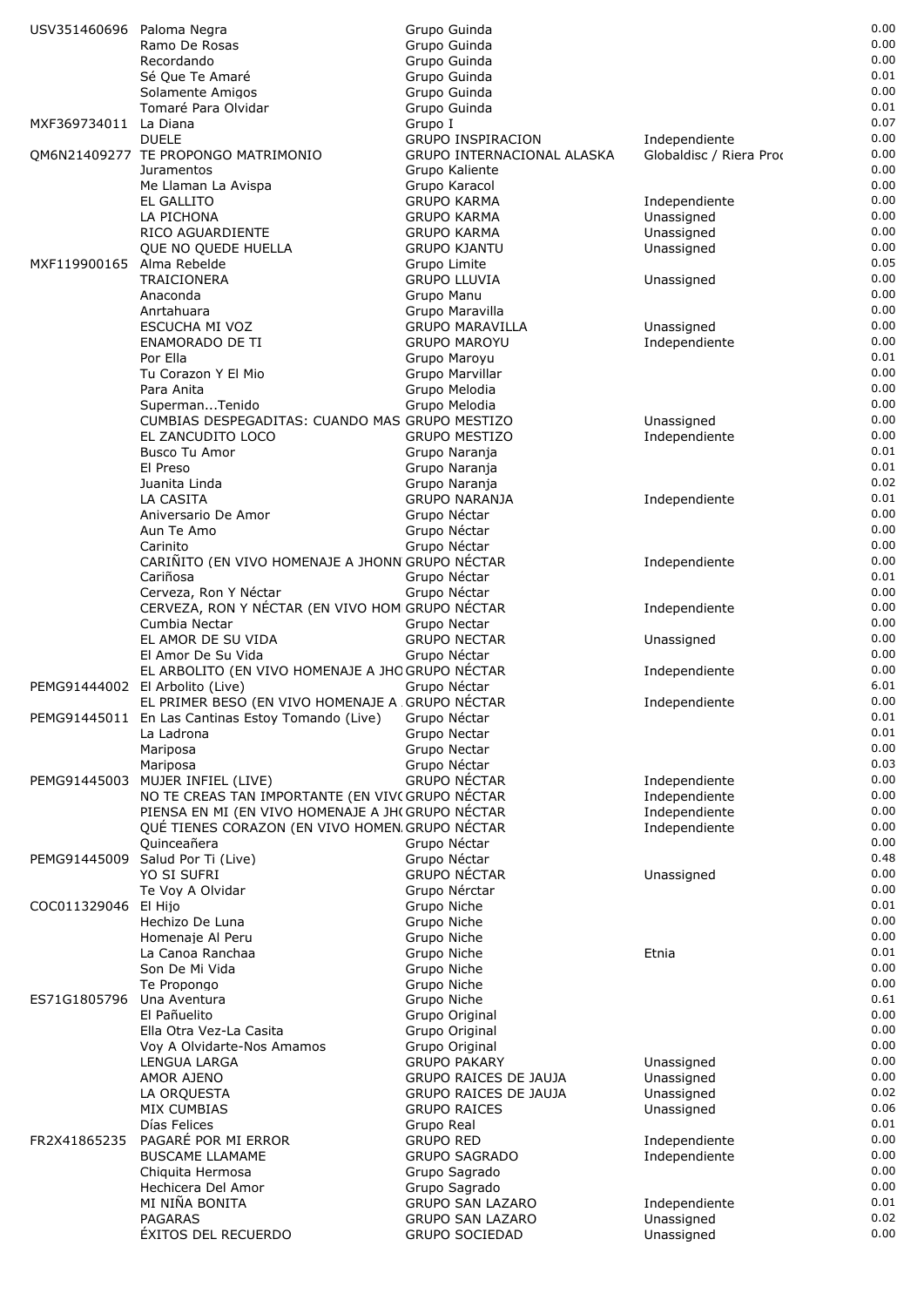|                                                 | <b>JUGUETONA</b>                                                                               | <b>GRUPO SOCIEDAD</b>                             | Unassigned                     | 0.05         |
|-------------------------------------------------|------------------------------------------------------------------------------------------------|---------------------------------------------------|--------------------------------|--------------|
|                                                 | <b>BRINDIS DE AMOR</b>                                                                         | <b>GRUPO STAR</b>                                 | Unassigned                     | 0.01         |
|                                                 | NO TIENES DERECHO                                                                              | <b>GRUPO SUMAQ</b>                                | Unassigned                     | 0.00         |
|                                                 | Kacherentsi<br>MI PRIMER AMOR                                                                  | Grupo Tampya<br><b>GRUPO YOGA</b>                 |                                | 0.00<br>0.05 |
| FR2X41532528                                    | Te Arrepentiras                                                                                | Grupo Yoga                                        | Independiente                  | 0.03         |
|                                                 | A Mi Que Chu                                                                                   | Guajaja                                           |                                | 0.05         |
|                                                 | EL FESTEJO DEL PERU (CON LOS ARDILE! GUAJAJA                                                   |                                                   | Independiente                  | 0.00         |
|                                                 | El Festejo Del Perú (Con Los Ardiles)                                                          | Guajaja                                           |                                | 0.03         |
|                                                 | Avioncha                                                                                       | Gualberto Apaza                                   |                                | 0.00         |
| USJE60810071                                    | Busco Una Mujer                                                                                | Guanabanas                                        |                                | 0.01         |
| ES71G2106619                                    | Noche De Locura Aleteo Zapateo                                                                 | Guaracha Aleteo Zapateo                           | La Guaracha Del Amor           | 0.45         |
|                                                 | ES71G2106623 Voy A Comerte Aleteo Loco<br>Compa Y Gato                                         | Guaracha Aleteo Zapateo<br>Guaracheros De Oriente | La Guaracha Del Amor           | 0.82<br>0.02 |
|                                                 | PEMG95302006 Lágrimas Negras                                                                   | Guaracheros De Oriente                            |                                | 0.00         |
| ARF850500053                                    | Down                                                                                           | Guasones                                          | Gira España                    | 0.57         |
| ARF851400047 Infierno Blanco                    |                                                                                                | Guasones                                          | <b>Locales Calientes</b>       | 13.20        |
| ARF850500051                                    | Reyes De La Noche                                                                              | Guasones                                          |                                | 0.44         |
| ARF851400048 Tan Distintos                      |                                                                                                | Guasones                                          | <b>Locales Calientes</b>       | 4.17         |
|                                                 | ARF851300010 Ya Estoy Subiendo                                                                 | Guasones                                          | Acústico Gran Rex              | 3.13         |
|                                                 | COFC11331923 TE AMO TE EXTRANO<br>Mi Vecina                                                    | <b>GUAYACAN ORQUESTA</b>                          | Independiente                  | 0.00<br>0.01 |
|                                                 | QM6MZ1733736 EL AMOR NO MIENTE                                                                 | Guayacan<br><b>GUIANKO</b>                        | Unassigned                     | 0.00         |
|                                                 | Pa Que De Mi Te Enamores                                                                       | Guille El Invencible                              |                                | 0.01         |
|                                                 | Cautivo                                                                                        | Guiller                                           |                                | 0.00         |
|                                                 | EL DIVORCIO (EN VIVO)                                                                          | <b>GUILLER</b>                                    | Independiente                  | 0.00         |
|                                                 | El Rey De Las Cantinas                                                                         | Guiller                                           |                                | 0.10         |
| FR10S1536486                                    | Enamorado                                                                                      | Guiller                                           |                                | 0.12         |
|                                                 | ESE BORRACHO SOY YO                                                                            | <b>GUILLER</b>                                    | Independiente                  | 0.00         |
|                                                 | Humo, Alcohol Y Madrugada                                                                      | Guiller<br>Guiller                                |                                | 0.00<br>1.45 |
| VEPO39200005                                    | PEMG99829002 Mi Linda Quinceañera<br>Barco A La Deriva                                         | Guillermo Davila                                  |                                | 6.58         |
|                                                 | El Taller Del Orfebre                                                                          | Guillermo Davila                                  |                                | 0.00         |
| COF019601139                                    | La Danza De La Chiva                                                                           | Guillermo Lazo, La Orquesta De Ray                |                                | 0.01         |
|                                                 | MI DULCE NIÑA (EN VIVO)                                                                        | <b>GUILLERMO LUNA</b>                             | Unassigned                     | 0.00         |
|                                                 | HOMENAJE A FRANKIE RUIZ                                                                        | <b>GUILLERMO</b>                                  | Unassigned                     | 0.00         |
|                                                 | Perdi Otra Vez                                                                                 | Guiller                                           |                                | 0.03         |
|                                                 | Aquella Nube Que Pasa                                                                          | Guilliard                                         |                                | 0.00         |
|                                                 | TWA531600483 YOU ARE MY EVERYTHING<br>Magia Blanca                                             | <b>GUMMY</b><br>Gustavo Hit Moreno                | Independiente                  | 0.02<br>0.00 |
| FR2X41558480                                    | Norma                                                                                          | Gustavo Hit Moreno                                |                                | 0.04         |
| PEGR11212002 Me Quedaré                         |                                                                                                | Gustavo Ratto                                     | Sol Nocturno Red Lion          | 0.12         |
|                                                 | Cuando Aparezca El Amor                                                                        | Gustavo Rodriguez                                 |                                | 0.00         |
|                                                 | USC4R0614170 AMELIA DESERT MORNING                                                             | <b>GUSTAVO SANTAOLALLA</b>                        | Unassigned                     | 0.00         |
| USUL10000296 Chico Groove                       |                                                                                                | Gustavo Santaolalla                               |                                | 0.46         |
|                                                 | USUL10000320 Tema Amores Perros + Atacama                                                      | Gustavo Santaolalla                               |                                | 0.70         |
| USUG10500521 The Wings                          |                                                                                                | Gustavo Santaolalla                               |                                | 1.08<br>0.00 |
| ARG601200015 Balada<br>BRXPX1100144 Cor De Ouro |                                                                                                | Gusttavo Lima E Você<br>Gusttavo Lima             | Cor De Ouro                    | 0.15         |
|                                                 | Internal Investigation                                                                         | Guy Armandia                                      |                                | 0.00         |
|                                                 | Knock Out                                                                                      | Guy Farley And Carly Paradis                      |                                | 0.00         |
|                                                 | NLG620446356 As Time Goes By                                                                   | Guy Lombardo                                      |                                | 0.00         |
| QMGXA1444141 War Warrior                        |                                                                                                | Guy Wallace / Ryle                                |                                | 0.11         |
|                                                 | Rich Girl (Feat. Eve)                                                                          | Gwen Stefani                                      |                                | 0.00         |
|                                                 | Si Esto No Es Amor<br>Si Esto No Es Amor                                                       | H <sub>20</sub><br>H <sub>20</sub>                |                                | 0.06<br>0.00 |
|                                                 | HASTA QUE REGRESES                                                                             | HA-ASH                                            | Cpr (America Tv)               | 0.00         |
|                                                 | What Is Love (Remix)                                                                           | Haddaway                                          |                                | 0.00         |
|                                                 | POR ESTE LOCO CORAZON                                                                          | <b>HALLEY</b>                                     | Unassigned                     | 0.00         |
| NLG620593093                                    | The Jetsons (Suite)                                                                            | Hanna-Barbara'S Studio Orchestra                  |                                | 12.87        |
|                                                 | Big Funky Intro                                                                                | Hans Bolex                                        |                                | 0.00         |
|                                                 | <b>HALF CRAZY</b>                                                                              | <b>HANS BOLEX</b>                                 | Independiente                  | 0.00         |
|                                                 | SONG OF THE DRAGON WAV FIN<br>TIME PIECE                                                       | <b>HANS BOLEX</b><br><b>HANS BOLEX</b>            | Independiente<br>Independiente | 3.74<br>0.00 |
|                                                 | USDW10500123 Beacon Of Liberty                                                                 | Hans Zimmer, James S. Levine                      |                                | 0.00         |
|                                                 | USCJ81200960 Free Us, Save Us                                                                  | Hans Zimmer, Lorne Balfe                          | The Bible                      | 0.00         |
|                                                 | USCJ81200949 In The Beginning                                                                  | Hans Zimmer, Lorne Balfe                          | The Bible                      | 1.37         |
| USEP41101002 RANGO SUITE                        |                                                                                                | <b>HANS ZIMMER</b>                                | Independiente                  | 0.00         |
|                                                 | US5941409970 We Have A Job To Do                                                               | Hans Zimmer                                       |                                | 0.01         |
|                                                 | USNLR1600265 What Are You Going To Do When You Are Hans Zimmer                                 |                                                   |                                | 0.03         |
|                                                 | Kuku-Cha Ku-Cha<br>USMR19786931 Mmm Bop (Radio Version)                                        | Hansel & Raúl<br>Hanson                           |                                | 0.00<br>2.11 |
|                                                 | COC011313280 U' SHOULD BE DANCING FEAT. ENRICO CHAPPY PROJECT                                  |                                                   | Independiente                  | 0.00         |
|                                                 | CYA221700081 Hands Up (Extended Mix)                                                           | Hardwell & Afrojack Feat. Mc Ambus                |                                | 0.00         |
| NLS241402139                                    | Don'T Stop The Madness (Original Mix) (F Hardwell & W&W Feat. Fatman Scoo Don'T Stop The Madne |                                                   |                                | 0.00         |
|                                                 | USSE60572614 Give Me Some Love                                                                 | Harold Jenkins                                    |                                | 0.24         |
|                                                 | <b>Bank Attack</b>                                                                             | Harry Gregson-Williams & David Buc                |                                | 0.00         |
|                                                 | Charlestown                                                                                    | Harry Gregson-Williams & David Buc                |                                | 21.80        |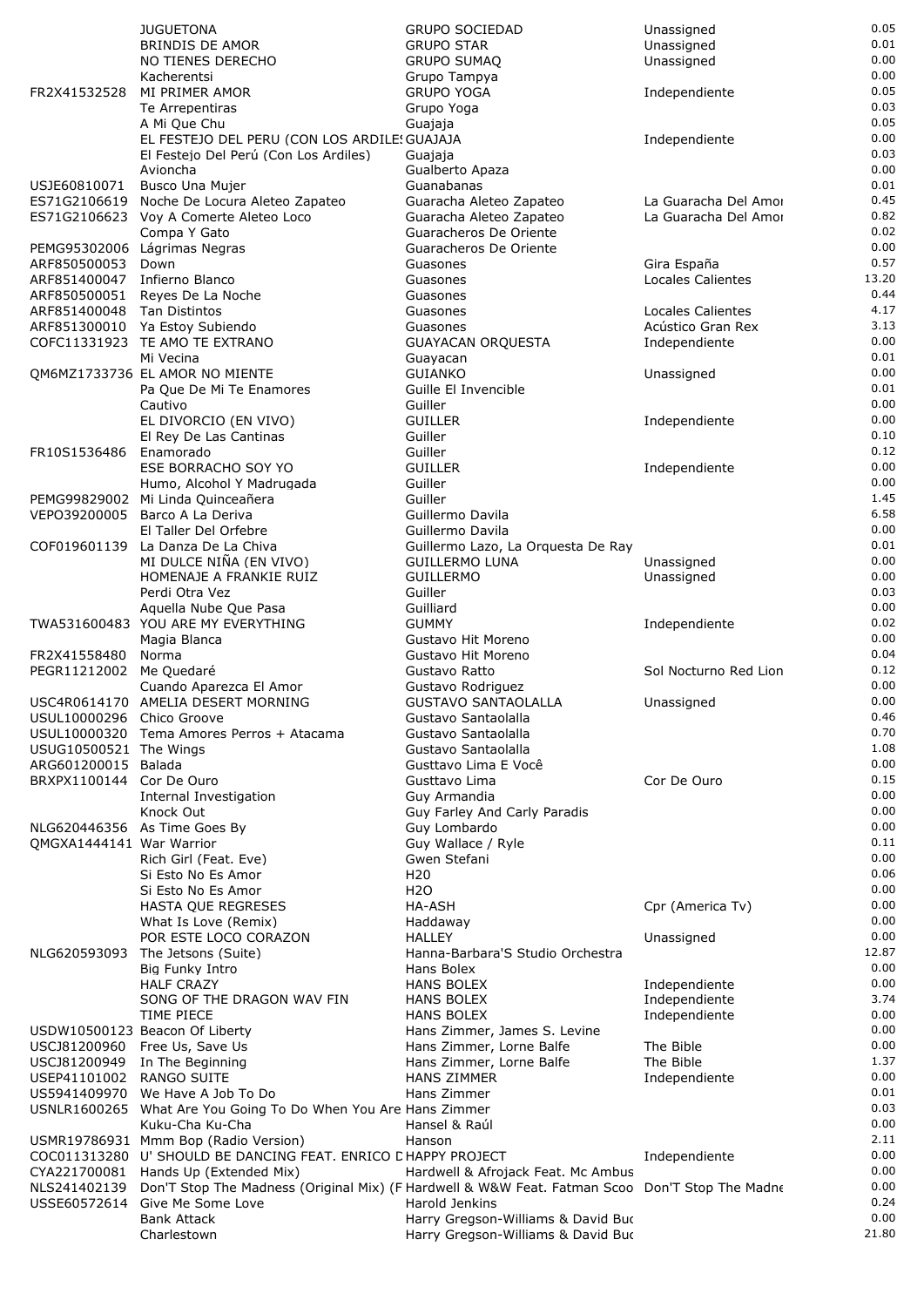|                              | Fbi Show & Tell                                                          | Harry Gregson-Williams & David Buc                                          |                      | 7.27          |
|------------------------------|--------------------------------------------------------------------------|-----------------------------------------------------------------------------|----------------------|---------------|
| US3M50349712 FOODPLAY        |                                                                          | <b>HARRY GREGSON-WILLIAMS</b>                                               | Independiente        | 0.00          |
|                              | USWD10527912 KNIGHTING PETER                                             | HARRY GREGSON-WILLIAMS                                                      | Independiente        | 0.00          |
|                              | US3M50349702 PHOTO MEMORIES                                              | HARRY GREGSON-WILLIAMS                                                      | Independiente        | 0.00          |
| US3M50458303 TAXI            |                                                                          | HARRY GREGSON-WILLIAMS                                                      | Independiente        | 0.00<br>0.00  |
|                              | Two Ghosts [Live In Studio]<br>IN MICHAEL'S REALM                        | Harry Styles<br><b>HARVEY SUMMERS</b>                                       | Unassigned           | 0.00          |
|                              | QMDA71327410 USTED SE ME LLEVO LA VIDA                                   | <b>HARVEYS</b>                                                              | Unassigned           | 0.00          |
|                              | <b>DESDE CHIQUIAN</b>                                                    | <b>HATUN KILLA</b>                                                          | Unassigned           | 0.00          |
|                              | El Condor Pasa                                                           | Hatun Killa                                                                 | La Pampa Y La Puna   | 0.13          |
|                              | AMOR SINCERO (EN CONCIERTO)                                              | HAYDEE RAYMUNDO                                                             | Unassigned           | 0.00          |
|                              | AMORCITO CORAZON                                                         | HAYDEE RAYMUNDO                                                             | Unassigned           | 0.00          |
|                              | Amorcito Corazón                                                         | Haydee Raymundo                                                             |                      | 0.00          |
|                              | Andate Al Diablo<br>EL CELULAR                                           | Haydee Raymundo<br>HAYDEE RAYMUNDO                                          | Unassigned           | 0.00<br>0.00  |
|                              | FLORES A MI MADRE (EN CONCIERTO)                                         | HAYDEE RAYMUNDO                                                             | Unassigned           | 0.00          |
|                              | LEVANTATE CORAZON                                                        | HAYDEE RAYMUNDO                                                             | Unassigned           | 0.00          |
|                              | LEVANTATE CORAZON (EN CONCIERTO) HAYDEE RAYMUNDO                         |                                                                             | Unassigned           | 0.00          |
|                              | MARCHATE, MARCHETE (EN CONCIERTO) HAYDEE RAYMUNDO                        |                                                                             | Unassigned           | 0.00          |
|                              | Me Siento Sola                                                           | Haydee Raymundo                                                             |                      | 0.00          |
|                              | ME VOY DE AQUI                                                           | <b>HAYDEE RAYMUNDO</b>                                                      | Unassigned           | 0.83<br>0.00  |
|                              | NO ME AMENACES<br>Nostalgia                                              | HAYDEE RAYMUNDO<br>Haydee Raymundo                                          | Unassigned           | 0.00          |
|                              | Patito Negro                                                             | Haydee Raymundo                                                             |                      | 0.87          |
|                              | PATITO NEGRO (EN CONCIERTO)                                              | HAYDEE RAYMUNDO                                                             | Unassigned           | 0.00          |
|                              | POR MIS HIJOS                                                            | HAYDEE RAYMUNDO                                                             | Unassigned           | 0.00          |
|                              | QUE VOY HACER (EN VIVO)                                                  | HAYDEE RAYMUNDO                                                             | Unassigned           | 0.00          |
|                              | Todo Se Acabo                                                            | Haydee Raymundo                                                             |                      | 0.00          |
|                              | YA NO ME BUSQUES                                                         | <b>HAYDEE RAYMUNDO</b>                                                      | Unassigned           | 0.00          |
| GBUM71500059 Temptation      | USWB10102976 Steel Cello Lament                                          | Heat - Music From The Motion Pictur<br>Heaven 17                            |                      | 0.65<br>0.03  |
|                              | COC019923891 Madre Te Amare                                              | Heberth Vargas, Julio Rojas                                                 |                      | 0.00          |
|                              | Justicia (Feat. Michel Robles)                                           | Hechiceras De La Salsa                                                      |                      | 0.00          |
|                              | Gata Celosa (Con Magnate & Valentino) [I Hector & Tito                   |                                                                             | Before And After     | 0.00          |
| USUL10500524                 | Intro- La Historia Live Cd 1 (Live)                                      | Hector & Tito                                                               |                      | 0.00          |
| ITF251000031                 | No Me Lloren                                                             | <b>Hector Acosta</b>                                                        | Latino 38            | 0.00          |
|                              | Down                                                                     | Hector El Bambino                                                           |                      | 0.00          |
|                              | Mayor Que Yo<br>EL TELEFONO                                              | Hector El Bambino                                                           |                      | 0.08<br>0.00  |
| ES71G2053854 El Huaquero     |                                                                          | HECTOR EL FATHER, WISIN & YAND Independiente<br>Héctor Ferreyra Orq Y Coros |                      | 0.03          |
|                              | Clavel Negro                                                             | Hector Jaramillo                                                            |                      | 0.04          |
|                              | Alejate                                                                  | <b>Hector Lavoe</b>                                                         |                      | 0.00          |
|                              | EL REY DE LA PUNTUALIDAD (EN VIVO)                                       | <b>HECTOR LAVOE</b>                                                         | Independiente        | 0.00          |
|                              | La Banda                                                                 | Héctor Lavoe                                                                |                      | 0.72          |
|                              | MI GENTE (EN VIVO)                                                       | <b>HECTOR LAVOE</b>                                                         | Unassigned           | 0.00          |
|                              | PERIODICO DE AYER (EN VIVO)                                              | HÉCTOR LAVOE                                                                | Independiente        | 0.00<br>0.00  |
|                              | Yo Naci En Puerto Rico<br>Yo Soy La Voz                                  | <b>Hector Lavoe</b><br><b>Hector Lavoe</b>                                  |                      | 0.00          |
| COF011201233 Paciencia       |                                                                          | Héctor Maure Con La Orquesta De Li                                          |                      | 0.00          |
| COF010400422 Nostalgias      |                                                                          | Héctor Maure, Orquesta De Jorge Dr                                          |                      | 0.00          |
| USWD11779351 Que Muera Ya    |                                                                          | Héctor Ortiz, David Filio, Coros - La                                       |                      | 0.00          |
| ART340901340 Canaro En Paris |                                                                          | Héctor Varela Y Su Orquesta                                                 | Grandes Del Tango 44 | 0.00          |
| ARG991019675 Caminito        |                                                                          | Hector Varela                                                               |                      | 0.00          |
|                              | EL DIA DE MI SUERTE (FEAT. ORQUESTA HÉCTOR Y ALEXIS<br>Por Que Seras Asi | <b>Hector Y Alexis</b>                                                      | Andes Entertainment  | 0.00<br>0.00  |
|                              | POR QUE SERAS ASI                                                        | HECTOR Y ALEXIS                                                             | Andes Entertainment  | 0.00          |
|                              | <b>MORENA</b>                                                            | HECTOR Y TITO, GLORY & DON OM/ Unassigned                                   |                      | 0.00          |
|                              | HAY ALGO EN TI                                                           | <b>HECTOR Y TITO</b>                                                        | Unassigned           | 0.00          |
|                              | MORENA MIX                                                               | <b>HECTOR Y TITO</b>                                                        | Independiente        | 0.00          |
|                              | USWD11678099 ICH BIN BEREIT (AUS "VAIANA"/HELENE HELENE FISCHER          |                                                                             | Unassigned           | 0.00          |
| USWD11264118 Jumping Ship    |                                                                          | Henry Jackman                                                               |                      | 0.00<br>0.00  |
| USWD11264120 Rocket Fiasco   | USWD11264116 Life In The Arcade                                          | Henry Jackman<br>Henry Jackman                                              |                      | 0.00          |
| USWD11264122 Royal Raceway   |                                                                          | Henry Jackman                                                               |                      | 0.00          |
| USWD11264117 Wreck-It Ralph  |                                                                          | Henry Jackman                                                               |                      | 0.00          |
|                              | USESK0611233 Love Theme From "Romeo & Juliet"                            | Henry Mancini & His Orchestra                                               |                      | 0.01          |
|                              | GBAJC9600088 Den Rosa Panter                                             | Henry Mancini, Royal Philharmonic C                                         |                      | 0.02          |
|                              | ES58A1700353 El Bueno, El Feo Y El Malo                                  | Henry Salomon & His Orchestra                                               |                      | 0.00          |
| USAM16500364 Spanish Flea    | USAM16500003 A Taste Of Honey                                            | Herb Alpert & The Tijuana Brass<br>Herb Alpert & The Tijuana Brass          |                      | 0.02<br>21.37 |
|                              | FR59R1835124 A Taste Of Honey                                            | Herb Alpert, The Tijuana Brass                                              |                      | 0.00          |
|                              | GBQRF1300026 The Lonely Bull (El Solo Torro)                             | Herb Alpert, The Tijuana Brass                                              |                      | 0.08          |
| USRC11601548 Set Me Free     |                                                                          | Herizen Guardiola As Mylene Cruz Fe                                         |                      | 0.00          |
|                              | ES5106000022 Corazón De Melón                                            | Hermanas Benitez                                                            |                      | 0.00          |
|                              | SI NO ERAS PARA MI                                                       | <b>HERMANAS LIMA</b>                                                        | Independiente        | 0.00<br>0.00  |
|                              | Las Cartas<br>A LOS FILOS DE UN CUCHILLO                                 | Hermanas Mendoza Suasti<br><b>HERMANOS AGUILAR</b>                          | Independiente        | 0.00          |
|                              | <b>BARCO SINCERO</b>                                                     | HERMANOS AGUILAR                                                            | Unassigned           | 0.00          |
|                              |                                                                          |                                                                             |                      |               |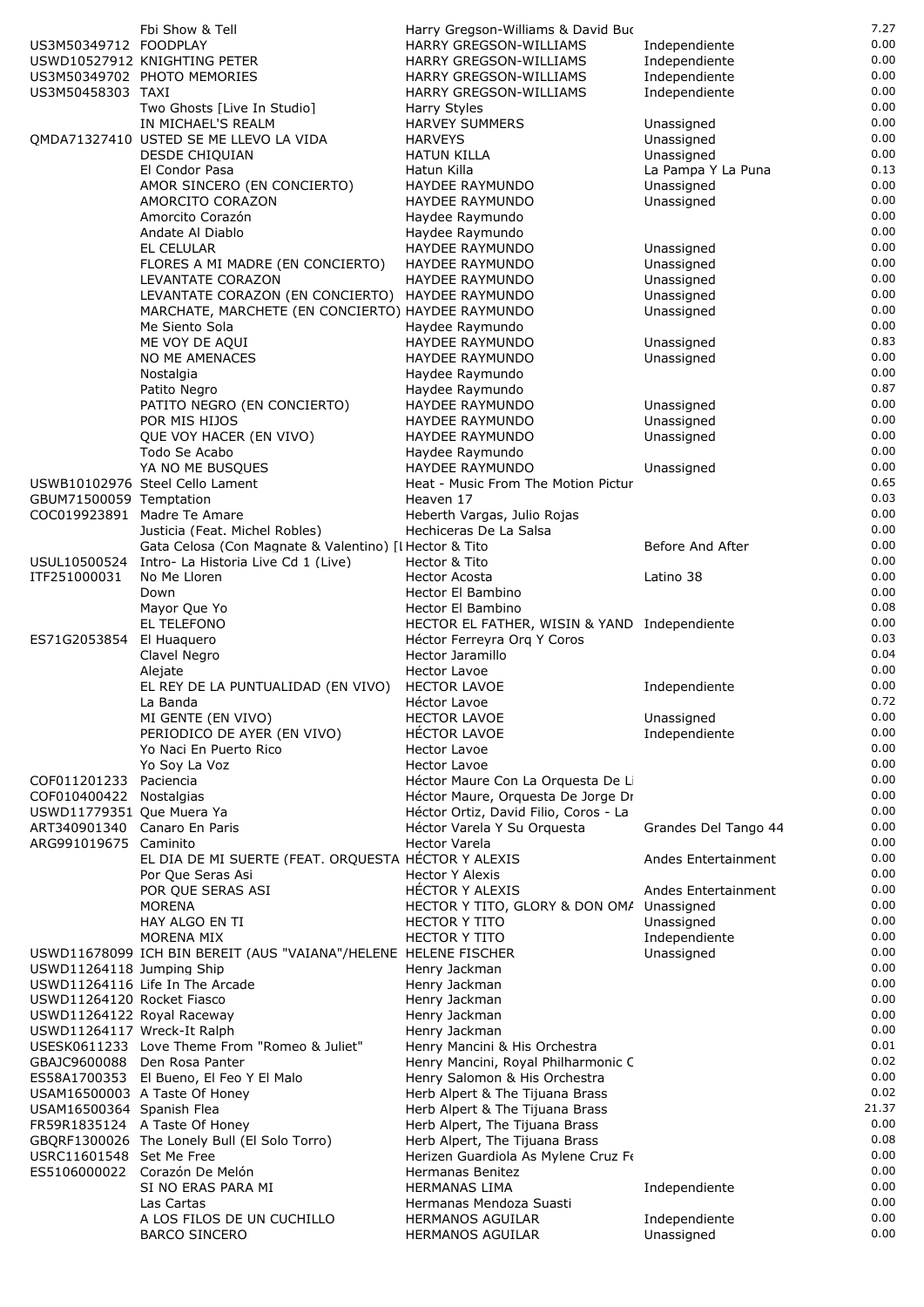|                             | CONDOR PURUSCHA                                                              | HERMANOS AGUILAR                | Unassigned             | 0.00 |
|-----------------------------|------------------------------------------------------------------------------|---------------------------------|------------------------|------|
|                             | HOJA REDONDA (EN VIVO)                                                       | <b>HERMANOS AGUILAR</b>         | Independiente          | 0.00 |
|                             |                                                                              |                                 |                        | 0.00 |
|                             | LICOR MALDITO                                                                | <b>HERMANOS AGUILAR</b>         | Unassigned             |      |
|                             | <b>NUEVO AMOR</b>                                                            | <b>HERMANOS AGUILAR</b>         | Independiente          | 0.00 |
|                             | PERDONAME CARIÑITO                                                           | <b>HERMANOS AGUILAR</b>         | Unassigned             | 0.00 |
|                             | <b>SIRENITAY</b>                                                             | HERMANOS AGUILAR                | Independiente          | 0.00 |
|                             | VIAJE DE AMOR (EN VIVO)                                                      | <b>HERMANOS AYVAR</b>           | Independiente          | 0.00 |
|                             | CANGALLO TRAGUSCHA                                                           | <b>HERMANOS BELLIDO</b>         | Unassigned             | 0.00 |
|                             | MARILU                                                                       | <b>HERMANOS CALVAY</b>          | Independiente          | 0.00 |
|                             | HOY LA VI                                                                    | <b>HERMANOS CASTRO</b>          | Independiente          | 0.00 |
|                             | USV351481735 Igual Que Magdalena                                             | <b>Hermanos Castro</b>          |                        | 0.00 |
|                             | POPURRI: MAR Y CIELO, EL ORO DE TU P HERMANOS CASTRO                         |                                 | Independiente          | 0.00 |
|                             | Popurrí: Mar Y Cielo, El Oro De Tu Pelo, A Hermanos Castro                   |                                 |                        | 0.00 |
|                             |                                                                              |                                 |                        | 0.00 |
|                             | TE QUIERO TE QUIERO                                                          | <b>HERMANOS CASTRO</b>          | Independiente          |      |
|                             | VAS A LLORAR                                                                 | <b>HERMANOS CASTRO</b>          | Independiente          | 0.00 |
|                             | ELLA YA ME OLVIDO (EN VIVO)                                                  | <b>HERMANOS MEDRANO</b>         | Unassigned             | 0.00 |
|                             | Dale Jamon                                                                   | Hermanos Moreno                 |                        | 0.05 |
|                             | DALE JAMON (EN VIVO)                                                         | <b>HERMANOS MORENO</b>          | Unassigned             | 0.00 |
|                             | Lloraras                                                                     | Hermanos Moreno                 |                        | 0.14 |
|                             | Se Me Canso El Corazon                                                       | Hermanos Moreno                 |                        | 0.01 |
|                             | Tu Mama No Quiso                                                             | Hermanos Moreno                 | Para Alegrarte La Vida | 0.01 |
|                             | MI CORAZON SUFRE POR TI                                                      | <b>HERMANOS NIETOS</b>          | Independiente          | 0.00 |
|                             | El Travieso Cuy                                                              | Hermanos Paz Soldan             |                        | 0.00 |
|                             | La Dueña Del Swing (Remix) (Feat. Sand) Hermanos Rosario                     |                                 |                        | 0.00 |
|                             |                                                                              |                                 |                        | 0.00 |
|                             | EL BAILE DEL GAVILAN                                                         | <b>HERMANOS SAAVEDRA</b>        | Independiente          |      |
|                             | El Baile Del Gavilán                                                         | Hermanos Saavedra               |                        | 0.09 |
|                             | La Hualina                                                                   | Hermanos Saavedra               |                        | 0.00 |
|                             | Ladrona De Corazones                                                         | Hermanos Saavedra               |                        | 0.00 |
|                             | Muñequita Bonita                                                             | Hermanos Saavedra               |                        | 0.02 |
|                             | Necesito Un Amor                                                             | Hermanos Saavedra               |                        | 0.08 |
|                             | MIX CHACALON                                                                 | <b>HERMANOS SILVA</b>           | Unassigned             | 0.00 |
|                             | Mix Colombiano                                                               | Hermanos Silva                  |                        | 0.01 |
|                             | Mix Pimpinela (A Esa, Olvidame Y Pega La Hermanos Silva                      |                                 |                        | 0.01 |
|                             | Que Bonita Es Esta Vida                                                      | Hermanos Silva                  |                        | 0.00 |
|                             | CASATE CONMIGO (EN VIVO)                                                     | <b>HERMANOS YAIPEN</b>          | Unassigned             | 0.00 |
|                             |                                                                              |                                 |                        | 0.00 |
|                             | Con La Misma Moneda                                                          | Hermanos Yaipén                 |                        |      |
|                             | Llego La Hora De Jugar (Feat. Lucho Paz, Hermanos Yaipén                     |                                 |                        | 0.00 |
|                             | Mala                                                                         | Hermanos Yaipén                 |                        | 0.07 |
| QM4TX2125939 Mix Macho      |                                                                              | Hermanos Yaipén                 | Mix Macho              | 0.73 |
|                             | Fina Estampa                                                                 | Hermanos Zañartu                |                        | 0.00 |
|                             | Costumbres                                                                   | Hernamos Silva                  |                        | 0.01 |
| ES20I1180013                | MORIR O VIVIR                                                                | HERVÉ VILARD                    | Independiente          | 0.00 |
|                             | QZHZ32113711 No Puedo Ser Tu Amigo                                           | Hey Hey Camagüey                | No Puedo Ser Tu Amic   | 4.45 |
|                             | QMBZ91632905 Desde El Fondo De Mi Corazon                                    | Hildemaro Jose Y Orquesta Ideal |                        | 2.21 |
|                             | Oceans                                                                       | Hillsong United                 |                        | 0.00 |
|                             | VEN A MI                                                                     | <b>HIPATIA BALSECA</b>          |                        | 0.00 |
|                             |                                                                              |                                 | Independiente          | 6.44 |
| US7SR1600006 Devil Eyes     |                                                                              | Hippie Sabotage                 | Providence             |      |
|                             | AMOR FORASTERO                                                               | HNAS. MENDOZA SUASTI            | Unassigned             | 0.00 |
|                             | LLORAR LLORAR                                                                | HNAS. MONCADA ALAVA             | Unassigned             | 0.00 |
|                             | QZ7361700339 El Baile Del Tiki Taka                                          | Hnos Yaipén                     |                        | 0.11 |
|                             | Cervecita Para Olvidar                                                       | Hnos. Saavedra                  |                        | 0.00 |
|                             | Corazón De Metal                                                             | Hnos. Saavedra                  |                        | 0.00 |
|                             | El Baile Del Cachete                                                         | Hnos. Saavedra                  |                        | 0.00 |
|                             | Hasta Cuando Yo Sere Tu Amante                                               | Hnos. Saavedra                  |                        | 0.00 |
| BRIMU1700388                | Popurrí: Juan Gabriel                                                        | Hnos. Yaipen                    |                        | 0.29 |
|                             | TCACK1525263 SOLO ASCOUTIC GUITAR                                            | <b>HOANG GIA VINH</b>           | Unassigned             | 0.00 |
|                             | Perfect Day                                                                  | Hoku                            |                        | 0.00 |
|                             | Voy A Pasarmelo Bien                                                         | Hombres G & Los Enanitos Verdes |                        | 0.00 |
|                             |                                                                              |                                 |                        |      |
|                             | Por Eso                                                                      | Homero                          | Sentimiento Criollo De | 0.18 |
|                             | Tu Propia Telaraña                                                           | Homero                          |                        | 0.00 |
|                             | Vive Tu Vida                                                                 | Homero                          | El Regreso De Homero   | 0.04 |
| USIR20110243                | Crawling In The Dark                                                         | Hoobastank                      |                        | 0.15 |
|                             |                                                                              |                                 |                        |      |
| ARF851300090                | USAT21001539 Love, Love, Love                                                | Hope Feat. Jason Mraz           |                        | 0.00 |
|                             | Punto Final                                                                  | Horcas                          | Por Tu Honor           | 0.37 |
|                             | USNLR1200522 BRASS BUTTONS                                                   | <b>HOWARD SHORE</b>             | Unassigned             | 0.00 |
|                             | USNLR1200499 MY DEAR FRODO                                                   | <b>HOWARD SHORE</b>             | Unassigned             | 0.00 |
|                             |                                                                              |                                 |                        | 0.00 |
| USNLR1200474 OLD FRIENDS    |                                                                              | <b>HOWARD SHORE</b>             | Unassigned             | 1.62 |
|                             | USNLR1300692 On The Doorstep                                                 | <b>Howard Shore</b>             | The Hobbit: The Desol  |      |
| USNLR1200518 OVER HILL      |                                                                              | <b>HOWARD SHORE</b>             | Unassigned             | 0.00 |
|                             | USNLR1200510 ROAST MUTTON (EXTENDED VERSION)                                 | <b>HOWARD SHORE</b>             | Unassigned             | 0.00 |
|                             | USNLR1200512 THE HILL OF SORCERY                                             | <b>HOWARD SHORE</b>             | Unassigned             | 0.00 |
|                             | USNLR1300685 The Nature Of Evil                                              | <b>Howard Shore</b>             | The Hobbit: The Desol  | 1.62 |
| USNLR1200513 WARG-SCOUTS    |                                                                              | <b>HOWARD SHORE</b>             | Unassigned             | 0.00 |
|                             | ATB159700101 SIX UNDERGROUND                                                 | HOWE; PICKERING; CORNER         | Independiente          | 0.08 |
|                             | VENENO PARA OLVIDAR                                                          | <b>HUELLA</b>                   | Independiente          | 0.00 |
|                             | USUM71703707 The Power Of Love (Long Version / Remix Huey Lewis And The News |                                 |                        | 0.60 |
| QMFMG1392213 Tiempos Viejos |                                                                              | Hugo Del Carril                 |                        | 0.00 |
|                             | MI CORAZON                                                                   | <b>HUGO YIN</b>                 | Unassigned             | 0.00 |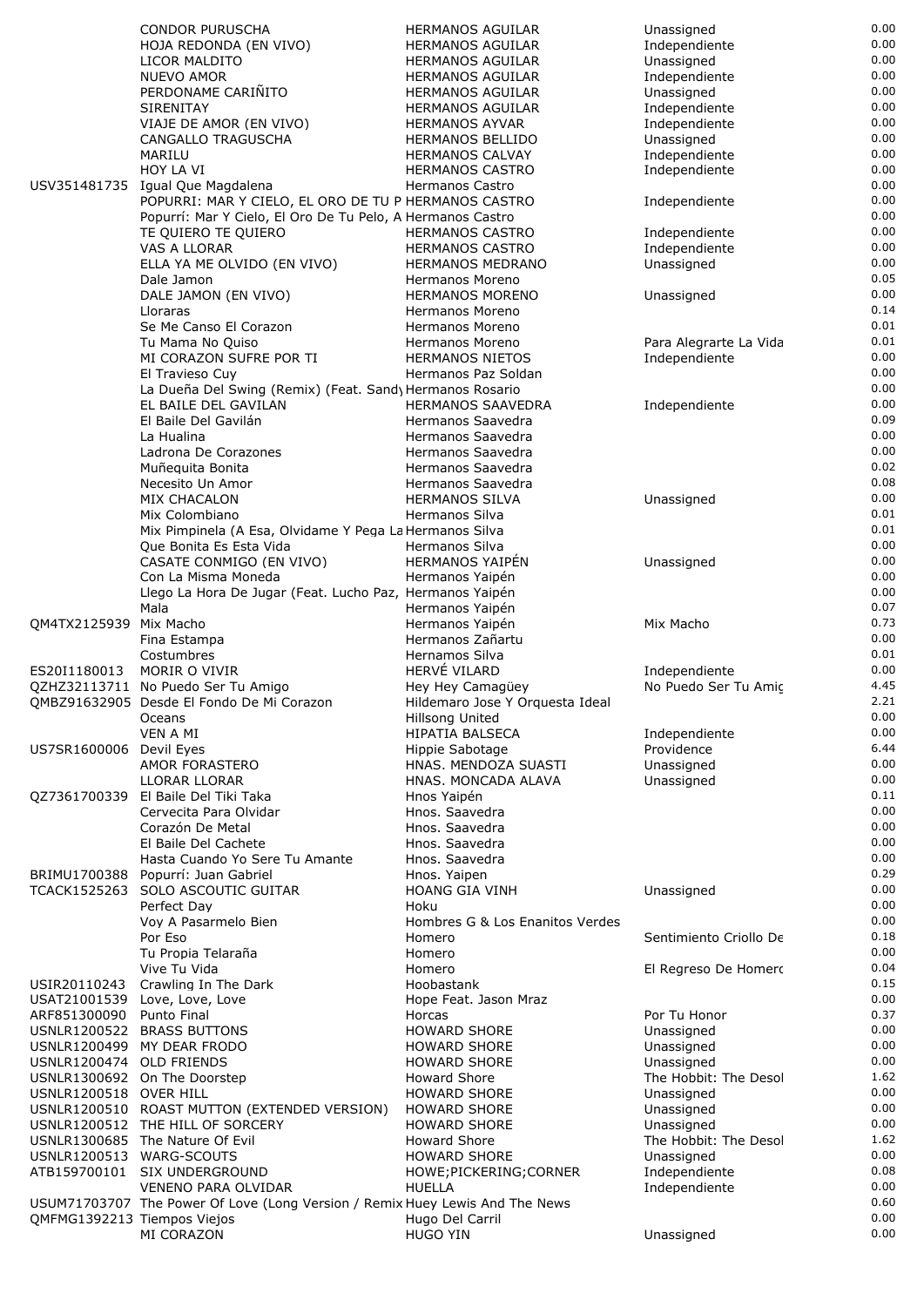| 0.03<br>GBPGE1179001 DAY 1 CONTINUOUS WORKOUT MIX<br><b>HUW STEPHENS</b><br>Unassigned<br>0.00<br>GBPGE1179002 Day 2 Continuous Workout Mix<br>Huw Stephens<br>0.01<br>GBBPP1638612 Boogie Lights<br>Huw Williams<br>0.00<br>GBBPP1638605 COMMODORE 69<br><b>HUW WILLIAMS</b><br>Unassigned<br>0.01<br>GBBPP1638601 SUPERSONIX<br>Independiente<br>HUW WILLIAMS<br>0.00<br>GBBPP1638603 VIVA LA RESOLUTION<br><b>HUW WILLIAMS</b><br>Unassigned<br>0.05<br>USQ4E1000091 Han Drifting<br>Hybrid<br>0.00<br>Porque Te Amo (Perche Ti Amo)<br>I Camaleonti<br>0.00<br>Tuesday<br>I Love Makonnen Feat. Drake<br>0.00<br>NLWV71300018 PUT EM UP (ORIGINAL MIX)<br>I LOVE VERANO 2014 - VERANO HIT Unassigned<br>0.00<br>BEUM71100146 El Nin Yo<br>More Than A Game Lir<br>Ian Thomas<br>0.00<br>COMENZO LA NAVIDAD<br>IAN<br>Unassigned<br>0.00<br>GBHVK0600100 El Botellero<br>Ibrahim Ferrer<br>The Best Of Ibrahim F<br>0.15<br>Ice Cube<br>USNPD0800738 Thank God<br>Raw Footage<br>0.00<br>Ice Mc<br>Dreadatour<br>Give Me The Light<br>2.22<br>Idéntico, Austin Palao<br>QZGLM2145070 Busco Algo Más (Remix)<br>Busco Algo Más (Remi<br>0.13<br>Sacala Ya<br>Idolos De Huarochiri<br>0.01<br>USWB10106832 Finger Poppin'<br>Ike & Tina Turner<br>0.84<br>USA371419885 River Deep, Mountain High<br>Ike & Tina Turner<br>4.16<br>CLBB29000012<br><b>Baila Caporal</b><br>De Sueños Y Esperanz<br>Illapu<br>0.00<br>CHOLO PITUCO<br>ILLARI DEL CUSCO<br>Unassigned<br>0.00<br>Hermanos Sanchez Da<br>COMO UN RAYO DE LUZ<br>ILUSION DE IQUITOS<br>0.00<br>ILUSION DE IQUITOS<br>Hermanos Sanchez Da<br><b>CORAZON COBARDE</b><br>0.00<br>ILUSION DE IQUITOS<br>Hermanos Sanchez Da<br>LA LADRONA MIX<br>0.00<br>LAS HUAMBRILLAS TAHUAMPERAS<br>ILUSION DE IQUITOS<br>Hermanos Sanchez Da<br>0.00<br>ILUSION DE IQUITOS<br>Hermanos Sanchez Da<br>MIX PANDILLA 1 ISHUQUITA<br>0.00<br>ILUSION DE IQUITOS<br>Hermanos Sanchez Da<br>PANDILLA LA PICHANGUITA<br>0.00<br><b>SUENO DE AMOR</b><br>ILUSION DE IQUITOS<br>Hermanos Sanchez Da<br>0.00<br>TE AMO<br>Hermanos Sanchez Da<br>ILUSION DE IQUITOS<br>0.00<br>TRAGO RON Y CERVEZA<br>Hermanos Sanchez Da<br>ILUSION DE IQUITOS<br>WAÑU WAÑU<br>0.00<br>ILUSION DE IQUITOS<br>Hermanos Sanchez Da<br>5.54<br>PEMG98901005 Los Buenos Tiempos<br>Imagenes<br>0.03<br>Imogen Heap<br>Speak For Yourself<br>USRHD0532009 Hide And Seek<br>0.02<br>Techno Syndrome (Mortal Kombat 7" Mix) Imortals<br>0.01<br>Coca Q' Intuscha<br>Impactadoras De La Huaylia<br>0.02<br>MUCHACHITA LINDA<br><b>IMPACTO</b><br>Independiente<br>1.58<br>Indios<br>ARF471300094<br>Casi Desangelados<br>0.54<br>El Sol Ya Estaba Ahí<br>Indios<br>ARF471900038<br>Besos En La Espalda<br>5.53<br>ARF471700061<br>Me Da Miedo El Amor<br>Indios<br>Asfalto<br>11.32<br>Indios<br>Indios<br>ARF471300095<br>Tu Geografía<br>1.68<br>ARF471900034 Ya Lo Se<br>Indios<br>Besos En La Espalda<br>ARF471300101<br>Ya Paso<br>Indios<br>Indios<br>10.63<br>0.02<br>FRZ052000576<br>Indochine & Christine And The Quee Singles Collection (19)<br>3Sex<br>0.02<br>FRZ058600120<br>Dizzidence Politik<br>Au Zénith<br>Indochine<br>0.00<br>KRA301300531<br>Be Mine<br>Infinite<br>0.00<br>PEMG99701004 Altiplano Andino<br>Inkakenas<br>0.00<br>ES27A1300014<br>HOUDINI GIRL FEAT BRIAN CROSS (BRIAINNOCENCE<br>Unassigned<br>0.00<br>Viejo Amor<br>Institución Cultural Costumbres<br>0.09<br>El Amor<br><b>Internacional Corali</b><br>0.00<br>Hasta Viejitos<br>Internacional Corali<br>0.00<br><b>Internacional Corali</b><br>Que Viva El Amor<br>0.00<br>Se Feliz<br><b>Internacional Corali</b><br>0.00<br>No Me Dejes<br>Internacional Delirio'S & Yarita Lizet<br>0.00<br>OM6N21465166 CORAZONCITO<br>INTERNACIONAL DELIRIO'S<br>Globaldisc / Riera Proc<br>0.00<br>QM6N21465163 EL FINAL DE ESTE AMOR<br>Globaldisc / Riera Proc<br>INTERNACIONAL DELIRIO'S<br>0.00<br>QM6N21465165 LLORARE POR TU AMOR<br>Globaldisc / Riera Proc<br>INTERNACIONAL DELIRIO'S<br>0.02<br><b>MADRE MIA</b><br>INTERNACIONAL DELIRIO'S<br>Unassigned<br>0.00<br>MUJERIEGO ENAMORADO<br>Unassigned<br>INTERNACIONAL KARIBE<br>0.00<br><b>LUNA</b><br>INTERNACIONAL MELODY<br>Unassigned<br>0.00<br>LA PAISANITA<br>Unassigned<br>INTERNACIONAL NUEVA VILLA<br>0.00<br>MALDITO AMOR<br>INTERNACIONAL NUEVA VILLA<br>Unassigned<br>0.00<br>Internacional Peña Blanca<br>Alitas Quebradas<br>0.00<br>INTERNACIONAL PEÑA BLANCA<br>AMANECIENDO<br>Independiente<br>0.00<br>Internacional Peña Blanca<br>Rosa Blanca<br>0.00<br><b>AJENA</b><br>INTERNACIONAL PRIVADOS<br>En Conflicto (Unimpro<br>0.00<br>AMORCITO LINDO<br>En Conflicto (Unimpro<br>INTERNACIONAL PRIVADOS<br>AÑO NUEVO<br>0.00<br>INTERNACIONAL PRIVADOS<br>En Conflicto (Unimpro<br>0.00<br>Independiente<br>CAJAMARCA<br>INTERNACIONAL PRIVADOS<br>0.00<br>En Conflicto (Unimpro<br>CAMPESINO LUCHADOR<br>INTERNACIONAL PRIVADOS<br>0.00<br>Cumbia Pegajosa<br><b>Internacional Privados</b><br>0.00<br>EL AUTO ROJO<br>INTERNACIONAL PRIVADOS<br>En Conflicto (Unimpro<br>0.00<br>EL CHOLO MACHO<br>En Conflicto (Unimpro<br>INTERNACIONAL PRIVADOS<br>0.00<br>EL SHIPIBO CELOSO [2005]<br>En Conflicto (Unimpro<br>INTERNACIONAL PRIVADOS<br>0.02<br>EL SHIPIBO ENAMORADO<br>INTERNACIONAL PRIVADOS<br>En Conflicto (Unimpro<br>0.00 | GBSWE0707281 BOLERO | FRZFO1000010 OGGY ET LES CAFARDS (GÉNÉRIQUE)<br><b>MAL PENSADA</b> | <b>HUGUES LE BARS</b><br>HUNGARIAN NATIONAL ORCHESTRA Unassigned<br><b>HURAKAN</b> | Independiente<br>Independiente | 0.00<br>0.00<br>0.01 |
|-----------------------------------------------------------------------------------------------------------------------------------------------------------------------------------------------------------------------------------------------------------------------------------------------------------------------------------------------------------------------------------------------------------------------------------------------------------------------------------------------------------------------------------------------------------------------------------------------------------------------------------------------------------------------------------------------------------------------------------------------------------------------------------------------------------------------------------------------------------------------------------------------------------------------------------------------------------------------------------------------------------------------------------------------------------------------------------------------------------------------------------------------------------------------------------------------------------------------------------------------------------------------------------------------------------------------------------------------------------------------------------------------------------------------------------------------------------------------------------------------------------------------------------------------------------------------------------------------------------------------------------------------------------------------------------------------------------------------------------------------------------------------------------------------------------------------------------------------------------------------------------------------------------------------------------------------------------------------------------------------------------------------------------------------------------------------------------------------------------------------------------------------------------------------------------------------------------------------------------------------------------------------------------------------------------------------------------------------------------------------------------------------------------------------------------------------------------------------------------------------------------------------------------------------------------------------------------------------------------------------------------------------------------------------------------------------------------------------------------------------------------------------------------------------------------------------------------------------------------------------------------------------------------------------------------------------------------------------------------------------------------------------------------------------------------------------------------------------------------------------------------------------------------------------------------------------------------------------------------------------------------------------------------------------------------------------------------------------------------------------------------------------------------------------------------------------------------------------------------------------------------------------------------------------------------------------------------------------------------------------------------------------------------------------------------------------------------------------------------------------------------------------------------------------------------------------------------------------------------------------------------------------------------------------------------------------------------------------------------------------------------------------------------------------------------------------------------------------------------------------------------------------------------------------------------------------------------------------------------------------------------------------------------------------------------------------------------------------------------------------------------------------------------------------------------------------------------------------------------------------------------------------------------------------------------------------------------------------------------------------------------------------------------------------------------------------------------------------------------------------------------------------------------------------------------------------------------------------------------------------------------------------------------------------------------------------------------------------------------------------------------------------------------------------------------------------------------------------------------------------------------------------------------------------------------------------------------------------------------------------------------------------------------------------------------------|---------------------|--------------------------------------------------------------------|------------------------------------------------------------------------------------|--------------------------------|----------------------|
|                                                                                                                                                                                                                                                                                                                                                                                                                                                                                                                                                                                                                                                                                                                                                                                                                                                                                                                                                                                                                                                                                                                                                                                                                                                                                                                                                                                                                                                                                                                                                                                                                                                                                                                                                                                                                                                                                                                                                                                                                                                                                                                                                                                                                                                                                                                                                                                                                                                                                                                                                                                                                                                                                                                                                                                                                                                                                                                                                                                                                                                                                                                                                                                                                                                                                                                                                                                                                                                                                                                                                                                                                                                                                                                                                                                                                                                                                                                                                                                                                                                                                                                                                                                                                                                                                                                                                                                                                                                                                                                                                                                                                                                                                                                                                                                                                                                                                                                                                                                                                                                                                                                                                                                                                                                                                                                 |                     |                                                                    |                                                                                    |                                |                      |
|                                                                                                                                                                                                                                                                                                                                                                                                                                                                                                                                                                                                                                                                                                                                                                                                                                                                                                                                                                                                                                                                                                                                                                                                                                                                                                                                                                                                                                                                                                                                                                                                                                                                                                                                                                                                                                                                                                                                                                                                                                                                                                                                                                                                                                                                                                                                                                                                                                                                                                                                                                                                                                                                                                                                                                                                                                                                                                                                                                                                                                                                                                                                                                                                                                                                                                                                                                                                                                                                                                                                                                                                                                                                                                                                                                                                                                                                                                                                                                                                                                                                                                                                                                                                                                                                                                                                                                                                                                                                                                                                                                                                                                                                                                                                                                                                                                                                                                                                                                                                                                                                                                                                                                                                                                                                                                                 |                     |                                                                    |                                                                                    |                                |                      |
|                                                                                                                                                                                                                                                                                                                                                                                                                                                                                                                                                                                                                                                                                                                                                                                                                                                                                                                                                                                                                                                                                                                                                                                                                                                                                                                                                                                                                                                                                                                                                                                                                                                                                                                                                                                                                                                                                                                                                                                                                                                                                                                                                                                                                                                                                                                                                                                                                                                                                                                                                                                                                                                                                                                                                                                                                                                                                                                                                                                                                                                                                                                                                                                                                                                                                                                                                                                                                                                                                                                                                                                                                                                                                                                                                                                                                                                                                                                                                                                                                                                                                                                                                                                                                                                                                                                                                                                                                                                                                                                                                                                                                                                                                                                                                                                                                                                                                                                                                                                                                                                                                                                                                                                                                                                                                                                 |                     |                                                                    |                                                                                    |                                |                      |
|                                                                                                                                                                                                                                                                                                                                                                                                                                                                                                                                                                                                                                                                                                                                                                                                                                                                                                                                                                                                                                                                                                                                                                                                                                                                                                                                                                                                                                                                                                                                                                                                                                                                                                                                                                                                                                                                                                                                                                                                                                                                                                                                                                                                                                                                                                                                                                                                                                                                                                                                                                                                                                                                                                                                                                                                                                                                                                                                                                                                                                                                                                                                                                                                                                                                                                                                                                                                                                                                                                                                                                                                                                                                                                                                                                                                                                                                                                                                                                                                                                                                                                                                                                                                                                                                                                                                                                                                                                                                                                                                                                                                                                                                                                                                                                                                                                                                                                                                                                                                                                                                                                                                                                                                                                                                                                                 |                     |                                                                    |                                                                                    |                                |                      |
|                                                                                                                                                                                                                                                                                                                                                                                                                                                                                                                                                                                                                                                                                                                                                                                                                                                                                                                                                                                                                                                                                                                                                                                                                                                                                                                                                                                                                                                                                                                                                                                                                                                                                                                                                                                                                                                                                                                                                                                                                                                                                                                                                                                                                                                                                                                                                                                                                                                                                                                                                                                                                                                                                                                                                                                                                                                                                                                                                                                                                                                                                                                                                                                                                                                                                                                                                                                                                                                                                                                                                                                                                                                                                                                                                                                                                                                                                                                                                                                                                                                                                                                                                                                                                                                                                                                                                                                                                                                                                                                                                                                                                                                                                                                                                                                                                                                                                                                                                                                                                                                                                                                                                                                                                                                                                                                 |                     |                                                                    |                                                                                    |                                |                      |
|                                                                                                                                                                                                                                                                                                                                                                                                                                                                                                                                                                                                                                                                                                                                                                                                                                                                                                                                                                                                                                                                                                                                                                                                                                                                                                                                                                                                                                                                                                                                                                                                                                                                                                                                                                                                                                                                                                                                                                                                                                                                                                                                                                                                                                                                                                                                                                                                                                                                                                                                                                                                                                                                                                                                                                                                                                                                                                                                                                                                                                                                                                                                                                                                                                                                                                                                                                                                                                                                                                                                                                                                                                                                                                                                                                                                                                                                                                                                                                                                                                                                                                                                                                                                                                                                                                                                                                                                                                                                                                                                                                                                                                                                                                                                                                                                                                                                                                                                                                                                                                                                                                                                                                                                                                                                                                                 |                     |                                                                    |                                                                                    |                                |                      |
|                                                                                                                                                                                                                                                                                                                                                                                                                                                                                                                                                                                                                                                                                                                                                                                                                                                                                                                                                                                                                                                                                                                                                                                                                                                                                                                                                                                                                                                                                                                                                                                                                                                                                                                                                                                                                                                                                                                                                                                                                                                                                                                                                                                                                                                                                                                                                                                                                                                                                                                                                                                                                                                                                                                                                                                                                                                                                                                                                                                                                                                                                                                                                                                                                                                                                                                                                                                                                                                                                                                                                                                                                                                                                                                                                                                                                                                                                                                                                                                                                                                                                                                                                                                                                                                                                                                                                                                                                                                                                                                                                                                                                                                                                                                                                                                                                                                                                                                                                                                                                                                                                                                                                                                                                                                                                                                 |                     |                                                                    |                                                                                    |                                |                      |
|                                                                                                                                                                                                                                                                                                                                                                                                                                                                                                                                                                                                                                                                                                                                                                                                                                                                                                                                                                                                                                                                                                                                                                                                                                                                                                                                                                                                                                                                                                                                                                                                                                                                                                                                                                                                                                                                                                                                                                                                                                                                                                                                                                                                                                                                                                                                                                                                                                                                                                                                                                                                                                                                                                                                                                                                                                                                                                                                                                                                                                                                                                                                                                                                                                                                                                                                                                                                                                                                                                                                                                                                                                                                                                                                                                                                                                                                                                                                                                                                                                                                                                                                                                                                                                                                                                                                                                                                                                                                                                                                                                                                                                                                                                                                                                                                                                                                                                                                                                                                                                                                                                                                                                                                                                                                                                                 |                     |                                                                    |                                                                                    |                                |                      |
|                                                                                                                                                                                                                                                                                                                                                                                                                                                                                                                                                                                                                                                                                                                                                                                                                                                                                                                                                                                                                                                                                                                                                                                                                                                                                                                                                                                                                                                                                                                                                                                                                                                                                                                                                                                                                                                                                                                                                                                                                                                                                                                                                                                                                                                                                                                                                                                                                                                                                                                                                                                                                                                                                                                                                                                                                                                                                                                                                                                                                                                                                                                                                                                                                                                                                                                                                                                                                                                                                                                                                                                                                                                                                                                                                                                                                                                                                                                                                                                                                                                                                                                                                                                                                                                                                                                                                                                                                                                                                                                                                                                                                                                                                                                                                                                                                                                                                                                                                                                                                                                                                                                                                                                                                                                                                                                 |                     |                                                                    |                                                                                    |                                |                      |
|                                                                                                                                                                                                                                                                                                                                                                                                                                                                                                                                                                                                                                                                                                                                                                                                                                                                                                                                                                                                                                                                                                                                                                                                                                                                                                                                                                                                                                                                                                                                                                                                                                                                                                                                                                                                                                                                                                                                                                                                                                                                                                                                                                                                                                                                                                                                                                                                                                                                                                                                                                                                                                                                                                                                                                                                                                                                                                                                                                                                                                                                                                                                                                                                                                                                                                                                                                                                                                                                                                                                                                                                                                                                                                                                                                                                                                                                                                                                                                                                                                                                                                                                                                                                                                                                                                                                                                                                                                                                                                                                                                                                                                                                                                                                                                                                                                                                                                                                                                                                                                                                                                                                                                                                                                                                                                                 |                     |                                                                    |                                                                                    |                                |                      |
|                                                                                                                                                                                                                                                                                                                                                                                                                                                                                                                                                                                                                                                                                                                                                                                                                                                                                                                                                                                                                                                                                                                                                                                                                                                                                                                                                                                                                                                                                                                                                                                                                                                                                                                                                                                                                                                                                                                                                                                                                                                                                                                                                                                                                                                                                                                                                                                                                                                                                                                                                                                                                                                                                                                                                                                                                                                                                                                                                                                                                                                                                                                                                                                                                                                                                                                                                                                                                                                                                                                                                                                                                                                                                                                                                                                                                                                                                                                                                                                                                                                                                                                                                                                                                                                                                                                                                                                                                                                                                                                                                                                                                                                                                                                                                                                                                                                                                                                                                                                                                                                                                                                                                                                                                                                                                                                 |                     |                                                                    |                                                                                    |                                |                      |
|                                                                                                                                                                                                                                                                                                                                                                                                                                                                                                                                                                                                                                                                                                                                                                                                                                                                                                                                                                                                                                                                                                                                                                                                                                                                                                                                                                                                                                                                                                                                                                                                                                                                                                                                                                                                                                                                                                                                                                                                                                                                                                                                                                                                                                                                                                                                                                                                                                                                                                                                                                                                                                                                                                                                                                                                                                                                                                                                                                                                                                                                                                                                                                                                                                                                                                                                                                                                                                                                                                                                                                                                                                                                                                                                                                                                                                                                                                                                                                                                                                                                                                                                                                                                                                                                                                                                                                                                                                                                                                                                                                                                                                                                                                                                                                                                                                                                                                                                                                                                                                                                                                                                                                                                                                                                                                                 |                     |                                                                    |                                                                                    |                                |                      |
|                                                                                                                                                                                                                                                                                                                                                                                                                                                                                                                                                                                                                                                                                                                                                                                                                                                                                                                                                                                                                                                                                                                                                                                                                                                                                                                                                                                                                                                                                                                                                                                                                                                                                                                                                                                                                                                                                                                                                                                                                                                                                                                                                                                                                                                                                                                                                                                                                                                                                                                                                                                                                                                                                                                                                                                                                                                                                                                                                                                                                                                                                                                                                                                                                                                                                                                                                                                                                                                                                                                                                                                                                                                                                                                                                                                                                                                                                                                                                                                                                                                                                                                                                                                                                                                                                                                                                                                                                                                                                                                                                                                                                                                                                                                                                                                                                                                                                                                                                                                                                                                                                                                                                                                                                                                                                                                 |                     |                                                                    |                                                                                    |                                |                      |
|                                                                                                                                                                                                                                                                                                                                                                                                                                                                                                                                                                                                                                                                                                                                                                                                                                                                                                                                                                                                                                                                                                                                                                                                                                                                                                                                                                                                                                                                                                                                                                                                                                                                                                                                                                                                                                                                                                                                                                                                                                                                                                                                                                                                                                                                                                                                                                                                                                                                                                                                                                                                                                                                                                                                                                                                                                                                                                                                                                                                                                                                                                                                                                                                                                                                                                                                                                                                                                                                                                                                                                                                                                                                                                                                                                                                                                                                                                                                                                                                                                                                                                                                                                                                                                                                                                                                                                                                                                                                                                                                                                                                                                                                                                                                                                                                                                                                                                                                                                                                                                                                                                                                                                                                                                                                                                                 |                     |                                                                    |                                                                                    |                                |                      |
|                                                                                                                                                                                                                                                                                                                                                                                                                                                                                                                                                                                                                                                                                                                                                                                                                                                                                                                                                                                                                                                                                                                                                                                                                                                                                                                                                                                                                                                                                                                                                                                                                                                                                                                                                                                                                                                                                                                                                                                                                                                                                                                                                                                                                                                                                                                                                                                                                                                                                                                                                                                                                                                                                                                                                                                                                                                                                                                                                                                                                                                                                                                                                                                                                                                                                                                                                                                                                                                                                                                                                                                                                                                                                                                                                                                                                                                                                                                                                                                                                                                                                                                                                                                                                                                                                                                                                                                                                                                                                                                                                                                                                                                                                                                                                                                                                                                                                                                                                                                                                                                                                                                                                                                                                                                                                                                 |                     |                                                                    |                                                                                    |                                |                      |
|                                                                                                                                                                                                                                                                                                                                                                                                                                                                                                                                                                                                                                                                                                                                                                                                                                                                                                                                                                                                                                                                                                                                                                                                                                                                                                                                                                                                                                                                                                                                                                                                                                                                                                                                                                                                                                                                                                                                                                                                                                                                                                                                                                                                                                                                                                                                                                                                                                                                                                                                                                                                                                                                                                                                                                                                                                                                                                                                                                                                                                                                                                                                                                                                                                                                                                                                                                                                                                                                                                                                                                                                                                                                                                                                                                                                                                                                                                                                                                                                                                                                                                                                                                                                                                                                                                                                                                                                                                                                                                                                                                                                                                                                                                                                                                                                                                                                                                                                                                                                                                                                                                                                                                                                                                                                                                                 |                     |                                                                    |                                                                                    |                                |                      |
|                                                                                                                                                                                                                                                                                                                                                                                                                                                                                                                                                                                                                                                                                                                                                                                                                                                                                                                                                                                                                                                                                                                                                                                                                                                                                                                                                                                                                                                                                                                                                                                                                                                                                                                                                                                                                                                                                                                                                                                                                                                                                                                                                                                                                                                                                                                                                                                                                                                                                                                                                                                                                                                                                                                                                                                                                                                                                                                                                                                                                                                                                                                                                                                                                                                                                                                                                                                                                                                                                                                                                                                                                                                                                                                                                                                                                                                                                                                                                                                                                                                                                                                                                                                                                                                                                                                                                                                                                                                                                                                                                                                                                                                                                                                                                                                                                                                                                                                                                                                                                                                                                                                                                                                                                                                                                                                 |                     |                                                                    |                                                                                    |                                |                      |
|                                                                                                                                                                                                                                                                                                                                                                                                                                                                                                                                                                                                                                                                                                                                                                                                                                                                                                                                                                                                                                                                                                                                                                                                                                                                                                                                                                                                                                                                                                                                                                                                                                                                                                                                                                                                                                                                                                                                                                                                                                                                                                                                                                                                                                                                                                                                                                                                                                                                                                                                                                                                                                                                                                                                                                                                                                                                                                                                                                                                                                                                                                                                                                                                                                                                                                                                                                                                                                                                                                                                                                                                                                                                                                                                                                                                                                                                                                                                                                                                                                                                                                                                                                                                                                                                                                                                                                                                                                                                                                                                                                                                                                                                                                                                                                                                                                                                                                                                                                                                                                                                                                                                                                                                                                                                                                                 |                     |                                                                    |                                                                                    |                                |                      |
|                                                                                                                                                                                                                                                                                                                                                                                                                                                                                                                                                                                                                                                                                                                                                                                                                                                                                                                                                                                                                                                                                                                                                                                                                                                                                                                                                                                                                                                                                                                                                                                                                                                                                                                                                                                                                                                                                                                                                                                                                                                                                                                                                                                                                                                                                                                                                                                                                                                                                                                                                                                                                                                                                                                                                                                                                                                                                                                                                                                                                                                                                                                                                                                                                                                                                                                                                                                                                                                                                                                                                                                                                                                                                                                                                                                                                                                                                                                                                                                                                                                                                                                                                                                                                                                                                                                                                                                                                                                                                                                                                                                                                                                                                                                                                                                                                                                                                                                                                                                                                                                                                                                                                                                                                                                                                                                 |                     |                                                                    |                                                                                    |                                |                      |
|                                                                                                                                                                                                                                                                                                                                                                                                                                                                                                                                                                                                                                                                                                                                                                                                                                                                                                                                                                                                                                                                                                                                                                                                                                                                                                                                                                                                                                                                                                                                                                                                                                                                                                                                                                                                                                                                                                                                                                                                                                                                                                                                                                                                                                                                                                                                                                                                                                                                                                                                                                                                                                                                                                                                                                                                                                                                                                                                                                                                                                                                                                                                                                                                                                                                                                                                                                                                                                                                                                                                                                                                                                                                                                                                                                                                                                                                                                                                                                                                                                                                                                                                                                                                                                                                                                                                                                                                                                                                                                                                                                                                                                                                                                                                                                                                                                                                                                                                                                                                                                                                                                                                                                                                                                                                                                                 |                     |                                                                    |                                                                                    |                                |                      |
|                                                                                                                                                                                                                                                                                                                                                                                                                                                                                                                                                                                                                                                                                                                                                                                                                                                                                                                                                                                                                                                                                                                                                                                                                                                                                                                                                                                                                                                                                                                                                                                                                                                                                                                                                                                                                                                                                                                                                                                                                                                                                                                                                                                                                                                                                                                                                                                                                                                                                                                                                                                                                                                                                                                                                                                                                                                                                                                                                                                                                                                                                                                                                                                                                                                                                                                                                                                                                                                                                                                                                                                                                                                                                                                                                                                                                                                                                                                                                                                                                                                                                                                                                                                                                                                                                                                                                                                                                                                                                                                                                                                                                                                                                                                                                                                                                                                                                                                                                                                                                                                                                                                                                                                                                                                                                                                 |                     |                                                                    |                                                                                    |                                |                      |
|                                                                                                                                                                                                                                                                                                                                                                                                                                                                                                                                                                                                                                                                                                                                                                                                                                                                                                                                                                                                                                                                                                                                                                                                                                                                                                                                                                                                                                                                                                                                                                                                                                                                                                                                                                                                                                                                                                                                                                                                                                                                                                                                                                                                                                                                                                                                                                                                                                                                                                                                                                                                                                                                                                                                                                                                                                                                                                                                                                                                                                                                                                                                                                                                                                                                                                                                                                                                                                                                                                                                                                                                                                                                                                                                                                                                                                                                                                                                                                                                                                                                                                                                                                                                                                                                                                                                                                                                                                                                                                                                                                                                                                                                                                                                                                                                                                                                                                                                                                                                                                                                                                                                                                                                                                                                                                                 |                     |                                                                    |                                                                                    |                                |                      |
|                                                                                                                                                                                                                                                                                                                                                                                                                                                                                                                                                                                                                                                                                                                                                                                                                                                                                                                                                                                                                                                                                                                                                                                                                                                                                                                                                                                                                                                                                                                                                                                                                                                                                                                                                                                                                                                                                                                                                                                                                                                                                                                                                                                                                                                                                                                                                                                                                                                                                                                                                                                                                                                                                                                                                                                                                                                                                                                                                                                                                                                                                                                                                                                                                                                                                                                                                                                                                                                                                                                                                                                                                                                                                                                                                                                                                                                                                                                                                                                                                                                                                                                                                                                                                                                                                                                                                                                                                                                                                                                                                                                                                                                                                                                                                                                                                                                                                                                                                                                                                                                                                                                                                                                                                                                                                                                 |                     |                                                                    |                                                                                    |                                |                      |
|                                                                                                                                                                                                                                                                                                                                                                                                                                                                                                                                                                                                                                                                                                                                                                                                                                                                                                                                                                                                                                                                                                                                                                                                                                                                                                                                                                                                                                                                                                                                                                                                                                                                                                                                                                                                                                                                                                                                                                                                                                                                                                                                                                                                                                                                                                                                                                                                                                                                                                                                                                                                                                                                                                                                                                                                                                                                                                                                                                                                                                                                                                                                                                                                                                                                                                                                                                                                                                                                                                                                                                                                                                                                                                                                                                                                                                                                                                                                                                                                                                                                                                                                                                                                                                                                                                                                                                                                                                                                                                                                                                                                                                                                                                                                                                                                                                                                                                                                                                                                                                                                                                                                                                                                                                                                                                                 |                     |                                                                    |                                                                                    |                                |                      |
|                                                                                                                                                                                                                                                                                                                                                                                                                                                                                                                                                                                                                                                                                                                                                                                                                                                                                                                                                                                                                                                                                                                                                                                                                                                                                                                                                                                                                                                                                                                                                                                                                                                                                                                                                                                                                                                                                                                                                                                                                                                                                                                                                                                                                                                                                                                                                                                                                                                                                                                                                                                                                                                                                                                                                                                                                                                                                                                                                                                                                                                                                                                                                                                                                                                                                                                                                                                                                                                                                                                                                                                                                                                                                                                                                                                                                                                                                                                                                                                                                                                                                                                                                                                                                                                                                                                                                                                                                                                                                                                                                                                                                                                                                                                                                                                                                                                                                                                                                                                                                                                                                                                                                                                                                                                                                                                 |                     |                                                                    |                                                                                    |                                |                      |
|                                                                                                                                                                                                                                                                                                                                                                                                                                                                                                                                                                                                                                                                                                                                                                                                                                                                                                                                                                                                                                                                                                                                                                                                                                                                                                                                                                                                                                                                                                                                                                                                                                                                                                                                                                                                                                                                                                                                                                                                                                                                                                                                                                                                                                                                                                                                                                                                                                                                                                                                                                                                                                                                                                                                                                                                                                                                                                                                                                                                                                                                                                                                                                                                                                                                                                                                                                                                                                                                                                                                                                                                                                                                                                                                                                                                                                                                                                                                                                                                                                                                                                                                                                                                                                                                                                                                                                                                                                                                                                                                                                                                                                                                                                                                                                                                                                                                                                                                                                                                                                                                                                                                                                                                                                                                                                                 |                     |                                                                    |                                                                                    |                                |                      |
|                                                                                                                                                                                                                                                                                                                                                                                                                                                                                                                                                                                                                                                                                                                                                                                                                                                                                                                                                                                                                                                                                                                                                                                                                                                                                                                                                                                                                                                                                                                                                                                                                                                                                                                                                                                                                                                                                                                                                                                                                                                                                                                                                                                                                                                                                                                                                                                                                                                                                                                                                                                                                                                                                                                                                                                                                                                                                                                                                                                                                                                                                                                                                                                                                                                                                                                                                                                                                                                                                                                                                                                                                                                                                                                                                                                                                                                                                                                                                                                                                                                                                                                                                                                                                                                                                                                                                                                                                                                                                                                                                                                                                                                                                                                                                                                                                                                                                                                                                                                                                                                                                                                                                                                                                                                                                                                 |                     |                                                                    |                                                                                    |                                |                      |
|                                                                                                                                                                                                                                                                                                                                                                                                                                                                                                                                                                                                                                                                                                                                                                                                                                                                                                                                                                                                                                                                                                                                                                                                                                                                                                                                                                                                                                                                                                                                                                                                                                                                                                                                                                                                                                                                                                                                                                                                                                                                                                                                                                                                                                                                                                                                                                                                                                                                                                                                                                                                                                                                                                                                                                                                                                                                                                                                                                                                                                                                                                                                                                                                                                                                                                                                                                                                                                                                                                                                                                                                                                                                                                                                                                                                                                                                                                                                                                                                                                                                                                                                                                                                                                                                                                                                                                                                                                                                                                                                                                                                                                                                                                                                                                                                                                                                                                                                                                                                                                                                                                                                                                                                                                                                                                                 |                     |                                                                    |                                                                                    |                                |                      |
|                                                                                                                                                                                                                                                                                                                                                                                                                                                                                                                                                                                                                                                                                                                                                                                                                                                                                                                                                                                                                                                                                                                                                                                                                                                                                                                                                                                                                                                                                                                                                                                                                                                                                                                                                                                                                                                                                                                                                                                                                                                                                                                                                                                                                                                                                                                                                                                                                                                                                                                                                                                                                                                                                                                                                                                                                                                                                                                                                                                                                                                                                                                                                                                                                                                                                                                                                                                                                                                                                                                                                                                                                                                                                                                                                                                                                                                                                                                                                                                                                                                                                                                                                                                                                                                                                                                                                                                                                                                                                                                                                                                                                                                                                                                                                                                                                                                                                                                                                                                                                                                                                                                                                                                                                                                                                                                 |                     |                                                                    |                                                                                    |                                |                      |
|                                                                                                                                                                                                                                                                                                                                                                                                                                                                                                                                                                                                                                                                                                                                                                                                                                                                                                                                                                                                                                                                                                                                                                                                                                                                                                                                                                                                                                                                                                                                                                                                                                                                                                                                                                                                                                                                                                                                                                                                                                                                                                                                                                                                                                                                                                                                                                                                                                                                                                                                                                                                                                                                                                                                                                                                                                                                                                                                                                                                                                                                                                                                                                                                                                                                                                                                                                                                                                                                                                                                                                                                                                                                                                                                                                                                                                                                                                                                                                                                                                                                                                                                                                                                                                                                                                                                                                                                                                                                                                                                                                                                                                                                                                                                                                                                                                                                                                                                                                                                                                                                                                                                                                                                                                                                                                                 |                     |                                                                    |                                                                                    |                                |                      |
|                                                                                                                                                                                                                                                                                                                                                                                                                                                                                                                                                                                                                                                                                                                                                                                                                                                                                                                                                                                                                                                                                                                                                                                                                                                                                                                                                                                                                                                                                                                                                                                                                                                                                                                                                                                                                                                                                                                                                                                                                                                                                                                                                                                                                                                                                                                                                                                                                                                                                                                                                                                                                                                                                                                                                                                                                                                                                                                                                                                                                                                                                                                                                                                                                                                                                                                                                                                                                                                                                                                                                                                                                                                                                                                                                                                                                                                                                                                                                                                                                                                                                                                                                                                                                                                                                                                                                                                                                                                                                                                                                                                                                                                                                                                                                                                                                                                                                                                                                                                                                                                                                                                                                                                                                                                                                                                 |                     |                                                                    |                                                                                    |                                |                      |
|                                                                                                                                                                                                                                                                                                                                                                                                                                                                                                                                                                                                                                                                                                                                                                                                                                                                                                                                                                                                                                                                                                                                                                                                                                                                                                                                                                                                                                                                                                                                                                                                                                                                                                                                                                                                                                                                                                                                                                                                                                                                                                                                                                                                                                                                                                                                                                                                                                                                                                                                                                                                                                                                                                                                                                                                                                                                                                                                                                                                                                                                                                                                                                                                                                                                                                                                                                                                                                                                                                                                                                                                                                                                                                                                                                                                                                                                                                                                                                                                                                                                                                                                                                                                                                                                                                                                                                                                                                                                                                                                                                                                                                                                                                                                                                                                                                                                                                                                                                                                                                                                                                                                                                                                                                                                                                                 |                     |                                                                    |                                                                                    |                                |                      |
|                                                                                                                                                                                                                                                                                                                                                                                                                                                                                                                                                                                                                                                                                                                                                                                                                                                                                                                                                                                                                                                                                                                                                                                                                                                                                                                                                                                                                                                                                                                                                                                                                                                                                                                                                                                                                                                                                                                                                                                                                                                                                                                                                                                                                                                                                                                                                                                                                                                                                                                                                                                                                                                                                                                                                                                                                                                                                                                                                                                                                                                                                                                                                                                                                                                                                                                                                                                                                                                                                                                                                                                                                                                                                                                                                                                                                                                                                                                                                                                                                                                                                                                                                                                                                                                                                                                                                                                                                                                                                                                                                                                                                                                                                                                                                                                                                                                                                                                                                                                                                                                                                                                                                                                                                                                                                                                 |                     |                                                                    |                                                                                    |                                |                      |
|                                                                                                                                                                                                                                                                                                                                                                                                                                                                                                                                                                                                                                                                                                                                                                                                                                                                                                                                                                                                                                                                                                                                                                                                                                                                                                                                                                                                                                                                                                                                                                                                                                                                                                                                                                                                                                                                                                                                                                                                                                                                                                                                                                                                                                                                                                                                                                                                                                                                                                                                                                                                                                                                                                                                                                                                                                                                                                                                                                                                                                                                                                                                                                                                                                                                                                                                                                                                                                                                                                                                                                                                                                                                                                                                                                                                                                                                                                                                                                                                                                                                                                                                                                                                                                                                                                                                                                                                                                                                                                                                                                                                                                                                                                                                                                                                                                                                                                                                                                                                                                                                                                                                                                                                                                                                                                                 |                     |                                                                    |                                                                                    |                                |                      |
|                                                                                                                                                                                                                                                                                                                                                                                                                                                                                                                                                                                                                                                                                                                                                                                                                                                                                                                                                                                                                                                                                                                                                                                                                                                                                                                                                                                                                                                                                                                                                                                                                                                                                                                                                                                                                                                                                                                                                                                                                                                                                                                                                                                                                                                                                                                                                                                                                                                                                                                                                                                                                                                                                                                                                                                                                                                                                                                                                                                                                                                                                                                                                                                                                                                                                                                                                                                                                                                                                                                                                                                                                                                                                                                                                                                                                                                                                                                                                                                                                                                                                                                                                                                                                                                                                                                                                                                                                                                                                                                                                                                                                                                                                                                                                                                                                                                                                                                                                                                                                                                                                                                                                                                                                                                                                                                 |                     |                                                                    |                                                                                    |                                |                      |
|                                                                                                                                                                                                                                                                                                                                                                                                                                                                                                                                                                                                                                                                                                                                                                                                                                                                                                                                                                                                                                                                                                                                                                                                                                                                                                                                                                                                                                                                                                                                                                                                                                                                                                                                                                                                                                                                                                                                                                                                                                                                                                                                                                                                                                                                                                                                                                                                                                                                                                                                                                                                                                                                                                                                                                                                                                                                                                                                                                                                                                                                                                                                                                                                                                                                                                                                                                                                                                                                                                                                                                                                                                                                                                                                                                                                                                                                                                                                                                                                                                                                                                                                                                                                                                                                                                                                                                                                                                                                                                                                                                                                                                                                                                                                                                                                                                                                                                                                                                                                                                                                                                                                                                                                                                                                                                                 |                     |                                                                    |                                                                                    |                                |                      |
|                                                                                                                                                                                                                                                                                                                                                                                                                                                                                                                                                                                                                                                                                                                                                                                                                                                                                                                                                                                                                                                                                                                                                                                                                                                                                                                                                                                                                                                                                                                                                                                                                                                                                                                                                                                                                                                                                                                                                                                                                                                                                                                                                                                                                                                                                                                                                                                                                                                                                                                                                                                                                                                                                                                                                                                                                                                                                                                                                                                                                                                                                                                                                                                                                                                                                                                                                                                                                                                                                                                                                                                                                                                                                                                                                                                                                                                                                                                                                                                                                                                                                                                                                                                                                                                                                                                                                                                                                                                                                                                                                                                                                                                                                                                                                                                                                                                                                                                                                                                                                                                                                                                                                                                                                                                                                                                 |                     |                                                                    |                                                                                    |                                |                      |
|                                                                                                                                                                                                                                                                                                                                                                                                                                                                                                                                                                                                                                                                                                                                                                                                                                                                                                                                                                                                                                                                                                                                                                                                                                                                                                                                                                                                                                                                                                                                                                                                                                                                                                                                                                                                                                                                                                                                                                                                                                                                                                                                                                                                                                                                                                                                                                                                                                                                                                                                                                                                                                                                                                                                                                                                                                                                                                                                                                                                                                                                                                                                                                                                                                                                                                                                                                                                                                                                                                                                                                                                                                                                                                                                                                                                                                                                                                                                                                                                                                                                                                                                                                                                                                                                                                                                                                                                                                                                                                                                                                                                                                                                                                                                                                                                                                                                                                                                                                                                                                                                                                                                                                                                                                                                                                                 |                     |                                                                    |                                                                                    |                                |                      |
|                                                                                                                                                                                                                                                                                                                                                                                                                                                                                                                                                                                                                                                                                                                                                                                                                                                                                                                                                                                                                                                                                                                                                                                                                                                                                                                                                                                                                                                                                                                                                                                                                                                                                                                                                                                                                                                                                                                                                                                                                                                                                                                                                                                                                                                                                                                                                                                                                                                                                                                                                                                                                                                                                                                                                                                                                                                                                                                                                                                                                                                                                                                                                                                                                                                                                                                                                                                                                                                                                                                                                                                                                                                                                                                                                                                                                                                                                                                                                                                                                                                                                                                                                                                                                                                                                                                                                                                                                                                                                                                                                                                                                                                                                                                                                                                                                                                                                                                                                                                                                                                                                                                                                                                                                                                                                                                 |                     |                                                                    |                                                                                    |                                |                      |
|                                                                                                                                                                                                                                                                                                                                                                                                                                                                                                                                                                                                                                                                                                                                                                                                                                                                                                                                                                                                                                                                                                                                                                                                                                                                                                                                                                                                                                                                                                                                                                                                                                                                                                                                                                                                                                                                                                                                                                                                                                                                                                                                                                                                                                                                                                                                                                                                                                                                                                                                                                                                                                                                                                                                                                                                                                                                                                                                                                                                                                                                                                                                                                                                                                                                                                                                                                                                                                                                                                                                                                                                                                                                                                                                                                                                                                                                                                                                                                                                                                                                                                                                                                                                                                                                                                                                                                                                                                                                                                                                                                                                                                                                                                                                                                                                                                                                                                                                                                                                                                                                                                                                                                                                                                                                                                                 |                     |                                                                    |                                                                                    |                                |                      |
|                                                                                                                                                                                                                                                                                                                                                                                                                                                                                                                                                                                                                                                                                                                                                                                                                                                                                                                                                                                                                                                                                                                                                                                                                                                                                                                                                                                                                                                                                                                                                                                                                                                                                                                                                                                                                                                                                                                                                                                                                                                                                                                                                                                                                                                                                                                                                                                                                                                                                                                                                                                                                                                                                                                                                                                                                                                                                                                                                                                                                                                                                                                                                                                                                                                                                                                                                                                                                                                                                                                                                                                                                                                                                                                                                                                                                                                                                                                                                                                                                                                                                                                                                                                                                                                                                                                                                                                                                                                                                                                                                                                                                                                                                                                                                                                                                                                                                                                                                                                                                                                                                                                                                                                                                                                                                                                 |                     |                                                                    |                                                                                    |                                |                      |
|                                                                                                                                                                                                                                                                                                                                                                                                                                                                                                                                                                                                                                                                                                                                                                                                                                                                                                                                                                                                                                                                                                                                                                                                                                                                                                                                                                                                                                                                                                                                                                                                                                                                                                                                                                                                                                                                                                                                                                                                                                                                                                                                                                                                                                                                                                                                                                                                                                                                                                                                                                                                                                                                                                                                                                                                                                                                                                                                                                                                                                                                                                                                                                                                                                                                                                                                                                                                                                                                                                                                                                                                                                                                                                                                                                                                                                                                                                                                                                                                                                                                                                                                                                                                                                                                                                                                                                                                                                                                                                                                                                                                                                                                                                                                                                                                                                                                                                                                                                                                                                                                                                                                                                                                                                                                                                                 |                     |                                                                    |                                                                                    |                                |                      |
|                                                                                                                                                                                                                                                                                                                                                                                                                                                                                                                                                                                                                                                                                                                                                                                                                                                                                                                                                                                                                                                                                                                                                                                                                                                                                                                                                                                                                                                                                                                                                                                                                                                                                                                                                                                                                                                                                                                                                                                                                                                                                                                                                                                                                                                                                                                                                                                                                                                                                                                                                                                                                                                                                                                                                                                                                                                                                                                                                                                                                                                                                                                                                                                                                                                                                                                                                                                                                                                                                                                                                                                                                                                                                                                                                                                                                                                                                                                                                                                                                                                                                                                                                                                                                                                                                                                                                                                                                                                                                                                                                                                                                                                                                                                                                                                                                                                                                                                                                                                                                                                                                                                                                                                                                                                                                                                 |                     |                                                                    |                                                                                    |                                |                      |
|                                                                                                                                                                                                                                                                                                                                                                                                                                                                                                                                                                                                                                                                                                                                                                                                                                                                                                                                                                                                                                                                                                                                                                                                                                                                                                                                                                                                                                                                                                                                                                                                                                                                                                                                                                                                                                                                                                                                                                                                                                                                                                                                                                                                                                                                                                                                                                                                                                                                                                                                                                                                                                                                                                                                                                                                                                                                                                                                                                                                                                                                                                                                                                                                                                                                                                                                                                                                                                                                                                                                                                                                                                                                                                                                                                                                                                                                                                                                                                                                                                                                                                                                                                                                                                                                                                                                                                                                                                                                                                                                                                                                                                                                                                                                                                                                                                                                                                                                                                                                                                                                                                                                                                                                                                                                                                                 |                     |                                                                    |                                                                                    |                                |                      |
|                                                                                                                                                                                                                                                                                                                                                                                                                                                                                                                                                                                                                                                                                                                                                                                                                                                                                                                                                                                                                                                                                                                                                                                                                                                                                                                                                                                                                                                                                                                                                                                                                                                                                                                                                                                                                                                                                                                                                                                                                                                                                                                                                                                                                                                                                                                                                                                                                                                                                                                                                                                                                                                                                                                                                                                                                                                                                                                                                                                                                                                                                                                                                                                                                                                                                                                                                                                                                                                                                                                                                                                                                                                                                                                                                                                                                                                                                                                                                                                                                                                                                                                                                                                                                                                                                                                                                                                                                                                                                                                                                                                                                                                                                                                                                                                                                                                                                                                                                                                                                                                                                                                                                                                                                                                                                                                 |                     |                                                                    |                                                                                    |                                |                      |
|                                                                                                                                                                                                                                                                                                                                                                                                                                                                                                                                                                                                                                                                                                                                                                                                                                                                                                                                                                                                                                                                                                                                                                                                                                                                                                                                                                                                                                                                                                                                                                                                                                                                                                                                                                                                                                                                                                                                                                                                                                                                                                                                                                                                                                                                                                                                                                                                                                                                                                                                                                                                                                                                                                                                                                                                                                                                                                                                                                                                                                                                                                                                                                                                                                                                                                                                                                                                                                                                                                                                                                                                                                                                                                                                                                                                                                                                                                                                                                                                                                                                                                                                                                                                                                                                                                                                                                                                                                                                                                                                                                                                                                                                                                                                                                                                                                                                                                                                                                                                                                                                                                                                                                                                                                                                                                                 |                     |                                                                    |                                                                                    |                                |                      |
|                                                                                                                                                                                                                                                                                                                                                                                                                                                                                                                                                                                                                                                                                                                                                                                                                                                                                                                                                                                                                                                                                                                                                                                                                                                                                                                                                                                                                                                                                                                                                                                                                                                                                                                                                                                                                                                                                                                                                                                                                                                                                                                                                                                                                                                                                                                                                                                                                                                                                                                                                                                                                                                                                                                                                                                                                                                                                                                                                                                                                                                                                                                                                                                                                                                                                                                                                                                                                                                                                                                                                                                                                                                                                                                                                                                                                                                                                                                                                                                                                                                                                                                                                                                                                                                                                                                                                                                                                                                                                                                                                                                                                                                                                                                                                                                                                                                                                                                                                                                                                                                                                                                                                                                                                                                                                                                 |                     |                                                                    |                                                                                    |                                |                      |
|                                                                                                                                                                                                                                                                                                                                                                                                                                                                                                                                                                                                                                                                                                                                                                                                                                                                                                                                                                                                                                                                                                                                                                                                                                                                                                                                                                                                                                                                                                                                                                                                                                                                                                                                                                                                                                                                                                                                                                                                                                                                                                                                                                                                                                                                                                                                                                                                                                                                                                                                                                                                                                                                                                                                                                                                                                                                                                                                                                                                                                                                                                                                                                                                                                                                                                                                                                                                                                                                                                                                                                                                                                                                                                                                                                                                                                                                                                                                                                                                                                                                                                                                                                                                                                                                                                                                                                                                                                                                                                                                                                                                                                                                                                                                                                                                                                                                                                                                                                                                                                                                                                                                                                                                                                                                                                                 |                     |                                                                    |                                                                                    |                                |                      |
|                                                                                                                                                                                                                                                                                                                                                                                                                                                                                                                                                                                                                                                                                                                                                                                                                                                                                                                                                                                                                                                                                                                                                                                                                                                                                                                                                                                                                                                                                                                                                                                                                                                                                                                                                                                                                                                                                                                                                                                                                                                                                                                                                                                                                                                                                                                                                                                                                                                                                                                                                                                                                                                                                                                                                                                                                                                                                                                                                                                                                                                                                                                                                                                                                                                                                                                                                                                                                                                                                                                                                                                                                                                                                                                                                                                                                                                                                                                                                                                                                                                                                                                                                                                                                                                                                                                                                                                                                                                                                                                                                                                                                                                                                                                                                                                                                                                                                                                                                                                                                                                                                                                                                                                                                                                                                                                 |                     |                                                                    |                                                                                    |                                |                      |
|                                                                                                                                                                                                                                                                                                                                                                                                                                                                                                                                                                                                                                                                                                                                                                                                                                                                                                                                                                                                                                                                                                                                                                                                                                                                                                                                                                                                                                                                                                                                                                                                                                                                                                                                                                                                                                                                                                                                                                                                                                                                                                                                                                                                                                                                                                                                                                                                                                                                                                                                                                                                                                                                                                                                                                                                                                                                                                                                                                                                                                                                                                                                                                                                                                                                                                                                                                                                                                                                                                                                                                                                                                                                                                                                                                                                                                                                                                                                                                                                                                                                                                                                                                                                                                                                                                                                                                                                                                                                                                                                                                                                                                                                                                                                                                                                                                                                                                                                                                                                                                                                                                                                                                                                                                                                                                                 |                     |                                                                    |                                                                                    |                                |                      |
|                                                                                                                                                                                                                                                                                                                                                                                                                                                                                                                                                                                                                                                                                                                                                                                                                                                                                                                                                                                                                                                                                                                                                                                                                                                                                                                                                                                                                                                                                                                                                                                                                                                                                                                                                                                                                                                                                                                                                                                                                                                                                                                                                                                                                                                                                                                                                                                                                                                                                                                                                                                                                                                                                                                                                                                                                                                                                                                                                                                                                                                                                                                                                                                                                                                                                                                                                                                                                                                                                                                                                                                                                                                                                                                                                                                                                                                                                                                                                                                                                                                                                                                                                                                                                                                                                                                                                                                                                                                                                                                                                                                                                                                                                                                                                                                                                                                                                                                                                                                                                                                                                                                                                                                                                                                                                                                 |                     |                                                                    |                                                                                    |                                |                      |
|                                                                                                                                                                                                                                                                                                                                                                                                                                                                                                                                                                                                                                                                                                                                                                                                                                                                                                                                                                                                                                                                                                                                                                                                                                                                                                                                                                                                                                                                                                                                                                                                                                                                                                                                                                                                                                                                                                                                                                                                                                                                                                                                                                                                                                                                                                                                                                                                                                                                                                                                                                                                                                                                                                                                                                                                                                                                                                                                                                                                                                                                                                                                                                                                                                                                                                                                                                                                                                                                                                                                                                                                                                                                                                                                                                                                                                                                                                                                                                                                                                                                                                                                                                                                                                                                                                                                                                                                                                                                                                                                                                                                                                                                                                                                                                                                                                                                                                                                                                                                                                                                                                                                                                                                                                                                                                                 |                     |                                                                    |                                                                                    |                                |                      |
|                                                                                                                                                                                                                                                                                                                                                                                                                                                                                                                                                                                                                                                                                                                                                                                                                                                                                                                                                                                                                                                                                                                                                                                                                                                                                                                                                                                                                                                                                                                                                                                                                                                                                                                                                                                                                                                                                                                                                                                                                                                                                                                                                                                                                                                                                                                                                                                                                                                                                                                                                                                                                                                                                                                                                                                                                                                                                                                                                                                                                                                                                                                                                                                                                                                                                                                                                                                                                                                                                                                                                                                                                                                                                                                                                                                                                                                                                                                                                                                                                                                                                                                                                                                                                                                                                                                                                                                                                                                                                                                                                                                                                                                                                                                                                                                                                                                                                                                                                                                                                                                                                                                                                                                                                                                                                                                 |                     |                                                                    |                                                                                    |                                |                      |
|                                                                                                                                                                                                                                                                                                                                                                                                                                                                                                                                                                                                                                                                                                                                                                                                                                                                                                                                                                                                                                                                                                                                                                                                                                                                                                                                                                                                                                                                                                                                                                                                                                                                                                                                                                                                                                                                                                                                                                                                                                                                                                                                                                                                                                                                                                                                                                                                                                                                                                                                                                                                                                                                                                                                                                                                                                                                                                                                                                                                                                                                                                                                                                                                                                                                                                                                                                                                                                                                                                                                                                                                                                                                                                                                                                                                                                                                                                                                                                                                                                                                                                                                                                                                                                                                                                                                                                                                                                                                                                                                                                                                                                                                                                                                                                                                                                                                                                                                                                                                                                                                                                                                                                                                                                                                                                                 |                     |                                                                    |                                                                                    |                                |                      |
|                                                                                                                                                                                                                                                                                                                                                                                                                                                                                                                                                                                                                                                                                                                                                                                                                                                                                                                                                                                                                                                                                                                                                                                                                                                                                                                                                                                                                                                                                                                                                                                                                                                                                                                                                                                                                                                                                                                                                                                                                                                                                                                                                                                                                                                                                                                                                                                                                                                                                                                                                                                                                                                                                                                                                                                                                                                                                                                                                                                                                                                                                                                                                                                                                                                                                                                                                                                                                                                                                                                                                                                                                                                                                                                                                                                                                                                                                                                                                                                                                                                                                                                                                                                                                                                                                                                                                                                                                                                                                                                                                                                                                                                                                                                                                                                                                                                                                                                                                                                                                                                                                                                                                                                                                                                                                                                 |                     |                                                                    |                                                                                    |                                |                      |
|                                                                                                                                                                                                                                                                                                                                                                                                                                                                                                                                                                                                                                                                                                                                                                                                                                                                                                                                                                                                                                                                                                                                                                                                                                                                                                                                                                                                                                                                                                                                                                                                                                                                                                                                                                                                                                                                                                                                                                                                                                                                                                                                                                                                                                                                                                                                                                                                                                                                                                                                                                                                                                                                                                                                                                                                                                                                                                                                                                                                                                                                                                                                                                                                                                                                                                                                                                                                                                                                                                                                                                                                                                                                                                                                                                                                                                                                                                                                                                                                                                                                                                                                                                                                                                                                                                                                                                                                                                                                                                                                                                                                                                                                                                                                                                                                                                                                                                                                                                                                                                                                                                                                                                                                                                                                                                                 |                     |                                                                    |                                                                                    |                                |                      |
|                                                                                                                                                                                                                                                                                                                                                                                                                                                                                                                                                                                                                                                                                                                                                                                                                                                                                                                                                                                                                                                                                                                                                                                                                                                                                                                                                                                                                                                                                                                                                                                                                                                                                                                                                                                                                                                                                                                                                                                                                                                                                                                                                                                                                                                                                                                                                                                                                                                                                                                                                                                                                                                                                                                                                                                                                                                                                                                                                                                                                                                                                                                                                                                                                                                                                                                                                                                                                                                                                                                                                                                                                                                                                                                                                                                                                                                                                                                                                                                                                                                                                                                                                                                                                                                                                                                                                                                                                                                                                                                                                                                                                                                                                                                                                                                                                                                                                                                                                                                                                                                                                                                                                                                                                                                                                                                 |                     |                                                                    |                                                                                    |                                |                      |
|                                                                                                                                                                                                                                                                                                                                                                                                                                                                                                                                                                                                                                                                                                                                                                                                                                                                                                                                                                                                                                                                                                                                                                                                                                                                                                                                                                                                                                                                                                                                                                                                                                                                                                                                                                                                                                                                                                                                                                                                                                                                                                                                                                                                                                                                                                                                                                                                                                                                                                                                                                                                                                                                                                                                                                                                                                                                                                                                                                                                                                                                                                                                                                                                                                                                                                                                                                                                                                                                                                                                                                                                                                                                                                                                                                                                                                                                                                                                                                                                                                                                                                                                                                                                                                                                                                                                                                                                                                                                                                                                                                                                                                                                                                                                                                                                                                                                                                                                                                                                                                                                                                                                                                                                                                                                                                                 |                     |                                                                    |                                                                                    |                                |                      |
|                                                                                                                                                                                                                                                                                                                                                                                                                                                                                                                                                                                                                                                                                                                                                                                                                                                                                                                                                                                                                                                                                                                                                                                                                                                                                                                                                                                                                                                                                                                                                                                                                                                                                                                                                                                                                                                                                                                                                                                                                                                                                                                                                                                                                                                                                                                                                                                                                                                                                                                                                                                                                                                                                                                                                                                                                                                                                                                                                                                                                                                                                                                                                                                                                                                                                                                                                                                                                                                                                                                                                                                                                                                                                                                                                                                                                                                                                                                                                                                                                                                                                                                                                                                                                                                                                                                                                                                                                                                                                                                                                                                                                                                                                                                                                                                                                                                                                                                                                                                                                                                                                                                                                                                                                                                                                                                 |                     |                                                                    |                                                                                    |                                |                      |
|                                                                                                                                                                                                                                                                                                                                                                                                                                                                                                                                                                                                                                                                                                                                                                                                                                                                                                                                                                                                                                                                                                                                                                                                                                                                                                                                                                                                                                                                                                                                                                                                                                                                                                                                                                                                                                                                                                                                                                                                                                                                                                                                                                                                                                                                                                                                                                                                                                                                                                                                                                                                                                                                                                                                                                                                                                                                                                                                                                                                                                                                                                                                                                                                                                                                                                                                                                                                                                                                                                                                                                                                                                                                                                                                                                                                                                                                                                                                                                                                                                                                                                                                                                                                                                                                                                                                                                                                                                                                                                                                                                                                                                                                                                                                                                                                                                                                                                                                                                                                                                                                                                                                                                                                                                                                                                                 |                     |                                                                    |                                                                                    |                                |                      |
|                                                                                                                                                                                                                                                                                                                                                                                                                                                                                                                                                                                                                                                                                                                                                                                                                                                                                                                                                                                                                                                                                                                                                                                                                                                                                                                                                                                                                                                                                                                                                                                                                                                                                                                                                                                                                                                                                                                                                                                                                                                                                                                                                                                                                                                                                                                                                                                                                                                                                                                                                                                                                                                                                                                                                                                                                                                                                                                                                                                                                                                                                                                                                                                                                                                                                                                                                                                                                                                                                                                                                                                                                                                                                                                                                                                                                                                                                                                                                                                                                                                                                                                                                                                                                                                                                                                                                                                                                                                                                                                                                                                                                                                                                                                                                                                                                                                                                                                                                                                                                                                                                                                                                                                                                                                                                                                 |                     |                                                                    |                                                                                    |                                |                      |
|                                                                                                                                                                                                                                                                                                                                                                                                                                                                                                                                                                                                                                                                                                                                                                                                                                                                                                                                                                                                                                                                                                                                                                                                                                                                                                                                                                                                                                                                                                                                                                                                                                                                                                                                                                                                                                                                                                                                                                                                                                                                                                                                                                                                                                                                                                                                                                                                                                                                                                                                                                                                                                                                                                                                                                                                                                                                                                                                                                                                                                                                                                                                                                                                                                                                                                                                                                                                                                                                                                                                                                                                                                                                                                                                                                                                                                                                                                                                                                                                                                                                                                                                                                                                                                                                                                                                                                                                                                                                                                                                                                                                                                                                                                                                                                                                                                                                                                                                                                                                                                                                                                                                                                                                                                                                                                                 |                     | EL SIPU SIPU                                                       | INTERNACIONAL PRIVADOS                                                             | En Conflicto (Unimpro          |                      |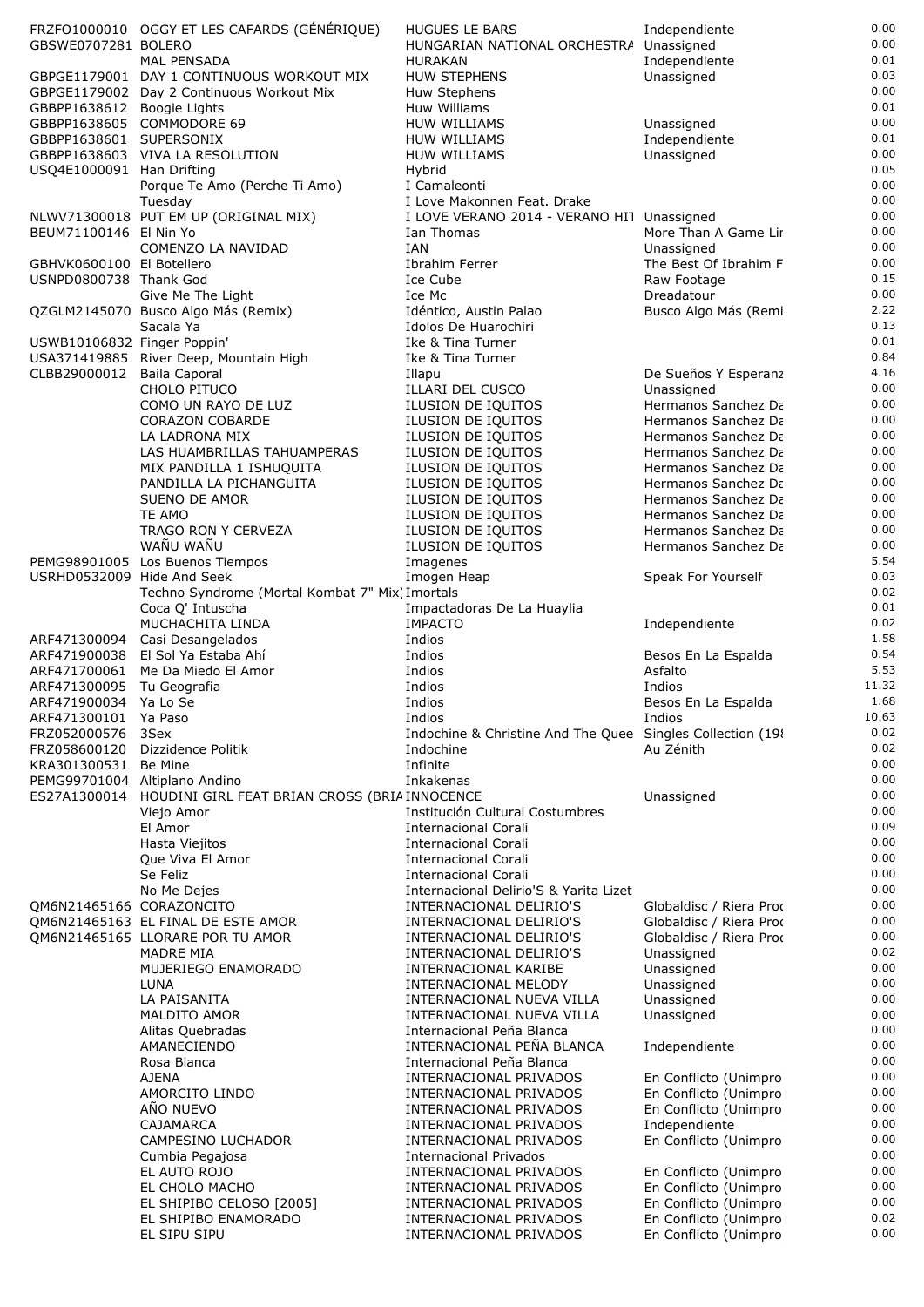|                           | EL TUNCHE                                                                    | INTERNACIONAL PRIVADOS             | En Conflicto (Unimpro      | 0.00 |
|---------------------------|------------------------------------------------------------------------------|------------------------------------|----------------------------|------|
|                           | EN EL ULTIMO RINCON                                                          | INTERNACIONAL PRIVADOS             | Unassigned                 | 0.00 |
|                           |                                                                              |                                    |                            | 0.00 |
|                           | <b>FELICIDADES</b>                                                           | INTERNACIONAL PRIVADOS             | En Conflicto (Unimpro      |      |
|                           | LA PUZANGUITA                                                                | INTERNACIONAL PRIVADOS             | En Conflicto (Unimpro      | 0.00 |
|                           | LENA PARA EL CARBON                                                          | INTERNACIONAL PRIVADOS             | En Conflicto (Unimpro      | 0.00 |
|                           | LUCIÉRNAGA                                                                   | INTERNACIONAL PRIVADOS             | En Conflicto (Unimpro      | 0.00 |
|                           | MI CUÑADITA                                                                  | INTERNACIONAL PRIVADOS             | En Conflicto (Unimpro      | 0.00 |
|                           | MIX CAJAMARCA                                                                | INTERNACIONAL PRIVADOS             | En Conflicto (Unimpro      | 0.00 |
|                           |                                                                              |                                    |                            | 0.02 |
|                           | Mix: Cariñito / Negra Coqueta                                                | Internacional Privados             |                            |      |
|                           | NOSTALGIA [2005]                                                             | <b>INTERNACIONAL PRIVADOS</b>      | En Conflicto (Unimpro      | 0.01 |
|                           | SAMARITANA                                                                   | INTERNACIONAL PRIVADOS             | En Conflicto (Unimpro      | 0.00 |
|                           | Samba                                                                        | Internacional Privados             |                            | 0.00 |
|                           | SHINGUIRITO CALIENTE                                                         | INTERNACIONAL PRIVADOS             | En Conflicto (Unimpro      | 0.00 |
|                           | SOÑE CONTIGO                                                                 | INTERNACIONAL PRIVADOS             | En Conflicto (Unimpro      | 0.00 |
|                           | TIERNAMENTE                                                                  | INTERNACIONAL PRIVADOS             | En Conflicto (Unimpro      | 0.00 |
|                           |                                                                              |                                    |                            |      |
|                           | Vienes Y Te Vas                                                              | <b>Internacional Privados</b>      |                            | 0.00 |
|                           | VIENES Y TE VAS [2005]                                                       | INTERNACIONAL PRIVADOS             | En Conflicto (Unimpro      | 0.00 |
|                           | <b>JUGUETE DE AMOR</b>                                                       | INTERNACIONAL REVANCHA             | Unassigned                 | 0.01 |
|                           | QUE LO DIGA ELLA                                                             | INTERNACIONAL REVANCHA             | Unassigned                 | 0.00 |
|                           | Llora Mi Alma                                                                | Internacional Rio Klaro            |                            | 0.00 |
|                           | Mayores                                                                      | Internacional Rio Klaro            |                            | 0.00 |
|                           | ME SOBRAN LAS PALABRAS                                                       | INTERNACIONAL RIO KLARO            | Unassigned                 | 0.00 |
|                           |                                                                              |                                    |                            |      |
|                           | Largate                                                                      | <b>Internacional Volumen</b>       |                            | 0.00 |
|                           | Perdóname                                                                    | Internacional Volumen              |                            | 0.00 |
|                           | QUE SEAS FELIZ                                                               | INTERNACIONAL VOLUMEN              | Independiente              | 0.00 |
|                           | Achuni Ullo                                                                  | Internacional Yurimaguas           |                            | 0.00 |
|                           | Como Quieres Que Te Olvide                                                   | <b>Internacional Yurimaguas</b>    |                            | 0.01 |
|                           | El Hilito                                                                    | <b>Internacional Yurimaguas</b>    |                            | 0.00 |
|                           |                                                                              |                                    |                            | 0.00 |
|                           | El Pucacuro                                                                  | <b>Internacional Yurimaguas</b>    |                            |      |
|                           | Jamas Te Perdonaré                                                           | <b>Internacional Yurimaguas</b>    |                            | 0.01 |
|                           | La Charapita                                                                 | <b>Internacional Yurimaguas</b>    |                            | 0.00 |
|                           | Linda Charapita                                                              | <b>Internacional Yurimaguas</b>    |                            | 0.02 |
|                           | Mix Leo Dan                                                                  | <b>Internacional Yurimaguas</b>    |                            | 0.00 |
|                           | No Me Rompas                                                                 | <b>Internacional Yurimaguas</b>    |                            | 0.02 |
|                           |                                                                              |                                    |                            | 0.00 |
|                           | Otro Ocupa Mi Lugar                                                          | <b>Internacional Yurimaguas</b>    |                            |      |
|                           | Por Ahi No                                                                   | Internacional Yurimaguas           |                            | 0.00 |
|                           | Quien Pela La Yuca                                                           | <b>Internacional Yurimaguas</b>    |                            | 0.01 |
|                           | LAGRIMAS POR TU ABANDONO                                                     | <b>INTOCABLES</b>                  | Independiente              | 0.00 |
| ARA140500003              | Nunca Quise                                                                  | Intoxicados                        |                            | 0.03 |
| ARF850800017              | Pila Pila                                                                    | Intoxicados                        |                            | 0.04 |
|                           |                                                                              |                                    |                            | 0.00 |
|                           | En Un Rincon                                                                 | Inyectores                         | Rompecaminos               |      |
|                           | IN-CORPORACION                                                               | <b>INYECTORES</b>                  | Unassigned                 | 0.00 |
|                           | La Vida Es Rosa                                                              | Iran Castillo                      |                            | 0.00 |
| HUUM71200104 Midtro 01    |                                                                              | Irigy Honaljmirigy                 | Snassz Vegas               | 0.37 |
|                           | Ansias                                                                       | Irma Y Oswaldo                     |                            | 0.00 |
|                           | USA561397443 Yo Te Nombro Libertad                                           | Isabel Aldunate                    | Canciones Para Decir       | 0.00 |
|                           |                                                                              | Isabella                           |                            | 0.03 |
| USWD11048335 City Of Love |                                                                              |                                    |                            |      |
|                           | USWD11365403 Isabella'S Birthday Song                                        | Isabella                           |                            | 0.23 |
|                           | AMIGOS BUSCO UN CONSUELO                                                     | ISAURA DE LOS ANDES                | Isaura Choqueapaza         | 0.00 |
|                           | CHOFERCITO, OLIVO VERDE, YO NO SOY ISAURA DE LOS ANDES                       |                                    | Isaura Choqueapaza         | 0.00 |
|                           | <b>CUANDO ME VAYA</b>                                                        | ISAURA DE LOS ANDES                | Isaura Choqueapaza         | 0.00 |
|                           | <b>DESTINO</b>                                                               | ISAURA DE LOS ANDES                | Isaura Choqueapaza         | 0.00 |
|                           |                                                                              | ISAURA DE LOS ANDES                |                            | 0.00 |
|                           | <b>GRACIAS PERU</b>                                                          |                                    | Isaura Choqueapaza         |      |
|                           | HOY TE FUISTE (EN VIVO)                                                      | ISAURA DE LOS ANDES                | Isaura Choqueapaza         | 0.00 |
|                           | HUAYLAS CORAZONCITO                                                          | ISAURA DE LOS ANDES                | Isaura Choqueapaza         | 0.00 |
|                           | LUCHARE POR TU AMOR                                                          | ISAURA DE LOS ANDES                | Isaura Choqueapaza         | 0.00 |
|                           | MADRECITA LINDA                                                              | ISAURA DE LOS ANDES                | Isaura Choqueapaza         | 0.00 |
|                           | MADRECITA LINDA (EN VIVO)                                                    | ISAURA DE LOS ANDES                | Isaura Choqueapaza         | 0.00 |
|                           | MAMITA                                                                       | ISAURA DE LOS ANDES                | Isaura Choqueapaza         | 0.00 |
|                           |                                                                              |                                    |                            | 0.00 |
|                           | MANANA ES PARA SIEMPRE                                                       | ISAURA DE LOS ANDES                | Isaura Choqueapaza         |      |
|                           | ME LLAMAN BORRACHA                                                           | ISAURA DE LOS ANDES                | Isaura Choqueapaza         | 0.00 |
|                           | <b>ROSAURA</b>                                                               | ISAURA DE LOS ANDES                | Isaura Choqueapaza         | 0.00 |
|                           | ROSAURA (EN VIVO)                                                            | ISAURA DE LOS ANDES                | Isaura Choqueapaza         | 0.00 |
|                           | Soy Sureñita                                                                 | Isaura De Los Andes                |                            | 0.00 |
|                           | ME GUSTAS TU                                                                 | <b>ISKANDER</b>                    | Unassigned                 | 0.00 |
|                           |                                                                              |                                    |                            | 0.00 |
| PETP11707169              | OLVIDAME                                                                     | <b>ISKAYA</b>                      | <b>Tarpuy Producciones</b> |      |
| USUL10110171              | Maria Luisa                                                                  | Ismael Miranda                     |                            | 0.00 |
| ES71G1769553              | <b>SENOR SERENO</b>                                                          | <b>ISMAEL MIRANDA</b>              | Unassigned                 | 0.00 |
|                           | ESA031321402 AGUA QUE VA A CAER                                              | ISMAEL RIVERA                      | Unassigned                 | 0.00 |
|                           | <b>CUESTION DE PIEL</b>                                                      | <b>ISMAEL SERRANO</b>              | Independiente              | 0.00 |
| US4R31315030 Washed Away  |                                                                              | Israel Medina, Sample Magic, David |                            | 0.00 |
|                           | Bailando (Official Salsa Version)                                            | Issac Delgado, Gente De Zona & De  |                            | 0.00 |
|                           |                                                                              |                                    |                            | 0.00 |
|                           | GBHVK0700119 I DREAMED A DREAM (FROM "LES MISER ISSY VAN RANDWYCK & NATIONAL |                                    | Unassigned                 |      |
|                           | PEMG99823016 Asesina (Mataste Mis Sentimientos)                              | Iván Cruz                          |                            | 0.53 |
|                           | Aun No Pierdo La Esperanza                                                   | Iván Cruz                          |                            | 0.00 |
| PEMG99828004 Brindo       |                                                                              | Iván Cruz                          |                            | 0.00 |
|                           | De Carne Y Hueso                                                             | Iván Cruz                          |                            | 0.01 |
|                           | En Tu Dia Madre Mia                                                          | Iván Cruz                          |                            | 0.00 |
|                           |                                                                              |                                    |                            |      |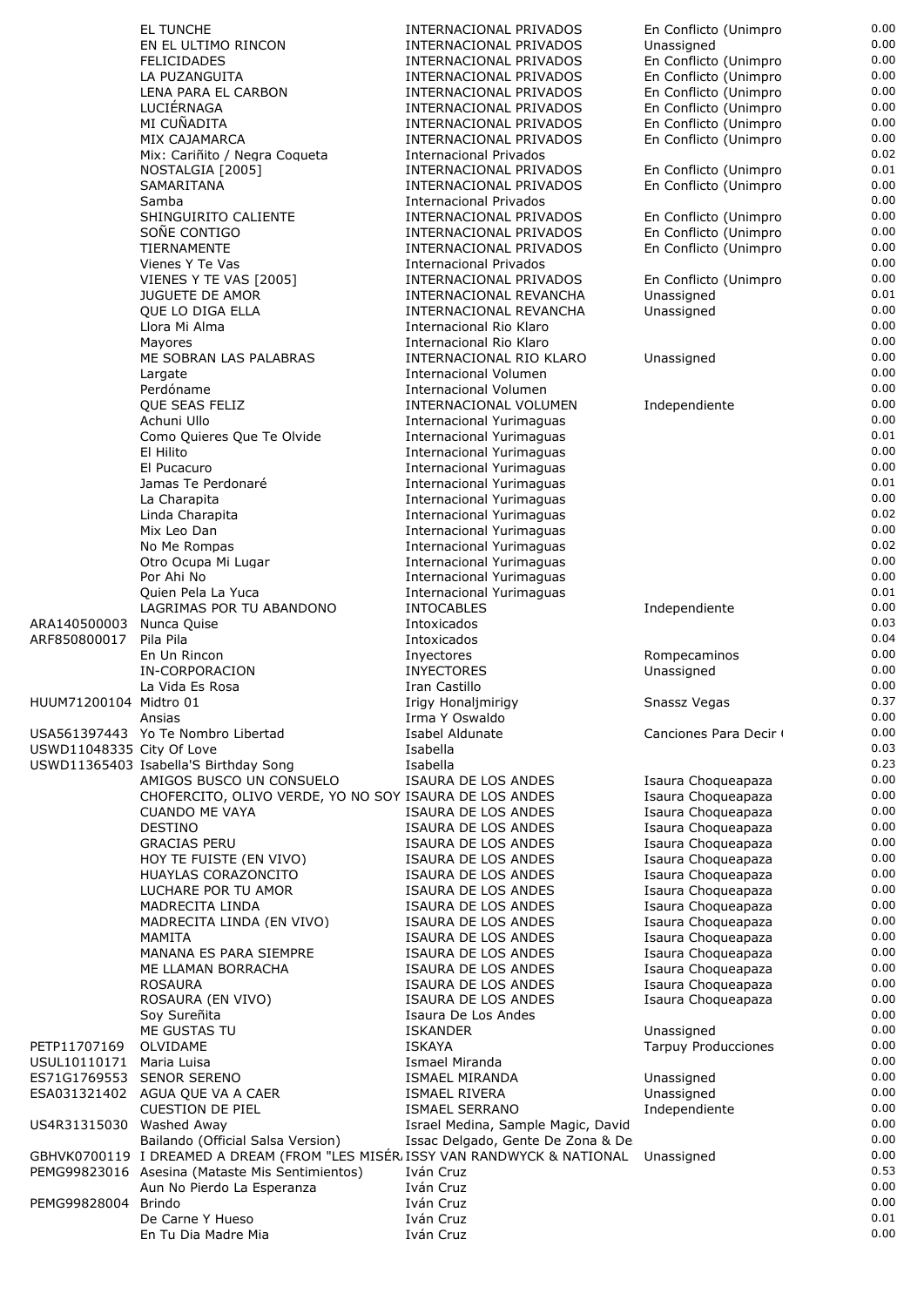|                             | La Ficha Marcada                                                              | Ivan Cruz                                       |                                      | 0.00         |
|-----------------------------|-------------------------------------------------------------------------------|-------------------------------------------------|--------------------------------------|--------------|
| -PEMG998230                 | Me Dices Que Te Vas                                                           | Iván Cruz                                       |                                      | 0.18         |
|                             | Me Voy, Te Dejo                                                               | Ivan Cruz                                       |                                      | 0.00         |
| FRS182051466                | Pena                                                                          | Ivan Cruz                                       | Brindo                               | 3.70         |
|                             | POR UN PUÑADO DE ORO (EN VIVO)                                                | <b>IVAN CRUZ</b>                                | Independiente                        | 0.00<br>0.00 |
|                             | SE QUE ME ENGAÑASTE UN DIA (EN VIVC IVAN CRUZ<br>Te Quiero Pero Me Arrepiento | Iván Cruz                                       | Independiente                        | 0.02         |
|                             | Tu No Sabes Querer                                                            | Iván Cruz                                       |                                      | 0.00         |
| FRS182051467                | Vagabundo Soy                                                                 | Ivan Cruz                                       | <b>Brindo</b>                        | 0.03         |
| COF011201778                | La Persona De Mi Vida                                                         | Iván Villazón                                   |                                      | 1.02         |
|                             | Encumbiao                                                                     | Ivan Y Su Bam Band                              |                                      | 0.01         |
|                             | Encumbiao                                                                     | Ivan Y Sus Bam Band                             |                                      | 0.00         |
|                             | LA LOCURA DE HOY                                                              | IVAN Y SUS BAM BAND                             | Independiente                        | 0.00         |
|                             | If I Can'T Have You                                                           | Ivonne Elliman                                  |                                      | 0.00         |
| US4JQ0400023                | Amiga No Pienses (Remix)                                                      | Ivy Queen                                       |                                      | 0.00         |
|                             | EN LA DISCO                                                                   | <b>IVY QUEEN</b>                                | Independiente                        | 0.00         |
|                             | Muchos Quieren Tumbarme                                                       | Ivy Queen                                       |                                      | 0.00<br>0.00 |
|                             | PREPARENSE PARA EL PERREO<br>Yo Quiero Saber                                  | <b>IVY QUEEN</b><br>Ivy Queen                   | Unassigned<br>Diva (Platinum Edition | 3.41         |
|                             | JUNTO AL AMANECER (TROPICAL VERSIO J ALVAREZ                                  |                                                 | Unassigned                           | 0.00         |
|                             | LA PREGUNTA (DJ AXION REMIX)                                                  | J ALVAREZ                                       | Unassigned                           | 0.00         |
|                             | SEXO, CALOR Y SUDOR (FEAT. NEJO & D/J ALVAREZ                                 |                                                 | Unassigned                           | 0.00         |
| USUYG1102923                | DO DO                                                                         | J BALLA                                         | Unassigned                           | 0.00         |
|                             | Reggaetón                                                                     | J. Balvin                                       |                                      | 0.00         |
|                             | 6 AM (CON FARRUKO) [DJ REMIX]                                                 | J. BALVIN                                       | Unassigned                           | 0.00         |
|                             | Ginza (Remix) (Feat. Nicky Jam, Zion, Far J. Balvin                           |                                                 |                                      | 0.00         |
|                             | Reggaeton (Premios Lo Nuestro 2019)                                           | J. Balvin                                       |                                      | 0.00         |
|                             | SIN COMPROMISO (REMIX) [FEAT. JOWEI J. BALVIN                                 |                                                 | Independiente                        | 0.00<br>0.00 |
| USA371611289                | Rocket 88<br><b>Reet Petite</b>                                               | Jackie Brenston<br>Jackie Wilson                |                                      | 0.01         |
|                             | UNDER FIRE                                                                    | <b>JACKIE</b>                                   | Unassigned                           | 0.00         |
| USA561293911 AHORA TE VAS   |                                                                               | <b>JADIEL</b>                                   | Unassigned                           | 0.00         |
|                             | Mi Gordita Bella                                                              | Jadiel                                          |                                      | 0.00         |
| USCGH1519164 Never Give Up  |                                                                               | Jah Sun & House Of Riddim                       |                                      | 0.02         |
|                             | COF019900047 ES MI NIÑA BONITA                                                | JAIRO FORERO, NUEVO GUADALAJA Independiente     |                                      | 0.03         |
|                             | CORAÇÃO DE PAPELAO (EL AMOR NO TIE JAIRZINHO & SIMONY                         |                                                 | Unassigned                           | 0.00         |
|                             | USPR37009024 Get Up (I Feel Like Being A) Sex Machine James Brown             |                                                 |                                      | 0.20         |
|                             | SEWDL6003710 I Feel Good (I Got You)                                          | James Brown                                     |                                      | 1.00         |
|                             | USUR10200471 Licking Stick - Licking Stick                                    | James Brown                                     |                                      | 0.00<br>0.05 |
| FRX281738293 Sex Machine    |                                                                               | James Brown                                     | This Is Funk                         | 0.00         |
|                             | Fairies<br>LET IT GO                                                          | James Burrell<br><b>JAMES DAY</b>               | Independiente                        | 0.00         |
| USWH10100047 No City Lights |                                                                               | James Gordon                                    |                                      | 0.65         |
|                             | USUS11203521 COMING OVER (FILOUS REMIX)                                       | <b>JAMES HERSEY</b>                             | Unassigned                           | 0.00         |
|                             | USMC19544823 END TITLES (FROM "APOLLO 13" SOUND1JAMES HORNER                  |                                                 | Independiente                        | 0.00         |
|                             | USMC19031416 High School Hellcats                                             | James Intveld, The Honey Sisters                |                                      | 0.00         |
|                             | A Glass Of Water                                                              | James Jandrisch                                 |                                      | 0.00         |
|                             | A Hammer                                                                      | James Jandrisch                                 |                                      | 0.00         |
|                             | <b>Brings Back Memories</b>                                                   | James Jandrisch                                 |                                      | 0.00         |
|                             | Call Your Witness                                                             | James Jandrisch                                 |                                      | 0.00         |
|                             | Cigarette Butt                                                                | James Jandrisch                                 |                                      | 0.00<br>0.00 |
|                             | Clean Up<br>Clear That All Up                                                 | James Jandrisch<br>James Jandrisch              |                                      | 0.00         |
|                             | Don'T Hurt Her                                                                | James Jandrisch                                 |                                      | 0.00         |
|                             | Driving Drunk                                                                 | James Jandrisch                                 |                                      | 0.00         |
|                             | Everything We Got                                                             | James Jandrisch                                 |                                      | 0.00         |
|                             | Family                                                                        | James Jandrisch                                 |                                      | 0.00         |
|                             | Following                                                                     | James Jandrisch                                 |                                      | 0.00         |
|                             | Garbage Pickup                                                                | James Jandrisch                                 |                                      | 0.00         |
|                             | I Love You                                                                    | James Jandrisch                                 |                                      | 0.00         |
|                             | I Only Got The One                                                            | James Jandrisch                                 |                                      | 0.00         |
|                             | I See You                                                                     | James Jandrisch                                 |                                      | 0.00         |
|                             | I See You [Alt Cue]<br>I'M From Riverdale                                     | James Jandrisch<br>James Jandrisch              |                                      | 0.00<br>0.00 |
|                             | I'M Sorry                                                                     | James Jandrisch                                 |                                      | 0.00         |
|                             | It Seems To Be                                                                | James Jandrisch                                 |                                      | 0.00         |
|                             | Office Break In                                                               | James Jandrisch                                 |                                      | 0.00         |
|                             | Pay Phone                                                                     | James Jandrisch                                 |                                      | 0.00         |
|                             | The Cement Works                                                              | James Jandrisch                                 |                                      | 0.00         |
|                             | The Only Way                                                                  | James Jandrisch                                 |                                      | 0.00         |
|                             | This Way [Alt Cue 2]                                                          | James Jandrisch                                 |                                      | 0.00         |
|                             | Where'S Emma?                                                                 | James Jandrisch                                 |                                      | 0.00         |
| USWD11468173 Friend Like Me |                                                                               | James Monroe Iglehart, Adam Jacob<br>JAMES NJIE |                                      | 0.00<br>0.00 |
| US4R31239543 Two-Tone Suit  | U TURN                                                                        | James Robert Nisbet, James Roger (              | Independiente                        | 4.03         |
| COF011100163 BUSCANDOTE     |                                                                               | <b>JAMES VARGAS</b>                             | Unassigned                           | 0.00         |
| GBUM70802619 Waterfall      |                                                                               | James                                           |                                      | 0.00         |
|                             | USUM71300667 Lead Me Home (The Walking Dead Sound Jamie N Commons             |                                                 |                                      | 0.02         |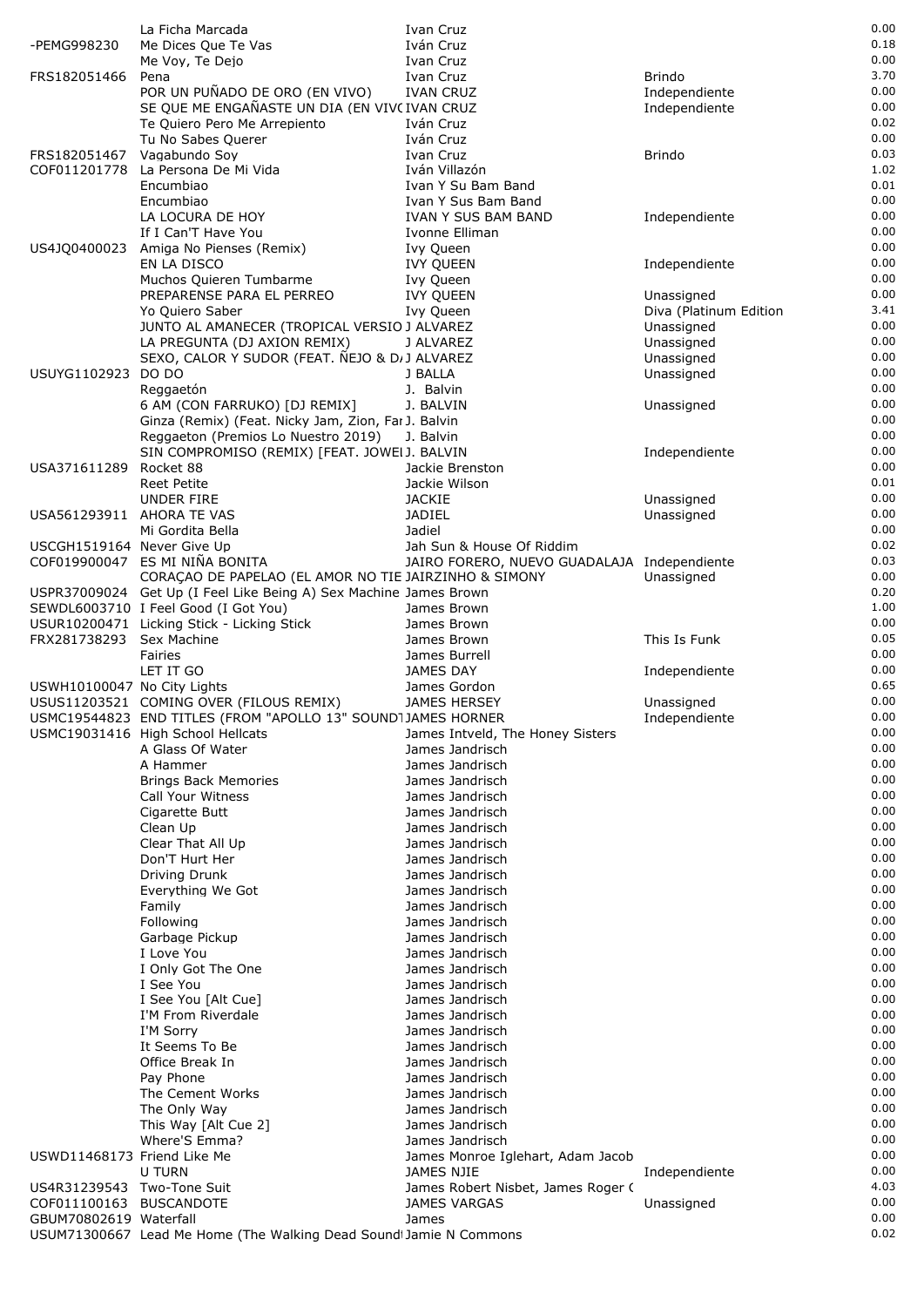|                                                     | Querdate Conmigo                                                                                  | Jandy Feliz                                                          |                                | 0.07         |
|-----------------------------------------------------|---------------------------------------------------------------------------------------------------|----------------------------------------------------------------------|--------------------------------|--------------|
|                                                     | USUM70748724 Let'S Wait Awhile (Remix)                                                            | Janet Jackson                                                        |                                | 0.01         |
|                                                     | HEROES TONIGHT (FEAT. JOHNNING)                                                                   | JANJI                                                                | Independiente                  | 0.00         |
| ES96A2000119 Valiente                               | CONMIGO VOLARAS                                                                                   | Jarabe De Palo<br><b>JAREN</b>                                       | Tragas O Escupes<br>Unassigned | 0.02<br>0.00 |
|                                                     | TELL ME THE SECRET                                                                                | <b>JARRELL</b>                                                       | Independiente                  | 0.01         |
|                                                     | Lifestyle                                                                                         | Jason Derulo Feat. Adam Levine                                       |                                | 1.80         |
|                                                     | GBARL1200257 ESSENTIAL R&B CLUBMIX                                                                | JASON DERULO; VARIOUS                                                | Independiente                  | 0.00         |
|                                                     | I'M Yours (Pedro Ea Reggae Remix)                                                                 | Jason Mraz                                                           |                                | 0.00         |
|                                                     | DEN061800394 LIKE BUTTERFLIES                                                                     | <b>JASPER FORKS</b>                                                  | Independiente                  | 0.00         |
| ES5051100566                                        | Di Session                                                                                        | Java                                                                 |                                | 0.00         |
|                                                     | RETOÑO DE MI VIDA                                                                                 | JAVID MIP                                                            | Independiente                  | 0.00<br>0.00 |
|                                                     | <b>CHARITO</b><br>Dejame                                                                          | JAVIER ARIAS<br>Javier Dolores                                       | Cpr (America TV)               | 0.00         |
|                                                     | AL DESPERTAR                                                                                      | <b>JAVIER LAMA</b>                                                   | Unassigned                     | 0.00         |
|                                                     | Y SE LLAMA PERU                                                                                   | JAVIER LANDA, ANDRÉ VASQUEZ, GC Independiente                        |                                | 0.00         |
| FRX762036950                                        | Luz Y Sombra                                                                                      | Javier Solis Con Acompaniamento D Y Javier Solis Con A               |                                | 0.79         |
| FRX762036943                                        | Ojitos Traidores                                                                                  | Javier Solis Con Acompaniamento D Y Javier Solis Con A               |                                | 0.02         |
| FR59R1795271 Luz De Luna                            |                                                                                                   | Javier Solis                                                         |                                | 0.18         |
|                                                     | US4R31134817 Christmas Sunrise                                                                    | Jay Price                                                            |                                | 0.00<br>0.35 |
| GBFPN0917266 Lucky 69<br>US4R31231550 Take You Away |                                                                                                   | Jay Price<br>Jay Price                                               |                                | 0.00         |
| USCRP2109351 Under A Veil                           |                                                                                                   | Jay Sean                                                             | The Mistress                   | 0.00         |
| FR26F1400461                                        | Glowing Path                                                                                      | Jc Lemay, Laetitia Frenod                                            |                                | 0.00         |
|                                                     | MI LINDA FLOR (CON EL PUEBLO, BABY RJDC                                                           |                                                                      | Independiente                  | 0.03         |
|                                                     | QUIERO QUE SEAS MI ESTRELLA                                                                       | <b>JEAN CARLOS CENTENO</b>                                           | Independiente                  | 0.00         |
|                                                     | Solo A Ti Te Amo                                                                                  | Jean Carlos Centeno                                                  |                                | 0.18         |
|                                                     | Y VOLVERÉ (EN VIVO YO SOY 2017)<br>BRIMU1701258 José Antonio (En Vivo)                            | JEAN CARLOS SOTO<br>Jean Paul Strauss                                | Unassigned                     | 0.00<br>0.00 |
| QMDA61543406 Yo Quiero Ser                          |                                                                                                   | Jean Paul Strauss                                                    | Pensando En Ti                 | 0.35         |
|                                                     | PARA TI (EN VIVO)                                                                                 | JEAN PIERRE MAGNET Y SERENATA                                        | Unassigned                     | 0.00         |
| FIKFK0200010                                        | KESÄKATU (SUMMER IN THE CITY)                                                                     | JEAN S.                                                              | Independiente                  | 0.00         |
|                                                     | FR47Q0803780 TOURNÉE RAPIDE (BOF "JOUR DE FETE") JEAN YATOVE                                      |                                                                      | Unassigned                     | 0.00         |
|                                                     | DARIA CUALQUIER COSA                                                                              | <b>JEANETTE</b>                                                      | Independiente                  | 0.00         |
| FR96X1876045                                        | Soy Rebelde                                                                                       | Jeanette                                                             | Baladas, Amor Y Vino           | 0.09         |
|                                                     | THE ELEPHANT NEVER FORGETS<br><b>CORRIDOR TO AMY</b>                                              | JEAN-JACQUES PERREY<br><b>JEAN-PIERRE TAIEB</b>                      | Unassigned<br>Unassigned       | 0.00<br>0.00 |
|                                                     | Corridor To Amy                                                                                   | Jean-Pierre Taïeb                                                    |                                | 0.02         |
|                                                     | War Of The Vikings                                                                                | Jeff Marsh                                                           |                                | 0.00         |
|                                                     | ¿Y COMO ES EL?                                                                                    | <b>JEFF MONTANO</b>                                                  | Independiente                  | 0.00         |
|                                                     | ¿Y Cómo Es El?                                                                                    | Jeff Montano                                                         |                                | 0.02         |
|                                                     | GBCBR0800202 We Wish You A Merry Christmas<br>EL ELECTRO DE POKEMON (FEAT. DJ FLO'JEFFERSON TADEO | Jeff Scott Soto, Bruce Kulick, Bob Kt                                |                                | 0.00<br>0.00 |
| CAM460601637 Quiet Meadow                           |                                                                                                   | Jeffery Smith                                                        | Unassigned                     | 0.00         |
|                                                     | CAM460601641 Seed For The Sower                                                                   | Jeffery Smith                                                        |                                | 2.19         |
|                                                     | USSE61114586 The Kind Of Boy You Can'T Forget                                                     | Jelly Beans                                                          |                                | 0.00         |
|                                                     | Baila (Feat. Gaby)                                                                                | Jeloz                                                                |                                | 0.02         |
| USLIC0602162 Love You I Do                          |                                                                                                   | Jennifer Hudson                                                      |                                | 11.85        |
|                                                     | USUM71305221 Live It Up (Radio Hook)                                                              | Jennifer Lopez Feat. Pitbull                                         | Live It Up                     | 0.00<br>0.05 |
|                                                     | USSM10212457 Jenny From The Block<br>USUG10400147 Fairy Godmother Song                            | Jennifer López<br>Jennifer Saunders                                  |                                | 0.00         |
|                                                     | USUG10400149 Holding Out For A Hero                                                               | Jennifer Saunders                                                    |                                | 0.00         |
|                                                     | USWD10835127 Barking At The Moon                                                                  | Jenny Lewis                                                          |                                | 2.22         |
|                                                     | Luto En El Alma                                                                                   | Jenny Rosero Y Marcelo Rueda                                         |                                | 0.09         |
|                                                     | Amor Prohibido                                                                                    | Jenny Rosero                                                         |                                | 0.00         |
|                                                     | Si Un Dia Me Falta Tu Amor                                                                        | Jenny Rosero                                                         |                                | 0.00         |
|                                                     | A MI MANERA (EN VIVO)                                                                             | JEREMY GOMEZ                                                         | Unassigned                     | 0.00<br>0.00 |
| ES7181301517                                        | GOOD TIME (RAGGA VERSION)<br>Breathless (Version 1)                                               | <b>JERRY ELLIOTT</b><br>Jerry Lee Lewis                              | Independiente                  | 0.01         |
| DK92A6013409                                        | SWEET LITTLE SIXTEEN (FEAT. RINGO STJERRY LEE LEWIS                                               |                                                                      | Unassigned                     | 0.00         |
|                                                     | De La Cabeza A Los Pies                                                                           | Jerry Rivera                                                         |                                | 0.07         |
|                                                     | Sólo Con Un Beso                                                                                  | Jerry Rivera                                                         |                                | 0.04         |
|                                                     | Solo Pienso En Ti (Con Ken-Y) [Urban Ren Jerry Rivera                                             |                                                                      |                                | 0.00         |
|                                                     | Corre                                                                                             | Jesse & Joy                                                          |                                | 0.47<br>0.00 |
|                                                     | Porqueria<br>Price Tag (Feat B.O.B)                                                               | Jessica Y Sus Chicas Inolvidables De<br>Jessie J                     |                                | 0.00         |
|                                                     | Price Tag (Feat. B.O.B) [Studio 92 Remix] Jessie J                                                |                                                                      |                                | 0.00         |
|                                                     | El Milagro De Amar                                                                                | Jessyca Sarango                                                      |                                | 0.08         |
|                                                     | Que Seria De Mi Jesus                                                                             | Jesus Adrian Romero                                                  |                                | 0.09         |
|                                                     | SUAVE (EN VIVO YO SOY 2017)                                                                       | <b>JESUS AGUIRRE</b>                                                 | Independiente                  | 0.00         |
| ES7511027410                                        | Mágico                                                                                            | Jesús Manuel & Víctor Naín                                           |                                | 0.67         |
|                                                     | Hermelinda<br>Sacachispas                                                                         | Jesús Vásquez Y Panchito Jiménez<br>Jesús Vásquez Y Panchito Jiménez |                                | 0.01<br>0.00 |
|                                                     | Cariño Malo                                                                                       | Jesús Vasquez                                                        |                                | 0.00         |
|                                                     | Dejalo Que Se Vaya                                                                                | Jesús Vásquez                                                        |                                | 0.02         |
|                                                     | Estrellita Del Sur                                                                                | Jesús Vásquez                                                        |                                | 0.00         |
|                                                     | La Oración Del Labriego                                                                           | Jesus Vasquez                                                        |                                | 0.00         |
|                                                     | QUIERO QUE ESTÉS CONMIGO                                                                          | <b>JESUS VASQUEZ</b>                                                 | Unassigned                     | 0.00         |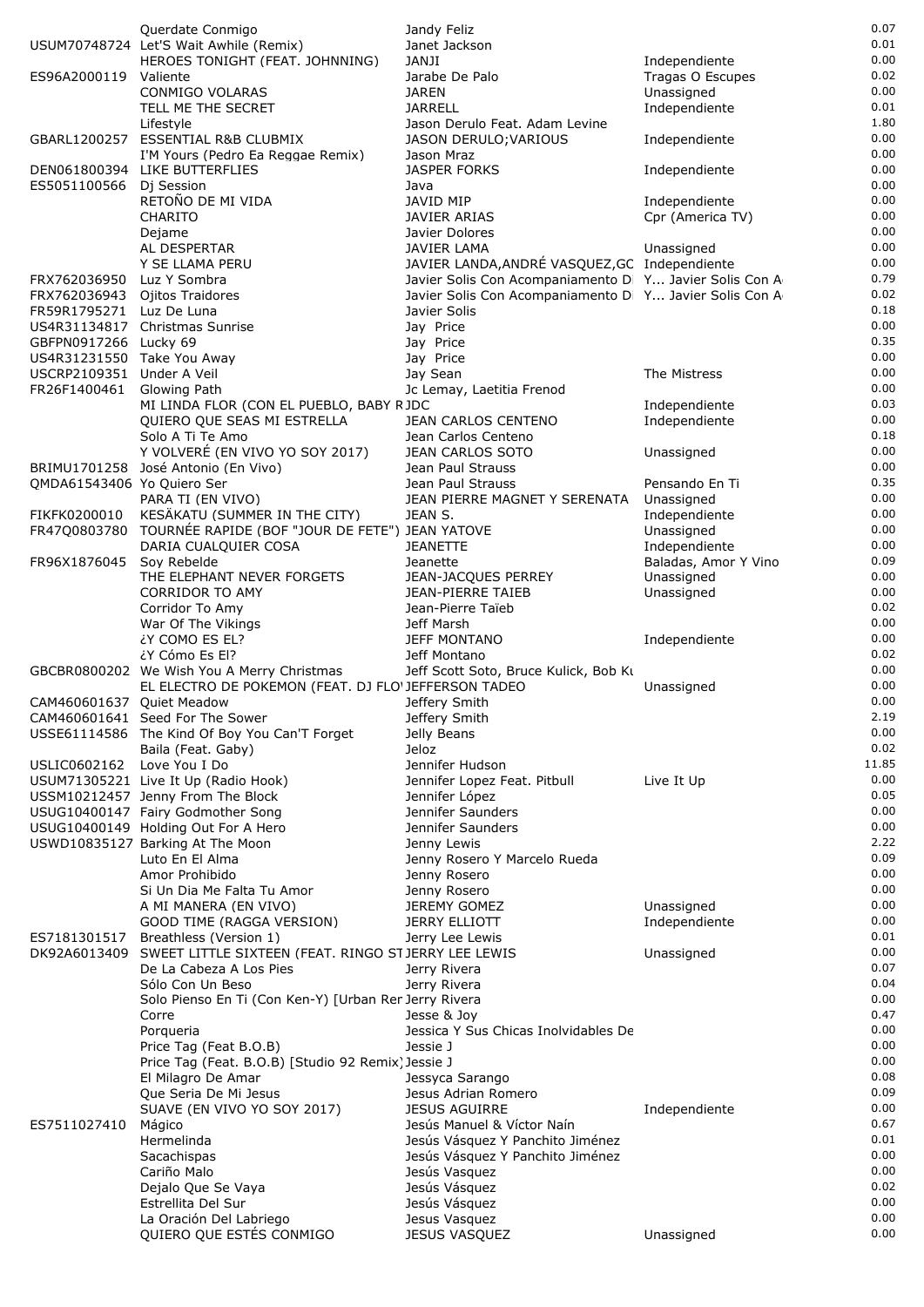|                                            | Quiero Que Estés Conmigo                                                                                                     | Jesús Vásquez                                                         |                       | 0.02         |
|--------------------------------------------|------------------------------------------------------------------------------------------------------------------------------|-----------------------------------------------------------------------|-----------------------|--------------|
| US4R31231564                               | Fireball                                                                                                                     | Jez Miller                                                            |                       | 0.00<br>0.10 |
|                                            | Jodes Y Jodes<br>La Rojiblanca                                                                                               | Jheyson Meza<br>Jheyson Meza                                          |                       | 0.00         |
|                                            | PORQUE TE VAS                                                                                                                | JHEYSON Y SU GRUPO CORAJE                                             | Independiente         | 0.03         |
|                                            | VAS A LLORAR                                                                                                                 | JHEYSON Y SU GRUPO CORAJE                                             | Independiente         | 0.00         |
|                                            | EL CONDOR PASA                                                                                                               | JHOJAN LEON                                                           | Unassigned            | 0.00         |
|                                            | Bonita (Feat. Kevin Roldan)                                                                                                  | Jhoni The Voice                                                       |                       | 0.00         |
| USRAR1000928 BRUJERIAS                     |                                                                                                                              | <b>JHONNY FARFAN</b>                                                  | Unassigned            | 0.00<br>0.00 |
| USRAR1000928 Brujerias                     | LA REVANCHA                                                                                                                  | Jhonny Farfán<br><b>JHONNY FARFAN</b>                                 | Independiente         | 0.00         |
|                                            | La Revancha                                                                                                                  | Jhonny Farfán                                                         | Los Reyes De La Rock  | 0.00         |
|                                            | Lágrimas Negras                                                                                                              | Jhonny Farfán                                                         |                       | 0.00         |
|                                            | Señor Abogado                                                                                                                | Jhonny Farfan                                                         |                       | 0.00         |
|                                            | No Vale La Pena                                                                                                              | Jhony Rivera & Ray Sepúlveda                                          |                       | 0.00         |
|                                            | Bendita Las Madres                                                                                                           | Jilguero Del Huascaran                                                |                       | 0.00<br>0.00 |
|                                            | SUIZA PERUANA<br>BRINDAREMOS POR EL                                                                                          | JILGUERO DEL HUASCARAN<br>JIMENA LINDO, GIANELLA NEYRA, L( Unassigned | Independiente         | 0.00         |
|                                            | <b>ERES TU</b>                                                                                                               | JIMENA LINDO, GIANELLA NEYRA, L( Unassigned                           |                       | 0.00         |
|                                            | QUÉ SABE NADIE                                                                                                               | JIMENA LINDO                                                          | Unassigned            | 0.00         |
|                                            | BAILANDO (REMIX) (FEAT. DCS)                                                                                                 | JIMMY BAD BOY                                                         | Independiente         | 0.00         |
|                                            | Samba Reggae                                                                                                                 | Jimmy Cliff                                                           | <b>Breakout</b>       | 0.02         |
|                                            | DARTE UN BESO (FEAT. MIKELA)                                                                                                 | <b>JIMMY CRUZ</b>                                                     | Unassigned            | 0.01<br>0.00 |
|                                            | GBCQV0900320 Ain'T That Lovin You Baby?<br>DK5C50033009 HIGH AND LONESOME                                                    | Jimmy Reed<br>JIMMY REED                                              | Independiente         | 0.00         |
| ITF250500202                               | TU GATITA                                                                                                                    | <b>JMP</b>                                                            | Independiente         | 0.00         |
|                                            | GAMETIME (LET GO)                                                                                                            | <b>JMUSIZ</b>                                                         | Unassigned            | 0.02         |
|                                            | Jungle                                                                                                                       | Joan & John                                                           |                       | 0.00         |
| ITBFC1800002                               | <b>JUNTOS</b>                                                                                                                | JOAQUIN OCHOA, CHIARA FRANCIA Unassigned                              |                       | 0.00         |
| ITBFC1800003                               | <b>SIGUEME</b>                                                                                                               | JOAQUIN OCHOA, CHIARA FRANCIA Unassigned                              |                       | 0.00<br>0.09 |
| COF011202285                               | En Barranguilla Me Quedo<br>Enhorabuena                                                                                      | Joe Arroyo Y La Verdad<br>Joe Arroyo Y La Verdad                      |                       | 0.03         |
|                                            | El Patillero                                                                                                                 | Joe Arroyo                                                            | Se Armó La Moña En (  | 0.09         |
|                                            | COF011100340 El Son Del Caballo                                                                                              | Joe Arroyo                                                            |                       | 3.63         |
|                                            | ES71G1769230 En Barranquilla Me Quedo                                                                                        | Joe Arroyo                                                            |                       | 0.08         |
|                                            | Kijis Konar                                                                                                                  | Joe Arroyo                                                            | Se Armó La Moña En (  | 0.16         |
| ES5531201666 LA GUARAPERA                  |                                                                                                                              | <b>JOE ARROYO</b>                                                     | Unassigned            | 0.00<br>0.02 |
| ES71G1641061 La Noche<br>QZ7361803031 Mama |                                                                                                                              | Joe Arroyo<br>Joe Arroyo                                              |                       | 0.27         |
|                                            | Pasito Tun Tun                                                                                                               | Joe Arroyo                                                            |                       | 0.07         |
| QMFME1532194 Bang ! Bang !                 |                                                                                                                              | Joe Cuba Sextet                                                       | Oh Yeah ! - Bang ! Ba | 0.00         |
|                                            | A Tí                                                                                                                         | Joe Dassin                                                            |                       | 0.00         |
|                                            | USEP40719112 God Only Knows                                                                                                  | Joe Henry                                                             | Civilians             | 0.05         |
|                                            | MARIHUANA<br>MORENA DE 15 AÑOS                                                                                               | JOE JAY<br>JOE RODRIGUEZ Y SU GRUPO LATIN Independiente               | Unassigned            | 0.00<br>0.00 |
|                                            | COF011202048 Morena De Quince Años                                                                                           | Joe Rodriguez Y Su Grupo Latino                                       |                       | 0.33         |
|                                            | COF017800057 La Casa De Fernando                                                                                             | Joe Rodríguez, La Integración                                         |                       | 0.00         |
|                                            | NLZ541501414 Man Enough (Extended Mix)                                                                                       | Joe Stone Feat. Ferreck Dawn                                          |                       | 0.00         |
| USHEL1202018 Mondo Bondo                   |                                                                                                                              | Joe Strummer And The Mescaleros                                       | Joe Strummer & The N  | 1.68         |
|                                            | USQX91301470 Shake, Rattle And Roll                                                                                          | Joe Turner                                                            |                       | 0.70<br>0.00 |
|                                            | USA2P1883034 Life'S Been Good Feat. Dr. John, Jules ShoJoe Walsh<br>DEUD91697009 ROCKY MOUNTAIN WAY (EXTENDED MIX) JOE WALSH |                                                                       | Independiente         | 0.00         |
|                                            | US4CR0400004 Jingle Bells (Bombay Dub Orchestra Remi Joe Williams                                                            |                                                                       |                       | 0.00         |
|                                            | Rosita                                                                                                                       | Joel Flores                                                           |                       | 0.00         |
| US38L0904011 Forever                       |                                                                                                                              | Joel Venom                                                            |                       | 0.00         |
|                                            | GBBLG1400217 PEPPERMINT TWIST                                                                                                | JOEY DEE, THE STARLINERS                                              | Unassigned            | 0.00         |
| QMUJA1441100 Organic Living                |                                                                                                                              | Joey Peters, Todd Rosenberg                                           |                       | 0.00<br>0.02 |
| US4R30711238 French Beret                  | Quisiera                                                                                                                     | Johanna Del Mantaro<br>John Baer, Marc D'Andrea, David Re             |                       | 0.00         |
|                                            | USVR10200061 HEARTS ON FIRE                                                                                                  | <b>JOHN CAFFERTY</b>                                                  | Independiente         | 0.00         |
|                                            | Whimsical Wabbit                                                                                                             | John Carlo Dwyer, Ronald Alan Meno                                    |                       | 0.00         |
|                                            | Cyber Time Zone                                                                                                              | John Carlo Dwyer                                                      |                       | 0.00         |
|                                            | Neutronium Realm                                                                                                             | John Carlo Dwyer                                                      |                       | 0.00         |
| US5940901457                               | Say It (Over And Over Again)<br>Hurts So Good                                                                                | John Coltrane Quartet<br>John Cougar                                  | American Fool         | 0.03<br>0.00 |
|                                            | Rock & Roll Girls                                                                                                            | John Fogerty                                                          |                       | 0.00         |
|                                            | THROUGH SUMMER ROOMS                                                                                                         | JOHN FOXX                                                             | Unassigned            | 0.00         |
|                                            | Ode To The North East Wind                                                                                                   | John Green                                                            |                       | 0.00         |
|                                            | LOVE PIANO                                                                                                                   | JOHN JACKSON                                                          | Unassigned            | 0.00         |
| ES5531212710                               | Amor Eterno                                                                                                                  | John Jairo Betancur                                                   |                       | 0.17         |
|                                            | Aquantate<br>USA2P1174817 Into The Woods                                                                                     | John Kelvin & Calle 2<br>John Monkman                                 |                       | 0.00<br>0.00 |
|                                            | USMV29900018 Zorba The Greek                                                                                                 | John Murphy & David Hughes                                            | Music From The Motio  | 0.00         |
| USWD10835138 A Fast Train                  |                                                                                                                              | John Powell                                                           |                       | 2.22         |
|                                            | USWD10835144 A Friend In Need                                                                                                | John Powell                                                           |                       | 2.22         |
|                                            | USWD10835142 House On Wheels                                                                                                 | John Powell                                                           |                       | 2.22         |
| USWD10835143 Las Vegas                     |                                                                                                                              | John Powell                                                           |                       | 2.22         |
| USWD10835136 Meet Mittens                  |                                                                                                                              | John Powell                                                           |                       | 2.22         |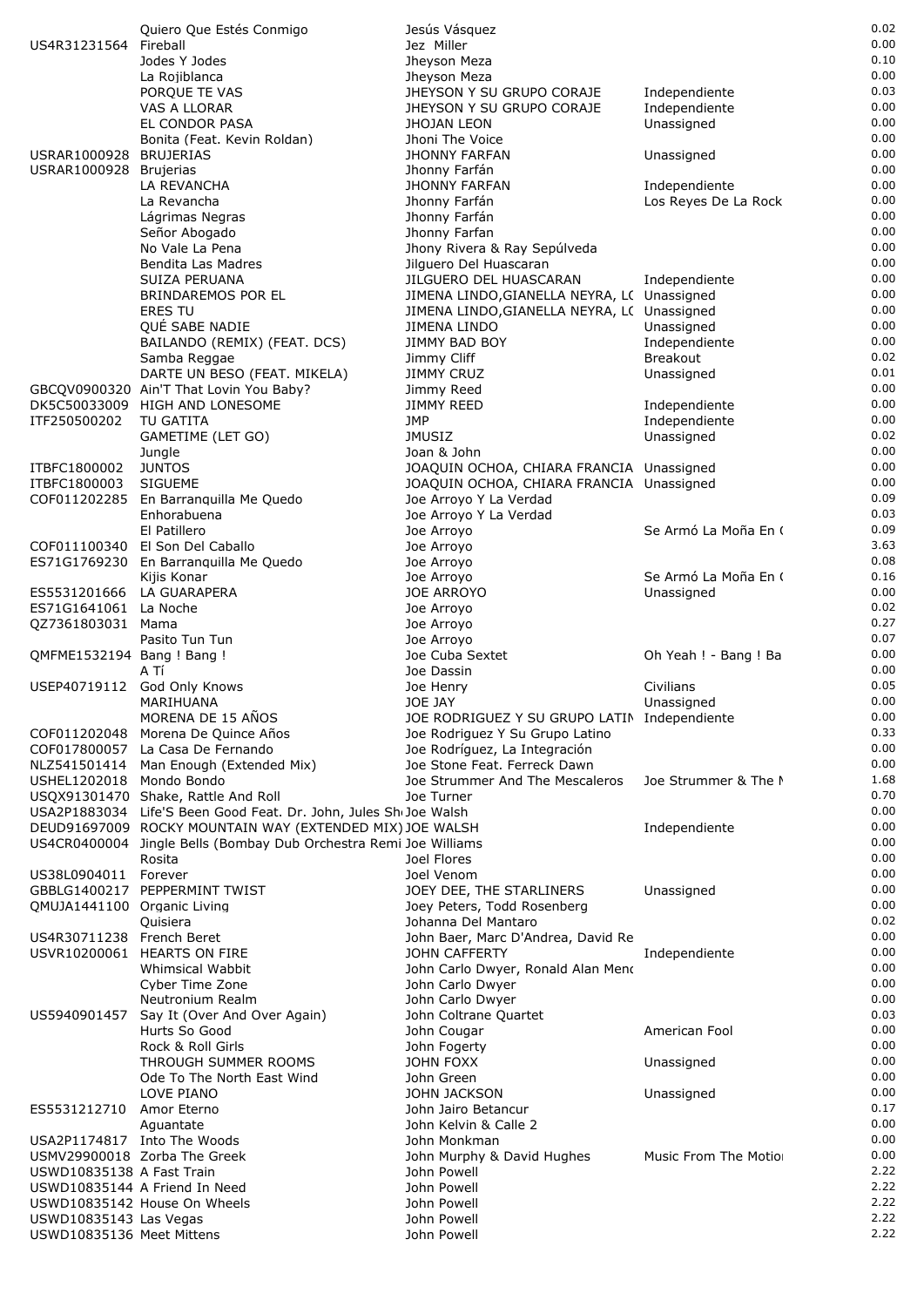|                            | USWD10835145 Rescuing Penny                                                                  | John Powell                                                |                                | 2.22         |
|----------------------------|----------------------------------------------------------------------------------------------|------------------------------------------------------------|--------------------------------|--------------|
|                            | USWD10835140 Sing-Along Rhino                                                                | John Powell                                                |                                | 2.22         |
| US3M50459206 To The Roof   |                                                                                              | John Powell                                                |                                | 8.27         |
|                            | Ayer                                                                                         | John Sebastian Tamayo Y Edison Mo Los Inpredecibles        |                                | 0.01         |
|                            | Bar Fight                                                                                    | John Sereda And Mike Thomas                                |                                | 0.01         |
|                            | Bar Fight [Alt Cue]<br><b>Billy Follows</b>                                                  | John Sereda And Mike Thomas                                |                                | 0.01<br>0.00 |
|                            | Billy Joe                                                                                    | John Sereda And Mike Thomas<br>John Sereda And Mike Thomas |                                | 0.01         |
|                            | Billy Kills Librarian                                                                        | John Sereda And Mike Thomas                                |                                | 0.00         |
|                            | Continued (Kill Switch) [Alt Cue]                                                            | John Sereda And Mike Thomas                                |                                | 0.01         |
|                            | Continued (Kill Switch) [Main Cue]                                                           | John Sereda And Mike Thomas                                |                                | 0.00         |
|                            | Crime Scene (Kill Switch)                                                                    | John Sereda And Mike Thomas                                |                                | 0.01         |
|                            | Does This Taste Funny?                                                                       | John Sereda And Mike Thomas                                |                                | 0.01         |
|                            | Don                                                                                          | John Sereda And Mike Thomas                                |                                | 0.01         |
|                            | Dropped Something<br>Fbi At The Morgue                                                       | John Sereda And Mike Thomas<br>John Sereda And Mike Thomas |                                | 0.01<br>0.01 |
|                            | Figure It Out Montage                                                                        | John Sereda And Mike Thomas                                |                                | 0.01         |
|                            | Flashback 1                                                                                  | John Sereda And Mike Thomas                                |                                | 0.01         |
|                            | Flashback 2                                                                                  | John Sereda And Mike Thomas                                |                                | 0.01         |
|                            | Flashback 3                                                                                  | John Sereda And Mike Thomas                                |                                | 0.01         |
|                            | Guitar Lick                                                                                  | John Sereda And Mike Thomas                                |                                | 0.01         |
|                            | Gunfight                                                                                     | John Sereda And Mike Thomas                                |                                | 0.01         |
|                            | He                                                                                           | John Sereda And Mike Thomas                                |                                | 0.01         |
|                            | Hooker Killing<br>Jake Done It                                                               | John Sereda And Mike Thomas<br>John Sereda And Mike Thomas |                                | 0.01<br>0.01 |
|                            | Jesse Snoops [Main Cue]                                                                      | John Sereda And Mike Thomas                                |                                | 0.01         |
|                            | Kick Billy                                                                                   | John Sereda And Mike Thomas                                |                                | 0.01         |
|                            | Lazarus                                                                                      | John Sereda And Mike Thomas                                |                                | 0.01         |
|                            | <b>LAZARUS PUNCH UP</b>                                                                      | JOHN SEREDA AND MIKE THOMAS                                | Independiente                  | 0.00         |
|                            | Lazarus Sets Scene                                                                           | John Sereda And Mike Thomas                                |                                | 0.00         |
|                            | Lazarus Shootout                                                                             | John Sereda And Mike Thomas                                |                                | 0.01         |
|                            | Phone Call                                                                                   | John Sereda And Mike Thomas                                |                                | 0.01         |
|                            | Seline Is Dead                                                                               | John Sereda And Mike Thomas                                |                                | 0.00<br>0.01 |
|                            | Telling Us Something<br>The Code                                                             | John Sereda And Mike Thomas<br>John Sereda And Mike Thomas |                                | 0.01         |
|                            | The Library                                                                                  | John Sereda And Mike Thomas                                |                                | 0.01         |
|                            | Where                                                                                        | John Sereda And Mike Thomas                                |                                | 0.01         |
|                            | <b>PLAN C</b>                                                                                | <b>JOHN SWIHART</b>                                        | Independiente                  | 0.00         |
|                            | WE GO TOGETHER                                                                               | JOHN TRAVOLTA & OLIVIA NEWTON Unassigned                   |                                | 0.00         |
| NLF050390169               | Greased Lightnin'                                                                            | John Travolta                                              |                                | 0.03         |
| NLF057890022               | We Go Together                                                                               | John Travolta                                              |                                | 1.13         |
|                            | Good Catch<br>Mumbai Max                                                                     | John V. Ottman<br>John V. Ottman                           |                                | 0.00<br>0.00 |
|                            | USSM10411638 Parade Of The Ewoks                                                             | John Williams                                              |                                | 2.62         |
|                            | AMANECIENDO                                                                                  | <b>JOHNATAN CABRERA</b>                                    | Independiente                  | 0.00         |
| ESA031106510               | Celoso                                                                                       | Johnny Albino                                              |                                | 0.00         |
|                            | <b>CUMBIA CALETERA</b>                                                                       | <b>JOHNNY ARCE</b>                                         | Unassigned                     | 0.00         |
|                            | GBHVK1300344 Rockabilly Boogie                                                               | Johnny Burnette                                            |                                | 0.00         |
|                            | <b>Brujerias</b>                                                                             | Johnny Farfán                                              |                                | 0.03         |
|                            | El Oro De Tu Pelo                                                                            | Johnny Farfán                                              |                                | 0.04<br>0.00 |
|                            | Humo Y Licor<br>Maria                                                                        | Johnny Farfán<br>Johnny Farfán                             |                                | 0.00         |
|                            | Rondando Tu Esquina                                                                          | Johnny Farfán                                              |                                | 0.00         |
| USRAR1000927 Señor Abogado |                                                                                              | Johnny Farfán                                              |                                | 0.02         |
|                            | SEÑOR MAGISTRADO                                                                             | <b>JOHNNY FARFAN</b>                                       | Unassigned                     | 0.00         |
|                            | Señor Magistrado                                                                             | Johnny Farfán                                              |                                | 0.00         |
|                            | Virgen Negra                                                                                 | Johnny Farfán                                              |                                | 0.01         |
|                            | ESTA VEZ (ACAPELA)                                                                           | <b>JOHNNY LAU</b>                                          | Cpr (America Tv)               | 0.00         |
|                            | HOY TENGO GANAS DE TI (EN VIVO)                                                              | <b>JOHNNY LAU</b>                                          | Independiente                  | 0.00<br>0.57 |
| CAPF62120001               | Junto A Mí<br>US3M59904006 Secret Agent Man                                                  | Johnny Lau<br>Johnny Rivers                                | Junto A Mí                     | 0.38         |
|                            | La Familia                                                                                   | Johnny Rojas & Willo El Patriarka                          | Perú Mi Tesoro                 | 0.03         |
| ES71G1768777 Adicto A Ti   |                                                                                              | Johnny Rojas                                               |                                | 0.00         |
|                            | LA PROTESTA DE LOS FEOS                                                                      | <b>JOHNNY VENTURA</b>                                      | Independiente                  | 0.00         |
|                            | QMGXA1436865 Something Good                                                                  | John-Paul Jones                                            |                                | 0.00         |
|                            | FR2X41821128 Luces De New York                                                               | Johny Lopez                                                |                                | 0.01         |
|                            | ES71G1934321 Eres El Demonio Disfrazado                                                      | Johny Tedesco                                              |                                | 0.02<br>0.00 |
|                            | I'M Feeling True Love<br>ES71G1750196 LA MANO DE DIOS                                        | Joleen L. Belle, Joachim Svare<br><b>JON CARLO</b>         |                                | 0.00         |
|                            | GBCEN1602758 PERFECT STRANGERS                                                               | JONAS BLUE FEAT JP COOPER                                  | Independiente<br>Independiente | 0.00         |
|                            | Polaroid (R3Hab Remix)                                                                       | Jonas Blue, Liam Payne, Lennon Ste                         |                                | 0.03         |
|                            | SAYONARA (FEAT. JERRY RIVERA)                                                                | JONATHAN MOLY                                              | Unassigned                     | 0.00         |
|                            | DEDL80800598 Warum Bin Ich Hier                                                              | Jonesmann                                                  | <b>Echte Musik</b>             | 0.03         |
|                            | USUG11600032 Those Magic Changes (From "Grease Live Jordan Fisher, Aaron Tveit, Grease L     |                                                            |                                | 0.55         |
|                            | QMBZ91593360 Dur Dur D'Etre Un Bebe                                                          | Jordi                                                      |                                | 1.93         |
|                            | USA2P1870769 ALGO ESTA CAYENDO AQUI (VERSION DE JORGE ARIAS<br>GBAZB1355003 BRAKE HORSEPOWER | JORGE CALVIÑO PEDREIRA / YANN                              | Unassigned                     | 0.00<br>0.00 |
|                            | ME GUSTAS MUCHO (REMIX)                                                                      | JORGE CELEDON & ALKILADOS                                  | Unassigned<br>Independiente    | 0.00         |
|                            |                                                                                              |                                                            |                                |              |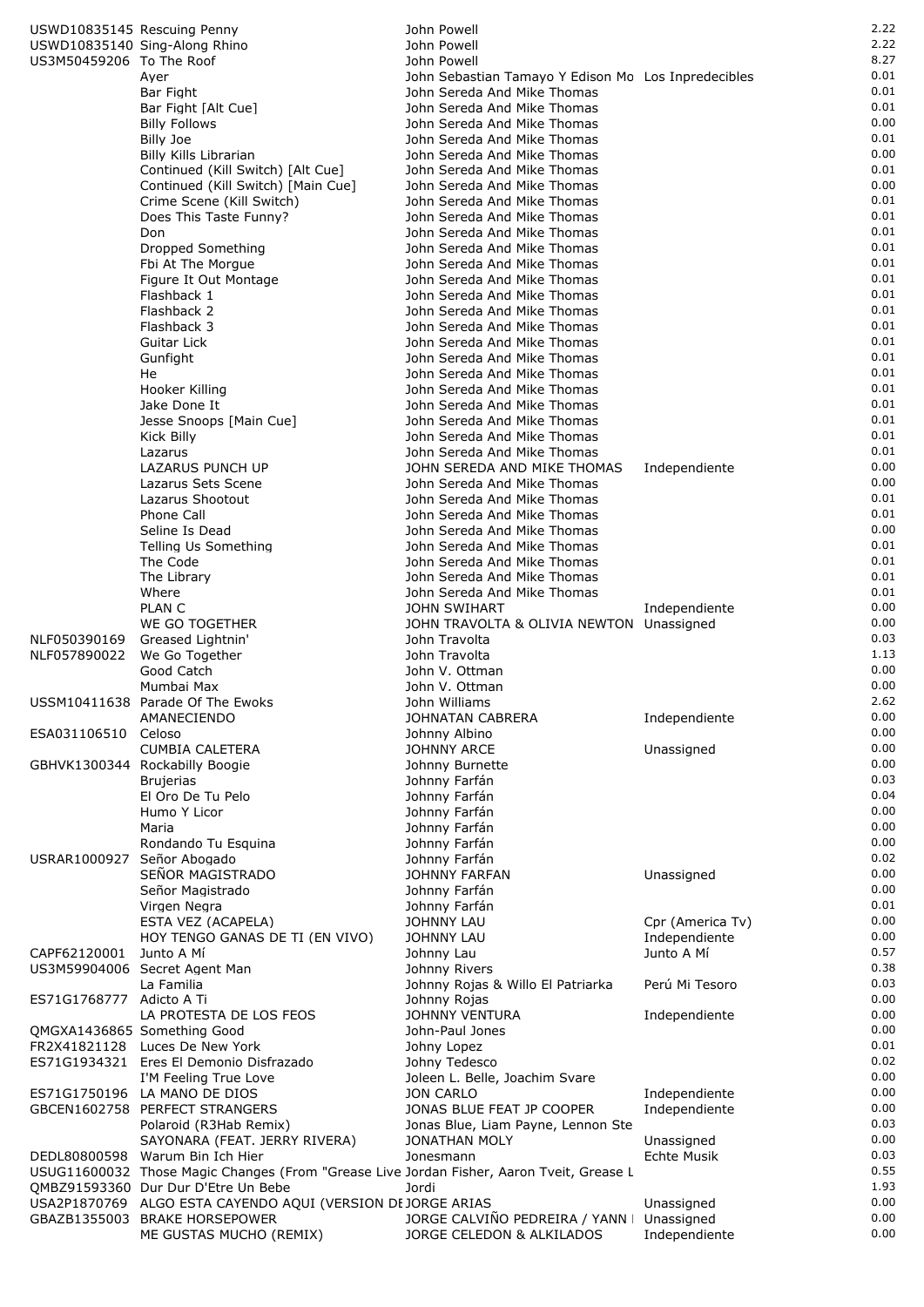|                              | Me Gustas Mucho (Remix)                                                       | Jorge Celedón & Alkilados                                       |                                                | 0.00            |
|------------------------------|-------------------------------------------------------------------------------|-----------------------------------------------------------------|------------------------------------------------|-----------------|
|                              | <b>HABLEMOS CLARAMENTE</b>                                                    | JORGE CTISTOBAL BALLESTEROS                                     | Unassigned                                     | 0.00            |
|                              | Caballito Blanco [En Concierto]                                               | Jorge Luis Jasso                                                | Criollo Enamorado (Cc                          | 0.02            |
| PEJM21804141                 | Noche De Serenata<br><b>BELLA HUAMANGA</b>                                    | Jorge Pardo<br>JORGE PAUCAR                                     | Herencia Criolla<br>Independiente              | 0.02<br>0.00    |
|                              | COF011200384 ASI TE QUIERO YO                                                 | JORGE SOLIS, LA GRAN BANDA CAL Independiente                    |                                                | 0.00            |
|                              | Para Ti (Feat. Adali Montero)                                                 | Jorgeo                                                          |                                                | 0.00            |
|                              | TCADG1735411 NO TE HAGAS (FEAT. BAD BUNNY)                                    | <b>JORY BOY</b>                                                 | Independiente                                  | 0.00            |
|                              | EL CONDUCTOR                                                                  | JOSÉ A. BEDOYA                                                  | Independiente                                  | 0.00            |
|                              | La Gitana                                                                     | José Alberto El Canario                                         |                                                | 0.00            |
|                              | Me Boto                                                                       | Jose Alberto El Canario                                         |                                                | 0.00            |
| USUL10200104                 | NADIE SE COMPARA CONTIGO                                                      | JOSÉ ALBERTO EL CANARIO                                         | Independiente                                  | 3.12<br>0.00    |
|                              | LO MISMO ME DA<br>US7YG1200138 Discu?Lpeme Sen?Ora (Live)                     | JOSÉ ALBERTO MUGRABI<br>José Alberto                            | Unassigned                                     | 0.41            |
|                              | DISCULPEME SEÑORA (EN VIVO)                                                   | <b>JOSÉ ALBERTO</b>                                             | Independiente                                  | 0.00            |
|                              | USA371633811 Amaneci En Tus Brazos                                            | Jose Alfredo Giménez                                            | Midnight Guitars                               | 0.00            |
| CLEN21400913 Amor Y Unidad   |                                                                               | José Antonio Fuentes                                            |                                                | 0.01            |
|                              | Aguardiente A Mi Caballo                                                      | José Antonio Sánchez                                            | Un Buen Criollo                                | 0.71            |
|                              | ADIOS MI VIDA                                                                 | JOSÉ ANTONIO                                                    | Unassigned                                     | 0.00            |
|                              | ESA031411624 MUJER INGRATA                                                    | JOSÉ ANTONIO                                                    | Independiente                                  | 0.00            |
|                              | OLVIDALA                                                                      | JOSÉ ANTONIO                                                    | Unassigned                                     | 0.00            |
| USA371287718 Triste Comedia  | Olvídala                                                                      | José Antonio                                                    |                                                | 0.00<br>0.00    |
|                              | Musica Andina                                                                 | Jose Basso<br>José Brito                                        | Reseteando Mi Vida                             | 1.08            |
|                              | FRX871587379 EL TELEFONO LLORA                                                | JOSÉ CARLOS                                                     | Independiente                                  | 0.00            |
|                              | El Artista                                                                    | José Eloy Escajadillo Farro                                     |                                                | 0.00            |
| PEMG99604010 Artista         |                                                                               | José Escajadillo                                                |                                                | 0.01            |
| PEMG99604005 Tal Vez         |                                                                               | José Escajadillo                                                |                                                | 0.02            |
|                              | US4D20600851 Despues De Ti Que                                                | José Feliciano, Christian Castro                                | Jose Feliciano Y Amigo                         | 0.00            |
|                              | EL TANGO DE ROXANNE (FROM                                                     | JOSÉ FELICIANO, EWAN MCGREGOF Unassigned                        |                                                | 0.00            |
| USIR10110330                 | EL TANGO DE ROXANNE (FROM "MOULIN JOSÉ FELICIANO, EWAN MCGREGOF Independiente |                                                                 |                                                | 21.27           |
|                              | Ahora Si Quiero Amar                                                          | José Feliciano                                                  |                                                | 0.00<br>0.00    |
| ES71G1736726                 | La Canción De Mis Recuerdos<br>La Carcel De Sing Sing                         | José Feliciano<br>Jose Feliciano                                |                                                | 0.00            |
| FRX201776379                 | Que Sera                                                                      | Jose Feliciano                                                  |                                                | 0.75            |
|                              | No Es Escandaloso                                                             | Jose Gabriel                                                    |                                                | 0.00            |
|                              | Lo Que Me Gusta De Ti (Feat. Victor Muñc Jose Ignacio                         |                                                                 |                                                | 0.00            |
|                              | ELLA Y EL (EN VIVO PROGRAMA APLAUSC JOSÉ LUIS PERALES                         |                                                                 | Independiente                                  | 0.00            |
|                              | Me Lamaz                                                                      | José Luis Perales                                               |                                                | 0.15            |
|                              | Te Quiero                                                                     | José Luis Perales                                               |                                                | 0.08            |
|                              | UN VELERO LLAMADO LIBERTAD (EN VIV(JOSÉ LUIS PERALES                          |                                                                 | Unassigned                                     | 0.00<br>0.46    |
| TCABF1279199<br>NLB639930009 | Haz Llover<br>PA' TODO EL ANO                                                 | José Luis Reyes<br>JOSÉ LUIS RODRIGUEZ CON LOS P/ Independiente |                                                | 0.00            |
|                              | Atrevete                                                                      | Jose Luis Rodriguez                                             |                                                | 15.21           |
|                              | Pa' Todo El Año (Cn Los Panchos)                                              | José Luis Rodriguez                                             |                                                | 0.00            |
|                              | Voy A Perder La Cabeza                                                        | José Luis Rodriguez                                             |                                                | 0.00            |
|                              | <b>TIENTAME</b>                                                               | JOSÉ MARIA BARRAZA                                              | Unassigned                                     | 0.00            |
|                              | UN SOLO BESO                                                                  | JOSÉ MARIA BARRAZA                                              | Unassigned                                     | 0.00            |
| ES5301867630                 | Marco                                                                         | Jose María López Pascual                                        |                                                | 3.39            |
| USA371493391                 | LA COLEGIALA                                                                  | JOSÉ MENENDEZ Y SU CONJUNTO                                     | Unassigned                                     | 0.00            |
|                              | Romance Carnavalero<br>RITMO VUELTA                                           | Joselito Kuyay<br>JOSELITO Y SU ORQUESTA                        |                                                | 0.00<br>0.00    |
|                              | DON JOSÉ                                                                      | <b>JOSELITO</b>                                                 | Unassigned<br>Independiente                    | 0.00            |
|                              | EL INCOMPARABLE                                                               | JOSEPH AMADO                                                    | Unassigned                                     | 0.00            |
|                              | Caballito De Palo                                                             | Joseph Fonseca                                                  |                                                | 6.34            |
| ES71G1767335                 | Noche De Fantasia                                                             | Joseph Fonseca                                                  |                                                | 7.43            |
| FRZ510700401                 | Olentzero                                                                     | Joseph Lafitte / Haurrock / Oldarra                             |                                                | 0.02            |
| USQE90800005 Brand New Day   |                                                                               | Joshua Radin                                                    |                                                | 14.53           |
|                              | Amar Y Querer                                                                 | Josimar Y Su Yambu                                              |                                                | 0.00            |
| PEBQ91721797                 | Amor, Amor (Feat. Gaitanes)                                                   | Josimar Y Su Yambú                                              | Por Culpa De Alguien                           | 3.39            |
| PEBQ91815040                 | Como Mirarte<br>Con La Misma Moneda                                           | Josimar Y Su Yambú<br>Josimar Y Su Yambú                        | Como Mirarte<br>El Mundial De La Salsa         | 135.31<br>32.86 |
| PEBQ91608556 Contigo Perú    |                                                                               | Josimar Y Su Yambú                                              | Contigo Peru                                   | 0.54            |
| QMBZ91953640 El Aventurero   |                                                                               | Josimar Y Su Yambú                                              | El Aventurero                                  | 588.52          |
|                              | PEBQ91721801 El Estúpido (Feat. Son Tentación)                                | Josimar Y Su Yambú                                              | Contigo Peru                                   | 11.29           |
|                              | PEBQ91721803 He Sentido Amor                                                  | Josimar Y Su Yambú                                              | Por Culpa De Alguien                           | 0.74            |
|                              | PEBQ91717572 He Sentido Amor (Live Sessions)                                  | Josimar Y Su Yambú                                              | Live Sessions, Salsa P                         | 0.15            |
|                              | PEBQ91505473 He Sentido Amor [2015]                                           | Josimar Y Su Yambú                                              | La Carcel De Sing Sino                         | 48.47           |
|                              | PEBQ91717573 La Cárcel De Sing Sing (Live Sessions)                           | Josimar Y Su Yambú                                              | Live Sessions, Salsa P                         | 0.42            |
|                              | PEBQ91721804 La Mejor De Todas                                                | Josimar Y Su Yambú                                              | Por Culpa De Alguien                           | 237.47<br>2.17  |
| PEBQ91721805 Mix Armonía 10  | PEBQ91717574 La Protagonista (Live Sessions)                                  | Josimar Y Su Yambú<br>Josimar Y Su Yambú                        | Live Sessions, Salsa P<br>Por Culpa De Alguien | 2.74            |
| PEBQ91721807                 | No Te Creas Tan Importante                                                    | Josimar Y Su Yambú                                              | Por Culpa De Alguien                           | 49.30           |
|                              | PEBQ91717575 No Te Creas Tan Importante (Live Sessior Josimar Y Su Yambu      |                                                                 | Live Sessions, Salsa P                         | 0.15            |
|                              | PEBQ91721809 No Tengo Dinero                                                  | Josimar Y Su Yambú                                              | Contigo Peru                                   | 0.70            |
| QM4TW1924235 Pienso En Ti    |                                                                               | Josimar Y Su Yambú                                              | Pienso En Ti                                   | 0.00            |
|                              | PEBQ91721796 Por Culpa De Alguien                                             | Josimar Y Su Yambú                                              | Por Culpa De Alguien                           | 0.00            |
|                              | QM4TX2102247 Quiéreme Mientras Se Pueda                                       | Josimar Y Su Yambú                                              | Quiéreme Mientras Se                           | 2.40            |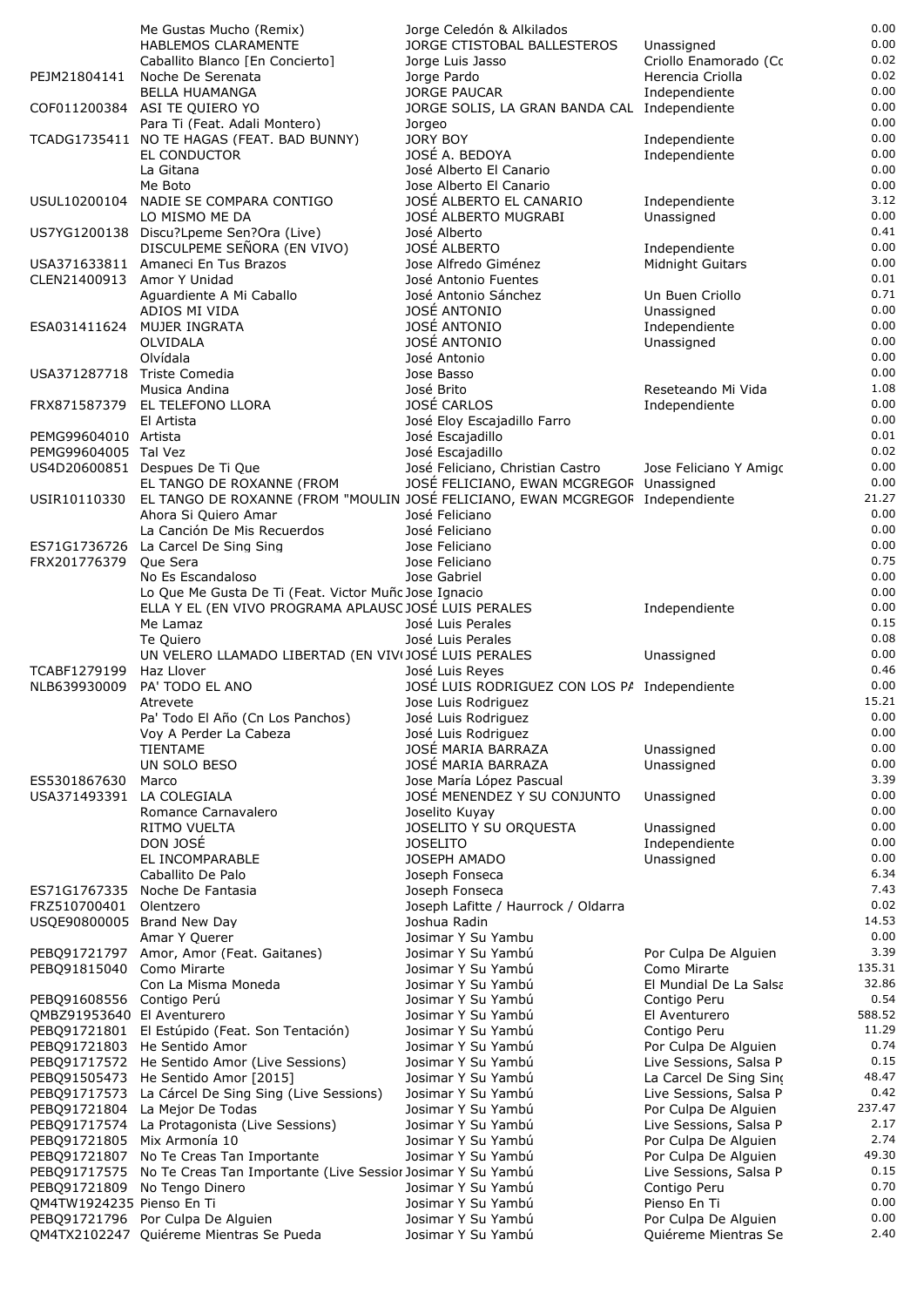| OZHZ42060355 Salsa Perucha  |                                                                                                     | Josimar Y Su Yambú                          | Salsa Perucha            | 0.38          |
|-----------------------------|-----------------------------------------------------------------------------------------------------|---------------------------------------------|--------------------------|---------------|
|                             | Tributo A Chacalón                                                                                  | Josimar Y Su Yambu                          |                          | 0.00          |
|                             | PEBO91505474 Tributo A Chacalón                                                                     | Josimar Y Su Yambú                          | La Carcel De Sing Sino   | 0.50          |
|                             | PEBQ91717566 Tributo Armonía 10 (Live Sessions)                                                     | Josimar Y Su Yambú                          | Live Sessions, Salsa P   | 2.08          |
|                             | PEBQ91717568 Tributo Chacalón (Live Sessions)                                                       | Josimar Y Su Yambú                          | Live Sessions, Salsa P   | 2.54          |
|                             | QMBZ92020147 Tu Te Lo Pierdes                                                                       | Josimar Y Su Yambú                          | Tú Te Lo Pierdes         | 34.60<br>0.00 |
|                             | QUE VOY HACER CON MI AMOR (EN VIVO JOSUE ALVARADO                                                   |                                             | Independiente            | 0.00          |
|                             | Amor Loquito                                                                                        | Josué Díaz<br>Josué Díaz                    |                          | 0.00          |
| ITUM71200711                | Vas A Caer<br>Piove (Remastered 2012)                                                               | Jovanotti                                   |                          | 0.02          |
|                             | Sólo A Tí                                                                                           | Joven Sensación                             |                          | 0.00          |
| ARJ401900033                | Descontrolado Ft. Juanse (En Vivo)                                                                  | Jovenes Pordioseros                         | Viva El Rock And Roll    | 0.00          |
|                             | SENSUAL INSPIRATION (FEAT. FARRUKO) JOWELL & RANDY                                                  |                                             | Unassigned               | 0.00          |
|                             | Hazte La Loca                                                                                       | Jowell                                      |                          | 0.00          |
| FRUM71303003 CE REVE BLEU   |                                                                                                     | JOYCE JONATHAN, OLYMPE                      | Independiente            | 0.00          |
|                             | CANTINERO SIRVA TRAGO                                                                               | <b>JUAN ALAVA</b>                           | Unassigned               | 0.03          |
|                             | COMPRENDE QUE TE QUIERO                                                                             | <b>JUAN ALAVA</b>                           | Independiente            | 0.00          |
|                             | ME VOY LLORANDO                                                                                     | JUAN ALAVA                                  | Unassigned               | 0.00          |
|                             | MI LINDA MAMITA                                                                                     | <b>JUAN ALAVA</b>                           | Independiente            | 0.00          |
|                             | No Te Rindas Peru                                                                                   | Juan Barbieri                               | Tema Suelto Digital      | 0.48          |
|                             | Y TU NO ESTAS                                                                                       | JUAN CARLOS CORONEL                         | Unassigned               | 0.00          |
|                             | DECIR ADIOS                                                                                         | JUAN CARLOS REY DE CASTRO                   | Unassigned               | 0.00          |
|                             | LOS PERDIDOS                                                                                        | <b>JUAN CARLOS</b>                          | Independiente            | 0.00          |
|                             | TE EXTRAÑARÉ                                                                                        | <b>JUAN CARLOS</b>                          | Unassigned               | 0.00          |
|                             | Cicatrices                                                                                          | Juan D'Arienzo O.T. Con Hector Mar          |                          | 0.01          |
|                             | Nunca Más                                                                                           | Juan D'Arienzo O.T. Con Hector Mar          |                          | 0.00          |
|                             | Uno                                                                                                 | Juan D'Arienzo O.T. Con Hector Mai          |                          | 0.00          |
| DEBL60448298                | LA CUMPARSITA                                                                                       | <b>JUAN D'ARIENZO</b>                       | Independiente            | 0.00          |
|                             | HIMNO NACIONAL DEL PERU                                                                             | JUAN DIEGO FLORES & LA ORQUES Independiente |                          | 0.00          |
|                             | ADIOS PUEBLO DE AYACUCHO (EN VIVO, JUAN DIEGO FLOREZ Y PERLA LEON Independiente                     |                                             |                          | 0.00<br>1.03  |
| ES71G2106407                | Jose Antonio                                                                                        | Juan Diego Flórez, Chabuca Granda           | Jose Antonio             | 0.00          |
|                             | AMOR ETERNO (EN VIVO BELLAS ARTES, JUAN GABRIEL<br>AMOR ETERNO (EN VIVO VIÑA DEL MAR : JUAN GABRIEL |                                             | Unassigned               | 0.00          |
|                             | EL NOA NOA (EN VIVO VIÑA DEL MAR 20 JUAN GABRIEL                                                    |                                             | Unassigned<br>Unassigned | 0.00          |
|                             | El Perú                                                                                             | Juan Gabriel                                |                          | 0.00          |
|                             | EL PRINCIPIO (EN VIVO VIÑA DEL MAR 21 JUAN GABRIEL                                                  |                                             | Unassigned               | 0.00          |
|                             | FUE UN PLACER CONOCERTE (EN VIVO VIJUAN GABRIEL                                                     |                                             | Unassigned               | 0.00          |
|                             | HASTA QUE TE CONOCI (EN VIVO DESDE JUAN GABRIEL                                                     |                                             | Independiente            | 0.00          |
|                             | NO TENGO DINERO (EN VIVO 1971)                                                                      | <b>JUAN GABRIEL</b>                         | Unassigned               | 0.00          |
|                             | NO TENGO DINERO (EN VIVO)                                                                           | <b>JUAN GABRIEL</b>                         | Unassigned               | 0.00          |
|                             | QUERIDA (EN VIVO VIÑA DEL MAR 2004) JUAN GABRIEL                                                    |                                             | Unassigned               | 0.00          |
|                             | YO CREO QUE ES TIEMPO (EN VIVO VIÑA JUAN GABRIEL                                                    |                                             | Unassigned               | 0.00          |
|                             | YO NO NACI PARA AMAR (EN VIVO VIÑA JUAN GABRIEL                                                     |                                             | Independiente            | 0.00          |
|                             | QM8962000064 A Pedir Su Mano (Versión Privé)                                                        | Juan Luis Guerra & 440                      | Privé                    | 0.01          |
|                             | QM8962000063 Donde Nacen Tus Besos                                                                  | Juan Luis Guerra & 440                      | Privé                    | 0.01          |
|                             | QM8962000065 Pambiche De Novia                                                                      | Juan Luis Guerra & 440                      | Privé                    | 0.01          |
|                             | USKP10400050 Acompañame Civil                                                                       | Juan Luis Guerra                            |                          | 0.01          |
|                             | Bachata Rosa                                                                                        | Juan Luis Guerra                            |                          | 0.42          |
| QM6P41751603 La Bilirruvina |                                                                                                     | Juan Luis Guerra                            |                          | 0.07          |
|                             | MEDLEY: A PEDIR SU MANO, LA BILIRRUI JUAN LUIS GUERRA                                               |                                             | Independiente            | 0.00          |
|                             | ESD011000142 Ojala Que Llueva Café (Directo)                                                        | Juan Luis Guerra                            |                          | 0.00          |
|                             | Lady Loca (Feat. Crossfire)                                                                         | Juan Magan                                  |                          | 0.00          |
|                             | PEMG99604001 ¿Quién Soy?, No Sé_No Sé Quién Soy                                                     | Juan Mosto                                  |                          | 1.50<br>0.00  |
|                             | No Sé Quién Soy                                                                                     | Juan Mosto                                  |                          | 0.04          |
|                             | PEMG99610006 Otra Vez Corazón<br>PEMG99610001 Quiero Que Estés Conmigo                              | Juan Mosto<br>Juan Mosto                    |                          | 0.00          |
|                             | ES5088003263 AMAR DESPUES DE AMAR                                                                   | <b>JUAN PARDO</b>                           | Independiente            | 0.00          |
| ARF470500077                | Dame Pasión                                                                                         | Juana La Loca                               |                          | 0.07          |
| GRHR11007010 Castigo        |                                                                                                     | Juana Larrauri                              |                          | 0.00          |
|                             | Dale Juaneco                                                                                        | Juaneco Y Su Combo                          |                          | 0.00          |
|                             | MIX 1 (YA SE HA MUERTO MI ABUELO, MI JUANECO Y SU COMBO                                             |                                             | Unassigned               | 0.00          |
|                             | MUJER HILANDERA, LINDA NENA, EL LLAN JUANECO Y SU COMBO                                             |                                             | Unassigned               | 0.00          |
| PEIF21811009                | San Juan 75                                                                                         | Juaneco Y Su Combo                          |                          | 0.06          |
|                             | USCNP0701612 Vacilando Con Ayahuesca                                                                | Juaneco Y Su Combo                          |                          | 0.00          |
|                             | Calabacita, Calabacita                                                                              | Juanita Tomas                               |                          | 0.03          |
|                             | Como Duele El Corazon                                                                               | Juanita Tomas                               |                          | 0.00          |
|                             | Retamita Verde                                                                                      | Juanita Tomas                               |                          | 0.03          |
|                             | Ya Te Casaste                                                                                       | Juanita Tomas                               |                          | 0.00          |
|                             | SOLO UNA VEZ MAS                                                                                    | <b>JUANSE</b>                               | Independiente            | 0.00          |
|                             | US5UL1054100 FUNERAL BELLS                                                                          | JUDD JUDD                                   | Unassigned               | 0.00          |
|                             | Nawpag Carnaval                                                                                     | Judith Laura                                |                          | 0.00          |
|                             | NLRD51630912 Radio 538 - 538 David Guetta 14.08.16 Juke Test Artist                                 |                                             |                          | 0.00<br>0.00  |
| US4R30928431 Estúpido       | CANCHIS CANCHIS                                                                                     | <b>JULIAN CORTES</b><br>Juliana             | Independiente            | 0.00          |
|                             | USASN1002966 TODOS ME MIRAN                                                                         | <b>JULIANA</b>                              | Unassigned               | 2.42          |
|                             | USUG11600028 Summer Nights (From "Grease Live!" Mus Julianne Hough, Aaron Tveit, Grease             |                                             |                          | 0.28          |
|                             | USUG11600042 We Go Together (From "Grease Live!" Mu Julianne Hough, Aaron Tveit, Grease             |                                             |                          | 0.41          |
|                             | USUG11600041 You'Re The One That I Want (From "Grea: Julianne Hough, Aaron Tveit, Grease            |                                             |                          | 0.41          |
|                             |                                                                                                     |                                             |                          |               |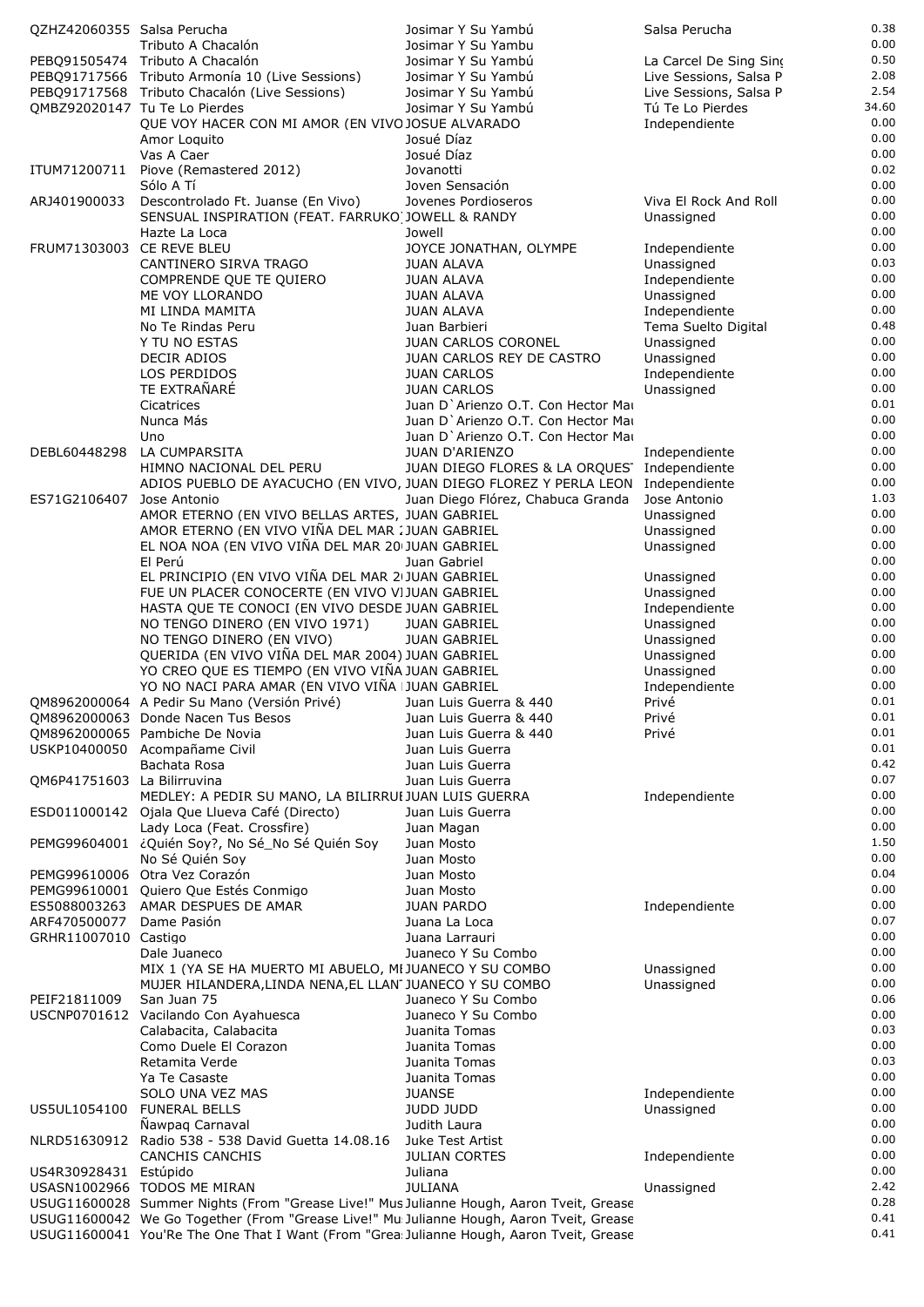|                              | USUG11600038 Hopelessly Devoted To You (From "Greas Julianne Hough |                                                              |                                              | 0.28         |
|------------------------------|--------------------------------------------------------------------|--------------------------------------------------------------|----------------------------------------------|--------------|
| PEAP11908033                 | Odiame                                                             | Julie Freundt, Corazon Serrano, La I Cumbia Criolla, Tributo |                                              | 4.45         |
| PEAP11908029                 | Alma, Corazón Y Vida                                               | Julie Freundt, Gran Orquesta Interna Cumbia Criolla, Tributo |                                              | 0.01         |
| PEAP11908031                 | Yo Perdi El Corazon                                                | Julie Freundt, Katy Jara Y Su Banda Cumbia Criolla, Tributo  |                                              | 0.01<br>0.25 |
|                              | PEMG91316004 Chabuca Limeña<br>Esta Es Mi Tierra                   | Julie Freundt<br>Julie Freundt                               | Marinera Viva                                | 0.12         |
| PEMG90611009 La Misturera    |                                                                    | Julie Freundt                                                |                                              | 0.00         |
|                              | Negra Quiero Ser                                                   | Julie Freundt                                                | Marinera Viva                                | 0.12         |
|                              | Que Viva Chiclayo                                                  | Julie Freundt                                                | Marinera Viva                                | 0.57         |
|                              | PEMG99607004 Saca Las Manos (Festejo)                              | Julie Freundt                                                | Piel Blanca, Corazón N                       | 0.64         |
|                              | SOY DEL PERU (EN VIVO)                                             | <b>JULIE FREUNDT</b>                                         | Unassigned                                   | 0.00         |
|                              | Yo Que Te Quiero                                                   | Julie Freundt                                                |                                              | 0.00         |
|                              | MXF010801265 Eres Para Mí (Remix)                                  | Julieta Venegas A Dueto Con Anita T                          |                                              | 0.46<br>1.90 |
| PEJA32001100                 | MXF010600280 Primer Dia (Stereo Version)<br>Si No Me Pasa La Radio | Julieta Venegas A Dueto Con Dante<br>Julio Andrade, Yamal    | Pc Disc Agosto 2007<br>Si No Me Pasa La Radi | 0.04         |
| PEJA32007270 Vive La Vida    |                                                                    | Julio Andrade                                                | Vive La Vida                                 | 0.03         |
| PEMG91008001 Y DALE "U"      |                                                                    | <b>JULIO ANDRADE</b>                                         | Independiente                                | 0.00         |
| ES5027500303                 | El Amor (La Tendresse)                                             | Julio Iglesias                                               | El Amor                                      | 0.01         |
|                              | Gwendoline                                                         | Julio Iglesias                                               |                                              | 0.00         |
|                              | La Vida Sigue Igual                                                | Julio Iglesias                                               |                                              | 0.00         |
|                              | Anhelos                                                            | Julio Jaramillo                                              |                                              | 0.05         |
|                              | COMO SI FUERA UN NIÑO                                              | <b>JULIO JARAMILLO</b>                                       | Independiente                                | 0.05<br>0.00 |
|                              | HISTORIA DE AMOR<br>Nuestro Juramento                              | <b>JULIO JARAMILLO</b><br>Julio Jaramillo                    | Independiente                                | 0.11         |
|                              | SOLO                                                               | <b>JULIO JARAMILLO</b>                                       | Independiente                                | 0.00         |
|                              | TU NO SABES QUERER                                                 | <b>JULIO JARAMILLO</b>                                       | Independiente                                | 0.00         |
|                              | Azabache                                                           | Julio Jaramilo                                               |                                              | 0.00         |
|                              | Claro De Luna                                                      | Julio Mori                                                   |                                              | 0.00         |
|                              | Mentías-Crueldad                                                   | Julio Mori                                                   |                                              | 0.01         |
|                              | Ventanita, Guitarra Mía                                            | Julio Mori                                                   |                                              | 1.06         |
|                              | Quiza Mañana                                                       | Julio Pérez                                                  | Quizá Mañana - Ep                            | 0.00<br>0.00 |
|                              | Amor De Una Noche<br>TRAGEDIA PANCHO GOMEZ NEGRON                  | Julio Voltio & N Klave<br><b>JULY DEL PERU</b>               | Unassigned                                   | 0.00         |
|                              | MXF360436402 JUANA LA CUBANA                                       | <b>JUNIOR KLAN</b>                                           | Independiente                                | 0.00         |
| FR2X41586925                 | MAMA USED TO SAY (CLUB MIX)                                        | JUNIOR                                                       | Unassigned                                   | 0.00         |
|                              | USA2P1818161 OCEAN (AMBIENT TOOL)                                  | <b>JURA SOUNDSYSTEM</b>                                      | Unassigned                                   | 0.00         |
|                              | Sorry (Dj Gian Remix)                                              | Justin Bieber                                                |                                              | 0.00         |
|                              | SORRY (DJ TOWA REMIX)                                              | <b>JUSTIN BIEBER</b>                                         | Independiente                                | 0.00         |
| US3M51428606 Caravan         |                                                                    | Justin Hurwitz, Tim Simonec                                  | Whiplash (Original Mo)                       | 0.00         |
|                              | QMFMG1335154 Cannonball (Original Mix)<br>NO SE LO DIGA A PAPA     | Justin Prime, Showtek<br><b>JUSTO BERANCOURT</b>             |                                              | 0.00<br>0.00 |
| QZ7361803048 PA BRAVO YO     |                                                                    | <b>JUSTO BETANCOURT</b>                                      | Independiente<br>Independiente               | 0.00         |
|                              | ABREME LA PUERTA                                                   | JUVENTUD POQUIAN CAJATAMBO                                   | Unassigned                                   | 0.00         |
|                              | Cachuda Pero Feliz                                                 | Juventud Yacus De Huánuco                                    | Estoy Enamorado Vol                          | 0.14         |
|                              | CORAZONCITO ENGAÑADO                                               | <b>JUVENTUD YACUS</b>                                        | Unassigned                                   | 0.00         |
| BRWMB0001235 Mulheres        |                                                                    | Juventude S/A E Nelson Rufino                                |                                              | 0.23         |
|                              | Pop/Stars (Feat. Jaira Burns)                                      | K & Da & Madison Beer & (G)I-Dle                             |                                              | 0.00         |
|                              | DEA319805822 PLEASE DON'T GO (SUNSHINE 12" MIX)                    | K.W.S.                                                       | Independiente                                | 0.00<br>0.03 |
|                              | Take My Body<br>YA NO ME LLAMES CORAZON                            | K: Mono<br><b>KACPTUS DEL SUR</b>                            | Independiente                                | 0.00         |
|                              | DIS MOI                                                            | <b>KAD</b>                                                   | Independiente                                | 0.00         |
|                              | <b>Baila Caliente</b>                                              | K'Ala Marka                                                  |                                              | 0.13         |
|                              | Sabor Caliente Y Picante                                           | Kala Marka                                                   |                                              | 0.00         |
|                              | CUANDO FLOREZCA EL CHUÑO                                           | KALAMARKA                                                    | Independiente                                | 0.00         |
|                              | Falso Amor                                                         | Kale 'La Evolucion'                                          |                                              | 0.00         |
|                              | LA CHELITA                                                         | KALE MR. PARTY                                               | Independiente                                | 0.00<br>0.74 |
|                              | Get You (Feat. Kali Uchis)<br>PEMG91444004 Cómo Hago (Live)        | Kali Uchis<br>Kaliente                                       |                                              | 1.75         |
|                              | Enamorado Corazon                                                  | Kaliente                                                     |                                              | 0.00         |
| ES71G2010297                 | Abre Los Brazos Como Un Avión                                      | Kanaku Y El Tigre                                            | ¿Si Le Doy Zoom, Pue                         | 0.03         |
| ARF471200041                 | La Guitarra (Feat. Kapanga) [Vivo]                                 | Kapanga, Los Autenticos Decadentes                           |                                              | 0.01         |
| ARF850400186                 | Desesperado                                                        | Kapanga                                                      |                                              | 0.00         |
| ARF850500007                 | En El Camino                                                       | Kapanga                                                      |                                              | 0.00         |
| ARF851200106                 | Fortunata                                                          | Kapanga                                                      | Lima                                         | 0.21<br>0.02 |
| ARF850500003<br>ARF851200102 | Fumar<br>La Crudita                                                | Kapanga                                                      | Lima                                         | 5.30         |
| ARF851200105                 | No Me Sueltes (Es Posible)                                         | Kapanga<br>Kapanga                                           | Lima                                         | 0.56         |
| USA560696386                 | Rock                                                               | Kapanga                                                      | iEsta!                                       | 0.01         |
| GBF089800079                 | Looking For Love                                                   | Karen Ramirez                                                |                                              | 0.01         |
|                              | PERDI LA CABEZA                                                    | <b>KAREN RIQUES</b>                                          | Independiente                                | 0.00         |
|                              | <b>VULNERABLE AMOR</b>                                             | <b>KAREN RIQUES</b>                                          | Independiente                                | 0.00         |
|                              | EL BAILE DE LA COCOTERA                                            | <b>KARINA CRUCET</b>                                         | Producciones IEMPSA                          | 0.09         |
| ART381400316                 | Soy Un Inconsciente<br>AY CARINO                                   | Karina<br>KARIÑO SHOW                                        | Yo Sigo Cantando<br>Unassigned               | 0.00<br>0.00 |
|                              | Lagrima Por Lagrima                                                | Karla                                                        |                                              | 0.00         |
|                              | Mal Paso                                                           | Karla                                                        |                                              | 0.00         |
|                              | Siempre Te Amaré                                                   | Karla                                                        |                                              | 0.00         |
| FR6V81698419                 | ORLEANS MARCHING BRASS                                             | KARL-HUGO VAN DE KERCKHOVE                                   | Unassigned                                   | 0.46         |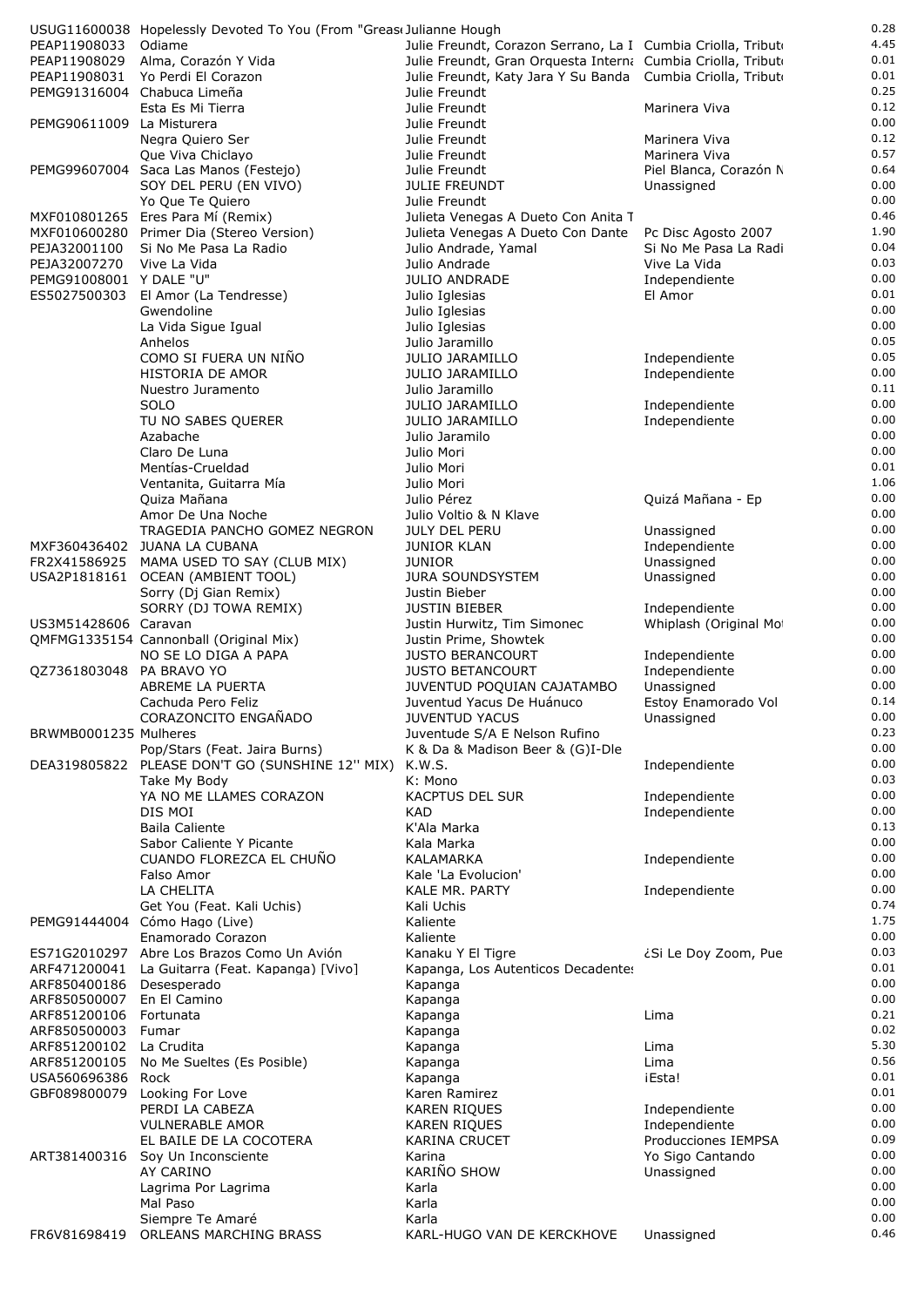|                             | NUESTRA HISTORIA DE AMOR                                                                               | KAROOL                                            | Independiente                  | 0.00          |
|-----------------------------|--------------------------------------------------------------------------------------------------------|---------------------------------------------------|--------------------------------|---------------|
|                             | NO NOS DEJES                                                                                           | KASSIDY & KASSANDRA ARGANDOI Independiente        |                                | 0.00          |
|                             | TE BOTE (LA RESPUESTA)                                                                                 | <b>KAT SANTANA</b>                                | Unassigned                     | 0.00<br>0.00  |
| US4R31146789                | Present And Correct (A)<br>QZNJV2084746 Ya No Vives En Mi                                              | Kat1Lyst<br>Kate Candela, Jair Mendoza            | Ya No Vives En Mi              | 105.82        |
|                             | Señora                                                                                                 | Kate Candela                                      |                                | 0.55          |
| GBUM70704303 Your Song      |                                                                                                        | Kate Walsh                                        |                                | 0.33          |
|                             | ARF061001365 Chacarera De Los Gatos                                                                    | Katie Vigueira                                    | Rondas Y Canciones             | 0.00          |
|                             | OTRO AMOR VENDRA (EN VIVO)                                                                             | <b>KATSHIUMY TORRES</b>                           | Unassigned                     | 0.00          |
|                             | Vas A Llorar (Version 2019)<br><b>FIREWORK</b>                                                         | Katy Jara<br>KATY PERRY                           | Unassigned                     | 0.00<br>0.00  |
| INP100300023                | Song: Dola Re                                                                                          | Kavita Krishnamurthy, Shreya Ghosa                |                                | 0.00          |
|                             | AGONIA                                                                                                 | KAY PACHA                                         | Unassigned                     | 0.00          |
|                             | <b>MIL AMORES</b>                                                                                      | <b>KAY PACHA</b>                                  | Unassigned                     | 0.00          |
| ES20I1196820                | I'M Your Boggie Man                                                                                    | Kc & The Sunshine                                 |                                | 6.59          |
| NLG620400629                | Please Don'T Go (Mellow Mix)                                                                           | Kc And The Sunshine Band                          | <b>Mellow Mood</b>             | 0.02<br>0.00  |
| INT130600074                | Die Young (Dj Charlie Remix)<br><b>GAYATRI MANTRA</b>                                                  | Ke\$Ha<br><b>KEDAR PANDIT</b>                     | Independiente                  | 0.00          |
| TWA531600119 LOVE IS        |                                                                                                        | KEI (LOVELYZ)                                     | Independiente                  | 0.00          |
| ES71G2016221 Vida           |                                                                                                        | Kei C                                             | Vida                           | 0.12          |
| US4R31155476 Funk It Up     |                                                                                                        | Keith Andrew Roberts                              |                                | 1.38          |
|                             | US4R31140668 GLAMOUR BUBBLE                                                                            | KEITH ANDREW ROBERTS                              | Unassigned                     | 0.00          |
|                             | USUM70983514 Ding Ding A Boom Boom<br>USUG11600029 Freddy My Love Feat. Kether Donohue, Va Keke Palmer | Keith Murrell                                     |                                | 0.00<br>0.28  |
|                             | Nectar De Verano                                                                                       | Kela Gates Y Los Belkin'S                         |                                | 0.00          |
|                             | GBAJE7900021 FEELS LIKE I'M IN LOVE '97                                                                | <b>KELLY MARIE</b>                                | Independiente                  | 0.02          |
|                             | Run To Me                                                                                              | Kelly Marie                                       |                                | 0.00          |
| ITN731212564                | ENDLESS SUMMER (COVER VERSION)                                                                         | KELLY MC JANE, OCEANA MAHLMAN Unassigned          |                                | 0.00          |
| GBKPL2006260                | Calm                                                                                                   | Kelte                                             | Hellgates                      | 3.01<br>0.00  |
| COUM70800019 Mi Ideologia   | SOLA (EN VIVO YO SOY 2016)                                                                             | KELY VILCAPOMA<br>Kema                            | Independiente                  | 0.00          |
| USUM71320353 Show & Tell    |                                                                                                        | Ken Boothe                                        |                                | 0.00          |
|                             | Nuevas Historias                                                                                       | Kendall                                           |                                | 0.01          |
|                             | FR6V80869033 Rude Boy (Feat. Rihanna)                                                                  | Kennaden                                          | De La Bonne Came               | 0.00          |
| FRX089590078                | Le Parrain (Love Theme)                                                                                | Kenneth Alwyn - The City Of Prague                |                                | 0.05          |
|                             | USRC18307961 Islands In The Stream<br>NO ME LLAMES MAS                                                 | Kenny Rogers & Dolly Parton<br><b>KENT Y TONY</b> |                                | 0.51<br>0.00  |
|                             | Como Lo Hacia Yo (Version Salsa)                                                                       | Ken-Y Ft. Nicky Jam Y Victor Manuel               | Independiente                  | 0.00          |
| PEKV11501009                | Dios Creó Al Mundo                                                                                     | Ketty Villaverde                                  | Disfrutame                     | 0.02          |
| PEKV11501008 Y Pienso En Ti |                                                                                                        | Ketty Villaverde                                  | Disfrutame                     | 0.03          |
|                             | SI TU QUIERES (FEAT. JEICY)                                                                            | <b>KEVIN BLOW</b>                                 | Independiente                  | 0.00          |
| USA561406369 The Magician   |                                                                                                        | Kevin Kendle                                      |                                | 0.00<br>0.00  |
| JPPO00851690                | TURN ME ON FEAT. ALISON HINDS (LOVE KEVIN LYTTLE<br>USRY20518017 IKEBANA (ALBUM VERSION)               | <b>KEVIN SHIELDS</b>                              | Independiente<br>Independiente | 0.00          |
|                             | <b>CLEAR SYNTHETICA</b>                                                                                | <b>KEVIN WEBSTER</b>                              | Unassigned                     | 0.00          |
|                             | Perfect Duet (Spanish Version)                                                                         | Kevin Y Karla                                     |                                | 0.00          |
|                             | Melina                                                                                                 | Kevin Y Los Agentes                               |                                | 0.01          |
|                             | HASTA LA MUERTE                                                                                        | KEVIN Y SU GRUPO TALIZMAN                         | Independiente                  | 0.00          |
|                             | Como Le Digo<br>Ram Pan Pa Pa                                                                          | Khea<br>Khriz Y Angel                             |                                | 0.64<br>0.01  |
|                             | <b>HASTA EL FINAL</b>                                                                                  | KIKASBAN CON DANIEL F                             | Independiente                  | 0.00          |
|                             | Seis (Esta Música Viene Del Alma)                                                                      | Kikasban                                          | Kikasban Ep                    | 0.00          |
| COF011203134                | MUSICA, MUSICA                                                                                         | KIKE BALLESTAS, LOS TUPAMAROS,                    | Unassigned                     | 0.00          |
|                             | EL LLAVERO Y MI CORAZON                                                                                | <b>KIKE MARTINO</b>                               | Independiente                  | 0.01          |
|                             | Empezar De Nuevo                                                                                       | Kike Pavon, Funky                                 |                                | 11.57<br>0.00 |
|                             | LOS PERDIDOS<br><b>ELEGIA</b>                                                                          | KIKE ROSERO<br><b>KIKE VEGA</b>                   | Independiente<br>Unassigned    | 0.00          |
| ES5051300228                | CHICA LOCA(VIDEO)                                                                                      | KIKO RIVERA FEAT DR BELLIDO                       | Unassigned                     | 0.00          |
|                             | NLQ8D1700184 Dirty Drums (Extended Mix)                                                                | Kill The Buzz & Badd Dimes                        |                                | 0.00          |
|                             | KRD941700241 ???? THERIANTHROPIC (REMASTERED)                                                          | KIM DONG HYUK                                     | Unassigned                     | 0.00          |
| TWA531600104 DARLING U      | <b>BEAUTIFUL LADY</b>                                                                                  | KIM JONG HYUN (SHINEE)                            | Independiente                  | 0.01<br>0.01  |
| CHUM70600613 Yupi Yee       |                                                                                                        | KIM TAE WOO, BEN<br>Kinder Schweizerdeutsch       | Independiente                  | 0.03          |
| DECY39900002 IM ZOO         |                                                                                                        | <b>KINDERGARTENHITS</b>                           | Unassigned                     | 0.00          |
| ES09C1500066 Ginza          |                                                                                                        | Kings Of Regueton                                 |                                | 0.00          |
| US3Z40407533 Cachamba       |                                                                                                        | Kinito Mendez                                     |                                | 32.49         |
|                             | US3Z40600264 El Baile Del Sua Sua                                                                      | Kinito Mendez                                     |                                | 51.99         |
| US3Z40407462 El Bocinon     | uS3Z41500221 Los Hombres Maduros                                                                       | Kinito Mendez<br>Kinito Mendez                    |                                | 0.00<br>1.80  |
| US3Z41500216 Tamarindo      |                                                                                                        | Kinito Mendez                                     | $\mathbf{1}$                   | 2.85          |
|                             | A Donde Van Los Muertos? (Mtv Unplugge Kinky                                                           |                                                   |                                | 0.00          |
|                             | Sound At War Original Mix                                                                              | Kinzy                                             |                                | 0.00          |
|                             | ALGO EN TI                                                                                             | <b>KIRA</b>                                       | Unassigned                     | 0.00          |
|                             | CARA BONITA                                                                                            | KJARKAS                                           | Unassigned                     | 0.00<br>0.00  |
| TCAAY1122897                | NOWHERE TO RUN<br><b>GUITARRERO</b>                                                                    | <b>KLAUS BADELT</b><br><b>KLUBB FACTORY</b>       | Independiente<br>Unassigned    | 0.00          |
|                             | ES5631204353 TEMA CENTRAL (DE "PSICOSIS")                                                              | <b>KMC ORCHESTRA</b>                              | Unassigned                     | 0.00          |
| CANC20900641 Take My Body   |                                                                                                        | K-Mono                                            | Euro Club Hits                 | 0.69          |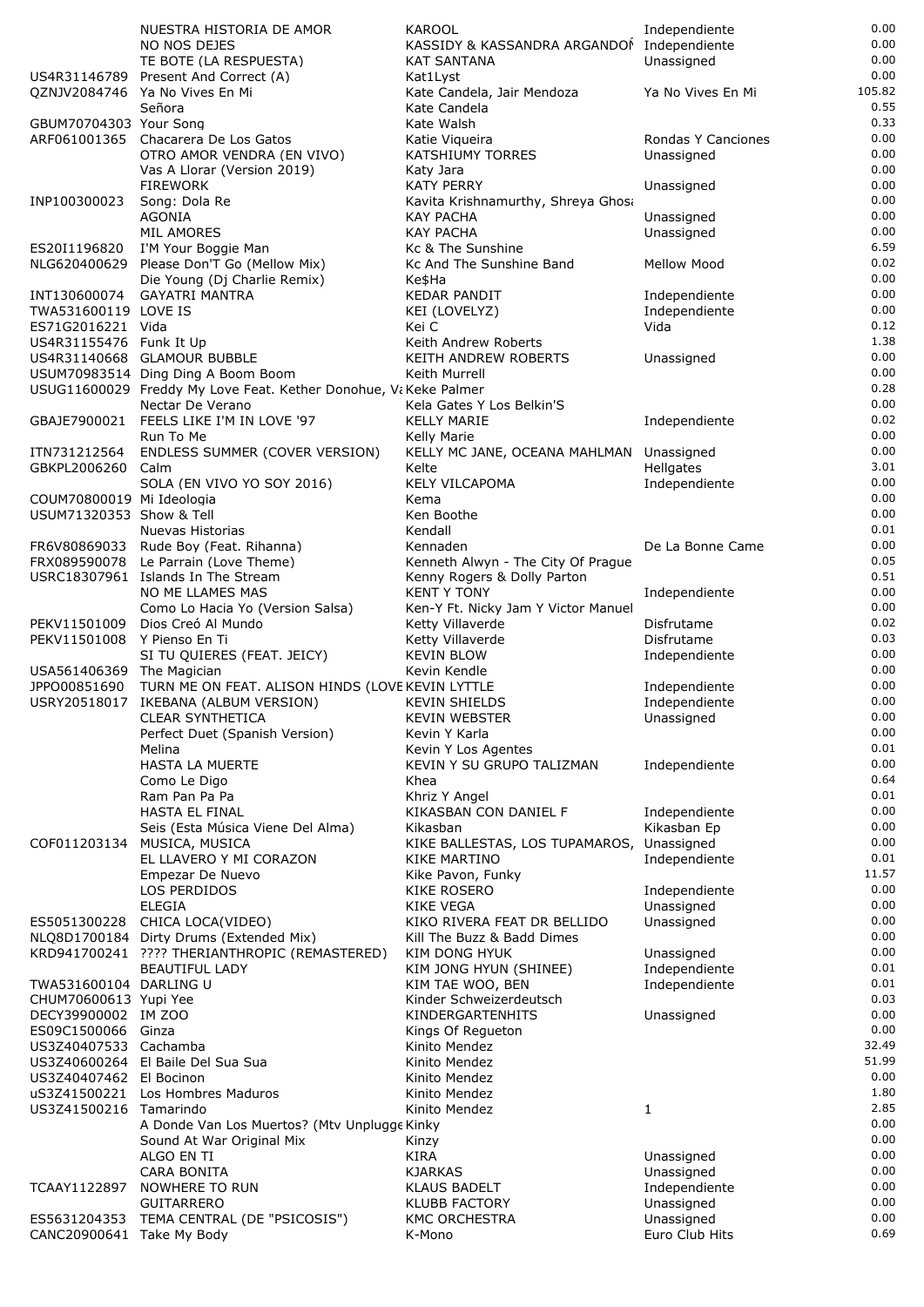|                              | USUM71011397 WAVIN' FLAG (COCA-COLAr CELEBRATIO K'NAAN, AI |                                             | Independiente                           | 0.00          |
|------------------------------|------------------------------------------------------------|---------------------------------------------|-----------------------------------------|---------------|
|                              | <b>BOMBAS DE MISERIA</b>                                   | KODIGO CIVIL                                | Unassigned                              | 0.00<br>13.94 |
| CZUM72100212 Dovolená Skit   | <b>BRUK OFF</b>                                            | Koky<br><b>KONSHENS</b>                     | Stát Ve Stínu, Dotykal<br>Independiente | 0.02          |
|                              | Gastadita                                                  | Kripta Internacional                        |                                         | 0.00          |
|                              | Mato Al Serrucho                                           | Kripta Internacional                        |                                         | 0.00          |
| USWD11366426 Let It Go       |                                                            | Kristen Anderson-Lopez, Robert Lop          |                                         | 0.01          |
|                              | CADHA1705066 Dramatic Fanatic                              | Kristofer Maddigan                          | Cuphead                                 | 34.97         |
|                              | JPWP01601403 GIRLSAWARD SELECTION MIXED BY KSU KSUKE       |                                             | Independiente                           | 0.00          |
|                              | LIBERTAD                                                   | <b>KURAKA</b>                               | Unassigned                              | 0.00          |
|                              | SENDS ME TO MARS                                           | <b>KURT BAKER</b>                           | Independiente                           | 0.00          |
|                              | Pechito Corazón                                            | Kuska<br>Kv 33                              |                                         | 0.00<br>0.00  |
| ES5531203471                 | La Morena<br>NLG620570701 Ueo Muite Aruko Sukiyaki         | Kyu Sakamoto                                |                                         | 0.56          |
|                              | FRS181474735 UEO MUITE ARUKOU                              | KYU SAKAMOTO                                | Unassigned                              | 0.04          |
|                              | MXA411400086 El Amor De Mi Vida                            | La Adictiva Banda San José De Mesil         |                                         | 0.77          |
| QM4TX1738991 TANTO AMOR      |                                                            | LA BAMBA                                    | Unassigned                              | 0.00          |
| ES71G1767336 Tu Muere Aqui   |                                                            | La Banda Gorda                              | Tu Muere Aqui                           | 0.01          |
|                              | YO SE QUE QUIERO                                           | LA BANDA SHOW                               | Independiente                           | 0.02          |
|                              | EL SACOLARGO                                               | LA BELLA LUZ                                | Independiente                           | 0.00          |
|                              | El Soy Yo<br>EL TORO BARROSO                               | La Bella Luz<br>LA BELLA LUZ                | Oscar Custodio                          | 0.00<br>0.01  |
|                              | <b>GONZALES</b>                                            | LA BELLA LUZ                                | Oscar Custodio                          | 0.00          |
|                              | Hoy He Ganado En El Amor                                   | La Bella Luz                                |                                         | 0.04          |
|                              | LA MEJOR DE TODAS                                          | LA BELLA LUZ                                | Independiente                           | 0.00          |
| US7VG2115614 Mil Años        |                                                            | La Bella Luz                                | Mil Años                                | 0.01          |
|                              | Sol Y Medio                                                | La Bella Luz                                |                                         | 0.00          |
|                              | Solo Por Tu Amor - La Sinvergüenza                         | La Bella Luz                                |                                         | 0.00          |
|                              | <b>TUCKO TUNCO</b>                                         | LA BELLA LUZ                                | Unassigned                              | 0.04<br>0.18  |
| ES5531214016                 | Mete Y Saca<br>VIVIR SIN TI                                | La Bocana<br>LA CARO BAND                   | Unassigned                              | 0.01          |
|                              | YO QUISIERA (FEAT. A CONQUISTAR, KAILA CHARANGA HABANERA   |                                             | Independiente                           | 0.00          |
|                              | AQUI ESTA LA CHILINDRINA                                   | LA CHILINDRINA                              | Unassigned                              | 0.00          |
|                              | Aquí Esta La Chilindrina                                   | La Chilindrina                              |                                         | 0.00          |
|                              | ES71G2047141 Tomar Para Olvidar                            | La Chola Chabuca                            | Gozando Con La Chola                    | 1.02          |
|                              | Ese Hombre Soy Yo                                          | La Combinacion Vallenata                    |                                         | 0.00          |
|                              | LA TENGO                                                   | LA COMBINACION VALLENATA                    | Independiente                           | 0.47          |
|                              | Madre Te Amare                                             | La Combinacion Vallenata                    |                                         | 1.68<br>2.58  |
|                              | Y TU CON EL<br>Magdalena                                   | LA COMBINACION VALLENATA<br>La Conspiracion | Unassigned                              | 0.00          |
|                              | Ojitos Mentirosos                                          | La Constelacion                             |                                         | 0.00          |
|                              | Corazon                                                    | La Cumbia                                   |                                         | 0.00          |
|                              | American Sueño                                             | La Excelencia                               |                                         | 0.00          |
| GBJSH0924908 La Lucha        |                                                            | La Excelencia                               |                                         | 0.00          |
|                              | PEMG91375008 Cuál Es Tu Cau Cau?                           | La Fábrika                                  |                                         | 0.43          |
|                              | USUM70615370 Como Me Duele (Remix)                         | La Factoria                                 |                                         | 0.69          |
|                              | SORRY (SALSA REMIX) (FEAT. VALENTIN(LA FAME                |                                             | Unassigned                              | 0.00<br>0.00  |
|                              | El Dia De Suerte<br>El Todopoderoso                        | La Fania<br>La Fania                        |                                         | 0.00          |
|                              | Hace Tiempo                                                | La Fania                                    |                                         | 0.00          |
|                              | La Cartera                                                 | La Fania                                    |                                         | 0.00          |
|                              | FR9W11215240 Sur La Planche 2013                           | La Femme                                    |                                         | 0.03          |
|                              | El Pisco Es Del Peru                                       | La Fiesta Del Pisco Peruano                 | La Fiesta Del Pisco                     | 0.69          |
|                              | Marineras De Lima                                          | La Fiesta Del Pisco Peruano                 | La Fiesta Del Pisco                     | 0.69          |
|                              | Pisco Puro, Pisco Puerto, Pisco Peruano                    | La Fiesta Del Pisco Peruano                 | La Fiesta Del Pisco                     | 0.69          |
|                              | Sol De La Peruanidad<br><b>Traficants De Somnis</b>        | La Fiesta Del Pisco Peruano<br>La Folie     | La Fiesta Del Pisco                     | 0.69<br>0.00  |
| ES1951600567<br>ARF851400004 | Fue Tan Bueno                                              | La Franela                                  | Nada Es Tarde                           | 0.37          |
| ARF851100129                 | Hacer Un Puente                                            | La Franela                                  |                                         | 1.61          |
| ARF471900129                 | Las Raices                                                 | La Franela                                  | De Palabras                             | 0.40          |
| ARF850900150                 | Lo Que Me Mata                                             | La Franela                                  |                                         | 0.47          |
| ARF850900151                 | Magia                                                      | La Franela                                  |                                         | 0.36          |
| ARF851100132                 | <b>Maikel Focs</b>                                         | La Franela                                  | Hacer Un Puente                         | 11.09         |
| ARF851400007                 | Meditando                                                  | La Franela                                  | Nada Es Tarde                           | 8.72<br>1.11  |
| ARF471900095                 | Te Extrañe<br>TE AMO PE'                                   | La Franela<br>LA FULANA                     | Independiente                           | 0.00          |
|                              | Cuando Yo Le Doy                                           | La G Y La J                                 |                                         | 0.00          |
|                              | Chao Amor                                                  | La Gente De Omar Geles                      |                                         | 0.00          |
|                              | La Ultima Copa                                             | La Gigante Internacional                    |                                         | 0.00          |
|                              | Las Cosas De Los Cines                                     | La Gran Reunion                             | Renacimiento                            | 0.18          |
|                              | Me Va                                                      | La Grande De Madrid                         |                                         | 0.00          |
|                              | Medley De Julio Iglesias                                   | La Grande De Madrid                         |                                         | 0.00          |
| USA2P1866925                 | Mix Salsa 90'S<br>Bartolito                                | La Grande De Madrid<br>La Granja De Zenón   |                                         | 0.00<br>0.00  |
| USA2P1866926                 | La Vaca Lola                                               | La Granja De Zenón                          |                                         | 0.00          |
| ES5151201432                 | Groenlandia                                                | La Honorable Sociedad                       | Imagenes De Archivo                     | 5.28          |
|                              | YO NO CREO EN LOS HOMBRES (FEAT. ELLA INDIA DE ORIENTE     |                                             | Unassigned                              | 0.00          |
|                              | Como Duele Amarte                                          | La Insuperable                              |                                         | 0.00          |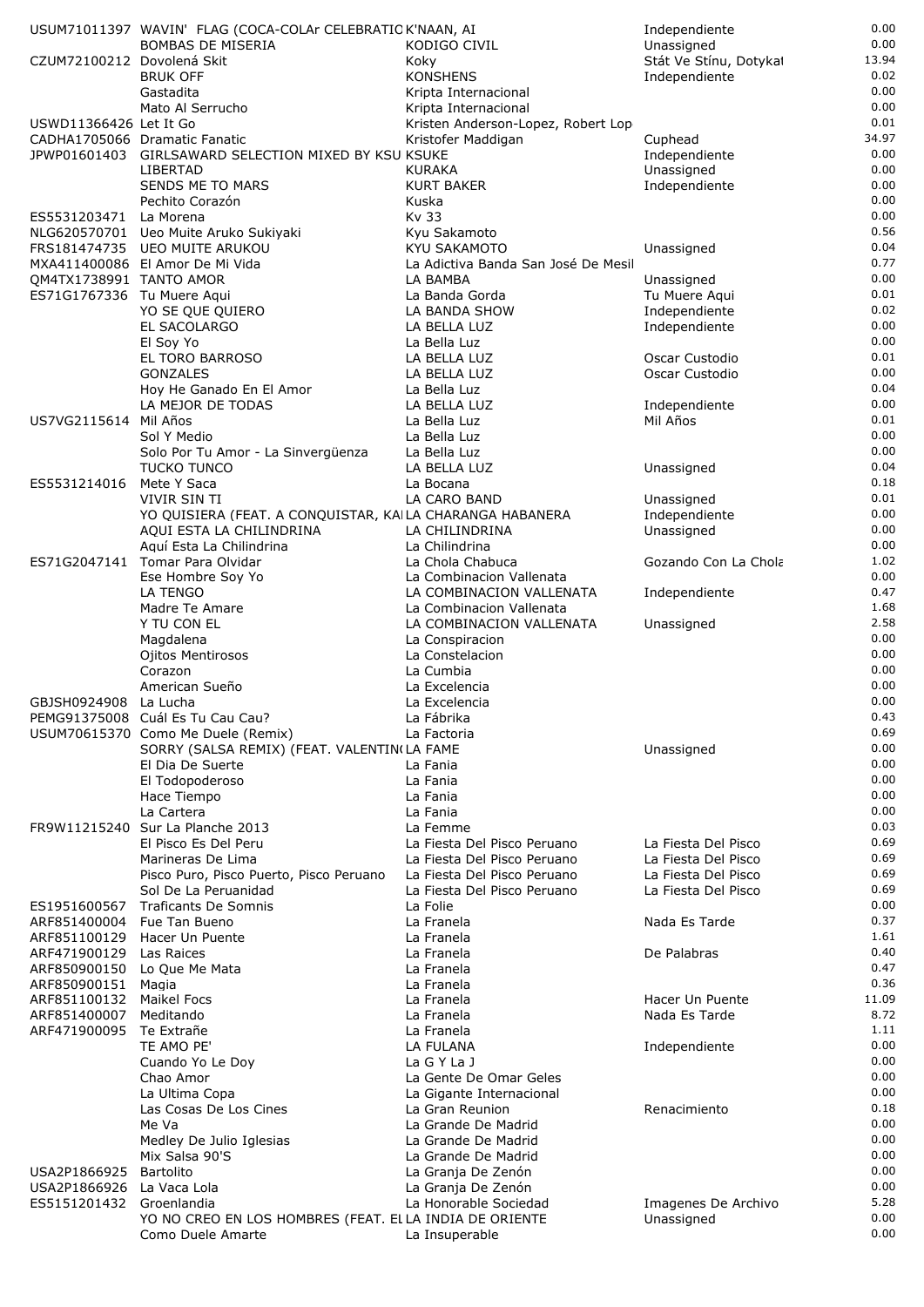|                                             | El Calientito                                                                                             | La Insuperable                                           |                                                | 0.00         |
|---------------------------------------------|-----------------------------------------------------------------------------------------------------------|----------------------------------------------------------|------------------------------------------------|--------------|
|                                             | El Sabrocito                                                                                              | La Insuperable                                           |                                                | 0.00         |
|                                             | La Chaposita                                                                                              | La Insuperable                                           |                                                | 0.02         |
|                                             | Mix Canarios                                                                                              | La Insuperable                                           |                                                | 0.00<br>0.00 |
| COF019500666                                | Yo Te Queria Porqueria<br><b>AMARGO Y DULCE</b>                                                           | La Insuperable<br>LA INTEGRACION, LINA                   | Independiente                                  | 0.00         |
|                                             | DEB790623705 ES UN ESCANDALO                                                                              | LA INTERNACIONAL SONORA SHOW Unassigned                  |                                                | 0.00         |
|                                             | PA COMER, PA LLEVAR                                                                                       | LA JOVEN SENSACION                                       | Unassigned                                     | 0.00         |
|                                             | <b>CERVECITA</b>                                                                                          | LA KUMBIANGA                                             | Independiente                                  | 0.00         |
|                                             | USUG11600653 Another Day Of Sun (From "La La Land" SLa La Land Cast                                       |                                                          |                                                | 0.37         |
| ES71G2104006                                | Milagros                                                                                                  | La Lá                                                    | Milagros                                       | 0.02         |
| ES71G2106042                                | Mito<br>Amor De Colegio                                                                                   | La Lá                                                    | Mito                                           | 0.31<br>0.00 |
|                                             | ESTOY AQUI                                                                                                | La Lenta Love Rap & Dj Bryanflow<br>LA MALDITA COSTUMBRE | Independiente                                  | 0.00         |
| ARF850100038                                | Mago De La Lluvia (Ese Tren)                                                                              | La Mancha De Rolando                                     | Juego De Locos                                 | 0.00         |
| ITD081500183                                | La Gripe                                                                                                  | La Maxima 79                                             |                                                | 0.00         |
|                                             | AYER ME DIJERON                                                                                           | LA MEGA CUMBIA                                           | Unassigned                                     | 0.00         |
|                                             | FATALIDAD                                                                                                 | LA MERMELADA                                             | Unassigned                                     | 0.00         |
|                                             | Como Una Loba                                                                                             | La Milagros                                              |                                                | 0.01<br>0.11 |
|                                             | ARF471500013 Pato Trabaja En Una Carnicería<br>Te Quiero                                                  | La Mississippi<br>La Monarquia                           | Inoxidables                                    | 0.00         |
|                                             | QM6N21784991 QUE PERRA MI AMIGA                                                                           | LA MONTRA                                                | Unassigned                                     | 0.00         |
|                                             | Guitarrero                                                                                                | La Montse                                                |                                                | 0.00         |
|                                             | Borracha Borracha                                                                                         | La Movida Sensual                                        |                                                | 0.01         |
|                                             | Déjala Que Se Vaya                                                                                        | La Movida Sensual                                        |                                                | 0.00         |
|                                             | Llanto Y Dolor                                                                                            | La Movida Sensual                                        |                                                | 0.00         |
|                                             | Mi Corazón Soltero                                                                                        | La Movida Sensual                                        |                                                | 0.00<br>0.00 |
|                                             | Mix Pajarito<br>No Lloraré Por Ti                                                                         | La Movida Sensual<br>La Movida Sensual                   |                                                | 0.00         |
|                                             | Ya Te Olvide                                                                                              | La Movida Sensual                                        |                                                | 0.00         |
|                                             | Anjali                                                                                                    | La Negra                                                 |                                                | 0.00         |
|                                             | Madrugador                                                                                                | La Nueva Invasión                                        | Vitamina Inka                                  | 0.15         |
|                                             | YO TE QUIERO ASI (EN TE VEO A LA UNA LA NUEVA INVASION                                                    |                                                          | Unassigned                                     | 0.00         |
|                                             | Madre                                                                                                     | La Nueva Sociedad                                        |                                                | 0.00         |
|                                             | Seca Tus Lagrimas                                                                                         | La Nueva Sociedad                                        |                                                | 0.00<br>0.00 |
|                                             | SOLO TU CALMARAS MI LLANTO<br>Vuelve Conmigo                                                              | LA NUEVA SOCIEDAD<br>La Nueva Sociedad                   | Independiente                                  | 0.00         |
|                                             | PARIS (EN VIVO)                                                                                           | LA OREJA DE VAN GOGH                                     | Independiente                                  | 0.00         |
|                                             | EL MURGUERO (EN TE VEO A LA UNA)                                                                          | LA ORQUESTA DE MAURO SILVA                               | Unassigned                                     | 0.00         |
| COF019601027                                | Colombia Tierra Querida                                                                                   | La Orquesta De Ray & Benetia                             |                                                | 0.24         |
|                                             | Colombia, Tierra Querida                                                                                  | La Orquesta De Ray                                       |                                                | 0.00         |
|                                             | PEMG94501001 Melao De Caña Feat. Celia Cruz                                                               | La Orquesta Gloria Matancera                             |                                                | 0.74<br>0.00 |
|                                             | CHAU CHAU<br>HABLAME                                                                                      | LA OTRA DIMENSION<br>LA OTRA DIMENSION                   | Unassigned<br>Independiente                    | 0.00         |
|                                             | ARF471400104 Corazón Fugitivo                                                                             | La Renga                                                 |                                                | 12.07        |
|                                             | MXUM70901432 Ciudad Perdida ("Roma")                                                                      | La Revoluci??n De Emiliano Zapata                        |                                                | 0.00         |
|                                             | Ni Que Estuviera Loco                                                                                     | La Rica Miel                                             |                                                | 0.03         |
|                                             | IN FOR THE KILL (SKRILLEX REMIX)                                                                          | LA ROUX                                                  | Unassigned                                     | 0.00         |
|                                             | PEMG91418001 Esta Es Mi Tierra                                                                            | La Selección Peruana De Voces                            | Esta Es Mi Tierra - Sin                        | 0.10         |
| CLUM71900774 Lloro                          | Nada Quedara                                                                                              | La Sociedad                                              | Dulce Y Fatal                                  | 0.26<br>2.53 |
|                                             | FELICIDAD                                                                                                 | La Sociedad<br>LA SONORA DEL CARIBE                      | Independiente                                  | 0.00         |
|                                             | LA ESTUPIDA                                                                                               | LA SONORA DEL CHOLO                                      | Unassigned                                     | 0.00         |
|                                             | COF019500872 QUE NADIE SEPA MI SUFRIR FEAT. MARGLA SONORA DINAMITA                                        |                                                          | Unassigned                                     | 0.00         |
|                                             | Sopa De Caracol                                                                                           | La Sonora Dinamita                                       |                                                | 0.00         |
|                                             | ESA031319729 En La Palma De La Mano                                                                       | La Sonora Matancera, Leo Marini                          |                                                | 0.06         |
| COF019502250 El Vaguero                     |                                                                                                           | La Sonora Matancera, Nelson Pinedc                       |                                                | 0.62<br>0.00 |
| COF011403036 Algo Hay En Ti                 | A Mi Madre Querida                                                                                        | La Sonora Matancera<br>La Sonora Matancera               | Clásicas De La Sonora                          | 0.05         |
|                                             | PEMG95201007 Angustia Feat. Bienvenido Granda                                                             | La Sonora Matancera                                      | Serie Majestad: Bolero                         | 12.38        |
|                                             | Apambichao                                                                                                | La Sonora Matancera                                      |                                                | 0.53         |
|                                             | PEMG95301012 Arroz Con Manteca (Feat. Miguelito Valdé: La Sonora Matancera                                |                                                          | Serie Cuba Libre: The                          | 0.07         |
| PEMG95101005 Ave María Lola                 |                                                                                                           | La Sonora Matancera                                      | Serie Cuba Libre: The                          | 0.55         |
|                                             | Ay Cosita Linda                                                                                           | La Sonora Matancera                                      |                                                | 0.08         |
|                                             | PEMG95301006 Ay Que Rico Amor (Feat. Carlos Argentinc La Sonora Matancera                                 |                                                          | Serie Cuba Libre: The                          | 0.13<br>0.00 |
| COF010501694<br>COF011403012 Boquita Golosa | Bello Mar                                                                                                 | La Sonora Matancera<br>La Sonora Matancera               | Colección Oro La Sonc<br>Clásicas De La Sonora | 0.03         |
| COF011202063 Burundanga                     |                                                                                                           | La Sonora Matancera                                      | Celia Cruz Con La Son                          | 0.13         |
|                                             | COF011403081 Can Caneíto Can                                                                              | La Sonora Matancera                                      | Clásicas De La Sonora                          | 0.00         |
|                                             | PEMG95001014 Caribe Soy (Feat. Leo Marini)                                                                | La Sonora Matancera                                      | Serie Majestad: Bolero                         | 0.58         |
| COF011202141 CARTA PARA TI                  |                                                                                                           | LA SONORA MATANCERA                                      | Independiente                                  | 0.04         |
|                                             | COF019502224 Conociendo El Alma                                                                           | La Sonora Matancera                                      | Colección Oro La Sonc                          | 0.02         |
|                                             | COF019801287 CONTESTACION A: "AUNQUE ME CUESTE LA SONORA MATANCERA                                        |                                                          | Independiente                                  | 0.00<br>0.04 |
|                                             | COF019801287 Contestación A: "Aunque Me Cueste La Vi La Sonora Matancera<br>COF019502139 Cruel Desilusion | La Sonora Matancera                                      | Las 100 Mejores De La<br>Las 100 Mejores De La | 0.06         |
|                                             | COF011200146 CUANDO VUELVAS CONMIGO                                                                       | LA SONORA MATANCERA                                      | Independiente                                  | 0.00         |
|                                             | COF019502218 Déjame Que Te Arrulle                                                                        | La Sonora Matancera                                      | Colección Oro La Sonc                          | 0.08         |
|                                             | PEMG95001011 Dos Almas (Feat. Leo Marini)                                                                 | La Sonora Matancera                                      | Serie Majestad: Bolero                         | 0.48         |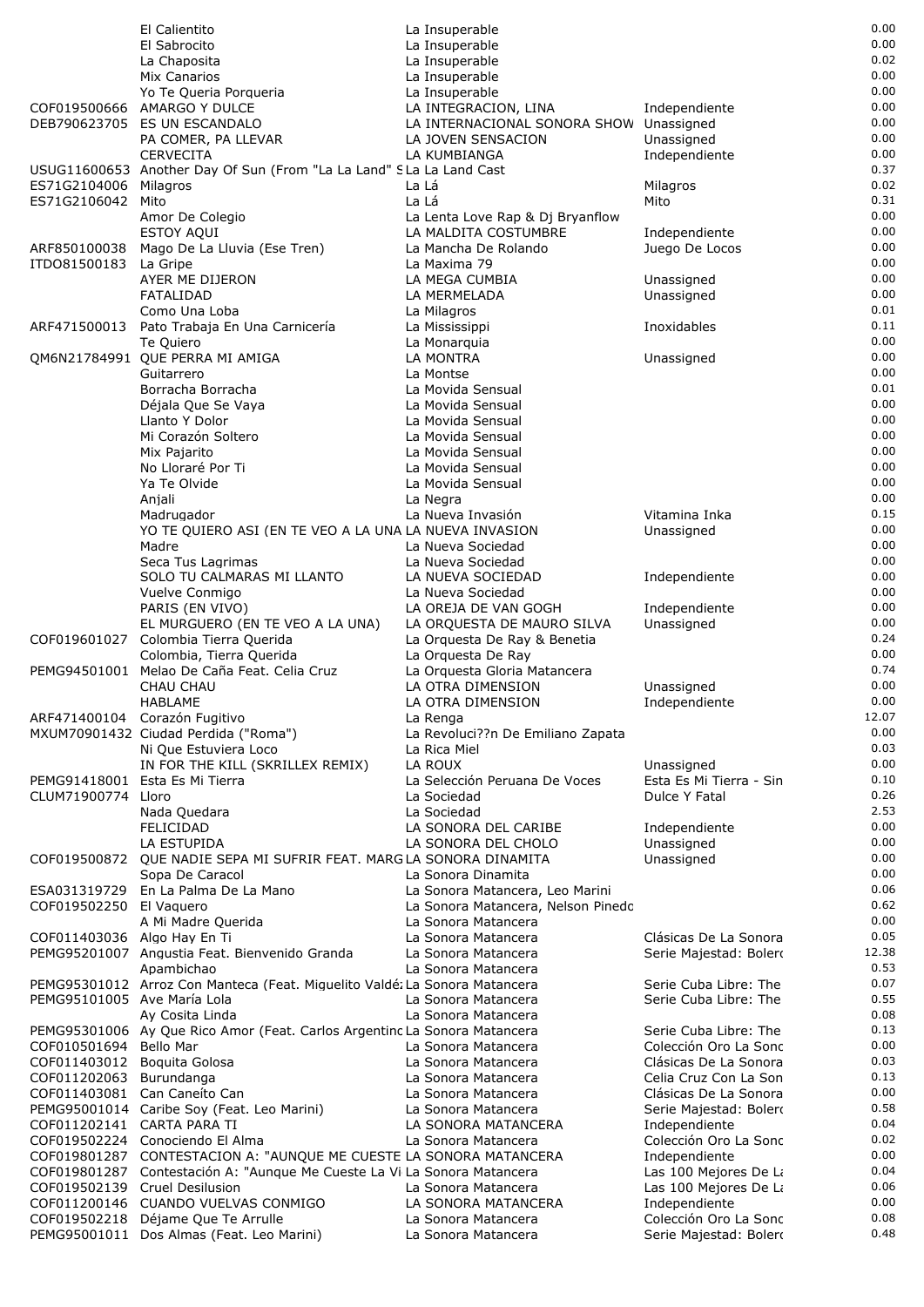|                             | COF019502202 El Amor No Existe                                             | La Sonora Matancera    | Colección Oro La Sonc  | 0.04 |
|-----------------------------|----------------------------------------------------------------------------|------------------------|------------------------|------|
|                             | COF011202061 El Baión De Nene                                              | La Sonora Matancera    | Gran Baile Con La Sor  | 0.00 |
| COF019603530 El Carnaval    |                                                                            | La Sonora Matancera    | Navidades Con La Son   | 0.01 |
| PEMG95101015 El Corneta     |                                                                            | La Sonora Matancera    | Serie Cuba Libre: The  | 0.54 |
|                             |                                                                            |                        |                        |      |
|                             | PEMG95001009 El Diez Y Nueve (Feat. Alberto Beltrán)                       | La Sonora Matancera    | Serie Majestad: Bolero | 0.04 |
|                             | PEMG95702005 El Gallo, La Gallina Y El Caballo                             | La Sonora Matancera    |                        | 0.00 |
|                             | El Mochilón                                                                | La Sonora Matancera    |                        | 0.00 |
|                             |                                                                            |                        |                        | 0.00 |
|                             | GBBXS1783881 El Muñeco De La Ciudad                                        | La Sonora Matancera    |                        |      |
| COF010400353 El Preso       |                                                                            | La Sonora Matancera    | Viejoteca Matancera    | 0.37 |
| COF011403056 El Solterito   |                                                                            | La Sonora Matancera    | Clásicas De La Sonora  | 0.14 |
|                             | US3Z41500696 El Yerberito Moderno                                          | La Sonora Matancera    |                        | 1.84 |
|                             |                                                                            |                        |                        |      |
|                             | PEMG95001012 En El Juego De La Vida (Feat. Daniel Sant La Sonora Matancera |                        | Serie Majestad: Bolero | 2.5C |
| USA560985836 En El Mar      |                                                                            | La Sonora Matancera    |                        | 0.00 |
|                             | PEMG95601010 En El Mar Feat. Carlos Argentino                              | La Sonora Matancera    | Tributo Matancero A C  | 0.12 |
|                             |                                                                            |                        |                        |      |
|                             | PEMG95001005 Fichas Negras (Feat. Leo Marini)                              | La Sonora Matancera    | Serie Majestad: Bolero | 0.21 |
|                             | Fiesta                                                                     | La Sonora Matancera    |                        | 4.05 |
| COF011402978 Guachupita     |                                                                            | La Sonora Matancera    | Clásicas De La Sonora  | 0.00 |
|                             |                                                                            |                        |                        | 0.00 |
|                             | COF011200144 Historia De Un Amor                                           | La Sonora Matancera    |                        |      |
|                             | PEMG95101010 Juancito Trucupey                                             | La Sonora Matancera    | Serie Cuba Libre: The  | 0.05 |
|                             | PEMG95101006 La Esquina Del Movimiento                                     | La Sonora Matancera    | Serie Cuba Libre: The  | 0.05 |
|                             | COF011402983 La Mama Y La Hija                                             | La Sonora Matancera    | Clásicas De La Sonora  | 0.67 |
|                             |                                                                            |                        |                        |      |
| COF019502166 Las Muchachas  |                                                                            | La Sonora Matancera    | Las 100 Mejores De La  | 0.46 |
|                             | LAS MUCHACHITAS DEL CHA CHA CHA                                            | LA SONORA MATANCERA    | Independiente          | 0.00 |
|                             | Los Aretes De L Luna                                                       | La Sonora Matancera    |                        | 0.00 |
|                             |                                                                            |                        |                        |      |
| COF019502157 Luna Yumurina  |                                                                            | La Sonora Matancera    | Colección Oro La Sonc  | 0.01 |
| PEMG95702013 Margarita      |                                                                            | La Sonora Matancera    |                        | 0.97 |
|                             | PEMG95101002 Me Voy Pa La Habana                                           | La Sonora Matancera    | Serie Cuba Libre: The  | 0.53 |
|                             |                                                                            |                        |                        | 0.00 |
|                             | ME VOY PARA LA LUNA                                                        | LA SONORA MATANCERA    | Independiente          |      |
|                             | PEMG95301010 Mi Barquito Marinero (Feat. Nelson Pinedc La Sonora Matancera |                        | Serie Cuba Libre: The  | 0.24 |
|                             | PEMG95301002 Micaela (Feat. Bienvenido Granda)                             | La Sonora Matancera    | Serie Cuba Libre: The  | 0.01 |
|                             |                                                                            |                        | Clásicas De La Sonora  | 0.01 |
| COF011202065 Mulata Linda   |                                                                            | La Sonora Matancera    |                        |      |
|                             | COF019404318 No Pidas Mas Perdon                                           | La Sonora Matancera    | 16 Boleros De Oro Co   | 0.04 |
| COF011202143 Ofensa         |                                                                            | La Sonora Matancera    | Celio González Con La  | 0.02 |
|                             | Otra Copa                                                                  | La Sonora Matancera    |                        | 0.00 |
|                             |                                                                            |                        |                        |      |
|                             | <b>OYEME MAMA</b>                                                          | LA SONORA MATANCERA    | Independiente          | 0.00 |
| COF011202131 Pa' La Paloma  |                                                                            | La Sonora Matancera    | Celia Cruz Con La Son  | 2.02 |
|                             | COF011403091 Palmeras Tropicales                                           | La Sonora Matancera    | Clásicas De La Sonora  | 0.00 |
|                             |                                                                            |                        |                        | 0.07 |
| COF011200101 Piel Canela    |                                                                            | La Sonora Matancera    |                        |      |
|                             | PEMG95201013 Piel Canela Feat. Bobby Capó                                  | La Sonora Matancera    | Serie Majestad: Bolero | 0.86 |
|                             | PEMG95001003 Por Dos Caminos (Feat. Bienvenido Grand La Sonora Matancera   |                        | Serie Majestad: Bolero | 0.02 |
|                             | COF019603539 POR UN PUÑADO DE ORO                                          | LA SONORA MATANCERA    |                        | 0.10 |
|                             |                                                                            |                        | Independiente          |      |
| GBBXS1783875 Que Dichoso Es |                                                                            | La Sonora Matancera    |                        | 0.00 |
|                             | PEMG95101004 Ritmo, Tambó & Flores                                         | La Sonora Matancera    | Serie Cuba Libre: The  | 0.65 |
| PEMG95101009 Sabrocito Asi  |                                                                            | La Sonora Matancera    | Serie Cuba Libre: The  | 0.47 |
|                             |                                                                            |                        |                        |      |
|                             | PEMG95001006 Sin Pensar En Ti (Feat. Celio Gonzáles)                       | La Sonora Matancera    | Serie Majestad: Bolero | 0.48 |
|                             | PEMG95601006 Tu Significas Todo Para Mi                                    | La Sonora Matancera    | Serie Majestad: Bolero | 0.07 |
|                             | Y NO ME ENGAÑES MAS                                                        | LA SONORA MATANCERA    | Independiente          | 0.00 |
|                             | Y No Me Engañes Más                                                        | La Sonora Matancera    |                        | 0.00 |
|                             |                                                                            |                        |                        |      |
| COF011403121 Y Que          |                                                                            | La Sonora Matancera    | Clásicas De La Sonora  | 0.00 |
|                             | PEMG95301005 Yo No Soy Guapo (Feat. Vicentico Valdéz) La Sonora Matancera  |                        | Serie Cuba Libre: The  | 1.53 |
|                             | EL RASCA RASCA                                                             | LA SONORA SANTIAGUEÑA  | Unassigned             | 0.00 |
|                             |                                                                            |                        |                        |      |
|                             | Deja De Llorar                                                             | La Super Band          |                        | 0.00 |
|                             | MARILU                                                                     | LA SUPER BAND          | Unassigned             | 0.00 |
|                             | Marilú                                                                     | La Super Band          |                        | 0.00 |
|                             | PERDON                                                                     | LA SWING TROPICAL      | Independiente          | 0.00 |
|                             |                                                                            |                        |                        |      |
|                             | USA2P1866333 El Reggaetón Del Suri                                         | La Tigresa Del Oriente | Grandes Exitos         | 0.03 |
|                             | Poraue Te Amo                                                              | La Titular             |                        | 0.00 |
|                             | Que Voy A Hacer                                                            | La Titular             |                        | 0.00 |
|                             |                                                                            |                        |                        |      |
|                             | Un Año Mas Sin Ti                                                          | La Titular             |                        | 0.00 |
|                             | Canción Villa El Salvador                                                  | La Toma Del Desierto   |                        | 0.00 |
|                             | Y Volveré                                                                  | La Tonica              |                        | 0.00 |
|                             |                                                                            |                        |                        | 0.02 |
|                             | PEMG91008014 Algo De Corazón / Crema De Mi Vida                            | La Trinchera Norte     |                        |      |
|                             | PEMG91008009 INTRODUCCION / SOY MERENGUE DESDELA TRINCHERA NORTE           |                        | Independiente          | 0.00 |
|                             | PEMG91008009 Introducción / Soy Merengue Desde Chiqu La Trinchera Norte    |                        |                        | 0.00 |
|                             | PEMG91008011 OH CREMA VAMOS / BARRA DESCONTROILA TRINCHERA NORTE           |                        | Unassigned             | 0.00 |
|                             |                                                                            |                        |                        |      |
|                             | PEMG91008015 Por Qué Te Quiero Tanto? / Nunca Te Dej La Trinchera Norte    |                        |                        | 0.58 |
|                             | PEMG91008010 Yo Soy Del Norte / Lolo, Lolo, Lolo                           | La Trinchera Norte     |                        | 0.00 |
|                             | LA ROBA MARIDOS                                                            | LA TROPICANA DEL SWING | Independiente          | 0.03 |
|                             |                                                                            |                        |                        |      |
|                             | Colegiala                                                                  | La Unica Dos Estrellas |                        | 0.01 |
|                             | Flor Sin Retoño                                                            | La Unica Dos Estrellas |                        | 0.01 |
|                             | Te Perdí                                                                   | La Unica Dos Estrellas |                        | 0.02 |
|                             | Asesina De Amor                                                            |                        |                        | 0.00 |
|                             |                                                                            | La Unica Tropical      |                        |      |
|                             | Contigo Perú                                                               | La Unica Tropical      |                        | 0.00 |
|                             |                                                                            |                        |                        | 0.27 |
|                             | Cuál Adiós                                                                 | La Unica Tropical      |                        |      |
|                             |                                                                            |                        |                        |      |
|                             | Me Recordarás                                                              | La Unica Tropical      |                        | 0.00 |
|                             | Te Burlaste De Mi                                                          | La Unica Tropical      |                        | 0.96 |
|                             | Vuelve Conmigo                                                             | La Unica Tropical      |                        | 0.00 |
|                             | El Ashishito                                                               | La Vale Band           |                        | 0.00 |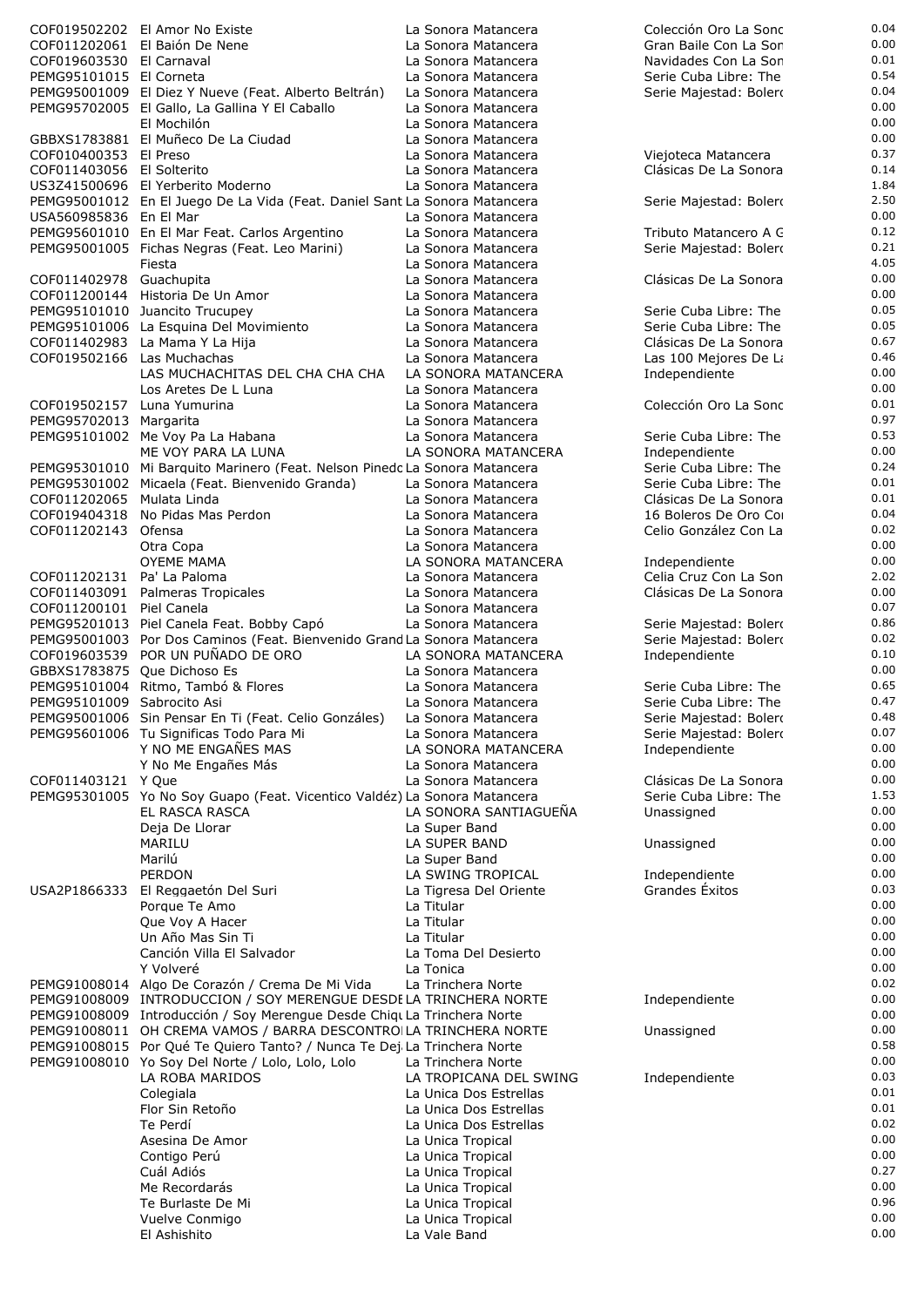|                                        | El Baile De La Gallina                                                    |       | La Vale Band                               |                                 | 0.01          |
|----------------------------------------|---------------------------------------------------------------------------|-------|--------------------------------------------|---------------------------------|---------------|
|                                        | Esta Cobardia                                                             |       | La Vale Band                               |                                 | 0.02          |
| ARF471800049                           | Casi Todo                                                                 |       | La Vela Puerca                             | Destilar                        | 0.42          |
| ARF471700190                           | El Viejo (En Vivo)                                                        |       | La Vela Puerca                             | La Vela Puerca 20 Año           | 0.01          |
| ARF471800048                           | La Nube                                                                   |       | La Vela Puerca                             | Destilar                        | 0.76          |
| ARF471800050                           | Mi Diablo                                                                 |       | La Vela Puerca                             | Destilar                        | 11.09<br>0.00 |
|                                        | A QUE NO<br>AY CORAZON                                                    |       | LA VERDAD DEL NORTE<br>LA VERDAD DEL NORTE | Om La Verdad<br>Kantaro         | 0.00          |
|                                        | <b>CORAZON DE PAPEL</b>                                                   |       | LA VERDAD DEL NORTE                        | Eduardo Capuñay                 | 0.00          |
|                                        | DIRECTO AL CORAZON (EN VIVO DOMIN(LA VERDAD DEL NORTE                     |       |                                            | Unassigned                      | 0.00          |
|                                        | DIRECTO AL CORAZON (EN VIVO)                                              |       | LA VERDAD DEL NORTE                        | Independiente                   | 0.00          |
|                                        | <b>ESTAR SIN TI</b>                                                       |       | LA VERDAD DEL NORTE                        | Marvin Yarleque                 | 0.00          |
|                                        | <b>GRITARÉ TU NOMBRE</b>                                                  |       | LA VERDAD DEL NORTE                        | Om La Verdad                    | 0.00          |
|                                        | LOS POBRES TAMBIÉN SOMOS FELICES LA VERDAD DEL NORTE                      |       |                                            | Unassigned                      | 0.00          |
|                                        | <b>MALDITA SEA</b>                                                        |       | LA VERDAD DEL NORTE                        | Independiente                   | 0.00          |
|                                        | MIX 17 AÑOS                                                               |       | LA VERDAD DEL NORTE                        | Francisco Gamboa                | 0.00          |
|                                        | MIX CELOSA                                                                |       | LA VERDAD DEL NORTE                        | Om La Verdad                    | 0.00<br>0.00  |
|                                        | MIX CHELERO (GOTA A GOTA, CRUEL COILA VERDAD DEL NORTE<br>SENTIMIENTO MIX |       | LA VERDAD DEL NORTE                        | Francisco Gamboa<br>Unassigned  | 0.00          |
|                                        | <b>SUPLICAS</b>                                                           |       | LA VERDAD DEL NORTE                        | Unassigned                      | 0.00          |
|                                        | TRIBUTO A LA CUMBIA COLOMBIANA (CE LA VERDAD DEL NORTE                    |       |                                            | Independiente                   | 0.00          |
|                                        | AY, CORAZON                                                               |       | <b>LA VERDAD</b>                           | Kantaro                         | 0.00          |
| PEEC11703102                           | CORAZON DE PAPEL [2014]                                                   |       | LA VERDAD                                  | Eduardo Capuñay                 | 0.00          |
| PEEC11703103                           | DIRECTO AL CORAZON                                                        |       | LA VERDAD                                  | Eduardo Capuñay                 | 0.01          |
| PEEC11703104                           | MIX SEGUNDO ROSERO                                                        |       | LA VERDAD                                  | Eduardo Capuñay                 | 0.00          |
| PEEC11703105                           | NECESITO UN CORAZON                                                       |       | LA VERDAD                                  | Eduardo Capuñay                 | 0.00          |
| PEEC11703106 PENAS                     |                                                                           |       | LA VERDAD                                  | Eduardo Capuñay                 | 0.00          |
| PEEC11703107<br>ES71G2023387           | SENTIMIENTO MIX                                                           |       | LA VERDAD                                  | Eduardo Capuñay                 | 0.00<br>0.05  |
|                                        | Solo Adios (La Ranchera)<br>Cerca De Ti                                   | Lábil | La Zorra Zapata                            | La Zorra Zapata<br>Un Solo Amor | 0.00          |
|                                        | USUM70915313 Bad Romance (Hercules & Love Affair Ren Lady Gaga            |       |                                            |                                 | 0.23          |
|                                        | USUM71813205 I'LL NEVER LOVE AGAIN (EXTENDED VER: LADY GAGA               |       |                                            | Unassigned                      | 0.00          |
| USDY42080151 Meaning                   |                                                                           |       | Laguna Pai                                 | Impulso                         | 0.18          |
|                                        | PSI GAMMA                                                                 |       | LAIKAMORI                                  | Unassigned                      | 0.00          |
|                                        | Psi Gamma                                                                 |       | Laikamorí                                  |                                 | 0.00          |
|                                        | YA ERES MIA                                                               |       | LALO AROYO                                 | Unassigned                      | 0.00          |
|                                        | NOSTALGIA (EN VIVO)                                                       |       | LALO ARROYO                                | Unassigned                      | 0.00          |
|                                        | QMDA61588550 Siempre Amigos                                               |       | Lalo Martel                                |                                 | 0.00          |
|                                        | Cara Dura                                                                 |       | Lalo Rodriguez                             |                                 | 0.00<br>8.99  |
|                                        | Despues De Hacer El Amor<br>Puedes Hacer El Amor                          |       | Lalo Rodríguez<br>Lalo Rodriguez           |                                 | 0.00          |
|                                        | Dançando Lambadas                                                         |       | Lambadas                                   |                                 | 0.00          |
|                                        | USWD11779893 Love Doesn'T Stand A Chance                                  |       | Lana Parrilla, Giancarlo Esposito, Leo     |                                 | 0.19          |
|                                        | Te Seguire                                                                |       | Lani Hall                                  |                                 | 0.00          |
| QMDA61420042 YA TE OLVIDE              |                                                                           |       | LARITZA BACALLAO                           | Unassigned                      | 0.02          |
|                                        | El Paso De Encarnacion                                                    |       | Larry Harlow                               |                                 | 0.00          |
|                                        | EN VIDA                                                                   |       | <b>LAS ALONDRAS</b>                        | Independiente                   | 0.00          |
|                                        | TU AUSENCIA                                                               |       | <b>LAS ALONDRAS</b>                        | Independiente                   | 0.00          |
|                                        | El Africano                                                               |       | Las Chicas Del Can                         |                                 | 0.01<br>0.07  |
| TCACI1593168                           | Ta' Pillao                                                                |       | Las Chicas Del Can<br>Las Chicas Mañaneras |                                 | 0.00          |
| ARF061300182                           | Huaylash Papa<br>Megamix                                                  |       | Las Culisueltas                            |                                 | 0.00          |
| PEMG99715004                           | Cumpleaños                                                                |       | Las Dalinas                                | La Historia Completa I          | 0.57          |
|                                        | Y No Estas Aqui                                                           |       | Las Estrellas De América                   |                                 | 0.00          |
|                                        | AMOR QUERIDO                                                              |       | LAS ESTRELLAS DEL PACIFICO                 | Independiente                   | 0.00          |
|                                        | MIX ESTRELLAS                                                             |       | LAS ESTRELLAS DEL PACIFICO                 | Independiente                   | 0.00          |
|                                        | Tirá Para Arriba                                                          |       | Las Fieritas                               | Disco De Los Mejores            | 0.02          |
| PEMG99902005                           | Limeña                                                                    |       | Las Guitarras De Oro Del Perú              | Peruvian Magic Guitar:          | 0.06          |
|                                        | MIX CUMBIA                                                                |       | LAS HIJAS DEL SOL                          | Unassigned                      | 0.00          |
|                                        | EL ANILLITO                                                               |       | LAS HIJAS DEL TUNCHE                       | Independiente                   | 0.00<br>44.55 |
| NLML61300009<br>USRAR1001085 La Cabaña | The Ketchup Song (Asereje) (Spanish Ver Las Ketchup                       |       | Las Limeñitas                              | Fetenhits - The Real S          | 0.01          |
|                                        | PEMG91443005 La Flor De La Canela                                         |       | Las Limeñitas                              |                                 | 0.02          |
|                                        | Declaración De Amor                                                       |       | Las Musas Del Vallenato                    |                                 | 0.57          |
|                                        | ARF851200025 Escondido Bajo El Brazo                                      |       | Las Pelotas                                |                                 | 0.41          |
| ARF471900082                           | Nadie Fue                                                                 |       | Las Pelotas                                |                                 | 0.23          |
| ARA141400079                           | Será                                                                      |       | Las Pelotas                                | Esperando El Milagro            | 1.30          |
| ARA141400022 Si Supieras               |                                                                           |       | Las Pelotas                                | Máscaras De Sal                 | 0.03          |
|                                        | Siento Luego Existo                                                       |       | Las Pelotas                                |                                 | 0.95          |
| ARA141400115 Ya No Estas               |                                                                           |       | Las Pelotas                                | Basta                           | 4.69          |
|                                        | Creo En Mi                                                                |       | Las Sabrosas De La Cumbia                  |                                 | 0.00          |
|                                        | Sacude Perrea<br>MIENTRAS TE AMO                                          |       | Las Villanas<br><b>LATIN BAND</b>          | Independiente                   | 0.01<br>0.00  |
| ES71G1641050 Sobre Las Olas            |                                                                           |       | Latin Brothers                             |                                 | 0.33          |
|                                        | A Ella Le Gusta El Reggaeton                                              |       | Latin Crew                                 |                                 | 0.00          |
|                                        | QM4TX1659808 DOS GARDENIAS PARA TI                                        |       | LATIN LOVERS                               | Independiente                   | 0.02          |
|                                        | QMVRR1333832 MANOS AL AIRE                                                |       | LATIN POWER DANCE PROJECT                  | Independiente                   | 0.00          |
|                                        | QZ7361900277 Antes De Que Te Vayas                                        |       | Laura Flores                               |                                 | 0.00          |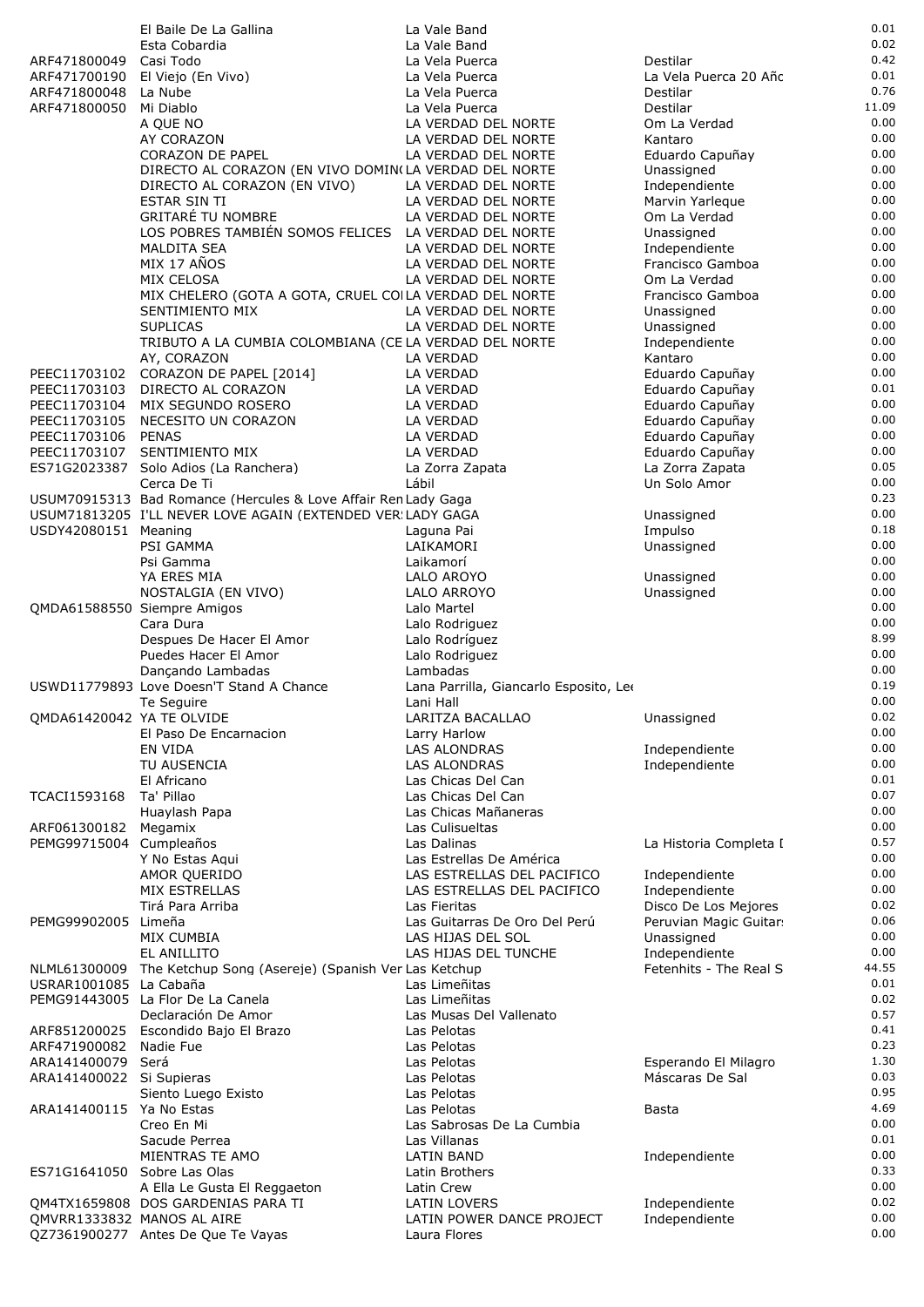|                              | OMFME1327298 Suavecito Suavecito                                                                            | Laura León                                    |                          | 0.36         |
|------------------------------|-------------------------------------------------------------------------------------------------------------|-----------------------------------------------|--------------------------|--------------|
|                              | Añoranzas                                                                                                   | Laura Vinces                                  |                          | 0.00         |
|                              | QMGXA1419362 Strip And Tease                                                                                | Laurence Cottle                               |                          | 0.00         |
| USI4R1201365 Call Me         |                                                                                                             | Le Click                                      |                          | 0.51         |
|                              | ITUM71601095 PRONTO CHI SIJ?                                                                                | LE SCIMMIE (VALE LAMBO & LELE B Independiente |                          | 0.00         |
|                              | Don'T U Want Love                                                                                           | Lea Kiss                                      |                          | 0.01         |
|                              | Te Juro                                                                                                     | Leandro & Leonardo                            | Temporal De Amor         | 0.00         |
|                              | USCGH1633078 LETTER SOUNDS PHONICS                                                                          | LEARNING UPGRADE                              | Unassigned               | 0.00         |
|                              | <b>OUE PENA</b>                                                                                             | LEBRON BROTHERS                               | Unassigned               | 0.00         |
|                              | Que Pena                                                                                                    | Lebrón Brothers                               | 35Th Anniversary         | 0.00         |
| US3Z40900294 Ansias          |                                                                                                             | Ledesma                                       | Fuera De Lo Comun        | 0.02         |
| US3Z40900296 Chin A Chin     |                                                                                                             | Ledesma                                       | Fuera De Lo Comun        | 0.72         |
|                              | USA371137282 Walkin' With Mr. Lee                                                                           | Lee Allen                                     |                          | 0.00         |
|                              | Belief Is Everything                                                                                        | Lee Groves, Peter Marett                      |                          | 0.00         |
| USUNY1100058 House Of God    |                                                                                                             | Lee Scratch Perry / Bill Laswell              | Rise Again               | 1.55         |
|                              | MENTIRAS                                                                                                    | LEFTY PÉREZ                                   | Independiente            | 0.00<br>0.00 |
|                              | Otra Vez                                                                                                    | Legarda, Luisa Fernanda W & Itzza I           |                          | 0.00         |
| ITBT31300037                 | Modo Avion (Feat. Diego Val & Dj Towa) Legarda<br>Color My World (From "La Grande Bellezz; Lele Marchitelli |                                               |                          | 0.00         |
|                              | Anhelos                                                                                                     | Lencho Pedraza                                | Renacimiento             | 0.69         |
|                              | <b>TENGO</b>                                                                                                | LENNY FIERRO                                  | Unassigned               | 0.00         |
| QM6N21483020 Mary Isabel     |                                                                                                             | Leo Dan                                       | Libre, Solterito Y Sin N | 0.02         |
| <b>USHM21735835 BESAME</b>   |                                                                                                             | LEO PEGUERO                                   | Independiente            | 0.00         |
|                              | US4XG9606844 VEREDA TROPICAL                                                                                | <b>LEO ROSAS</b>                              | Unassigned               | 0.00         |
|                              | Un Hombre Casado                                                                                            | Leo Vera                                      |                          | 0.00         |
|                              | 20 Veces                                                                                                    | Leonard León & Son Cumbieros                  |                          | 0.11         |
|                              | USA561318591 DING DONG LAS COSAS DEL AMOR                                                                   | LEONARDO FAVIO                                | Independiente            | 0.00         |
|                              | QUIERO APRENDER DE MEMORIA (EN VIVLEONARDO FAVIO                                                            |                                               | Independiente            | 0.00         |
|                              | AMOR SUBLIME                                                                                                | LEONARDO                                      | Independiente            | 0.00         |
|                              | NOS ESTAN HACIENDO DANO                                                                                     | <b>LEONCIO BURGOS</b>                         | Unassigned               | 0.00         |
|                              | USR1B0420237 The Sorcerer'S Apprentice                                                                      | Leopold Stokowski, Philadelphia Orc           |                          | 0.00         |
|                              | FRUM71102072 DES QUE LE VENT SOUFFLERA                                                                      | LES MARINS D'IROISE                           | Independiente            | 0.00         |
|                              | FRUM71102072 Dès Que Le Vent Soufflera                                                                      | Les Marins D'Iroise                           |                          | 0.00         |
|                              | Duro Y Sueve                                                                                                | Leslie Grace & Noriel                         |                          | 0.00         |
|                              | Destrozado Y Sin Control                                                                                    | Leslie Shaw                                   |                          | 0.00         |
|                              | Intrusa                                                                                                     | Lesly Aguila Y Sus Mensajeros Del A           |                          | 0.00         |
|                              | VIVA EL PERU                                                                                                | <b>LESLY CABELLO</b>                          | Unassigned               | 0.02         |
| QZ3PZ1107063 Farewell To Leo |                                                                                                             | Lester Frances, Mike Joseph Fraume            |                          | 0.00         |
| PEMG98705010 Cristal Herido  |                                                                                                             | Leturia, Carlos Hayre                         | Leturia & Carlos Hayre   | 0.49         |
| PEMG98701001 Rosa Luz        |                                                                                                             | Leturia, Carlos Hayre                         |                          | 0.10         |
|                              | Penitenciaria De Lima                                                                                       | Leturia-Velasquez                             | <b>Evocacion Criolla</b> | 0.68         |
|                              | <b>Distancias</b>                                                                                           | Leusemia                                      | Al Final De La Calle - I | 0.00         |
|                              | El Oso                                                                                                      | Leusemia                                      | Al Final De La Calle - I | 0.00         |
|                              | <b>GATOS DE BRONCE</b>                                                                                      | LEUSEMIA                                      | Independiente            | 0.00<br>0.00 |
|                              | SED DE SED                                                                                                  | LEUSEMIA                                      | Independiente            | 0.00         |
|                              | PHG111100602 BACK TO DECEMBER                                                                               | <b>LEXI FERNANDEZ</b>                         | Independiente            | 1.58         |
|                              | HKOA10611752 LIU LANG GOU (STRAY DOG)                                                                       | LI QUAN                                       | Independiente            | 0.00         |
|                              | USV351306282 Anomaly-Calling Your Name (Roadkill Ren Libra, Taylor<br>PHSR03110180 GISINGIN ANG PUSO        | LIEZEL GARCIA                                 | Unassigned               | 0.00         |
|                              | Aerials                                                                                                     | Lights & Motion                               |                          | 0.00         |
|                              | Fireflies                                                                                                   | Lights & Motion                               |                          | 0.00         |
|                              | <b>HOME</b>                                                                                                 | <b>LIGHTS &amp; MOTION</b>                    | Independiente            | 0.00         |
|                              | USUG11801810 DRIP TOO HARD                                                                                  | LIL BABY, GUNNA                               | Unassigned               | 0.00         |
| USTV10400145 Toma            |                                                                                                             | Lil Jon, Pitbull                              |                          | 0.29         |
|                              | Prayer In C (Live At Main Square 2015)                                                                      | Lily Woods And The Prick                      |                          | 0.00         |
|                              | Enamorado                                                                                                   | Linda Lizbeth                                 |                          | 1.07         |
|                              | Bravo                                                                                                       | Linda Lorenz                                  |                          | 0.03         |
|                              | CANTA PAJARILLO CANTA                                                                                       | LINDA LORENZ                                  | Unassigned               | 0.00         |
|                              | Carcel De Amor                                                                                              | Linda Lorenz                                  |                          | 0.10         |
|                              | Encadenados                                                                                                 | Linda Lorenz                                  |                          | 0.04         |
|                              | FRZ810603038 I'Ve Told Every Little Star                                                                    | Linda Scott                                   | Mulholland Dr. (Origin   | 0.16         |
|                              | GBBYB1501890 ADRENALINE (ZEN MECHANICS REMIX)                                                               | LIQUID SOUL                                   | Independiente            | 0.00         |
|                              | EL PUM PUM                                                                                                  | LISA M, SANTI & SUS DUENDES                   | Unassigned               | 0.00         |
|                              | Everybody Dancing Now                                                                                       | Lisa M.                                       |                          | 0.17         |
|                              | Subeme El Radio                                                                                             | Lisa M.                                       |                          | 0.00         |
|                              | <b>INGRATO</b>                                                                                              | LISA M                                        | Unassigned               | 0.03         |
| COF011100426                 | <b>SAL Y AGUA</b>                                                                                           | LISANDRO MEZA Y SU CONJUNTO                   | Unassigned               | 0.00         |
|                              | CABALLO VIEJO                                                                                               | LISANDRO MEZA                                 | Unassigned               | 0.00         |
|                              | ENTRE REJAS (EN VIVO)                                                                                       | LISANDRO MEZA                                 | Unassigned               | 0.00         |
|                              | Hombre Feliz                                                                                                | Lisandro Meza                                 |                          | 1.24<br>9.24 |
|                              | La Boyana                                                                                                   | Lisandro Meza                                 |                          | 0.00         |
| ES71G1781266 Soledad         | TROMPO SARANDENGUE (EN VIVO)                                                                                | Lisandro Meza<br>LISANDRO MEZA                | Unassigned               | 0.00         |
|                              | UKTGQ1904055 The Loco-Motion                                                                                | Little Eva                                    |                          | 0.00         |
|                              | GBHQC0558453 LONG TALL SALLY / SHAKE RATTLE AND FLITTLE RICHARD, BILL HALEY                                 |                                               | Independiente            | 0.00         |
|                              | NLG620538995 Lucille (Cover Version Featured On 'Live A Little Richard                                      |                                               |                          | 0.02         |
| FR96X1992135 Rit It Up       |                                                                                                             | Little Richard                                | The Best Of Little Rich  | 0.00         |
|                              | USA560901359 THE GIRL CAN'T HELP IT (FROM "THE GIRLITTLE RICHARD                                            |                                               | Independiente            | 0.00         |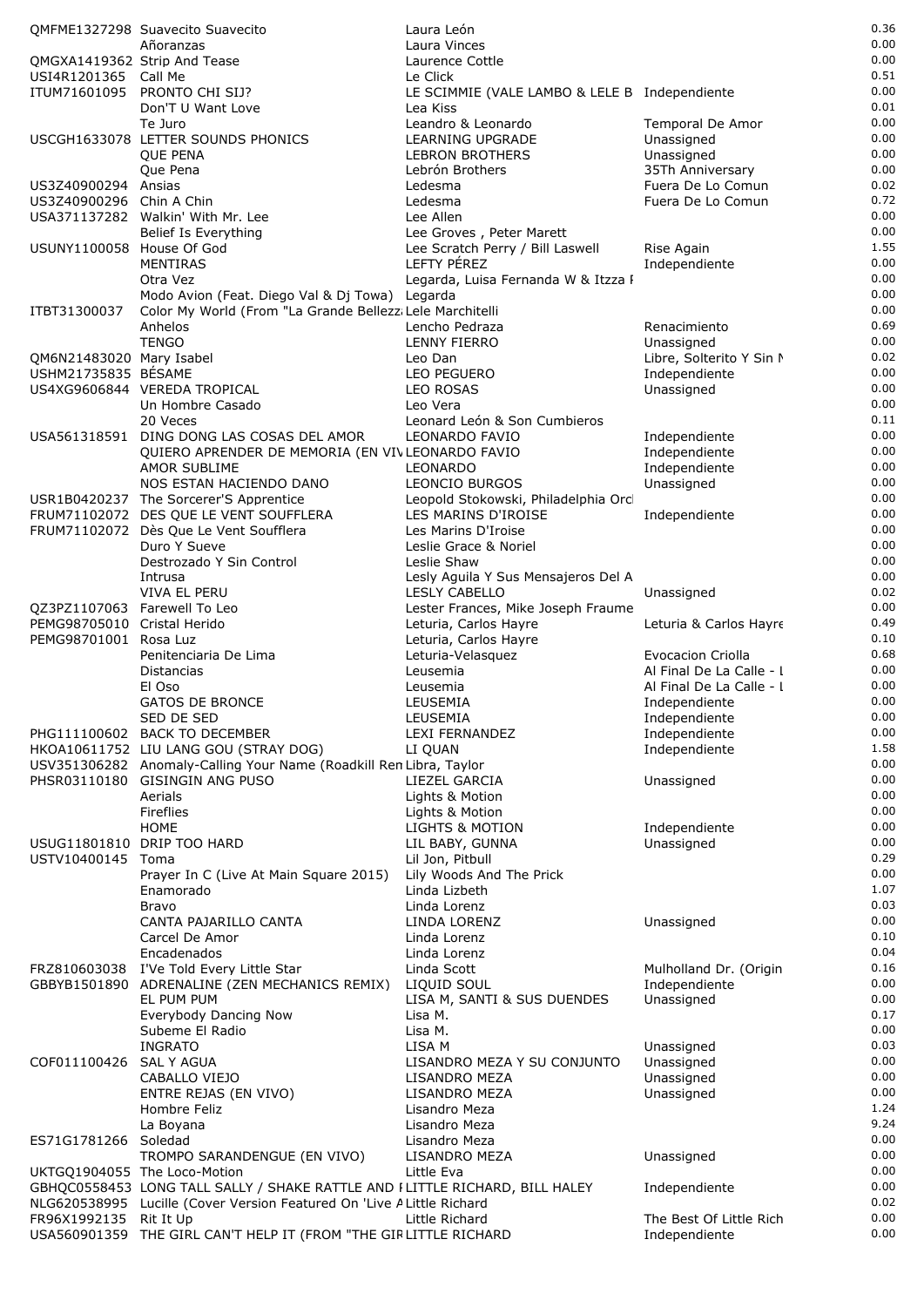| FR0W61478713 Tutti Frutti          |                                                                           | Little Richard                                            | 50 Golden Songs, Vol.                        | 6.69         |
|------------------------------------|---------------------------------------------------------------------------|-----------------------------------------------------------|----------------------------------------------|--------------|
|                                    | AUAY21600817 Juke (Remastered)                                            | Little Walter                                             |                                              | 0.12         |
|                                    | USWD11784663 REMEMBER ME (ERNESTO DE LA CRUZ)                             | LIU SHI CHAO                                              | Independiente                                | 0.00         |
|                                    | GBBBY9710888 Dreamer (Radio Mix)                                          | Livin' Joy                                                |                                              | 0.00         |
|                                    | MIX (VOLVERA DIRAS, LA ORQUESTA, AMLIZ MAGALY                             |                                                           | Unassigned                                   | 0.00<br>0.00 |
|                                    | Boquita Colora<br>Boquita Colora                                          | Lizando Meza<br>Lizandro Meza                             |                                              | 0.70         |
|                                    | El Sombrero                                                               | Lizandro Meza                                             |                                              | 0.07         |
|                                    | Parece Mentira                                                            | Lizandro Meza                                             |                                              | 0.00         |
| PEMG90207011                       | Senderito De Amor                                                         | Lizandro Meza                                             |                                              | 3.54         |
|                                    | Adios Adios                                                               | Lizet                                                     | La Cumbia De Lizet                           | 0.00         |
|                                    | BAJO EL CIELO SIN ESTRELLAS                                               | LIZETH LAZARO                                             | Producciones Musicale                        | 0.00         |
|                                    | <b>CUANDO UN AMOR SE VA</b>                                               | LIZETH LAZARO                                             | Producciones Musicale                        | 0.09         |
|                                    | <b>MADRE SOLTERA</b><br>Mala Noticia                                      | LIZETH LAZARO<br>Lizeth Lazaro                            | Unassigned                                   | 0.00<br>0.00 |
|                                    | NO ME PREGUNTEN POR EL                                                    | LIZETH LAZARO                                             | Unassigned                                   | 0.00         |
|                                    | OLVIDEMOS TODO Y EMPECEMOS DE NUI LIZETH LAZARO                           |                                                           | Unassigned                                   | 0.00         |
|                                    | <b>TANTO TE AMARE</b>                                                     | LIZETH LAZARO                                             | <b>Producciones Musicale</b>                 | 0.00         |
|                                    | Me Resigno A Olvidarte                                                    | Lizet                                                     |                                              | 0.00         |
| USMC17807587 Shout                 |                                                                           | Lloyd Williams                                            |                                              | 0.00         |
|                                    | USUM71203114 Party Rock Medley                                            | Lmfao                                                     |                                              | 0.06         |
|                                    | Megamix 4<br>SI ES AMOR                                                   | Lo Mejor<br>LOBO INTERESTELAR                             | Independiente                                | 0.00<br>0.00 |
|                                    | FRX761529461 CELIA / SEÑORA CHICHERA / WIST'U VID LOBOS                   |                                                           | Unassigned                                   | 0.11         |
|                                    | USQY51224370 PSYCHEDELIC POLLUTION                                        | LOGIC BOMB                                                | Independiente                                | 0.00         |
|                                    | PROBLEMAS                                                                 | LOIS DIAMANTES DEL NORTE                                  | Unassigned                                   | 0.00         |
|                                    | <b>AGUILA REAL</b>                                                        | LOLITA FLORES                                             | Unassigned                                   | 0.01         |
|                                    | PIEDRA RESBALOSA (EN VIVO)                                                | <b>LOLY SALAS</b>                                         | Independiente                                | 0.00         |
| GBSBU1306291 Rule Britannia        |                                                                           | London Symphony Orchestra                                 |                                              | 0.01         |
|                                    | PLASTICINE                                                                | LONGFELLOW<br>LONNIE MACK                                 | Unassigned                                   | 0.00<br>0.00 |
| USA561199718 WHAM!<br>BRIMU1600105 | Dónde Están Las Atrevidas (Feat. Juan Qu Lore Y Roque Me Gusta            |                                                           | Independiente<br>Sin Djs No Hay Fiesta       | 0.02         |
| PELB81801245                       | La Tormenta                                                               | Lorena Blume                                              | Cuchara Chueca                               | 0.05         |
|                                    | <b>CARMIN</b>                                                             | LORENA CARAVEDO                                           | Unassigned                                   | 0.00         |
|                                    | SI NO TE HUBIERAS IDO                                                     | LORENA CARAVEDO                                           | Unassigned                                   | 0.00         |
|                                    | TE TRAIGO EL                                                              | <b>LORNA</b>                                              | Independiente                                | 0.00         |
| FRZ811802043                       | Sneaking In                                                               | Lorne Balfe                                               | Pacific Rim Uprising (C                      | 0.00         |
|                                    | CA2BN1301322 MOTHER CLOUD<br>Punto Aparte                                 | LORNE DAVID RODERICK BALFE<br>Los 12 Discipulos           | Unassigned                                   | 0.00<br>0.00 |
| PEMG99624004 Enganada              |                                                                           | Los 3 Reyes                                               | Los Tres Reyes Le Car                        | 0.24         |
| PEMG98913012 Perdon                |                                                                           | Los 3 Reyes                                               |                                              | 0.03         |
|                                    | Caribeña                                                                  | Los 5 De Oro                                              |                                              | 0.21         |
|                                    | Como Entiendo (Feat. Lucho Paz)                                           | Los 5 De Oro                                              |                                              | 0.01         |
|                                    | Fiesta, Mujeres Y Ron (En Vivo, Aniversari Los 5 De Oro                   |                                                           |                                              | 0.01<br>0.00 |
|                                    | La Cumbia De Los 5<br>Me Canse De Luchar Por Ti                           | Los 5 De Oro<br>Los 5 De Oro                              |                                              | 0.00         |
|                                    | Mix 5 De Oro 2 (Golpe Con Golpe, Engaña Los 5 De Oro                      |                                                           |                                              | 0.00         |
|                                    | Mix Luis Miguel (La Incondicional, Entrega Los 5 De Oro                   |                                                           |                                              | 0.00         |
|                                    | Morir De Amor (En Vivo, Aniversario Karit Los 5 De Oro                    |                                                           |                                              | 0.00         |
|                                    | Quiero Olvidarme De Ti                                                    | Los 5 De Oro                                              |                                              | 0.00         |
|                                    | Te Fuiste Perdiste                                                        | Los 5 De Oro                                              |                                              | 0.01         |
|                                    | Tu Hipocresia (En Vivo, Aniversario Karibe Los 5 De Oro<br>Ya Me Canse    | Los 5 De Oro                                              |                                              | 0.00<br>0.00 |
|                                    | La Negra Celina                                                           | Los 50 De Joselito                                        |                                              | 0.00         |
|                                    | Clase Social                                                              | Los Adolecentes                                           |                                              | 1.63         |
|                                    | Como No Creer En Dios (Feat. Los Morunc Los Aguirre                       |                                                           |                                              | 0.00         |
|                                    | Es El Fútbol / Vamos Boys / Arriba Alianza Los Aguirre                    |                                                           |                                              | 0.02         |
|                                    | Que Viva La Jarana/Pancho Panchito/Delia Los Aguirre                      |                                                           |                                              | 0.00         |
|                                    | MX1721300419 Las Maravillas De La Vida<br>Detras De Mi Ventana            | Los Angeles Azules Feat. Carla Morri Cómo Te Voy A Olvida | Esto Sí Es Cumbia                            | 2.05<br>0.02 |
| MX1721600898                       | Dr. Psiguiatra                                                            | Los Angeles Azules<br>Los Angeles Azules                  |                                              | 0.03         |
|                                    | MX1721600900 El Amor Después Del Amor                                     | Los Angeles Azules                                        | Esto Sí Es Cumbia                            | 1.60         |
|                                    | MX1721400570 El Listón De Tu Pelo Feat. Grupo Cañavera Los Angeles Azules |                                                           |                                              | 0.01         |
|                                    | La Cumbia Del Infinito Feat. Pablo Lescan Los Angeles Azules              |                                                           |                                              | 2.03         |
|                                    | MX1722001148 Las Maravillas De La Vida Feat. Lali                         | Los Angeles Azules                                        | Las Maravillas De La V                       | 19.24        |
|                                    | MX1721600893 Me Cuesta Tanto Olvidarte                                    | Los Angeles Azules                                        | Esto Sí Es Cumbia                            | 0.02         |
| MX1721600897 Perdón, Perdón        | MX1721400556 Toma Que Toma                                                | Los Angeles Azules<br>Los Angeles Azules                  | Esto Sí Es Cumbia<br><b>Viernes Cultural</b> | 0.03<br>3.25 |
| CLUM71901171 El Rey Y Yo           |                                                                           | Los Angeles Negros                                        | Clásicos Latinos                             | 0.11         |
| CLUM71901066 Mi Ventana            |                                                                           | Los Angeles Negros                                        | Antología 1969-1982                          | 0.01         |
|                                    | TANTO ADIOS (EN VIVO)                                                     | LOS ANGELES NEGROS                                        | Independiente                                | 0.00         |
| FR10S1981198 Y Volveré             |                                                                           | Los Angeles Negros                                        |                                              | 1.12         |
|                                    | TOMANDO POR TI (EN VIVO)                                                  | LOS APUS                                                  | Unassigned                                   | 0.00         |
|                                    | BRIMU1701340 Cuando Llora Mi Guitarra<br>La Mas Bella Herejia             | Los Ardiles<br>Los Ardiles                                | En Armonia Con                               | 0.00<br>0.00 |
| DEUE11690454 EL PESCADITO          |                                                                           | LOS ASES DE HUAROCHIRI                                    | Unassigned                                   | 0.00         |
| DEUE11690454 El Pescadito          |                                                                           | Los Ases De Huarochirí                                    |                                              | 0.07         |
| PEMG99606003 Suspiros              |                                                                           | Los Ases Del Perú                                         |                                              | 0.00         |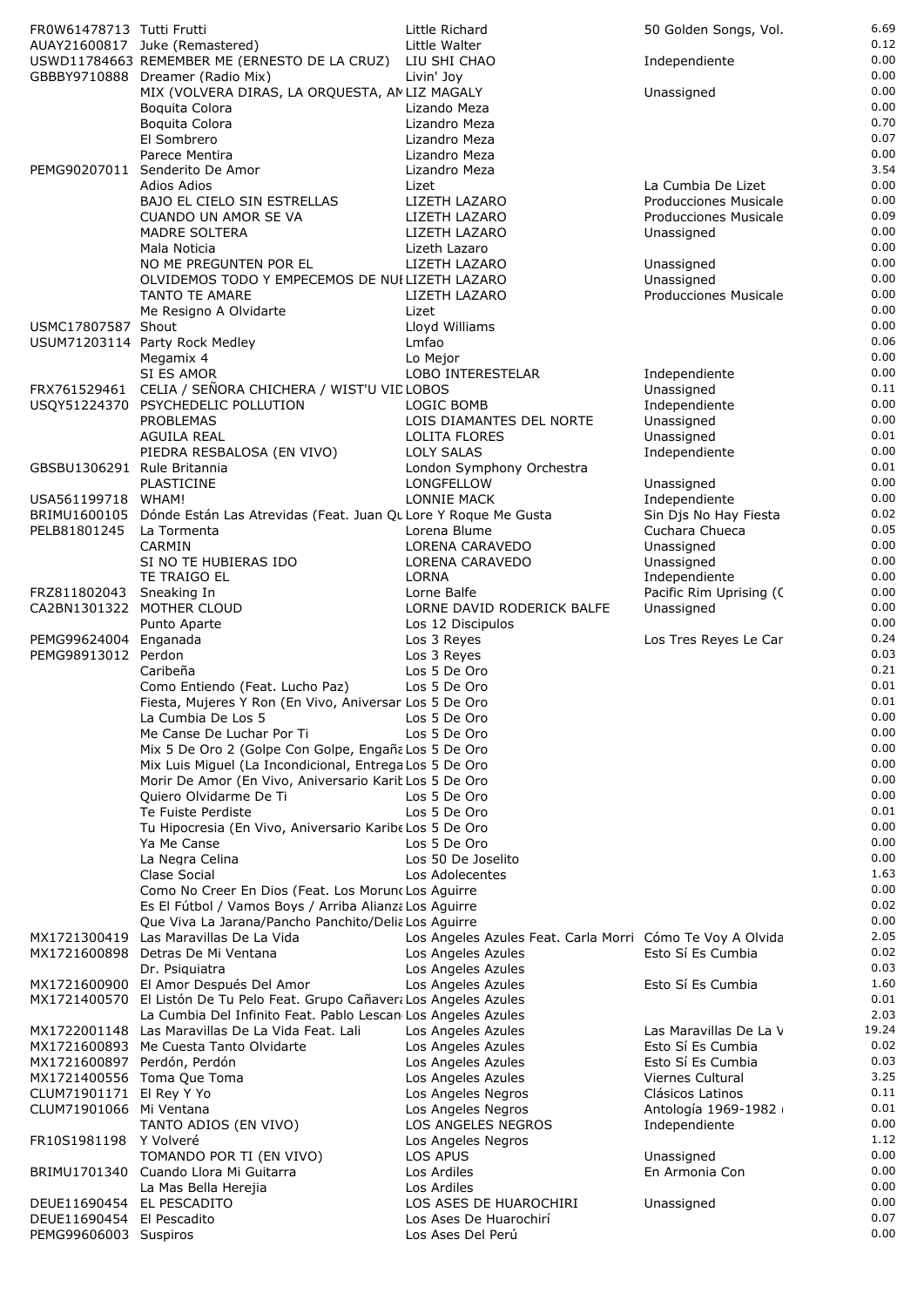| PEMG98316001 Morir Un Poco   |                                                                             | Los Atomos                                             |                                               | 0.01         |
|------------------------------|-----------------------------------------------------------------------------|--------------------------------------------------------|-----------------------------------------------|--------------|
| ARF471200030                 | No Me Importa El Dinero (Vivo)                                              | Los Auténticos Decadentes (Con Juli                    |                                               | 0.69         |
| ARF471200031                 | Cómo Me Voy A Olvidar (Feat. No Te Va CLos Autenticos Decadentes, No Te V   |                                                        |                                               | 0.01         |
| ARF471200043                 | Corazón (Feat. Rubén Albarrán Y Quique I Los Autenticos Decadentes, Rubén A |                                                        |                                               | 0.02         |
| ARF850300113                 | Beatle                                                                      | Los Auténticos Decadentes                              |                                               | 0.02         |
| ARF850600123                 | Confundido                                                                  | Los Auténticos Decadentes                              |                                               | 5.38         |
| ARF030102082                 | Corazón (Remasterized 2001)                                                 | Los Auténticos Decadentes                              |                                               | 2.49         |
| ARF471800071                 | El Pájaro Vió El Cielo Y Se Voló (Ft. Ulises Los Auténticos Decadentes      |                                                        | Fiesta Nacional (Mtv U                        | 0.00         |
|                              | ARF471200038 El Pájaro Vio El Cielo Y Se Voló (Vivo)                        | Los Auténticos Decadentes                              |                                               | 0.19         |
|                              | La Guitarra (Mtv Unplugged)                                                 | Los Auténticos Decadentes                              |                                               | 12.18        |
| ARF850300108                 | La Prima Lejana                                                             | Los Auténticos Decadentes                              | Lo Mejor De Lo Peor                           | 0.48         |
| ARF471200032                 | Loco (Tu Forma De Ser) [Vivo]                                               | Los Auténticos Decadentes                              |                                               | 0.01         |
| ARF471200036                 | Paseando Por Temperley (Vivo)                                               | Los Auténticos Decadentes                              |                                               | 0.00         |
| ARF850300102                 | Pendeviejo                                                                  | Los Auténticos Decadentes                              |                                               | 0.07         |
| ARF850300100                 | Sigue Tu Camino                                                             | Los Auténticos Decadentes                              | Lo Mejor De Lo Peor                           | 0.97         |
| ARF470800255                 | Somos                                                                       | Los Auténticos Decadentes                              | Somos                                         | 0.00         |
| ARF471200035                 | Somos (En Vivo)                                                             | Los Auténticos Decadentes                              |                                               | 0.01         |
| ARF471000003 Tribus Urbanas  |                                                                             | Los Auténticos Decadentes                              |                                               | 0.00         |
| USA560696240                 | Un Osito De Peluche De Taiwan                                               | Los Auténticos Decadentes                              |                                               | 0.02         |
| ARF471200028                 | Vení Raguel (Vivo)                                                          | Los Auténticos Decadentes                              |                                               | 0.00<br>2.60 |
| ARF850600124 Veo             |                                                                             | Los Auténticos Decadentes                              |                                               | 1.05         |
|                              | ARF471400011 Y La Banda Sigue                                               | Los Auténticos Decadentes<br>Los Auténticos Decadentes | Y La Banda Sigue (Fea<br>Hecho En México En V | 0.00         |
|                              | ARF471200037 Ya Me Da Igual (Vivo)<br>LA CULEBRITA                          | LOS AVENTUREROS DE BAMBAMAR( Unassigned                |                                               | 0.00         |
|                              | El Es Oscar Aviles                                                          | Los Avilés                                             |                                               | 0.02         |
|                              | <b>DONDE ESTARAS</b>                                                        | LOS BANCES                                             | Independiente                                 | 0.00         |
|                              | <b>INMENSO AMOR</b>                                                         | <b>LOS BANCES</b>                                      | Independiente                                 | 0.00         |
|                              | QMDA71537602 La Puerta Del Colegio                                          | Los Barraza                                            |                                               | 0.00         |
|                              | Nuestro Amor                                                                | Los Benjamins                                          |                                               | 0.00         |
|                              | COSTA SIERRA Y MONTAÑA                                                      | LOS BETA 5                                             | Unassigned                                    | 0.01         |
|                              | DONDE VAS                                                                   | LOS BETA 5                                             | Independiente                                 | 0.03         |
|                              | Embrujo                                                                     | Los Beta 5                                             |                                               | 0.01         |
|                              | LA TIERRA DE MIS AMORES                                                     | LOS BETA 5                                             | Independiente                                 | 0.03         |
|                              | MI CARCELERA                                                                | LOS BETA 5                                             | Unassigned                                    | 0.01         |
| COC017703380 Las Tres Marías |                                                                             | Los Betas                                              |                                               | 0.03         |
|                              | Te Voy A Proponer                                                           | Los Blue Caps                                          |                                               | 0.00         |
| PEMG91442009 Mammy Blue      |                                                                             | Los Blue Splendor                                      |                                               | 0.01         |
| PEMG91008003                 | Universitario (Polka Criolla)                                               | Los Bravos Del Norte                                   |                                               | 15.25        |
|                              | Chau Chau Maria                                                             | Los Brios                                              |                                               | 0.00         |
|                              | Chau Chau                                                                   | Los Caballeros Del Amor                                |                                               | 0.00         |
|                              | Hechicera Del Amor                                                          | Los Caballeros Del Amor                                |                                               | 0.03         |
|                              | Tus Pretenciones                                                            | Los Caciques                                           |                                               | 0.03         |
| ARA770000504                 | Aire                                                                        | Los Cafres                                             |                                               | 0.04         |
|                              | ARF471300210 Aire (Versión 25 Años)                                         | Los Cafres                                             | 25 Años De Música                             | 0.02         |
| ARF4/16001/4 Alas Canciones  |                                                                             | Los Cafres                                             | Alas Canciones                                | 0.28         |
| ARA770700131 Bastará         |                                                                             | Los Cafres                                             |                                               | 1.19         |
| ARA779700501 Capitan Pelusa  |                                                                             | Los Cafres                                             | Suena La Alarma                               | 5.04         |
|                              | ARF471300216 Casi Q' Me Pierdo (Versión 25 Años [Live] Los Cafres           |                                                        | 25 Años De Música                             | 3.39         |
|                              | ARA771100021 Casi Que Me Pierdo                                             | Los Cafres                                             |                                               | 1.59         |
| ARA770000508 De Mi Mente     |                                                                             | Los Cafres                                             | Espejitos                                     | 0.27         |
| ARA779500500                 | La Receta                                                                   | Los Cafres                                             | Instinto                                      | 0.45         |
| ARA770700139 Loco            |                                                                             | Los Cafres                                             |                                               | 2.84<br>0.02 |
| ARA770700132 Momento         |                                                                             | Los Cafres                                             |                                               | 1.15         |
| ARF471600101<br>ARF471600177 | Perdon<br>Puedo                                                             | Los Cafres<br>Los Cafres                               | Ep - Tomá 2<br>Alas Canciones                 | 0.26         |
| ARF471600100 Sé Q' El Mar    |                                                                             | Los Cafres                                             | Ep - Tomá 2                                   | 4.74         |
|                              | ARA770700013 Si El Amor Se Cae                                              | Los Cafres                                             |                                               | 2.14         |
|                              | ARF471300202 Si El Amor Se Cae (Versión 25 Años [Live Los Cafres            |                                                        | 25 Años De Música                             | 5.25         |
|                              | ARF471600184 Sigo Caminando                                                 | Los Cafres                                             | Alas Canciones                                | 2.61         |
| ARA779700506 Tus Ojos        |                                                                             | Los Cafres                                             | Suena La Alarma                               | 0.11         |
|                              | ARF471300211 Una Perla En Mi Vida (Versión 25 Años)                         | Los Cafres                                             | 25 Años De Música                             | 0.05         |
| ARN4W1400039 Asado Y Fernet  |                                                                             | Los Caligaris                                          | No Es Lo Que Parece                           | 0.42         |
|                              | ARN4W1400071 Aunque No Quiero                                               | Los Caligaris                                          | Circología                                    | 5.40         |
| ARN4W1400075 Bolso Gris      |                                                                             | Los Caligaris                                          | Circología                                    | 2.27         |
|                              | ARN4W1400033 La Montaña Feat. Pity Alvarez                                  | Los Caligaris                                          | No Es Lo Que Parece                           | 0.36         |
| ARN4W1400067 Que Corran      |                                                                             | Los Caligaris                                          | Circología                                    | 7.74         |
| ARN4W1700004 Razón (En Vivo) |                                                                             | Los Caligaris                                          | Razón (En Vivo) - Sino                        | 5.03         |
|                              | ARN4W1800011 Vereda Feat. Manuel Moretti (En Vivo)                          | Los Caligaris                                          | 20 Años: El Show Más                          | 0.00         |
|                              | A BAILAR CON LOS CAMPESINOS                                                 | LOS CAMPESINOS DE BAMBAMARCA Hermanos Fuentes          |                                               | 0.00         |
|                              | EL HUAYNO DEL TOTO                                                          | LOS CAMPESINOS DE BAMBAMARCA Hermanos Fuentes          |                                               | 0.00         |
|                              | <b>FUERZA PERU</b>                                                          | LOS CAMPESINOS DE BAMBAMARCA Unassigned                |                                               | 0.00         |
| FR2X41714056                 | LA CACHUDA                                                                  | LOS CAMPESINOS DE BAMBAMARCA Hermanos Fuentes          |                                               | 0.00         |
|                              | LA CACHUDA (EN VIVO, RADIO NOVA)                                            | LOS CAMPESINOS DE BAMBAMARCA Unassigned                |                                               | 0.00         |
|                              | LA CERVEZA                                                                  | LOS CAMPESINOS DE BAMBAMARCA Hermanos Fuentes          |                                               | 0.00         |
| FR2X41714054                 | LA CHISMOSA                                                                 | LOS CAMPESINOS DE BAMBAMARCA Hermanos Fuentes          |                                               | 0.01         |
|                              | LA LENGUA LARGA                                                             | LOS CAMPESINOS DE BAMBAMARCA Independiente             |                                               | 0.00         |
|                              | LA TRAMPOSA                                                                 | LOS CAMPESINOS DE BAMBAMARCA Hermanos Fuentes          |                                               | 0.00         |
|                              | MIX CHOLITA                                                                 | LOS CAMPESINOS DE BAMBAMARCA Independiente             |                                               | 0.00         |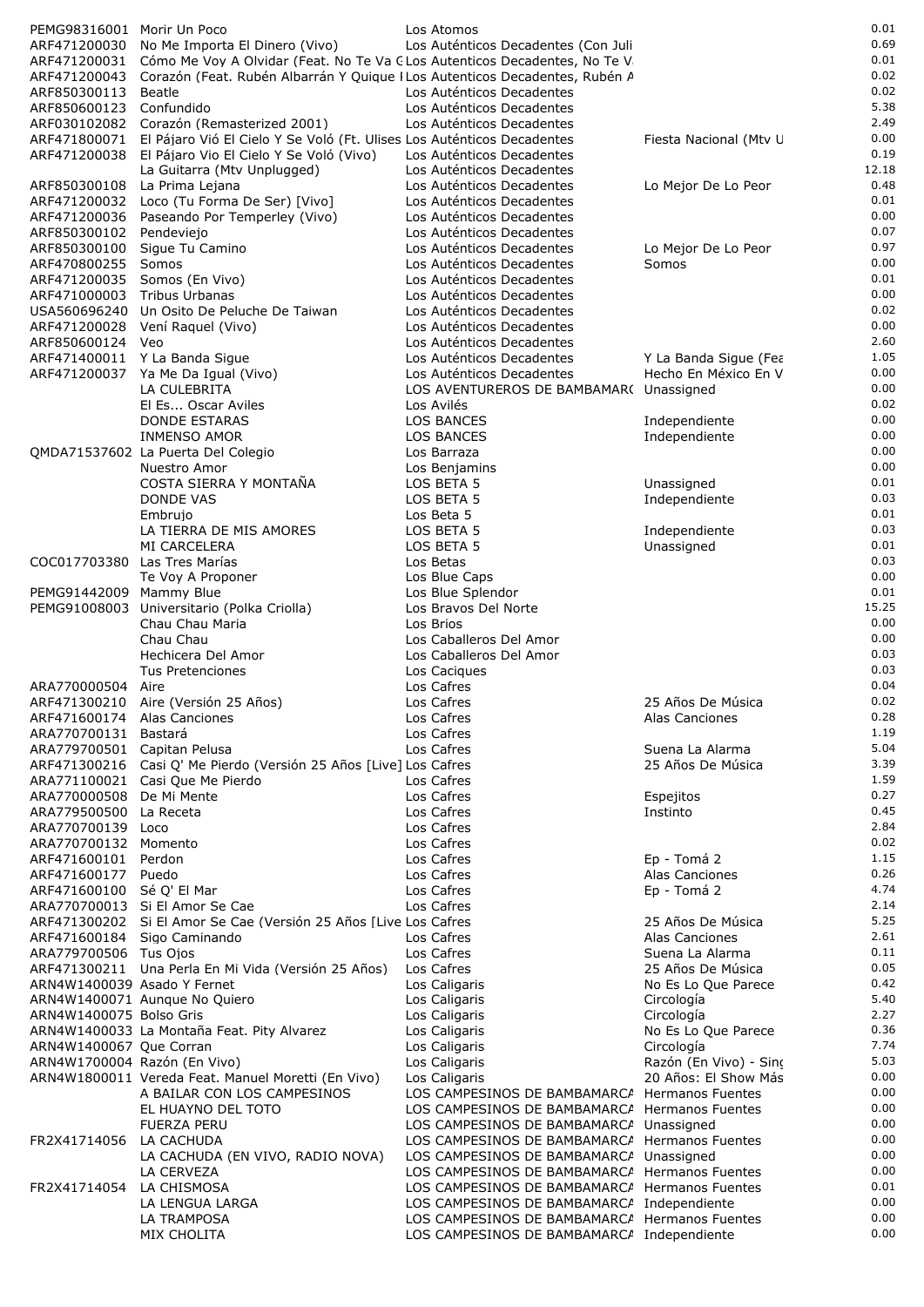|                                                           | MIX HUAROCHIRANO                                                                           | LOS CAMPESINOS DE BAMBAMARCA Hermanos Fuentes                                 |                              | 0.00          |
|-----------------------------------------------------------|--------------------------------------------------------------------------------------------|-------------------------------------------------------------------------------|------------------------------|---------------|
|                                                           | MIX REGUETONERO                                                                            | LOS CAMPESINOS DE BAMBAMARCA Hermanos Fuentes                                 |                              | 0.00          |
| FR2X41714057                                              | MUJER INTERESADA<br>PA' QUÉ ME INVITAN                                                     | LOS CAMPESINOS DE BAMBAMARCA Hermanos Fuentes<br>LOS CAMPESINOS DE BAMBAMARCA | Unassigned                   | 0.00<br>0.00  |
|                                                           | PRINCESAS MAGICAS                                                                          | LOS CANTANTES CATOLICOS                                                       | Unassigned                   | 0.00          |
|                                                           | Princesas Mágicas                                                                          | Los Cantantes Catolicos                                                       |                              | 1.30          |
|                                                           | Total Para Que                                                                             | Los Caporales                                                                 |                              | 0.00          |
|                                                           | PEMG91375003 A Mover La Colita / Levantando La Cortina Los Caribeños De Guadalupe          |                                                                               |                              | 0.19          |
| OM4TW1677691 Bella Ilusion<br>USA2P1866564 Dile La Verdad |                                                                                            | Los Caribeños De Guadalupe<br>Los Caribeños De Guadalupe                      | Grandes Éxitos               | 0.00<br>0.38  |
|                                                           | DILE LA VERDAD (EN VIVO)                                                                   | LOS CARIBEÑOS DE GUADALUPE                                                    | Unassigned                   | 0.00          |
|                                                           | <b>DIMELO</b>                                                                              | LOS CARIBEÑOS DE GUADALUPE                                                    | Unassigned                   | 0.00          |
|                                                           | Donde Estás Amor [2006]                                                                    | Los Caribeños De Guadalupe                                                    | Por Amor                     | 0.06          |
| QM4TW1677693 EL ESPEJO<br>USA2P1866567                    | El Perfume                                                                                 | LOS CARIBEÑOS DE GUADALUPE<br>Los Caribeños De Guadalupe                      | Unassigned<br>Grandes Exitos | 0.00<br>0.51  |
|                                                           | Fria                                                                                       | Los Caribeños De Guadalupe                                                    |                              | 0.00          |
|                                                           | Fuiste Infiel                                                                              | Los Caribeños De Guadalupe                                                    |                              | 0.00          |
|                                                           | <b>HACERTE FELIZ</b>                                                                       | LOS CARIBEÑOS DE GUADALUPE                                                    | Unassigned                   | 0.00          |
|                                                           | HIPOCRITA (EN VIVO)                                                                        | LOS CARIBEÑOS DE GUADALUPE                                                    | Unassigned                   | 0.00<br>15.55 |
|                                                           | Historia De Amor<br>ILUSION DE AMOR (EN VIVO)                                              | Los Caribeños De Guadalupe<br>LOS CARIBEÑOS DE GUADALUPE                      | Unassigned                   | 0.00          |
| USA2P1866582                                              | Mal Amigo                                                                                  | Los Caribeños De Guadalupe                                                    |                              | 0.51          |
|                                                           | Me Duele Saber                                                                             | Los Caribeños De Guadalupe                                                    |                              | 0.00          |
|                                                           | Me Hace Falta Tu Amor                                                                      | Los Caribeños De Guadalupe                                                    |                              | 0.00          |
|                                                           | MIL AMORES (EN VIVO LA KARIBEÑA LIM LOS CARIBEÑOS DE GUADALUPE<br>MIL AMORES (EN VIVO SMP) | LOS CARIBEÑOS DE GUADALUPE                                                    | Unassigned<br>Unassigned     | 0.00<br>0.00  |
|                                                           | MIL AMORES (EN VIVO)                                                                       | LOS CARIBEÑOS DE GUADALUPE                                                    | Unassigned                   | 0.00          |
|                                                           | MIL CERVEZAS (EN VIVO)                                                                     | LOS CARIBEÑOS DE GUADALUPE                                                    | Unassigned                   | 0.00          |
|                                                           | MIL NOCHES (EN VIVO)                                                                       | LOS CARIBEÑOS DE GUADALUPE                                                    | Unassigned                   | 0.00          |
|                                                           | Mix Collar De Lagrimas                                                                     | Los Caribeños De Guadalupe                                                    |                              | 0.01          |
|                                                           | MIX DILE LA VERDAD (DILE LA VERDAD, LOS CARIBEÑOS DE GUADALUPE<br>Mix Dinamita             | Los Caribeños De Guadalupe                                                    | Unassigned                   | 0.00<br>0.00  |
|                                                           | MIX KAROLINA                                                                               | LOS CARIBEÑOS DE GUADALUPE                                                    | Unassigned                   | 0.00          |
|                                                           | MIX LA COLITA (EN VIVO)                                                                    | LOS CARIBEÑOS DE GUADALUPE                                                    | Unassigned                   | 0.00          |
|                                                           | MIX MARAVILLA                                                                              | LOS CARIBEÑOS DE GUADALUPE                                                    | Unassigned                   | 0.00          |
|                                                           | Mix Tupamaros<br>Muriendo Por Ella                                                         | Los Caribeños De Guadalupe<br>Los Caribeños De Guadalupe                      |                              | 0.03<br>0.01  |
|                                                           | No Más Mentiras                                                                            | Los Caribeños De Guadalupe                                                    |                              | 0.00          |
|                                                           | QM4TW1571818 No Te Voy A Preguntar                                                         | Los Caribeños De Guadalupe                                                    | Cumbia Verano Viva P         | 0.43          |
|                                                           | NOS ENGAÑO A LOS DOS (FEAT. ERNEST LOS CARIBEÑOS DE GUADALUPE                              |                                                                               | Unassigned                   | 0.00          |
| USA2P1866590                                              | Nos Queremos Y Que<br>Se Acabo La Farsa                                                    | Los Caribeños De Guadalupe<br>Los Caribeños De Guadalupe                      |                              | 0.35<br>0.00  |
|                                                           | SE ACABO LA FARSA (EN VIVO)                                                                | LOS CARIBEÑOS DE GUADALUPE                                                    | Unassigned                   | 0.00          |
| USA2P1866595 Solo Tu                                      |                                                                                            | Los Caribeños De Guadalupe                                                    | Lo Mejor De La Cumbi         | 0.36          |
|                                                           | TE LO DEBO A TI                                                                            | LOS CARIBEÑOS DE GUADALUPE                                                    | Unassigned                   | 0.00          |
| QM4TW1677735 Te Olvidaré                                  |                                                                                            | Los Caribeños De Guadalupe                                                    |                              | 0.00          |
|                                                           | Te Perdí<br>Tengo Que Olvidarte                                                            | Los Caribeños De Guadalupe<br>Los Caribeños De Guadalupe                      |                              | 0.00<br>0.02  |
|                                                           | VIVO POR TU AMOR (EN VIVO)                                                                 | LOS CARIBEÑOS DE GUADALUPE                                                    | Unassigned                   | 0.00          |
| PEMG90601007                                              | Mambo De Machaguay                                                                         | Los Chaskis                                                                   |                              | 0.00          |
|                                                           | MAR DE EMOSIONES                                                                           | <b>LOS CHAVALES</b>                                                           | Independiente                | 0.00          |
|                                                           | LA REYNA DEL ESPACIO<br>COF011000318 Te Lo Pido A Gritos                                   | LOS CHEVERES DE CHIMBOTE<br>Los Chiches Vallenatos                            | Independiente                | 0.00<br>0.03  |
|                                                           | Camino Del Sur                                                                             | Los Chicos De La Bahia                                                        |                              | 0.00          |
|                                                           | A QUE VOLVISTE                                                                             | LOS CHICOS DE LA CUMBIA                                                       | Unassigned                   | 0.00          |
|                                                           | ELLA NO SUPO QUERER                                                                        | LOS CHICOS DE LA CUMBIA                                                       | Independiente                | 0.00          |
|                                                           | OLGUITA                                                                                    | LOS CHIROQUES                                                                 | Unassigned                   | 0.01          |
| PEMG99606005 Flor De Fango                                | PEMG99606015 La Rosa Del Pantano                                                           | Los Cholos<br>Los Cholos                                                      |                              | 0.15<br>0.06  |
| PEMG99606009 Paloma Mia                                   |                                                                                            | Los Cholos                                                                    |                              | 0.17          |
|                                                           | PEMG99606001 Perdóname Mi Vida                                                             | Los Cholos                                                                    |                              | 0.01          |
|                                                           | TARDANZA DE RIEGO                                                                          | LOS CHOLOS                                                                    | Unassigned                   | 0.00          |
|                                                           | Mi Chilala<br>Ya No Vuelvas A Buscarme                                                     | Los Chuguranos<br>Los Chuguranos                                              |                              | 0.00<br>0.00  |
| USA371197067                                              | Tu Eres Mi Destino                                                                         | Los Cinco Latinos                                                             | Latin Rock, Vol. 1           | 0.00          |
|                                                           | EVIDENCIAS (EN VIVO)                                                                       | LOS CLAVELES DE LA CUMBIA                                                     | Unassigned                   | 0.00          |
|                                                           | Llora Mi Corazon                                                                           | Los Claveles De La Cumbia                                                     | El Principe De Todos L       | 0.14          |
|                                                           | USA371481813 Mujeres Conmigo Van A Acabar                                                  | Los Compadres                                                                 |                              | 0.00          |
| USA371204560                                              | USA561224146 PREPAREN CANDELA<br>Sarandonga                                                | LOS COMPADRES<br>Los Compadres                                                | Producciones IEMPSA          | 0.00<br>0.01  |
|                                                           | Coleccionista De Canciones                                                                 | Los Conquistadores De La Salsa                                                |                              | 0.18          |
|                                                           | Te Veo Fururu Farara (Version 2016)                                                        | Los Conquistadores De La Salsa                                                |                              | 0.00          |
|                                                           | EL MEDIO PESO                                                                              | LOS CONTINENTALES                                                             | Unassigned                   | 0.00          |
|                                                           | <b>GOLPE CON GOLPE</b><br>EL PAJARO AMARILLO                                               | LOS CONTINENTALES<br>LOS CORRALEROS DE MAJAGUAL                               | Unassigned<br>Unassigned     | 0.00<br>0.00  |
| ES5770604953                                              | La Ultima Carta                                                                            | Los Cucos                                                                     |                              | 0.01          |
|                                                           | El Provinciano                                                                             | Los Davalos                                                                   |                              | 0.00          |
|                                                           | El Solitario                                                                               | Los Davalos                                                                   |                              | 0.00          |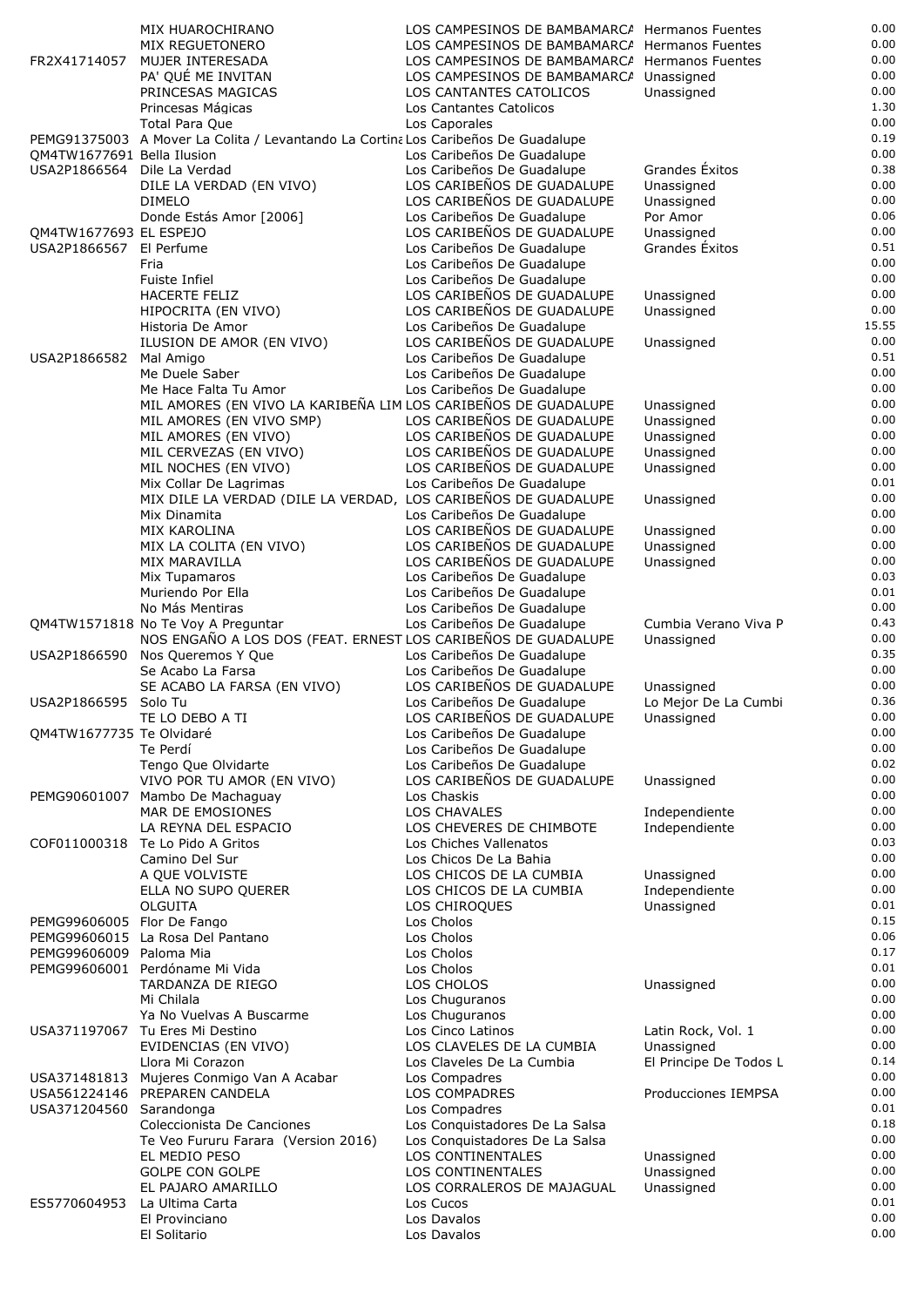|                          | SOY DE AREQUIPA                                                                   | <b>LOS DAVALOS</b>                                     | Independiente                                  | 0.00         |
|--------------------------|-----------------------------------------------------------------------------------|--------------------------------------------------------|------------------------------------------------|--------------|
|                          | Soy De Arequipa                                                                   | Los Dávalos                                            | Regreso De Los Dával                           | 0.00         |
|                          | <b>SOY PERUANO</b>                                                                | LOS DAVALOS                                            | Independiente                                  | 0.00         |
|                          | DIME SI TU<br>PENSANDO EN TI                                                      | LOS DE LA LENTA<br>LOS DEL DINERO                      | Unassigned<br>Unassigned                       | 0.00<br>0.00 |
| MXF119908105             | La Cumbia Del Garrote                                                             | Los Del Garrote                                        |                                                | 0.01         |
|                          | La Huanchaguera                                                                   | Los Del Peru                                           |                                                | 0.02         |
|                          | Camino Serrano                                                                    | Los Destellos                                          |                                                | 0.00         |
|                          | Que Bien Me Dijo Mi Madre                                                         | Los Destellos                                          |                                                | 0.00         |
|                          | GBDTM1229132 Sin Un Querer (Bonus Track)                                          | Los Destellos                                          |                                                | 0.01         |
|                          | Vida De Mi Vida                                                                   | Los Destellos                                          |                                                | 0.00         |
|                          | Déjala<br>QUIÉN ERES TU                                                           | Los Diablitos<br>LOS DIABLOS DE LA SAXOCUMBIA          | Independiente                                  | 0.34<br>0.00 |
|                          | EL JURAMENTO (CARTA FINAL)                                                        | LOS DIABLOS ROJOS                                      | Independiente                                  | 0.00         |
|                          | AUNQUE LO DUDES                                                                   | LOS DIAMANTES DEL NORTE                                | Unassigned                                     | 0.00         |
|                          | LA DUDA                                                                           | LOS DIAMANTES DEL NORTE                                | Unassigned                                     | 0.00         |
|                          | <b>VOLUBLE</b>                                                                    | LOS DIAMANTES DEL NORTE                                | Unassigned                                     | 0.00         |
|                          | PEMG90006012 El Ultimo Beso (Live)                                                | Los Doltons                                            | Las Inmortales De Los                          | 0.06         |
|                          | PEMG90006006 Hombre Solitario (Live)                                              | Los Doltons                                            | Las Inmortales De Los                          | 0.02<br>0.06 |
|                          | PEMG90006003 Tema: El Amor (Live)<br>PEMG90006015 Una Estrella En La Noche (Live) | Los Doltons<br>Los Doltons                             | Las Inmortales De Los<br>Las Inmortales De Los | 0.02         |
|                          | Perdóname Mi Vida                                                                 | Los Dos Compadres                                      |                                                | 0.01         |
|                          | Cosas Del Amor                                                                    | Los Ecos                                               |                                                | 0.00         |
|                          | TRES CRUCES(EN VIVO)                                                              | LOS ECOS                                               | Unassigned                                     | 0.00         |
|                          | QUE CREIAS TU                                                                     | LOS ELEGANTES DEL RITMO                                | Independiente                                  | 0.00         |
|                          | Alma, Corazón Y Vida                                                              | Los Embajadores Criollos                               |                                                | 0.00         |
|                          | Chincha, Cuna De Campeones<br><b>HIJOS MIOS</b>                                   | Los Embajadores Criollos<br>LOS EMBAJADORES DE CHINCHA |                                                | 0.00<br>0.00 |
| FRX762070076             | Se Le Moja La Canoa                                                               | Los Embajadores Vallenatos                             | Independiente<br>Clasicos Del Vallenato        | 2.87         |
| ES71G1732615             | Usted                                                                             | Los Embajadores                                        |                                                | 0.00         |
|                          | INTILLAY (EN VIVO)                                                                | LOS ENCANTADORES DE CUSIBAMB Independiente             |                                                | 0.00         |
|                          | Acuarela Criolla                                                                  | Los Favoritos                                          |                                                | 0.00         |
| FR10S1537039             | Angustia                                                                          | Los Favoritos                                          |                                                | 0.00         |
|                          | MIX INGRATO AMOR                                                                  | LOS FELCAS                                             | Unassigned                                     | 0.00         |
|                          | Amor De Verano<br>LA MONSEFUANA                                                   | Los Fernandez<br>LOS FERNANDEZ                         |                                                | 0.00<br>0.00 |
|                          | CASA REAL (EN JAMMIN'                                                             | LOS FILIPZ                                             | Compañía Peruana De<br>Unassigned              | 0.00         |
|                          | Yo Me Iré De Aquí                                                                 | Los Flamencos Jr.                                      |                                                | 0.00         |
| FR59R1618541             | Juana                                                                             | Los Fronterizos                                        |                                                | 0.00         |
|                          | PEMG99711004 Como Deseo Ser Tu Amor                                               | Los Galos                                              |                                                | 0.94         |
|                          | Qué Quieres Tú De Mi                                                              | Los Galos                                              |                                                | 0.02         |
|                          | Ave De Paso                                                                       | Los Genios                                             |                                                | 0.00         |
|                          | Juguete De Nadie<br>Me Haces Tanta Falta                                          | Los Genios                                             |                                                | 0.00<br>0.00 |
|                          | Mentiroso Perdido Corazón                                                         | Los Genios<br>Los Genios                               |                                                | 0.00         |
|                          | NO PODRAN SEPARARNOS                                                              | LOS GENIOS                                             | Independiente                                  | 0.00         |
|                          | Nuestro Juramento                                                                 | Los Genios                                             |                                                | 0.00         |
|                          | Tu Eres La Culpable                                                               | Los Genios                                             |                                                | 0.00         |
|                          | Tu Hipocresia                                                                     | Los Genios                                             |                                                | 0.00         |
|                          | YA PARA QUE                                                                       | LOS GENIOS                                             | Independiente                                  | 0.00<br>0.00 |
|                          | Yo Te Queria Porqueria<br>A DONDE IRE SIN TI                                      | Los Genios<br>LOS GIGANTES DEL VALLENATO               | Independiente                                  | 0.23         |
|                          | <b>INOCENTE</b>                                                                   | LOS GIGANTES DEL VALLENATO                             | Unassigned                                     | 0.80         |
|                          | NO HE PODIDO SER FELIZ                                                            | LOS GIGANTES DEL VALLENATO                             | Unassigned                                     | 0.04         |
| FR2X41883122             | TE EXTRANO TANTO                                                                  | LOS GIGANTES DEL VALLENATO                             | Independiente                                  | 0.79         |
| ES8590900224             | Aguanile                                                                          | Los Girasoles                                          |                                                | 0.01         |
|                          | Chica Enamorada                                                                   | Los Girasoles                                          |                                                | 0.02         |
| GB4FJ0953963             | EL CERROJO                                                                        | LOS GIRASOLES                                          | Unassigned                                     | 0.01         |
| ES8591300591             | LA BOCINA<br>LA BOLITA                                                            | LOS GIRASOLES<br>LOS GIRASOLES                         | Unassigned<br>Unassigned                       | 0.26<br>0.00 |
|                          | La Vaca Blanca                                                                    | Los Girasoles                                          |                                                | 0.00         |
|                          | PIEDAD (LA VACA BLANCA)                                                           | LOS GIRASOLES                                          | Unassigned                                     | 0.11         |
| USV351460792             | Violencia                                                                         | Los Girasoles                                          |                                                | 0.01         |
|                          | MIX RECORDANDO A LOS GITANOS (TRISLOS GITANOS                                     |                                                        | Unassigned                                     | 0.00         |
| ES5531215492             | Pirulino                                                                          | Los Golden Boys                                        |                                                | 0.00         |
| PEMG98317002 Angel       |                                                                                   | Los Golden Stars                                       |                                                | 0.07         |
| PEMG98317003 Pasto Verde | PEMG91302004 Olvidarte Nunca                                                      | Los Golden Stars<br>Los Golpes                         |                                                | 0.03<br>0.25 |
|                          | El Lamento De Tu Voz                                                              | Los Gritos                                             |                                                | 0.00         |
|                          | <b>ECHALE TIERRA</b>                                                              | LOS GUARACHEROS DE ORIENTE                             | Unassigned                                     | 0.00         |
| ES5531205599             | <b>DULCE AMOR</b>                                                                 | <b>LOS GUAYABEROS</b>                                  | Independiente                                  | 0.00         |
|                          | Los Golpes, Amor Dulce Veneno                                                     | Los Heraldos Negros                                    | Son Pocos Pero Son                             | 0.11         |
|                          | MXF011500260 Qué Locura Enamorarme De Ti                                          | Los Hermanos Andrade                                   |                                                | 0.00         |
|                          | La Casa Nueva                                                                     | Los Hermanos Arriagada                                 |                                                | 0.05         |
| CLUM71901690             | Nathalie                                                                          | Los Hermanos Arriagada                                 | El Mundo Diferente De                          | 0.65         |
| CLUM71902801 Poema       |                                                                                   | Los Hermanos Arriagada<br>Los Hermanos Arriagada       | Coleccion Inmortales                           | 0.07<br>0.00 |
|                          | Sigamos Pecando<br>Chinita Rica                                                   | Los Hermanos Barahona                                  |                                                | 0.00         |
|                          |                                                                                   |                                                        |                                                |              |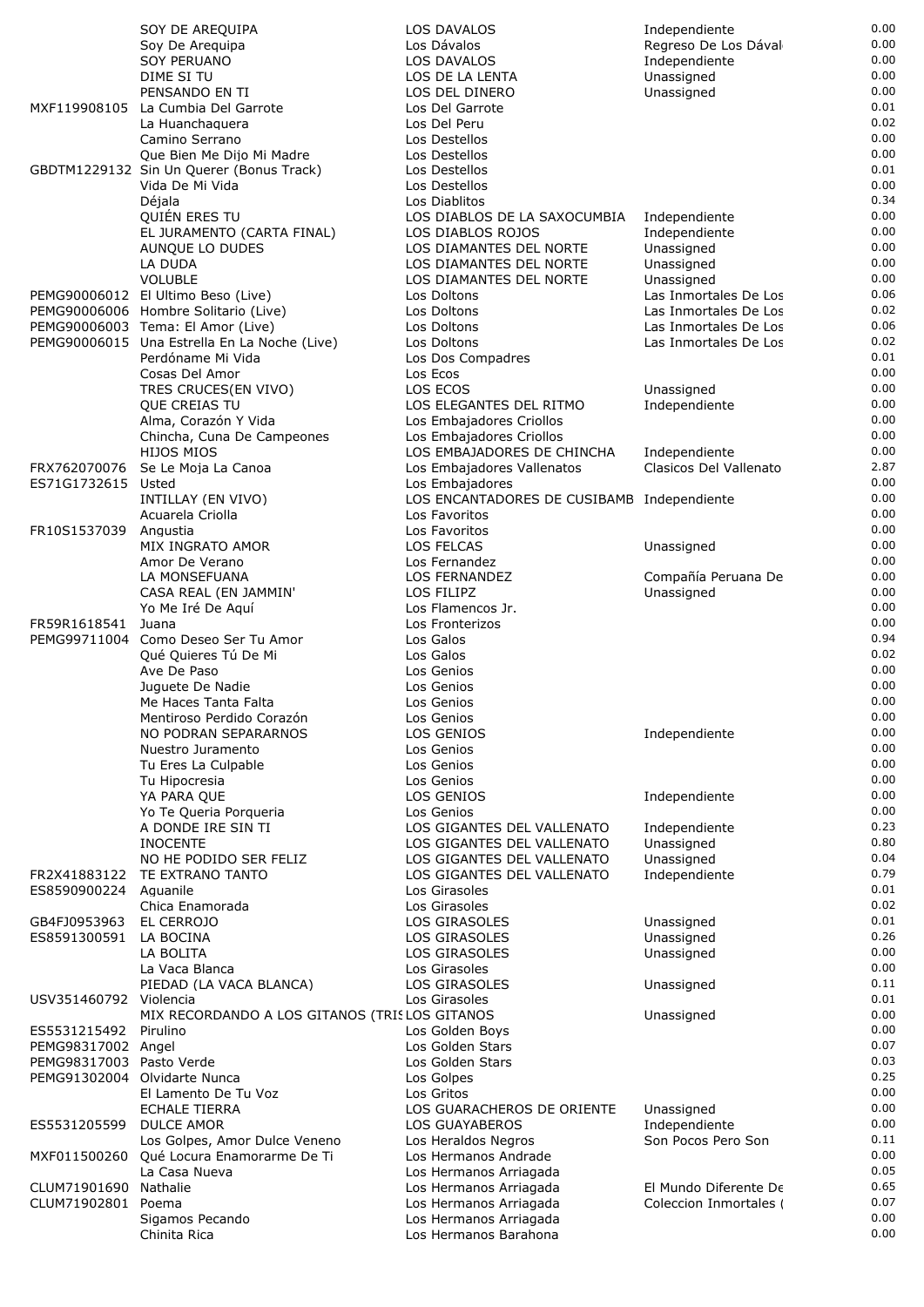|                                               | BRINDIS POR UN AMOR                                               | LOS HERMANOS CASTRO                                        | Independiente                  | 0.00          |
|-----------------------------------------------|-------------------------------------------------------------------|------------------------------------------------------------|--------------------------------|---------------|
|                                               | PARA QUE                                                          | LOS HERMANOS CASTRO                                        | Unassigned                     | $0.00\,$      |
|                                               | TU RECUERDO (EN VIVO)                                             | LOS HERMANOS CURI                                          | Unassigned                     | 0.00          |
|                                               | ADIOS CORAZON                                                     | LOS HERMANOS GAMARRA                                       | Unassigned                     | 0.00          |
|                                               | Adiós Corazón                                                     | Los Hermanos Gamarra                                       |                                | 0.01          |
| COC011329514 SI ME PERMITE                    |                                                                   | LOS HERMANOS LEBRON                                        | Unassigned                     | 0.00          |
|                                               | Dale Jamon                                                        | Los Hermanos Moreno                                        | Para Alegrarte La Vida         | 1.39          |
|                                               | DALE JAMON (EN VIVO)                                              | LOS HERMANOS MORENO                                        | Unassigned                     | 0.00          |
|                                               | Por Alguien Como Tu                                               | Los Hermanos Moreno                                        |                                | 0.10          |
|                                               | En El Fin De Semana                                               | Los Hermanos Rosario                                       |                                | 0.00          |
|                                               | TCACR1633855 Fin De Semana (En Estas Navidades)                   | Los Hermanos Rosario                                       |                                | 0.00          |
| ES71G1776559 Rompe Cintura                    |                                                                   | Los Hermanos Rosario                                       |                                | 0.01          |
| QMFMF1580845 Rompecintura                     |                                                                   | Los Hermanos Rosario                                       |                                | 0.52          |
|                                               | El Desdichado                                                     | Los Hermanos Rosarios                                      |                                | 0.00          |
|                                               | LUCERO DE LA MAÑANA (EN VIVO)                                     | LOS HIJOS DE CABANA SUR                                    | Unassigned                     | 0.00          |
|                                               | ANACONDA                                                          | LOS HIJOS DE LAMAS                                         | Unassigned                     | 0.14          |
| USCNP0701603 CARINITO                         |                                                                   | LOS HIJOS DEL SOL                                          | Independiente                  | 0.00          |
| USCNP0701615 SIME QUIERES                     |                                                                   | LOS HIJOS DEL SOL                                          | Unassigned                     | 0.00          |
|                                               | COF011200574 Me Voy Pa Macondo                                    | Los Hispanos, Rodolfo Aicardi                              |                                | 0.00          |
|                                               | PEMG98320001 El Gran Chaparral                                    | Los Holy'S                                                 |                                | 0.00          |
|                                               | PEMG98320002 HOLY'S SICODÉLICOS                                   | LOS HOLY'S                                                 | Independiente                  | 0.00          |
|                                               | GBBXS1781053 Aquietas Color De Rosa                               | Los Hooligans                                              |                                | 0.00<br>0.00  |
| ES71G1821052 Sufrir<br>USCNP1002804 Colegiala |                                                                   | Los Huasos Quincheros                                      |                                | 0.73          |
|                                               |                                                                   | Los Ilusionistas                                           | Tropicalisimo: Clasicos        | 0.30          |
| PEIF21616213                                  | Colegiala (Remastered)                                            | Los Ilusionistas                                           |                                | 0.31          |
| PEIF21616219                                  | Las Limeñas (Remastered)<br>Moliendo Cafe                         | Los Ilusionistas                                           | Tropicalisimo: Clasicos        | 0.04          |
| PEMG99601009                                  | AHORA OUE TE VAS                                                  | Los Inkas                                                  |                                | 1.60          |
|                                               | <b>CUANDO TE VAYAS</b>                                            | LOS INQUIETOS DEL VALLENATO<br>LOS INQUIETOS DEL VALLENATO | Independiente<br>Independiente | 0.30          |
|                                               | MI DULCE AMOR                                                     | LOS INQUIETOS DEL VALLENATO                                | Independiente                  | 0.40          |
|                                               | NO QUEDA NADA                                                     | LOS INQUIETOS DEL VALLENATO                                |                                | 0.00          |
|                                               | PERDONAME LA VIDA                                                 | LOS INQUIETOS DEL VALLENATO                                | Independiente<br>Unassigned    | 1.13          |
|                                               | PRIMAVERA AZUL                                                    | LOS INQUIETOS DEL VALLENATO                                | Independiente                  | 0.47          |
|                                               | TE QUIERO ASI                                                     | LOS INQUIETOS DEL VALLENATO                                | Independiente                  | 0.00          |
|                                               | Te Quiero Así                                                     | Los Inquietos Del Vallenato                                |                                | 1.83          |
|                                               | Te Sorprenderas                                                   | Los Inquietos Del Vallenato                                |                                | 0.92          |
|                                               | Ven A Mí                                                          | Los Inquietos Del Vallenato                                |                                | 0.48          |
|                                               | OJITOS DE GATO                                                    | LOS INQUIETOS                                              | Independiente                  | 0.00          |
|                                               | PEMG91007006 Alianza Campeón (Se Va, Se Va)                       | Los Intimos                                                |                                | 0.37          |
|                                               | PEMG91007010 Feliz Cumpleaños                                     | Los Intimos                                                |                                | 0.01          |
|                                               | NIÑA VUELVE                                                       | LOS INTOCABLES                                             | Independiente                  | 0.00          |
|                                               | ACHACHAU CULEBRA                                                  | LOS INVASORES DE PROGRESO                                  | Unassigned                     | 0.00          |
|                                               | Ay No Se Puede                                                    | Los Invasores                                              |                                | 0.01          |
|                                               | <b>CLAVELITO</b>                                                  | LOS JHARIS DE ÑAÑA                                         | Independiente                  | 0.00          |
|                                               | MIX NO VAYAS A LLORAR (EN VIVO)                                   | LOS JHARIS DE ÑAÑA                                         | Unassigned                     | 0.00          |
|                                               | SOLO TU (EN VIVO)                                                 | LOS JHARIS DE ÑAÑA                                         | Unassigned                     | 0.00          |
|                                               | Pacha Mama                                                        | Los K'Ana Wawakuna                                         |                                | 0.00          |
| PEMG91729001                                  | Nuestro Secreto Feat. Félix Pasache                               | Los Kipus                                                  | Nuestro Secreto                | 0.65          |
|                                               | Jilguero Flores                                                   | Los Kjarkas                                                |                                | 0.01          |
| FR2X41461775 KUTIMUY                          |                                                                   | LOS KJARKAS                                                | Unassigned                     | 0.00          |
| QMDA61589842 NINA MIA                         |                                                                   | LOS KJARKAS                                                | Independiente                  | 0.00          |
|                                               | PEMG99630001 Que Viva La Jarana / Pancho Panchito / D Los Leturia |                                                            |                                | 0.00          |
| COF011200248                                  | Charly                                                            | Los Líricos, Rodolfo Aicardi                               |                                | 0.02          |
| ES5531208161                                  | <b>NAILA</b>                                                      | LOS LIRICOS, RODOLFO AICARDI                               | Unassigned                     | 0.00          |
| ES5531208161                                  | Naila                                                             | Los Líricos, Rodolfo Aicardi                               |                                | 0.01          |
|                                               | COME ON, LET'S GO                                                 | LOS LOBOS                                                  | Unassigned                     | 0.00          |
|                                               | Por Las Cantinas [Version Lp]                                     | Los Manantiales                                            | Que Linda Es La Vida           | 0.09          |
|                                               | POR TU AMOR SOY FELIZ                                             | <b>LOS MANANTIALES</b>                                     | Independiente                  | 0.00          |
|                                               | <b>CRISTO MORENO</b>                                              | LOS MATICES DEL PERU                                       | Unassigned                     | 0.00          |
|                                               | EL MAYIMBERO SOY YO                                               | LOS MAYIMBEROS                                             | Unassigned                     | 0.00          |
| USR010611477 AY AMOR                          |                                                                   | LOS MELODICOS                                              | Independiente                  | 0.00          |
| ES71G1781272 Ay Amor                          |                                                                   | Los Melódicos                                              |                                | 12.65         |
| USR010611456 Mi Corazón                       |                                                                   | Los Melódicos                                              |                                | 13.90<br>0.00 |
|                                               | Tengo Un Amor (Feat. Gran Orquesta InteLos Mendez                 |                                                            |                                |               |
| ES71G2039596                                  | La Bici Bici Bicicleta                                            | Los Mirlos                                                 |                                | 0.18<br>0.00  |
|                                               | Un Año                                                            | Los Mismos                                                 |                                | 3.04          |
|                                               | Chiclayano Soy                                                    | Los Mochicas                                               |                                | 4.75          |
|                                               | El Guayacán                                                       | Los Mochicas<br>Los Mochicas                               |                                | 0.00          |
|                                               | Las Alforjas<br>AÑORANDO MI TIERRA                                | LOS MONTALVINOS                                            | Unassigned                     | 0.00          |
|                                               | <b>CUITAS DE AMOR</b>                                             | LOS MONTALVINOS                                            | Independiente                  | 0.00          |
|                                               | <b>Todos Vuleven</b>                                              | Los Morochucos                                             |                                | 0.07          |
|                                               | PEMG91332002 Cuando Vuelva A Tu Lado                              | Los Morunos                                                |                                | 0.00          |
|                                               | PEMG99102007 Dónde Estás Corazón? / Quiero Verte Una Los Morunos  |                                                            | Confesiones & Boleros          | 0.02          |
|                                               | El Vagabundo                                                      | Los Morunos                                                |                                | 0.00          |
|                                               | PEMG98603012 En La Palma De La Mano / Sin Pensar En Los Morunos   |                                                            | La Sonora Matancera            | 0.28          |
| PEMG99102011 Imaginate                        |                                                                   | Los Morunos                                                | Confesiones & Boleros          | 0.02          |
|                                               | No Me Vuelvo A Enamorar (Feat. Arturo Z Los Morunos               |                                                            |                                | 0.00          |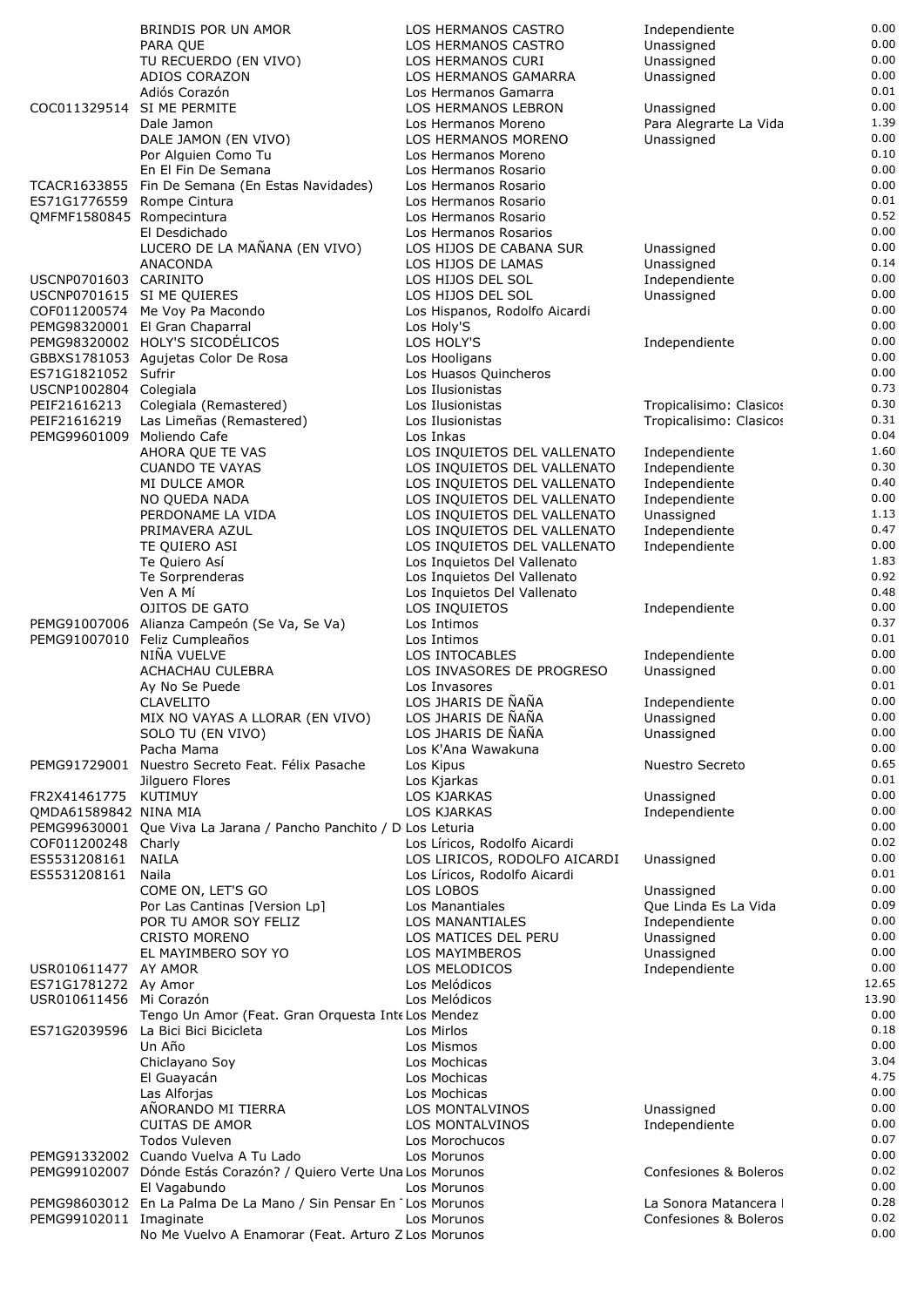| PEMG99102002 Nunca Sabras    |                                                                                                                     | Los Morunos                                               | Confesiones & Boleros                          | 0.02         |
|------------------------------|---------------------------------------------------------------------------------------------------------------------|-----------------------------------------------------------|------------------------------------------------|--------------|
|                              | PEMG91332001 Si Tu Me Dices Ven                                                                                     | Los Morunos                                               |                                                | 0.00         |
|                              | PEMG98603006 Tu Voz / Quién Será? / P' De Parada                                                                    | Los Morunos                                               | La Sonora Matancera                            | 0.28<br>5.09 |
| ES8591300596 El Trapiche     | <b>CONFLICTOS</b>                                                                                                   | Los Orientales De Paramonga<br>LOS OVNIS                  | Independiente                                  | 0.01         |
| FR2X41472815                 | <b>GREGORIO</b>                                                                                                     | LOS OVNIS                                                 | Unassigned                                     | 0.11         |
|                              | Si Te Vas                                                                                                           | Los Paisas                                                |                                                | 0.00         |
|                              | Amaneciendo-El Porro-El Negro Simón-La Los Pakines                                                                  |                                                           |                                                | 0.00         |
|                              | CHÉVERE QUE CHÉVERE, YOLANDA, MOLILOS PAKINES                                                                       |                                                           | Independiente                                  | 0.00         |
|                              | <b>ELSA</b>                                                                                                         | LOS PAKINES                                               | Independiente                                  | 0.00<br>0.00 |
|                              | Preparen Candela/ Ave María Lola/ Tu Ric Los Pakines<br>PEMG91434012 RAMO DE ROSAS / CAMPO DE FRESAS / \LOS PAKINES |                                                           | Independiente                                  | 0.00         |
|                              | Selección De Cumbias (Cumbia Sobre El NLos Pakines                                                                  |                                                           |                                                | 0.00         |
|                              | YO QUIERO BAILAR CONTIGO                                                                                            | <b>LOS PAKINES</b>                                        | Independiente                                  | 0.00         |
| MXF018000475 Contigo         |                                                                                                                     | Los Panchos                                               |                                                | 0.00         |
|                              | PEMG97902008 Flor De Azalea (En Vivo)                                                                               | Los Panchos                                               | Los Panchos: 75 Anive                          | 0.00         |
| PEMG99828001 La Ultima Copa  |                                                                                                                     | Los Panchos                                               |                                                | 0.00<br>0.04 |
| ES5621500969                 | PEMG97802009 Mar Y Cielo / Perdón / Contigo (En Vivo) Los Panchos<br>Me Voy Pal Pueblo (Remastered)                 | Los Panchos                                               | Los Panchos: 75 Anive<br>40 Canciones Inolvida | 0.02         |
| USA371695780                 | Nosotros                                                                                                            | Los Panchos                                               | Música De Cuba. Son                            | 0.00         |
| ES71G1307416 Triunfamos      |                                                                                                                     | Los Panchos                                               | Cantando Al Amor                               | 0.00         |
|                              | Alfalfita Verde                                                                                                     | Los Papachitos Corazon                                    |                                                | 0.06         |
|                              | Caro Estas Pagando                                                                                                  | Los Papachitos Corazon                                    |                                                | 0.00         |
|                              | Mi Escritorio                                                                                                       | Los Papachitos Corazon                                    |                                                | 0.00<br>0.00 |
| ES6341701309                 | San Lorenzo De Quinti<br>Tiempos Felices (Remastered)                                                               | Los Papachitos Corazon<br>Los Pasos                       |                                                | 0.00         |
| PEMG99711003 Entrega Total   |                                                                                                                     | Los Pasteles Verdes, Los Angeles Ne Boleros Jam Session - |                                                | 0.24         |
|                              | <b>HIPOCRESIA</b>                                                                                                   | LOS PASTELES VERDES                                       | Discos Cnr                                     | 0.00         |
|                              | RECUERDOS DE UNA NOCHE (EN VIVO)                                                                                    | LOS PASTELES VERDES                                       | Unassigned                                     | 0.00         |
|                              | Amor Voluble (Feat. Princesita Yesenia)                                                                             | Los Paucaleros De Huarochiri                              |                                                | 0.03         |
| ARF470800230                 | Lindo Día                                                                                                           | Los Pericos                                               |                                                | 0.09         |
| ES71G1772374                 | LA VECINITA                                                                                                         | LOS POTROS DEL SUR                                        | Independiente                                  | 0.00<br>0.00 |
| CLBB28700015 Pa Pa Pa        | La Voz De Los Ochenta                                                                                               | Los Prisioneros<br>Los Prisioneros                        | <b>Grandes Exitos</b>                          | 3.20         |
|                              | AGUA DEL OLVIDO                                                                                                     | LOS PUKAS DEL PERU                                        | Unassigned                                     | 0.00         |
|                              | CALATO ME HAS DEJADO (EN VIVO)                                                                                      | LOS PUKAS DEL PERU                                        | Independiente                                  | 0.00         |
|                              | <b>MANANA ME VOY</b>                                                                                                | LOS PUKAS DEL PERU                                        | Independiente                                  | 0.00         |
|                              | QUITAME LA VIDA                                                                                                     | LOS PUKAS DEL PERU                                        | Unassigned                                     | 0.00         |
|                              | Recorde Tu Nombre                                                                                                   | Los Pukas Del Peru                                        |                                                | 0.00         |
|                              | Acuerdate De Mi (Version Villera)<br>Amorcito                                                                       | Los Puntos Del Amor<br>Los Puntos Del Amor                |                                                | 0.00<br>1.15 |
|                              | Borracho Y Mujeriego                                                                                                | Los Puntos Del Amor                                       |                                                | 0.01         |
|                              | Chiquilla De Mi Alma                                                                                                | Los Puntos Del Amor                                       |                                                | 0.00         |
|                              | Dejen De Joder                                                                                                      | Los Puntos Del Amor                                       |                                                | 0.00         |
|                              | Dos Cervezas                                                                                                        | Los Puntos Del Amor                                       |                                                | 0.00         |
|                              | Hechicera                                                                                                           | Los Puntos Del Amor                                       |                                                | 0.03         |
|                              | Ingrata Mujer                                                                                                       | Los Puntos Del Amor                                       |                                                | 0.00<br>0.34 |
|                              | Kiara<br>Me Arrepiento                                                                                              | Los Puntos Del Amor<br>Los Puntos Del Amor                |                                                | 0.00         |
|                              | Mi Venganza                                                                                                         | Los Puntos Del Amor                                       |                                                | 0.00         |
|                              | Perdóname (2015)                                                                                                    | Los Puntos Del Amor                                       |                                                | 0.00         |
| ES71G1802905                 | Por Tu Culpa Tomaré                                                                                                 | Los Puntos Del Amor                                       |                                                | 5.06         |
|                              | Solo Quiero Olvidarla                                                                                               | Los Puntos Del Amor                                       |                                                | 2.07         |
|                              | Todo Me Habla De Ti (Audio Extra)                                                                                   | Los Puntos Del Amor                                       |                                                | 0.00         |
| ES71G1802907                 | Traicionera<br>Vete De Aquí                                                                                         | Los Puntos Del Amor<br>Los Puntos Del Amor                |                                                | 0.65<br>0.00 |
|                              | ME CANSE DE LUCHAR POR TI                                                                                           | LOS RAMIREZ                                               | Unassigned                                     | 0.00         |
|                              | LA FLOR DE TU PECHO                                                                                                 | LOS REALES DE CAJAMARCA                                   | Independiente                                  | 0.00         |
| QM4TX1561262 Loca Juventud   |                                                                                                                     | Los Reales De Cajamarca                                   |                                                | 0.05         |
| QM4TX1561269 Locas Ilusiones |                                                                                                                     | Los Reales De Cajamarca                                   |                                                | 0.01         |
|                              | EL BORRACHO                                                                                                         | LOS REBELDES DE HUAURA                                    | Unassigned                                     | 0.00         |
|                              | MADRECITA                                                                                                           | LOS REBELDES DE HUAURA                                    | Independiente                                  | 0.00         |
|                              | Mujer Interesada<br>Dulcemente Bella                                                                                | Los Rebeldes De Huaura<br>Los Reyes Del Merengue          |                                                | 0.02<br>0.00 |
|                              | Mi Corazon Nene                                                                                                     | Los Reyes Del Merengue                                    |                                                | 0.00         |
|                              | Maravillosa Feat. El Cubano                                                                                         | Los Reyes Del Ritmo                                       |                                                | 0.01         |
| USV351481843                 | Don José                                                                                                            | Los Ribereños                                             |                                                | 0.11         |
|                              | Amarte Es Mi Delirio                                                                                                | Los Romanceros Criollos                                   |                                                | 0.00         |
|                              | LLORAR NO PUEDO                                                                                                     | <b>LOS RONISCH</b>                                        | Independiente                                  | 0.00         |
|                              | DICEN QUE DICEN                                                                                                     | LOS RONISH                                                | Independiente                                  | 0.00<br>0.02 |
| PEIF21616004                 | Cumbia India<br>AMANTES PERFECTOS (EN VIVO)                                                                         | Los Rumbaney<br>LOS RUNAS                                 | Independiente                                  | 0.00         |
|                              | <b>MARCHATE</b>                                                                                                     | LOS RUNAS                                                 | Unassigned                                     | 0.00         |
|                              | MIX CARNAVAL SIRENA                                                                                                 | <b>LOS RUNAS</b>                                          | Unassigned                                     | 0.00         |
|                              | <b>VENENO</b>                                                                                                       | <b>LOS RUNAS</b>                                          | Unassigned                                     | 0.00         |
|                              | Mazamorrita                                                                                                         | Los Sanders De Naña                                       |                                                | 0.01         |
|                              | Quiero Emborracharme                                                                                                | Los Sanders De Ñaña                                       |                                                | 0.00         |
|                              | Te Quiero Mi Amor                                                                                                   | Los Sander'S De Ñaña                                      |                                                | 0.00         |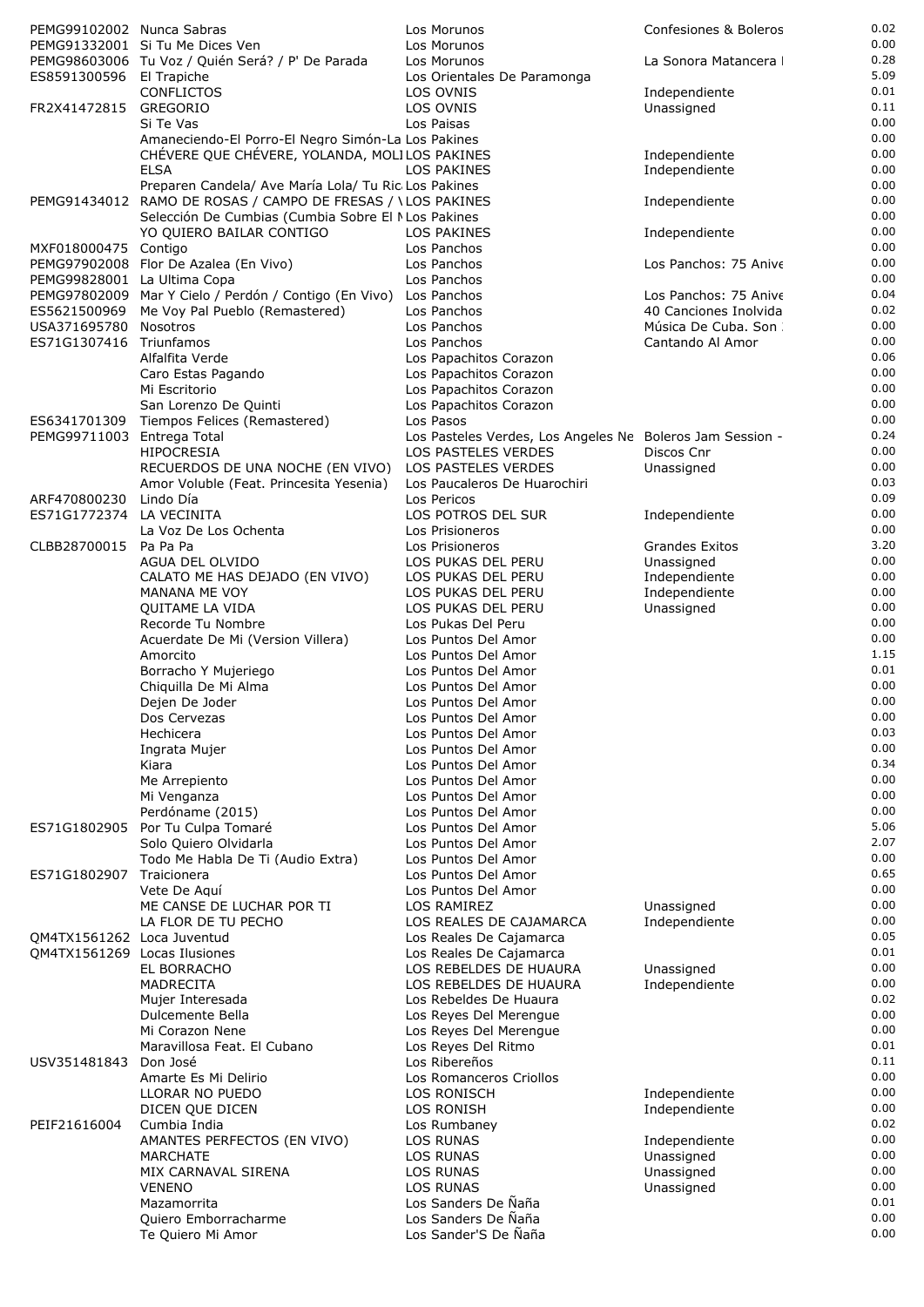|                             | CHOFERCITO, CERVECITA, EL AGUAJAL (I LOS SHAPIS                        |                                               | Unassigned             | 0.00         |
|-----------------------------|------------------------------------------------------------------------|-----------------------------------------------|------------------------|--------------|
|                             | EL GANSO DE ORO                                                        | LOS SHAPIS                                    | Independiente          | 0.00         |
|                             | LADRON DE AMOR (EN VIVO)                                               | LOS SHAPIS                                    | Unassigned             | 0.00         |
|                             | MI TALLERCITO                                                          | LOS SHAPIS                                    | Unassigned             | 0.00         |
|                             | POR TI MARIA                                                           | LOS SHAPIS                                    | Unassigned             | 0.00         |
|                             | SHAPI MIX: PORQUE ERES MUJER, LA NO LOS SHAPIS                         |                                               | Unassigned             | 0.00         |
|                             | TIENES TU DUENO                                                        | <b>LOS SHAPIS</b>                             | Unassigned             | 0.00         |
|                             | PEMG98321002 Virgenes Del Sol                                          | Los Sideral'S                                 |                        | 0.01<br>0.00 |
| USY5Q0600069 CARNE AZADA    | Sufriendo Llorando                                                     | Los Sigmas<br>LOS SILVER STAR                 | Mc Productions         | 0.00         |
| PEMG90001001 La Vuelta      |                                                                        | Los Silverton'S                               | Pioneros Del Pop - Roo | 1.04         |
| PEMG90001006 Llora Conmigo  |                                                                        | Los Silverton'S                               | Pioneros Del Pop - Roo | 0.02         |
|                             | PEMG90001015 Novia De Verano                                           | Los Silverton'S                               | Pioneros Del Pop - Roo | 0.49         |
|                             | PEMG90001008 Por Ti Estoy Sufriendo                                    | Los Silverton'S                               | Pioneros Del Pop - Roo | 0.00         |
| PEMG90001013 Te Amo         |                                                                        | Los Silverton'S                               | Pioneros Del Pop - Roo | 0.02         |
|                             | PEMG90001007 Te Puedes Ir En Paz                                       | Los Silverton'S                               | Pioneros Del Pop - Roo | 0.48         |
| PEMG90001002 Te Vi Llorar   |                                                                        | Los Silverton'S                               | Pioneros Del Pop - Roo | 0.03         |
| PEMG90001004 Ternura        |                                                                        | Los Silverton'S                               | Pioneros Del Pop - Roo | 0.50         |
|                             | Abre La Puerta                                                         | Los Soneritos De Huarochiri                   |                        | 0.00         |
|                             | Amigo                                                                  | Los Soneritos De Huarochiri                   |                        | 0.00         |
|                             | Asesino De Amor                                                        | Los Soneritos De Huarochirí                   | Y No Tenemos Porque    | 0.02         |
|                             | Chaochita                                                              | Los Soneritos De Huarochiri                   |                        | 0.00         |
|                             | El Telefono                                                            | Los Soneritos De Huarochiri                   |                        | 0.01         |
|                             | La Chismosa                                                            | Los Soneritos De Huarochiri                   |                        | 0.06         |
|                             | La Gusanera                                                            | Los Soneritos De Huarochiri                   |                        | 0.09         |
|                             | No Vales Nada                                                          | Los Soneritos De Huarochiri                   |                        | 0.00         |
|                             | Que Me Importa A Mi                                                    | Los Soneritos De Huarochiri                   |                        | 0.04         |
|                             | Si Me Ibas A Dejar                                                     | Los Soneritos De Huarochiri                   |                        | 0.00         |
|                             | Sin Ti                                                                 | Los Soneritos De Huarochiri                   |                        | 0.00         |
|                             | Sólo Pienso En Ti                                                      | Los Soneritos De Huarochiri                   |                        | 0.00         |
|                             | Te Vi Con Otro Amor                                                    | Los Soneritos De Huarochirí                   |                        | 0.00         |
|                             | Todo Se Paga                                                           | Los Soneritos De Huarochiri                   |                        | 0.02         |
|                             | Vas A Ser Mama, Yo Sere Papa                                           | Los Soneritos De Huarochiri                   |                        | $0.00\,$     |
|                             | Ya No Te Quiero Mas                                                    | Los Soneritos De Huarochiri                   |                        | 0.02         |
| PEZM91700087                | Pobre Diablo                                                           | Los Sounders                                  |                        | 0.00         |
| ESA031429219                | TRES COSAS (SALUD, DINERO Y AMOR)                                      | LOS STOP                                      | Unassigned             | 0.00         |
|                             | No Le Rompan Los Huevos Al Pajarito                                    | Los Sultanes                                  |                        | 0.00         |
|                             | QUIEN TIENE EL VASO                                                    | LOS SUPER CHEVERES DE YARUCAY Unassigned      |                        | 0.00         |
|                             | HUAYLAS CALIENTE-CORAZON ANDINO                                        | LOS SUPER MAÑANEROS<br>Los Tecolines          | Unassigned             | 0.00<br>0.03 |
|                             | Cosas Del Ayer                                                         |                                               |                        | 0.00         |
|                             | LA MECEDORA                                                            | <b>LOS TEEN AGERS</b>                         | Independiente          | 0.00         |
| USA371197052                | Popotitos<br>ES71G1608511 SELECCION DE CARNAVALITOS                    | Los Teen Tops<br>LOS TEKIS                    | Unassigned             | 0.00         |
|                             | Cosas De Enamorados                                                    | Los Temerarios De Huarochiri                  |                        | 0.00         |
|                             | Gracias Cariño                                                         | Los Temerarios De Huarochiri                  |                        | 0.00         |
|                             | Quien Sera                                                             | Los Temerarios De Huarochiri                  |                        | 0.01         |
|                             | Tu Retrato                                                             | Los Temerarios De Huarochiri                  |                        | 0.00         |
|                             | RAKI RAKI                                                              | <b>LOS TENORIOS</b>                           | Unassigned             | 0.00         |
|                             | Ahi Un Hombre Llora                                                    | Los Tigres De La Cumbia                       |                        | 0.01         |
|                             | <b>Brindare Mix</b>                                                    | Los Tigres De La Cumbia                       |                        | 0.00         |
|                             | El Tunchi Loco                                                         | Los Tigres De Tarapoto                        |                        | 0.03         |
| ARF850400163                | Algo                                                                   | Los Tipitos                                   |                        | 0.02         |
| ARF850400160                | <b>Brujeria</b>                                                        | Los Tipitos                                   |                        | 4.05         |
|                             | USA560696412 Campanas En La Noche                                      | Los Tipitos                                   |                        | 2.14         |
|                             | ARF851600001 Gritando En La Radio                                      | Los Tipitos                                   | Ojos Tremendos         | 0.02         |
| ARF851000015                | Júrame                                                                 | Los Tipitos                                   |                        | 0.00         |
| ARF851200121                | La Ley De La Ferocidad                                                 | Los Tipitos                                   | La Ley De La Ferocida  | 4.27         |
| ARF471700233                | Mujer Amante                                                           | Los Tipitos                                   | Rock Nacional          | 0.57         |
| ARF851500048                | Que Importa                                                            | Los Tipitos                                   |                        | 0.63         |
|                             | Río Ft. León Gieco                                                     | Los Tipitos                                   |                        | 0.82         |
| ARF850400164                | Silencio                                                               | Los Tipitos                                   |                        | 0.01         |
| ARF471800103                | Silencio Ft. Fito Paez Vivo Teatro Opera                               | Los Tipitos                                   |                        | 0.01         |
| ARF851300026                | Viaje Interminable                                                     | Los Tipitos                                   | Push                   | 0.96         |
| FR2X41861004                | Sobredosis De Amor                                                     | Los Titanes De La Salsa                       |                        | 0.03         |
|                             | EMBRIAGAME                                                             | LOS TITANES                                   | Unassigned             | 0.00         |
| USV351460699                | LAS GAVIOTAS                                                           | LOS TITANES                                   | Unassigned             | 0.00         |
|                             | NOCHE DE INVIERNO                                                      | <b>LOS TITANES</b>                            | Independiente          | 0.00<br>0.00 |
|                             | USUL10300809 SI ESTUVIERAS AQUI<br><b>FRENTE A FRENTE</b>              | <b>LOS TOROS BAND</b>                         | Unassigned<br>Mdc      | 0.00         |
|                             | PALABRA DE HONOR                                                       | LOS TRECE BALADAS<br><b>LOS TRECE BALADAS</b> | Mdc                    | 0.00         |
|                             | Chillaco Peru-En El Valle Del Encanto                                  | Los Trilladores De Huarochiri                 |                        | 0.00         |
|                             | El Anillito                                                            | Los Trilladores De Huarochiri                 |                        | 0.00         |
|                             | Huaychito                                                              | Los Trilladores De Huarochiri                 |                        | 0.00         |
|                             | Muchachita                                                             | Los Trilladores De Huarochiri                 |                        | 0.00         |
|                             | Bombobaile Iii: Música Típica De La Selva Los Triunfadores De Tarapoto |                                               |                        | 0.00         |
|                             | Mis Ultimas Notas                                                      | Los Trovadores Del Norte                      |                        | 0.00         |
| USEPP0910361 Doña Mariquita |                                                                        | Los Trovadores Del Peru                       |                        | 0.01         |
|                             | PEMG99725001 El Huerto De Mi Amada                                     | Los Trovadores Del Peru                       |                        | 0.12         |
|                             |                                                                        |                                               |                        |              |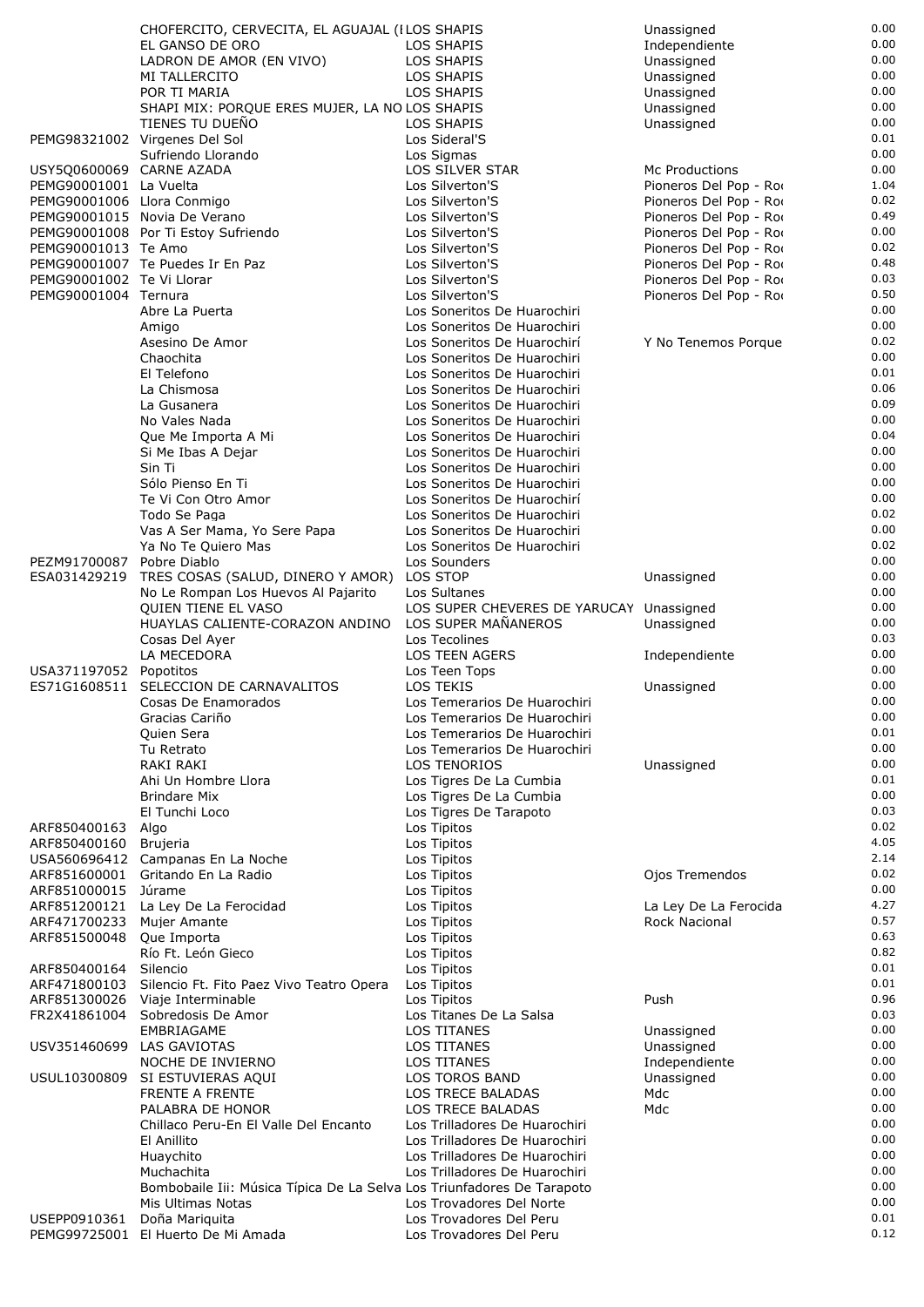|                            | El Provinciano                                                                              | Los Trovadores Del Peru                            |                                                  | 0.00         |
|----------------------------|---------------------------------------------------------------------------------------------|----------------------------------------------------|--------------------------------------------------|--------------|
|                            | ES71G1815571 Carreta Aquí- Es El Tono                                                       | Los Troveros Criollos                              |                                                  | 4.07         |
| USRAR1000860 EMBRUJO       | Yo La Queria Patita                                                                         | Los Troveros Criollos<br>LOS TROVEROS DEL PERU     | Unassigned                                       | 0.00<br>0.00 |
| USRAR1000860 Embrujo       |                                                                                             | Los Troveros Del Perú                              |                                                  | 0.13         |
|                            | Chicha En Esteroides                                                                        | Los Truchas                                        |                                                  | 0.00         |
|                            | CORAZON DE AJI MORADO                                                                       | LOS TUCOS DE CAJAMARCA                             | Unassigned                                       | 0.00         |
|                            | COF019300488 En Mi Pensamiento (Te Necesito)                                                | Los Tupamaros, Rochy                               |                                                  | 6.41         |
|                            | COF011204775 SUFRO POR ESTE AMOR (BAILE DE LA QULOS TUPAMAROS, ROSALBA ALVARI Unassigned    |                                                    |                                                  | 2.02<br>0.00 |
| ES8620821547               | ES8620821677 Cachete, Pechito Y Ombligo<br>Sufro Por Este Amor                              | Los Tupamaros<br>Los Tupamaros                     |                                                  | 0.14         |
| ART471000004               | Lluvia De Alegría                                                                           | Los Umbanda                                        | Latintropiks                                     | 0.00         |
| ES6100670515               | Esto Te Pone La Cabeza Mala                                                                 | Los Van Van                                        |                                                  | 0.04         |
|                            | MIX ERRANTES (EN VIVO)                                                                      | LOS VOLCANICOS DEL PERU                            | Independiente                                    | 0.00         |
|                            | Balsero Del Titicaca                                                                        | Los Walkers                                        |                                                  | 0.06<br>0.00 |
|                            | POCO A POQUITO-BALSERO DEL TITICAC LOS WALKERS<br>Rosaura Lindaura                          | Los Walkers                                        | Independiente                                    | 0.00         |
|                            | LASTIMA                                                                                     | <b>LOS WANKAS</b>                                  | Independiente                                    | 0.00         |
|                            | Luna Lunita                                                                                 | Los Wankas                                         |                                                  | 0.01         |
|                            | Corazoncito                                                                                 | Los Wawas                                          |                                                  | 0.00         |
|                            | En La Distancia                                                                             | Los Waychucos                                      | Baila Pallito                                    | 0.40         |
|                            | Vuelve Amor<br>Un Pasajero En Tu Vida                                                       | Los Waychucos<br>Los Winters Da La Cumbia          | Baila Pallito                                    | 0.04<br>0.00 |
| PEAP60803010               | Los Yacks                                                                                   | Los Yacks                                          | Esta Banda Es Un Roc                             | 0.46         |
|                            | Asesina                                                                                     | Los Yennis                                         |                                                  | 0.02         |
|                            | Cerveza Cerveza                                                                             | Los Yennys Del Perú                                |                                                  | 0.00         |
|                            | El Parquesito                                                                               | Los Yennys Del Perú                                |                                                  | 0.02         |
| PEIF21509017               | Paga La Cuenta Sinverguenza<br>Cumbia Del Cascajal Feat. Julio Mau                          | Los Yennys Del Perú<br>Los Yennys                  |                                                  | 0.00<br>0.02 |
|                            | La Dicha Del Gallo                                                                          | Los Yennys                                         |                                                  | 0.01         |
|                            | Mil Cervezas                                                                                | Los Yennys                                         |                                                  | 0.01         |
|                            | Silbido De Amor                                                                             | Los Yennys                                         |                                                  | 0.00         |
| PEMG91386001 Abrazame      |                                                                                             | Los York'S                                         |                                                  | 0.23         |
|                            | LINDO CIELO                                                                                 | <b>LOS YUNGAS</b>                                  | Independiente                                    | 0.01<br>0.01 |
|                            | Los Pobres También Somos Felices<br>QUE LINDO CIELO                                         | Los Yungas<br><b>LOS YUNGAS</b>                    | Independiente                                    | 0.01         |
|                            | Quiero Que Amanezca                                                                         | Los Yungas                                         |                                                  | 0.02         |
|                            | PEMG99805006 LA POLKA LIMEÑA                                                                | LOS ZAÑARTU                                        | Unassigned                                       | 0.04         |
| PEMG98901014 Tu Y Yo       |                                                                                             | Los Zopilotes                                      |                                                  | 0.00         |
|                            | QM6N21464965 Are You With Me (Dimaro Radio Edit)                                            | Lost Frequencies                                   |                                                  | 0.00         |
|                            | ES58A1701408 Lightnin' Strikes (Remastered)<br>FR96X1748049 You' LI Never Find Another Love | Lou Christie<br>Lou Rawls                          | The Love Collection Ii                           | 0.00<br>0.00 |
|                            | USQY50907241 Nasty (Original Mix)                                                           | Loudon Kleer                                       |                                                  | 18.72        |
| USDBB0600153 ALI BABA      |                                                                                             | LOUIE RAMIREZ                                      | Independiente                                    | 0.00         |
|                            | FEO PERO SABROSO                                                                            | LOUIE RAMIREZ                                      | Unassigned                                       | 0.01         |
|                            | FRX201844464 What A Wonderful World                                                         | Louis Armstong                                     |                                                  | 0.53         |
| GBW2K1105540 Cheese Cake   | FR0W61134513 LA VIE EN ROSE (RECORDED JUNE 1950) LOUIS ARMSTRONG & HIS ORCHES' Unassigned   | Louis Armstrong & His Orchestra                    |                                                  | 0.00<br>0.00 |
|                            | Por Tu Culpa                                                                                | Lourdes Huachaca                                   |                                                  | 0.00         |
|                            | Vete De Mi Lado                                                                             | Lourdes Huachaca                                   |                                                  | 0.00         |
|                            | USWD11048333 Bouncin' Around The World                                                      | Love Handel                                        |                                                  | 0.01         |
|                            | USWD10936385 You Snuck Your Way Right Into My Heart Love Handel                             |                                                    |                                                  | 0.33         |
| DEF069513610 Love Message  | LOVE MESSAGE (DUB MIX)                                                                      | Love Message<br>LOVE MESSAGE                       | Independiente                                    | 1.61<br>0.01 |
|                            | Andy Williams                                                                               | Love Story (Where Do I Begin)                      |                                                  | 0.01         |
| FR2PY1302900               | OBSESION                                                                                    | LUCENZO FEAT KENZA FARAH                           | Unassigned                                       | 0.00         |
|                            | MXUM70801846 Cariño De Mis Cariños                                                          | Lucero                                             |                                                  | 0.00         |
|                            | MXUM70802043 Te Amare Toda La Vida                                                          | Lucero                                             |                                                  | 0.00         |
| MXUM70801926 Tu Amiga Fiel | El Ultimo Brindis                                                                           | Lucero<br>Lucha Reyes                              |                                                  | 0.03<br>0.01 |
| PEMG90510002 Amar Y Vivir  |                                                                                             | Lucho Barrios, Pedrito Otiniano                    | Una Rockola En El Cie                            | 0.26         |
| PEMG90510006 Borrasca      |                                                                                             | Lucho Barrios                                      | Lucho Barrios En El Re                           | 0.01         |
|                            | Cabellos Blancos                                                                            | Lucho Barrios                                      |                                                  | 0.00         |
|                            | <b>CAMAS SEPARADAS</b>                                                                      | LUCHO BARRIOS                                      | Independiente                                    | 0.01         |
| PEMG99908005 Marabu        | USRAR1000915 Me Enganas Mujer                                                               | Lucho Barrios<br>Lucho Barrios                     | Lucho Barrios - In Mer<br>Lucho Barrios - In Mer | 1.58<br>1.92 |
| FR10S1537044               | Perdiste                                                                                    | Lucho Barrios                                      |                                                  | 0.20         |
| PEMG90510008 Te Alejas     |                                                                                             | Lucho Barrios                                      |                                                  | 0.00         |
|                            | PEMG91451001 Moriré Amándote                                                                | Lucho Cuéllar, Los Rivales                         |                                                  | 0.00         |
| ESAAI0252243               | ESPÉRAME EN EL CIELO, MATADOR                                                               | LUCHO GATICA                                       | Independiente                                    | 0.00         |
|                            | PEMG99703005 Callecita Encendida                                                            | Lucho Gonzáles, Rafael Matallana<br>Lucho Gonzalez |                                                  | 0.00<br>0.00 |
|                            | PEMG99821009 Lima Dominguera<br>Chica De Mi Vida                                            | Lucho Paz Y Su Banda Brava                         |                                                  | 0.00         |
|                            | Para Decir Adios (Feat. Isabel Abensur)                                                     | Lucho Paz Y Su Banda Brava                         |                                                  | 0.00         |
|                            | COSTEÑITA (ACAPELA)                                                                         | LUCHO PAZ                                          | Independiente                                    | 0.00         |
|                            | LLANTO, PENAS Y DOLOR                                                                       | LUCHO PAZ                                          | Independiente                                    | 0.00         |
|                            | TU AMOR FUE UNA MENTIRA (ACAPELA)<br>CAMINO AL CARNAVAL (EN VIVO)                           | LUCHO PAZ                                          | Independiente                                    | 0.00<br>0.00 |
|                            |                                                                                             | LUCHO QUEQUEZANA & ORQUESTA Unassigned             |                                                  |              |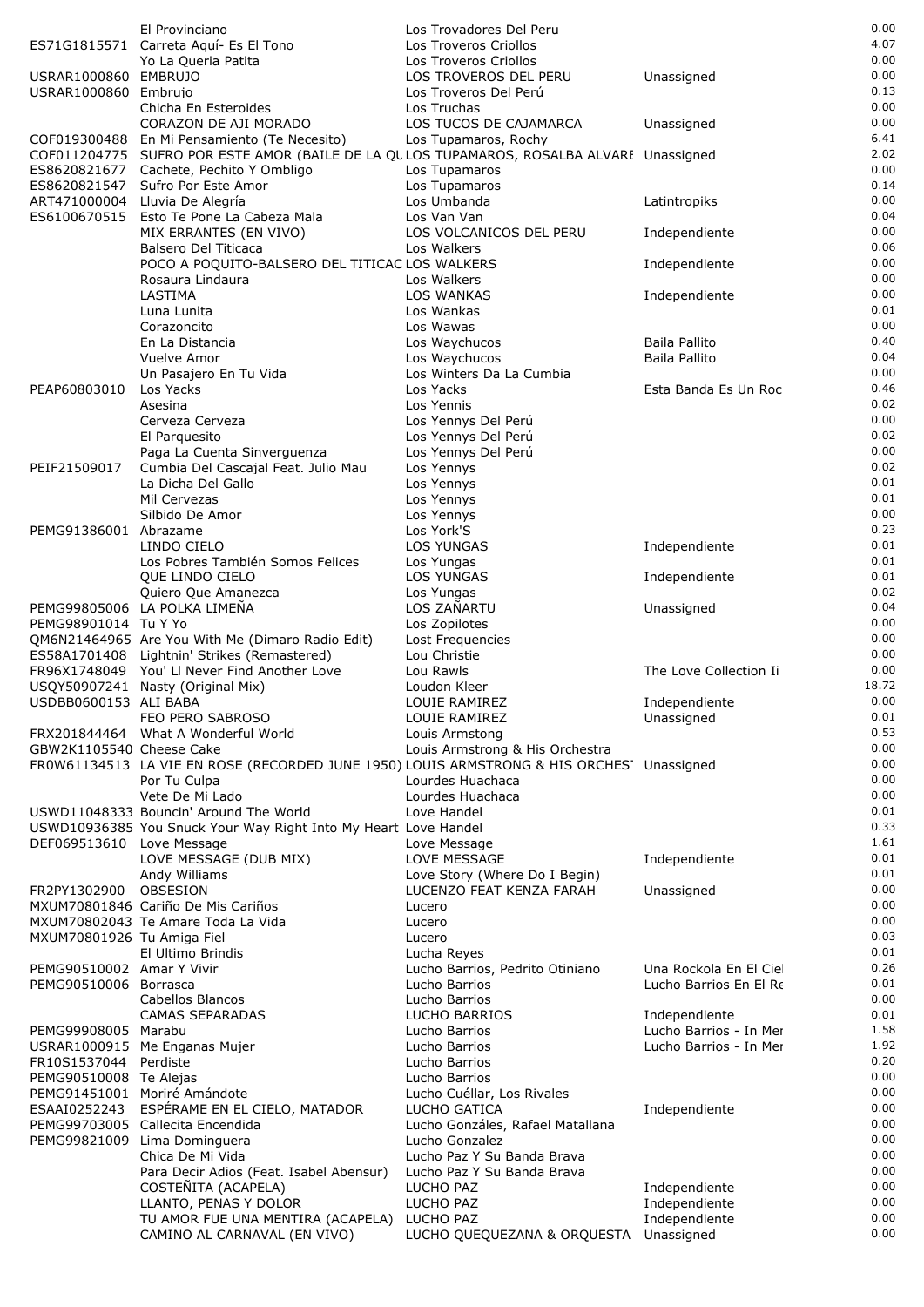|                               | COMBI (EN VIVO)                                                                      | LUCHO QUEQUEZANA & ORQUESTA Independiente                  |                                        | 0.00             |
|-------------------------------|--------------------------------------------------------------------------------------|------------------------------------------------------------|----------------------------------------|------------------|
|                               | KUNTUR (EN VIVO)                                                                     | LUCHO QUEQUEZANA & ORQUESTA Independiente                  |                                        | 0.00             |
|                               | LA LLAMADA (EN VIVO)                                                                 | LUCHO QUEQUEZANA & ORQUESTA                                | Independiente                          | 0.00             |
|                               | QUEQUEZAYA (EN VIVO)                                                                 | LUCHO QUEQUEZANA & ORQUESTA                                | Unassigned                             | 0.00<br>0.00     |
|                               | TOYADA (EN VIVO)<br>AMARRADITO 3                                                     | LUCHO QUEQUEZANA & ORQUESTA<br>LUCHO TIMANA Y LA 110       | Unassigned<br>Independiente            | 0.00             |
|                               | LA BALADA DEL PISTOLERO                                                              | LUCHO TIMANA Y LA 110                                      | Independiente                          | 0.00             |
|                               | MIX LAS CALEÑAS                                                                      | LUCHO TIMANA Y LA 110                                      | Unassigned                             | 0.00             |
|                               | QM6N21877964 Estare Junto A Ti                                                       | Lucía Covarrubias & Diego Dibós                            | Utopia La Pelicula                     | 2.08             |
|                               | DE QUE ESTOY HECHA (EN VIVO)                                                         | LUCIA DE LA CRUZ                                           | Unassigned                             | 0.00             |
|                               | DONDE TU VAYAS                                                                       | LUCIA DE LA CRUZ                                           | Lucia De La Cruz                       | 0.00             |
|                               | Donde Tu Vayas                                                                       | Lucía De La Cruz                                           |                                        | 0.02             |
|                               | EL GRITO                                                                             | LUCIA DE LA CRUZ                                           | Unassigned                             | 0.00             |
|                               | LOS NIÑOS DE LA CALLE                                                                | LUCIA DE LA CRUZ                                           | Unassigned                             | 0.00             |
|                               | Quiero Que Estés Conmigo                                                             | Lucía De La Cruz                                           |                                        | 0.02             |
|                               | Yo Se Que Nadie Mas                                                                  | Lucía De La Cruz                                           |                                        | 0.00             |
|                               | USDY41823473 Vidala Del Nombrador                                                    | Luciana Elizondo & Quito Gato                              | La Copla Perdida                       | 0.38             |
|                               | A Veces Me Parece                                                                    | Luciana                                                    |                                        | 0.00<br>0.00     |
|                               | ARF411501790 Aleluya, De "El Mesias"<br>PERDONAME (EN VIVO)                          | Luciano Pavarotti<br>LUCIANO PEREYRA                       | Joyas De La Música Cl<br>Independiente | 0.00             |
|                               | ES01G1201804 EU QUERO THU THA                                                        | LUCIANO                                                    | Unassigned                             | 0.00             |
|                               | Gloria, Rebeca                                                                       | Lucila Campos Y Oscar Avilés                               | Valseando Festejos                     | 0.00             |
|                               | El Mayoral                                                                           | Lucila Campos                                              |                                        | 0.04             |
|                               | INGA (EN VIVO)                                                                       | LUCILA CAMPOS                                              | Independiente                          | 0.00             |
|                               | <b>SAN ANTONIO</b>                                                                   | LUCILA CAMPOS                                              | Independiente                          | 0.00             |
|                               | Tal Vez Sera Su Voz                                                                  | Lucio Demare                                               |                                        | 0.00             |
|                               | CHOLITA DE OJOS AZULES                                                               | LUCIO Y TOMAS PACHECO                                      | Independiente                          | 0.00             |
|                               | FLOR DE AMAPOLA (EN VIVO)                                                            | LUCIO Y TOMAS PACHECO                                      | Independiente                          | 0.00             |
|                               | Credo                                                                                | Lucy Aviles, Daniel Moscol Y Coros                         | Misa Criolla                           | 0.56             |
|                               | Llego El Invierno                                                                    | Lucy Aviles                                                |                                        | 0.03             |
|                               | Murio El Maestro (1981)                                                              | Lucy Avilés                                                | Jarana De Cajon                        | 0.18             |
|                               | PRENDA MIA (EN VIVO)                                                                 | LUCY AVILÉS                                                | Unassigned                             | 0.00<br>0.18     |
|                               | Yo Vi Dos Muertes Peleando (1981)<br>Señor Disc Jockey                               | Lucy Avilés<br>Lucy Watanabe                               | Jarana De Cajon                        | 0.01             |
|                               | <b>HALOGEN</b>                                                                       | LUDWIG AMADEUS                                             | Independiente                          | 0.00             |
| USWD10220120 Your Library     |                                                                                      | Ludwig Von Drake                                           |                                        | 0.00             |
| COC011228814 HELLO            |                                                                                      | $LUI-G 21+$                                                | Unassigned                             | 0.00             |
| COC011329251 Un Beso          |                                                                                      | Luigi 21 Plus                                              |                                        | 0.00             |
|                               | ES71G1800284 EL PROVINCIANO                                                          | LUIS ABANTO MORALES                                        | Independiente                          | 0.07             |
| PEMG99610010 Angustia         |                                                                                      | Luis Abelardo Núñez                                        |                                        | 0.00             |
| PEMG99604011 Arco Iris        |                                                                                      | Luis Abelardo Núñez                                        |                                        | 0.03             |
| PEMG99610004 Con Locura       |                                                                                      | Luis Abelardo Núñez                                        |                                        | 0.02             |
| PEMG91361001 Ciudad Solitaria |                                                                                      | Luis Aguilé                                                | Luis Aguilé: Showman                   | 0.10             |
|                               | QZ7R41750392 No Bajaré La Cabeza                                                     | Luis Alberto Fernandez                                     | No Bajare La Cabeza                    | 1.09             |
| ES71G1707631 Cariño Malo      |                                                                                      | Luis Alberto Posada                                        |                                        | 0.40             |
|                               | La Unica                                                                             | Luis Angel                                                 |                                        | 0.00<br>$0.00\,$ |
|                               | <b>LOS AMANTES</b>                                                                   | LUIS AYRAO                                                 | Unassigned                             | 0.00             |
|                               | A TU LADO<br>MXF171510268 Dragon Ball Super                                          | LUIS BACA<br>Luis De Lille                                 | Unassigned                             | 0.00             |
|                               | PEMG99817001 Marinera En El Panteón                                                  | Luis Enrique                                               |                                        | 0.02             |
|                               | Yo No Se Mañana (Pop)                                                                | Luis Enrique                                               |                                        | 1.18             |
| COF019800100 Micaela          |                                                                                      | Luis Flórez, Sonora Carruseles                             |                                        | 0.36             |
|                               | ¿QUIEN TE DIJO ESO? (EN VIVO)                                                        | LUIS FONSI                                                 | Independiente                          | 0.00             |
|                               | ES5531202162 No Quiero Perderte                                                      | Luis Mateus Y La Nueva Generacion                          |                                        | 0.00             |
| COF011207812 QUIEREME         |                                                                                      | LUIS MATEUS Y LA NUEVA GENERA( Unassigned                  |                                        | 0.00             |
| COF011207814                  |                                                                                      |                                                            |                                        |                  |
|                               | SUFRIENDO ESTOY                                                                      | LUIS MATEUS Y LA NUEVA GENERA( Independiente               |                                        | 0.00             |
|                               | LA MEDIA VUELTA (EL CONCIERTO)                                                       | LUIS MIGUEL                                                | Unassigned                             | 0.00             |
|                               | NOSOTROS (EN VIVO, AUDITORIO NACIC LUIS MIGUEL                                       |                                                            | Independiente                          | 0.00             |
|                               | Mi Compañera De Chilingui                                                            | Luis Perico Ortiz                                          |                                        | 0.02             |
|                               | Mi Compañera Del Chilingui                                                           | Luis Perico Ortiz                                          |                                        | 0.03             |
|                               | Cuando Estemos Juntos                                                                | Luis Roldan & Shania Lazo                                  |                                        | 0.00             |
|                               | En Venezuela                                                                         | Luis Silva                                                 |                                        | 0.00             |
|                               | ENAMORADO Y APASIONADO                                                               | LUISINHO Y ORQUESTA DULZURA                                | Independiente                          | 0.00             |
|                               | LLORARAS POR AMOR                                                                    | LUISINHO Y ORQUESTA DULZURA                                | Unassigned                             | 0.00             |
|                               | NO TE IRAS CON EL                                                                    | LUISINHO Y ORQUESTA DULZURA                                | Unassigned                             | 0.00             |
|                               | NUESTRO DESTINO                                                                      | LUISINHO Y ORQUESTA DULZURA                                | Independiente                          | 0.00<br>0.00     |
|                               | POR ELLA                                                                             | LUISINHO Y ORQUESTA DULZURA                                | Unassigned                             | 0.00             |
|                               | SI TU TE VAS<br><b>TANTAS NOCHES</b>                                                 | LUISINHO Y ORQUESTA DULZURA                                | Independiente<br>Independiente         | 0.00             |
|                               | VOY BUSCANDO UNA NENA                                                                | LUISINHO Y ORQUESTA DULZURA<br>LUISINHO Y ORQUESTA DULZURA | Independiente                          | 0.00             |
|                               | QMFMF1554285 ADIOS COMPAY GATO                                                       | LUISITO PLA                                                | Unassigned                             | 0.00             |
|                               | QMFMF1554285 Adiós Compay Gato                                                       | Luisito Pla                                                |                                        | 0.00             |
|                               | Loco                                                                                 | Luisito Rey                                                |                                        | 0.00             |
|                               | Seven Years                                                                          | Lukas Graham                                               |                                        | 0.00             |
|                               | GBFFM1050111 WRITING THE ADDRESS                                                     | LUKE RICHARDS                                              | Unassigned                             | 0.01             |
|                               | AY QUE CALOR                                                                         | LUNA VERDE                                                 | Independiente                          | 0.04             |
|                               | Mayor Que Yo (Feat. Wisin & Yandel, Dad Lunny Tunes & Baby Ranks<br><b>CHICA VEN</b> | LUNY TUNES Y NORIEGA                                       | Mas Flow 2<br>Independiente            | 0.00<br>0.00     |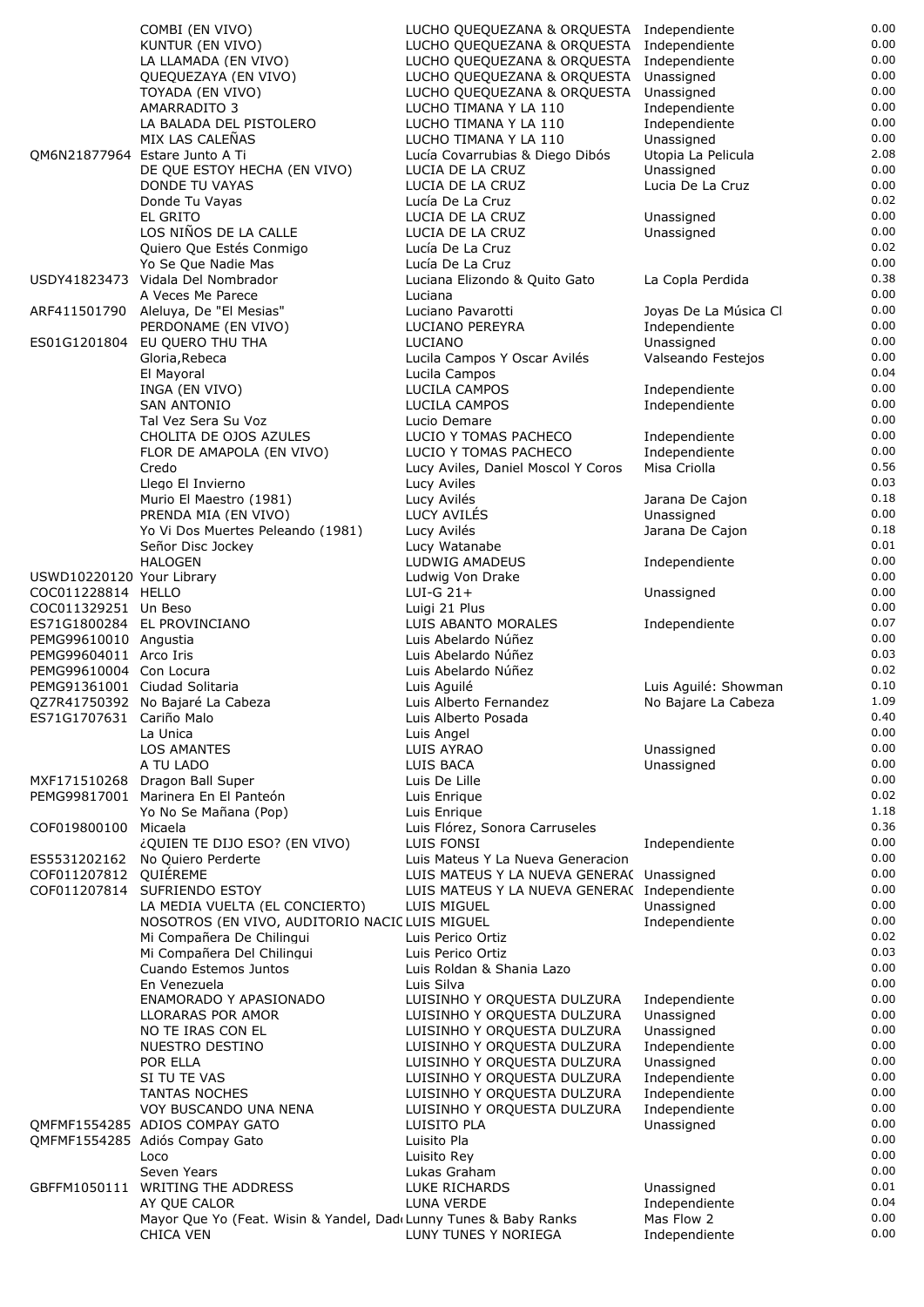| QM6N21412035 EL CORAZON                  | Falsa Ilusión<br>QM6N21412033 HE DAÑADO TU CORAZON                                                                                  | Lupe Alor Chanchayana De Oro<br>LUPE DULCE FLORICIELO<br>LUPE DULCE FLORICIELO           | Somos Amigos<br>Globaldisc / Riera Prod<br>Globaldisc / Riera Prod | 0.36<br>0.00<br>0.00 |
|------------------------------------------|-------------------------------------------------------------------------------------------------------------------------------------|------------------------------------------------------------------------------------------|--------------------------------------------------------------------|----------------------|
| QM6N21412036 SOLTERITO                   | Madre Soltera<br>QM6N21412030 SIN COMPARACION                                                                                       | Lupe Dulce Floricielo<br>LUPE DULCE FLORICIELO<br>LUPE DULCE FLORICIELO                  | Globaldisc / Riera Proc<br>Globaldisc / Riera Prod                 | 0.00<br>0.00<br>0.00 |
|                                          | OM6N21412029 UNA MENTIRA MAS<br>QMBZ92065075 What You Came For                                                                      | LUPE DULCE FLORICIELO<br>Lutan Fyah, Samora                                              | Globaldisc / Riera Proc                                            | 0.00<br>0.02         |
|                                          | Jara Arteaga<br><b>Manos Amarillas</b>                                                                                              | Luz Aurora<br>Luz Dari                                                                   |                                                                    | 0.00<br>0.00         |
|                                          | Búscame, Llámame                                                                                                                    | Luz Lucy                                                                                 |                                                                    | 0.00                 |
|                                          | <b>HUMANO</b><br>ADIOS TE DIGO AMOR                                                                                                 | LUZ RIOS<br>LUZ YENNY DE LOS ANDES                                                       | Unassigned<br>Unassigned                                           | 0.00<br>0.00         |
|                                          | AMARTE FUE UN SUEÑO                                                                                                                 | LUZ YENNY DE LOS ANDES                                                                   | Unassigned                                                         | 0.00                 |
|                                          | COMO JUGANDO TE CONOCI<br>DEJAME LLORANDO                                                                                           | LUZ YENNY DE LOS ANDES<br>LUZ YENNY DE LOS ANDES                                         | Unassigned<br>Independiente                                        | 0.00<br>0.00         |
|                                          | DIME QUE COSA QUIERES                                                                                                               | LUZ YENNY DE LOS ANDES                                                                   | Unassigned                                                         | 0.00                 |
|                                          | EL AMOR AMOR DE PAGA CON AMOR<br>EL AMOR SE PAGA CON AMOR                                                                           | LUZ YENNY DE LOS ANDES<br>LUZ YENNY DE LOS ANDES                                         | Independiente<br>Unassigned                                        | 0.00<br>0.00         |
|                                          | EL SI ERA PARA MI                                                                                                                   | LUZ YENNY DE LOS ANDES                                                                   | Independiente                                                      | 0.00                 |
|                                          | NO QUIERO SER TU AMANTE<br>PARA QUE VOY A LLORAR                                                                                    | LUZ YENNY DE LOS ANDES<br>LUZ YENNY DE LOS ANDES                                         | Unassigned<br>Unassigned                                           | 0.00<br>0.00         |
|                                          | PORQUE ERES PARA MI                                                                                                                 | LUZ YENNY DE LOS ANDES                                                                   | Unassigned                                                         | 0.00                 |
|                                          | PORQUE ME ENAMORE DE TI<br>PORQUE TU ERES PARA MI                                                                                   | LUZ YENNY DE LOS ANDES<br>LUZ YENNY DE LOS ANDES                                         | Unassigned<br>Independiente                                        | 0.00<br>0.00         |
|                                          | TE ESPERE BAJO LA LLUVIA                                                                                                            | LUZ YENNY DE LOS ANDES                                                                   | Unassigned                                                         | 0.00                 |
|                                          | <b>VETE DE UNA VEZ</b><br>A 1000 X Hora                                                                                             | LUZ YENNY DE LOS ANDES<br>Lynda                                                          | Independiente                                                      | 0.00<br>0.00         |
|                                          | Borrachita De Amor                                                                                                                  | Lynn Paz Y Orquesta                                                                      |                                                                    | 0.00                 |
|                                          | Chabela<br>El No Va Venir                                                                                                           | Lynn Paz Y Orquesta<br>Lynn Paz Y Orquesta                                               |                                                                    | 0.00<br>0.00         |
|                                          | Maldito Licor                                                                                                                       | Lynn Paz Y Orquesta                                                                      |                                                                    | 0.00                 |
|                                          | Tu Falta De Querer<br>Voy A Llorar                                                                                                  | Lynn Paz Y Orquesta<br>Lynn Paz Y Orquesta                                               |                                                                    | 0.00<br>0.00         |
|                                          | Yo Morire                                                                                                                           | Lynn Paz Y Orquesta                                                                      |                                                                    | 0.00                 |
|                                          | ES5010400404 I Was Made For Loving You (El Jueves)<br>GB01A1201460 Beating Of My Heart (Martisse & Sadko In M-3Ox / The Temper Trap | M Clan                                                                                   | <b>Until Now</b>                                                   | 2.00<br>0.00         |
|                                          | US3M50564503 FISHERMAN'S SONG OF THE EAST CHINA MA SHENG LONG, GU GUAN REN                                                          |                                                                                          | Independiente                                                      | 0.00                 |
|                                          | Amor Apasionado<br>Vete Corazón                                                                                                     | Mac Salvador<br>Mac Salvador                                                             |                                                                    | 0.00<br>1.71         |
| USP9K0800001                             | Gracias A Dios                                                                                                                      | Mach & Daddy                                                                             |                                                                    | 0.01                 |
|                                          | Lamelo (Lick It)<br>AMOR MENTIROSO (EN VIVO)                                                                                        | Machito Ponce<br>MADELEINE QUINTO                                                        | Unassigned                                                         | 0.00<br>0.00         |
|                                          | USWB10002131 Night Boat To Cairo                                                                                                    | Madness                                                                                  | One Step Beyond                                                    | 0.18                 |
|                                          | One Step Beyond<br><b>Borderline</b>                                                                                                | Madness<br>Madonna                                                                       |                                                                    | 0.04<br>0.00         |
|                                          | Into The Groove (Immaculate Version)                                                                                                | Madonna                                                                                  |                                                                    | 0.00                 |
|                                          | <b>MATERIAL GIRL</b><br>USMV20000009 Time Stood Still (Album Version)                                                               | <b>MADONNA</b><br>Madonna                                                                | Independiente                                                      | 0.00<br>0.01         |
|                                          | <b>Circulos</b>                                                                                                                     | Madre Matilda                                                                            |                                                                    | 0.11                 |
|                                          | Sin Llorar<br>Amor Ajeno                                                                                                            | Madre Matilda<br>Mael Y El Grupo Alegria                                                 |                                                                    | 0.97<br>0.00         |
|                                          | AY MI AMOR                                                                                                                          | MAEL Y EL GRUPO ALEGRIA                                                                  | Unassigned                                                         | 0.01                 |
|                                          | LA VIDA LOCA<br>POLO NEGRO                                                                                                          | MAEL Y EL GRUPO ALEGRIA<br>MAEL Y EL GRUPO ALEGRIA                                       | Carlos Condezo<br>Carlos Condezo                                   | 0.00<br>0.00         |
|                                          | Segundo Vaso                                                                                                                        | Mael Y El Grupo Alegria                                                                  |                                                                    | 0.00                 |
|                                          | SOLO SIN CONSUELO-CONMUEVETE-NO ! MAEL Y EL GRUPO ALEGRIA<br>ANGEL                                                                  | MAEL Y SU GRUPO ALEGRIA                                                                  | Unassigned<br>Unassigned                                           | 0.00<br>0.00         |
|                                          | <b>CLASE SOCIAL</b>                                                                                                                 | MAEL Y SU GRUPO ALEGRIA                                                                  | Independiente                                                      | 0.00                 |
|                                          | COMO DUELE EL CORAZON<br>CONSEJO DE AMOR                                                                                            | MAEL Y SU GRUPO ALEGRIA<br>MAEL Y SU GRUPO ALEGRIA                                       | Unassigned<br>Carlos Condezo                                       | 0.00<br>0.00         |
|                                          | MENDIGO DE AMOR                                                                                                                     | MAEL Y SU GRUPO ALEGRIA                                                                  | Unassigned                                                         | 0.00                 |
|                                          | NO SOY CASADO SOLTERITO SOY<br>RECUERDOS DE JULCAN                                                                                  | MAEL Y SU GRUPO ALEGRIA<br>MAEL Y SU GRUPO ALEGRIA                                       | Unassigned<br>Unassigned                                           | 0.00<br>0.00         |
|                                          | SOLO SIN CONSUELO                                                                                                                   | MAEL Y SU GRUPO ALEGRIA                                                                  | Unassigned                                                         | 0.00                 |
| ES71G1772002 Si Supieras<br>ES71G1805815 | Te Va Doler                                                                                                                         | Maelo Ruiz<br>Maelo Ruiz                                                                 |                                                                    | 0.00<br>5.29         |
|                                          | DIME POR QUE                                                                                                                        | MAGDA LA VOZ SENSUAL Y LA CLAS Epremagperu                                               |                                                                    | 0.00                 |
|                                          | ERES TU, MI MADRE<br><b>INGRATA</b>                                                                                                 | MAGDA LA VOZ SENSUAL Y LA CLAS Epremagperu<br>MAGDA LA VOZ SENSUAL Y LA CLAS Epremagperu |                                                                    | 0.00<br>0.00         |
|                                          | ME PERDISTE                                                                                                                         | MAGDA LA VOZ SENSUAL Y LA CLAS Epremagperu                                               |                                                                    | 0.00                 |
|                                          | MIX- PALOMA BLANCA, EL CIELO ESTA NI MAGDA LA VOZ SENSUAL Y LA CLAS Epremagperu<br><b>SIRENA</b>                                    | MAGDA LA VOZ SENSUAL Y LA CLAS Epremagperu                                               |                                                                    | 0.00<br>0.00         |
|                                          | VAS A LLORAR                                                                                                                        | MAGDA LA VOZ SENSUAL Y LA CLAS Epremagperu                                               |                                                                    | 0.00                 |
|                                          | Amor En Silencio<br>Amor Eterno                                                                                                     | Magda La Voz Sensual<br>Magda La Voz Sensual                                             |                                                                    | 0.00<br>0.02         |
|                                          | AY AMORCITO                                                                                                                         | MAGDA LA VOZ SENSUAL                                                                     | Unassigned                                                         | 0.00                 |
|                                          | BAR DE MALA MUERTE (EN VIVO)                                                                                                        | MAGDA LA VOZ SENSUAL                                                                     | Independiente                                                      | 0.00                 |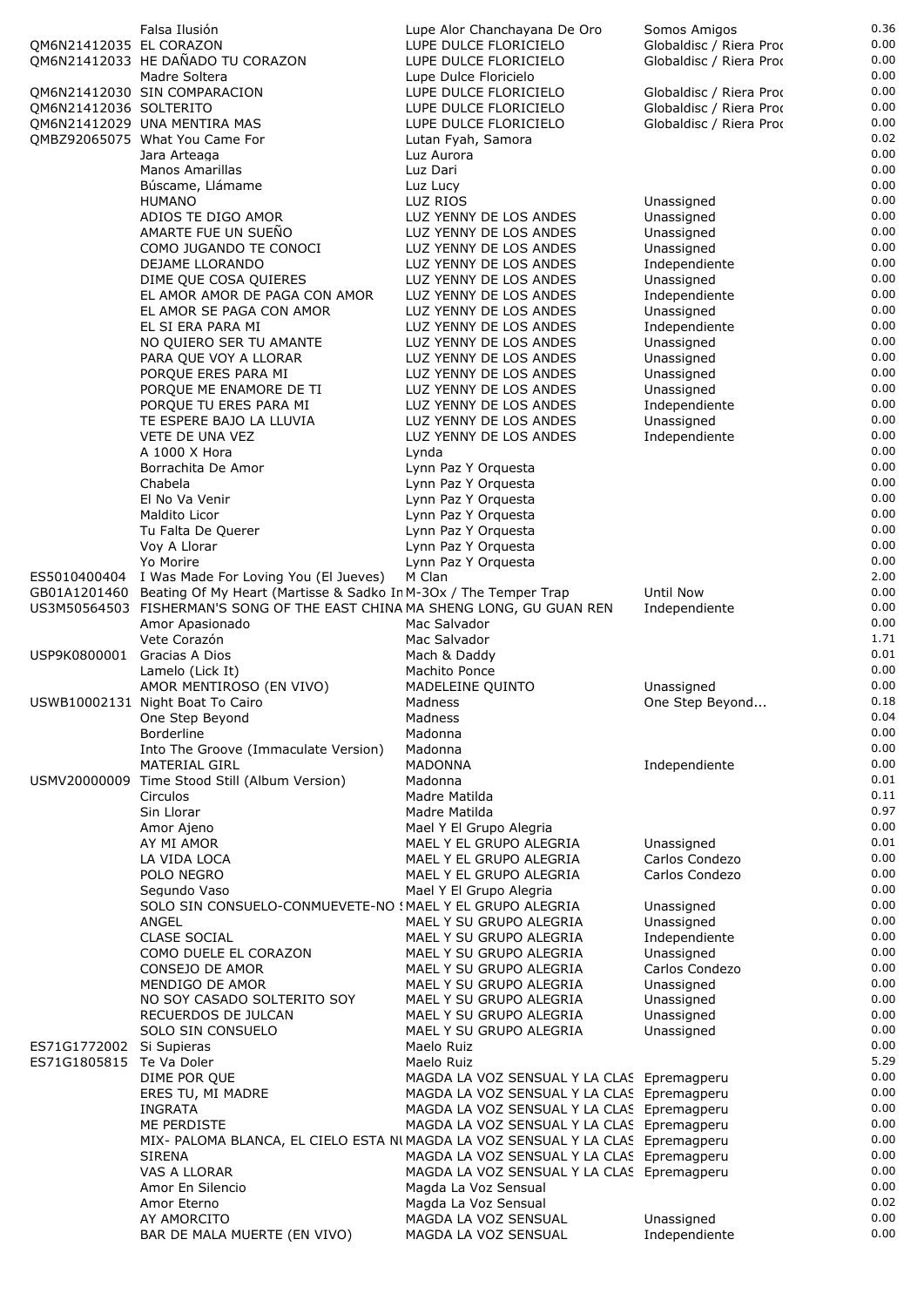|                              | CARINITO                                                                                   | MAGDA LA VOZ SENSUAL                           | Unassigned                         | 0.00         |
|------------------------------|--------------------------------------------------------------------------------------------|------------------------------------------------|------------------------------------|--------------|
|                              | Carnavales Mix                                                                             | Magda La Voz Sensual                           |                                    | 0.02         |
|                              | <b>CELOS</b>                                                                               | MAGDA LA VOZ SENSUAL                           | Unassigned                         | 0.04         |
|                              | Corazon Contento                                                                           | Magda La Voz Sensual                           |                                    | 0.00         |
|                              | Dudas De Amor                                                                              | Magda La Voz Sensual                           |                                    | 0.01         |
|                              | Hablame De Una Vez                                                                         | Magda La Voz Sensual                           |                                    | 0.01         |
|                              | <b>INGRATO AMOR</b>                                                                        | MAGDA LA VOZ SENSUAL                           | Independiente                      | 0.00         |
|                              | ME PERDISTE                                                                                | MAGDA LA VOZ SENSUAL                           | Independiente                      | 0.00         |
|                              | Mi Agonia                                                                                  | Magda La Voz Sensual                           |                                    | 0.01         |
|                              | Mientes                                                                                    | Magda La Voz Sensual                           |                                    | 0.00         |
|                              | Profecia De Amor                                                                           | Magda La Voz Sensual                           |                                    | 0.00         |
|                              | Quiero Ser Feliz                                                                           | Magda La Voz Sensual                           |                                    | 0.02<br>0.00 |
|                              | REGRESA CARIÑITO (EN VIVO)<br>Regresa Pronto                                               | MAGDA LA VOZ SENSUAL<br>Magda La Voz Sensual   | Independiente                      | 0.00         |
|                              | Resignate Corazon                                                                          | Magda La Voz Sensual                           |                                    | 0.00         |
|                              | VAS A LLORAR                                                                               | MAGDA LA VOZ SENSUAL                           | Independiente                      | 0.00         |
|                              | Vete                                                                                       | Magda La Voz Sensual                           |                                    | 0.00         |
|                              | ERES TU MI MADRE                                                                           | MAGDA Y LA CLASE ANDINA                        | Independiente                      | 0.00         |
|                              | ANDA Y DILE SOLEDAD                                                                        | MAGIA SENSUAL                                  | Reylito Producciones               | 0.00         |
|                              | EL BORRACHITO                                                                              | <b>MAGIA SENSUAL</b>                           | Independiente                      | 0.00         |
|                              | EL PARRANDERO                                                                              | <b>MAGIA SENSUAL</b>                           | Reylito Producciones               | 0.00         |
|                              | Gavilancito Aventurero                                                                     | Magia Sensual                                  |                                    | 0.02         |
|                              | MI HUAMBRITA                                                                               | MAGIA SENSUAL                                  | Independiente                      | 0.00         |
|                              | Mix Magia Sensual                                                                          | Magia Sensual                                  |                                    | 0.02<br>0.00 |
|                              | NO ME HACE FALTA TU AMOR<br>TRISTE DESPEDIDA                                               | MAGIA SENSUAL<br><b>MAGIA SENSUAL</b>          | Reylito Producciones<br>Unassigned | 0.00         |
|                              | YA TE OLVIDE                                                                               | <b>MAGIA SENSUAL</b>                           | Reylito Producciones               | 0.00         |
| US3Z41500529 La Ultima Vez   |                                                                                            | Magic Juan                                     |                                    | 0.02         |
|                              | Meniando La Pera                                                                           | Magic Juan                                     | La Prueba                          | 2.62         |
|                              | ES7511340401 NADIE COMO TU (MAMBO VERSION)                                                 | MAGIC JUAN                                     | Unassigned                         | 0.00         |
| US3Z40407567 Ta Buena        |                                                                                            | Magic Juan                                     |                                    | 5.87         |
|                              | USUM70612815 Gata Celosa Feat. Hector & Tito                                               | Magnate Y Valentino                            |                                    | 1.48         |
|                              | MXF011900034 Vuela, Vuela (En Vivo - 90'S Pop Tour, Vo Magneto Feat. Mercurio, Ov7, Jns, C |                                                |                                    | 0.00         |
|                              | Obsesionado                                                                                | Magneto                                        |                                    | 0.00         |
|                              | POR DIOS QUE NO (EN VIVO)                                                                  | MAGNO ALEJANDRO                                | Unassigned                         | 0.00         |
| ATCB81400601 SPORT           |                                                                                            | MAI COCOPELLI                                  | Independiente                      | 0.00         |
|                              | QMUY41600058 Light It Up Feat. Nyla, Fuse Odg (Remix) Major Lazer                          |                                                |                                    | 14.94        |
| GBAZC0328313 Come To Me      |                                                                                            | Majrooh, Rd Burman                             |                                    | 0.00<br>0.00 |
| NLXV51300025                 | <b>BABY TE OUIERO</b>                                                                      | <b>MAKANO</b><br>MAKJ / HENRY FONG             | Independiente<br>Independiente     | 0.00         |
|                              | ENCORE (RADIO EDIT)<br>ESCAPE FROM APE CITY (PART 1)                                       | MALBORO MEN                                    | Unassigned                         | 0.00         |
|                              | Una Aventura Mas                                                                           | Mallanep                                       |                                    | 0.01         |
|                              | PO' ENCIMA                                                                                 | <b>MALU VUITTON</b>                            | Unassigned                         | 0.00         |
|                              | EL PRÉSTAMO (EN VIVO)                                                                      | MALUMA                                         | Independiente                      | 0.00         |
|                              | LA CURIOSIDAD (DJ AXION REMIX)                                                             | MALUMA                                         | Independiente                      | 0.00         |
|                              | LA CURIOSIDAD (DJ TAVO REMIX)                                                              | MALUMA                                         | Independiente                      | 0.00         |
|                              | La Temperatura (Dj Axion Remix)                                                            | Maluma                                         |                                    | 0.00         |
|                              | La Mototaxi (Feat. Pitbull Y Su Gato)                                                      | Mamani Garcia                                  |                                    | 0.00         |
|                              | NO SE SI FUE (FEAT. ARCANGEL & ZION) MAMBO KINGZ                                           |                                                | Independiente                      | 0.01         |
|                              | <b>CARNY</b>                                                                               | MAN LIKE ME                                    | Unassigned                         | 0.00<br>0.09 |
| INT441802980                 | <b>DAHIN</b>                                                                               | <b>MANASHI SAHU</b>                            | Unassigned                         | 0.29         |
| ARF850400117<br>ARF850600003 | Arde La Ciudad<br>Cabrón                                                                   | Mancha De Rolando<br>Mancha De Rolando         | Caballo Loco                       | 0.05         |
| ARF850400115                 | Calavera                                                                                   | Mancha De Rolando                              |                                    | 0.30         |
| ARF850900130                 | Carolina                                                                                   | Mancha De Rolando                              |                                    | 0.01         |
|                              | <b>CHINO</b>                                                                               | MANCHA DE ROLANDO                              | Independiente                      | 4.97         |
| ARF850200011                 | La Planta                                                                                  | Mancha De Rolando                              | Animal Humano                      | 0.02         |
| ARF850900131                 | Llegará                                                                                    | Mancha De Rolando                              |                                    | 1.14         |
| ARF851200066                 | Olvidarte                                                                                  | Mancha De Rolando                              | Los Libres                         | 0.55         |
| ARF850600001                 | Regala                                                                                     | Mancha De Rolando                              |                                    | 0.02         |
| ARF851200064                 | Sola                                                                                       | Mancha De Rolando                              | Los Libres                         | 0.00         |
|                              | <b>MAYORES</b>                                                                             | MANDINGA                                       | Independiente                      | 0.00         |
| ES5060501504                 | 1ER MOVIMENT SUITE DE PRIMAVERA (EI MANEL CAMP                                             | <b>MANGU</b>                                   | Unassigned<br>Unassigned           | 0.00<br>0.00 |
| USIR29800047                 | CALLE LUNA, CALLE SOL<br>GB3SA0600044 AE MERE ZOHRA JABEEN                                 | <b>MANNA DEY</b>                               | Independiente                      | 0.00         |
| ES71G1776563 YA TE OLVIDE    |                                                                                            | <b>MANNY MANUEL</b>                            | Unassigned                         | 0.00         |
|                              | Mi Bombon (Mix 1)                                                                          | Mano Arriba                                    |                                    | 0.00         |
|                              | Saliditas Contigo                                                                          | Manolito Y Su Trabuco                          |                                    | 0.10         |
|                              | Tu Me Dijiste Mentiras                                                                     | Manolito Y Su Trabuco                          |                                    | 0.06         |
|                              | Maria Nomas                                                                                | Manolo Otero                                   |                                    | 0.00         |
| PEMG98917009                 | Sabor A Mí / Acércate Más (En Vivo)                                                        | Manolo Otero                                   | Hotel Country Club 19              | 0.02         |
|                              | PEMG90614006 CABALLO DE PASO                                                               | <b>MANOS MORENAS</b>                           | Unassigned                         | 0.00         |
| PEMG91602004                 | Dedicado A Nicomedes Santa Cruz                                                            | Manos Morenas                                  | Cajón Peruano: Tribut              | 21.67        |
|                              | ONLY JUST BEGUN (FEAT. JOSEPH COTTC MANUDIGITAL                                            |                                                | Independiente                      | 0.00         |
|                              | <b>CANCION DE FE</b>                                                                       | MANUEL ACOSTA OJEDA                            | Independiente                      | 0.00         |
|                              | Canción De Fe                                                                              | Manuel Acosta Ojeda                            |                                    | 0.06<br>0.00 |
|                              | CARIÑO (EN VIVO)<br>Tabaco Y Ron                                                           | MANUEL ACOSTA OJEDA<br><b>Manuel Delaroche</b> | Independiente                      | 0.00         |
|                              |                                                                                            |                                                |                                    |              |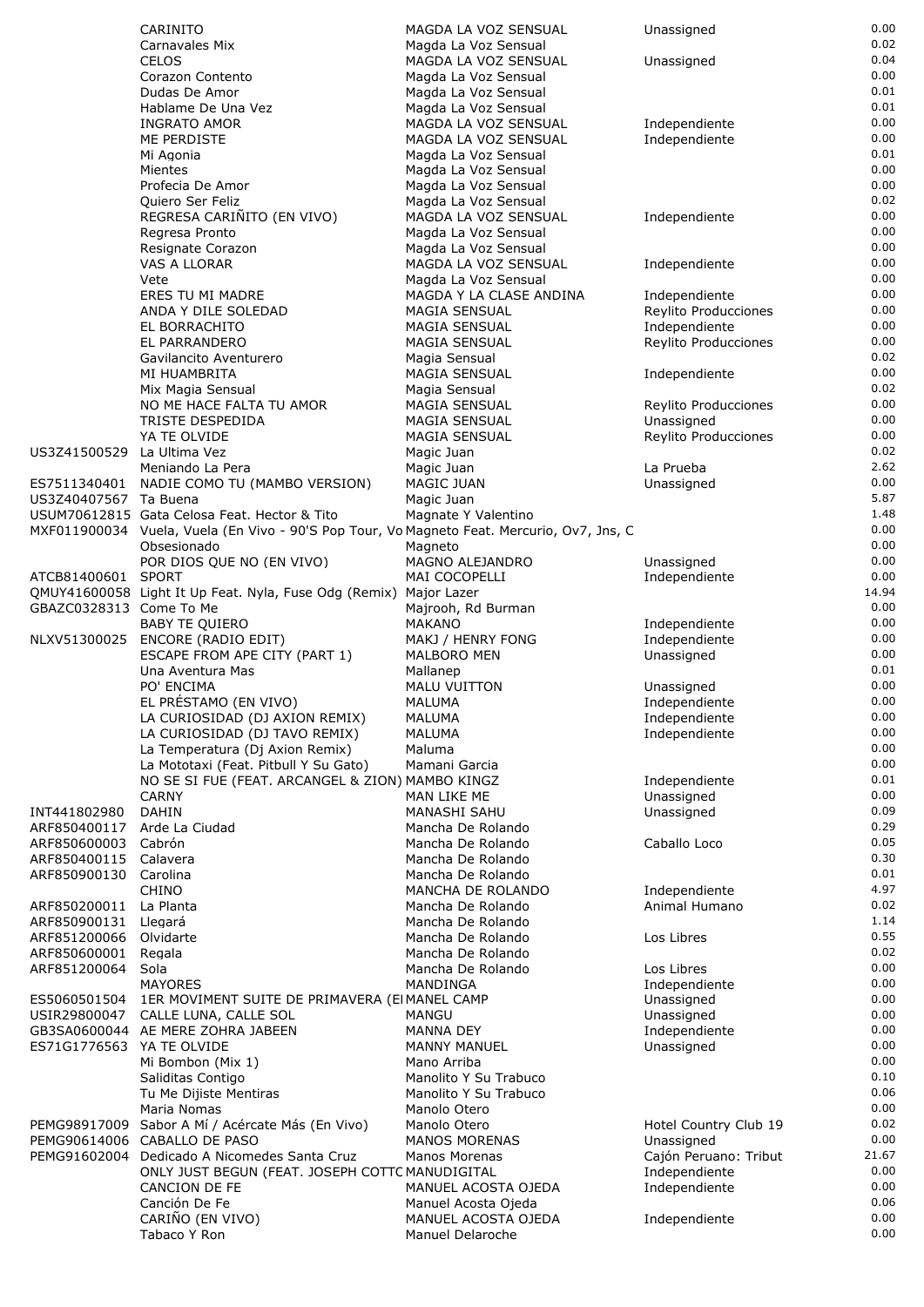|                             | Amada Mía/ Presentimiento                                              | Manuel Donayre                                         |                                | 0.01<br>0.00 |
|-----------------------------|------------------------------------------------------------------------|--------------------------------------------------------|--------------------------------|--------------|
|                             | MILAGRO (EN VIVO)<br>PEMG91411001 Noche Tras Noche                     | MANUEL DONAYRE                                         | Unassigned                     | 0.11         |
|                             | OH PINTOR (EN VIVO)                                                    | Manuel Donayre<br><b>MANUEL DONAYRE</b>                | Unassigned                     | 0.00         |
| FRX991599533                | PERUANITA BONITA MARIA                                                 | <b>MANUEL DONAYRE</b>                                  | Unassigned                     | 0.00         |
| FRX991599533                | Peruanita Bonita María                                                 | <b>Manuel Donayre</b>                                  |                                | 0.04         |
|                             | Selección De Polkas                                                    | Manuel Donayre                                         | Todo Ha Cambiado               | 0.04         |
|                             | Yo Perdi El Corazon                                                    | Manuel Donayre                                         |                                | 0.00         |
|                             | LA PULGUITA                                                            | MANUEL JIMÉNEZ Y SU CUARTETO                           | Unassigned                     | 0.01         |
|                             | PARA SIEMPRE (DJ AXION REMIX)                                          | <b>MANUEL LARRAD</b>                                   | Independiente                  | 0.00<br>0.00 |
| ESA031219130                | EL GALLO, LA GALLINA Y EL CABALLO<br>Viajero Que Nace                  | MANUEL LICEA "PUNTILLITA"<br>Manuel Vera Tudela Wither | Unassigned<br>Cusco            | 0.00         |
|                             | ANGEL DE MI VIDA (EN VIVO)                                             | MANUELCHA PRADO Y LUCIANO QUI Unassigned               |                                | 0.00         |
|                             | MXUM70903043 Mucho Corazón Feat. Luis Fonsi                            | Manzanero-Big Band Jazz De México Ni Antes Ni Despues  |                                | 0.01         |
|                             | USCNP1002814 Paga La Cuenta Sinverguenza                               | Manzanita Y Su Conjunto                                |                                | 0.09         |
|                             | <b>AMOR</b>                                                            | MAÑANA                                                 | Unassigned                     | 0.00         |
|                             | <b>VETE CON DIOS</b>                                                   | MAO CUYUBAMBA                                          | Independiente                  | 0.00         |
|                             | LET'S GO DANCING ANTIFUNKI                                             | MAQUINA TOTAL                                          | Independiente                  | 0.00<br>0.00 |
|                             | We Like To Party Airplane<br>USCGH1592188 BALADA DE UN ENCUENTRO FUGAZ | Maguina Total<br>MAR DE COPAS                          | Mdc                            | 0.00         |
| USHM21390181 DOS CARAS      |                                                                        | MAR DE COPAS                                           | Mdc                            | 0.00         |
|                             | <b>ENTRE LOS ARBOLES</b>                                               | MAR DE COPAS                                           | Mdc                            | 0.00         |
|                             | <b>FUGITIVO</b>                                                        | MAR DE COPAS                                           | Mdc                            | 0.00         |
|                             | LA MAQUINA DEL TIEMPO                                                  | MAR DE COPAS                                           | Mdc                            | 0.00         |
|                             | LB.                                                                    | MAR DE COPAS                                           | Mdc                            | 0.00         |
| BRIMU1700314                | LLÉVAME                                                                | MAR DE COPAS                                           | Play Music & Video             | 0.00         |
| PEMG91387001 Mujer Noche    |                                                                        | Mar De Copas                                           |                                | 0.01<br>0.00 |
|                             | PRENDI OTRO FUEGO POR ELLA<br><b>SUNA</b>                              | MAR DE COPAS<br>MAR DE COPAS                           | Mdc<br>Mdc                     | 0.00         |
|                             | TRAS ESA PUERTA                                                        | MAR DE COPAS                                           | Mdc                            | 0.00         |
|                             | USHM21390175 UN DIA SIN SEXO                                           | MAR DE COPAS                                           | Mdc                            | 0.00         |
|                             | ABRAZAME MUY FUERTE (EN VIVO, CITY IMARC ANTHONY                       |                                                        | Unassigned                     | 0.00         |
|                             | ARG991009660 Vivir Lo Nuestro (Salsa)                                  | Marc Anthony                                           |                                | 0.03         |
|                             | We Were Younger                                                        | Marc Philippe                                          |                                | 0.01         |
| US3M50887402 Frank Lucas    |                                                                        | Marc Streitenfeld                                      |                                | 0.00<br>0.00 |
|                             | EL HOMBRE DE TU VIDA<br>TU ERES ESA CHICA ENAMORADA                    | MARCELO RUEDA<br>MARCELO SAN JUAN                      | Independiente<br>Independiente | 0.00         |
|                             | Sin Ti                                                                 | Marco Antonio Guerrero Y Melissa Pa                    |                                | 0.02         |
|                             | Mix Luis Miguel                                                        | Marco Antonio Guerrero                                 |                                | 0.00         |
|                             | Recuerdos De Julcan                                                    | Marco Antonio Moreno E Internacion                     |                                | 0.02         |
|                             | Te Amare                                                               | Marco Antonio Moreno E Internacion                     |                                | 0.00         |
|                             | Mentías                                                                | Marco Antonio Y Orquesta La Noche                      |                                | 0.00         |
| BRSN71100071 Cacador        |                                                                        | Marco Bombom                                           |                                | 0.00         |
|                             | Hilda (Instrumental)<br>Y SE LLAMA PERU                                | Marco Musical Una Y Mil Voces<br>MARCO POLO CAMPOS     | Unassigned                     | 0.00<br>0.00 |
|                             | Mi Peru                                                                | Marco Romero                                           | Porque Yo Creo En Ti           | 0.12         |
|                             | MIX BOLEROS CANTINEROS                                                 | MARCO Y LOS DUROS DE LA SALSA Marco Y Los Duros De     |                                | 0.00         |
|                             | DIOS, ERES MIO                                                         | MARCOS WITT                                            | Unassigned                     | 0.00         |
|                             | SIGUES SIENDO DIOS                                                     | MARCOS WITT                                            | Unassigned                     | 0.00         |
| US4D20900416 YO TE BUSCO    |                                                                        | MARCOS WITT                                            | Unassigned                     | 0.00         |
| USEPP1010049                | DANDALUNGA                                                             | MARGARETH MENEZES                                      | Unassigned                     | 0.01<br>0.00 |
|                             | Danda Lunda<br><b>CUATRO TABLAS</b>                                    | Margareth<br>MARGARITA LUGUE                           | Independiente                  | 0.00         |
| ES1151500205                | DE COLORES                                                             | MARIA ARTES "LA MORENA"                                | Unassigned                     | 0.00         |
| ES1151500205                | De Colores                                                             | María Artes "La Morena"                                |                                | 0.03         |
|                             | No Nos Comprendemos                                                    | Maria Avalos                                           |                                | 0.00         |
|                             | GBSWE0808716 Flower Duet (Va Vie - Scuoti Quella Frond Maria Callas    |                                                        |                                | 0.00         |
|                             | MXF149200323 CONTIGO APRENDI                                           | MARIA CONCHITA ALONSO / TANIA Independiente            |                                | 0.00         |
|                             | QMBZ91696350 Entre La Espada Y La Pared                                | Maria Conchita Alonso                                  | Promesas                       | 0.02<br>0.00 |
| FR10S1568309                | FR10S1568302 CAMINO AL CIELO<br><b>CUANDO YO ME VAYA</b>               | MARIA DE LOS ANGELES<br>MARIA DE LOS ANGELES           | Unassigned<br>Independiente    | 0.00         |
|                             | Tu Amor Me Hace Fuerte                                                 | María Grazia Gamarra Y Christian Do                    |                                | 0.00         |
|                             | Olvidala Amigo                                                         | María Jesús Rodríguez                                  |                                | 0.00         |
| MX1721600846 El Amor Coloca |                                                                        | María José                                             | El Amor Coloca                 | 7.48         |
|                             | GOLONDRINA FUGAZ (SALAY)                                               | MARIA JUANA                                            | Independiente                  | 0.00         |
|                             | <b>IDILIO</b>                                                          | MARIA JUANA                                            | Independiente                  | 0.30<br>0.00 |
| ARF411500566                | <b>MARIA PILPINTO</b><br>La Negra                                      | MARIA JUANA<br>Mariachi Mexico                         | Unassigned<br>Mexico           | 0.00         |
|                             | No Me Amenaces                                                         | Mariachi Nueva Era                                     |                                | 0.02         |
| MX1721300454 De Tu Voz      |                                                                        | Mariana Vega                                           | Mi Burbuja                     | 0.93         |
|                             | NO TE CREAS TAN IMPORTANTE                                             | MARIAN                                                 | Unassigned                     | 0.00         |
| COC010225255 ANA MILÉ       |                                                                        | MARIANO CIVICO                                         | Independiente                  | 0.00         |
|                             | Oracion De Un Padre                                                    | Mariano Osorio                                         |                                | 0.00         |
|                             | La Perla Del Chira<br>Summer Dreams                                    | Maribel Chira<br>Maribel Tafur                         | Criollos Del Chira             | 0.57<br>0.00 |
| PEMG91373004                | Me Enamore De Ti Y Que                                                 | Maricarmen & Los Diablos De La Cur                     |                                | 0.06         |
|                             | Amor De Novela                                                         | Maricarmen Marín                                       |                                | 0.00         |
|                             | Me Enamore De Ti Y Que                                                 | Maricarmen Marín                                       |                                | 0.00         |
|                             |                                                                        |                                                        |                                |              |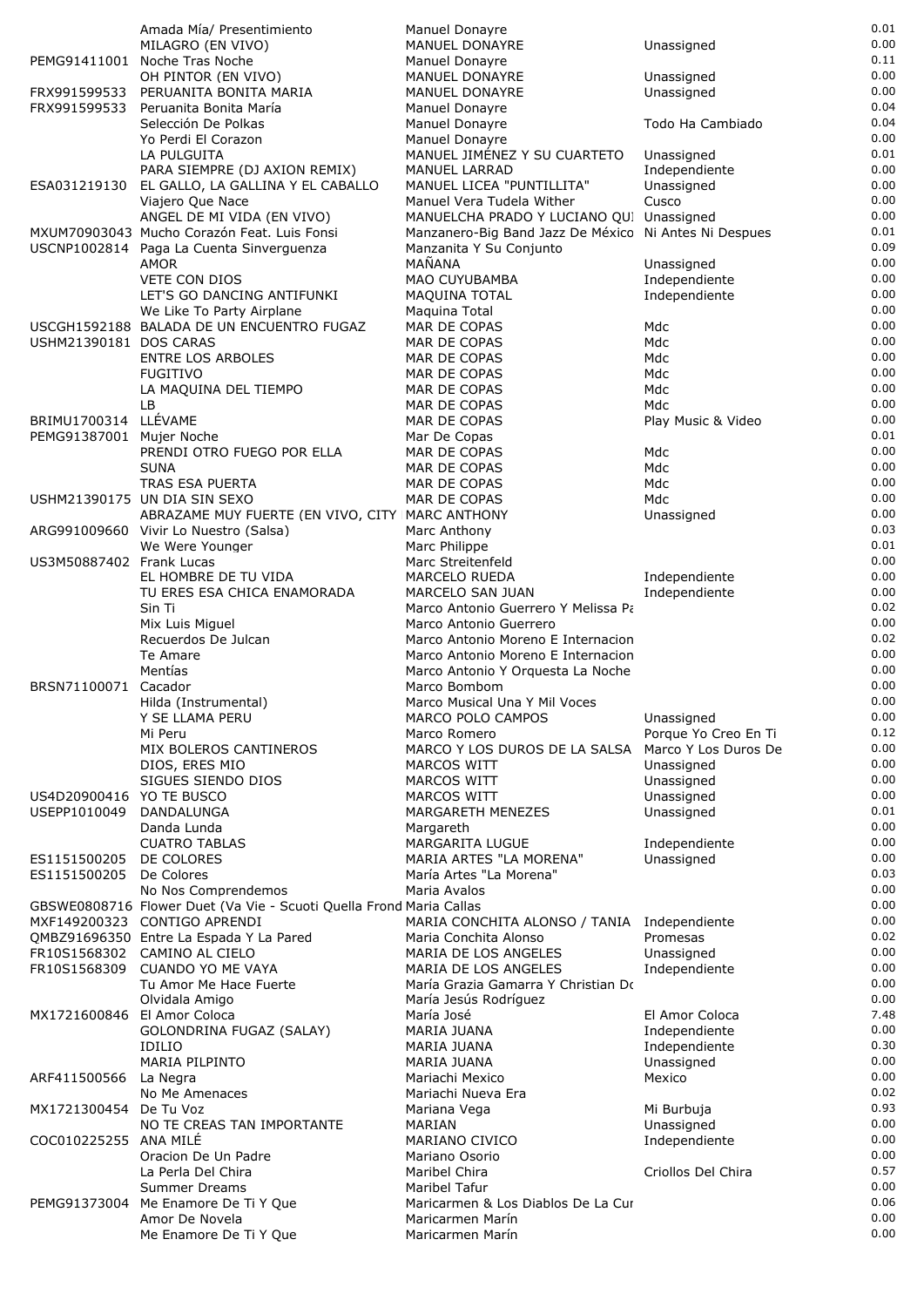|                              | Me Enamore De Ti Y Que (Balada)                                                              | Maricarmen Marín                    |                        | 0.00  |
|------------------------------|----------------------------------------------------------------------------------------------|-------------------------------------|------------------------|-------|
|                              | Mix Agua Bella                                                                               | Maricarmen Marín                    |                        | 0.04  |
|                              | Mix Bella                                                                                    | Maricarmen Marín                    |                        | 0.17  |
|                              | Obsesion                                                                                     | Maricarmen Marín                    |                        | 9.80  |
|                              | PASITO TUN TUN (EN VIVO)                                                                     | MARICARMEN MARIN                    | Unassigned             | 0.00  |
|                              | Por Fin Soy Libre                                                                            | Maricarmen Marín                    |                        | 0.00  |
|                              | POR QUE TE FUISTE (EN VIVO)                                                                  | MARICARMEN MARIN                    | Unassigned             | 0.00  |
|                              | Con Urgencia Necesito Un Amor                                                                | Maricruz Gomez                      |                        | 0.01  |
|                              | FR6V80516541 L'Enfance A Salzbourg                                                           | Marie-Christine Barrault            |                        | 0.57  |
|                              | Dame Más                                                                                     | Marié                               | Dame Más               | 0.00  |
|                              | ALGO MEJOR QUE TU                                                                            | MARIELLE HAZLO                      | Unassigned             | 0.00  |
|                              | LOSE CONTROL                                                                                 | MARIE                               | Unassigned             | 0.00  |
|                              | Sabrosah                                                                                     | Marie                               |                        | 0.00  |
|                              | Amor De Pobre                                                                                | <b>Mariflor Gomez</b>               |                        | 0.00  |
|                              | Amorcito                                                                                     | Mariflor Gomez                      |                        | 0.00  |
|                              | <b>CASATE CASATE</b>                                                                         | MARIFLOR GOMEZ                      | Independiente          | 0.00  |
|                              | Cásate Cásate                                                                                | Mariflor Gomez                      |                        | 0.00  |
|                              | Cuerpo Soltero                                                                               | Mariflor Gomez                      |                        | 0.00  |
|                              | Juramento De Amor                                                                            | <b>Mariflor Gomez</b>               |                        | 0.00  |
|                              | MI CUÑADITO                                                                                  | MARIFLOR GOMEZ                      | Independiente          | 0.00  |
|                              | <b>Tres Amores</b>                                                                           | <b>Mariflor Gomez</b>               |                        | 0.01  |
|                              | Cuando Llora Mi Guitarra                                                                     | Mariluz                             |                        | 0.07  |
|                              | You Don'T Have To Be A Star (To Be In M Marilyn Mccoo & Billy Davis Jr.                      |                                     |                        | 0.00  |
| RUA1H1902435 Obormot         |                                                                                              |                                     |                        | 3.87  |
|                              |                                                                                              | Marina Landa & Sergej Mardar        |                        | 0.00  |
|                              | DOS MUJERES UN CAMINO / SUAVECITO MARINA TAFUR                                               |                                     | Unassigned             |       |
|                              | CARIÑO LOCO (ACAPELA)                                                                        | MARINA YAFAC                        | Independiente          | 0.00  |
|                              | EL ES MEJOR QUE TU                                                                           | MARINA YAFAC                        | Independiente          | 0.00  |
|                              | LA CIEGA                                                                                     | <b>MARINA YAFAC</b>                 | Unassigned             | 0.00  |
|                              | NOSTALGIA (EN VIVO)                                                                          | MARIO GOMEZ                         | Independiente          | 0.00  |
|                              | Amor Real                                                                                    | Mario Hart & Maria Grazia & Dj Paul |                        | 0.00  |
|                              | Aquí Se Queda                                                                                | Mario Hart                          |                        | 0.00  |
|                              | Dispuesta (Feat. Feid & Helian Evans)                                                        | Mario Hart                          |                        | 0.00  |
|                              | PEMG98301005 Con Los Niños Del Mundo                                                         | Mario Moreno "Cantinflas"           | Mario Moreno "Cantinf  | 0.11  |
|                              | ¿QUÉ SERA DE MI?                                                                             | MARIO ORTIZ                         | Unassigned             | 0.00  |
|                              | ¿Qué Será De Mí?                                                                             | Mario Ortiz                         | ¿Que Sera De Mi?       | 0.01  |
|                              | Que Sera De Mi                                                                               | Mario Ortiz                         |                        | 0.01  |
|                              | Salsa Caliente                                                                               | Marisa Monte & Cesaria Evora        |                        | 0.00  |
|                              | ABREME LA PUERTA                                                                             | MARISOL CAVERO                      | Independiente          | 0.00  |
|                              | CHIRIWAYRITA                                                                                 | MARISOL CAVERO                      | Unassigned             | 0.00  |
|                              | DOS CERVEZAS (FEAT. RUSMELL ESPINO MARISOL CAVERO                                            |                                     | Unassigned             | 0.00  |
|                              | HUMO DEL CIGARRO                                                                             | MARISOL CAVERO                      | Unassigned             | 0.00  |
|                              | LA CANDY                                                                                     | <b>MARISOL CAVERO</b>               | Unassigned             | 0.00  |
|                              | LLORO POR TU AMOR                                                                            | MARISOL CAVERO                      | Independiente          | 0.00  |
|                              | ME LARGO DE AQUI                                                                             | MARISOL CAVERO                      | Independiente          | 0.00  |
|                              | NO ME CRITIQUEN                                                                              | MARISOL CAVERO                      | Independiente          | 0.00  |
|                              | NO PUEDO VIVIR SIN TI                                                                        | MARISOL CAVERO                      | Unassigned             | 0.00  |
|                              | NOS CONOCIMOS                                                                                | <b>MARISOL CAVERO</b>               | Unassigned             | 0.00  |
|                              | <b>NOS CRITICAN</b>                                                                          | <b>MARISOL CAVERO</b>               | Unassigned             | 0.00  |
|                              | <b>SENOR FISCAL</b>                                                                          | MARISOL CAVERO                      | Unassigned             | 0.00  |
|                              | SI ME DEJAS                                                                                  | <b>MARISOL CAVERO</b>               | Independiente          | 0.00  |
|                              | SIENTO QUE TE QUIERO MAS                                                                     | MARISOL CAVERO                      | Unassigned             | 0.00  |
|                              | TE VI CON ELLA                                                                               | MARISOL CAVERO                      | Unassigned             | 0.00  |
|                              | Dos Cervezas Mas                                                                             | Marisol                             |                        | 0.00  |
|                              | ES71G1305932 Estando Contigo                                                                 | Marisol                             | Tombola                | 0.03  |
|                              | OJOS AZULES (EN VIVO)                                                                        | MARISOL                             | Unassigned             | 0.00  |
|                              | Asi Lo Quieres Tu                                                                            | Maritza Rodríguez                   |                        | 0.01  |
|                              | Cariño Malo                                                                                  | Maritza Rodríguez                   |                        | 0.04  |
|                              | FRX991591342 Cautivo De Amor                                                                 | Maritza Rodriguez                   | Joyas Musicales Del Pe | 4.66  |
|                              | ES71G2053856 La Perla Del Chira                                                              | Maritza Rodríguez                   |                        | 0.78  |
|                              | Olvida                                                                                       |                                     |                        | 0.00  |
|                              |                                                                                              | Maritza Rodriguez                   |                        | 8.04  |
|                              | ES71G1815521 Triste Despedida                                                                | Maritza Rodríguez                   |                        | 0.00  |
|                              | QM6MZ1891398 TODO VA ESTAR BIEN                                                              | MARK B., ARCANGEL                   | Unassigned             | 0.00  |
| GB6LT1800322 New Donor       |                                                                                              | Mark Killian                        |                        | 11.10 |
|                              | USWD10220701 Moves Like An Ape, Looks Like A Man                                             | Mark Mancina/Phil Collins           |                        |       |
| USWD10220702 The Gorillas    |                                                                                              | Mark Mancina/Phil Collins           |                        | 4.90  |
| USHM20330412 Too Hard        |                                                                                              | Mark Mcadam                         |                        | 0.20  |
|                              | I Always Wanted To Be A Tenenbaum                                                            | Mark Mothersbaugh                   |                        | 0.00  |
|                              | Into The Basement                                                                            | Mark Mothersbaugh                   |                        | 0.00  |
|                              | Scrapping And Yelling                                                                        | Mark Mothersbaugh                   |                        | 0.00  |
| US5940904417                 | Their Pie                                                                                    | Mark Orton                          |                        | 0.01  |
|                              | SECSEC (FEAT. SON TENTACION)                                                                 | MARKOZ                              | Independiente          | 0.00  |
|                              | Secsec (Feat. Son Tentación)                                                                 | Markóz                              |                        | 0.00  |
| US6R21399280 Good Vibrations |                                                                                              | Marky Mark & The Funky Bunch        |                        | 9.12  |
|                              | USBN27300052 Woman Of The Ghetto (Live From The Mo Marlena Shaw                              |                                     |                        | 0.00  |
|                              | USUM71111356 MOVES LIKE JAGGER (CUTMORE CLUB MI MAROON 5 FEAT CHRISTINA AGUILI Independiente |                                     |                        | 0.00  |
|                              | Animals (Dj Remix)                                                                           | Maroon 5                            |                        | 0.00  |
|                              | USWD11467817 Bebaskan (Malay Version)                                                        | Marsha Milan Londoh                 |                        | 0.00  |
|                              | Yo Se Que Nadie Mas                                                                          | Martha Elena                        |                        | 0.00  |
|                              |                                                                                              |                                     |                        |       |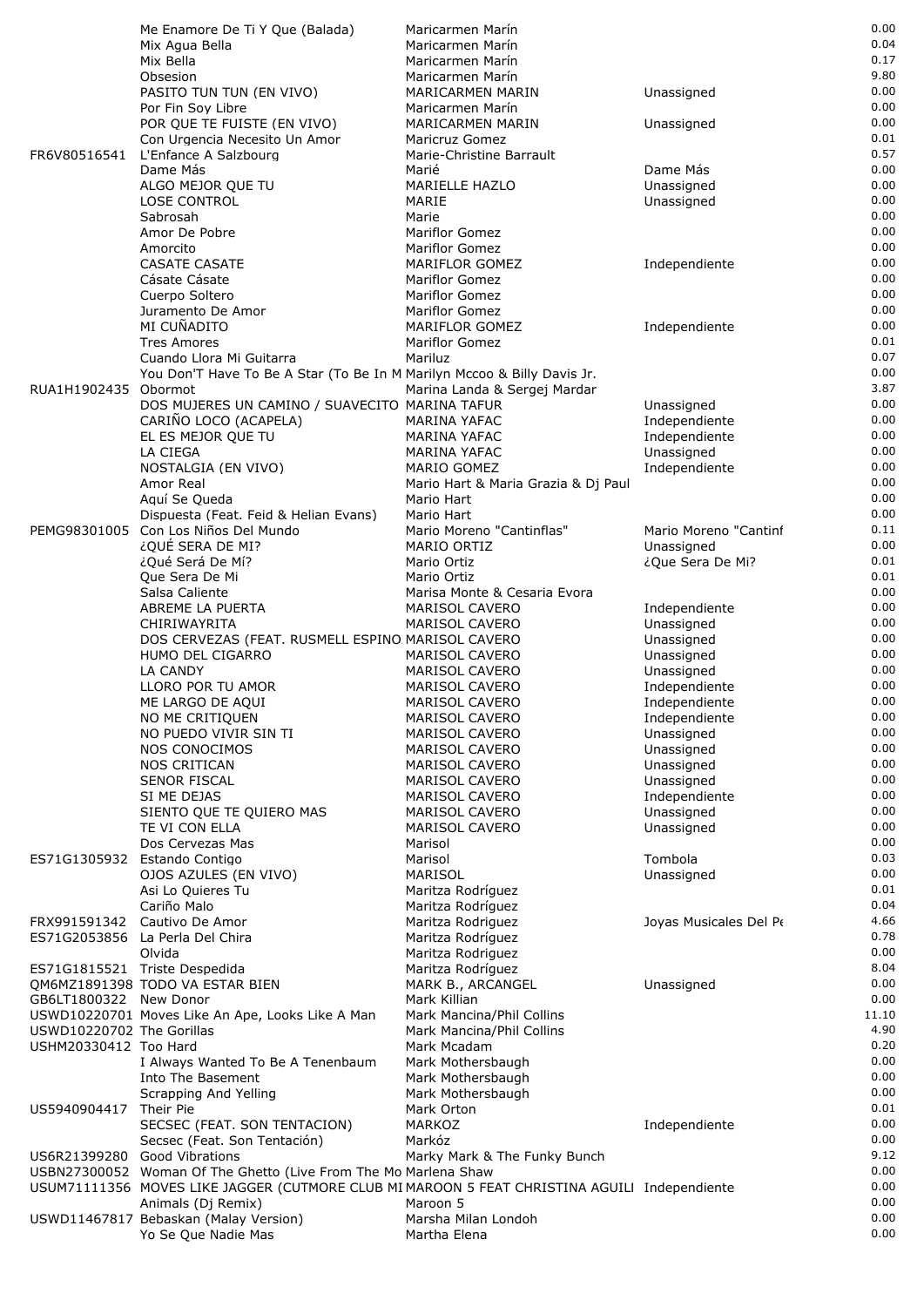| 0.00<br>CHANCHIS CANCHIS (EN VIVO)<br>MARTINA DE LOS ANDES<br>Independiente<br>0.00<br>Chiquitito Es Tu Cariño<br>Martina De Los Andes<br>0.00<br>Dalia Morada Huayta<br>Martina De Los Andes<br>0.00<br>DOS AÑOS DE VIDA (EN VIVO)<br>MARTINA DE LOS ANDES<br>Independiente<br>0.00<br>Dos Cervezas<br>Martina De Los Andes<br>0.00<br>El Huachitoro<br>Martina De Los Andes<br>0.00<br>Emergencia A Mi Madre<br>Martina De Los Andes<br>0.00<br>Huamanchallay, Quillinchallay<br>Martina De Los Andes<br>0.00<br>La Candy<br>Martina De Los Andes<br>0.00<br>Mil Amores<br>Martina De Los Andes<br>0.00<br>Pa' Qué Me Invitan<br>Martina De Los Andes<br>0.02<br>Siquita Jiwuri Jiwui<br>Martina De Los Andes<br>0.01<br>Solterita Vengo-El Caracol<br>Martina De Los Andes<br>0.00<br>Suegrita Chismosa<br>Martina De Los Andes<br>0.02<br>Todo Era Mentira<br>Martina De Los Andes<br>0.00<br>Hand Of Terror<br>USZXT0937223<br>Mystery, Horror, Susp<br>Marty Irwin<br>0.00<br>USQY51410239 Annunaki<br>Martziano<br>0.01<br>Torn Between Two Lovers<br>Mary Mcgregor<br>0.00<br>AL ANDAR ANDAR<br>D'Paso<br><b>MARY NAVARRO</b><br>0.00<br>D'Paso<br>ARRIBA CABALLO BLANCO<br><b>MARY NAVARRO</b><br>D'Paso<br>0.00<br>ASI ERA REPUBLICANO<br><b>MARY NAVARRO</b><br>0.00<br>D'Paso<br>CABALLO PERUANO DE PASO<br><b>MARY NAVARRO</b><br>0.00<br>D'Paso<br>CABALLO, CABALLERO<br><b>MARY NAVARRO</b><br>0.00<br><b>MARY NAVARRO</b><br>D'Paso<br>CHALAN MI CABALLERO<br>0.00<br><b>JOSE ANTONIO</b><br>D'Paso<br><b>MARY NAVARRO</b><br>LA APAÑADORA<br>0.00<br><b>MARY NAVARRO</b><br>D'Paso<br>0.00<br>D'Paso<br>MI AMADO CHALAN<br><b>MARY NAVARRO</b><br>0.00<br>MI AMAZONA MORENA<br>D'Paso<br><b>MARY NAVARRO</b><br>0.03<br>Criollo Businessman<br>PEMS10800004<br>Criollo Businessman<br>Masilva<br>0.01<br>Rosas Rojas (Rose Rosse)<br>Masimo Ranieri<br>0.24<br>ARF471700255<br>Diferentes Maneras (En Vivo)<br>Diferentes Maneras (E<br>Massacre<br>4.27<br>Biblia Ovni<br>ARF471500024<br>Muñeca Roja<br>Massacre<br>0.56<br>Nin?A Dios<br>ARF471500018<br>Massacre<br>Biblia Ovni<br>0.15<br>ARF471100063 Tengo Captura<br>Massacre<br>0.00<br>Si Dices Que Te Vas<br>Massimo Di Cataldo<br>0.25<br>ITR006900235<br>Rosas Rojas<br>Massimo Ranieri<br>0.01<br>Si Ardiera La Ciudad<br>Massimo Ranieri<br>0.00<br>GBCPZ1408130 WORK (FEAT. PUPPAH NAST & DENISE) (IMASTERS AT WORK<br>Independiente<br>0.00<br>Carimbó Do Macaco<br>Mastruz Com Leite<br>0.00<br>PASAME LA BOTELLA<br>MATCH AND DADDY<br>Unassigned<br>MATECAÑA ORQUESTA<br>0.01<br>ES71G1781287 RUMBERA<br>Unassigned<br>0.16<br>Matecaña Sureña<br>Matecaña<br>MATECAÑA SUREÑA (LA GUANEÑA, SON S MATECAÑA<br>0.02<br>Unassigned<br>0.00<br>Tu Amor Fue Una Mentira / Que Te Perdoi Mateo Palomares<br>0.62<br>FR6V81698388<br>Platypus Banio In A Minor<br>Mathieu A Vanasse<br>0.00<br>Mala Mía (Remix)<br>Matii<br>0.00<br>DEDA70802008 Sarcastic Gutter Blues (Live)<br>Uhad2Bthere Vol.1 (Li<br>Matt Roehr<br>0.00<br>BEK011600070 CAFE DEL MAR 2016<br>MATTN & FUTURISTIC POLAR BEARS Independiente<br>0.00<br>USA2P1525427 Apocalypsis<br>Matyee, Groulih<br>USWD11570411 Main Title/The Aristocats<br>0.00<br>Maurice Chevalier<br>0.00<br>USA561374414 S' IL VOUS PLAIT MADEMOISELLE<br><b>MAURICE CHEVALIER</b><br>Independiente<br>0.00<br>COF011100173 El Preso<br>Mauricio Castillo<br>0.24<br>COF011100170 El Son Del Tren<br>Mauricio Castillo<br>0.00<br>COF011100164 Manyoma<br>Mauricio Castillo<br>0.02<br>ES71G2029504 Basta Ya, Mi Amor<br>Mauricio Mesones<br>Basta Ya, Mi Amor<br>0.00<br>COC011229044 TE EQUIVOCAS<br><b>MAURO CASTILLO</b><br>Unassigned<br>0.42<br>COC011228470 Viene Y Se Va<br>Mauro Castillo<br>0.00<br>IT00B0000169<br>SAVE OUR SOUL<br>MAURO PICOTTO<br>Independiente<br>0.00<br>AZUQUITA PA'L CAFÉ<br>MAX CAPOTE<br>Unassigned<br>AMOR AGONIZANTE (EN CONCIERTO)<br>MAX CASTRO Y LA GRAN BANDA PEI Castro Miranda Hnos.<br>0.00<br>1.11<br>Amor Agonizante (En Concierto)<br>Max Castro Y La Gran Banda Perú<br>Max Castro Y La Gran<br>0.00<br>ANTAWARA [FEAT. WILLIAM LUNA, PEPE , MAX CASTRO Y LA GRAN BANDA PEI Castro Miranda Hnos.<br>0.00<br>AYACUCHANA LINDA COQUETA [FEAT. LUMAX CASTRO Y LA GRAN BANDA PEI Castro Miranda Hnos.<br>BUSCANDO UN SUEÑO [FEAT. WILLIAM L MAX CASTRO Y LA GRAN BANDA PEI Castro Miranda Hnos.<br>0.00<br>0.00<br>EL SOLTERO (EN CONCIERTO)<br>MAX CASTRO Y LA GRAN BANDA PEI Castro Miranda Hnos.<br>0.00<br>MAX CASTRO Y LA GRAN BANDA PEI Castro Miranda Hnos.<br>LA MUSA (EN CONCIERTO)<br>0.00<br>MAX CASTRO Y LA GRAN BANDA PEI Castro Miranda Hnos.<br>LA ULTIMA CARTA (EN CONCIERTO)<br>0.00<br>MAX CASTRO Y LA GRAN BANDA PEI Castro Miranda Hnos.<br>NO LLORES POR MI (EN CONCIERTO)<br>SI TE MARCHAS VETE YA (EN CONCIERTC MAX CASTRO Y LA GRAN BANDA PEI Castro Miranda Hnos.<br>0.00<br>0.00<br>TU ME PIDES QUE TE OLVIDE (EN CONCIIMAX CASTRO Y LA GRAN BANDA PEI Castro Miranda Hnos.<br>0.00<br><b>MAX CASTRO</b><br>AMOR DE MADRE (VERSION BALADA)<br>Independiente<br>0.27<br>Antawara<br>Max Castro<br>0.00<br>CANTANDO Y BAILANDO<br>MAX CASTRO<br>Unassigned<br>0.04<br>Duele Amar<br>Max Castro<br>0.17<br>Max Castro<br>La Musa | ES71G1750206 | ES71G1750206 NADIE TE AMA COMO YO<br>Nadie Te Ama Como Yo | <b>MARTIN VALVERDE</b><br>Martín Valverde | Independiente | 0.00<br>0.28 |
|---------------------------------------------------------------------------------------------------------------------------------------------------------------------------------------------------------------------------------------------------------------------------------------------------------------------------------------------------------------------------------------------------------------------------------------------------------------------------------------------------------------------------------------------------------------------------------------------------------------------------------------------------------------------------------------------------------------------------------------------------------------------------------------------------------------------------------------------------------------------------------------------------------------------------------------------------------------------------------------------------------------------------------------------------------------------------------------------------------------------------------------------------------------------------------------------------------------------------------------------------------------------------------------------------------------------------------------------------------------------------------------------------------------------------------------------------------------------------------------------------------------------------------------------------------------------------------------------------------------------------------------------------------------------------------------------------------------------------------------------------------------------------------------------------------------------------------------------------------------------------------------------------------------------------------------------------------------------------------------------------------------------------------------------------------------------------------------------------------------------------------------------------------------------------------------------------------------------------------------------------------------------------------------------------------------------------------------------------------------------------------------------------------------------------------------------------------------------------------------------------------------------------------------------------------------------------------------------------------------------------------------------------------------------------------------------------------------------------------------------------------------------------------------------------------------------------------------------------------------------------------------------------------------------------------------------------------------------------------------------------------------------------------------------------------------------------------------------------------------------------------------------------------------------------------------------------------------------------------------------------------------------------------------------------------------------------------------------------------------------------------------------------------------------------------------------------------------------------------------------------------------------------------------------------------------------------------------------------------------------------------------------------------------------------------------------------------------------------------------------------------------------------------------------------------------------------------------------------------------------------------------------------------------------------------------------------------------------------------------------------------------------------------------------------------------------------------------------------------------------------------------------------------------------------------------------------------------------------------------------------------------------------------------------------------------------------------------------------------------------------------------------------------------------------------------------------------------------------------------------------------------------------------------------------------------------------------------------------------------------------------------------------------------------------------------------------------------------------------------------------------------------------------------------------------------------------------------------------------------------------------------------------------------------------------------------------------------------------------------------------------------------------------------------------------------------------------------------------------------------------------------------------------------------------------------------------------------------------------|--------------|-----------------------------------------------------------|-------------------------------------------|---------------|--------------|
|                                                                                                                                                                                                                                                                                                                                                                                                                                                                                                                                                                                                                                                                                                                                                                                                                                                                                                                                                                                                                                                                                                                                                                                                                                                                                                                                                                                                                                                                                                                                                                                                                                                                                                                                                                                                                                                                                                                                                                                                                                                                                                                                                                                                                                                                                                                                                                                                                                                                                                                                                                                                                                                                                                                                                                                                                                                                                                                                                                                                                                                                                                                                                                                                                                                                                                                                                                                                                                                                                                                                                                                                                                                                                                                                                                                                                                                                                                                                                                                                                                                                                                                                                                                                                                                                                                                                                                                                                                                                                                                                                                                                                                                                                                                                                                                                                                                                                                                                                                                                                                                                                                                                                                                                                                 |              | Caranvales Mix                                            | Martina De Los Andes                      |               | 0.00         |
|                                                                                                                                                                                                                                                                                                                                                                                                                                                                                                                                                                                                                                                                                                                                                                                                                                                                                                                                                                                                                                                                                                                                                                                                                                                                                                                                                                                                                                                                                                                                                                                                                                                                                                                                                                                                                                                                                                                                                                                                                                                                                                                                                                                                                                                                                                                                                                                                                                                                                                                                                                                                                                                                                                                                                                                                                                                                                                                                                                                                                                                                                                                                                                                                                                                                                                                                                                                                                                                                                                                                                                                                                                                                                                                                                                                                                                                                                                                                                                                                                                                                                                                                                                                                                                                                                                                                                                                                                                                                                                                                                                                                                                                                                                                                                                                                                                                                                                                                                                                                                                                                                                                                                                                                                                 |              |                                                           |                                           |               |              |
|                                                                                                                                                                                                                                                                                                                                                                                                                                                                                                                                                                                                                                                                                                                                                                                                                                                                                                                                                                                                                                                                                                                                                                                                                                                                                                                                                                                                                                                                                                                                                                                                                                                                                                                                                                                                                                                                                                                                                                                                                                                                                                                                                                                                                                                                                                                                                                                                                                                                                                                                                                                                                                                                                                                                                                                                                                                                                                                                                                                                                                                                                                                                                                                                                                                                                                                                                                                                                                                                                                                                                                                                                                                                                                                                                                                                                                                                                                                                                                                                                                                                                                                                                                                                                                                                                                                                                                                                                                                                                                                                                                                                                                                                                                                                                                                                                                                                                                                                                                                                                                                                                                                                                                                                                                 |              |                                                           |                                           |               |              |
|                                                                                                                                                                                                                                                                                                                                                                                                                                                                                                                                                                                                                                                                                                                                                                                                                                                                                                                                                                                                                                                                                                                                                                                                                                                                                                                                                                                                                                                                                                                                                                                                                                                                                                                                                                                                                                                                                                                                                                                                                                                                                                                                                                                                                                                                                                                                                                                                                                                                                                                                                                                                                                                                                                                                                                                                                                                                                                                                                                                                                                                                                                                                                                                                                                                                                                                                                                                                                                                                                                                                                                                                                                                                                                                                                                                                                                                                                                                                                                                                                                                                                                                                                                                                                                                                                                                                                                                                                                                                                                                                                                                                                                                                                                                                                                                                                                                                                                                                                                                                                                                                                                                                                                                                                                 |              |                                                           |                                           |               |              |
|                                                                                                                                                                                                                                                                                                                                                                                                                                                                                                                                                                                                                                                                                                                                                                                                                                                                                                                                                                                                                                                                                                                                                                                                                                                                                                                                                                                                                                                                                                                                                                                                                                                                                                                                                                                                                                                                                                                                                                                                                                                                                                                                                                                                                                                                                                                                                                                                                                                                                                                                                                                                                                                                                                                                                                                                                                                                                                                                                                                                                                                                                                                                                                                                                                                                                                                                                                                                                                                                                                                                                                                                                                                                                                                                                                                                                                                                                                                                                                                                                                                                                                                                                                                                                                                                                                                                                                                                                                                                                                                                                                                                                                                                                                                                                                                                                                                                                                                                                                                                                                                                                                                                                                                                                                 |              |                                                           |                                           |               |              |
|                                                                                                                                                                                                                                                                                                                                                                                                                                                                                                                                                                                                                                                                                                                                                                                                                                                                                                                                                                                                                                                                                                                                                                                                                                                                                                                                                                                                                                                                                                                                                                                                                                                                                                                                                                                                                                                                                                                                                                                                                                                                                                                                                                                                                                                                                                                                                                                                                                                                                                                                                                                                                                                                                                                                                                                                                                                                                                                                                                                                                                                                                                                                                                                                                                                                                                                                                                                                                                                                                                                                                                                                                                                                                                                                                                                                                                                                                                                                                                                                                                                                                                                                                                                                                                                                                                                                                                                                                                                                                                                                                                                                                                                                                                                                                                                                                                                                                                                                                                                                                                                                                                                                                                                                                                 |              |                                                           |                                           |               |              |
|                                                                                                                                                                                                                                                                                                                                                                                                                                                                                                                                                                                                                                                                                                                                                                                                                                                                                                                                                                                                                                                                                                                                                                                                                                                                                                                                                                                                                                                                                                                                                                                                                                                                                                                                                                                                                                                                                                                                                                                                                                                                                                                                                                                                                                                                                                                                                                                                                                                                                                                                                                                                                                                                                                                                                                                                                                                                                                                                                                                                                                                                                                                                                                                                                                                                                                                                                                                                                                                                                                                                                                                                                                                                                                                                                                                                                                                                                                                                                                                                                                                                                                                                                                                                                                                                                                                                                                                                                                                                                                                                                                                                                                                                                                                                                                                                                                                                                                                                                                                                                                                                                                                                                                                                                                 |              |                                                           |                                           |               |              |
|                                                                                                                                                                                                                                                                                                                                                                                                                                                                                                                                                                                                                                                                                                                                                                                                                                                                                                                                                                                                                                                                                                                                                                                                                                                                                                                                                                                                                                                                                                                                                                                                                                                                                                                                                                                                                                                                                                                                                                                                                                                                                                                                                                                                                                                                                                                                                                                                                                                                                                                                                                                                                                                                                                                                                                                                                                                                                                                                                                                                                                                                                                                                                                                                                                                                                                                                                                                                                                                                                                                                                                                                                                                                                                                                                                                                                                                                                                                                                                                                                                                                                                                                                                                                                                                                                                                                                                                                                                                                                                                                                                                                                                                                                                                                                                                                                                                                                                                                                                                                                                                                                                                                                                                                                                 |              |                                                           |                                           |               |              |
|                                                                                                                                                                                                                                                                                                                                                                                                                                                                                                                                                                                                                                                                                                                                                                                                                                                                                                                                                                                                                                                                                                                                                                                                                                                                                                                                                                                                                                                                                                                                                                                                                                                                                                                                                                                                                                                                                                                                                                                                                                                                                                                                                                                                                                                                                                                                                                                                                                                                                                                                                                                                                                                                                                                                                                                                                                                                                                                                                                                                                                                                                                                                                                                                                                                                                                                                                                                                                                                                                                                                                                                                                                                                                                                                                                                                                                                                                                                                                                                                                                                                                                                                                                                                                                                                                                                                                                                                                                                                                                                                                                                                                                                                                                                                                                                                                                                                                                                                                                                                                                                                                                                                                                                                                                 |              |                                                           |                                           |               |              |
|                                                                                                                                                                                                                                                                                                                                                                                                                                                                                                                                                                                                                                                                                                                                                                                                                                                                                                                                                                                                                                                                                                                                                                                                                                                                                                                                                                                                                                                                                                                                                                                                                                                                                                                                                                                                                                                                                                                                                                                                                                                                                                                                                                                                                                                                                                                                                                                                                                                                                                                                                                                                                                                                                                                                                                                                                                                                                                                                                                                                                                                                                                                                                                                                                                                                                                                                                                                                                                                                                                                                                                                                                                                                                                                                                                                                                                                                                                                                                                                                                                                                                                                                                                                                                                                                                                                                                                                                                                                                                                                                                                                                                                                                                                                                                                                                                                                                                                                                                                                                                                                                                                                                                                                                                                 |              |                                                           |                                           |               |              |
|                                                                                                                                                                                                                                                                                                                                                                                                                                                                                                                                                                                                                                                                                                                                                                                                                                                                                                                                                                                                                                                                                                                                                                                                                                                                                                                                                                                                                                                                                                                                                                                                                                                                                                                                                                                                                                                                                                                                                                                                                                                                                                                                                                                                                                                                                                                                                                                                                                                                                                                                                                                                                                                                                                                                                                                                                                                                                                                                                                                                                                                                                                                                                                                                                                                                                                                                                                                                                                                                                                                                                                                                                                                                                                                                                                                                                                                                                                                                                                                                                                                                                                                                                                                                                                                                                                                                                                                                                                                                                                                                                                                                                                                                                                                                                                                                                                                                                                                                                                                                                                                                                                                                                                                                                                 |              |                                                           |                                           |               |              |
|                                                                                                                                                                                                                                                                                                                                                                                                                                                                                                                                                                                                                                                                                                                                                                                                                                                                                                                                                                                                                                                                                                                                                                                                                                                                                                                                                                                                                                                                                                                                                                                                                                                                                                                                                                                                                                                                                                                                                                                                                                                                                                                                                                                                                                                                                                                                                                                                                                                                                                                                                                                                                                                                                                                                                                                                                                                                                                                                                                                                                                                                                                                                                                                                                                                                                                                                                                                                                                                                                                                                                                                                                                                                                                                                                                                                                                                                                                                                                                                                                                                                                                                                                                                                                                                                                                                                                                                                                                                                                                                                                                                                                                                                                                                                                                                                                                                                                                                                                                                                                                                                                                                                                                                                                                 |              |                                                           |                                           |               |              |
|                                                                                                                                                                                                                                                                                                                                                                                                                                                                                                                                                                                                                                                                                                                                                                                                                                                                                                                                                                                                                                                                                                                                                                                                                                                                                                                                                                                                                                                                                                                                                                                                                                                                                                                                                                                                                                                                                                                                                                                                                                                                                                                                                                                                                                                                                                                                                                                                                                                                                                                                                                                                                                                                                                                                                                                                                                                                                                                                                                                                                                                                                                                                                                                                                                                                                                                                                                                                                                                                                                                                                                                                                                                                                                                                                                                                                                                                                                                                                                                                                                                                                                                                                                                                                                                                                                                                                                                                                                                                                                                                                                                                                                                                                                                                                                                                                                                                                                                                                                                                                                                                                                                                                                                                                                 |              |                                                           |                                           |               |              |
|                                                                                                                                                                                                                                                                                                                                                                                                                                                                                                                                                                                                                                                                                                                                                                                                                                                                                                                                                                                                                                                                                                                                                                                                                                                                                                                                                                                                                                                                                                                                                                                                                                                                                                                                                                                                                                                                                                                                                                                                                                                                                                                                                                                                                                                                                                                                                                                                                                                                                                                                                                                                                                                                                                                                                                                                                                                                                                                                                                                                                                                                                                                                                                                                                                                                                                                                                                                                                                                                                                                                                                                                                                                                                                                                                                                                                                                                                                                                                                                                                                                                                                                                                                                                                                                                                                                                                                                                                                                                                                                                                                                                                                                                                                                                                                                                                                                                                                                                                                                                                                                                                                                                                                                                                                 |              |                                                           |                                           |               |              |
|                                                                                                                                                                                                                                                                                                                                                                                                                                                                                                                                                                                                                                                                                                                                                                                                                                                                                                                                                                                                                                                                                                                                                                                                                                                                                                                                                                                                                                                                                                                                                                                                                                                                                                                                                                                                                                                                                                                                                                                                                                                                                                                                                                                                                                                                                                                                                                                                                                                                                                                                                                                                                                                                                                                                                                                                                                                                                                                                                                                                                                                                                                                                                                                                                                                                                                                                                                                                                                                                                                                                                                                                                                                                                                                                                                                                                                                                                                                                                                                                                                                                                                                                                                                                                                                                                                                                                                                                                                                                                                                                                                                                                                                                                                                                                                                                                                                                                                                                                                                                                                                                                                                                                                                                                                 |              |                                                           |                                           |               |              |
|                                                                                                                                                                                                                                                                                                                                                                                                                                                                                                                                                                                                                                                                                                                                                                                                                                                                                                                                                                                                                                                                                                                                                                                                                                                                                                                                                                                                                                                                                                                                                                                                                                                                                                                                                                                                                                                                                                                                                                                                                                                                                                                                                                                                                                                                                                                                                                                                                                                                                                                                                                                                                                                                                                                                                                                                                                                                                                                                                                                                                                                                                                                                                                                                                                                                                                                                                                                                                                                                                                                                                                                                                                                                                                                                                                                                                                                                                                                                                                                                                                                                                                                                                                                                                                                                                                                                                                                                                                                                                                                                                                                                                                                                                                                                                                                                                                                                                                                                                                                                                                                                                                                                                                                                                                 |              |                                                           |                                           |               |              |
|                                                                                                                                                                                                                                                                                                                                                                                                                                                                                                                                                                                                                                                                                                                                                                                                                                                                                                                                                                                                                                                                                                                                                                                                                                                                                                                                                                                                                                                                                                                                                                                                                                                                                                                                                                                                                                                                                                                                                                                                                                                                                                                                                                                                                                                                                                                                                                                                                                                                                                                                                                                                                                                                                                                                                                                                                                                                                                                                                                                                                                                                                                                                                                                                                                                                                                                                                                                                                                                                                                                                                                                                                                                                                                                                                                                                                                                                                                                                                                                                                                                                                                                                                                                                                                                                                                                                                                                                                                                                                                                                                                                                                                                                                                                                                                                                                                                                                                                                                                                                                                                                                                                                                                                                                                 |              |                                                           |                                           |               |              |
|                                                                                                                                                                                                                                                                                                                                                                                                                                                                                                                                                                                                                                                                                                                                                                                                                                                                                                                                                                                                                                                                                                                                                                                                                                                                                                                                                                                                                                                                                                                                                                                                                                                                                                                                                                                                                                                                                                                                                                                                                                                                                                                                                                                                                                                                                                                                                                                                                                                                                                                                                                                                                                                                                                                                                                                                                                                                                                                                                                                                                                                                                                                                                                                                                                                                                                                                                                                                                                                                                                                                                                                                                                                                                                                                                                                                                                                                                                                                                                                                                                                                                                                                                                                                                                                                                                                                                                                                                                                                                                                                                                                                                                                                                                                                                                                                                                                                                                                                                                                                                                                                                                                                                                                                                                 |              |                                                           |                                           |               |              |
|                                                                                                                                                                                                                                                                                                                                                                                                                                                                                                                                                                                                                                                                                                                                                                                                                                                                                                                                                                                                                                                                                                                                                                                                                                                                                                                                                                                                                                                                                                                                                                                                                                                                                                                                                                                                                                                                                                                                                                                                                                                                                                                                                                                                                                                                                                                                                                                                                                                                                                                                                                                                                                                                                                                                                                                                                                                                                                                                                                                                                                                                                                                                                                                                                                                                                                                                                                                                                                                                                                                                                                                                                                                                                                                                                                                                                                                                                                                                                                                                                                                                                                                                                                                                                                                                                                                                                                                                                                                                                                                                                                                                                                                                                                                                                                                                                                                                                                                                                                                                                                                                                                                                                                                                                                 |              |                                                           |                                           |               |              |
|                                                                                                                                                                                                                                                                                                                                                                                                                                                                                                                                                                                                                                                                                                                                                                                                                                                                                                                                                                                                                                                                                                                                                                                                                                                                                                                                                                                                                                                                                                                                                                                                                                                                                                                                                                                                                                                                                                                                                                                                                                                                                                                                                                                                                                                                                                                                                                                                                                                                                                                                                                                                                                                                                                                                                                                                                                                                                                                                                                                                                                                                                                                                                                                                                                                                                                                                                                                                                                                                                                                                                                                                                                                                                                                                                                                                                                                                                                                                                                                                                                                                                                                                                                                                                                                                                                                                                                                                                                                                                                                                                                                                                                                                                                                                                                                                                                                                                                                                                                                                                                                                                                                                                                                                                                 |              |                                                           |                                           |               |              |
|                                                                                                                                                                                                                                                                                                                                                                                                                                                                                                                                                                                                                                                                                                                                                                                                                                                                                                                                                                                                                                                                                                                                                                                                                                                                                                                                                                                                                                                                                                                                                                                                                                                                                                                                                                                                                                                                                                                                                                                                                                                                                                                                                                                                                                                                                                                                                                                                                                                                                                                                                                                                                                                                                                                                                                                                                                                                                                                                                                                                                                                                                                                                                                                                                                                                                                                                                                                                                                                                                                                                                                                                                                                                                                                                                                                                                                                                                                                                                                                                                                                                                                                                                                                                                                                                                                                                                                                                                                                                                                                                                                                                                                                                                                                                                                                                                                                                                                                                                                                                                                                                                                                                                                                                                                 |              |                                                           |                                           |               |              |
|                                                                                                                                                                                                                                                                                                                                                                                                                                                                                                                                                                                                                                                                                                                                                                                                                                                                                                                                                                                                                                                                                                                                                                                                                                                                                                                                                                                                                                                                                                                                                                                                                                                                                                                                                                                                                                                                                                                                                                                                                                                                                                                                                                                                                                                                                                                                                                                                                                                                                                                                                                                                                                                                                                                                                                                                                                                                                                                                                                                                                                                                                                                                                                                                                                                                                                                                                                                                                                                                                                                                                                                                                                                                                                                                                                                                                                                                                                                                                                                                                                                                                                                                                                                                                                                                                                                                                                                                                                                                                                                                                                                                                                                                                                                                                                                                                                                                                                                                                                                                                                                                                                                                                                                                                                 |              |                                                           |                                           |               |              |
|                                                                                                                                                                                                                                                                                                                                                                                                                                                                                                                                                                                                                                                                                                                                                                                                                                                                                                                                                                                                                                                                                                                                                                                                                                                                                                                                                                                                                                                                                                                                                                                                                                                                                                                                                                                                                                                                                                                                                                                                                                                                                                                                                                                                                                                                                                                                                                                                                                                                                                                                                                                                                                                                                                                                                                                                                                                                                                                                                                                                                                                                                                                                                                                                                                                                                                                                                                                                                                                                                                                                                                                                                                                                                                                                                                                                                                                                                                                                                                                                                                                                                                                                                                                                                                                                                                                                                                                                                                                                                                                                                                                                                                                                                                                                                                                                                                                                                                                                                                                                                                                                                                                                                                                                                                 |              |                                                           |                                           |               |              |
|                                                                                                                                                                                                                                                                                                                                                                                                                                                                                                                                                                                                                                                                                                                                                                                                                                                                                                                                                                                                                                                                                                                                                                                                                                                                                                                                                                                                                                                                                                                                                                                                                                                                                                                                                                                                                                                                                                                                                                                                                                                                                                                                                                                                                                                                                                                                                                                                                                                                                                                                                                                                                                                                                                                                                                                                                                                                                                                                                                                                                                                                                                                                                                                                                                                                                                                                                                                                                                                                                                                                                                                                                                                                                                                                                                                                                                                                                                                                                                                                                                                                                                                                                                                                                                                                                                                                                                                                                                                                                                                                                                                                                                                                                                                                                                                                                                                                                                                                                                                                                                                                                                                                                                                                                                 |              |                                                           |                                           |               |              |
|                                                                                                                                                                                                                                                                                                                                                                                                                                                                                                                                                                                                                                                                                                                                                                                                                                                                                                                                                                                                                                                                                                                                                                                                                                                                                                                                                                                                                                                                                                                                                                                                                                                                                                                                                                                                                                                                                                                                                                                                                                                                                                                                                                                                                                                                                                                                                                                                                                                                                                                                                                                                                                                                                                                                                                                                                                                                                                                                                                                                                                                                                                                                                                                                                                                                                                                                                                                                                                                                                                                                                                                                                                                                                                                                                                                                                                                                                                                                                                                                                                                                                                                                                                                                                                                                                                                                                                                                                                                                                                                                                                                                                                                                                                                                                                                                                                                                                                                                                                                                                                                                                                                                                                                                                                 |              |                                                           |                                           |               |              |
|                                                                                                                                                                                                                                                                                                                                                                                                                                                                                                                                                                                                                                                                                                                                                                                                                                                                                                                                                                                                                                                                                                                                                                                                                                                                                                                                                                                                                                                                                                                                                                                                                                                                                                                                                                                                                                                                                                                                                                                                                                                                                                                                                                                                                                                                                                                                                                                                                                                                                                                                                                                                                                                                                                                                                                                                                                                                                                                                                                                                                                                                                                                                                                                                                                                                                                                                                                                                                                                                                                                                                                                                                                                                                                                                                                                                                                                                                                                                                                                                                                                                                                                                                                                                                                                                                                                                                                                                                                                                                                                                                                                                                                                                                                                                                                                                                                                                                                                                                                                                                                                                                                                                                                                                                                 |              |                                                           |                                           |               |              |
|                                                                                                                                                                                                                                                                                                                                                                                                                                                                                                                                                                                                                                                                                                                                                                                                                                                                                                                                                                                                                                                                                                                                                                                                                                                                                                                                                                                                                                                                                                                                                                                                                                                                                                                                                                                                                                                                                                                                                                                                                                                                                                                                                                                                                                                                                                                                                                                                                                                                                                                                                                                                                                                                                                                                                                                                                                                                                                                                                                                                                                                                                                                                                                                                                                                                                                                                                                                                                                                                                                                                                                                                                                                                                                                                                                                                                                                                                                                                                                                                                                                                                                                                                                                                                                                                                                                                                                                                                                                                                                                                                                                                                                                                                                                                                                                                                                                                                                                                                                                                                                                                                                                                                                                                                                 |              |                                                           |                                           |               |              |
|                                                                                                                                                                                                                                                                                                                                                                                                                                                                                                                                                                                                                                                                                                                                                                                                                                                                                                                                                                                                                                                                                                                                                                                                                                                                                                                                                                                                                                                                                                                                                                                                                                                                                                                                                                                                                                                                                                                                                                                                                                                                                                                                                                                                                                                                                                                                                                                                                                                                                                                                                                                                                                                                                                                                                                                                                                                                                                                                                                                                                                                                                                                                                                                                                                                                                                                                                                                                                                                                                                                                                                                                                                                                                                                                                                                                                                                                                                                                                                                                                                                                                                                                                                                                                                                                                                                                                                                                                                                                                                                                                                                                                                                                                                                                                                                                                                                                                                                                                                                                                                                                                                                                                                                                                                 |              |                                                           |                                           |               |              |
|                                                                                                                                                                                                                                                                                                                                                                                                                                                                                                                                                                                                                                                                                                                                                                                                                                                                                                                                                                                                                                                                                                                                                                                                                                                                                                                                                                                                                                                                                                                                                                                                                                                                                                                                                                                                                                                                                                                                                                                                                                                                                                                                                                                                                                                                                                                                                                                                                                                                                                                                                                                                                                                                                                                                                                                                                                                                                                                                                                                                                                                                                                                                                                                                                                                                                                                                                                                                                                                                                                                                                                                                                                                                                                                                                                                                                                                                                                                                                                                                                                                                                                                                                                                                                                                                                                                                                                                                                                                                                                                                                                                                                                                                                                                                                                                                                                                                                                                                                                                                                                                                                                                                                                                                                                 |              |                                                           |                                           |               |              |
|                                                                                                                                                                                                                                                                                                                                                                                                                                                                                                                                                                                                                                                                                                                                                                                                                                                                                                                                                                                                                                                                                                                                                                                                                                                                                                                                                                                                                                                                                                                                                                                                                                                                                                                                                                                                                                                                                                                                                                                                                                                                                                                                                                                                                                                                                                                                                                                                                                                                                                                                                                                                                                                                                                                                                                                                                                                                                                                                                                                                                                                                                                                                                                                                                                                                                                                                                                                                                                                                                                                                                                                                                                                                                                                                                                                                                                                                                                                                                                                                                                                                                                                                                                                                                                                                                                                                                                                                                                                                                                                                                                                                                                                                                                                                                                                                                                                                                                                                                                                                                                                                                                                                                                                                                                 |              |                                                           |                                           |               |              |
|                                                                                                                                                                                                                                                                                                                                                                                                                                                                                                                                                                                                                                                                                                                                                                                                                                                                                                                                                                                                                                                                                                                                                                                                                                                                                                                                                                                                                                                                                                                                                                                                                                                                                                                                                                                                                                                                                                                                                                                                                                                                                                                                                                                                                                                                                                                                                                                                                                                                                                                                                                                                                                                                                                                                                                                                                                                                                                                                                                                                                                                                                                                                                                                                                                                                                                                                                                                                                                                                                                                                                                                                                                                                                                                                                                                                                                                                                                                                                                                                                                                                                                                                                                                                                                                                                                                                                                                                                                                                                                                                                                                                                                                                                                                                                                                                                                                                                                                                                                                                                                                                                                                                                                                                                                 |              |                                                           |                                           |               |              |
|                                                                                                                                                                                                                                                                                                                                                                                                                                                                                                                                                                                                                                                                                                                                                                                                                                                                                                                                                                                                                                                                                                                                                                                                                                                                                                                                                                                                                                                                                                                                                                                                                                                                                                                                                                                                                                                                                                                                                                                                                                                                                                                                                                                                                                                                                                                                                                                                                                                                                                                                                                                                                                                                                                                                                                                                                                                                                                                                                                                                                                                                                                                                                                                                                                                                                                                                                                                                                                                                                                                                                                                                                                                                                                                                                                                                                                                                                                                                                                                                                                                                                                                                                                                                                                                                                                                                                                                                                                                                                                                                                                                                                                                                                                                                                                                                                                                                                                                                                                                                                                                                                                                                                                                                                                 |              |                                                           |                                           |               |              |
|                                                                                                                                                                                                                                                                                                                                                                                                                                                                                                                                                                                                                                                                                                                                                                                                                                                                                                                                                                                                                                                                                                                                                                                                                                                                                                                                                                                                                                                                                                                                                                                                                                                                                                                                                                                                                                                                                                                                                                                                                                                                                                                                                                                                                                                                                                                                                                                                                                                                                                                                                                                                                                                                                                                                                                                                                                                                                                                                                                                                                                                                                                                                                                                                                                                                                                                                                                                                                                                                                                                                                                                                                                                                                                                                                                                                                                                                                                                                                                                                                                                                                                                                                                                                                                                                                                                                                                                                                                                                                                                                                                                                                                                                                                                                                                                                                                                                                                                                                                                                                                                                                                                                                                                                                                 |              |                                                           |                                           |               |              |
|                                                                                                                                                                                                                                                                                                                                                                                                                                                                                                                                                                                                                                                                                                                                                                                                                                                                                                                                                                                                                                                                                                                                                                                                                                                                                                                                                                                                                                                                                                                                                                                                                                                                                                                                                                                                                                                                                                                                                                                                                                                                                                                                                                                                                                                                                                                                                                                                                                                                                                                                                                                                                                                                                                                                                                                                                                                                                                                                                                                                                                                                                                                                                                                                                                                                                                                                                                                                                                                                                                                                                                                                                                                                                                                                                                                                                                                                                                                                                                                                                                                                                                                                                                                                                                                                                                                                                                                                                                                                                                                                                                                                                                                                                                                                                                                                                                                                                                                                                                                                                                                                                                                                                                                                                                 |              |                                                           |                                           |               |              |
|                                                                                                                                                                                                                                                                                                                                                                                                                                                                                                                                                                                                                                                                                                                                                                                                                                                                                                                                                                                                                                                                                                                                                                                                                                                                                                                                                                                                                                                                                                                                                                                                                                                                                                                                                                                                                                                                                                                                                                                                                                                                                                                                                                                                                                                                                                                                                                                                                                                                                                                                                                                                                                                                                                                                                                                                                                                                                                                                                                                                                                                                                                                                                                                                                                                                                                                                                                                                                                                                                                                                                                                                                                                                                                                                                                                                                                                                                                                                                                                                                                                                                                                                                                                                                                                                                                                                                                                                                                                                                                                                                                                                                                                                                                                                                                                                                                                                                                                                                                                                                                                                                                                                                                                                                                 |              |                                                           |                                           |               |              |
|                                                                                                                                                                                                                                                                                                                                                                                                                                                                                                                                                                                                                                                                                                                                                                                                                                                                                                                                                                                                                                                                                                                                                                                                                                                                                                                                                                                                                                                                                                                                                                                                                                                                                                                                                                                                                                                                                                                                                                                                                                                                                                                                                                                                                                                                                                                                                                                                                                                                                                                                                                                                                                                                                                                                                                                                                                                                                                                                                                                                                                                                                                                                                                                                                                                                                                                                                                                                                                                                                                                                                                                                                                                                                                                                                                                                                                                                                                                                                                                                                                                                                                                                                                                                                                                                                                                                                                                                                                                                                                                                                                                                                                                                                                                                                                                                                                                                                                                                                                                                                                                                                                                                                                                                                                 |              |                                                           |                                           |               |              |
|                                                                                                                                                                                                                                                                                                                                                                                                                                                                                                                                                                                                                                                                                                                                                                                                                                                                                                                                                                                                                                                                                                                                                                                                                                                                                                                                                                                                                                                                                                                                                                                                                                                                                                                                                                                                                                                                                                                                                                                                                                                                                                                                                                                                                                                                                                                                                                                                                                                                                                                                                                                                                                                                                                                                                                                                                                                                                                                                                                                                                                                                                                                                                                                                                                                                                                                                                                                                                                                                                                                                                                                                                                                                                                                                                                                                                                                                                                                                                                                                                                                                                                                                                                                                                                                                                                                                                                                                                                                                                                                                                                                                                                                                                                                                                                                                                                                                                                                                                                                                                                                                                                                                                                                                                                 |              |                                                           |                                           |               |              |
|                                                                                                                                                                                                                                                                                                                                                                                                                                                                                                                                                                                                                                                                                                                                                                                                                                                                                                                                                                                                                                                                                                                                                                                                                                                                                                                                                                                                                                                                                                                                                                                                                                                                                                                                                                                                                                                                                                                                                                                                                                                                                                                                                                                                                                                                                                                                                                                                                                                                                                                                                                                                                                                                                                                                                                                                                                                                                                                                                                                                                                                                                                                                                                                                                                                                                                                                                                                                                                                                                                                                                                                                                                                                                                                                                                                                                                                                                                                                                                                                                                                                                                                                                                                                                                                                                                                                                                                                                                                                                                                                                                                                                                                                                                                                                                                                                                                                                                                                                                                                                                                                                                                                                                                                                                 |              |                                                           |                                           |               |              |
|                                                                                                                                                                                                                                                                                                                                                                                                                                                                                                                                                                                                                                                                                                                                                                                                                                                                                                                                                                                                                                                                                                                                                                                                                                                                                                                                                                                                                                                                                                                                                                                                                                                                                                                                                                                                                                                                                                                                                                                                                                                                                                                                                                                                                                                                                                                                                                                                                                                                                                                                                                                                                                                                                                                                                                                                                                                                                                                                                                                                                                                                                                                                                                                                                                                                                                                                                                                                                                                                                                                                                                                                                                                                                                                                                                                                                                                                                                                                                                                                                                                                                                                                                                                                                                                                                                                                                                                                                                                                                                                                                                                                                                                                                                                                                                                                                                                                                                                                                                                                                                                                                                                                                                                                                                 |              |                                                           |                                           |               |              |
|                                                                                                                                                                                                                                                                                                                                                                                                                                                                                                                                                                                                                                                                                                                                                                                                                                                                                                                                                                                                                                                                                                                                                                                                                                                                                                                                                                                                                                                                                                                                                                                                                                                                                                                                                                                                                                                                                                                                                                                                                                                                                                                                                                                                                                                                                                                                                                                                                                                                                                                                                                                                                                                                                                                                                                                                                                                                                                                                                                                                                                                                                                                                                                                                                                                                                                                                                                                                                                                                                                                                                                                                                                                                                                                                                                                                                                                                                                                                                                                                                                                                                                                                                                                                                                                                                                                                                                                                                                                                                                                                                                                                                                                                                                                                                                                                                                                                                                                                                                                                                                                                                                                                                                                                                                 |              |                                                           |                                           |               |              |
|                                                                                                                                                                                                                                                                                                                                                                                                                                                                                                                                                                                                                                                                                                                                                                                                                                                                                                                                                                                                                                                                                                                                                                                                                                                                                                                                                                                                                                                                                                                                                                                                                                                                                                                                                                                                                                                                                                                                                                                                                                                                                                                                                                                                                                                                                                                                                                                                                                                                                                                                                                                                                                                                                                                                                                                                                                                                                                                                                                                                                                                                                                                                                                                                                                                                                                                                                                                                                                                                                                                                                                                                                                                                                                                                                                                                                                                                                                                                                                                                                                                                                                                                                                                                                                                                                                                                                                                                                                                                                                                                                                                                                                                                                                                                                                                                                                                                                                                                                                                                                                                                                                                                                                                                                                 |              |                                                           |                                           |               |              |
|                                                                                                                                                                                                                                                                                                                                                                                                                                                                                                                                                                                                                                                                                                                                                                                                                                                                                                                                                                                                                                                                                                                                                                                                                                                                                                                                                                                                                                                                                                                                                                                                                                                                                                                                                                                                                                                                                                                                                                                                                                                                                                                                                                                                                                                                                                                                                                                                                                                                                                                                                                                                                                                                                                                                                                                                                                                                                                                                                                                                                                                                                                                                                                                                                                                                                                                                                                                                                                                                                                                                                                                                                                                                                                                                                                                                                                                                                                                                                                                                                                                                                                                                                                                                                                                                                                                                                                                                                                                                                                                                                                                                                                                                                                                                                                                                                                                                                                                                                                                                                                                                                                                                                                                                                                 |              |                                                           |                                           |               |              |
|                                                                                                                                                                                                                                                                                                                                                                                                                                                                                                                                                                                                                                                                                                                                                                                                                                                                                                                                                                                                                                                                                                                                                                                                                                                                                                                                                                                                                                                                                                                                                                                                                                                                                                                                                                                                                                                                                                                                                                                                                                                                                                                                                                                                                                                                                                                                                                                                                                                                                                                                                                                                                                                                                                                                                                                                                                                                                                                                                                                                                                                                                                                                                                                                                                                                                                                                                                                                                                                                                                                                                                                                                                                                                                                                                                                                                                                                                                                                                                                                                                                                                                                                                                                                                                                                                                                                                                                                                                                                                                                                                                                                                                                                                                                                                                                                                                                                                                                                                                                                                                                                                                                                                                                                                                 |              |                                                           |                                           |               |              |
|                                                                                                                                                                                                                                                                                                                                                                                                                                                                                                                                                                                                                                                                                                                                                                                                                                                                                                                                                                                                                                                                                                                                                                                                                                                                                                                                                                                                                                                                                                                                                                                                                                                                                                                                                                                                                                                                                                                                                                                                                                                                                                                                                                                                                                                                                                                                                                                                                                                                                                                                                                                                                                                                                                                                                                                                                                                                                                                                                                                                                                                                                                                                                                                                                                                                                                                                                                                                                                                                                                                                                                                                                                                                                                                                                                                                                                                                                                                                                                                                                                                                                                                                                                                                                                                                                                                                                                                                                                                                                                                                                                                                                                                                                                                                                                                                                                                                                                                                                                                                                                                                                                                                                                                                                                 |              |                                                           |                                           |               |              |
|                                                                                                                                                                                                                                                                                                                                                                                                                                                                                                                                                                                                                                                                                                                                                                                                                                                                                                                                                                                                                                                                                                                                                                                                                                                                                                                                                                                                                                                                                                                                                                                                                                                                                                                                                                                                                                                                                                                                                                                                                                                                                                                                                                                                                                                                                                                                                                                                                                                                                                                                                                                                                                                                                                                                                                                                                                                                                                                                                                                                                                                                                                                                                                                                                                                                                                                                                                                                                                                                                                                                                                                                                                                                                                                                                                                                                                                                                                                                                                                                                                                                                                                                                                                                                                                                                                                                                                                                                                                                                                                                                                                                                                                                                                                                                                                                                                                                                                                                                                                                                                                                                                                                                                                                                                 |              |                                                           |                                           |               |              |
|                                                                                                                                                                                                                                                                                                                                                                                                                                                                                                                                                                                                                                                                                                                                                                                                                                                                                                                                                                                                                                                                                                                                                                                                                                                                                                                                                                                                                                                                                                                                                                                                                                                                                                                                                                                                                                                                                                                                                                                                                                                                                                                                                                                                                                                                                                                                                                                                                                                                                                                                                                                                                                                                                                                                                                                                                                                                                                                                                                                                                                                                                                                                                                                                                                                                                                                                                                                                                                                                                                                                                                                                                                                                                                                                                                                                                                                                                                                                                                                                                                                                                                                                                                                                                                                                                                                                                                                                                                                                                                                                                                                                                                                                                                                                                                                                                                                                                                                                                                                                                                                                                                                                                                                                                                 |              |                                                           |                                           |               |              |
|                                                                                                                                                                                                                                                                                                                                                                                                                                                                                                                                                                                                                                                                                                                                                                                                                                                                                                                                                                                                                                                                                                                                                                                                                                                                                                                                                                                                                                                                                                                                                                                                                                                                                                                                                                                                                                                                                                                                                                                                                                                                                                                                                                                                                                                                                                                                                                                                                                                                                                                                                                                                                                                                                                                                                                                                                                                                                                                                                                                                                                                                                                                                                                                                                                                                                                                                                                                                                                                                                                                                                                                                                                                                                                                                                                                                                                                                                                                                                                                                                                                                                                                                                                                                                                                                                                                                                                                                                                                                                                                                                                                                                                                                                                                                                                                                                                                                                                                                                                                                                                                                                                                                                                                                                                 |              |                                                           |                                           |               |              |
|                                                                                                                                                                                                                                                                                                                                                                                                                                                                                                                                                                                                                                                                                                                                                                                                                                                                                                                                                                                                                                                                                                                                                                                                                                                                                                                                                                                                                                                                                                                                                                                                                                                                                                                                                                                                                                                                                                                                                                                                                                                                                                                                                                                                                                                                                                                                                                                                                                                                                                                                                                                                                                                                                                                                                                                                                                                                                                                                                                                                                                                                                                                                                                                                                                                                                                                                                                                                                                                                                                                                                                                                                                                                                                                                                                                                                                                                                                                                                                                                                                                                                                                                                                                                                                                                                                                                                                                                                                                                                                                                                                                                                                                                                                                                                                                                                                                                                                                                                                                                                                                                                                                                                                                                                                 |              |                                                           |                                           |               |              |
|                                                                                                                                                                                                                                                                                                                                                                                                                                                                                                                                                                                                                                                                                                                                                                                                                                                                                                                                                                                                                                                                                                                                                                                                                                                                                                                                                                                                                                                                                                                                                                                                                                                                                                                                                                                                                                                                                                                                                                                                                                                                                                                                                                                                                                                                                                                                                                                                                                                                                                                                                                                                                                                                                                                                                                                                                                                                                                                                                                                                                                                                                                                                                                                                                                                                                                                                                                                                                                                                                                                                                                                                                                                                                                                                                                                                                                                                                                                                                                                                                                                                                                                                                                                                                                                                                                                                                                                                                                                                                                                                                                                                                                                                                                                                                                                                                                                                                                                                                                                                                                                                                                                                                                                                                                 |              |                                                           |                                           |               |              |
|                                                                                                                                                                                                                                                                                                                                                                                                                                                                                                                                                                                                                                                                                                                                                                                                                                                                                                                                                                                                                                                                                                                                                                                                                                                                                                                                                                                                                                                                                                                                                                                                                                                                                                                                                                                                                                                                                                                                                                                                                                                                                                                                                                                                                                                                                                                                                                                                                                                                                                                                                                                                                                                                                                                                                                                                                                                                                                                                                                                                                                                                                                                                                                                                                                                                                                                                                                                                                                                                                                                                                                                                                                                                                                                                                                                                                                                                                                                                                                                                                                                                                                                                                                                                                                                                                                                                                                                                                                                                                                                                                                                                                                                                                                                                                                                                                                                                                                                                                                                                                                                                                                                                                                                                                                 |              |                                                           |                                           |               |              |
|                                                                                                                                                                                                                                                                                                                                                                                                                                                                                                                                                                                                                                                                                                                                                                                                                                                                                                                                                                                                                                                                                                                                                                                                                                                                                                                                                                                                                                                                                                                                                                                                                                                                                                                                                                                                                                                                                                                                                                                                                                                                                                                                                                                                                                                                                                                                                                                                                                                                                                                                                                                                                                                                                                                                                                                                                                                                                                                                                                                                                                                                                                                                                                                                                                                                                                                                                                                                                                                                                                                                                                                                                                                                                                                                                                                                                                                                                                                                                                                                                                                                                                                                                                                                                                                                                                                                                                                                                                                                                                                                                                                                                                                                                                                                                                                                                                                                                                                                                                                                                                                                                                                                                                                                                                 |              |                                                           |                                           |               |              |
|                                                                                                                                                                                                                                                                                                                                                                                                                                                                                                                                                                                                                                                                                                                                                                                                                                                                                                                                                                                                                                                                                                                                                                                                                                                                                                                                                                                                                                                                                                                                                                                                                                                                                                                                                                                                                                                                                                                                                                                                                                                                                                                                                                                                                                                                                                                                                                                                                                                                                                                                                                                                                                                                                                                                                                                                                                                                                                                                                                                                                                                                                                                                                                                                                                                                                                                                                                                                                                                                                                                                                                                                                                                                                                                                                                                                                                                                                                                                                                                                                                                                                                                                                                                                                                                                                                                                                                                                                                                                                                                                                                                                                                                                                                                                                                                                                                                                                                                                                                                                                                                                                                                                                                                                                                 |              |                                                           |                                           |               |              |
|                                                                                                                                                                                                                                                                                                                                                                                                                                                                                                                                                                                                                                                                                                                                                                                                                                                                                                                                                                                                                                                                                                                                                                                                                                                                                                                                                                                                                                                                                                                                                                                                                                                                                                                                                                                                                                                                                                                                                                                                                                                                                                                                                                                                                                                                                                                                                                                                                                                                                                                                                                                                                                                                                                                                                                                                                                                                                                                                                                                                                                                                                                                                                                                                                                                                                                                                                                                                                                                                                                                                                                                                                                                                                                                                                                                                                                                                                                                                                                                                                                                                                                                                                                                                                                                                                                                                                                                                                                                                                                                                                                                                                                                                                                                                                                                                                                                                                                                                                                                                                                                                                                                                                                                                                                 |              |                                                           |                                           |               |              |
|                                                                                                                                                                                                                                                                                                                                                                                                                                                                                                                                                                                                                                                                                                                                                                                                                                                                                                                                                                                                                                                                                                                                                                                                                                                                                                                                                                                                                                                                                                                                                                                                                                                                                                                                                                                                                                                                                                                                                                                                                                                                                                                                                                                                                                                                                                                                                                                                                                                                                                                                                                                                                                                                                                                                                                                                                                                                                                                                                                                                                                                                                                                                                                                                                                                                                                                                                                                                                                                                                                                                                                                                                                                                                                                                                                                                                                                                                                                                                                                                                                                                                                                                                                                                                                                                                                                                                                                                                                                                                                                                                                                                                                                                                                                                                                                                                                                                                                                                                                                                                                                                                                                                                                                                                                 |              |                                                           |                                           |               |              |
|                                                                                                                                                                                                                                                                                                                                                                                                                                                                                                                                                                                                                                                                                                                                                                                                                                                                                                                                                                                                                                                                                                                                                                                                                                                                                                                                                                                                                                                                                                                                                                                                                                                                                                                                                                                                                                                                                                                                                                                                                                                                                                                                                                                                                                                                                                                                                                                                                                                                                                                                                                                                                                                                                                                                                                                                                                                                                                                                                                                                                                                                                                                                                                                                                                                                                                                                                                                                                                                                                                                                                                                                                                                                                                                                                                                                                                                                                                                                                                                                                                                                                                                                                                                                                                                                                                                                                                                                                                                                                                                                                                                                                                                                                                                                                                                                                                                                                                                                                                                                                                                                                                                                                                                                                                 |              |                                                           |                                           |               |              |
|                                                                                                                                                                                                                                                                                                                                                                                                                                                                                                                                                                                                                                                                                                                                                                                                                                                                                                                                                                                                                                                                                                                                                                                                                                                                                                                                                                                                                                                                                                                                                                                                                                                                                                                                                                                                                                                                                                                                                                                                                                                                                                                                                                                                                                                                                                                                                                                                                                                                                                                                                                                                                                                                                                                                                                                                                                                                                                                                                                                                                                                                                                                                                                                                                                                                                                                                                                                                                                                                                                                                                                                                                                                                                                                                                                                                                                                                                                                                                                                                                                                                                                                                                                                                                                                                                                                                                                                                                                                                                                                                                                                                                                                                                                                                                                                                                                                                                                                                                                                                                                                                                                                                                                                                                                 |              |                                                           |                                           |               |              |
|                                                                                                                                                                                                                                                                                                                                                                                                                                                                                                                                                                                                                                                                                                                                                                                                                                                                                                                                                                                                                                                                                                                                                                                                                                                                                                                                                                                                                                                                                                                                                                                                                                                                                                                                                                                                                                                                                                                                                                                                                                                                                                                                                                                                                                                                                                                                                                                                                                                                                                                                                                                                                                                                                                                                                                                                                                                                                                                                                                                                                                                                                                                                                                                                                                                                                                                                                                                                                                                                                                                                                                                                                                                                                                                                                                                                                                                                                                                                                                                                                                                                                                                                                                                                                                                                                                                                                                                                                                                                                                                                                                                                                                                                                                                                                                                                                                                                                                                                                                                                                                                                                                                                                                                                                                 |              |                                                           |                                           |               |              |
|                                                                                                                                                                                                                                                                                                                                                                                                                                                                                                                                                                                                                                                                                                                                                                                                                                                                                                                                                                                                                                                                                                                                                                                                                                                                                                                                                                                                                                                                                                                                                                                                                                                                                                                                                                                                                                                                                                                                                                                                                                                                                                                                                                                                                                                                                                                                                                                                                                                                                                                                                                                                                                                                                                                                                                                                                                                                                                                                                                                                                                                                                                                                                                                                                                                                                                                                                                                                                                                                                                                                                                                                                                                                                                                                                                                                                                                                                                                                                                                                                                                                                                                                                                                                                                                                                                                                                                                                                                                                                                                                                                                                                                                                                                                                                                                                                                                                                                                                                                                                                                                                                                                                                                                                                                 |              |                                                           |                                           |               |              |
|                                                                                                                                                                                                                                                                                                                                                                                                                                                                                                                                                                                                                                                                                                                                                                                                                                                                                                                                                                                                                                                                                                                                                                                                                                                                                                                                                                                                                                                                                                                                                                                                                                                                                                                                                                                                                                                                                                                                                                                                                                                                                                                                                                                                                                                                                                                                                                                                                                                                                                                                                                                                                                                                                                                                                                                                                                                                                                                                                                                                                                                                                                                                                                                                                                                                                                                                                                                                                                                                                                                                                                                                                                                                                                                                                                                                                                                                                                                                                                                                                                                                                                                                                                                                                                                                                                                                                                                                                                                                                                                                                                                                                                                                                                                                                                                                                                                                                                                                                                                                                                                                                                                                                                                                                                 |              |                                                           |                                           |               |              |
|                                                                                                                                                                                                                                                                                                                                                                                                                                                                                                                                                                                                                                                                                                                                                                                                                                                                                                                                                                                                                                                                                                                                                                                                                                                                                                                                                                                                                                                                                                                                                                                                                                                                                                                                                                                                                                                                                                                                                                                                                                                                                                                                                                                                                                                                                                                                                                                                                                                                                                                                                                                                                                                                                                                                                                                                                                                                                                                                                                                                                                                                                                                                                                                                                                                                                                                                                                                                                                                                                                                                                                                                                                                                                                                                                                                                                                                                                                                                                                                                                                                                                                                                                                                                                                                                                                                                                                                                                                                                                                                                                                                                                                                                                                                                                                                                                                                                                                                                                                                                                                                                                                                                                                                                                                 |              |                                                           |                                           |               |              |
|                                                                                                                                                                                                                                                                                                                                                                                                                                                                                                                                                                                                                                                                                                                                                                                                                                                                                                                                                                                                                                                                                                                                                                                                                                                                                                                                                                                                                                                                                                                                                                                                                                                                                                                                                                                                                                                                                                                                                                                                                                                                                                                                                                                                                                                                                                                                                                                                                                                                                                                                                                                                                                                                                                                                                                                                                                                                                                                                                                                                                                                                                                                                                                                                                                                                                                                                                                                                                                                                                                                                                                                                                                                                                                                                                                                                                                                                                                                                                                                                                                                                                                                                                                                                                                                                                                                                                                                                                                                                                                                                                                                                                                                                                                                                                                                                                                                                                                                                                                                                                                                                                                                                                                                                                                 |              |                                                           |                                           |               |              |
|                                                                                                                                                                                                                                                                                                                                                                                                                                                                                                                                                                                                                                                                                                                                                                                                                                                                                                                                                                                                                                                                                                                                                                                                                                                                                                                                                                                                                                                                                                                                                                                                                                                                                                                                                                                                                                                                                                                                                                                                                                                                                                                                                                                                                                                                                                                                                                                                                                                                                                                                                                                                                                                                                                                                                                                                                                                                                                                                                                                                                                                                                                                                                                                                                                                                                                                                                                                                                                                                                                                                                                                                                                                                                                                                                                                                                                                                                                                                                                                                                                                                                                                                                                                                                                                                                                                                                                                                                                                                                                                                                                                                                                                                                                                                                                                                                                                                                                                                                                                                                                                                                                                                                                                                                                 |              |                                                           |                                           |               |              |
|                                                                                                                                                                                                                                                                                                                                                                                                                                                                                                                                                                                                                                                                                                                                                                                                                                                                                                                                                                                                                                                                                                                                                                                                                                                                                                                                                                                                                                                                                                                                                                                                                                                                                                                                                                                                                                                                                                                                                                                                                                                                                                                                                                                                                                                                                                                                                                                                                                                                                                                                                                                                                                                                                                                                                                                                                                                                                                                                                                                                                                                                                                                                                                                                                                                                                                                                                                                                                                                                                                                                                                                                                                                                                                                                                                                                                                                                                                                                                                                                                                                                                                                                                                                                                                                                                                                                                                                                                                                                                                                                                                                                                                                                                                                                                                                                                                                                                                                                                                                                                                                                                                                                                                                                                                 |              |                                                           |                                           |               |              |
|                                                                                                                                                                                                                                                                                                                                                                                                                                                                                                                                                                                                                                                                                                                                                                                                                                                                                                                                                                                                                                                                                                                                                                                                                                                                                                                                                                                                                                                                                                                                                                                                                                                                                                                                                                                                                                                                                                                                                                                                                                                                                                                                                                                                                                                                                                                                                                                                                                                                                                                                                                                                                                                                                                                                                                                                                                                                                                                                                                                                                                                                                                                                                                                                                                                                                                                                                                                                                                                                                                                                                                                                                                                                                                                                                                                                                                                                                                                                                                                                                                                                                                                                                                                                                                                                                                                                                                                                                                                                                                                                                                                                                                                                                                                                                                                                                                                                                                                                                                                                                                                                                                                                                                                                                                 |              |                                                           |                                           |               |              |
|                                                                                                                                                                                                                                                                                                                                                                                                                                                                                                                                                                                                                                                                                                                                                                                                                                                                                                                                                                                                                                                                                                                                                                                                                                                                                                                                                                                                                                                                                                                                                                                                                                                                                                                                                                                                                                                                                                                                                                                                                                                                                                                                                                                                                                                                                                                                                                                                                                                                                                                                                                                                                                                                                                                                                                                                                                                                                                                                                                                                                                                                                                                                                                                                                                                                                                                                                                                                                                                                                                                                                                                                                                                                                                                                                                                                                                                                                                                                                                                                                                                                                                                                                                                                                                                                                                                                                                                                                                                                                                                                                                                                                                                                                                                                                                                                                                                                                                                                                                                                                                                                                                                                                                                                                                 |              |                                                           |                                           |               |              |
|                                                                                                                                                                                                                                                                                                                                                                                                                                                                                                                                                                                                                                                                                                                                                                                                                                                                                                                                                                                                                                                                                                                                                                                                                                                                                                                                                                                                                                                                                                                                                                                                                                                                                                                                                                                                                                                                                                                                                                                                                                                                                                                                                                                                                                                                                                                                                                                                                                                                                                                                                                                                                                                                                                                                                                                                                                                                                                                                                                                                                                                                                                                                                                                                                                                                                                                                                                                                                                                                                                                                                                                                                                                                                                                                                                                                                                                                                                                                                                                                                                                                                                                                                                                                                                                                                                                                                                                                                                                                                                                                                                                                                                                                                                                                                                                                                                                                                                                                                                                                                                                                                                                                                                                                                                 |              |                                                           |                                           |               |              |
|                                                                                                                                                                                                                                                                                                                                                                                                                                                                                                                                                                                                                                                                                                                                                                                                                                                                                                                                                                                                                                                                                                                                                                                                                                                                                                                                                                                                                                                                                                                                                                                                                                                                                                                                                                                                                                                                                                                                                                                                                                                                                                                                                                                                                                                                                                                                                                                                                                                                                                                                                                                                                                                                                                                                                                                                                                                                                                                                                                                                                                                                                                                                                                                                                                                                                                                                                                                                                                                                                                                                                                                                                                                                                                                                                                                                                                                                                                                                                                                                                                                                                                                                                                                                                                                                                                                                                                                                                                                                                                                                                                                                                                                                                                                                                                                                                                                                                                                                                                                                                                                                                                                                                                                                                                 |              |                                                           |                                           |               |              |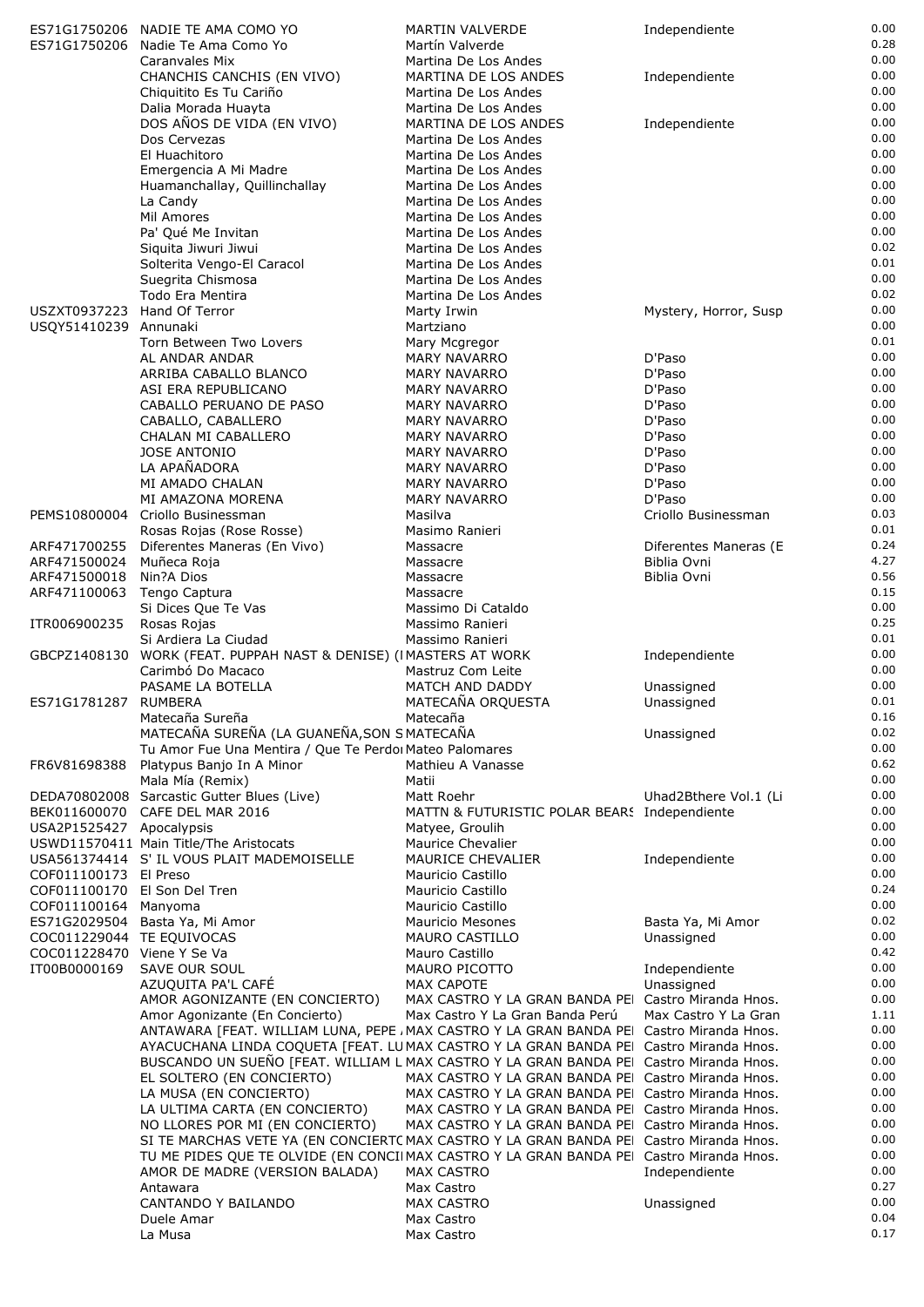|                                        | Linda Coqueta                                                            | Max Castro                                                  |                                           | 0.00          |
|----------------------------------------|--------------------------------------------------------------------------|-------------------------------------------------------------|-------------------------------------------|---------------|
|                                        | Llévate Mi Corazón                                                       | Max Castro                                                  |                                           | 0.03          |
|                                        | Malherida                                                                | Max Castro                                                  |                                           | 5.50          |
|                                        | Si Te Marchas, Vete Ya                                                   | Max Castro                                                  |                                           | 0.01<br>0.10  |
|                                        | Tu Me Pides Que Te Olvide                                                | Max Castro<br>Max Torres                                    |                                           | 0.00          |
|                                        | Cara Dura<br>Caradura                                                    | Max Torres                                                  |                                           | 0.00          |
|                                        | US6R21363747 Take Your Time (Do It Right)                                | Max-A-Million                                               |                                           | 0.00          |
|                                        | REENCUENTRO CON MIS AMIGOS                                               | MAXI 'LA DULZURA DE CARAZ'                                  | Independiente                             | 0.00          |
|                                        | YA NO CREO EN EL AMOR                                                    | MAXI 'LA DULZURA DE CARAZ'                                  | Independiente                             | 0.00          |
| IT0681701178                           | La Pacharaca                                                             | Maxima Mejia                                                |                                           | 0.15          |
|                                        | YO NO TE DIJE NA                                                         | MAXIMA MEJIA                                                | Unassigned                                | 0.01          |
|                                        | La Quincena                                                              | Máximo Escaleras                                            | Rockolero Hasta Las P                     | 0.02          |
|                                        | QUIERO VOLVER A SER SOLTERO                                              | MAXIMO ESCALERAS                                            | Independiente                             | 0.00          |
| ITAC21100057                           | El Cuchi Cuchi                                                           | Mayimbe Y Barbaro Fines                                     | De La Habana A Peru                       | 0.05          |
|                                        | El Dinero                                                                | Mayimbe                                                     |                                           | 0.00          |
|                                        | <b>MALDITO</b>                                                           | MAYRA GOÑI                                                  | Cpr (America Tv)                          | 0.00          |
|                                        | SOLA Y SOLTERA (FEAT. DUNATO)                                            | MAYRA GONI<br>MAYRA GONI                                    | <b>Master Music</b>                       | 0.00<br>0.00  |
|                                        | TU ESTAS AQUI<br>Yanapay                                                 | Maywa                                                       | Cpr (America Tv)<br>Caravanas Del Cielo R | 0.00          |
|                                        | UN POQUITO MAS DE AMOR                                                   | <b>MAYWOOD</b>                                              | Unassigned                                | 0.24          |
|                                        | Gitana                                                                   | Mc Francia                                                  |                                           | 0.01          |
|                                        | <b>GUERREIRO CHEGOU</b>                                                  | MC G3                                                       | Mc G3                                     | 0.00          |
|                                        | Envolvimento                                                             | Mc Loma E As Gêmeas Lacraçao                                |                                           | 0.00          |
| ITB881603010                           | Mc Priscila (Dj Vinicius Funk Carioca)                                   | Mc Priscila                                                 |                                           | 0.00          |
|                                        | Another Night                                                            | Mc Sar / Real Mccoy, The                                    |                                           | 0.00          |
|                                        | DAME UN POCO MAS                                                         | <b>MDO</b>                                                  | Independiente                             | 0.00          |
|                                        | No Puedo Olvidarme                                                       | Mdo                                                         |                                           | 0.00          |
|                                        | SIN TI (VERSION 2018)                                                    | <b>MDO</b>                                                  | Independiente                             | 0.00          |
|                                        | <b>VOLVERAS</b>                                                          | <b>MDO</b>                                                  | Independiente                             | 0.00          |
|                                        | MUEVE EL TOTO (CON JUAN QUIN & EL D ME GUSTA                             |                                                             | Independiente                             | 0.00<br>0.00  |
|                                        | MUEVE EL TOTO (FEAT. JUAN QUIN & DA(ME GUSTA<br>SEE WORLDS MP3           | MECHANICAL BRIDE                                            | Independiente<br>Unassigned               | 0.01          |
|                                        | USPR37782257 STAR WARS THEME                                             | <b>MECO</b>                                                 | Independiente                             | 0.00          |
|                                        | GBBSN0500760 Eagle Spirit (From Eagle Spirit)                            | Medwyn Goodall                                              |                                           | 0.00          |
|                                        | NO PONGAS ESA CANCION                                                    | <b>MEGA FIESTA</b>                                          | Unassigned                                | 0.00          |
|                                        | Pensando En Ti                                                           | Mega Fiesta                                                 |                                           | 0.00          |
|                                        | SOLO Y SOLTERITO                                                         | MEGA FIESTA                                                 | Unassigned                                | 0.00          |
|                                        | TOMANDO TE OLVIDARE                                                      | MEGA FIESTA                                                 | Independiente                             | 0.00          |
|                                        | VEN CALMA MIS PENAS                                                      | <b>MEGA FIESTA</b>                                          | Independiente                             | 0.00          |
|                                        | ME ENAMORE POR FACEBOOK                                                  | MEGAFIESTA PERU                                             | Independiente                             | 0.00          |
|                                        | QM6N21760765 El Verano Ya Llego                                          | Megalo                                                      |                                           | 0.00          |
|                                        | Pegaso (Feat. Zaperoko)                                                  | Melcochita                                                  |                                           | 0.00          |
|                                        | ES5151503184 LA PROMESA (EN DIRECTO)<br>Chavela                          | MELENDI<br>Melodica Star Sunicancha                         | Warner Music/Sony M                       | 0.00<br>0.00  |
|                                        | ARG601012304 La Flor Más Bella                                           | Memphis La Blusera                                          | Cosa De Hombres                           | 0.56          |
| USLIC0601920                           | Who Can It Be Now? (Live)                                                | Men At Work                                                 |                                           | 0.00          |
|                                        | GBBLG1300393 Safety Dance (Club Mix/So80'S Edit)                         | Men Without Hats                                            |                                           | 0.00          |
|                                        | Me Sigue Pareciendo Frio                                                 | Menudo                                                      | Detra?S De Tu? Mirad                      | 1.16          |
|                                        | SUBETE A MI MOTO                                                         | <b>MENUDO</b>                                               | Unassigned                                | 0.00          |
|                                        | LA BENDICION                                                             | MERCADO NEGRO                                               | Unassigned                                | 0.00          |
|                                        | La Malanga                                                               | Mercado Negro                                               |                                           | 0.00          |
|                                        | LA MALANGA                                                               | MERCADONEGRO                                                | Unassigned                                | 0.00          |
|                                        | QZ5AB1715499 NO HAY TIEMPO PARA UN NOVIO                                 | MERCEDES LAMBRE                                             | Unassigned                                | 0.00          |
|                                        | NO PUEDO VIVIR SIN TI                                                    | MERCEDES LUCERO                                             | Unassigned                                | 0.00          |
|                                        | Si Te Vas                                                                | Mercedes Lucero                                             |                                           | 0.00          |
|                                        | MIX CENTELLA (FEAT. TOÑO CENTELLA) MERCEDES POLLETT Y ORQUESTA           |                                                             | Independiente                             | 0.00<br>0.00  |
|                                        | AMOR INCOMPARABLE (FEAT. GRUPO GU MERCEDES POLLETT<br>Anjuna Market Main | Mercuryhead                                                 | Unassigned                                | 0.00          |
|                                        | HOY TENGO GANAS DE TI                                                    | <b>MERCY GROUP</b>                                          | Unassigned                                | 0.00          |
| USCA29600236 Bitch (Untied)            |                                                                          | <b>Meredith Brooks</b>                                      |                                           | 0.01          |
| ES71G1776568                           | Noches De Media Luna                                                     | Merengue Latino                                             |                                           | 0.13          |
|                                        | CARDO O CENIZA                                                           | MERIAN                                                      | Independiente                             | 0.00          |
|                                        | PENSAR EN TI                                                             | MERMELADA PESADA                                            | Unassigned                                | 0.00          |
|                                        | SOLA SOLITA                                                              | <b>MERY LARICO</b>                                          | Independiente                             | 0.00          |
|                                        | Me Encantas                                                              | Mestiza & Jotamedina                                        |                                           | 0.00          |
|                                        | PEMG91387011 Perder El Tiempo                                            | Metadona                                                    | Metadona Ep                               | 0.00          |
| CARB71514303 The Shade                 |                                                                          | Metric                                                      |                                           | 0.00          |
|                                        | TE_QUIERO_INST_MSTRD                                                     | MEXICAN INSTITUTE OF SOUND                                  | Independiente                             | 0.00          |
|                                        | <b>Bacilos Y Vives</b>                                                   | Mezclas Uno A                                               |                                           | 0.00          |
|                                        | USUM71201936 Wild Boy (Ricky Luna Remix)                                 | Mgk                                                         |                                           | 0.33          |
| PEER12104001<br>ESA031421992 EL BIGOTE | Nos Separó                                                               | Mia Mont, Asmir Young & Susan Prie Nos Separó<br>MIAMI BAND | Unassigned                                | 14.94<br>0.04 |
|                                        | QM6N21403793 PONTE EL SOMBRERO                                           | MIAMI BAND                                                  | Unassigned                                | 0.06          |
| USSM11805657 Conga                     |                                                                          | Miami Sound Machine                                         |                                           | 2.80          |
|                                        | MI VILLANO (FEAT. WOLFINE)                                               | MIA                                                         | Unassigned                                | 0.00          |
|                                        | Mi Villano (Feat. Wolfine)                                               | Mía                                                         |                                           | 0.00          |
| NLD321200131 Opening                   |                                                                          | Micha Wertheim                                              | Micha Wertheim Voor                       | 0.10          |
|                                        |                                                                          |                                                             |                                           |               |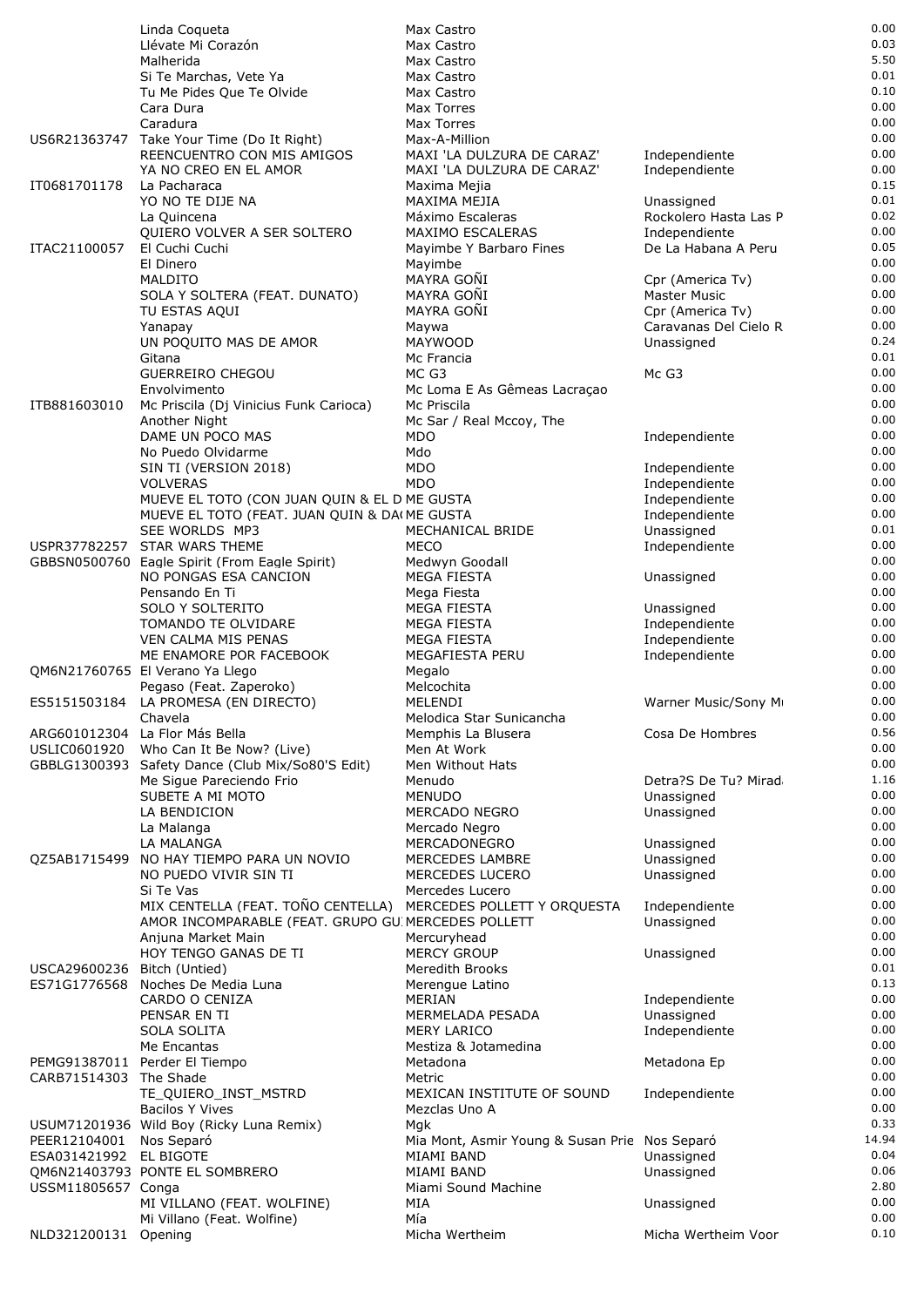| US4R31231561 Satan'S Lair                               |                                                                                                       | Michael Andrew Woodman, Gresby F                         |                          | 0.00         |
|---------------------------------------------------------|-------------------------------------------------------------------------------------------------------|----------------------------------------------------------|--------------------------|--------------|
|                                                         | Brazilian Drum Ensemble                                                                               | Michael Conn                                             |                          | 0.00         |
|                                                         | No                                                                                                    | Michael Curtis                                           |                          | 0.00         |
|                                                         | BILLIE JEAN (LIVE)                                                                                    | MICHAEL JACKSON                                          | Unassigned               | 0.00         |
| GBORI1500689 THRILLER                                   |                                                                                                       | MICHAEL JACKSON                                          | Unassigned               | 0.00         |
|                                                         | US4R30711243 Easter Rabbit Ver.1                                                                      | Michael Joel, Scott Liggett                              |                          | 0.00<br>0.06 |
|                                                         | USRC10301368 Johnny'S Mambo<br>USRHD0900526 Sweet Freedom [Single Version]                            | Michael Lloyd & Le Disc<br>Michael Mcdonald              |                          | 0.97         |
| USU6V9995376 Maníaco                                    |                                                                                                       | Michael Sembello                                         |                          | 0.02         |
|                                                         | GBCPZ1004333 Az Mezzanine Digital Volume 5 - Dinner M Michel Besmond                                  |                                                          | Az Mezzanine Digital \   | 0.12         |
|                                                         | COF011201755 Maldito El Tiempo                                                                        | Michel El Buenon                                         |                          | 6.21         |
|                                                         | COC011329464 Necesidad Aka: Maldito El Tiempo                                                         | Michel El Buenon                                         | Reserva Especial - Im    | 1.28         |
|                                                         | Se Me Va La Voz                                                                                       | Michel El Buenon                                         |                          | 0.00         |
|                                                         | HOY TENGO GANAS DE TI (CON VERNIS I MICHEL MAZA                                                       |                                                          | Unassigned               | 0.00         |
| PEBQ91893574 AMANTES                                    |                                                                                                       | MICHEL ROBLES Y YAHAIRA PLASEN Independiente             |                          | 0.00         |
|                                                         | ES71G1815584 Lo Que Un Dia Fue No Sera                                                                | Michel Robles                                            |                          | 0.74<br>1.96 |
|                                                         | FR6V82393765 Ai Se Eu Te Pego<br>ITDV91700009 Sul Tetto Del Regionale Alle 6 Di Mattina Michele Braga | Michel Teló                                              |                          | 0.00         |
| USVPR1100832 RICH GIRL                                  |                                                                                                       | MICHIE ONE, LOUCHIE LOU                                  | Independiente            | 0.00         |
| TCACR1633851 Corazon Partio                             |                                                                                                       | Mickey Taveras                                           |                          | 0.02         |
| USDY41683856 HOY YA ME VOY                              |                                                                                                       | <b>MICKEY TAVERAS</b>                                    | Independiente            | 0.00         |
|                                                         | TCACR1633848 MI HISTORIA ENTRE TUS DEDOS                                                              | <b>MICKEY TAVERAS</b>                                    | Unassigned               | 0.00         |
|                                                         | <b>AQUI ESTOY</b>                                                                                     | MICRO TDH                                                | Unassigned               | 0.00         |
|                                                         | MI NORTEÑITA                                                                                          | MIEL DE ABEJA                                            | Unassigned               | 0.00         |
| PEIF21616007                                            | Mientras Te Amo                                                                                       | Miel De Abeja                                            |                          | 0.00<br>0.07 |
| ES71G1749108                                            | EL PASTOR<br>DON DIABLO                                                                               | MIGUEL ACEVES MEJIA<br>MIGUEL BOSÉ                       | Unassigned<br>Unassigned | 0.00         |
|                                                         | USV351428834 ROSAL VIVIENTE                                                                           | MIGUEL CICCIA                                            | Independiente            | 0.01         |
| ITF250700131                                            | ABRE QUE VOY                                                                                          | MIGUEL ENRIQUEZ                                          | Unassigned               | 0.00         |
|                                                         | Mala Sangre (Cover De La Liga Del Sueño Miguel Gistau, Paolo Polanco, Hans I                          |                                                          |                          | 0.00         |
| FR6V81326377                                            | Son De La Loma                                                                                        | Miguel Matamoros Y Su Conjunto                           | Love For Latin Rhythn    | 0.00         |
| ES7511027513                                            | Sirena Encantada                                                                                      | Miguel Morales Y Juan David Herrera Los #1 Del Vallenato |                          | 1.41         |
| OM4TW1598506 Bienvenidos                                |                                                                                                       | <b>Miguel Rios</b>                                       |                          | 0.01         |
|                                                         | ES5709900604 El Rock De Una Noche De Verano                                                           | Miguel Rios                                              |                          | 0.42         |
|                                                         | El Rock No Tiene La Culpa                                                                             | Miguel Ríos                                              |                          | 0.00<br>0.00 |
| ES5709901027                                            | QUE NOCHE LA DE AQUEL AÑO<br>Comprendo Que Tus Amores                                                 | MIGUEL RIOS<br><b>Miguel Salas</b>                       | Independiente            | 0.02         |
|                                                         | Déjame No Más                                                                                         | Miguel Salas                                             |                          | 0.00         |
|                                                         | EN UN VASO DE CERVEZA                                                                                 | MIGUEL SALAS                                             | Unassigned               | 0.01         |
|                                                         | MADRECITA, MADRE MIA                                                                                  | MIGUEL SALAS                                             | Independiente            | 0.00         |
|                                                         | NO TE EQUIVOQUES                                                                                      | MIGUEL SALAS                                             | Independiente            | 0.01         |
|                                                         | <b>NO TE LAMENTES</b>                                                                                 | MIGUEL SALAS                                             | Independiente            | 0.00         |
|                                                         | Quien Sera                                                                                            | <b>Miguel Salas</b>                                      |                          | 0.00         |
|                                                         | <b>ROSITA</b>                                                                                         | MIGUEL SALAS                                             | Unassigned               | 0.02         |
|                                                         | TENGO UN GRAN AMOR<br>Todos Se Admiran (Mal Paso)                                                     | MIGUEL SALAS<br>Miguel Salas                             | Unassigned               | 0.00<br>0.00 |
|                                                         | TODOS SE ADMIRAN (MAL PASO) (EN VI\ MIGUEL SALAS                                                      |                                                          | Independiente            | 0.00         |
|                                                         | PEMG95702008 Se Formo El Rumbon                                                                       | Miguelito Valdez                                         |                          | 0.03         |
| USRC11802725 VOTE                                       |                                                                                                       | <b>MIGUEL</b>                                            | Unassigned               | 0.00         |
| USAT20000341                                            | NOBODY'S PERFECT                                                                                      | MIKE + THE MECHANICS                                     | Independiente            | 0.00         |
|                                                         | AMOR A PRIMERA VISTA                                                                                  | MILDER ORE                                               | Independiente            | 0.00         |
|                                                         | KUYAYKY NIÑA                                                                                          | MILDER ORE                                               | Milder Ore               | 0.00         |
|                                                         | No Llama                                                                                              | Milder Ore                                               |                          | 0.00         |
|                                                         | Presiento<br>Puka Polleracha                                                                          | Milder Ore<br>Milder Ore                                 |                          | 0.01<br>0.00 |
|                                                         | <b>TERCO CORAZON</b>                                                                                  | MILDER ORE                                               | Milder Ore               | 0.02         |
|                                                         | Ya Te Olvide                                                                                          | Milder Ore                                               |                          | 0.00         |
|                                                         | Endulzame Que Soy Cafe                                                                                | Milena De Colombia                                       |                          | 0.00         |
| ES71G2060702 Agua De Mar                                |                                                                                                       | Milena Warthon                                           | Agua De Mar              | 39.96        |
|                                                         | Wrecking Ball (Dj Charlie Remix)                                                                      | Miley Cyrus                                              |                          | 0.00         |
| FR52F0707079                                            | Stay Around (For This) (Dj Delicious & Till Milk & Sugar                                              |                                                          |                          | 0.00         |
|                                                         | STOLEN DANCE (UPTEMPO EDIT)                                                                           | MILKY CHANCE                                             | Independiente            | 0.03         |
| US4D21100162 TOMA MI VIDA<br>OMFMG1330463 Amor De Pobre |                                                                                                       | MILLY QUEZADA FEAT. JUAN LUIS G Independiente            |                          | 0.00<br>0.00 |
|                                                         | A TI QUE TE IMPORTA                                                                                   | Miltinho<br><b>MILY MONTES</b>                           | Independiente            | 0.00         |
|                                                         | PORQUE FINGIAS AMARME (EN VIVO)                                                                       | <b>MILY MONTES</b>                                       | Independiente            | 0.00         |
| US53A0820820                                            | Like This                                                                                             | Mims                                                     |                          | 0.00         |
|                                                         | EL ALIZAL                                                                                             | MINA GONZALES                                            | Independiente            | 0.00         |
| DK5C50073663 Ocean Child                                |                                                                                                       | Mindful Spirit                                           | <b>Acustic Chills</b>    | 0.00         |
| QZ5AB1715495 FUERA DE AQUI                              |                                                                                                       | MINERVA CASERO                                           | Unassigned               | 0.00         |
|                                                         | NOUM70500796 Eventyret Om Bach - Spor 10                                                              | Minken Fosheim                                           | Eventyret Om Bach        | 0.00         |
| ARG991013506 Perfecto                                   |                                                                                                       | Miranda!                                                 |                          | 1.10<br>0.00 |
| DEN120103323 Ansagetext                                 | ARV841301086 Puro Talento Video                                                                       | Miranda!<br>Mirco Nontschew                              |                          | 0.08         |
| QM6P41504714 COSAS DE EL                                |                                                                                                       | MIRIAM CRUZ                                              | Unassigned               | 0.00         |
|                                                         | <b>GUAYABA PODRIDA</b>                                                                                | MIRIAM CRUZ                                              | Independiente            | 0.00         |
|                                                         | LA GUAYABA PROHIBIDA                                                                                  | MIRIAM CRUZ                                              | Unassigned               | 0.00         |
|                                                         | La Carnada                                                                                            | Mirian Cruz                                              |                          | 0.00         |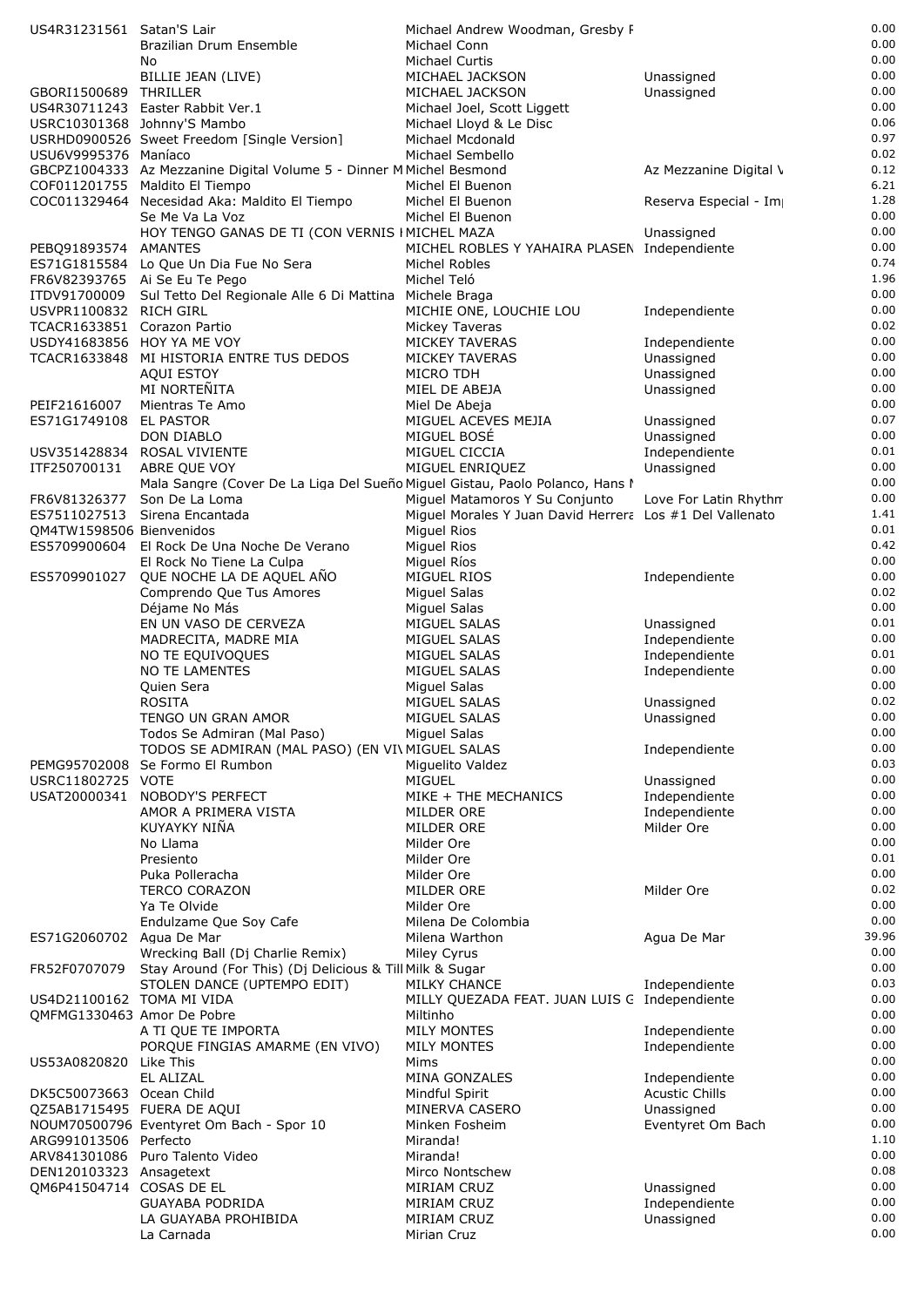| DEBC41300010 Terra Estreita  |                                                                        | Mirko Frank                                   | The Sound Of Tavira                      | 0.01         |
|------------------------------|------------------------------------------------------------------------|-----------------------------------------------|------------------------------------------|--------------|
|                              | FROM THE END TO THE BEGINNING                                          | <b>MISCEL LANEUS</b>                          | Independiente                            | 0.00         |
|                              | KRB461601092 The Marsh Of Darkness                                     | Miss Lee; Peter Dalwoo Kim                    |                                          | 0.00         |
|                              | <b>Bombea</b>                                                          | Mista Jams<br>Mista Jams                      |                                          | 0.00<br>0.00 |
|                              | Borracho Se Cae<br>Y Todo Me Da Vueltas (Feat. Los Wachiras Mista Jams |                                               |                                          | 0.02         |
| USQY50823967 WORLDWIDE       |                                                                        | MISTAH F.A.B. FEATURING EQUIPTC Independiente |                                          | 0.00         |
|                              | Que Pecado Cometi                                                      | Misterio De Amor                              |                                          | 0.00         |
|                              | ME ESTAS ENGANANDO                                                     | MISTERIOS DE OCOBAMBA                         | Unassigned                               | 0.00         |
|                              | KARINA                                                                 | MITCHELL DEL PERU                             | Unassigned                               | 0.00         |
|                              | Marcado                                                                | Mitchell Del Perú                             |                                          | 0.00         |
|                              | LA OTRA                                                                | <b>MITCHELL</b>                               | Unassigned                               | 0.01         |
|                              | AUSENCIA                                                               | <b>MITO RAMOS</b>                             | Independiente                            | 0.00         |
|                              | TODO POR TI<br>MIX JERRY RIVERA                                        | <b>MITO RAMOS</b><br>MIX REMIX                | Independiente                            | 0.00<br>0.00 |
| ES5101200100                 | SUPERMARTXE CONTINOUS MIX BY JUAN MIXED BY JUANJO MARTIN               |                                               | Independiente<br>Independiente           | 0.00         |
|                              | Mi Destino Es Como El Viento                                           | Moby Dick                                     |                                          | 0.02         |
|                              | Sin Una Ilusión                                                        | Moby Dick                                     |                                          | 0.35         |
|                              | USMG29700152 James Bond Theme                                          | Moby                                          |                                          | 0.00         |
| ITA980601496                 | La Pace                                                                | Modulamanopola - Mezzaluna                    |                                          | 0.00         |
| MX1721200330 Soy Lo Peor     |                                                                        | Moenia                                        | Fm                                       | 1.57         |
| ITA980201168                 | MAIN TITLE FROM "THE LAST OF THE MOIMOHICANS                           |                                               | Independiente                            | 0.00<br>2.13 |
| IL4060601207                 | Time To Kill<br><b>BBOOM BBOOM</b>                                     | Mojo Jojo Vs. Bubble<br>MOMOLAND              | Unassigned                               | 0.00         |
|                              | AMARRAME (EN VIVO)                                                     | MON LAFERTE                                   | Unassigned                               | 0.00         |
|                              | AMOR COMPLETO (ENVIVO)                                                 | MON LAFERTE                                   | Independiente                            | 0.00         |
|                              | TORMENTO (EN VIVO)                                                     | <b>MON LAFERTE</b>                            | Unassigned                               | 0.00         |
|                              | GBAKW9601313 What Do You Want From Me?                                 | Monaco                                        |                                          | 0.00         |
| US3Z40407733 Perdidos        |                                                                        | Monchy & Alexandra                            |                                          | 0.48         |
|                              | US38L0901637 DESIGNA GENES                                             | <b>MONEY MARK</b>                             | Independiente                            | 0.00         |
|                              | Pegaso                                                                 | Monguito                                      |                                          | 0.00         |
| PEMG99630005 Fina Estampa    |                                                                        | Mónica Dueñas                                 |                                          | 0.06<br>0.00 |
|                              | CARAMELO<br>CA6D21600385 Best Of Trap Mix                              | MONIQUE PARDO<br>Monstercat                   | Unassigned<br>Monstercat - Best Of 1     | 0.01         |
| ITH641000474                 | We'Re All The Pirate Bay                                               | Montt Mardié                                  | Lost Generation                          | 0.00         |
| GBA176700050 The Afternoon   |                                                                        | Moody Blues                                   |                                          | 0.00         |
| USQY51547464 Carelian        |                                                                        | Moonseeker                                    |                                          | 0.00         |
|                              | INTERVALTRÆNING - 130BPM (MEGAMIX MORE FITNESS                         |                                               | Independiente                            | 0.14         |
|                              | Villagran 86 (Si Tu Boquita Fuera)                                     | Morenito De Fuego                             |                                          | 0.00         |
| ITXDW1700319 TONIGHT         |                                                                        | <b>MORGAN WILLIS</b>                          | Independiente                            | 0.00         |
| PEMG99311001 Feelings (Live) | <b>MADDA FAKKA</b>                                                     | <b>MORGANJ</b><br>Morris Albert               | Independiente<br>Morris Albert: Feelings | 0.00<br>0.00 |
|                              | DK4YA1003781 Nightclub Session                                         | Morten Breum                                  | Morten Breum Nightcl                     | 0.00         |
| FR10S1997408 Elysium         |                                                                        | Mortuary                                      | Elysium                                  | 2.67         |
|                              | SOLO EL AMOR LASTIMA ASI (VERSION AMOTEL                               |                                               | Independiente                            | 0.00         |
|                              | LLÉVAME                                                                | <b>MOTTEROS</b>                               | Unassigned                               | 0.00         |
| INT441802985                 | March 73                                                               | Moumita Ghosh                                 |                                          | 0.02         |
|                              | MUJERES FEAT. JUSTIN QUILES (MAMBO MOZART LA PARA                      |                                               | Unassigned                               | 0.00         |
| ARF059900547                 | La Acadé                                                               | Mozzi Y El Murgón                             |                                          | 0.00         |
| USRZR0492001                 | Popmuzik<br>Lokisimo                                                   | м<br>Mr Wilson                                |                                          | 1.23<br>0.00 |
|                              | Chicotié (Feat. Julio Flavio Maza)                                     | Mr. Gravity                                   | Chicotie                                 | 0.00         |
|                              | LA RUSA [REMIX] (FEAT. ERICK ELERA)                                    | MR. SAIK Y AKIM                               | Independiente                            | 0.00         |
|                              | Lokiquiso (Cintura & Cadera)                                           | Mr. Wilson                                    |                                          | 0.00         |
|                              | Lokisimo                                                               | Mr. Wilson                                    |                                          | 0.00         |
|                              | WARRIOR (FEAT. REBEL I)                                                | MR. ZEBRE                                     | Unassigned                               | 0.00         |
| DEH841500012                 | INTRO (LIVE)                                                           | <b>MUNDSTUHL</b>                              | Unassigned                               | 0.00         |
|                              | LINDA WAWITA                                                           | MUÑECAS DE LA TELE                            | Independiente                            | 0.00<br>0.01 |
|                              | Muñecos De Papel<br><b>AHORA SUFRE</b>                                 | Muñecos De Papel<br>MUÑEQUITA MILLY           | Unassigned                               | 0.00         |
|                              | ASESINO DE AMOR                                                        | MUÑEQUITA MILLY                               | Unassigned                               | 0.00         |
|                              | <b>BAJO LA LLUVIA TE ESPERE</b>                                        | MUÑEQUITA MILLY                               | Unassigned                               | 0.00         |
|                              | <b>CERVECITA</b>                                                       | MUÑEQUITA MILLY                               | Unassigned                               | 0.00         |
|                              | CERVECITA MIA                                                          | MUÑEQUITA MILLY                               | Independiente                            | 0.00         |
|                              | CONSEJO DE AMOR                                                        | MUÑEQUITA MILLY                               | Unassigned                               | 0.00         |
|                              | CORAZONCITO NO SUFRAS MAS                                              | MUÑEQUITA MILLY                               | Unassigned                               | 0.00<br>0.00 |
|                              | LE PIDO A DIOS<br>MALDITO DESTINO                                      | MUÑEQUITA MILLY<br>MUÑEQUITA MILLY            | Independiente<br>Unassigned              | 0.00         |
|                              | MI UNICO AMOR                                                          | MUÑEQUITA MILLY                               | Unassigned                               | 0.00         |
|                              | NO SUFRAS CORAZONCITO                                                  | MUÑEQUITA MILLY                               | Unassigned                               | 0.00         |
|                              | SIENTO QUE NO PUEDO VIVIR SIN TI (EN MUÑEQUITA MILLY                   |                                               | Unassigned                               | 0.00         |
|                              | SIN PIEDAD ME DEJASTE                                                  | MUÑEQUITA MILLY                               | Unassigned                               | 0.00         |
|                              | SOY UN ESTORBO                                                         | MUÑEQUITA MILLY                               | Unassigned                               | 0.00         |
|                              | SOY UN ESTORBO (EN VIVO)                                               | MUÑEQUITA MILLY                               | Unassigned                               | 0.00         |
|                              | TUS ENGAÑOS                                                            | MUÑEQUITA MILLY<br>MUÑEQUITA MILLY            | Unassigned                               | 0.00<br>0.00 |
|                              | VAS A LLORAR<br>EL PISAO                                               | MUÑEQUITA SALLY                               | Independiente<br>Unassigned              | 0.00         |
|                              | <b>TERCO CORAZON</b>                                                   | MUÑEQUITA SALLY                               | Unassigned                               | 0.00         |
|                              |                                                                        |                                               |                                          |              |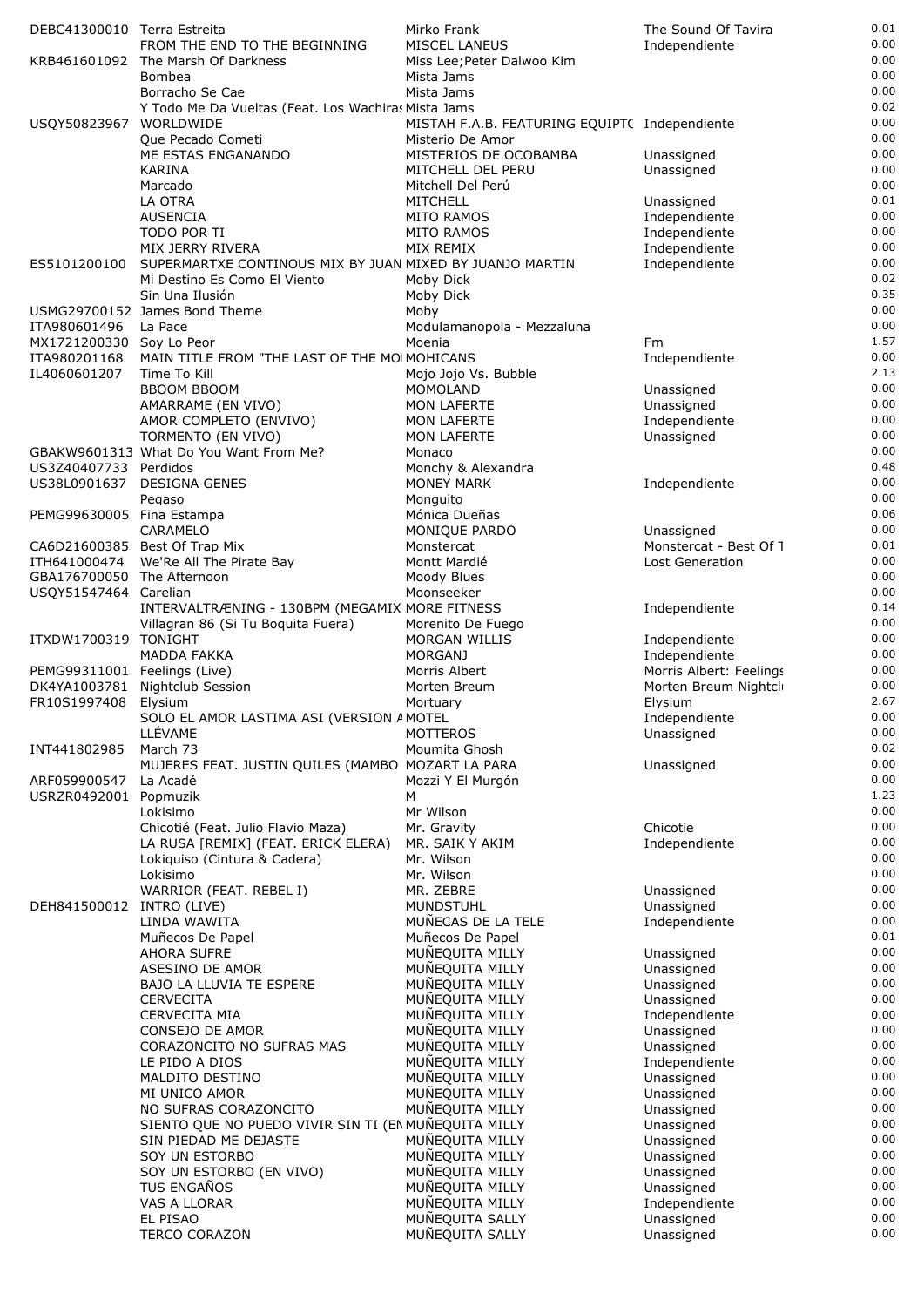|                                                        | YA TE OLVIDE                                                                                | MUNEQUITA SALLY                                     | Unassigned                          | 0.00          |
|--------------------------------------------------------|---------------------------------------------------------------------------------------------|-----------------------------------------------------|-------------------------------------|---------------|
| GBAHT1200460 THE 2ND LAW                               |                                                                                             | <b>MUSE</b>                                         | Unassigned                          | 0.00          |
|                                                        | USA371451574 Morning Has Broken                                                             | Music Themes Players                                | Soothing Instrumenta                | 17.65         |
|                                                        | ES71G1847361 Los Muros Caeran                                                               | Musica Cristiana                                    |                                     | 0.02          |
|                                                        | FR10S2121879 Canciones Católicas Para Alabar A Dios                                         | Musica Para Adorar                                  | Canciones Católicas Pa              | 0.39<br>0.00  |
| FR6V81190554                                           | Al Nahla Al 'Ali (The Tall Palm Tree)<br>MODERN TIMES                                       | Musicians Of The Nile<br>MUSIKAZOO RINGERS          | Unassigned                          | 0.00          |
|                                                        | Explícito                                                                                   | <b>Myke Towers</b>                                  |                                     | 0.23          |
| USNPD0800787 Ese Hombre                                |                                                                                             | Myriam Hernández                                    |                                     | 0.01          |
| USNPD0800784 Huele A Peligro                           |                                                                                             | Myriam Hernández                                    |                                     | 0.00          |
|                                                        | Mio                                                                                         | Myrian Hernández                                    |                                     | 0.00          |
|                                                        | QM6N21449159 THE HEART OF THE OCEAN                                                         | MYTHOS 'N DJ COSMO                                  | Independiente                       | 0.00          |
|                                                        | OMDA71419246 MI VIDA ERES TU                                                                | N KLABE                                             | Independiente                       | 0.00          |
|                                                        | SI YA NO ESTAS                                                                              | N KLAVE & RAKIM Y KEN Y                             | Unassigned                          | 0.00          |
| FR2EI1502680                                           | Let Me Grow<br><b>CADELA</b>                                                                | Naâman<br>NACHO, BRYANT MYERS, DAYME Y E Unassigned | Rays Of Resistance                  | 0.21<br>0.00  |
|                                                        | ES71G1847356 La Gloria De Dios                                                              | Nación Luz                                          |                                     | 0.03          |
|                                                        | El Rey De Oros                                                                              | Nada                                                |                                     | 0.00          |
|                                                        | AMOR HERIDO (EN VIVO)                                                                       | NANCY MANCHEGO CON MANUELCH Unassigned              |                                     | 0.00          |
|                                                        | A NADIE MAS AMARÉ (EN VIVO)                                                                 | NANCY MANCHEGO                                      | Unassigned                          | 0.00          |
|                                                        | FRX201824359 Es Mi Chincheros                                                               | Nancy Manchego                                      | Chincheros Tierra Prin              | 0.05          |
|                                                        | Paloma, Torcaza                                                                             | Nancy Manchego                                      | Te Lo Anuncio                       | 0.03          |
| PEDJ10515110                                           | Tu Boda<br>ESA031429160 These Boots Are Made For Walkin'                                    | Nancy Manchego                                      | Te Lo Anuncio                       | 1.14<br>1.10  |
| COF019800101                                           | Amor Narcotico                                                                              | Nancy Sinatra<br>Nando Morales                      |                                     | 0.81          |
| ARG991001054 Isla Para Dos                             |                                                                                             | Nano Cabrera                                        | Sabor A Salsa                       | 0.32          |
|                                                        | Quien Por Amor No Lloro                                                                     | Nano Cabrera                                        |                                     | 0.02          |
|                                                        | Quiero Estar Contigo                                                                        | Nano Morris                                         |                                     | 1.66          |
|                                                        | PAPA CHACALON (EN VIVO)                                                                     | NARANJA MIX                                         | Unassigned                          | 0.00          |
|                                                        | APACAPUY                                                                                    | NARANJITA DE SUCRE                                  | Unassigned                          | 0.00          |
|                                                        | COMO JUGANDO                                                                                | NARANJITA DE SUCRE                                  | Unassigned                          | 0.00          |
|                                                        | CORAZONCITO                                                                                 | NARANJITA DE SUCRE                                  | Independiente                       | 0.00<br>0.00  |
| ESAAI0262966                                           | CAPULLITO DE ALHELI<br>Las Chiapanecas                                                      | <b>NAT KING COLE</b><br>Nat King Cole               | Unassigned<br>Nat King Cole En Espa | 0.00          |
|                                                        | ARG991001123 Yo Vendo Unos Ojos                                                             | Nat King Cole                                       |                                     | 0.00          |
|                                                        | LO QUE CONSTRUIMOS (EN VIVO)                                                                | NATALIA LAFOURCADE                                  | Independiente                       | 0.00          |
|                                                        | Al Son Del Jazz                                                                             | Natalia Millan                                      |                                     | 0.00          |
|                                                        | USWD11677963 Pó? Kroku St?d (Z Filmu "Vaiana - Skarb (Natalia Nykiel                        |                                                     |                                     | 0.00          |
|                                                        | DE ALGUNA MANERA                                                                            | NATALIA SALAS                                       | Independiente                       | 0.00          |
|                                                        | DESCANSA EN EL                                                                              | <b>NATALY G</b>                                     | Independiente                       | 0.00          |
| USGNV1100016 Last Prayer<br>USWD10321347 Hakuna Matata |                                                                                             | Nate Dogg<br>Nathan Lane, Ernie Sabella, Jason W    |                                     | 0.00<br>14.53 |
|                                                        | ITHZ01301695 All That She Wants (Instrumental Mix)                                          | Native Beach                                        |                                     | 0.15          |
|                                                        | GRIND                                                                                       | NATTI NATASHA                                       | Unassigned                          | 0.00          |
|                                                        | BRIMU1703924 NATURALEZA EN ARMONIA                                                          | <b>NATURAL LOVERS</b>                               | Play Music & Video                  | 0.00          |
|                                                        | El Meneito                                                                                  | Natusha                                             |                                     | 0.01          |
| USTB10250000 Opp                                       |                                                                                             | Naughty By Nature                                   |                                     | 0.00          |
|                                                        | Infiel                                                                                      | Naysha Almonacid                                    |                                     | 0.00          |
| USNLR1600269                                           | Batman Theme (1966)<br>FR10S1866923 Flexa (Feat. Makro Male)                                | Neal Hefti<br>Neba                                  | Effetto Farfalla                    | 0.53<br>0.01  |
|                                                        | Respetense                                                                                  | Neblinna Y Mestiza                                  |                                     | 0.00          |
| PEMG90611005 RECONDITA                                 |                                                                                             | NEDDA HUAMBACHANO                                   | Unassigned                          | 0.00          |
| ES6341500129                                           | SERAS TODA PARA MI (REMASTERED)                                                             | NEIL SEDAKA                                         | Unassigned                          | 0.00          |
| ES6341500129                                           | Serás Toda Para Mí (Remastered)                                                             | Neil Sedaka                                         |                                     | 0.00          |
|                                                        | ES6341400273 You Mean Everything To Me (Remastered) Neil Sedaka                             |                                                     |                                     | 0.00          |
| COF011300185 Y SI LA VES                               |                                                                                             | <b>NEJO Y DALMATA</b>                               | Unassigned                          | 0.20          |
|                                                        | La Vida Es (Remix)                                                                          | Nek                                                 |                                     | 0.01<br>0.00  |
|                                                        | Amor De Otoño<br>USUM71025678 QUANDO, QUANDO, QUANDO (DUET WITINELLY FURTADO, MICHAEL BUBLÉ | Nelly Castañeda                                     | Unassigned                          | 0.00          |
|                                                        | ADIOS PUEBLO DE AYACUCHO                                                                    | <b>NELLY MUNGUIA</b>                                | Independiente                       | 0.00          |
|                                                        | Me Dices Que Te Vas                                                                         | Nelson Jose Del Peru                                | Nelson Jose Del Peru                | 0.00          |
| COF019404529 El Muerto                                 |                                                                                             | Nelson Pinedo                                       | Historia Musical De Ne              | 0.09          |
|                                                        | COF010501719 Te Engañaron Corazon                                                           | Nelson Pinedo                                       | Historia Musical De Ne              | 0.12          |
| NLG620532679 Route 66                                  |                                                                                             | Nelson Riddle                                       |                                     | 0.00          |
|                                                        | Cintura<br>ARG991026082 Me Va A Extrañar                                                    | Nena Mala<br>Nene Malo, Alexander Caniggia          |                                     | 0.00<br>1.01  |
|                                                        | Es Un Secreto / Dame Un Beso / La Mas L Nene Malo, Tu Papá, Los Nota Lokos                  |                                                     |                                     | 0.00          |
|                                                        | ES71G1815580 El Garrote / Bailan Rochas Y Chetas / Que Nene Malo                            |                                                     |                                     | 0.01          |
|                                                        | Ella No Te Quiere                                                                           | Ness & Kafu                                         |                                     | 0.00          |
|                                                        | El Maletero                                                                                 | Nestor Villanueva Y Orquesta                        |                                     | 0.00          |
|                                                        | Jugadora                                                                                    | Nestor Villanueva Y Orquesta                        |                                     | 0.00          |
|                                                        | Mix Polo Campos                                                                             | Nestor Villanueva Y Orquesta                        |                                     | 0.00<br>0.00  |
|                                                        | <b>HABANA</b><br>GBCRL0800453 Ceremony [Alternate 12" Version]                              | <b>NESTY</b><br>New Order                           | Unassigned                          | 0.03          |
|                                                        | ALL OF ME                                                                                   | NEW YORK JAZZ LOUNGE                                | Independiente                       | 0.00          |
| QMBZ91672980 LENTO                                     |                                                                                             | N-FASIS                                             | Unassigned                          | 0.00          |
|                                                        | LA MEJOR DE TODAS                                                                           | NG <sup>2</sup>                                     | Unassigned                          | 0.00          |
| USHM91244922 DESIDIA                                   |                                                                                             | NI VOZ NI VOTO                                      | Ni Voz Ni Voto                      | 0.00          |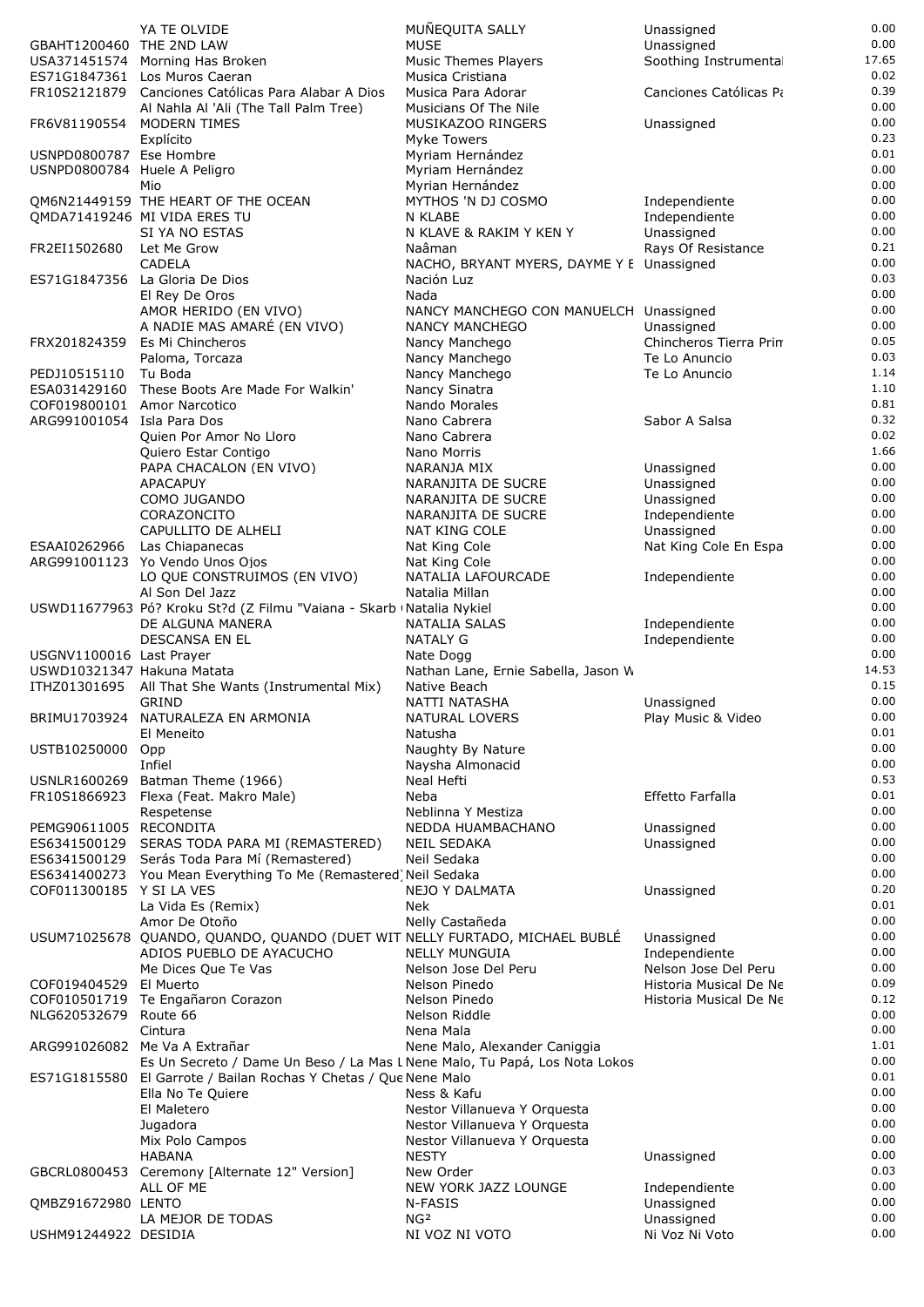|                             | BEX561200034 L'AMOUR A LA PLAGE                                                           | NIAGARA                      | Unassigned              | 0.00  |
|-----------------------------|-------------------------------------------------------------------------------------------|------------------------------|-------------------------|-------|
| USMG29700209 Company Car    |                                                                                           | Nicholas Dodd                |                         | 0.03  |
|                             | USQX92005449 Bogoff'S Big Deal                                                            | Nick Foster                  |                         | 17.48 |
|                             | USCM51400408 Anaconda (Target Version)                                                    | Nicki Minaj                  | The Pinkprint           | 0.00  |
|                             | Amor Prohibido                                                                            | Nicky Jam/Sean Paul/Konshens | Fenix                   | 0.03  |
|                             | Ahora                                                                                     | Nicky Jam                    |                         | 0.00  |
|                             | DIME SI PIENSAS EN MI                                                                     | NICKY JAM                    | Unassigned              | 0.00  |
|                             | En El Party                                                                               | Nicky Jam                    |                         | 0.00  |
|                             | LIVE IT UP (FEAT. WILL SMITH & ERA IST NICKY JAM                                          |                              | Independiente           | 0.00  |
|                             | Me Voy Pal Party                                                                          | Nicky Jam                    |                         | 3.08  |
|                             | Pa'Lante                                                                                  | Nicky Jam                    |                         | 0.03  |
| USHWN0800613 BEAST          |                                                                                           | <b>NICO VEGA</b>             | Independiente           | 0.00  |
|                             | ELEKTRO (NICOLA FASANO SOUTH BEACINICOLA FASANO VS OUTWORK                                |                              | Independiente           | 0.00  |
|                             | DUEÑO DE NADA                                                                             | NICOLAS GALINDO              | Unassigned              | 0.00  |
|                             | <b>TEOREMA</b>                                                                            | NICOLAS GALINDO              | Unassigned              | 0.00  |
| USIR10210773                | SPARKLING DIAMONDS (ORIGINAL FILM NICOLE KIDMAN, JIM BROADBENT,                           |                              | Independiente           | 0.00  |
|                             | DÉCIMA AL SEÑOR DE LOS MILAGROS                                                           | NICOMEDES SANTA CRUZ         | Unassigned              | 0.00  |
|                             | CUANDO SANGRA EL CORAZON                                                                  | NIEVES ALVARADO              | Unassigned              | 0.00  |
|                             |                                                                                           | NIEVES ALVARADO              |                         | 0.00  |
|                             | LA ORQUESTA                                                                               |                              | Unassigned              | 0.19  |
|                             | GBAYD8900144 Concerto No. 1 In E Major, Rv 269, 'La Pri Nigel Kennedy/English Chamber Orc |                              |                         | 0.00  |
|                             | Y Ahor Alloras Por Mi                                                                     | Nigga                        |                         | 0.00  |
|                             | Como Quisiera                                                                             | Nikko Ponce                  |                         |       |
|                             | Muriendo De Amor (Feat. Flavia Laos)                                                      | Nikko Ponce                  |                         | 0.00  |
|                             | USMC10200402 Axel F Feat. Richard Hilton                                                  | Nile Rodgers                 |                         | 1.93  |
|                             | Cerca De Los Ojos                                                                         | Nilton Cesar                 |                         | 0.03  |
|                             | La Enamorada Que Soñe                                                                     | Nilton Cesar                 |                         | 0.58  |
|                             | La Enamorada Que Soñe ( A Namorada Q Nilton Cesar                                         |                              |                         | 0.00  |
|                             | GBBYB1602559 SEED OF CONSCIOUSNESS (NIMBA MEET NIMBA, THE NOMMOS                          |                              | Unassigned              | 0.00  |
| FRZ811104033                | Feeling Good                                                                              | Nina Simone & Hal Mooney     | The Day I Saw Your H    | 0.00  |
|                             | La Puerta Del Amor                                                                        | Nino Bravo                   |                         | 0.00  |
| FR26V2065108                | Noelia                                                                                    | Nino Bravo                   | Canciones Para Ti (Vo   | 0.04  |
| ES6009500098                | POR FIN MANANA                                                                            | NINO BRAVO                   | Independiente           | 0.00  |
|                             | Despues De Ti Que                                                                         | Nino Segarra                 |                         | 0.02  |
|                             | Mi Amante Niña, Mi Compañera                                                              | Nino Segarra                 |                         | 0.00  |
|                             | PORQUE TE AMO (EN VIVO LIMA)                                                              | NINO SEGARRA                 | Unassigned              | 0.00  |
|                             | VAGABUNDO                                                                                 | NIVARDO CARRILLO             | Independiente           | 0.00  |
|                             | Anselmo                                                                                   | Nivardo Y Oscar Carrillo     |                         | 0.00  |
|                             | Amor De Una Noche (Remix) (Feat. Voltio N'Klabe                                           |                              |                         | 0.06  |
| DEE470300097                | Hooray                                                                                    | No Problem Orchestra         | Just Loving You         | 1.72  |
| UYH121900007 A Las Nueve    |                                                                                           | No Te Va Gustar              | <b>Otras Canciones</b>  | 13.59 |
| UYH121400022 Alba           |                                                                                           | No Te Va Gustar              | El Tiempo Otra Vez Av   | 3.13  |
|                             | UYH121000002 Cero A La Izquierda                                                          | No Te Va Gustar              |                         | 4.82  |
|                             | UYH121400017 Cero A La Izquierda (En Vivo)                                                | No Te Va Gustar              | Ntvg - En Vivo Buenos   | 0.15  |
| UYH121000003 Chau           |                                                                                           | No Te Va Gustar              |                         | 5.19  |
|                             | UYH121900001 Chau Ft. Julieta Venegas (Vivo)                                              |                              | <b>Otras Canciones</b>  | 24.08 |
| UYH121400023 Comodín        |                                                                                           | No Te Va Gustar              | El Tiempo Otra Vez Av   | 3.53  |
|                             |                                                                                           | No Te Va Gustar              |                         | 3.34  |
|                             | De Nada Sirve Ft. Jorge Drexler                                                           | No Te Va Gustar              | <b>Otras Canciones</b>  |       |
| UYB140800051 El Camino      |                                                                                           | No Te Va Gustar              | No Te Va Gustar         | 1.52  |
|                             | UYH121200025 Ese Maldito Momento                                                          | No Te Va Gustar              | El Calor Del Pleno Invi | 1.45  |
| UYH121900003 Esos Ojos      |                                                                                           | No Te Va Gustar              | <b>Otras Canciones</b>  | 1.64  |
|                             | UYB140600002 Fuera De Control                                                             | No Te Va Gustar              | Todo Es Tan Inflamab    | 3.60  |
|                             | UYB140600002 Fuera De Control (Vivo)                                                      | No Te Va Gustar              | Tan [Vivo)              | 1.52  |
|                             | La Puerta De Atrás                                                                        | No Te Va Gustar              |                         | 0.47  |
| UYH121700006                | Los Villanos Feat. Mariachi Flor De Toloacl No Te Va Gustar                               |                              | Suenan Las Alarmas      | 0.19  |
| UYB140700206                | No Era Cierto (Vivo)                                                                      | No Te Va Gustar              | No Te Va Gustar         | 4.83  |
|                             | Paranoia                                                                                  | No Te Va Gustar              | El Tiempo Otra Vez Av   | 0.81  |
|                             | Poco Ft. Draco Rosa.Mp3                                                                   | No Te Va Gustar              | <b>Otras Canciones</b>  | 0.18  |
|                             | UYH121400002 Sin Pena Ni Gloria                                                           | No Te Va Gustar              | Ntvg - En Vivo - Costa  | 0.95  |
| UYB140800059                | Tan Lejos                                                                                 | No Te Va Gustar              | El Camino Más Largo     | 3.30  |
|                             | Hero'S Come Back!!                                                                        | Nobodyknows+                 |                         | 0.00  |
|                             | Chiquilina                                                                                | Noche Azul                   |                         | 0.00  |
|                             | <b>JURASTE QUERERME</b>                                                                   | <b>NOCHE AZUL</b>            | Unassigned              | 0.00  |
| ES71G1772867                | DIME POR QUE                                                                              | NOCHE DE BRUJAS              | Independiente           | 0.00  |
| ES71G1772871                | Me Gusta Todo De Ti                                                                       | Noche De Brujas              |                         | 1.79  |
| PEMG91436010 Santa Clotilde |                                                                                           | Noemí & Alejandro            |                         | 0.12  |
|                             | Borrame De Tu Lista De Amores                                                             | Noemi Huaman                 |                         | 0.00  |
|                             | Corazon Borracho                                                                          | Noemi Huaman                 |                         | 0.00  |
|                             | Corazón Herido                                                                            | Noemi Huaman                 |                         | 0.00  |
|                             | <b>HERIDA ESTOY</b>                                                                       | NOEMI HUAMAN                 | Independiente           | 0.00  |
|                             | Me Importa Un Carajo                                                                      | Noemi Huaman                 |                         | 0.00  |
|                             | Que Malo Eres                                                                             | Noemi Huaman                 |                         | 0.00  |
|                             | Ya No Te Molestare                                                                        | Noemi Huaman                 |                         | 0.00  |
|                             | US4D20700280 LA GLORIA DE DIOS FEAT. RICARDO MOI NOEMI LUZ                                |                              | Unassigned              | 0.00  |
|                             | Junto A Ti                                                                                | Noise                        | Junto A Ti - Ep         | 0.00  |
|                             | ARA770600001 Reggae En El Universo                                                        | Nonpalidece                  |                         | 0.00  |
|                             |                                                                                           | <b>NORA EN PURE</b>          |                         | 0.00  |
|                             | DON'T LOOK BACK                                                                           |                              | Independiente           | 0.00  |
|                             | The Seed (Inst)                                                                           | Nordic Giants                |                         | 0.06  |
| ITF250400091                | Oye Mi Canto (Feat. Big Mato, Tego Calde Nore                                             |                              |                         |       |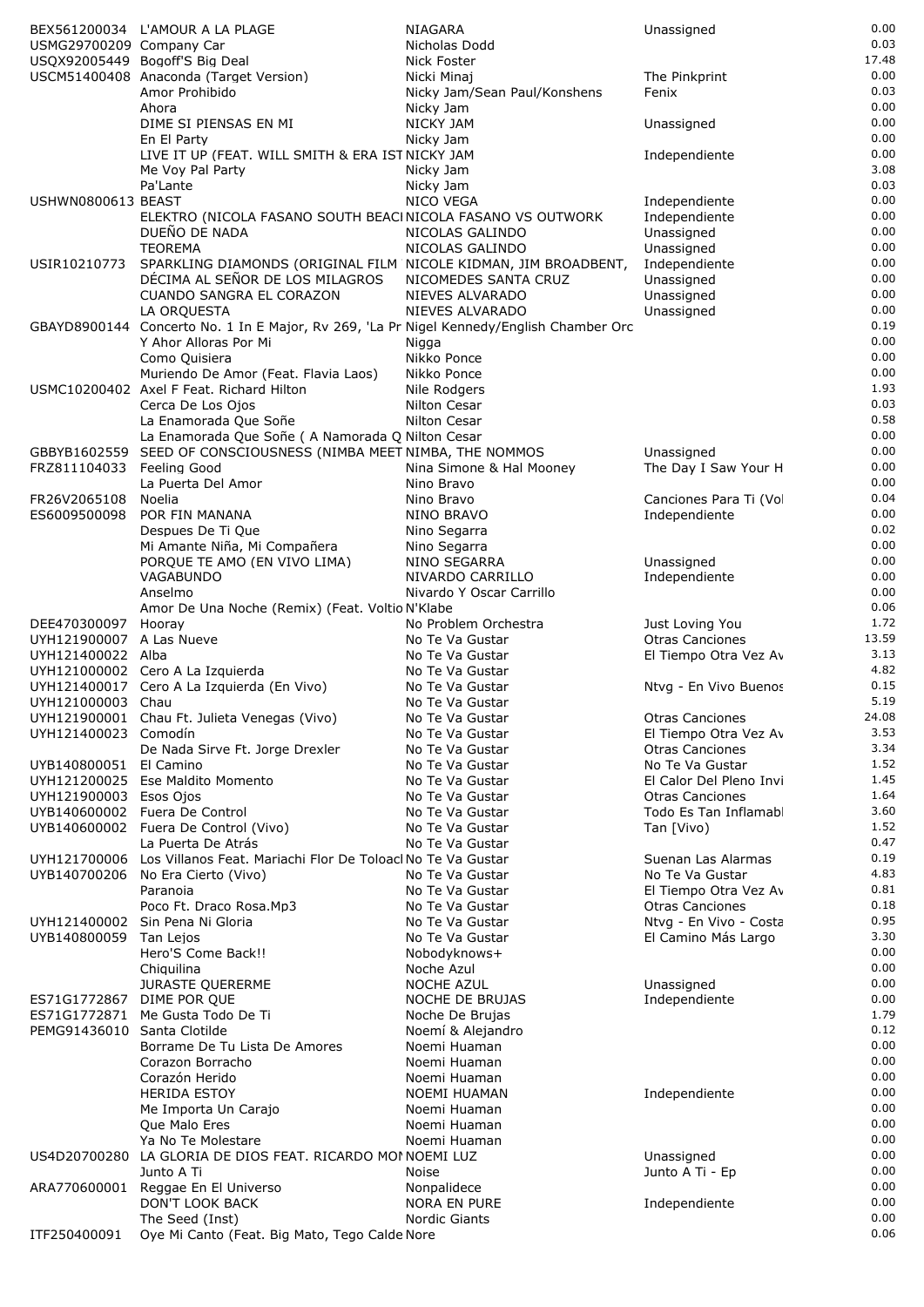|                             | OM6MZ1748270 DESOBEDIENTE FEAT. ALEXIS & FIDO            | <b>NORIEL</b>                                          | Unassigned                  | 0.00         |
|-----------------------------|----------------------------------------------------------|--------------------------------------------------------|-----------------------------|--------------|
| JPPO01500124                | <b>Battle Rovale</b>                                     | Norihito Sumitomo                                      |                             | 0.00         |
| JPPO01500121                | Goku                                                     | Norihito Sumitomo                                      |                             | 0.00         |
| JPPO01500147                | Reviving Majin Buu                                       | Norihito Sumitomo                                      |                             | 0.01         |
| JPPO01500146                | Super Saiyan Three                                       | Norihito Sumitomo                                      |                             | 0.01         |
| JPPO01500143                | Theme Of Shenron<br>Corre Corazon                        | Norihito Sumitomo<br>Norlan                            |                             | 0.23<br>0.03 |
|                             | Yo Se Que Mientes (Feat. Gran Orquesta INorlan           |                                                        |                             | 0.00         |
| THIO10900016                | Seven Nation Army ((Grant Phabao Remix Nostalgia 77      |                                                        |                             | 0.01         |
|                             | No Es Cierto                                             | N'Samble (Feat. Michelle Soifer)                       |                             | 0.00         |
| QZ5AB2139922 Amor Toxico    |                                                          | N'Samble, Maiky Gonzales                               | Amor Tóxico                 | 0.77         |
|                             | QM6N21733417 Quiero Que Estés Conmigo                    | Nsamble                                                |                             | 0.05         |
|                             | Stayin' Alive                                            | N-Trance Feat. Ricardo Da Force                        |                             | 8.81         |
|                             | INTERESADA                                               | <b>NUBE GRIS</b>                                       | Independiente               | 0.00         |
|                             | EL ROMPECORAZONES                                        | <b>NUBE GRIZ</b>                                       | Unassigned                  | 0.00         |
|                             | Nuberengue                                               | Nubeluz                                                |                             | 0.00         |
|                             | Sube A Mi Nube                                           | Nubeluz                                                |                             | 0.00         |
| FRZ110600715                | Légendaire                                               | Nubi                                                   |                             | 0.00<br>0.00 |
| COF011204437                | DILE A TU AMIGA<br>DIME SI TE ESPERO                     | ÑEJO Y DALMATA<br>ÑEJO                                 | Unassigned<br>Independiente | 0.00         |
|                             | USUM70602235 No Quiere Novio                             | Ñejo                                                   |                             | 0.00         |
|                             | Una Noche Mas (Feat. Yaga Y Mackie)                      | <b>Nejo</b>                                            |                             | 0.00         |
| DEA819800824                | Casino                                                   | O.S.T. Lola Rennt                                      |                             | 0.00         |
| DEA819800828                | Running One                                              | O.S.T. Lola Rennt                                      |                             | 0.00         |
|                             | WONDERWALL (DJ JEREMIAH RED REMIX OASIS                  |                                                        | Independiente               | 0.00         |
|                             | <b>SIKINANAY</b>                                         | <b>OCOBAMBA</b>                                        | Independiente               | 0.00         |
|                             | <b>MENTIRAS</b>                                          | <b>OCTAVA DIMENSION</b>                                | Producciones IEMPSA         | 0.07         |
|                             | <b>UNA CERVEZA</b>                                       | <b>ODILIO GONZALEZ</b>                                 | Independiente               | 0.00         |
|                             | Una Cerveza                                              | Odilio González                                        |                             | 0.02         |
|                             | DEAF71472957 LOVE ROLLERCOASTER (CLUB MIX)               | <b>OHIO PLAYERS</b>                                    | Independiente               | 0.00         |
|                             | OMVRR1537841 LOVE AND MARRIAGE                           | OL' FRANKIE BOY                                        | Unassigned                  | 0.00         |
|                             | Tu Eres La Razon (Feat. Qva Libre)                       | Olga Tañón & Descemer Bueno                            |                             | 0.00<br>0.00 |
| USWI10100011 Ahora Soy Mala | Como Olvidar (Versión Balada)                            | Olga Tañón<br>Olga Tañón                               |                             | 0.00         |
|                             | Cuando Tu No Estas (Tropical Version)                    | Olga Tañón                                             |                             | 0.00         |
|                             | EL FRIO DE TU ADIOS (EN VIVO)                            | OLGA TAÑON                                             | Unassigned                  | 0.00         |
|                             | Es Mentiroso                                             | Olga Tañón                                             |                             | 0.00         |
|                             | Ya Me Canse                                              | Olga Tañón                                             |                             | 0.00         |
|                             | Ay Mi Gatito Miau Miau                                   | Olimpicos De Huancayo                                  |                             | 0.07         |
|                             | HOJITA DE COCA, DOS CERVEZAS                             | OLIMPICOS DE HUANCAYO                                  | Independiente               | 0.00         |
|                             | Tankayllo                                                | Olimpicos De Huancayo                                  |                             | 0.10         |
|                             | Tic Tac Del Corazón                                      | Olimpicos De Huancayo                                  |                             | 0.05         |
| ES71G1732746                | TU DUDA Y LA MIA                                         | <b>OLIMPO CARDENAS</b>                                 | Unassigned                  | 0.00         |
|                             | Summer Nights                                            | Olivia Newton-John                                     |                             | 0.01         |
|                             | YOURE THE ONE THAT I WANT                                | OLIVIA NEWTON-JOHN                                     | Independiente               | 0.00         |
| FR3E31113520                | <b>SUMMER WAKE</b>                                       | OLIVIER RENOIR                                         | Unassigned                  | 0.00         |
|                             | Te Quiero Igual Que Ayer                                 | Omar Geles & Esmeralda<br>Omar Hernando                | Los #1 Del Vallenato        | 0.16<br>0.00 |
| ES76A1100035                | Chabuca Y Adela<br>Alma Mía                              | Omara Portuondo Y Chucho Valdes                        |                             | 0.00         |
| CIXTH6880262                | Christ In Me                                             | Omirich                                                | Igbo Christian Gospel       | 1.62         |
|                             | CAN'T STOP ME NOW                                        | ON THE LARCENY                                         | Independiente               | 0.00         |
|                             | <b>FUISTE TU</b>                                         | ONDA AZUL                                              | Unassigned                  | 0.00         |
|                             | MI NIÑO PRECIOSO                                         | <b>ONDA AZUL</b>                                       | Unassigned                  | 0.00         |
|                             | Mix Campesinas                                           | Onda Azul                                              |                             | 0.00         |
|                             | SI ME LLEGO A MORIR                                      | ONDA AZUL                                              | Independiente               | 0.00         |
|                             | TE DEDEO A MORIR                                         | <b>ONDA SERRANA</b>                                    | Unassigned                  | 0.00         |
|                             | <b>CUENTALE A MI AMOR</b>                                | ONDAZUL                                                | Independiente               | 0.00         |
|                             | GAVIOTA                                                  | ONDAZUL                                                | Independiente               | 0.00         |
|                             | LICOR AMARGO                                             | ONDAZUL                                                | Independiente               | 0.00         |
|                             | Malo                                                     | Ondazul                                                |                             | 0.00         |
|                             | MI GUITARRA                                              | ONDAZUL<br>ONDAZUL                                     | Unassigned                  | 0.52<br>0.16 |
|                             | PALOMO MIO<br>SIN TU AMOR                                | ONDAZUL                                                | Unassigned<br>Independiente | 0.00         |
|                             | <b>TAXISTA DE AMOR</b>                                   | ONDAZUL                                                | Unassigned                  | 0.00         |
|                             | GB7GZ1300425 Voices Of Spring, Op. 410                   | Orchestra Of Vienna Volksoper & Ca                     | The Greatest Strauss        | 0.00         |
| USSM10103942 Rose           |                                                          | Orchestra                                              | Love Stories                | 0.13         |
| USQX91400263 Cayucos        |                                                          | Oregon Bike Trails                                     |                             | 0.00         |
|                             | Que Se Agarren                                           | Original Jamaican                                      |                             | 0.00         |
|                             | USDY41646175 CUBA ISLA BELLA (FEAT. GENTE DE ZON/ORISHAS |                                                        | Unassigned                  | 0.00         |
|                             | AMOR INCOMPARABLE                                        | ORLANDO CONTRERAS                                      | Independiente               | 0.00         |
| COF011201917 ARREPENTIDO    |                                                          | ORLANDO CONTRERAS                                      | Unassigned                  | 0.00         |
|                             | Ocairi                                                   | Orlando Pabellon                                       |                             | 0.00         |
| ARG991000808 La Cumparsita  |                                                          | Orq.Juan D'Arienzo                                     |                             | 9.56         |
|                             | Red De Amor                                              | Orquesta Alfa Internacional                            |                             | 0.01         |
|                             | Retrocede                                                | Orquesta Alfa Internacional                            |                             | 0.03         |
|                             | Tormenta De Amor                                         | Orquesta Alfa Internacional                            |                             | 0.00<br>0.00 |
|                             | Vuelve<br>Te Hubieras Ido Antes                          | Orquesta Alfa Internacional<br>Orquesta Amaya Hermanos |                             | 0.01         |
|                             |                                                          |                                                        |                             |              |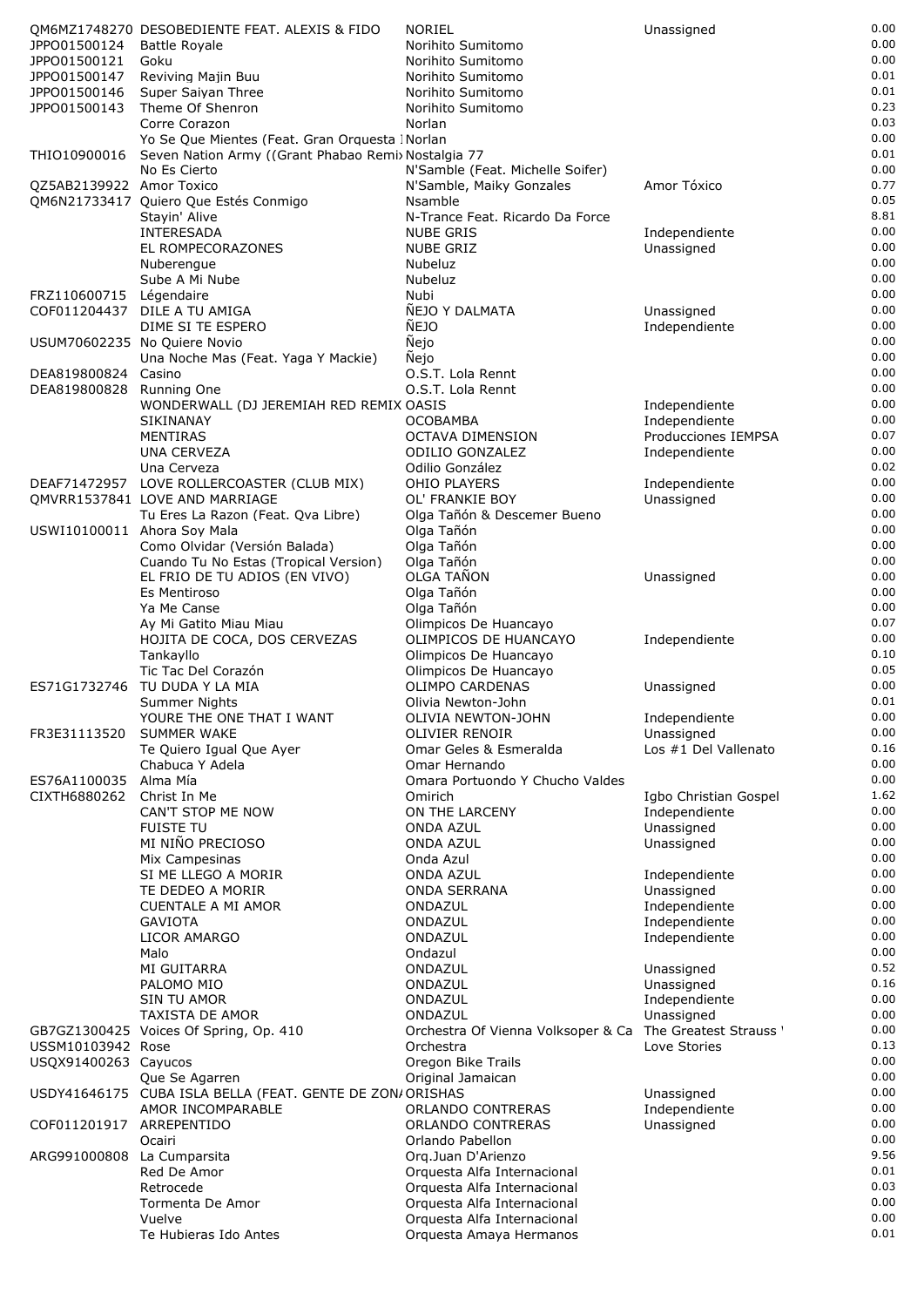|                                           | Amigos No Por Favor                                                            | Orquesta Bembe                                                                             | Tema Suelto Digital                      | 0.41          |
|-------------------------------------------|--------------------------------------------------------------------------------|--------------------------------------------------------------------------------------------|------------------------------------------|---------------|
|                                           | Entregate                                                                      | Orquesta Bembe                                                                             | Tema Suelto Digital                      | 0.09          |
|                                           | PEMG91453001 Que Somos Amantes                                                 | Orquesta Camaguey                                                                          |                                          | 0.01          |
| QZGLM2139926 Amor Y Deuda                 |                                                                                | Orquesta Candela, Susan Ochoa                                                              | Amor Y Deuda<br>Una Razón Más Para A     | 19.39<br>0.25 |
| PEBQ91895835 Me Equivoque<br>PEBO91895791 | No Te Vayas                                                                    | Orquesta Candela<br>Orquesta Candela                                                       | Solo Exitos                              | 0.02          |
|                                           | DÉJALA IR (EN VIVO)                                                            | ORQUESTA CARIBEÑOS DE GUADAL Independiente                                                 |                                          | 0.00          |
|                                           | DILE LA VERDAD (EN VIVO)                                                       | ORQUESTA CARIBEÑOS DE GUADAL Independiente                                                 |                                          | 0.00          |
|                                           | EL PERFUME (EN VIVO)                                                           | ORQUESTA CARIBEÑOS DE GUADAL Independiente                                                 |                                          | 0.00          |
|                                           | HIPOCRITA (EN VIVO)                                                            | ORQUESTA CARIBEÑOS DE GUADAL Independiente                                                 |                                          | 0.00          |
|                                           | ILUSION DE AMOR (EN VIVO)                                                      | ORQUESTA CARIBEÑOS DE GUADAL Independiente                                                 |                                          | 0.00          |
|                                           | Me Hace Falta Tu Amor                                                          | Orquesta Caribeños De Guadalupe                                                            |                                          | 0.00          |
|                                           | MIL AMORES (EN VIVO LA KARIBEÑA LIM ORQUESTA CARIBEÑOS DE GUADAL Independiente |                                                                                            |                                          | 0.00<br>0.00  |
| PEMG91451004 MIL CERVEZAS                 | MIL AMORES (EN VIVO SMP)                                                       | ORQUESTA CARIBEÑOS DE GUADAL Independiente<br>ORQUESTA CARIBEÑOS DE GUADAL Unassigned      |                                          | 0.00          |
|                                           | MIL NOCHES (EN VIVO)                                                           | ORQUESTA CARIBEÑOS DE GUADAL Independiente                                                 |                                          | 0.00          |
|                                           | Mix Tupamaros                                                                  | Orquesta Caribeños De Guadalupe                                                            |                                          | 0.02          |
|                                           | ES71G1775493 Porque Un Hombre No Llora Mix                                     | Orquesta Caribeños De Guadalupe                                                            |                                          | 0.36          |
| QM4TW1677735 TE OLVIDARE                  |                                                                                | ORQUESTA CARIBEÑOS DE GUADAL Independiente                                                 |                                          | 0.00          |
|                                           | TENGO QUE OLVIDARTE                                                            | ORQUESTA CARIBEÑOS DE GUADAL Independiente                                                 |                                          | 0.00          |
|                                           | VIVO POR TU AMOR (EN VIVO)                                                     | ORQUESTA CARIBEÑOS DE GUADAL Independiente                                                 |                                          | 0.00          |
| MX2620280014 Mambo No. 8                  |                                                                                | Orquesta Dámaso Pérez Prado                                                                |                                          | 0.01<br>0.00  |
| ES8620821970<br>USUL10200165              | DONDE ESTAS CORAZON<br>Montserrat                                              | ORQUESTA DE PEPÉ DELGADO<br>Orquesta Del Plata                                             | Independiente                            | 0.00          |
|                                           | MIX SANTIAGOS                                                                  | ORQUESTA FLAMANTES DE HUANCA Independiente                                                 |                                          | 0.00          |
|                                           | Decías                                                                         | Orquesta Folklórica Perú                                                                   |                                          | 0.00          |
|                                           | Huancayo Lindo                                                                 | Orquesta Folklórica Perú                                                                   |                                          | 0.00          |
|                                           | ZAPATITO ROTO (EN CONCIERTO)                                                   | ORQUESTA FOLKLORICA PERU                                                                   | Unassigned                               | 0.00          |
|                                           | MIX VIEJITO COQUETON                                                           | ORQUESTA GENTE LATINA                                                                      | Unassigned                               | 0.00          |
|                                           | Corazon Apasionado                                                             | Orquesta Internacional Alfa                                                                |                                          | 0.00          |
|                                           | El Camaron                                                                     | Orquesta Internacional Alfa                                                                |                                          | 0.00          |
|                                           | El Olvido                                                                      | Orquesta Internacional Alfa                                                                |                                          | 0.01<br>0.00  |
|                                           | La Resbalosa<br>Lejos De Tí                                                    | Orquesta Internacional Alfa<br>Orquesta Internacional Alfa                                 |                                          | 0.02          |
|                                           | Muchachita Hermosa                                                             | Orquesta Internacional Alfa                                                                |                                          | 0.02          |
|                                           | Tu Falta De Querer                                                             | Orquesta Internacional Alfa                                                                |                                          | 0.01          |
|                                           | El Hijo De Cuca                                                                | Orquesta Internacional Bahia                                                               |                                          | 0.00          |
|                                           | El Muñeco                                                                      | Orquesta Internacional Bahia                                                               |                                          | 0.02          |
|                                           | ME GUSTA TODO DE TI                                                            | ORQUESTA INTERNACIONAL BAHIA Unassigned                                                    |                                          | 0.00          |
|                                           | YO QUIERO CHUPAR                                                               | ORQUESTA INTERNACIONAL BAHIA Unassigned                                                    |                                          | 0.00          |
| PEMG91373005 El Embrujo                   | BAILAME                                                                        | ORQUESTA INTERNACIONAL IDENTI Unassigned<br>Orquesta Kaliente De Iquitos                   |                                          | 0.00<br>4.43  |
|                                           | Mi Venganza                                                                    | Orquesta Kaliente                                                                          |                                          | 0.01          |
|                                           | Adios Compay Gato (Feat. Josimar Y Su Y Orquesta Karibe                        |                                                                                            |                                          | 0.00          |
|                                           | MIX JUAN GABRIEL                                                               | ORQUESTA LA EVIDENCIA                                                                      | Independiente                            | 0.00          |
|                                           | MIX GRUPO NICHE                                                                | ORQUESTA LA EXCLUSIVA                                                                      | Unassigned                               | 0.01          |
| GBLFP1600701                              | LAGRIMAS                                                                       | ORQUESTA LA INMENSIDAD                                                                     | Unassigned                               | 0.00          |
|                                           | Hola Como Estas                                                                | Orquesta La Noche                                                                          |                                          | 0.00          |
| PEMG91452011 Asi No                       |                                                                                | Orquesta La Novel                                                                          |                                          | 0.00<br>0.00  |
|                                           | Evidencias<br>PEMG91452001 Si Me Vas A Abandonar                               | Orquesta La Novel<br>Orquesta La Novel                                                     |                                          | 3.43          |
| ES71G1769555 La Rueda                     |                                                                                | Orquesta La Solucion                                                                       |                                          | 0.03          |
|                                           | ES71G1770928 Casa Pobre, Casa Grande                                           | Orquesta La Terrifica                                                                      |                                          | 0.00          |
|                                           | Recuerdos De Una Noche                                                         | Orquesta La Tipica                                                                         |                                          | 0.00          |
|                                           | Asesina                                                                        | Orquesta La Tremenda                                                                       |                                          | 0.00          |
|                                           | El Preso Nº 9                                                                  | Orquesta La Tremenda                                                                       |                                          | 0.00          |
|                                           | Y SIEMPRE                                                                      | ORQUESTA LA TREMENDA                                                                       | Independiente                            | 0.00<br>0.01  |
| PEMG91373008                              | Una Noche De Copas<br>Que Paso                                                 | Orquesta Morenas<br>Orquesta Papillón De Tarapoto                                          |                                          | 16.96         |
| ES71G1640756                              | Merecumbe                                                                      | Orquesta Pedro J. Belisario                                                                |                                          | 0.01          |
|                                           | USA2P1566495 La Salsa Y El Guaguancó                                           | Orquesta Scc                                                                               | Mi Tumbao Social                         | 0.00          |
|                                           | CHACONNE, IN A FLAT MENOR                                                      | ORQUESTA SINFINCA DE BERLIN                                                                | Musart/Orchard                           | 0.00          |
| ARF411501555                              | 9ª Sinfonía En Re Menor (Coral) Op. 125                                        | Orquesta Sinfonica De Berlin                                                               | Joyas De La Musica Cl                    | 0.00          |
| ARF411501019                              | MINUETO Y BALDINERIE                                                           | ORQUESTA SINFONICA DE BERLIN                                                               | Unassigned                               | 0.00          |
|                                           | PEMG91828009 Wifala Feat. Sila Illanes                                         | Orquesta Sinfónica De Los Andes                                                            | Concierto De Gala Ano                    | 0.01          |
|                                           | CARNAVAL DE LAMAS (EN VIVO)                                                    | ORQUESTA SINFONICA NACIONAL J Independiente                                                |                                          | 0.00<br>0.00  |
|                                           | LOPATATI (EN VIVO)<br>SONRRISAS (EN VIVO)                                      | ORQUESTA SINFONICA NACIONAL J Independiente<br>ORQUESTA SINFONICA NACIONAL J Independiente |                                          | 0.00          |
|                                           | EL IDIOTA                                                                      | ORQUESTA SUPER CLAVELES DE PA Independiente                                                |                                          | 0.00          |
|                                           | Campo Afuera                                                                   | Orquesta Tipica Rodolfo Biagi (Singe                                                       |                                          | 0.00          |
| USA371447772                              | Nada                                                                           | Orquesta: Biagi / Cantor: Alberto Ar                                                       |                                          | 0.00          |
|                                           | USAJG0701027 Cada Dia Que Pasa (Album Version)                                 | Orquestra Guyacan                                                                          | Vip Edition                              | 0.00          |
|                                           | USAJG0701024 Oiga Mire Vea (Album Version)                                     | Orquestra Guyacan                                                                          | Vip Edition                              | 0.01          |
|                                           | PEMG91446012 Amor Iluso (Feat. Fiesta Criolla)                                 | Oscar Avilés                                                                               | Oscar Avilés: La Guita                   | 0.02<br>0.08  |
| PEMG91450012 Bartola                      | PEMG91450011 Augusto Dueño Del Santo                                           | Oscar Avilés<br>Oscar Avilés                                                               | Por Siempre Juntos<br>Por Siempre Juntos | 0.57          |
|                                           | Batalla De Arica                                                               | Oscar Avilés                                                                               |                                          | 0.00          |
|                                           | PEMG91006001 El Error De Un Adios                                              | Oscar Avilés                                                                               | Oscar Avilés & Mario (                   | 1.49          |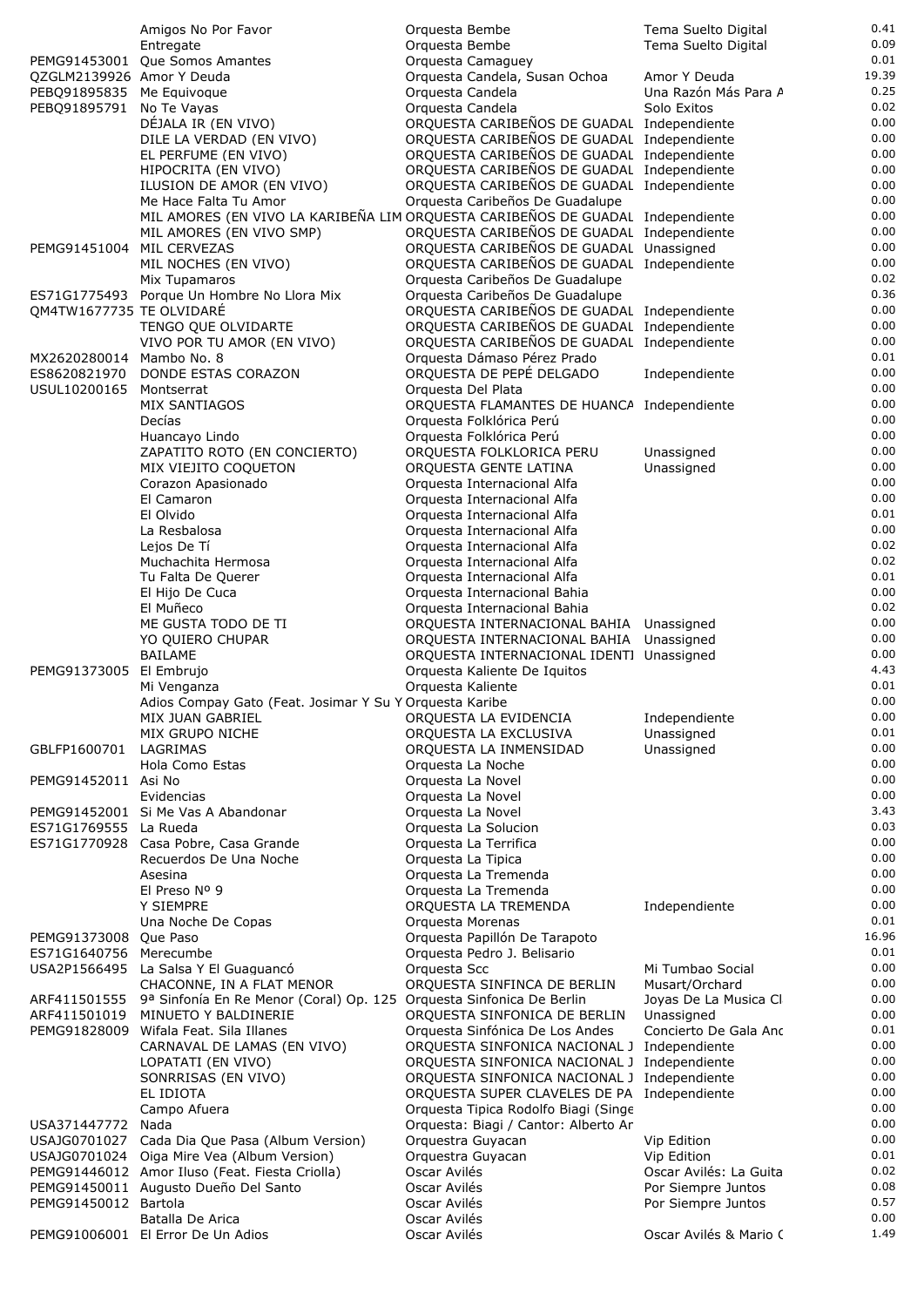| PEMG91450010 Estampa Limeña                             |                                                                                                         | Oscar Avilés                                                                                    | Por Siempre Juntos                              | 0.38         |
|---------------------------------------------------------|---------------------------------------------------------------------------------------------------------|-------------------------------------------------------------------------------------------------|-------------------------------------------------|--------------|
|                                                         | PEMG91450007 Ica, Mañana Voy                                                                            | Oscar Avilés                                                                                    | Por Siempre Juntos                              | 1.10         |
| PEMG91450005 La Apañadora                               |                                                                                                         | Oscar Avilés                                                                                    | Por Siempre Juntos                              | 0.07<br>0.00 |
|                                                         | La Veguera (Con Conjunto Fiesta Criolla) Oscar Avilés<br>PEMG91446007 La Veguera (Feat. Fiesta Criolla) | Oscar Avilés                                                                                    | Marineras Del Peru (M<br>Oscar Avilés: La Guita | 0.19         |
|                                                         | PEMG91446014 Qué Lindo Es Mi Perú (Feat. Elenco Artísti Oscar Avilés                                    |                                                                                                 | Oscar Avilés: La Guita                          | 0.01         |
|                                                         | Vals Del Cucuneo                                                                                        | Oscar Avilés                                                                                    |                                                 | 0.00         |
|                                                         | PEMG91446005 Y Se Llama Perú (Feat. Arturo "Zambo" C: Oscar Avilés                                      |                                                                                                 | Oscar Avilés: La Guita                          | 4.04         |
|                                                         | Comuniquemonos                                                                                          | Oscar D' Leon<br>Oscar D' Leon                                                                  |                                                 | 5.55<br>0.27 |
| FR59R2054616 Padre E Hijo<br>FR59R2054615 Que Se Sentia |                                                                                                         | Oscar D' Leon                                                                                   | Salsa Tropical<br>Salsa Tropical                | 0.02         |
| FR59R2054617 Ven Morenita                               |                                                                                                         | Oscar D' Leon                                                                                   | Salsa Tropical                                  | 0.00         |
| USUM70605058 A EI                                       |                                                                                                         | Oscar D'León                                                                                    |                                                 | 0.33         |
|                                                         | Azuguita Pa'L Café                                                                                      | Oscar D'León                                                                                    |                                                 | 0.01         |
|                                                         | Bonito Y Sabroso-Francisco Guayabal-Que Oscar D'León<br>Cha Cha Cha                                     | Oscar D'León                                                                                    | Autentico                                       | 0.00<br>0.00 |
| FR59R2055402                                            | Detalles                                                                                                | Oscar D'León                                                                                    | Salsa Suave                                     | 2.01         |
|                                                         | El Baile Del Suavecito                                                                                  | Oscar D'León                                                                                    |                                                 | 0.00         |
| USUL10110376 Lloraras                                   |                                                                                                         | Oscar D'León                                                                                    |                                                 | 0.00         |
|                                                         | MEDLEY: FRANCISCO GUAYABAL-QUE BU OSCAR D'LEON                                                          | Oscar D'León                                                                                    | Unassigned                                      | 0.00<br>0.00 |
| USUL10300468 Melao De Cana                              | Mis Hijos                                                                                               | Oscar D'León                                                                                    |                                                 | 0.00         |
|                                                         | Sigue Tu Camino [En Karamba Latin Disco Oscar D'León                                                    |                                                                                                 | Karamba Latin Disco                             | 0.17         |
|                                                         | Ven Morena                                                                                              | Oscar D'León                                                                                    |                                                 | 0.01         |
|                                                         | Y Mi Negra Esta Cansa                                                                                   | Oscar D'León                                                                                    |                                                 | 0.02<br>0.00 |
| QMGXA1436499 Ushuaia Dream                              | Hechicera                                                                                               | Oscar Hill, Justin Black<br>Oscar León                                                          |                                                 | 0.05         |
|                                                         | Mis Hijos                                                                                               | Oscar León                                                                                      |                                                 | 0.00         |
|                                                         | OM4TW1639672 Confesion De Amor                                                                          | Oscar Medina                                                                                    |                                                 | 0.00         |
|                                                         | Deja Que Caiga La Noche                                                                                 | Oscar Pitin Sanchez Y La Sensual 9: Tengo Todo Excepto A                                        |                                                 | 5.37         |
|                                                         | Para Amarnos Mas                                                                                        | Oscar Pitin Sanchez Y La Sensual 9: Tengo Todo Excepto A                                        |                                                 | 0.08<br>2.25 |
|                                                         | Tengo Todo Excepto A Tí<br>Deja Que Caiga La Noche                                                      | Oscar Pitin Sanchez Y La Sensual 9: Tengo Todo Excepto A<br>Oscar Pitin Sanchez Y La Sensual 99 |                                                 | 0.04         |
|                                                         | El Carino Es Como Una Flor                                                                              | Oscar Pitin Sanchez Y La Sensual 99 Salsa Romantica                                             |                                                 | 0.00         |
|                                                         | Tengo Todo Excepto A Tí                                                                                 | Oscar Pitin Sanchez Y La Sensual 99 Salsa Romantica                                             |                                                 | 0.02         |
|                                                         | <b>IATRAPALOS YA!</b>                                                                                   | <b>OSCAR ROA</b>                                                                                | Unassigned                                      | 0.00         |
|                                                         | MIX RECUERDO (EN VIVO)<br>CARINO                                                                        | <b>OSITO BLANCO</b><br>OSITO DE ESPINAR                                                         | Independiente<br>Unassigned                     | 0.00<br>0.08 |
|                                                         | HAY CUSQUEÑITA                                                                                          | <b>OSITO DE ESPINAR</b>                                                                         | Independiente                                   | 0.01         |
|                                                         | <b>VUELVE</b>                                                                                           | <b>OSITO DE ESPINAR</b>                                                                         | Unassigned                                      | 0.01         |
|                                                         | ALICIA, AMADA MIA                                                                                       | OSITO PARDO                                                                                     | Independiente                                   | 0.00         |
|                                                         | COMO ME DUELE SABER<br>LLORANDO PAGARAS                                                                 | <b>OSITO PARDO</b><br><b>OSITO PARDO</b>                                                        | Independiente                                   | 0.00<br>0.00 |
|                                                         | MEDALLITA                                                                                               | OSITO PARDO                                                                                     | Independiente<br>Unassigned                     | 0.00         |
|                                                         | PENAS Y DOLOR                                                                                           | OSITO PARDO                                                                                     | Independiente                                   | 0.00         |
|                                                         | QUE TRISTE ES SER POBRE                                                                                 | <b>OSITO PARDO</b>                                                                              | Unassigned                                      | 0.00         |
|                                                         | VAS A LLORAR                                                                                            | <b>OSITO PARDO</b>                                                                              | Unassigned                                      | 0.00         |
| GBAHT1315794                                            | Der Ritt Der Walkuren La Walkyrie<br>EL TAXI (FEAT. PITBULL & SENSATO) (DJ OSMANI GARCIA                | Oslo Philharmonic Orchestra                                                                     | Overtures & Orchestra<br>Independiente          | 0.00<br>0.00 |
|                                                         | PEGA LA VUELTA (POR ESO) (FEAT. DAYA OSMANI GARCIA                                                      |                                                                                                 | Independiente                                   | 0.00         |
| COF011100536                                            | PERDONAME                                                                                               | OSMAR PÉREZ Y LOS CHICHES VALI Independiente                                                    |                                                 | 0.00         |
|                                                         | CERVECITA QUIERO TOMAR                                                                                  | OSWALDO GUILLERMO                                                                               | Independiente                                   | 0.00         |
|                                                         | POR DEBAJO DE LA MESA (EN VIVO)                                                                         | <b>OTONIEL RIOS</b>                                                                             | Unassigned                                      | 0.00<br>0.00 |
| PLB381601251                                            | La Yumba<br>YOU'RE O.K.                                                                                 | <b>Otros Aires</b><br><b>OTTAWAN</b>                                                            | Independiente                                   | 0.00         |
| FR9W11424565 SPELL ON YOU                               |                                                                                                         | <b>OURS SAMPLUS</b>                                                                             | Independiente                                   | 0.00         |
|                                                         | Elektro (Feat Mr. Gee) [Bass King Remix] Outwork                                                        |                                                                                                 |                                                 | 0.00         |
|                                                         | USUM71207638 GOOD TIME (FRED FALKE REMIX [FULL]                                                         | OWL CITY FEAT CARLY RAE JEPSEN                                                                  | Unassigned                                      | 0.00         |
|                                                         | El Farsante (Mambo Remix)<br>Mayor Que Yo 4 (Feat. Farruko, Arcangel, Ozuna                             | Ozuna                                                                                           |                                                 | 0.00<br>0.00 |
|                                                         | Mírame                                                                                                  | Ozuna                                                                                           |                                                 | 0.00         |
|                                                         | USHM91642817 Te Vas (Remix) [Feat. Farruko]                                                             | Ozuna                                                                                           | <b>Todos Los Exitos</b>                         | 0.18         |
|                                                         | DEBL60797276 HAPPY CHILDREN (REMIX)                                                                     | P.LION                                                                                          | Independiente                                   | 0.00         |
| FR10S1780491                                            | O Tú O Nada<br>COF011200418 COLEGIALA ERES MI AMOR                                                      | Pablo Abraira<br>PABLO ATUESTA Y LOS CONCERTIS' Independiente                                   |                                                 | 0.02<br>0.00 |
|                                                         | ENAMORADISIMO                                                                                           | PABLO CORTEZ                                                                                    | Independiente                                   | 0.00         |
|                                                         | USUMG9900664 A Place In The Sun                                                                         | Pablo Cruise                                                                                    |                                                 | 0.11         |
|                                                         | ESE BESO CON TU NOMBRE                                                                                  | PABLO HEREDIA Y FLAVIA LAOS                                                                     | Cpr (America TV)                                | 0.00         |
|                                                         | AMOR INFINITO (FEAT. FLAVIA LAOS)                                                                       | PABLO HEREDIA                                                                                   | Unassigned                                      | 0.06         |
|                                                         | El Amor (Feat. Ximena Palomino & Nikko   Pablo Heredia<br>FUEGO CONTRA EL VIENTO                        | PABLO HEREDIA                                                                                   | Compañía Peruana De                             | 0.01<br>0.00 |
|                                                         | OH CHOFERCITO                                                                                           | PABLO MALDONADO                                                                                 | Independiente                                   | 0.00         |
|                                                         | DÉJATE LLEVAR (FEAT. DANIELA SEREY) PABLO RUIZ                                                          |                                                                                                 | Independiente                                   | 0.00         |
| ES18B1500377                                            | <b>HOLA GABRE</b>                                                                                       | PABLOGOO                                                                                        | Unassigned                                      | 0.00         |
|                                                         | Maranura<br>GBDLM1400250 Pacha Ibiza Anthems                                                            | Pablucha Venero Vera<br>Pacha Ibiza Anthems                                                     | Pacha Ibiza House Ant                           | 0.00<br>0.01 |
| DES311000580 2011 (Part 3)                              |                                                                                                         | Pacha                                                                                           |                                                 | 0.00         |
| PEMG91351002 Negrita                                    |                                                                                                         | Pacha                                                                                           |                                                 | 0.47         |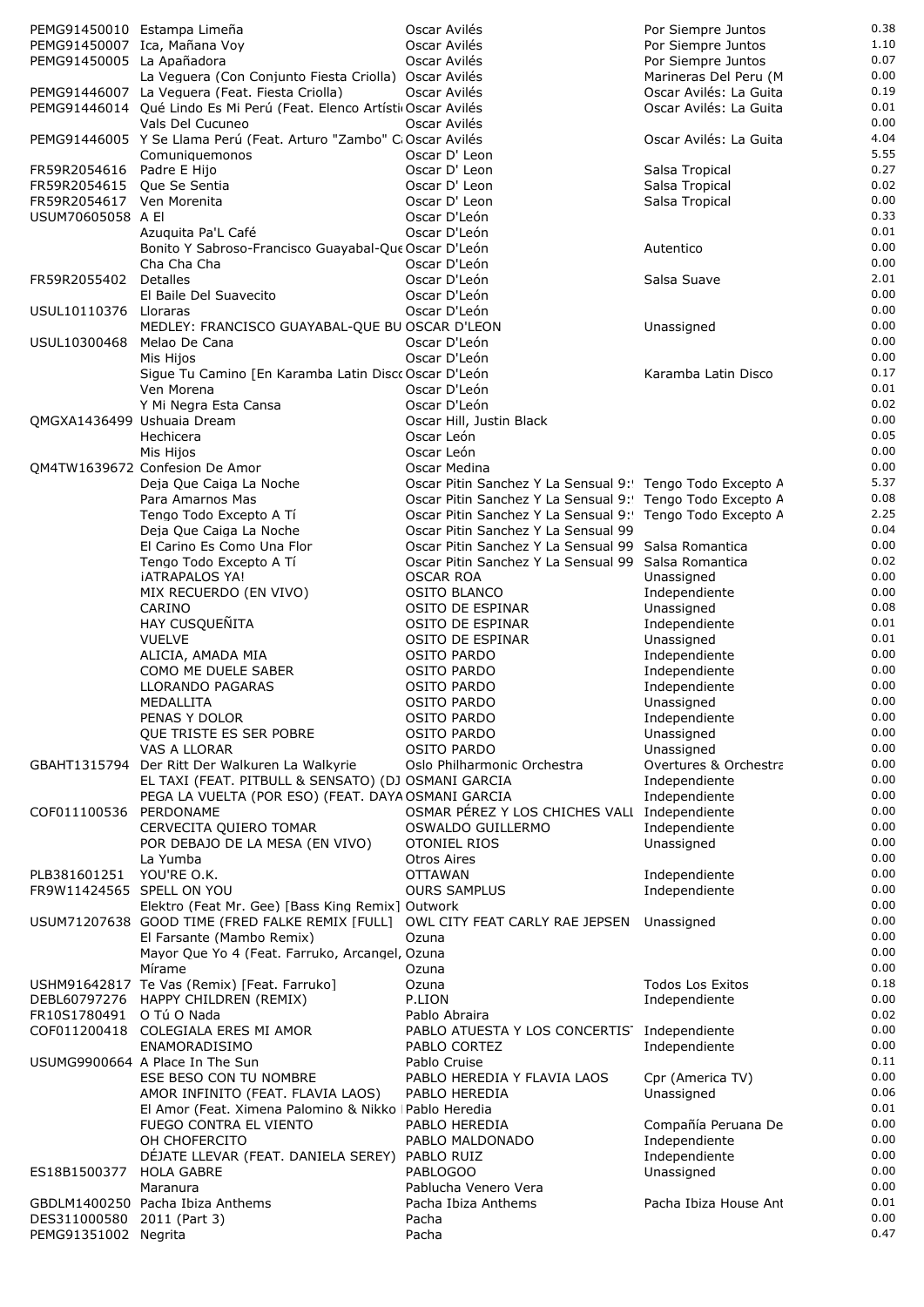|                            | Festa De Um Povo                                              | Pagote                                            |                                | 0.00         |
|----------------------------|---------------------------------------------------------------|---------------------------------------------------|--------------------------------|--------------|
|                            | AMOR DE CHIQUILLO                                             | PAJARITO Y LAS CHICAS DEL AMOR Unassigned         |                                | 0.00         |
|                            | Que Linda Flor                                                | Pakary Perú                                       |                                | 0.00         |
|                            | La Sonrisa De Mamá (Con Libertad Lamar Palito Ortega          |                                                   |                                | 0.00         |
| QM7281795281 Cariño Malo   | Potpourri                                                     | Palito Ortega<br>Palmenia Pizarro                 | Idolos De Siempre              | 0.00<br>0.02 |
| ARF411300629               | El Sueño Imposible (El Hombre De La Mar Paloma San Basilio    |                                                   | Paloma San Basilio - S         | 0.00         |
|                            | Por Que Me Abandonaste                                        | Paloma San Basilio                                | <b>Baladas Latinas</b>         | 1.66         |
|                            | Llanto En Los Ojos                                            | Palomita Alvarez                                  |                                | 0.02         |
|                            | Tomo Para Olvidar                                             | Palomita Alvarez                                  |                                | 0.00         |
|                            | Tomo Por Tu Culpa                                             | Palomita Alvarez                                  |                                | 0.00         |
|                            | Tus Amenazas                                                  | Palomita Alvarez                                  |                                | 0.00         |
|                            | DE MI CARETA                                                  | PALOV & MISHKIN                                   | Independiente                  | 0.01<br>0.00 |
|                            | Látigo Te Voy A Dar<br>Por Qué, Por Qué                       | Pamela Abanto<br>Pamela Abanto                    |                                | 0.02         |
| ES71G1927961 Amorcito      |                                                               | Pamela Rodriguez                                  | Perú Blue                      | 0.02         |
|                            | LIGERA LOVE                                                   | PAMELA RODRIGUEZ                                  | Mamacha Productions            | 0.00         |
|                            | MANTRA                                                        | PAMELA RODRIGUEZ                                  | Mamacha Productions            | 0.00         |
|                            | USQGT0810007 Perdida En Las Horas (Zamacueca)                 | Pamela Rodríguez                                  | Peru Blue En La Orilla         | 0.00         |
|                            | AY MI VIDITA                                                  | <b>PANBUR</b>                                     | Independiente                  | 0.00         |
| PEMG99606016 El Prisionero | Amigo Guitarrista                                             | Panchito Jimenez<br>Panchito Jiménez              |                                | 0.00<br>0.00 |
| USRAR1001079 LA PALIZADA   |                                                               | PANCHITO JIMÉNEZ                                  | Independiente                  | 0.05         |
|                            | FR59R1790269 Que Viva Chiclayo                                | Panchito Jimenez                                  |                                | 0.00         |
|                            | QUE VIVA CHICLAYO                                             | PANCHITO JIMÉNEZ                                  | Unassigned                     | 0.00         |
|                            | Rola                                                          | Panchito R.                                       |                                | 0.00         |
|                            | OMFMG1354435 DE CIGARRO EN CIGARRO                            | PANCHITO RISET                                    | Unassigned                     | 0.01         |
|                            | MXF551050132 Te Odio Y Te Quiero                              | Panchito Riset                                    |                                | 0.02         |
|                            | TE ODIO Y TE QUIERO                                           | <b>PANCHITO</b>                                   | Unassigned                     | 0.02<br>0.00 |
|                            | No Te Enamores<br>BEWARE OF THE BOYS                          | Pancho Rodriguez Feat. Diem<br>PANJABI MC & JAY Z | Unassigned                     | 0.00         |
|                            | BEWARE OF THE BOYS (MUNDIAN TO BA(PANJABI MC FEATURING TWISTA |                                                   | Unassigned                     | 0.00         |
|                            | LA DOSIS PERFECTA (EN VIVO)                                   | PANTEON ROCOCO                                    | Unassigned                     | 0.00         |
|                            | Que Sufra Que Chupe Y Que Llore [B3Bfe Paola Jara Y Francy    |                                                   |                                | 0.00         |
|                            | La Culebra                                                    | Papa Chan                                         |                                | 0.00         |
|                            | USASN1700005 SUFRIENDO DE AMOR                                | PAPI WILO                                         | <b>Cnr Music</b>               | 0.00         |
|                            | Estoy Acostumbrado                                            | Papicha                                           | Sentencia Literaria            | 0.00<br>0.00 |
|                            | AMIGO OLVIDALA<br>AMOR ILEGAL (EN VIVO)                       | PAPILLON<br>PAPILLON                              | Independiente<br>Independiente | 0.00         |
|                            | BAJO LA LLUVIA (EN VIVO)                                      | PAPILLON                                          | Unassigned                     | 0.00         |
|                            | CORAZONCITO (EN VIVO, 8º ANIVERSAR PAPILLON                   |                                                   | Unassigned                     | 0.00         |
|                            | <b>CUANDO EL AMOR SE ACABA</b>                                | PAPILLON                                          | Independiente                  | 0.00         |
|                            | DILEMA                                                        | <b>PAPILLON</b>                                   | Independiente                  | 0.00         |
|                            | El Payaso                                                     | Papillón                                          |                                | 0.00         |
|                            | Hasta Cuando Seré Tu Amante                                   | Papillon                                          |                                | 0.00<br>0.00 |
|                            | Hasta Cuanto Te Quiero<br>HOY ME IRÉ                          | Papillón<br>PAPILLON                              | Independiente                  | 0.00         |
| PEEC11500020               | La Carta                                                      | Papillón                                          | Papillon Ecq                   | 0.00         |
|                            | La Trepadora                                                  | Papillon                                          |                                | 0.58         |
|                            | LAGRIMAS TRISTES (2015)                                       | PAPILLON                                          | Unassigned                     | 0.00         |
|                            | LARGATE                                                       | PAPILLON                                          | Unassigned                     | 0.00         |
| QZ7361700341               | Me Emborrachare                                               | Papillon                                          |                                | 0.01         |
|                            | Mix Cielo Gris<br><b>MIX LLORARAS</b>                         | Papillon<br>PAPILLON                              | Unassigned                     | 0.00<br>0.00 |
|                            | <b>MIX SHAPIS</b>                                             | PAPILLON                                          | Unassigned                     | 0.00         |
| PEEC11500036               | Mix Shapis (En Vivo 6To Aniversario La KaPapillón             |                                                   | Papillon Ecq                   | 0.02         |
|                            | MIX VICO                                                      | PAPILLON                                          | Unassigned                     | 0.00         |
|                            | NO QUIERO PERDERTE                                            | PAPILLON                                          | Unassigned                     | 0.00         |
|                            | Noviembre Sin Ti                                              | Papillon                                          |                                | 0.03         |
| PEEC11500044               | Plegarias                                                     | Papillón                                          | Papillon Ecq                   | 0.04         |
|                            | POR TI ESTOY TOMANDO                                          | PAPILLON                                          | Unassigned                     | 0.00<br>0.00 |
|                            | PRESIENTO (EN VIVO)<br>QUE SUFRA, QUE CHUPE Y QUE LLORE       | PAPILLON<br>PAPILLON                              | Independiente<br>Unassigned    | 0.01         |
|                            | SILVIDO DE AMOR (EN VIVO)                                     | PAPILLON                                          | Unassigned                     | 0.00         |
|                            | Sólo Me Queda Llorar                                          | Papillón                                          |                                | 0.00         |
|                            | TE DI MI AMOR (EN VIVO)                                       | PAPILLON                                          | Independiente                  | 0.00         |
|                            | Te Extrano Tanto                                              | Papillon                                          |                                | 0.16         |
|                            | Te Perdi Por Idiota                                           | Papillón                                          |                                | 0.00         |
|                            | TIEMPO AL TIEMPO                                              | PAPILLON                                          | Unassigned                     | 0.00<br>0.00 |
|                            | TODO LO QUE HICE YO POR TI<br>Todo Lo Que Hice Yo Por Ti      | PAPILLON<br>Papillón                              | Independiente                  | 0.00         |
|                            | Triangulo De Amor                                             | Papillón                                          |                                | 0.27         |
|                            | TU ENGAÑO (EN VIVO)                                           | PAPILLON                                          | Independiente                  | 0.00         |
|                            | TUS DUDAS (EN VIVO)                                           | PAPILLON                                          | Independiente                  | 0.00         |
| AR42D1600141               | Ruta 66                                                       | Pappo'S Blues                                     | Pappo'S Blues, Vol. 8:         | 0.03         |
|                            | Ayayay Corazon                                                | Pagarina                                          |                                | 0.00<br>0.00 |
| DEE790515220               | REUNION<br>BAILANDO - EXTENDED RADIO VERSION PARADISIO        | PAQUITO D'RIVERA FEATURING AR1 Independiente      | Unassigned                     | 0.00         |
|                            |                                                               |                                                   |                                |              |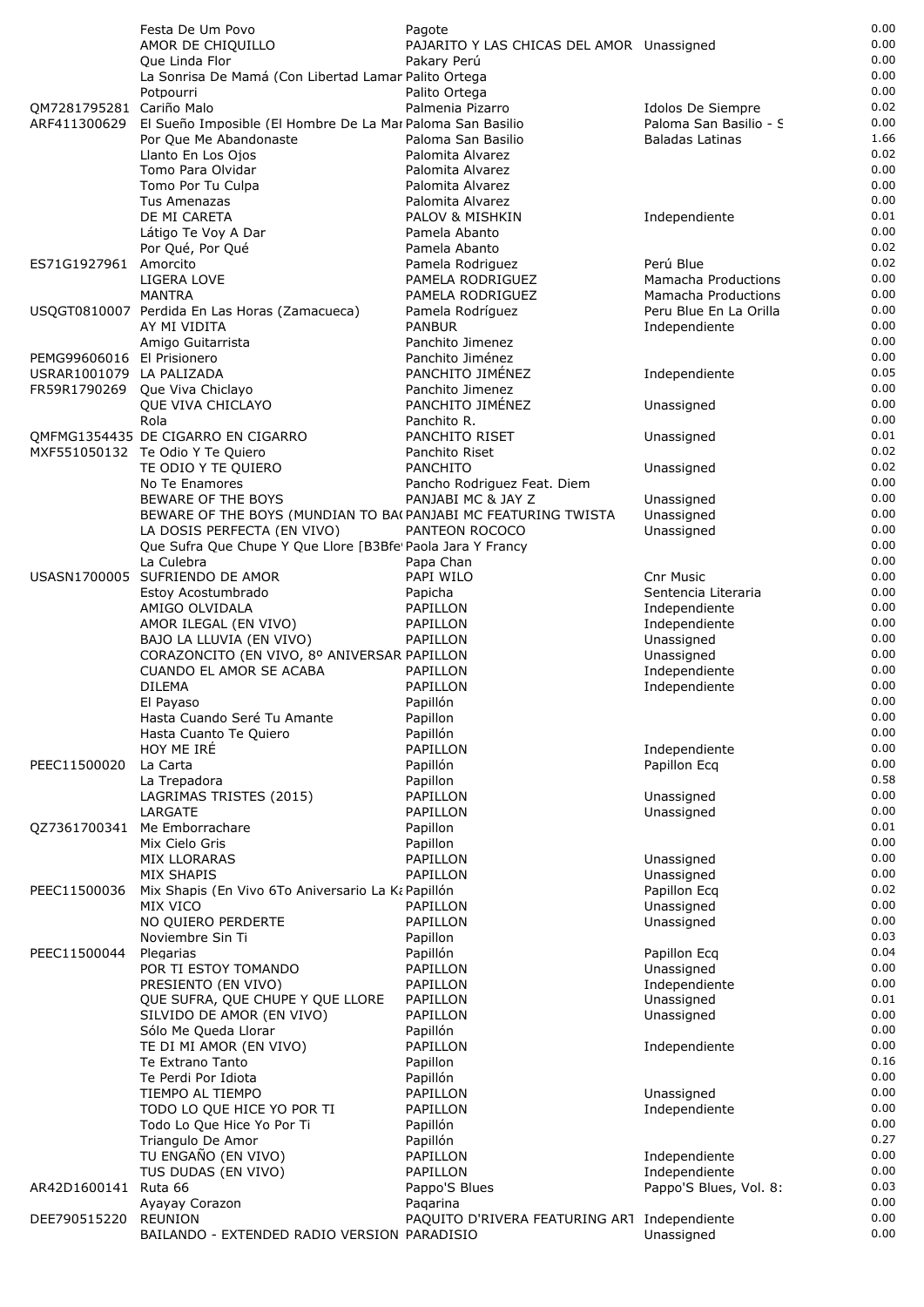|                           | USAT20804111 I CAUGHT MYSELF (TWILIGHT SOUNDTRAPARAMORE                                   |                                                                               | Independiente                          | 0.00         |
|---------------------------|-------------------------------------------------------------------------------------------|-------------------------------------------------------------------------------|----------------------------------------|--------------|
| USUM71315013 Flash Light  |                                                                                           | Parliament                                                                    |                                        | 1.10<br>0.00 |
| QM7F81400022 La Cura      | <b>MACHINE GUN</b>                                                                        | PARTY NATION<br>Pasabordo Y Dalmata                                           | Independiente                          | 0.00         |
|                           | AMOR ETERNO A MI MADRE                                                                    | PASCUALILLO CORONADO                                                          | Producciones ELSI                      | 0.00         |
|                           | <b>BOTELLITA ROTA</b>                                                                     | PASCUALILLO CORONADO                                                          | Independiente                          | 0.01         |
|                           | CAMINANDO POR LA CALLE                                                                    | PASCUALILLO CORONADO                                                          | Pascual Coronado                       | 0.01         |
|                           | Caminito                                                                                  | Pascualillo Coronado                                                          |                                        | 0.00         |
|                           | <b>CLAVELITO</b><br>DIME GITANA                                                           | PASCUALILLO CORONADO<br>PASCUALILLO CORONADO                                  | Producciones ELSI<br>Pascual Coronado  | 0.04<br>0.02 |
|                           | El Hijo Que Negue                                                                         | Pascualillo Coronado                                                          |                                        | 0.00         |
|                           | HUAROCHIRANA                                                                              | PASCUALILLO CORONADO                                                          | Producciones ELSI                      | 0.00         |
|                           | La Carta                                                                                  | Pascualillo Coronado                                                          |                                        | 0.00         |
|                           | LA MEDALLITA                                                                              | PASCUALILLO CORONADO                                                          | Producciones ELSI                      | 0.00         |
|                           | LAMENTO DE UN PRESO                                                                       | PASCUALILLO CORONADO                                                          | Independiente                          | 0.01<br>0.00 |
|                           | LLANTO Y ALCOHOL<br>LOS HOMBRES TAMBIEN LLORAN                                            | PASCUALILLO CORONADO<br>PASCUALILLO CORONADO                                  | Producciones ELSI<br>Producciones ELSI | 0.01         |
|                           | Maldita Injusticia                                                                        | Pascualillo Coronado                                                          |                                        | 0.00         |
|                           | ME EMBORRACHO POR TU AMOR                                                                 | PASCUALILLO CORONADO                                                          | Producciones ELSI                      | 0.00         |
|                           | MI DESGRACIA                                                                              | PASCUALILLO CORONADO                                                          | Pascual Coronado                       | 0.00         |
|                           | Mil Cervezas                                                                              | Pascualillo Coronado                                                          |                                        | 0.00         |
|                           | NO ME RESIGNO A PERDERTE<br>NO VOLVERE                                                    | PASCUALILLO CORONADO<br>PASCUALILLO CORONADO                                  | Producciones ELSI<br>Independiente     | 0.00<br>0.00 |
|                           | PADRE ABANDONADO (EN VIVO)                                                                | PASCUALILLO CORONADO                                                          | Pascual Coronado                       | 0.00         |
|                           | PARRANDA                                                                                  | PASCUALILLO CORONADO                                                          | Independiente                          | 0.00         |
|                           | PROMESAS DE UN VERANO (EN VIVO)                                                           | PASCUALILLO CORONADO                                                          | Independiente                          | 0.00         |
|                           | QUE BONITO ES EL AMOR (EN VIVO)                                                           | PASCUALILLO CORONADO                                                          | Unassigned                             | 0.00         |
|                           | QUERIDOS AMIGOS                                                                           | PASCUALILLO CORONADO                                                          | Pascual Coronado                       | 0.00         |
|                           | SEÑOR CARCELERO<br>SIN TI (EN VIVO)                                                       | PASCUALILLO CORONADO<br>PASCUALILLO CORONADO                                  | Producciones ELSI<br>Independiente     | 0.01<br>0.00 |
|                           | SOLO POR TI                                                                               | PASCUALILLO CORONADO                                                          | Unassigned                             | 0.00         |
|                           | Sólo Por Ti                                                                               | Pascualillo Coronado                                                          |                                        | 0.00         |
|                           | TE QUIERO MI AMOR                                                                         | PASCUALILLO CORONADO                                                          | Pascual Coronado                       | 0.01         |
|                           | Te Vi Con El                                                                              | Pascualillo Coronado                                                          |                                        | 0.00         |
|                           | Tomando Te Olvidare                                                                       | Pascualillo Coronado                                                          |                                        | 0.01<br>0.01 |
|                           | <b>TORMENTA</b><br>TU FALSO JURAMENTO                                                     | PASCUALILLO CORONADO<br>PASCUALILLO CORONADO                                  | Producciones ELSI<br>Producciones ELSI | 0.00         |
|                           | Se Que Te Vas A Casar                                                                     | Pascualillo                                                                   |                                        | 0.00         |
| US7VG2120196 Dime         |                                                                                           | Pasión & Ritmo                                                                | Dime                                   | 18.70        |
|                           | Arrepentido (Feat. Dilbert Aguilar)                                                       | Pasión Norteña                                                                |                                        | 0.00         |
| PEMG91453006 MIRA MI PIEL |                                                                                           | PASION TROPICAL                                                               | Unassigned                             | 0.00<br>0.06 |
| PEMG91453006 Mira Mi Piel | Mayores (Feat. Edu Lecca)                                                                 | Pasión Tropical<br>Pasión Y Cumbia                                            |                                        | 0.00         |
|                           | Wayayay                                                                                   | Pasión Y Cumbia                                                               |                                        | 0.00         |
|                           | SIENTO QUE NO PUEDO VIVIR SIN TI                                                          | PASIONES                                                                      | Independiente                          | 0.00         |
| DEE869900644              | THE RIGGA-DING-DONG-SONG (RADIO MPASSION FRUIT                                            |                                                                               | Independiente                          | 0.00         |
|                           | AY NO SE PUEDE                                                                            | PASTOR LOPEZ                                                                  | Independiente                          | 0.00<br>0.00 |
|                           | Capitalina<br>El Borracho                                                                 | Pastorita Huarancina<br>Pastorita Huarancina                                  |                                        | 0.01         |
|                           | Río Santa                                                                                 | Pastorita Huarancina                                                          |                                        | 0.01         |
|                           | USCA20501372 Hit Me With Your Best Shot (2006 Digital   Pat Benatar                       |                                                                               | Retrolicious 2                         | 0.08         |
|                           | PEMG98314002 Jugando En La Playa                                                          | Pat Henry & Los Diablos Azules                                                |                                        | 0.01         |
| PEMG98314001 Te Quiero    |                                                                                           | Pat Henry & Los Diablos Azules                                                |                                        | 12.05        |
|                           | PASITO PERRON                                                                             | PATADA Y COZ                                                                  | Unassigned                             | 0.00<br>0.00 |
|                           | LA JOYA<br>LAS LUCES DE MI EDAD                                                           | <b>PATANES</b><br><b>PATANES</b>                                              | Independiente<br>Independiente         | 0.00         |
|                           | No Hay Otro Camino                                                                        | Pat                                                                           |                                        | 0.00         |
|                           | DEHM80700168 Teenage Dirthouse                                                            | Patric Mcfly                                                                  |                                        | 0.00         |
|                           | <b>HOMBRES CARTERA</b>                                                                    | PATRICIA PORTOCARRERO                                                         | Unassigned                             | 0.00         |
|                           | PEMG99703007 ESE ARAR EN EL MAR                                                           | PATRICIA SARAVIA                                                              | Unassigned                             | 0.00         |
| PEMG99615006 Do It        | Disco Bar (Original Mix)                                                                  | Patricio Suárez Vértiz<br>Patricio                                            |                                        | 0.70<br>0.01 |
|                           | <b>NEON</b>                                                                               | <b>PATTERNS</b>                                                               | Independiente                          | 0.00         |
| DEBL60763398              | Transparent (Cullera Remix)                                                               | Pattraxx                                                                      |                                        | 0.00         |
|                           | AMARRAME                                                                                  | PATTY BARRUETA                                                                | Independiente                          | 0.00         |
| ES71G2049208              | Como Lo Hago Yo                                                                           | Pau Garró & Jerau                                                             |                                        | 0.03         |
|                           | Ni Una Sola Palabra (Dj Hessler In Da Hot Pauilina Rubio                                  |                                                                               |                                        | 0.00<br>0.01 |
|                           | (You'Re) Having My Baby (Feat. Odia Coa Paul Anka<br>Diana / Splish Splash / Rebel Rouser | Paul Anka, Bobby Darin, Duane Eddy                                            |                                        | 0.00         |
| ITA681100047              | You Are My Destiny (Digitally Remastered Paul Anka                                        |                                                                               | It'S Only Love Compila                 | 0.00         |
|                           | Legends Of Victory                                                                        | Paul Dinletir                                                                 | Am06-2 The Platinum                    | 0.00         |
|                           | Libius Severus                                                                            | Paul Dinletir                                                                 | Am03-2 The Platinum                    | 0.00         |
|                           | Red Warrior                                                                               | Paul Dinletir                                                                 | Am03-2 The Platinum                    | 0.00         |
|                           | Theme From Spiderman (1967)<br>THE HIPSTER STRUT                                          | Paul Francis Webster & Bob Harris<br>PAUL JAMES BORG, SANDOR MIHAL Unassigned |                                        | 0.00<br>0.00 |
|                           | EL CONDOR PASA                                                                            | PAUL MAURIAT                                                                  | Independiente                          | 0.00         |
|                           | GBGMD0300021 All Things Must Pass                                                         | Paul Mccartney                                                                |                                        | 0.00         |
|                           | Ebony And Ivory (Feat. Stevie Wonder)                                                     | Paul Mccartney                                                                |                                        | 0.00         |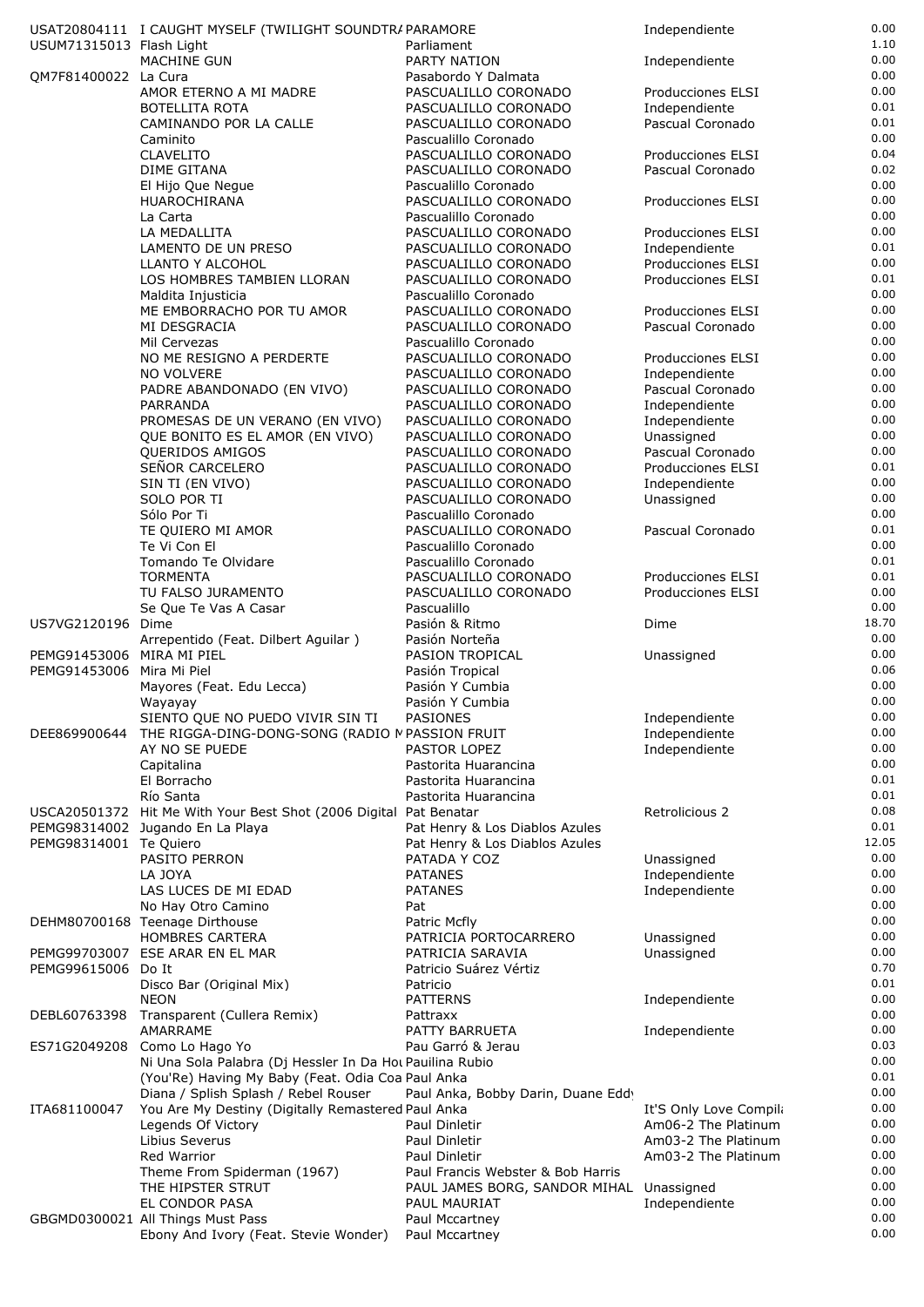|                             | GBDLM1700097 GENERATIONS - THREE DECADES OF DAI PAUL OAKENFOLD                          |                                                                                            | Independiente                  | 0.00          |
|-----------------------------|-----------------------------------------------------------------------------------------|--------------------------------------------------------------------------------------------|--------------------------------|---------------|
|                             | US4R31142941 Embarrassing Silences                                                      | Paul Reeves                                                                                |                                | 0.00          |
| US4R31142932 Joking Apart   |                                                                                         | Paul Reeves                                                                                |                                | 8.12          |
|                             | DEW760900121 VOLUME: THE BEST OF PAUL VAN DYK, N PAUL VAN DYK                           |                                                                                            | Independiente                  | 0.00          |
|                             | <b>Opposites Attract</b>                                                                | Paula Abdul Feat. The Wild Bunch                                                           |                                | 0.06<br>0.01  |
|                             | DANZA DEL ALQUIMISTA<br>HIMNO POR LA PAZ                                                | PAULA MONSALVE<br>PAULA MONSALVE                                                           | Unassigned<br>Unassigned       | 0.01          |
|                             | Baila Casanova (Spanish Version)                                                        | Paulina Rubio                                                                              |                                | 0.01          |
|                             | CHICA PARANORMAL                                                                        | PAULO LONDRA                                                                               | Unassigned                     | 0.01          |
| FR10S1834103                | Animal (Mtv Music Awards, 1993)                                                         | Pearl Jam                                                                                  | On Tv (Hd Remastered           | 3.88          |
|                             | Love, Reign O'Er Me                                                                     | Pearl Jam                                                                                  |                                | 0.01          |
|                             | Te Propongo                                                                             | Pedro Arroyo                                                                               |                                | 0.00          |
|                             | Me Niegas Tanto Amor                                                                    | Pedro Conga & Maelo Ruiz                                                                   |                                | 0.00          |
| ES7511024821 Te Quiero Amor |                                                                                         | Pedro Conga & Su Orquesta                                                                  |                                | 0.05          |
| US3Z41500589                | Me Niegas Tanto Amor<br>Quiero Volver                                                   | Pedro Conga Y Su Orquesta Interna 4 Artistas 20 Temas S<br>Pedro Conga                     |                                | 0.91<br>10.01 |
|                             | Si Supieras                                                                             | Pedro Conga                                                                                |                                | 24.74         |
|                             | MANANITAS                                                                               | PEDRO FERNANDES                                                                            | Unassigned                     | 0.00          |
| ART340902221                | Ella                                                                                    | Pedro Infante Jorge Negrete Miguel iQué Viva México!                                       |                                | 0.00          |
|                             | Conejo Blas                                                                             | Pedro Infante                                                                              |                                | 0.04          |
|                             | QMDA61471540 Deja Que Salga La Luna                                                     | Pedro Infante                                                                              |                                | 0.05          |
|                             | CANTAR PARA TI                                                                          | PEDRO LOLI                                                                                 | Unassigned                     | 0.00          |
| QM6N21893216 CANTARTE A TI  |                                                                                         | PEDRO LOLI                                                                                 | Unassigned                     | 0.00          |
|                             | Comentario En El Solar<br><b>CUMBIA DEL CAMPO</b>                                       | Pedro Miquel & Sus Maracaibos                                                              |                                | 0.00<br>0.03  |
|                             | <b>GAYTA Y SORONGO</b>                                                                  | PEDRO MIGUEL & SUS MARACAIBOS Independiente<br>PEDRO MIGUEL & SUS MARACAIBOS Independiente |                                | 0.00          |
|                             | La Paila                                                                                | Pedro Miguel Y Sus Maracaibos                                                              |                                | 0.04          |
|                             | Dale Bien Duro Nena                                                                     | Pedro Paez                                                                                 |                                | 0.00          |
|                             | LA POLLERA COLORA                                                                       | PEDRO SALCEDO Y SU ORQUESTA, ' Unassigned                                                  |                                | 1.82          |
| PEBQ91503596                | Olivar                                                                                  | Pedro Suárez-Vértiz                                                                        | Amazonas Uncut                 | 76.09         |
|                             | Como Hare                                                                               | Pelo D'Ambrosio                                                                            |                                | 0.05          |
|                             | Ojala                                                                                   | Pelo D'Ambrosio                                                                            |                                | 0.00          |
|                             | Te He Mentido                                                                           | Pelo D'Ambrosio                                                                            |                                | 0.03          |
| CAF420800291                | <b>TRES FANTASMAS</b><br>We Are The Boat (Somos El Barco)                               | PELO MADUEÑO                                                                               | Unassigned                     | 0.00<br>3.61  |
|                             | USEP40338312 Divine Intervention (Album Version)                                        | Penny Lane<br>Pennywise                                                                    |                                | 0.12          |
|                             | USEP40338204 Victim Of Reality (Album Version)                                          | Pennywise                                                                                  |                                | 0.15          |
|                             | USVXU1000001 Que Bonita Es Mi Tierra                                                    | Pepe Aguilar                                                                               |                                | 0.01          |
|                             | Mi Saya Caporal                                                                         | Pepe Alva                                                                                  |                                | 0.00          |
|                             | MUCHACHITA CORONGUINA                                                                   | PEPE GARAY                                                                                 | Unassigned                     | 0.00          |
|                             | <b>WARMI JUICIO</b>                                                                     | PEPE GARAY                                                                                 | Unassigned                     | 0.00          |
|                             | ES71G1936029 El Baile Del Ladrillo                                                      | Pepe Miranda                                                                               | El Rey De La Nueva O           | 0.02          |
|                             | TE LO METO YO (FEAT. BAD BUNNY, LARY PEPE QUINTANA<br>ES71G1935575 La Flor De La Canela | Pepe Torres & Ruben Florez                                                                 | Independiente                  | 0.00<br>0.01  |
|                             | La Palabra Final                                                                        | Pepe Torres Y Sus Amigos                                                                   | Vamos A La Pena                | 0.01          |
|                             | Torito Pinto                                                                            | Pepe Torres Y Sus Amigos                                                                   | Vamos A La Pena                | 0.02          |
|                             | POUTPURRI DE VALSES Y POLKAS                                                            | PEPE TORRES                                                                                | Unassigned                     | 0.00          |
| PEMG91007008                | La Fiesta Del Pueblo                                                                    | Pepe Villalobos                                                                            |                                | 0.00          |
|                             | ME ROBAS EL ALMA                                                                        | PEPITA GARCIA MIRO & JAIME GUAI Cernicalo Produccione                                      |                                | 0.00          |
|                             | ALLA SE JUEGA ACA LO VIVES (FEAT. CAI PEPSI                                             |                                                                                            | Independiente                  | 0.00          |
|                             | <b>FACILITO</b>                                                                         | PERCY CEBALLOS                                                                             | Compañía Peruana De            | 0.00          |
|                             | <b>MARTHA</b>                                                                           | PERCY CEBALLOS                                                                             | Unassigned                     | 0.00<br>0.00  |
|                             | ME ENAMORE<br>ES58A1701436 THEME FROM 'A SUMMER PLACE' (REMAS PERCY FAITH               | PERCY CEBALLOS                                                                             | Independiente<br>Independiente | 0.00          |
|                             | QM7281489927 WHEN A MEN LOVES A WOMAN                                                   | PERCY SLEDGE                                                                               | Independiente                  | 0.00          |
| ESA031105629                | Mambo Nº 8                                                                              | Pérez Prado                                                                                |                                | 0.07          |
| USEL19600243                | <b>PUEDES LLEGAR</b>                                                                    | PERFORMERS OF PUEDES LLEGAR                                                                | Independiente                  | 0.01          |
| US5941404710                | OYE COMO VA (LIVE AT EL JEFE)                                                           | PERICO HERNANDEZ                                                                           | Independiente                  | 0.00          |
|                             | Madrecita Linda                                                                         | Perlita De Huaral                                                                          |                                | 0.01          |
|                             | Mi Sueño De Amor                                                                        | Perlita De Huaral                                                                          |                                | 0.01          |
| USSM10606948 Hot Lava       | Mi Sufrimiento                                                                          | Perlita De Huaral                                                                          |                                | 0.00<br>0.01  |
|                             | QUE VIVA MI GENTE                                                                       | Perry Farrell & D.V.D.A. Featuring D<br>PERU BORRACHO                                      | Cpr (America Tv)               | 0.00          |
|                             | Mi Ultima Canción                                                                       | Peru Criollo                                                                               |                                | 0.00          |
|                             | Merceditas                                                                              | Perú De Fiesta                                                                             |                                | 0.00          |
|                             | Oita Nomá                                                                               | Perú Negro                                                                                 |                                | 0.00          |
| USLB10210391                | Son De Los Diablos (Album Version)                                                      | Peru Negro                                                                                 |                                | 0.05          |
|                             | TRABAJA TRABAJA (EN VIVO)                                                               | PERU NEGRO                                                                                 | Independiente                  | 0.00          |
|                             | Deseada                                                                                 | Perú Salsa All Star                                                                        |                                | 0.00          |
|                             | Pisko                                                                                   | Peruano                                                                                    |                                | 0.00<br>7.20  |
| ES71G1735956 Convergencia   | <b>Bright City</b>                                                                      | Pete "Conde" Rodriguez<br>Pete Calandra                                                    |                                | 0.00          |
| USEE10300506 The Creator    |                                                                                         | Pete Rock & C.L. Smooth                                                                    |                                | 0.00          |
|                             | SEBPA0600116 YOUNG FOLKS (BEYOND THE WIZARD'S SPETER BJORN AND JOHN                     |                                                                                            | Unassigned                     | 0.05          |
|                             | Que Dios Te Bendiga                                                                     | <b>Peter Manjarres</b>                                                                     |                                | 0.00          |
|                             | USRHD0610443 Cuts You Up (Remastered Version)                                           | Peter Murphy                                                                               |                                | 0.00          |
|                             | USWD10220700 A Wondrous Place                                                           | Phil Collins/Mark Mancina                                                                  |                                | 8.97          |
|                             | USAT21301215 Only You Know And I Know                                                   | Phil Collins                                                                               | No Jacket Required             | 0.00          |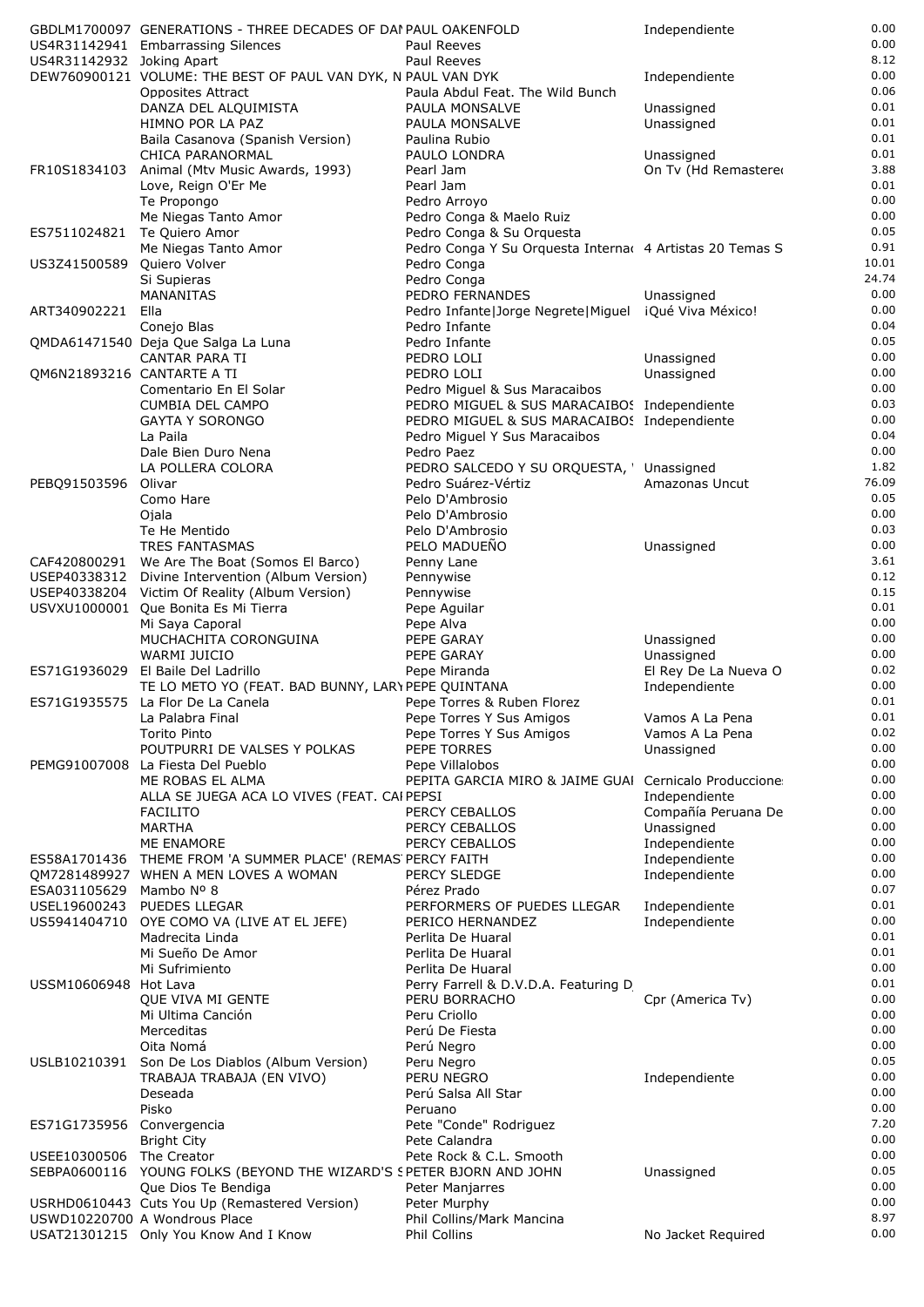|                            | Two Hearts                                                                                                            | Phil Collins                              |                             | 0.02          |
|----------------------------|-----------------------------------------------------------------------------------------------------------------------|-------------------------------------------|-----------------------------|---------------|
| FR10S1532849               | Brandenburg Concerto No. 3 In G Major, IPhilharmonia Slavonica, Alfred Sch Bach: Brandeburg Co                        |                                           |                             | 0.09          |
|                            | DEA580800135 Suite For Orchestra No. 3 In D Major, Bw Philharmonia Slavonica, Henry Adolr The Signature Series:       |                                           |                             | 0.00          |
|                            | DEA769903109 Sonate Nr. 8, C-Moll, Op. 13: Iii. Rondo: /Philharmonische Vereinigung Arte Si                           |                                           |                             | 0.10          |
| QMGXA1436856 GET ME UP     |                                                                                                                       | PHILIP HOCHSTRATE                         | Unassigned                  | 1.68<br>0.00  |
|                            | US4R31134811 Snowballs And Snowmen<br>OMGXA1436864 SUPERSONIC LIGHT                                                   | Philip Hochstrate<br>PHILIP HOCHSTRATE    | Unassigned                  | 0.81          |
| ES71G2045795 Por Tu Santo  |                                                                                                                       | Picaflor De Los Andes                     |                             | 0.15          |
|                            | TU FALTA DE QUERER                                                                                                    | PIEL MORENA                               | Unassigned                  | 0.00          |
| CLDG21400995 MI VIEJO      |                                                                                                                       | PIERO                                     | Master Media                | 0.00          |
|                            | CH6541610171 ALGUIEN QUE UNA VEZ AME                                                                                  | PILAR MONTENEGRO                          | Independiente               | 0.00          |
|                            | Mi Partida                                                                                                            | Pileña De Oro                             |                             | 0.00          |
|                            | Peru Maravilloso                                                                                                      | Pileña De Oro                             |                             | 0.00          |
|                            | LA TENELOVELA                                                                                                         | PIMPINELA                                 | Independiente               | 0.00<br>0.83  |
|                            | USHM91802592 Vivir Sin Ti, No Puedo<br>GBDJQ0100009 Shine On You Crazy Diamond (Parts 1 - 7 Pink Floyd                | Pimpinela                                 | Echoes - The Best Of I      | 0.61          |
|                            | AMARRAME                                                                                                              | PINTURA ROJA                              | Alejandro Zarate            | 0.01          |
|                            | Amiga                                                                                                                 | Pintura Roja                              |                             | 0.01          |
|                            | USV351460863 Amor De Verano                                                                                           | Pintura Roja                              |                             | 0.17          |
|                            | <b>ASI FUE</b>                                                                                                        | PINTURA ROJA                              | Unassigned                  | 0.00          |
|                            | Culpable Corazon                                                                                                      | Pintura Roja                              | Coleccion De Oro, Gra       | 0.67          |
| USV351460828               | DONDE ESTAS AMOR<br>El Telefono                                                                                       | PINTURA ROJA<br>Pintura Roja              | Exitos Del Mundo            | 0.00<br>83.73 |
|                            | La Noche                                                                                                              | Pintura Roja                              |                             | 0.00          |
|                            | MIX EL TELÉFONO                                                                                                       | PINTURA ROJA                              | Alejandro Zarate            | 0.00          |
|                            | MIX PINTURA ROJA                                                                                                      | PINTURA ROJA                              | Alejandro Zarate            | 0.00          |
|                            | MIX PINTURA ROJA 2018 (EL TELEFONO, PINTURA ROJA                                                                      |                                           | Exitos Del Mundo            | 0.00          |
| USV351467976 Navidad       |                                                                                                                       | Pintura Roja                              |                             | 0.00          |
|                            | No Puedo Más Vivir Sin Ti                                                                                             | Pintura Roja                              | Coleccion De Oro, Gra       | 0.57          |
| USV351460845 Petiso        |                                                                                                                       | Pintura Roja                              |                             | 0.00<br>0.00  |
| USV351460878 Sola          | Quiero Olvidar                                                                                                        | Pintura Roja<br>Pintura Roja              |                             | 0.02          |
|                            | USV351460747 TE QUIERO HABLAR DE AMOR                                                                                 | PINTURA ROJA                              | Independiente               | 0.04          |
|                            | Tu Falta De Querer                                                                                                    | Pintura Roja                              |                             | 0.00          |
|                            | USV351467983 Yo Soy La Cumbia                                                                                         | Pintura Roja                              |                             | 15.24         |
|                            | COF011000835 Tus Recuerdos Son Mios                                                                                   | Pipe Calderon                             |                             | 2.04          |
|                            | QM6P41481851 LAS CALEÑAS SON COMO LAS FLORES                                                                          | PIPER PIMIENTA DIAZ                       | Unassigned                  | 2.95<br>0.00  |
|                            | GIVE ME EVERYTHING (REMIX DJ. AXION PITBULL FEAT. NE-YO, AFROJACK & Independiente<br>USUM70957024 KRAZY FEAT, LIL JON | PITBULL                                   | Independiente               | 0.00          |
|                            | The Anthem                                                                                                            | Pitbull                                   |                             | 0.03          |
|                            | Coco Y Miel                                                                                                           | Piwaiti                                   |                             | 0.01          |
| UKACT1550077 BERLIN        |                                                                                                                       | PIXELORD                                  | Unassigned                  | 0.00          |
|                            | QM4TW1569682 PORQUE EL AMOR SE VA                                                                                     | PK <sub>2</sub>                           | Independiente               | 0.00          |
|                            | USHR10722838 Hey There Delilah (No Strings Version)                                                                   | Plain White T'S                           |                             | 3.89          |
|                            | ¿POR QUE TE DEMORAS? (DJ GIAN REMI) PLAN B                                                                            |                                           | Independiente               | 0.00<br>0.00  |
|                            | Bellaqueo<br>Chica Ven                                                                                                | Plan B<br>Plan B                          |                             | 0.00          |
|                            | Pa' Que Bailen                                                                                                        | Plan B                                    |                             | 0.00          |
|                            | <b>TOCARTE</b>                                                                                                        | <b>PLAN B</b>                             | Unassigned                  | 0.00          |
|                            | MX1721400604 A Donde Va Nuestro Amor (Versión Telen Playa Limbo                                                       |                                           | A Donde Va Nuestro A        | 3.40          |
| MX1721700963 Ahora Es Aguí |                                                                                                                       | Playa Limbo                               | Ahora Es Aquí               | 3.05          |
|                            | MX1721500637 Piérdeme El Respeto (En Vivo [Centro Cul Playa Limbo                                                     |                                           | De Días Y De Noches         | 1.36          |
| ITB680400027               | THE SUMMER IS MAGIC (GAMBRINUS CLI PLAYAHITTY FEAT. SASHA DE VRIES Unassigned<br><b>CANDY</b>                         | PL                                        |                             | 0.00<br>1.75  |
|                            | MAILÉN                                                                                                                | PLUTONIO DE ALTO GRADO                    | Independiente<br>Unassigned | 0.00          |
|                            | Coco Cumbia                                                                                                           | Pochi Y Su Chocoband                      |                             | 0.02          |
|                            | Pa' Los Coquitos                                                                                                      | Pochi Y Su Coocoband                      |                             | 0.00          |
|                            | Pa' Los Coquitos                                                                                                      | Pochy Y Su Coco Band                      |                             | 0.00          |
|                            | Coco Cumbia                                                                                                           | Pochy Y Su Cocoband                       |                             | 0.00          |
|                            | Hombres Buenos                                                                                                        | Pochy Y Su Cocoband                       |                             | 0.00          |
|                            | LA CHUPADITA<br>USAT20102396 Hey Pretty (Collision Mix) [Feat. Mark Z. I Poe                                          | PODER SENSUAL                             | Unassigned                  | 0.00<br>0.07  |
|                            | Dejame                                                                                                                | Polvo Libre                               |                             | 0.00          |
| ARF471500126               | Flores De Acapulco                                                                                                    | Poncho                                    |                             | 0.41          |
| ARF470900149               | Please Me                                                                                                             | Poncho                                    |                             | 0.19          |
| ES71G1716737               | Intro                                                                                                                 | Por La Sangre                             | Barco De Papel              | 0.04          |
|                            | SI TE MARCHAR / HOY VOY A TOMAR (FE PORFI BALOA                                                                       |                                           | Independiente               | 0.00          |
|                            | <b>DUELE</b>                                                                                                          | PORONGO Y SU GRUPO SOL Y MAR              | Independiente               | 0.00<br>0.02  |
|                            | USATV1300165 PURPLE, YELLOW, RED & BLUE<br><b>GOTTA LET GO</b>                                                        | PORTUGAL THE MAN<br>POSTMARK TWAIN        | Unassigned<br>Independiente | 0.00          |
| OMDA71498972 DALE CANDELA  |                                                                                                                       | POYAKE PIM CHICKEN                        | Independiente               | 0.00          |
|                            | Loaded (2007 Remastered 7" Version)                                                                                   | Primal Scream                             |                             | 0.00          |
|                            | USSM10606955 Mephesto And Kevin                                                                                       | Primus                                    |                             | 0.05          |
|                            | USSM10606945 SOUTH PARK THEME                                                                                         | <b>PRIMUS</b>                             | Independiente               | 0.20          |
|                            | TE ROBARÉ (DJ AXION REMIX)                                                                                            | PRINCE ROYCE                              | Unassigned                  | 0.00          |
|                            | NUNCA ME OLVIDES (EN VIVO)<br>Soy Peruana                                                                             | PRINCESA ACOLLINA<br>Princesita De Yungay | Independiente               | 0.00<br>0.00  |
|                            | Linda Vaquita                                                                                                         | Principe Acollino                         |                             | 0.01          |
|                            |                                                                                                                       |                                           |                             |               |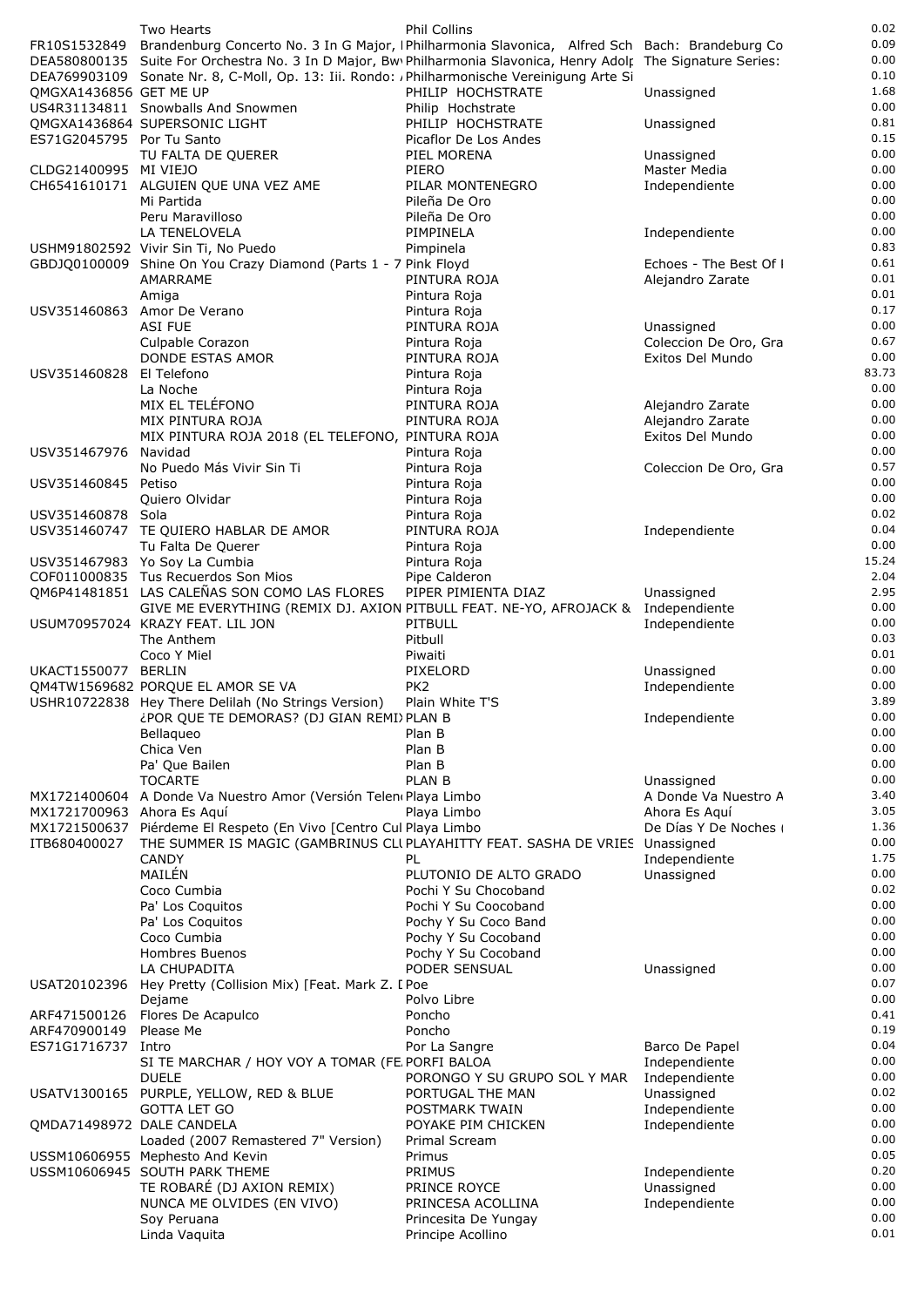|                              | PAN DE CACHO (CON MARTINA DE LOS A PRINCIPE ACOLLINO  |                                        | Unassigned                           | 0.00         |
|------------------------------|-------------------------------------------------------|----------------------------------------|--------------------------------------|--------------|
|                              | Cervecita                                             | Principe Sandino                       |                                      | 0.00         |
|                              | ELLA VIVE CON OTRO AMOR                               | PRINCIPE SANDINO                       | Unassigned                           | 0.00<br>0.00 |
|                              | Que Me Importa A Mi<br>Time To Unite (Club Dance Mix) | Principe Sandino<br>Priority           |                                      | 0.00         |
|                              | USUG10914316 A Whiter Shade Of Pale                   | Procol Harum                           |                                      | 13.53        |
|                              | Nada Quiero Saber Del Amor                            | Promesa De Amor                        |                                      | 0.00         |
|                              | DUEL EYE TO EYE                                       | PROPAGANDA                             | Independiente                        | 0.00         |
|                              | <b>QUE BUENAS CURVAS</b>                              | <b>PROYECCION</b>                      | Unassigned                           | 0.00         |
|                              | <b>SE TERMINO</b>                                     | <b>PROYECCION</b>                      | Unassigned                           | 0.00         |
|                              | Se Terminó                                            | Proyección                             |                                      | 0.00         |
|                              | <b>VOLVER A MI PAIS</b>                               | <b>PROYECCION</b>                      | Unassigned                           | 0.00         |
|                              | <b>VOLVI AL AMOR</b>                                  | <b>PROYECCION</b>                      | Unassigned                           | 0.00<br>0.00 |
|                              | No Debi Conocerte<br>No Es Mi Culpa                   | Proyecto Santhia<br>Proyecto Santhia   |                                      | 0.00         |
|                              | Que Se Vaya                                           | Proyecto Santhia                       |                                      | 0.00         |
| US3Z40500391 Brinca          |                                                       | Proyecto Uno                           |                                      | 14.37        |
| USA371676929 El Tiburon      |                                                       | Proyecto Uno                           |                                      | 5.04         |
| US3Z40407575 Esta Pegao      |                                                       | Proyecto Uno                           | Proyecto Uno In Da Ho                | 6.65         |
| MXUM70700110 Esta Pega'O     |                                                       | Proyecto Uno                           |                                      | 0.00         |
|                              | Esta Pegao' (Radio Mix)                               | Proyecto Uno                           | Exitos De Proyecto Un                | 1.09         |
| US3Z40407574                 | Nu Nu                                                 | Proyecto Uno                           | In Da House                          | 0.01<br>0.45 |
| US3Z40407581 Tiburon         | Pumpin                                                | Proyecto Uno<br>Proyecto Uno           |                                      | 42.58        |
|                              | Despierta                                             | Psicotonicos                           |                                      | 0.00         |
|                              | Tu Cariñito (Original Extended)                       | Puerto Rican Power                     | Tu Cariñito Re-Mixes                 | 5.39         |
|                              | USBB40300019 I'Ll Be Missing You                      | Puff Daddy                             |                                      | 0.54         |
|                              | Adicto Al Whatsapp                                    | Pumita Cazador                         |                                      | 0.01         |
|                              | <b>AGUACERITO</b>                                     | PUMITA CAZADOR                         | Unassigned                           | 0.02         |
|                              | <b>AMAPOLA</b>                                        | PUMITA CAZADOR                         | Independiente                        | 0.00         |
|                              | CARINO                                                | PUMITA CAZADOR                         | Independiente                        | 0.00         |
|                              | <b>HUERFANITO</b>                                     | PUMITA CAZADOR                         | Unassigned                           | 0.00         |
|                              | <b>INGRATA</b>                                        | PUMITA CAZADOR                         | Independiente                        | 0.00<br>0.00 |
|                              | PICAFLORCITO<br>VIZCACHITA                            | PUMITA CAZADOR<br>PUMITA CAZADOR       | Unassigned<br>Unassigned             | 0.00         |
|                              | PEMG91327002 BIENVENIDOS AL CALLAO                    | PUNTO & COMA                           | Independiente                        | 0.00         |
| PEMG90708005 Chinita Rica    |                                                       | Punto & Coma                           |                                      | 1.00         |
|                              | PEMG90708003 Contrapunto De Tondero                   | Punto & Coma                           |                                      | 0.00         |
| PEMG90708004 La Tía Concolón |                                                       | Punto & Coma                           |                                      | 0.03         |
|                              | Contigo Para Siempre                                  | Pura Osadia                            |                                      | 0.00         |
|                              | <b>MUY SOLA</b>                                       | PURA OSADIA                            | Independiente                        | 0.00         |
|                              | YA NO QUIERO VOLVER CONTIGO                           | PURA OSADIA                            | Unassigned                           | 0.17         |
| USGF19816601 DELICIOUS       |                                                       | PURE SUGAR                             | Independiente                        | 0.00         |
| PEPS31717023<br>PEPS31717027 | CANTINERO<br>DÉJENME LLORAR                           | PURO SENTIMIENTO<br>PURO SENTIMIENTO   | Puro Sentimiento<br>Puro Sentimiento | 0.00<br>0.00 |
| PEPS31717020                 | <b>DIAS FELICES</b>                                   | PURO SENTIMIENTO                       | Puro Sentimiento                     | 0.01         |
| PEPS31717032                 | EL AMOR ES SOLO UNA PALABRA                           | PURO SENTIMIENTO                       | Puro Sentimiento                     | 0.00         |
| PEPS31717033                 | EL ME MINTIO                                          | PURO SENTIMIENTO                       | Puro Sentimiento                     | 0.00         |
| PEPS31717028                 | LIBRE                                                 | PURO SENTIMIENTO                       | Puro Sentimiento                     | 0.00         |
|                              | Mas Allá                                              | Puro Sentimiento                       |                                      | 0.01         |
| PEPS31717029                 | MI CUERPO SUPLICA                                     | PURO SENTIMIENTO                       | Puro Sentimiento                     | 0.00         |
| PEPS31717034                 | NO TE RECUERDO                                        | PURO SENTIMIENTO                       | Puro Sentimiento                     | 0.00         |
| PEPS31717025                 | PERDONAME                                             | PURO SENTIMIENTO                       | Puro Sentimiento                     | 0.00<br>0.01 |
| PEPS31717022<br>PEPS31717030 | <b>QUE BONITO</b><br>QUÉ SERA DE MI VIDA              | PURO SENTIMIENTO<br>PURO SENTIMIENTO   | Puro Sentimiento<br>Puro Sentimiento | 0.00         |
| PEPS31717021                 | <b>RECUERDOS</b>                                      | PURO SENTIMIENTO                       | Puro Sentimiento                     | 0.00         |
| PEPS31717024                 | SI SABEN COMO ME PONGO PA QUE ME I PURO SENTIMIENTO   |                                        | Puro Sentimiento                     | 0.05         |
|                              | <b>TERCO CORAZON</b>                                  | PURO SENTIMIENTO                       | Puro Sentimiento                     | 0.03         |
|                              | Ya No Aguanto                                         | Pusho                                  |                                      | 0.00         |
| BEZ451200618                 | Strange World (2000 Remastered Remak Push             |                                        | Euphoric Clubland                    | 0.00         |
|                              | BEZ450030624 Strange World (Radio Edit)               | Push                                   |                                      | 0.00         |
|                              | MASK OF INNER THOUGHT                                 | PYLON KING                             | Independiente                        | 0.00         |
| USIR10211427                 | Song For The Dead                                     | Queens Of The Stone Age                |                                      | 0.00<br>0.00 |
|                              | ARRIBA CUEVITA<br>Arriba Cuevita                      | QUILDER RODRIGUEZ<br>Quilder Rodríguez | Unassigned                           | 0.00         |
|                              | EX DE VERDAD                                          | QUINTO CIELO                           | Independiente                        | 0.00         |
|                              | <b>CULPABLE O NO</b>                                  | <b>QUIQUE NEIRA</b>                    | Independiente                        | 0.00         |
|                              | BURN IT UP (FEAT. WISYN AND YANDEL) R. KELLY          |                                        | Unassigned                           | 0.00         |
|                              | LA GATA BAJO LA LLUVIA                                | R.E.D.                                 | Independiente                        | 0.00         |
|                              | Shiny Happy People (Feat. Kate Pearson) R.E.M.        |                                        | Out Of Time                          | 0.00         |
|                              | How You'Ve Been (Black Caviar Remix)                  | R3Hab & Quinn Lewis                    |                                      | 0.01         |
|                              | R3NACER                                               | R3SET                                  | Independiente                        | 0.00         |
|                              | Amarte, Amarte Una Vez Mas                            | Rabito<br>Radiante Huanca              |                                      | 0.00<br>0.00 |
|                              | Coca Kintucha<br><b>Trencito Macho</b>                | Radiante Huanca                        |                                      | 0.00         |
|                              | <b>Material Sensual</b>                               | Raes                                   | <b>Material Sensual</b>              | 0.00         |
|                              | No Me Olvides                                         | Rafael Amaranto                        |                                      | 0.15         |
|                              | Carino                                                | Rafael Matallana                       |                                      | 0.00         |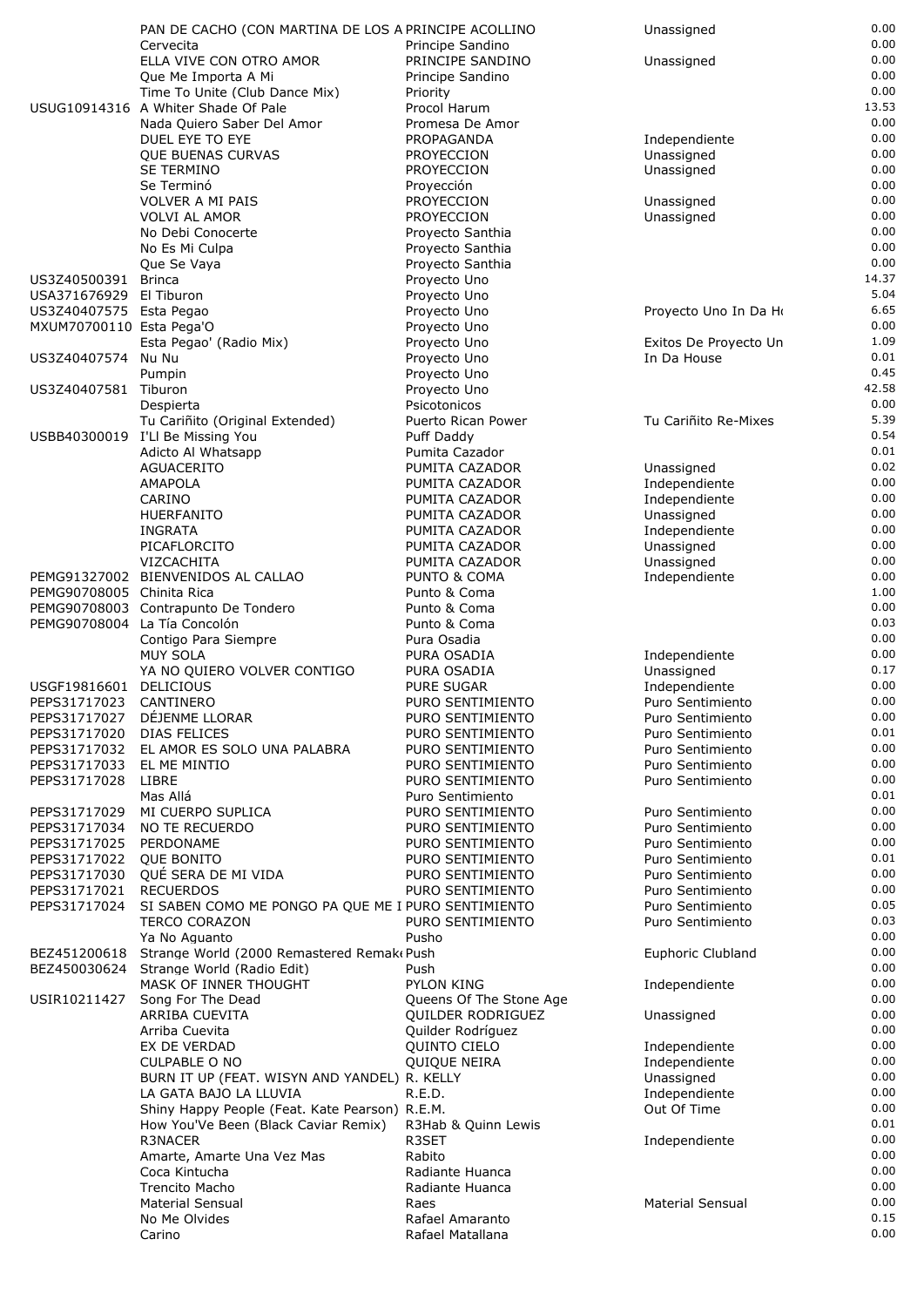|                         | Hilda                                                                  | Rafael Matallana                           |                        | 0.01  |
|-------------------------|------------------------------------------------------------------------|--------------------------------------------|------------------------|-------|
|                         | PEMG90614004 EL MANTEQUERO                                             | RAFAEL SANTA CRUZ                          | Unassigned             | 0.02  |
|                         | PEMG90611001 El Negro Frutero                                          | Rafael Santa Cruz                          |                        | 0.21  |
|                         | PEMG99904002 Negro Tiene Que Ser / Ven A Mi Encuentr Rafael Santa Cruz |                                            | Rafael Santa Cruz - In | 0.75  |
|                         | Yo No Se Vivir Sin Ti                                                  | Rafaella Carra                             |                        | 0.06  |
|                         | MENTIROSA (EN VIVO)                                                    | <b>RAFAGA</b>                              | Independiente          | 0.00  |
|                         | NO TE VAYAS (EN VIVO)                                                  | <b>RAFAGA</b>                              | Independiente          | 0.00  |
| ES71G1772876            | <b>UNA CERVEZA</b>                                                     | <b>RAFAGA</b>                              | Independiente          | 0.00  |
| ES71G1772876            | Una Cerveza                                                            | Ráfaga                                     |                        | 0.42  |
|                         | UNA CERVEZA (EN VIVO, CHIMBOTE)                                        | <b>RAFAGA</b>                              | Independiente          | 0.00  |
|                         | YO QUISIERA                                                            | <b>RAFAGA</b>                              | Independiente          | 0.00  |
| ITM000102377            | Hay Que Venir Al Sur                                                   | Raffaella Carrà                            |                        | 0.47  |
|                         | Lucas                                                                  | Raffaella Carrà                            |                        | 0.01  |
|                         | PEDRO (SPANISH VERSION)                                                | RAFFAELLA CARRA                            | Unassigned             | 0.00  |
|                         | Pedro (Spanish Versión)                                                | Raffaella Carrà                            |                        | 0.01  |
|                         | Yo No Se Vivir Sin Ti                                                  | Raffaella Carrà                            |                        | 0.00  |
|                         | Esta Noche                                                             | Rafy Mercenario                            |                        | 0.01  |
|                         | QUIMICA                                                                | RAFY MERCENARIO                            | Unassigned             | 0.00  |
|                         | Jambo Jambo Jambo                                                      | Ragga 2 Sunshine                           |                        | 0.02  |
|                         | <b>MALDITA PASION</b>                                                  | RAICES DE JAUJA                            | Unassigned             | 0.00  |
|                         | MI DUEÑA                                                               | RAICES DE JAUJA                            | Unassigned             | 0.00  |
|                         | MI DULCE AMOR                                                          | RAICES DE JAUJA                            | Unassigned             | 0.00  |
|                         | RECUERDOS DE AMOR                                                      | RAICES DE JAUJA                            | Independiente          | 0.00  |
|                         | <b>TUS RECUERDOS</b>                                                   | RAICES DE JAUJA                            | Unassigned             | 0.00  |
| NLK780500011            | SEASIDE HARMONY EXPERIENCE                                             | <b>RAIMOND LAP</b>                         | Independiente          | 0.00  |
| USCK30802001            | DRIVING WITH THE TOP DOWN                                              | RAIN DJAWADI                               | Independiente          | 16.03 |
|                         | Monsoon (New Pass)                                                     | Rain Men                                   |                        | 0.00  |
|                         | HIP HOP FILOSOFIA                                                      | RAIZ MESTIZA                               | Independiente          | 0.00  |
|                         | Hip Hop Filosofía                                                      | Raíz Mestiza                               |                        | 0.00  |
| USUM70739146 Lloraras   |                                                                        | Rakim & Ken-Y                              |                        | 0.01  |
|                         | Un Sueño (Feat. Gargolas Y Zion) [Remix Rakim & Ken-Y                  |                                            |                        | 0.00  |
|                         | Sueltate                                                               | Rakim Y Ken Y & Cruzito                    |                        | 0.00  |
|                         | SI LA VES 2                                                            | RAKIM Y KEN Y                              | Unassigned             | 0.00  |
| IT00G9301551            | El Gallinero                                                           | Ramirez                                    | Terapia                | 0.46  |
|                         | Bohemia                                                                | Ramón Avilés                               |                        | 0.00  |
|                         | Cabellitos De Mi Madre                                                 | Ramón Aviles                               |                        | 0.00  |
|                         | LA PRIMERA PIEDRA                                                      | RAMON AVILÉS                               | Independiente          | 0.00  |
|                         | La Primera Piedra                                                      | Ramón Avilés                               |                        | 0.02  |
|                         | Llorona                                                                | Ramón Aviles                               |                        | 0.00  |
|                         | Madre                                                                  | Ramon Aviles                               |                        | 0.00  |
|                         | Mi Noche Azul                                                          | Ramón Aviles                               |                        | 0.01  |
|                         | NI PERDON, NI OLVIDO                                                   | <b>RAMON AVILES</b>                        | Independiente          | 0.00  |
|                         | Ni Perdón, Ni Olvido                                                   | Ramón Aviles                               |                        | 0.06  |
|                         | PERO A MI MADRE, NO                                                    | <b>RAMON AVILES</b>                        | Independiente          | 0.00  |
|                         | Pero A Mi Madre, No                                                    | Ramón Aviles                               |                        | 0.03  |
|                         | Te Espero Alla En El Bar                                               | Ramon Aviles                               |                        | 0.00  |
|                         | Volver Volver                                                          | Ramón Avilés                               |                        | 0.00  |
|                         | El Venao                                                               | Ramon Orlando                              |                        | 0.00  |
|                         | AMOR DIVINO                                                            | <b>RAMON PEREZ</b>                         | Unassigned             | 0.00  |
|                         | Amor Divino                                                            | Ramón Perez                                |                        | 0.00  |
|                         | DOS VICIOS                                                             | <b>RAMON RIVERA</b>                        | Independiente          | 0.00  |
|                         | <b>MORENA</b>                                                          | <b>RAMON RIVERA</b>                        | Independiente          | 0.00  |
|                         | PAPELITO                                                               | <b>RAMON RIVERA</b>                        | Independiente          | 0.00  |
|                         | <b>SACO LARGO</b>                                                      | <b>RAMON RIVERA</b>                        | Unassigned             | 0.00  |
|                         | LA FIESTA NO ES PARA LOS FEOS                                          | RAMON VELOZ Y LOS GUARACHERO Independiente |                        | 0.00  |
|                         | USWB10505210 Glad To See You Go [2005 Remastered ARamones              |                                            |                        | 0.00  |
| USSM10606946 Brad Logan |                                                                        | Rancid                                     |                        | 0.02  |
| USEP40322109 Ruby Soho  |                                                                        | Rancid                                     | And Out Come The '     | 0.02  |
|                         | USEP40316204 Salvation (Album Version)                                 | Rancid                                     |                        | 0.01  |
| USESM9700004 Denise     |                                                                        | Randy & The Rainbows                       |                        | 0.00  |
|                         | USWD10936381 Perry The Platypus Theme                                  | Randy Crenshaw                             |                        | 0.02  |
|                         | USNLR0400084 HALLOWEEN MASQUERADE                                      | <b>RANDY EDELMAN</b>                       | Independiente          | 0.00  |
|                         | USNLR0400083 SON OF THE MASK (HISTORY LESSON)                          | RANDY EDELMAN                              | Independiente          | 0.00  |
|                         | USMC10500168 The Dragon'S Heartbeat                                    | Randy Edelman                              |                        | 1.55  |
| TCABB1130252 GET DIRTY  |                                                                        | RAPHAEL LAKE                               | Independiente          | 0.00  |
|                         | LA CUNA BLANCA                                                         | RAPHY LEAVITT & LA SELECTA                 | Unassigned             | 0.00  |
| USUL10300389            | Siempre Alegre                                                         | Raphy Leavitt                              |                        | 1.30  |
|                         | EN EL AIRE                                                             | <b>RARA AVIS</b>                           | Unassigned             | 0.00  |
|                         | ESPIRITUAL                                                             | <b>RASA</b>                                | Independiente          | 0.00  |
| QM4TW1679700 Oye        |                                                                        | Rasputin                                   |                        | 0.51  |
|                         | NIÑA                                                                   |                                            |                        | 0.02  |
| ARF850500079            | Aún Estás En Mis Sueños                                                | RASTA GRINGO<br>Rata Blanca                | Unassigned             | 21.70 |
| ARF850200055            | Ella                                                                   | Rata Blanca                                |                        | 0.70  |
| ARF140000189            | Mujer Amante (Remastered Version)                                      | Rata Blanca                                |                        | 0.43  |
| ARF850600024            | Para Siempre                                                           | Ratones Paranoicos                         | Inyectado De Rocanro   | 0.02  |
| ARF850100049            | Para Siempre Diego                                                     | Ratones Paranoicos                         | <b>Obras Cumbres</b>   | 0.40  |
| ARA140400001            | Sigue Girando                                                          | Ratones Paranoicos                         |                        | 0.12  |
|                         | Amor De Juventud                                                       |                                            |                        | 0.06  |
|                         |                                                                        | Raul Arquinigo                             |                        |       |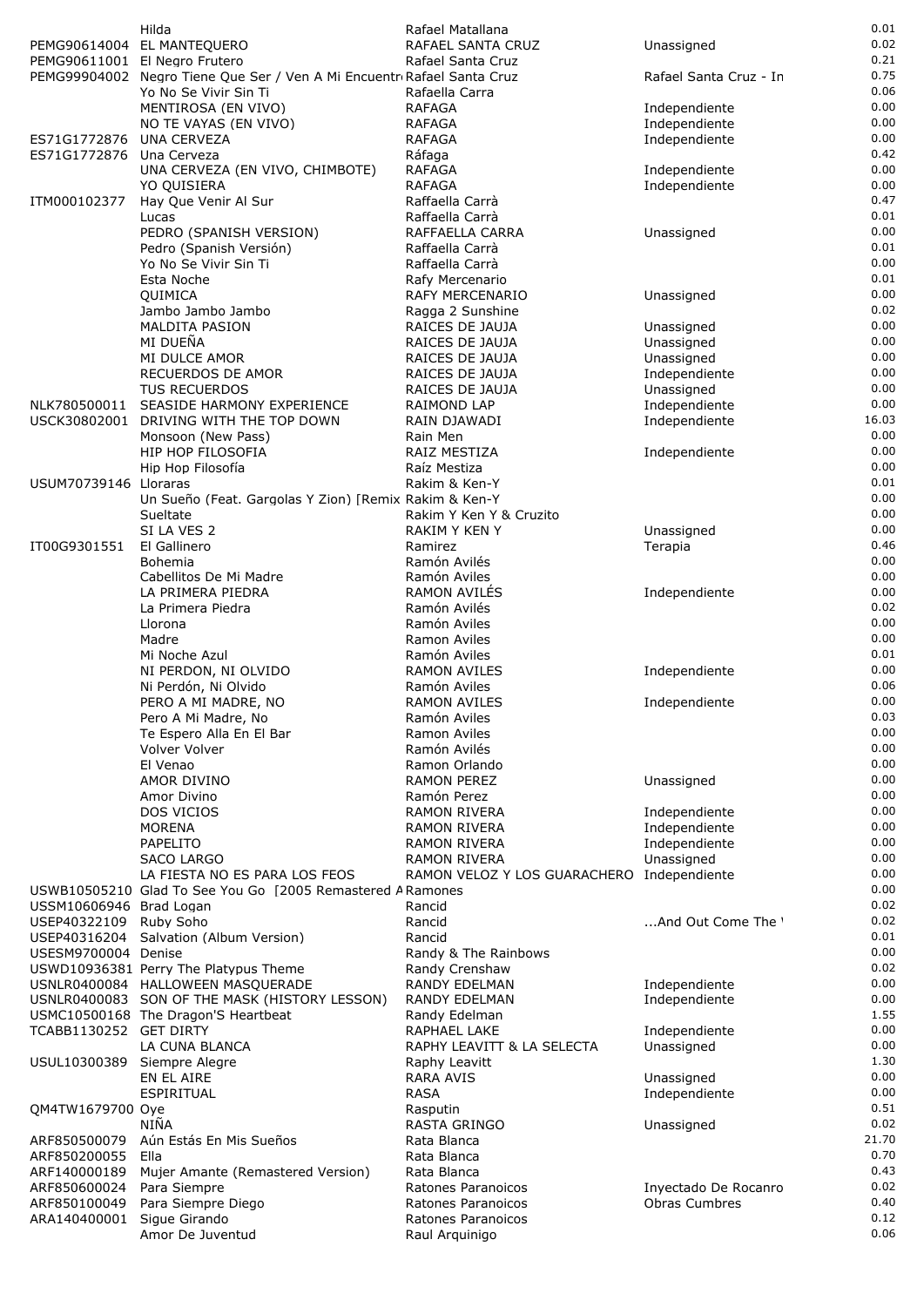|                            | Amor Imposible                                                          | Raul Arquinigo                  |                        | 0.01  |
|----------------------------|-------------------------------------------------------------------------|---------------------------------|------------------------|-------|
|                            | Corazon Ilusionado                                                      | Raul Arquinigo                  |                        | 0.01  |
|                            | Corazon Obsesionado                                                     | Raul Arquinigo                  | Yo Soy El Amor         | 0.12  |
|                            | Cuando Estes Con El                                                     | Raul Arquinigo                  | Yo Soy El Amor         | 2.67  |
|                            |                                                                         |                                 |                        |       |
|                            | <b>CUANDO ME VAYA</b>                                                   | RAUL ARQUINIGO                  | Unassigned             | 0.00  |
|                            | Debemos Terminar                                                        | Raul Arquinigo                  |                        | 0.00  |
|                            | Decisiones                                                              | Raul Arquinigo                  |                        | 0.32  |
|                            |                                                                         |                                 |                        | 0.00  |
|                            | Dime Que Te Pasó                                                        | Raul Arquinigo                  |                        |       |
|                            | Dime Si No Es Verdad                                                    | Raul Arquinigo                  |                        | 0.00  |
|                            | Estoy Enamorado                                                         | Raul Arquinigo                  | Yo Soy El Amor         | 3.65  |
|                            | Explicaciones                                                           |                                 |                        | 0.00  |
|                            |                                                                         | Raul Arquinigo                  |                        |       |
|                            | Mamita Linda                                                            | Raul Arguinigo                  |                        | 0.00  |
|                            | ME LLAMAN EL LOCO (EN VIVO))                                            | RAUL ARQUINIGO                  | Independiente          | 0.00  |
|                            | Mi Cruel Destino                                                        | Raul Arquinigo                  |                        | 0.28  |
|                            |                                                                         |                                 |                        | 0.00  |
|                            | No Quiero Verte Llorar                                                  | Raul Arquinigo                  |                        |       |
|                            | Nos Quedamos Solos                                                      | Raul Arquinigo                  |                        | 0.00  |
|                            | NUNCA JUEGUES CON EL AMOR (EN VIVC RAUL ARQUINIGO                       |                                 | Unassigned             | 0.00  |
|                            | Obsesion                                                                | Raul Arquinigo                  |                        | 0.00  |
|                            |                                                                         |                                 |                        |       |
|                            | OBSESION (EN VIVO)                                                      | RAUL ARQUINIGO                  | Unassigned             | 0.00  |
|                            | Perdoname Amor                                                          | Raul Arquinigo                  |                        | 0.00  |
|                            | QUE COSA TIENE EL AMOR (EN CONCIER RAUL ARQUINIGO                       |                                 | Unassigned             | 0.00  |
|                            |                                                                         |                                 | Unassigned             | 0.00  |
|                            | QUE COSAS TIENE EL AMOR (EN VIVO)                                       | RAUL ARQUINIGO                  |                        |       |
|                            | Que Te Importa A Ti                                                     | Raul Arquinigo                  |                        | 0.00  |
|                            | QUIEN PODRIA SABER (EN VIVO)                                            | RAUL ARQUINIGO                  | Unassigned             | 0.00  |
|                            | SABES QUE TE AMO (EN CONCIERTO)                                         | RAUL ARQUINIGO                  | Unassigned             | 0.00  |
|                            |                                                                         |                                 |                        | 0.00  |
|                            | Soledad                                                                 | Raul Arquinigo                  |                        |       |
|                            | VOY A ESCRIBIR (EN VIVO)                                                | RAUL ARQUINIGO                  | Unassigned             | 0.00  |
|                            | Yo Soy El Amor                                                          | Raul Arquinigo                  |                        | 9.92  |
|                            |                                                                         |                                 |                        |       |
|                            | Llanto De Papa                                                          | Raul Arquiñigo Y Javier Zamudio |                        | 0.02  |
|                            | No Me Compares Con Nadie                                                | Raul Arquiñigo                  |                        | 0.00  |
| USBL10000267               | Cavatina                                                                | Raúl Di Blasio                  | Personalidad           | 0.05  |
|                            |                                                                         | Raúl Di Blasio                  | Colección Inmortales   | 3.03  |
| CLUM71903067 Piano         |                                                                         |                                 |                        |       |
|                            | PEMG99802014 Adios Pueblo De Ayacucho                                   | Raúl García Zárate              |                        | 0.57  |
|                            | PEMG91330002 Carnaval De Ayacucho                                       | Raúl García Zárate              | Raúl García Zárate, In | 0.08  |
|                            | PEMG91330009 Ciudad Del Lago                                            | Raúl García Zárate              | Raúl García Zárate, In | 0.07  |
|                            |                                                                         |                                 |                        |       |
|                            | PEMG91322001 El Condor Pasa (Guitar Version)                            | Raúl García Zárate              |                        | 0.57  |
|                            | PEMG99802007 Puro Sentimiento                                           | Raúl García Zárate              | La Primera Guitarra A  | 0.35  |
| PEMG90601005 Valicha       |                                                                         | Raúl García Zárate              |                        | 5.05  |
|                            |                                                                         |                                 |                        | 0.00  |
|                            | PEMG91330006 Virgenes Del Sol                                           | Raúl García Zárate              | Raúl García Zárate, In |       |
|                            | ES71G1732822 CUANDO TU ME QUIERAS                                       | RAUL SHAW MORENO                | Independiente          | 0.02  |
|                            | EL CONTROL DEL VERBO                                                    | RAUL VASQUEZ                    | Unassigned             | 0.00  |
|                            | LA PLAÑIDERA                                                            |                                 | Independiente          | 0.00  |
|                            |                                                                         | RAUL VASQUEZ                    |                        |       |
|                            | Vas A Ser Mi Compañera                                                  | Raul Vasquez                    |                        | 0.00  |
| PEMG91007003 Salsa Intima  |                                                                         | Raúl Villarán                   |                        | 3.52  |
|                            | Dueño De Nada                                                           | Raulin Rosendo                  |                        | 0.00  |
|                            |                                                                         |                                 |                        |       |
|                            | High (Feat. Apache)                                                     | Rawayana                        |                        | 0.00  |
| ES71G1776411               | Trucutu                                                                 | Ray Barretto                    |                        | 0.00  |
| PERC11711300               | Callejón                                                                | Ray Callao                      | Abriendo Caminos       | 28.19 |
|                            |                                                                         |                                 |                        |       |
| PERC11602002               | El Divorcio                                                             | Ray Callao                      | Abriendo Caminos       | 17.35 |
| ES6601802693               | Hit The Road Jack (Remastered)                                          | Ray Charles                     |                        | 0.00  |
|                            | QMFMF1429725 Unchained Melody                                           | Ray Charles                     |                        | 0.02  |
|                            |                                                                         |                                 |                        | 1.68  |
| ES71G1635199               | Besame Mucho                                                            | Ray Conniff                     | Maravillas Orquestales |       |
| USA561385008               | TCHAIKOVSKY'S FIRST PIANO CONCERTC RAY CONNIFF                          |                                 | Independiente          | 0.00  |
|                            | Bandolera                                                               | Ray Sepulveda                   |                        | 0.00  |
|                            | BANDOLERA (FEAT. ORQUESTA MAMBELE RAY SEPULVEDA                         |                                 | Unassigned             | 0.00  |
|                            |                                                                         |                                 |                        |       |
|                            | Bandolera (Feat. Orquesta Mambele) [En Ray Sepúlveda                    |                                 | Karamba Latin Disco    | 1.02  |
|                            | Cuando Vuelvas Conmigo                                                  | Ray Sepúlveda                   |                        | 0.11  |
|                            | <b>DONDE ESTARAS</b>                                                    | RAY SEPULVEDA                   | Unassigned             | 0.00  |
|                            |                                                                         |                                 |                        | 0.14  |
|                            | Donde Estaras                                                           | Ray Sepúlveda                   |                        |       |
|                            | MI AMOR AMOR (EN VIVO KARAMBA LAT RAY SEPULVEDA                         |                                 | Unassigned             | 0.00  |
| PEMG99906008               | Popurri Ancashino: Mujer Ancashina / Qui Raymond Thevenot               |                                 | Raymond Thevenot: E    | 0.75  |
|                            | PEMG99906003 Popurrí Huanca: Vaso De Cristal / Airamr Raymond Thevenot  |                                 | Raymond Thevenot: E    | 0.76  |
|                            |                                                                         |                                 |                        |       |
|                            | PEMG99704004 Punchauniquipi (En Tu Día) (Vals Incaico) Raymond Thevenot |                                 | Raymond Thevenot: E    | 0.03  |
|                            | US3M50564502 NOTHING VENTURED, NOTHING GAINED RAYMOND WONG              |                                 | Independiente          | 0.00  |
|                            | TU RECUERDO (EN VIVO)                                                   | REBECA SCRIBENS                 | Unassigned             | 0.00  |
|                            |                                                                         |                                 |                        | 0.00  |
|                            | QM7UU1500015 JUICY WIGGLE (MUNK REMIX) FEAT. THE REDFOO                 |                                 | Independiente          |       |
| USGMP0600149 Wild And Free |                                                                         | Rednex                          |                        | 0.00  |
| SEVHC9803060               | New Noise                                                               | Refused                         | The E.P. Compilation   | 0.00  |
|                            | NECESITO DE TI                                                          | <b>REGGAETON PARTY</b>          |                        | 0.00  |
|                            |                                                                         |                                 | Independiente          |       |
|                            | NO ME DEJES                                                             | <b>REGGAETON PARTY</b>          | Independiente          | 0.00  |
|                            | <b>QUITATE TU</b>                                                       | <b>REGGAETON PARTY</b>          | Unassigned             | 0.00  |
|                            | A PA' NI PA'                                                            | REGGAETON.COM                   | Unassigned             | 0.00  |
|                            |                                                                         |                                 |                        |       |
|                            | <b>MUJERES</b>                                                          | REGGAETON.COM                   | Unassigned             | 0.00  |
|                            | TE QUIERO A TI                                                          | REGGAETON.COM                   | Unassigned             | 0.00  |
|                            | YA ME ENTERÉ (EN VIVO)                                                  | REIK                            | Independiente          | 0.00  |
|                            |                                                                         |                                 |                        |       |
|                            | Mix Pintura Roja                                                        | Reinas De La Cumbia             |                        | 0.00  |
| DEER11300094               | WE ARE THE WORLD                                                        | REINHOLD HÖRAUF                 | Unassigned             | 0.00  |
| FR10S1759101               | Carnaval Marqueño                                                       | Renacer Perú                    | Mi Jauja               | 0.12  |
|                            |                                                                         |                                 |                        |       |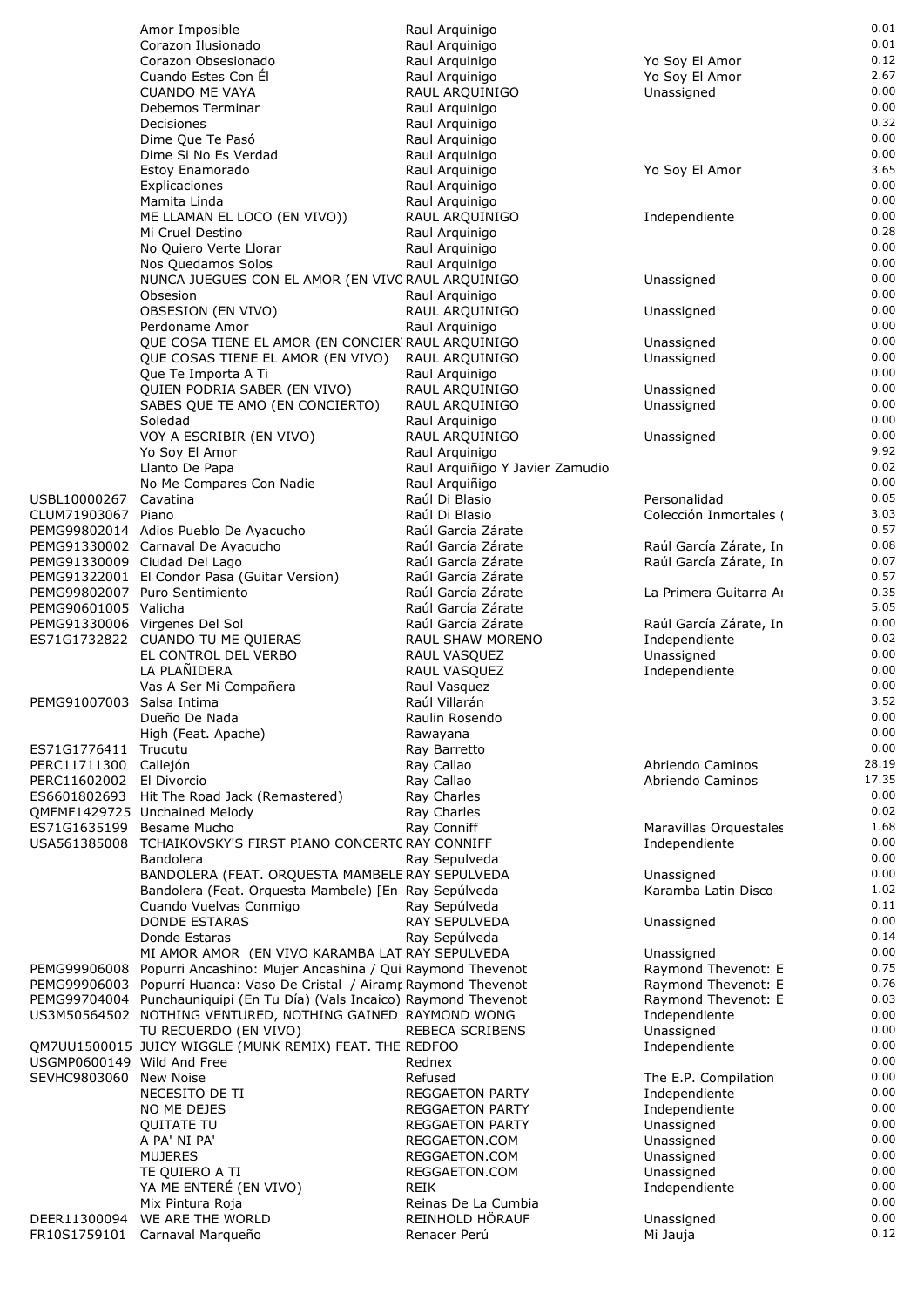|                                | Jauja                                                                                                    | Renacer Perú                                                     |                               | 0.00         |
|--------------------------------|----------------------------------------------------------------------------------------------------------|------------------------------------------------------------------|-------------------------------|--------------|
|                                | FR10S1759100 Sentimiento Herido                                                                          | Renacer Perú                                                     |                               | 0.80         |
|                                | QM4TW1558138 HOMBRES DE VALOR                                                                            | <b>RENAN CARIAS</b>                                              | Independiente                 | 0.00<br>0.00 |
|                                | ROXANNE (EN VIVO)<br>MIRANDO LA MISMA LUNA                                                               | RENATA FLORES, LUCHO QUEQUEZA Unassigned<br><b>RENATA FLORES</b> | Independiente                 | 0.00         |
|                                | TE VOLVERE A ENCONTRAR                                                                                   | <b>RENATO BONIFAZ</b>                                            | Cpr (America Tv)              | 0.00         |
| BRPUI1700029                   | De Toda Cor Feat. Ney Matogrosso, Oswa Renato Luciano                                                    |                                                                  |                               | 0.00         |
|                                | SOY EL MAS SENSUAL                                                                                       | <b>RENATO</b>                                                    | Independiente                 | 0.25         |
|                                | HRAA40000107 Stilska Mafija Feat. Tram 11, Sick Rhyme Renman                                             |                                                                  |                               | 0.00         |
|                                | Duele Dejarte Ir                                                                                         | Renzo & Ian                                                      |                               | 0.00         |
|                                | BRIMU1802163 Como Te Quiero Negra                                                                        | Renzo Gil Y Willy Terry                                          | 30 Años De Peruanida          | 0.57         |
|                                | PA' BRAVO YO (FEAT. JUSTO BETANCOUR RENZO PADILLA<br>SI TE VAS QUE HARÉ (FEAT. JOSÉ LUIS A RENZO PADILLA |                                                                  | Unassigned<br>Independiente   | 0.03<br>0.00 |
|                                | Borrachito Sin Pena                                                                                      | Revelación 5:40                                                  |                               | 0.10         |
|                                | La Pagaras                                                                                               | Revelación 5:40                                                  |                               | 0.03         |
|                                | Veneno Para Olvidarte                                                                                    | Revelación 5:40                                                  |                               | 0.00         |
|                                | Dede Que No Estas                                                                                        | <b>Rey Ruiz</b>                                                  | Salsahits 2001                | 0.08         |
| ES71G1823328                   | No Me Acostumbro                                                                                         | Rey Ruiz                                                         |                               | 0.00         |
|                                | TU CUERPO ME LLAMA (REMIX) [FEAT. LC REYKON                                                              |                                                                  | Unassigned                    | 0.00         |
| US5941410940                   | Guayaba Podrida<br>Bolo                                                                                  | Reynas Del Swing<br>Reza Safinia & H. Scott Salinas              |                               | 0.00<br>0.00 |
| COF019400659                   | Cuanto Te Debo                                                                                           | Ricardo Fuentes                                                  |                               | 11.46        |
|                                | AMOR PROHIBIDO (CON GRUPO CARU)                                                                          | RICARDO GUERRERO                                                 | Unassigned                    | 0.00         |
|                                | Amor Prohibido (Con Grupo Carú)                                                                          | Ricardo Guerrero                                                 |                               | 0.00         |
|                                | UN MUNDO IDEAL                                                                                           | RICARDO MONTANER & MICHELLE                                      | Unassigned                    | 0.00         |
|                                | A Donde Va El Amor                                                                                       | Ricardo Montaner                                                 |                               | 0.18         |
|                                | NO ME DIGAS NADA (EN VIVO)                                                                               | RICARDO PANTA                                                    | Independiente                 | 0.00<br>0.00 |
| ARF039702397                   | Guaguanco In Jazz<br>Recuerdo Malevo                                                                     | Ricardo Ray<br>Ricardo Tanturi Y Su Orquesta Tipica              |                               | 0.00         |
| ART340900927                   | Esta Noche Me Emborracho                                                                                 | Ricardo Tanturi                                                  |                               | 0.00         |
| USWD10526215 Una Stella Cade   |                                                                                                          | Riccardo Billi                                                   |                               | 0.01         |
|                                | Uno De Tantos                                                                                            | Riccardo Del Turco                                               |                               | 0.00         |
|                                | Mamma Maria (Versión En Español)                                                                         | Ricchi E Poveri                                                  |                               | 0.00         |
|                                | Será Porque Te Amo                                                                                       | Ricchi E Poveri                                                  |                               | 0.00         |
|                                | QMGXA1419890 Panoramic Views<br>Lettre A Ma Mere                                                         | Richard Allen Harvey<br>Richard Clayderman                       |                               | 0.00<br>0.00 |
| FR08F9900480                   | My Heart Will Go On                                                                                      | Richard Clayderman                                               | My Summer Collectior          | 0.00         |
|                                | AUAY21400099 The Music Of The Night                                                                      | Richard Clayderman                                               |                               | 0.00         |
| ARF471300109                   | Corre La Voz                                                                                             | Richard Coleman                                                  | Incandescente                 | 0.00         |
|                                | ARF471300112 Cuestión De Tiempo                                                                          | Richard Coleman                                                  | Incandescente                 | 0.00         |
|                                | El Tras Tras                                                                                             | Richard Dj                                                       |                               | 0.00<br>0.00 |
| QMUJA1504709 Path To Victory   | US3M50460112 TOM SAWYER - FINALE ORCHESTRA                                                               | Richard Friedman<br>RICHARD M. SHERMAN, ROBERT B. S Unassigned   |                               | 0.00         |
|                                | Cloud Mind                                                                                               | Richard Pryn                                                     |                               | 0.00         |
|                                | RICHIE'S JALA JALA (LIVE)                                                                                | RICHIE RAY & BOBBY CRUZ                                          | Unassigned                    | 0.00         |
|                                | <b>TIMOTEO</b>                                                                                           | RICHIE RAY & BOBBY CRUZ                                          | Independiente                 | 0.00         |
|                                | Yo Soy Babalu                                                                                            | Richie Ray & Bobby Cruz                                          |                               | 0.00         |
| PEMG91307002 BLACKBIRD         | EL ROBOT (FEAT. DJ JB)                                                                                   | RICHIE ZELLON<br>RICHIEMANUEL                                    | Unassigned<br>Unassigned      | 0.00<br>0.00 |
| GBARL8800108 Rick'S Hits (Mix) |                                                                                                          | <b>Rick Astley</b>                                               |                               | 0.10         |
|                                | USUM71914474 Super Freak (Dj Lead Non Stop Version)                                                      | <b>Rick James</b>                                                |                               | 0.40         |
|                                | DEAF71472850 You & I (Club Mix)                                                                          | <b>Rick James</b>                                                |                               | 0.00         |
|                                | USUM71215567 100 BLACK COFFINS                                                                           | <b>RICK ROSS</b>                                                 | Unassigned                    | 0.00         |
|                                | I.D.F.W.U. (MMG MIX)                                                                                     | <b>RICK ROSS</b>                                                 | Unassigned                    | 0.00         |
|                                | Imperfecta                                                                                               | Ricky Furiati                                                    |                               | 0.00<br>0.00 |
| ARF471600138                   | TE VAS (EN VIVO, YO SOY 2016)<br>Que Sea Rock                                                            | RICKY QUIÑONES<br><b>Riff</b>                                    | Independiente<br>Que Sea Rock | 0.00         |
| ARF471600132                   | Sube A Mi Voiture (Remasterizado 2016) Riff                                                              |                                                                  | Zona De Nadie (Rema           | 0.01         |
| ES20I1184411                   | No Tengo Dinero                                                                                          | Righieira                                                        |                               | 0.00         |
|                                | UMBRELLA (FEAT SHAGGY) [REGGAE REM RIHANNA                                                               |                                                                  | Independiente                 | 0.01         |
|                                | US53A0820819 Umbrella Feat. Jay-Z (Travis Barker Remi: Rihanna                                           |                                                                  |                               | 0.92         |
|                                | US3Z40507496 Cuando El Amor Se Daña                                                                      | Rikarena                                                         | Rikarena - 20 Éxitos          | 3.73         |
| ITAD81000348                   | US3Z40407479 No Puedo Olvidarla<br>Orff : Carmina Burana "O Fortuna"                                     | Rikarena<br>Ringtones Orchestra                                  | Pure Classical Rington        | 0.05<br>0.00 |
|                                | Tan Solo                                                                                                 | Rio Roma                                                         |                               | 0.15         |
|                                | Todo Estaba Bien                                                                                         | Río                                                              | Dónde Vamos A Parar           | 0.00         |
| USADD0330512 Swing Life Away   |                                                                                                          | Rise Against                                                     |                               | 0.02         |
| BR03D1100172 On The Floor      |                                                                                                          | Rita Jefferson, Lookout                                          |                               | 0.00         |
|                                | Mi Niña Veneno                                                                                           | Ritchie                                                          |                               | 0.00<br>0.00 |
|                                | FANTASY DANCING (RADIO FANTASY MIX RIVERSIDE PEOPLE<br>Coma                                              | Riviere                                                          | Unassigned<br>Riviere Ep      | 0.00         |
|                                | Común Extraño                                                                                            | Riviere                                                          | Riviere Ep                    | 0.20         |
|                                | USUG11201344 I GIORNI DELL'IRA                                                                           | RIZIERO ORTOLANI                                                 | Unassigned                    | 0.00         |
|                                | QM8RL1400167 A Beautiful Mine (From "Retrospective: Th Rjd2                                              |                                                                  |                               | 0.00         |
|                                | Tonta                                                                                                    | Rkm & Ken-Y & Natti Natasha                                      |                               | 0.00<br>0.00 |
|                                | No Vuelvas (Remix) [Con Zion & Lennox] Rkm Y Ken-Y<br>GUILTY (CITIZEN JANE)                              | <b>ROB MOUNSEY</b>                                               | Unassigned                    | 0.00         |
|                                | US4R31303332 WALKING IN THE SUN                                                                          | <b>ROB REWES</b>                                                 | Unassigned                    | 0.00         |
|                                |                                                                                                          |                                                                  |                               |              |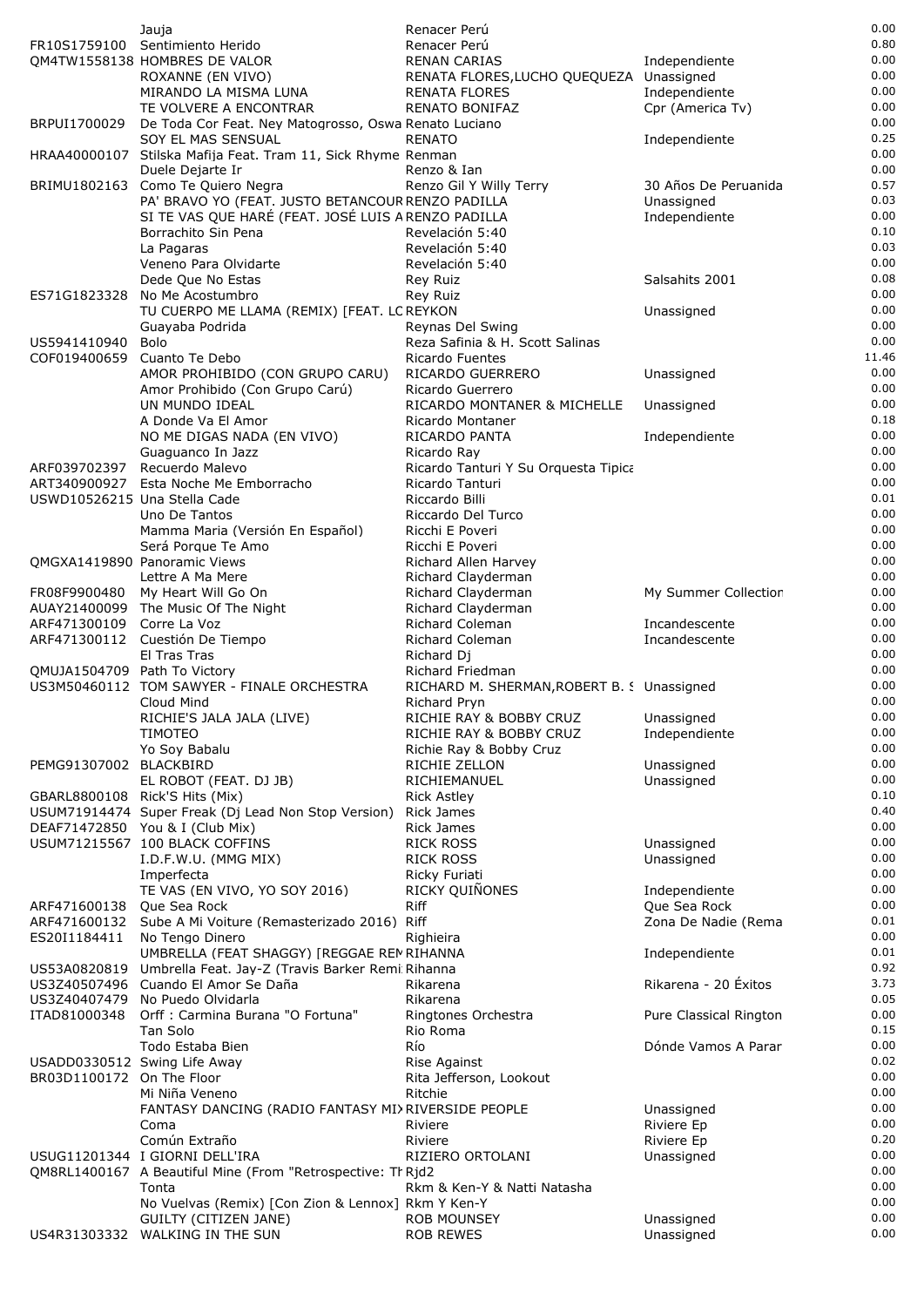|                              | GBBPP1601406 MAKE TONIGHT                                                                 | <b>ROBBIE NEVIL</b>                            | Unassigned                            | 0.06         |
|------------------------------|-------------------------------------------------------------------------------------------|------------------------------------------------|---------------------------------------|--------------|
| GBFFG0300031 Angels (Live)   |                                                                                           | Robbie Williams                                |                                       | 0.48         |
|                              | QM2X41500345 When Destiny Calls                                                           | Robert Etoll                                   |                                       | 0.00         |
| US4R31401215 Precision Power |                                                                                           | Robert Foster / Richard Wells                  |                                       | 0.00         |
|                              | US4R31401202 Release The Force                                                            | Robert Foster / Richard Wells                  |                                       | 0.00         |
| US4R31140695 Virtual Dawn    |                                                                                           | Robert Henry Peter White                       |                                       | 0.00<br>0.00 |
|                              | QMGXA1436802 Beyond The Abyss<br><b>BRINDO POR ELLA</b>                                   | Robert Leslie Bennett<br>ROBERT PACHECO        | Independiente                         | 0.00         |
|                              | CANTINERO                                                                                 | ROBERT PACHECO                                 | Independiente                         | 0.00         |
|                              | OTRA VEZ                                                                                  | ROBERT PACHECO                                 | Independiente                         | 0.00         |
|                              | <b>LLORANDO POR VERTE</b>                                                                 | <b>ROBERT ZUMBA</b>                            | Unassigned                            | 0.00         |
|                              | USZZR1014284 SI DIOS FUERA NEGRO                                                          | ROBERTO ANGLERO                                | Independiente                         | 0.00         |
|                              | ESA031411240 EL ABUELO ES MI PADRE                                                        | ROBERTO CALERO                                 | Independiente                         | 0.00         |
|                              | La Pena De Mi Viejo                                                                       | Roberto Calero                                 | Entre Copas Y Amigos                  | 0.00         |
|                              | DESPACITO (FEAT. ERIKA ENDER) (ESPE(ROBERTO CARLOS                                        |                                                | Independiente                         | 0.00         |
|                              | Dame Una Señal                                                                            | Roberto Jordan                                 |                                       | 0.02         |
|                              | Tu Me Amas                                                                                | Roberto Luti Y Domenica Di Salvo               |                                       | 0.00         |
| PEMG98915001 Celoso          |                                                                                           | Roberto Lutti                                  |                                       | 0.83         |
|                              | Mi Nuevo Amor                                                                             | Roberto Orellana                               |                                       | 0.00         |
| PEMG99606010 MAESTRO         |                                                                                           | <b>ROBERTO SILVA</b>                           | Unassigned                            | 0.01         |
|                              | La Historia De Mi Vida                                                                    | Roberto Tello                                  |                                       | 0.00         |
| ES71G1769558 Caballo Viejo   |                                                                                           | Roberto Torres                                 |                                       | 9.60<br>0.00 |
| SEBKA9736090 COMANCHERO      | Tu Me Amas                                                                                | Robeto Lutti Y Domenica Di Salvo<br>ROBIN COOK | Unassigned                            | 0.00         |
|                              | US4R31401208 Power Of The Possible (B)                                                    | Robin Datta                                    |                                       | 0.00         |
|                              | DEA621501545 SUGAR (FEAT. FRANCESCO YATES) [STAI ROBIN SCHULZ                             |                                                | Independiente                         | 0.00         |
| ES5709902513 Amor En El Aire |                                                                                           | Rocio Durcal                                   |                                       | 0.11         |
|                              | LA GATA BAJO LA LLUVIA                                                                    | ROCIO DURCAL                                   | Independiente                         | 0.00         |
|                              | FROW61128966 HEARTBREAK HOTEL                                                             | <b>ROCK &amp; ROLL</b>                         | Independiente                         | 0.52         |
|                              | The Big Bang                                                                              | Rock Mafia                                     |                                       | 0.00         |
|                              | ELLA ES MIA                                                                               | ROCKO Y FARA-ON                                | Unassigned                            | 0.00         |
|                              | USWB10301518 PASSION (REMASTERED VERSION)                                                 | <b>ROD STEWART</b>                             | Independiente                         | 0.00         |
|                              | UNTIL THEN                                                                                | RODNEY HADSELL                                 | Unassigned                            | 0.00         |
| COF011200441 Tabaco Y Ron    |                                                                                           | Rodolfo Aicardi, Rodolfo Aicardi Y Su          |                                       | 0.12         |
|                              | ES5531219680 CANDE CANDELARIA                                                             | RODOLFO AICARDI                                | Independiente                         | 0.00         |
|                              | ES5531219682 CON MEDIO PESO                                                               | RODOLFO AICARDI                                | Unassigned                            | 0.00         |
|                              | COF019401053 La Colegiala Feat. Tipica Ra7                                                | Rodolfo Aicardi                                |                                       | 0.55         |
|                              | COF011201152 Quiero Verte Una Vez Más                                                     | Rodolfo Biagi Y Su Orquesta Tipica             | Grandes Del Tango                     | 0.00<br>0.00 |
| BRIMU1800682 Paciencia       | EL CICLON                                                                                 | Rodolfo Lesica<br><b>RODOLFO</b>               | Unassigned                            | 0.00         |
|                              | Amigo, Amigo                                                                              | Rogelio Espino                                 |                                       | 0.00         |
|                              | Mix Alegría                                                                               | Rogelio Espino                                 |                                       | 0.00         |
|                              |                                                                                           |                                                |                                       | 2.22         |
|                              |                                                                                           |                                                |                                       |              |
| USUG10600294 Concerto In G   | USWD10220438 Go The Distance (From "Hercules"/Sound Roger Bart                            | Roger Neill                                    |                                       | 0.00         |
|                              | ES71G1904323 Tu Amor Hace Eco En Todo Mi Universo                                         |                                                |                                       | 0.25         |
| ES71G1904065 El Tamarindo    |                                                                                           | Rojo<br>Rokabanda                              |                                       | 0.09         |
|                              | FR6V81234482 Somewhere Down The Lane                                                      | Roland, Sherman                                | Bass Fusion (100% Hi                  | 0.00         |
|                              | TENIA QUE SER ASI                                                                         | ROLANDO LA SERIE                               | Independiente                         | 0.00         |
|                              | Urgencia                                                                                  | Rolando La Serie                               |                                       | 0.00         |
|                              | QUE ME DIGAN FEO                                                                          | ROLANDO LA'SERIE & TITO PUENTE Independiente   |                                       | 0.00         |
|                              | Hola Soledad                                                                              | Rolando Laserie                                |                                       | 0.01         |
|                              | USVPR1100252 I Am Rich In Love                                                            | Romain Virgo                                   | Miss Lilys Family Style               | 0.00         |
| USEPP0810120                 | Cholita Mia                                                                               | Romanceros Criollos                            |                                       | 0.03         |
|                              | USWD11366607 ¿Y Si Hacemos Un Muñeco?                                                     | Romina Marroquín Payró, Sara Paula             |                                       | 27.92        |
|                              | Como Se Perdona                                                                           | Rommy Marcovich Y Alexander Blas               |                                       | 0.66         |
|                              | Day By Day                                                                                | Ron Alan Cohen<br>Ron Alan Cohen               |                                       | 0.00<br>0.00 |
|                              | <b>First Snow</b>                                                                         |                                                | Unassigned                            | 0.00         |
|                              | CIERTO SERA SI ME QUIERES (EN VIVO) RONALD GUTIERREZ                                      | Ronald Mendelsohn                              |                                       | 0.00         |
|                              | Grave Diagnosis<br>ES FACIL PEDIR PERDON                                                  | RONALD NUÑEZ                                   | Unassigned                            | 0.01         |
|                              | USUG10500480 St. Patrick (Angelus)                                                        | Ronan Hardiman                                 |                                       | 0.00         |
|                              | CORAZON DE PIEDRA                                                                         | RONNY HUAMANI                                  | Unassigned                            | 0.00         |
|                              | Amor De Fantasía                                                                          | Ronny Manchego                                 | Los Mejores Exitos De                 | 0.19         |
| USS830800105 Sweet Silence   |                                                                                           | Ronny Morris                                   | <b>Sweet Silence</b>                  | 0.04         |
|                              | PEMG90605009 Mujer Limeña (En Vivo)                                                       | Rony Zuzunaga                                  |                                       | 0.00         |
|                              | PEMG91311004 Viva El Peru Y Sereno                                                        | Rony Zuzunaga                                  |                                       | 0.00         |
|                              | Arrullo                                                                                   | Rosa Flor                                      | La Diosa Blanca De La                 | 0.03         |
|                              | PEMG90907002 Con Mucho Gusto                                                              | Rosa Guzmán, Carmen Flóres                     | Ebano & Marfil Del Cri                | 1.16         |
|                              | PEMG90907006 En Nombre De Dios                                                            | Rosa Guzmán, Carmen Flóres                     | Ebano & Marfil Del Cri                | 1.16         |
| PEMG90907001 La Pasionaria   |                                                                                           | Rosa Guzmán, Carmen Flóres                     | Ebano & Marfil Del Cri                | 0.12<br>0.02 |
| PEMG90609006 Obsesion        |                                                                                           | Rosa Guzmán, Carmen Flóres                     | Ebano & Marfil Del Cri                | 1.16         |
|                              | PEMG90907008 Para Cantar He Nacido                                                        | Rosa Guzmán, Carmen Flóres<br>Rosa Guzmán      | Diosa De Ebano Del Po                 | 0.02         |
| ARF221410161 Campo Afuera    | PEMG91460003 Volver A Empezar                                                             | Rosanna Falasca                                |                                       | 0.00         |
|                              | Madreselva                                                                                | Rosanna Falasca                                |                                       | 0.00         |
|                              | EL AMOR DE MI VIDA (EN VIVO)                                                              | ROSARIO FLORES                                 | Unassigned                            | 0.00         |
|                              | QM6MZ1491122 TE PIDO UNA OPORTUNIDAD<br>TE PIDO UNA OPORTUNIDAD (EN VIVO PIROSARIO FLORES | ROSARIO FLORES                                 | Globaldisc / Riera Prod<br>Unassigned | 0.00<br>0.00 |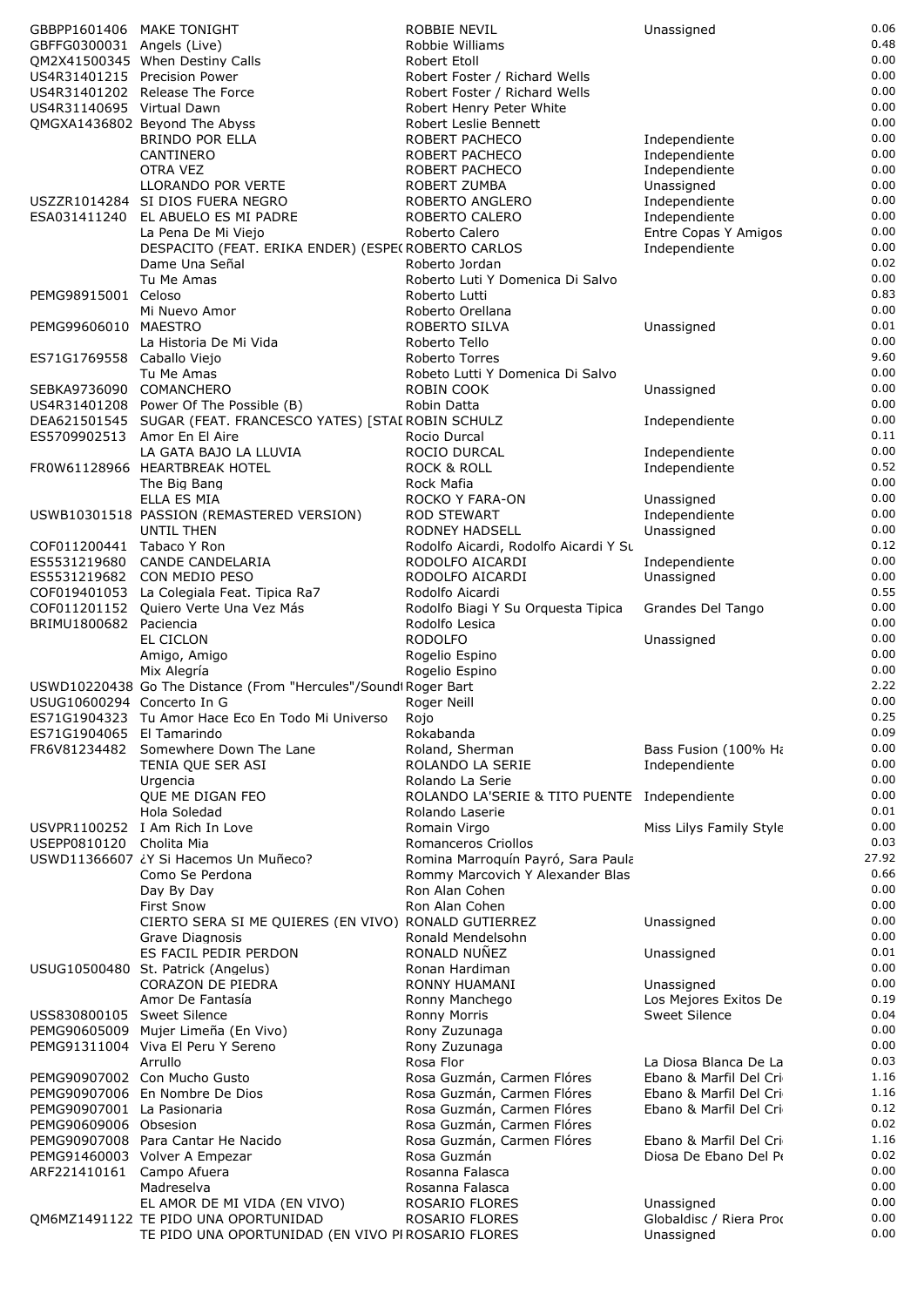|                           | VAS A LLORAR                                                                                   | ROSARIO FLORES                             | Globaldisc / Riera Prod | 0.00         |
|---------------------------|------------------------------------------------------------------------------------------------|--------------------------------------------|-------------------------|--------------|
|                           | QM6MZ1491114 YA NO QUIERO SER TU AMANTE                                                        | ROSARIO FLORES                             | Globaldisc / Riera Prod | 0.00         |
|                           | <b>CINTA MORADA</b>                                                                            |                                            |                         | 0.00         |
|                           |                                                                                                | ROSITA CORAZON                             | Independiente           |              |
|                           | <b>FLAKITO</b>                                                                                 | ROSITA CORAZON                             | Unassigned              | 0.00         |
|                           | MALDIGO LA HORA                                                                                | ROSITA CORAZON                             | Unassigned              | 0.00         |
|                           | UNA GOTA DE LAGRIMA                                                                            | ROSITA CORAZON                             | Independiente           | 0.00         |
|                           |                                                                                                |                                            |                         |              |
|                           | YA NO ME SIGAS LLAMANDO                                                                        | ROSITA CORAZON                             | Unassigned              | 0.15         |
|                           | A Pesar De Todo                                                                                | Rosita De Espinar                          |                         | 0.01         |
|                           | AMBULANTE SOY                                                                                  |                                            |                         | 0.00         |
|                           |                                                                                                | ROSITA DE ESPINAR                          | Unassigned              |              |
|                           | Amor Cibernético                                                                               | Rosita De Espinar                          |                         | 0.01         |
|                           | AMOR CIBERNÉTICO (EN VIVO)                                                                     | ROSITA DE ESPINAR                          | Unassigned              | 0.00         |
|                           |                                                                                                |                                            |                         |              |
|                           | AMOR PROHIBIDO                                                                                 | ROSITA DE ESPINAR                          | Unassigned              | 0.00         |
|                           | Amores Amores                                                                                  | Rosita De Espinar                          |                         | 0.12         |
|                           |                                                                                                | ROSITA DE ESPINAR                          | Unassigned              | 0.00         |
|                           | AMORES, AMORES (EN VIVO)                                                                       |                                            |                         |              |
|                           | DEBO SER UNA IDIOTA                                                                            | ROSITA DE ESPINAR                          | Unassigned              | 0.00         |
|                           | Dejenme Ser Feliz                                                                              | Rosita De Espinar                          |                         | 0.00         |
|                           | En Los Carnavales                                                                              |                                            |                         | 0.00         |
|                           |                                                                                                | Rosita De Espinar                          |                         |              |
|                           | HASTA OLVIDAR                                                                                  | ROSITA DE ESPINAR                          | Independiente           | 0.57         |
|                           | La Despedida                                                                                   | Rosita De Espinar                          |                         | 0.00         |
|                           |                                                                                                |                                            |                         | 0.00         |
|                           | La Idiota                                                                                      | Rosita De Espinar                          |                         |              |
|                           | La Otra                                                                                        | Rosita De Espinar                          |                         | 0.10         |
|                           | Largate, Largate                                                                               | Rosita De Espinar                          |                         | 0.00         |
|                           |                                                                                                |                                            |                         |              |
|                           | Lindo Chiquillo                                                                                | Rosita De Espinar                          |                         | 0.00         |
|                           | LUCHARE POR TU AMOR                                                                            | ROSITA DE ESPINAR                          | Independiente           | 0.00         |
|                           | <b>MALA TRAZA</b>                                                                              | ROSITA DE ESPINAR                          | Independiente           | 0.03         |
|                           |                                                                                                |                                            |                         | 0.00         |
|                           | Mañana Partire                                                                                 | Rosita De Espinar                          |                         |              |
|                           | Me Han Dicho Que Estas Solo                                                                    | Rosita De Espinar                          |                         | 0.00         |
|                           | No Quiero Saber Nada Del Amor                                                                  | Rosita De Espinar                          |                         | 0.00         |
|                           |                                                                                                |                                            |                         |              |
|                           | No Vales Nada                                                                                  | Rosita De Espinar                          |                         | 0.00         |
|                           | POR CULPA DE TU TRAICON                                                                        | ROSITA DE ESPINAR                          | Unassigned              | 0.00         |
|                           | POR ESTE PECHITO                                                                               | ROSITA DE ESPINAR                          | Independiente           | 0.00         |
|                           |                                                                                                |                                            |                         |              |
|                           | Por Tu Amor                                                                                    | Rosita De Espinar                          |                         | 0.00         |
|                           | Que No Llegue El Final                                                                         | Rosita De Espinar                          |                         | 0.19         |
|                           |                                                                                                |                                            |                         | 0.00         |
|                           | Que Pasara                                                                                     | Rosita De Espinar                          |                         |              |
|                           | RECUERDOS DE JULCAN                                                                            | ROSITA DE ESPINAR                          | Independiente           | 0.00         |
|                           | Suspiros De Amor                                                                               | Rosita De Espinar                          |                         | 0.90         |
|                           |                                                                                                |                                            |                         |              |
|                           | Te Ame De Verdad                                                                               | Rosita De Espinar                          |                         | 0.03         |
|                           | Terco Corazon                                                                                  | Rosita De Espinar                          |                         | 0.01         |
|                           | <b>VUELVE MI AMOR</b>                                                                          | ROSITA DE ESPINAR                          | Unassigned              | 0.00         |
|                           |                                                                                                |                                            |                         |              |
|                           | YO SOY CUZQUEÑITA                                                                              | ROSITA DE ESPINAR                          | Independiente           | 0.01         |
|                           |                                                                                                | Rosita Del Ande                            |                         |              |
|                           |                                                                                                |                                            |                         |              |
|                           | Errores De Amor                                                                                |                                            | Joyas Ancashinas Y Mi   | 4.33         |
|                           | Llegó El Carnaval                                                                              | Rosita Del Cusco                           |                         | 0.00         |
|                           | A ESA                                                                                          | ROSSANA FERNANDEZ MALDONADC Unassigned     |                         | 0.00         |
|                           |                                                                                                |                                            |                         |              |
|                           | <b>BAZAR</b>                                                                                   | ROSSANA FERNANDEZ-MALDONAD( Unassigned     |                         | 0.00         |
|                           | MXF160203169 No Lo Vuelvas A Querer                                                            | Rossy War Y Su Banda Caliente              |                         | 0.00         |
|                           | QZNJX2092845 Tu Palabra No Vale Nada                                                           |                                            | Tu Palabra No Vale Na   | 0.19         |
|                           |                                                                                                | Rossy War Y Su Banda Caliente              |                         |              |
|                           | Enganaste A Mi Corazon                                                                         | Rossy War                                  | Tu Carino No Vale Nac   | 0.49         |
|                           | NUNCA PENSÉ LLORAR (ACAPELLA)                                                                  | ROSSY WAR                                  | Independiente           | 0.00         |
|                           |                                                                                                | <b>ROSSY WAR</b>                           |                         | 0.00         |
|                           | PEMG90207010 SIN TI NO PUEDO VIVIR                                                             |                                            | Independiente           |              |
|                           | Soy Feliz Pero Tu No                                                                           | Rossy War                                  | Soy Feliz Pero Tu No    | 0.51         |
| USI4R1229096              | Lick It                                                                                        | Roula                                      | Lick It                 | 0.00         |
|                           | Se Feliz                                                                                       |                                            |                         | 0.00         |
|                           |                                                                                                | Roussmeri                                  |                         |              |
|                           | GBAHS1500236 My Love Feat. Jess Glynne                                                         | Route 94                                   |                         | 0.47         |
| PEDJ10515206              | Boquita De Miel                                                                                | Roxana Gutierrez                           | Mis Pobres Ojos         | 0.06         |
| QMFMG1549914 Carmin       |                                                                                                | Roxana Valdivieso                          |                         | 5.47         |
|                           |                                                                                                |                                            |                         |              |
|                           | PEMG98602009 Carmín (Bonus Track)                                                              | Roxana Valdivieso                          | Carmín Enamorada        | 9.82         |
|                           | PEMG98602002 Corazón Cuarteado                                                                 | Roxana Valdivieso                          | Carmín Enamorada        | 0.28         |
| SEVEV9801030 Stars        |                                                                                                | Roxette                                    |                         | 0.33         |
|                           |                                                                                                |                                            | Have A Nice Day [200    |              |
|                           | DEC530100152 OH PRETTY WOMAN (LP VERSION)                                                      | <b>ROY ORBISON</b>                         | Unassigned              | 0.00         |
|                           | <b>HEY PACHUCO</b>                                                                             | ROYAL CROWN REVUE                          | Independiente           | 0.00         |
|                           |                                                                                                |                                            |                         | 0.00         |
| US43C1601047 DANGEROUS    |                                                                                                | ROYAL DELUXE                               | Independiente           |              |
|                           | US43C1601053 I'M A WANTED MAN                                                                  | ROYAL DELUXE                               | Unassigned              | 0.00         |
|                           | USRZR0930307 WEDDING MARCH                                                                     | ROYAL PHILHARMONIC ORCHESTRA Independiente |                         | 0.03         |
|                           |                                                                                                | <b>ROYVILLE</b>                            |                         | 0.00         |
| QZ8251703604 LEVEL 2      |                                                                                                |                                            | Unassigned              |              |
|                           | Todo Me Huele A Ti                                                                             | Rubby Haddock                              | Otra Vez!               | 0.00         |
|                           | Asi No Te Amaran Jamas                                                                         | Rubby Perez                                |                         | 4.70         |
|                           |                                                                                                |                                            |                         | 0.00         |
|                           | LA QUIERO A MORIR                                                                              | RUBBY PEREZ                                | Unassigned              |              |
| MYUM81301620 Raaj Pothe   |                                                                                                | Rubel                                      |                         | 0.00         |
|                           | DECISIONES (EN VIVO)                                                                           | <b>RUBEN BLADES</b>                        | Independiente           | 0.00         |
|                           |                                                                                                |                                            |                         |              |
|                           | Desiciones                                                                                     | Ruben Blades                               | <b>Buscando America</b> | 0.00         |
|                           | LIGIA ELENA (EN VIVO)                                                                          | RUBÉN BLADES                               | Unassigned              | 0.00         |
| USDBB0610538 MAESTRA VIDA |                                                                                                | RUBÉN BLADES                               | Unassigned              | 0.00         |
|                           |                                                                                                |                                            |                         |              |
| FRX282082712              | Plástico                                                                                       | Rubén Blades                               | Salsa Es Salsa          | 0.00         |
|                           | PLASTICO (EN VIVO)                                                                             | RUBÉN BLADES                               | Unassigned              | 0.00         |
|                           |                                                                                                |                                            | Independiente           | 0.00         |
|                           | TE ESTAN BUSCANDO (EN VIVO, CALI CORUBÉN BLADES                                                |                                            |                         |              |
|                           | Yo Puedo Vivir Del Amor                                                                        | Rubén Blades                               |                         | 0.01         |
|                           | POR LAS RUTAS DEL RECUERDO<br>GBAHS1500417 Rumour Mill Feat. Anne-Marie, Will Heard Rudimental | <b>RUBEN CABELLO</b>                       | Unassigned              | 0.00<br>0.00 |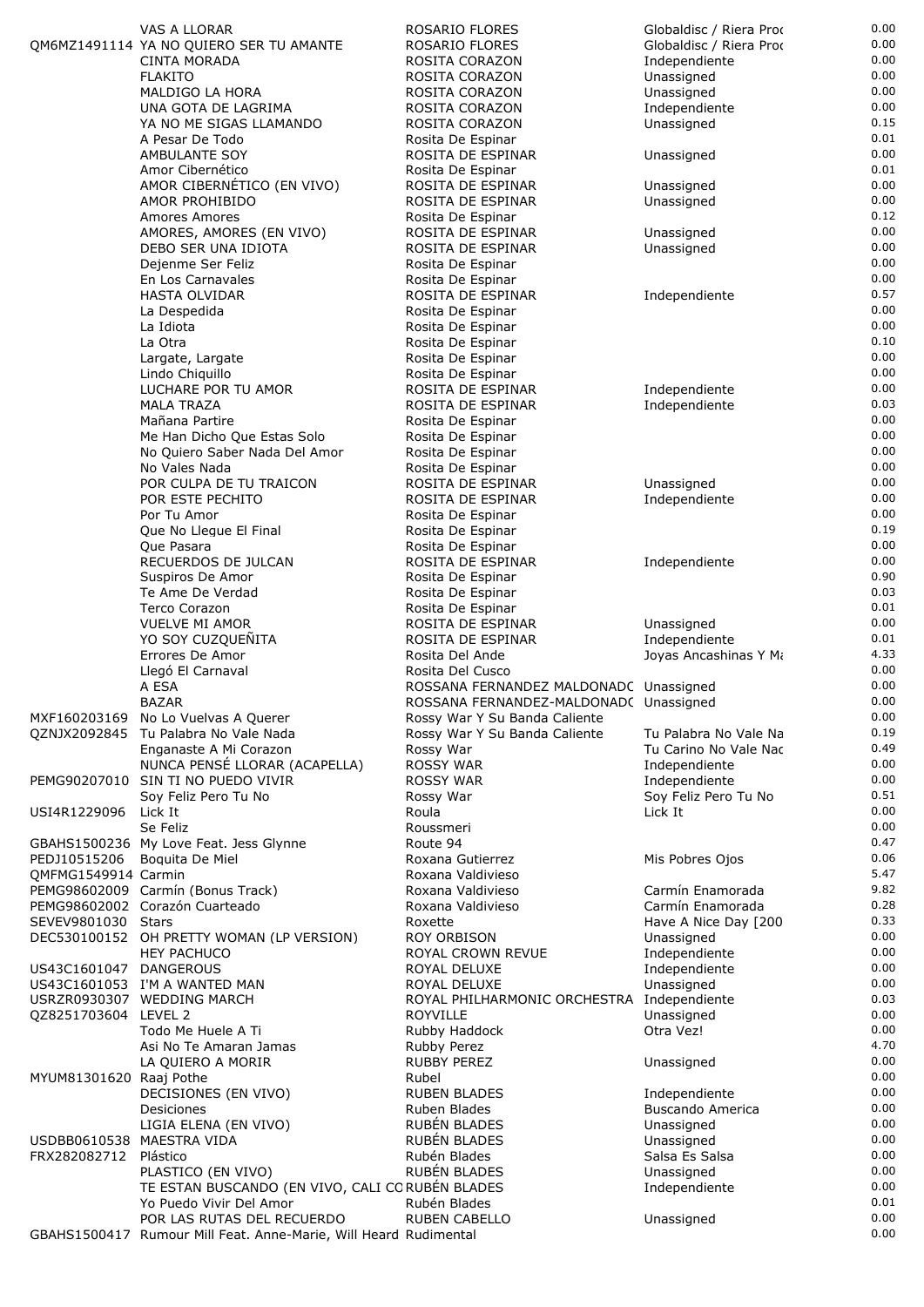|                               | GBF3S1000045 Hot Rod (Feat. Hervé)                                       | Rufio                                                        |                          | 0.00         |
|-------------------------------|--------------------------------------------------------------------------|--------------------------------------------------------------|--------------------------|--------------|
| USA371654402 Hound Dog        |                                                                          | <b>Rufus Thomas</b>                                          |                          | 0.00         |
|                               | Ponte Traviesa                                                           | Ruido School                                                 |                          | 0.00         |
|                               | <b>BESOS DE AMOR</b>                                                     | RUISEÑOR SUREÑO                                              | Unassigned               | 0.00         |
|                               | Te Quiero, Preciosa                                                      | Ruky                                                         |                          | 0.00         |
|                               | DE TOQUE A TOQUE                                                         | RULLI RENDO OQUESTA Y COROS                                  | Independiente            | 0.00         |
|                               | DE TOQUE A TOQUE MEDLEY                                                  | RULLI RENDO OQUESTA Y COROS                                  | Independiente            | 0.00         |
|                               | DE TOQUE A TOQUE                                                         | RULLI RENDO ORQUESTA Y COROS                                 | Independiente            | 0.00         |
|                               | DE TOQUE A TOQUE MEDLEY                                                  | RULLI RENDO ORQUESTA Y COROS                                 | Unassigned               | 0.02         |
|                               | POPURRI: EL MOCHILON, POR UN CAPRIC RULLI RENDO ORQUESTA Y COROS         |                                                              | Unassigned               | 0.00         |
|                               | Popurri: El Mochilón, Por Un Caprichito, La Rulli Rendo Orquesta Y Coros |                                                              |                          | 0.01         |
| FRX761529460                  | <b>ROSA MARIA</b>                                                        | <b>RUMBA 7</b>                                               | Independiente            | 0.00         |
|                               | Salsa Rumbera Mix                                                        | Rumba Total Megamix                                          |                          | 0.00         |
|                               | <b>SEÑORA</b>                                                            | <b>RUMBA TRES</b>                                            | Unassigned               | 0.00         |
| USL4R2043507 Tiburon          |                                                                          | Rumba Y Sabor De Los Hermanos G                              | Tiburon                  | 0.06<br>0.00 |
|                               | Abreme La Puerta                                                         | Rumbavana                                                    |                          | 1.06         |
|                               | USRC11301965 WALK THIS WAY                                               | RUN-DMC FEAT. AEROSMITH                                      | Independiente            | 0.00         |
|                               | SISSY THAT WALK<br>CATEGORY IS                                           | RUPAUL & ELTON JOHN<br><b>RUPAUL</b>                         | Unassigned<br>Unassigned | 0.00         |
|                               | <b>JUMP</b>                                                              | <b>RUPEE</b>                                                 | Independiente            | 0.00         |
|                               | USAT20402633 TEMPTED TO TOUCH (ALBUM VERSION) RUPEE                      |                                                              | Independiente            | 0.12         |
|                               | TEMPTED TO TOUCH (FEAT. DADDY YANK RUPEE                                 |                                                              | Unassigned               | 0.00         |
|                               | ABREME LA PUERTA                                                         | <b>RUSBEL DE LOS ANDES</b>                                   | Independiente            | 0.00         |
| US4R31143021 Flute Salad      |                                                                          | Russell Mcnamara                                             |                          | 0.00         |
|                               | PEMG90403001 AMOR NO PEQUEMOS MAS                                        | RUTH KARINA, EUFORIA                                         | Unassigned               | 0.00         |
| QMFMG1550222 Ven A Bailar     |                                                                          | Ruth Karina                                                  |                          | 0.00         |
|                               | VEN A BAILAR (EN VIVO)                                                   | RUTH KARINA                                                  | Independiente            | 0.00         |
| USA2P2029619 A Clear Stream   |                                                                          | Ruven Nunez                                                  | The Clear Stream Of C    | 4.40         |
|                               | KING OF THE STREET                                                       | RY COODER                                                    | Unassigned               | 0.00         |
|                               | US4R31142901 Principalities And Powers (B)                               | Ryan Amon                                                    |                          | 0.53         |
|                               | US4R31142906 Prometheus Rises                                            | Ryan Amon                                                    |                          | 1.57         |
|                               | US4R31142916 THE ARGONAUTS                                               | <b>RYAN AMON</b>                                             | Unassigned               | 0.00         |
|                               | US4R31142917 The Sword Of Peleus                                         | Ryan Amon                                                    |                          | 0.00         |
| US4R31142910 Victorium        |                                                                          | Ryan Amon                                                    |                          | 3.25         |
|                               | OMFMG1519923 Follow The Leader                                           | S.B.S.                                                       |                          | 0.05         |
|                               | USCGH1740210 GIRLS LIKE (FEAT. ZARA LARSSON)                             | SAB-BEATZ                                                    | Independiente            | 0.00         |
|                               | Angel Boys                                                               | Sabrina Salerno                                              |                          | 0.00         |
|                               | <b>Boys</b>                                                              | Sabrina Salerno                                              |                          | 0.08         |
| DECG92000056 The Sinner       |                                                                          | Sacropolis                                                   | The Sinner               | 0.25         |
|                               | The Sweetest Taboo (Extended Version)                                    | Sade                                                         |                          | 0.00         |
|                               | PHIÑA TURU                                                               | SADITH ROCA                                                  | Independiente            | 0.00         |
|                               | <b>T'IKAPALLAY</b>                                                       | SADITH ROCA                                                  | Independiente            | 0.00         |
|                               | <b>OPERATION BLADE</b>                                                   | SAFRI DUO                                                    | Independiente            | 0.00         |
|                               | ESA031411232 MI DESTINO ES COMO EL VIENTO                                | <b>SAHIRO</b>                                                | Unassigned               | 0.00         |
|                               | RELOAD                                                                   | SAINT PHNX                                                   | Independiente            | 0.00         |
| GBSXS1100168 Loca People      |                                                                          | Sak Noel                                                     |                          | 0.09<br>0.01 |
|                               | Loca People (Remix)                                                      | Sak Noel                                                     | Z103.5 Summer Rush       | 1.09         |
| ES5051100458                  | Loca People (What The Ffff!)<br>Pa'Lante                                 | Sak Noel<br>Salomón Beda                                     |                          | 0.38         |
|                               | QMVRR1631142 LA TORTURA (FROM "MARVELS: AGENT OSALSA HIT ZONE            |                                                              | Unassigned               | 0.00         |
|                               | DEJAME UN BESO (EN TE VEO A LA UNA) SALSA KIDS                           |                                                              | Unassigned               | 0.00         |
|                               | La Magia De Tus Quince Años                                              | Salsa Kids                                                   |                          | 0.00         |
|                               | LA MAGIA DE TUS QUINCE AÑOS (EN TE 'SALSA KIDS                           |                                                              | Unassigned               | 0.00         |
| ES71G1775370                  | Regalame Una Noche                                                       | Salsa Latina                                                 |                          | 0.00         |
| ES71G1778868                  | Que Locura Enamorarme De Ti                                              | Salsa Latín                                                  |                          | 0.02         |
| ES71G1778869 Ouitate Tu       |                                                                          | Salsa Latín                                                  |                          | 0.20         |
| ES71G1778870 Todo Empezó      |                                                                          | Salsa Latín                                                  |                          | 0.07         |
| ES71G2105360                  | Bichota (Versión Salsa)                                                  | Salsa Plus                                                   | Bichota (Versión Salsa   | 0.24         |
| FR10S1802667 Gotas De Lluvia  |                                                                          | Salsa Romantica                                              |                          | 0.02         |
| ES71G1775375 Tú Con Él        |                                                                          | Salsa Romantica                                              |                          | 0.18         |
|                               | <b>ESTOY AQUI</b>                                                        | SALSERIN                                                     | Unassigned               | 0.00         |
|                               | NIÑA AMADA (VERSION BALADA)                                              | SALSERIN                                                     | Independiente            | 0.00         |
| US3SK0900071                  | NIÑA AMADA BALLAD VERSION                                                | SALSERIN                                                     | Unassigned               | 0.00         |
|                               | YO TE VOY A AMAR                                                         | SALSERIN                                                     | Unassigned               | 0.00         |
|                               | Yo Te Voy A Amar                                                         | Salserín                                                     |                          | 0.04         |
| NLD141200005                  | Let'S Talk About Sex ! (Original Recipe Mi Salt-N-Pepa                   |                                                              |                          | 0.00         |
|                               | Ella (Elle)                                                              | Salvatore Adamo                                              |                          | 0.01         |
|                               | ES MI VIDA (EN VIVO)                                                     | SALVATORE ADAMO                                              | Unassigned               | 0.00         |
| FR10S1982735                  | Mi Gran Noche                                                            | Salvatore Adamo                                              | Tu Me Dijiste Adios Ba   | 0.00         |
|                               | Muy Juntos                                                               | Salvatore Adamo                                              |                          | 0.04         |
|                               | NLG620524160 Bring It On Home To You                                     | Sam Cooke                                                    |                          | 0.00         |
|                               | LEGENDS ARE MADE                                                         | <b>SAM TINNESZ</b>                                           | Independiente            | 0.00         |
| GB01A1100034                  | <b>EMOTIONS</b>                                                          | SAMANTHA SANG                                                | Independiente            | 0.00         |
|                               | WHEN I LOOK INTO YOUR EYES [MAXI MISAMIRA                                |                                                              | Independiente            | 0.00         |
|                               | Si Hubieramos Hablado                                                    | Samir                                                        |                          | 0.00<br>0.00 |
| US4R31303995                  | Circuit Breaker<br><b>PAREDES</b>                                        | Sample Magic, Colin Anthony Flynn,<br><b>SAMUEL CARDENAS</b> | Unassigned               | 0.00         |
| US4R30926767 Flip Flap Floozy |                                                                          | Samuel Rupert Cole Sutton                                    |                          | 0.03         |
|                               |                                                                          |                                                              |                          |              |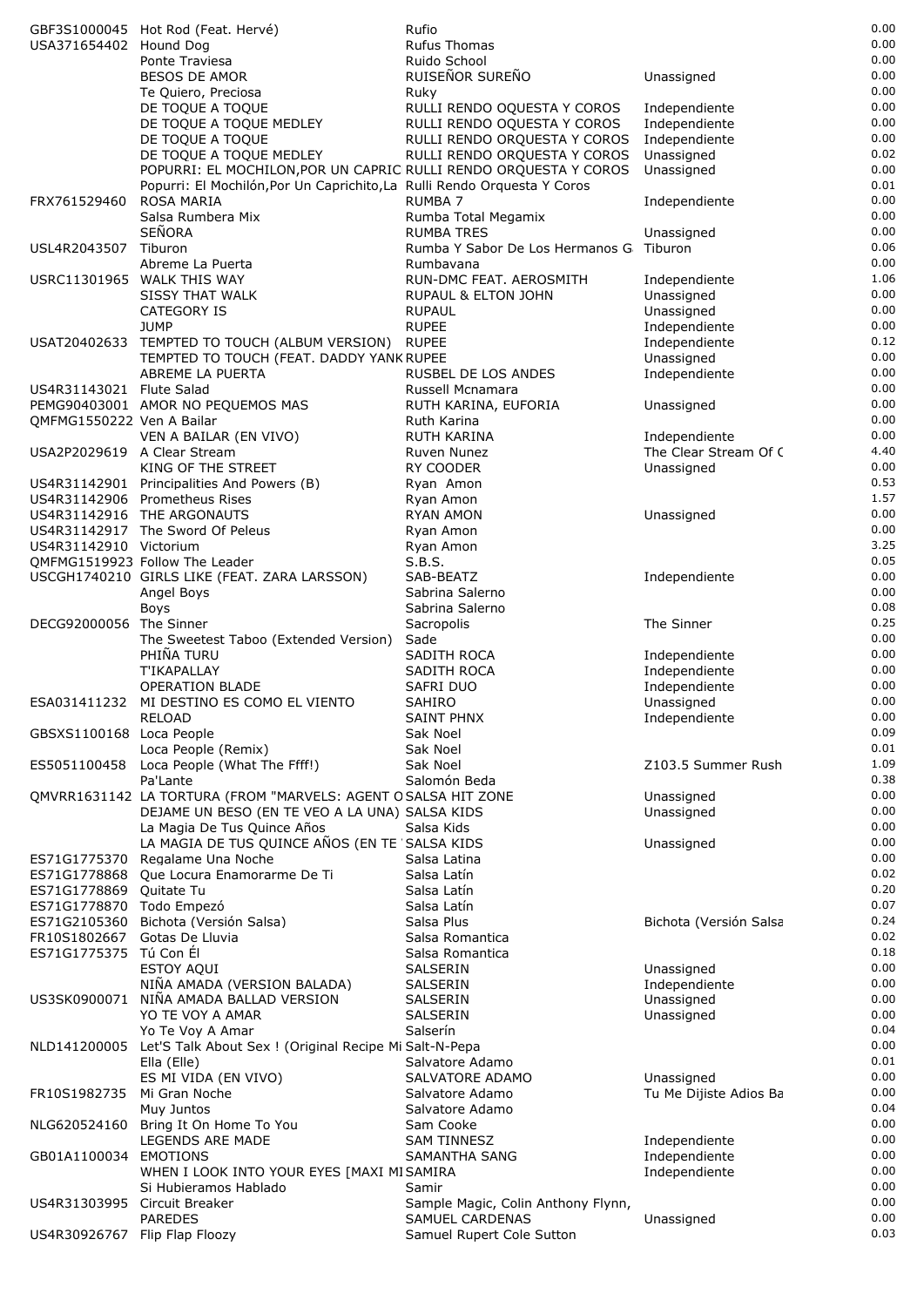|                                                           | Se Acabó (Versión Salsa) [Feat. Chino & I San Luis                               |                                                                   |                                | 0.01<br>0.00  |
|-----------------------------------------------------------|----------------------------------------------------------------------------------|-------------------------------------------------------------------|--------------------------------|---------------|
|                                                           | NLD141100078 GRANDMIX 2011 - MIX 3<br>GB03A0925884 I'Ll Know Better (Next Time)  | SANDER VAN DOORN FEAT. CAROL Independiente<br>Sandi Shore         |                                | 0.01          |
|                                                           | ME HACES BIEN                                                                    | SANDRA MUENTE & RIK NUÑEZ                                         | Unassigned                     | 0.00          |
|                                                           | Si Te Vas                                                                        | Sandra Muente                                                     |                                | 0.00          |
|                                                           | Mallky Cunpay                                                                    | Sandy Sullca                                                      |                                | 0.00          |
|                                                           | <b>BORRACHA DE AMOR</b>                                                          | SANGRE LATINA                                                     | Independiente                  | 0.02          |
|                                                           | La Bulla                                                                         | Sangre Púrpura                                                    |                                | 11.11         |
|                                                           | Profesor Profesor                                                                | Sangre Púrpura                                                    | Tanga Transparente             | 0.00          |
|                                                           | MI VIDA (ES ASI MI AMOR)                                                         | SANTA BARBARA SUPERSTAR                                           | Independiente                  | 0.00          |
|                                                           | Charly                                                                           | Santa Barbara                                                     |                                | 0.00<br>0.40  |
| FRZ037702220                                              | Don'T Let Me Be Misunderstood<br>Pero Fragil                                     | Santa Esmeralda Starring Leroy Gor Rtl Disco Show<br>Santa Madero |                                | 0.05          |
| ES71G2102829 Maria                                        |                                                                                  | Santaferia & Los Mirlos                                           | María                          | 0.87          |
|                                                           | USUPV1100034 BLACK MAGIC WOMAN (WITH PETER GRE SANTANA                           |                                                                   | Independiente                  | 0.00          |
| GBAWA9770445 Soul Sacrifice                               |                                                                                  | Santana                                                           |                                | 0.11          |
|                                                           | ES6341100051 La Violetera (Remastered)                                           | Sara Montiel                                                      |                                | 0.47          |
|                                                           | USWD11678030 CUAN LEJOS VOY                                                      | SARA PAULA GOMEZ ARIAS                                            | Independiente                  | 0.00          |
|                                                           | Barranquillero Arrebatao                                                         | Sarabanda                                                         |                                | 0.00          |
|                                                           | USGR10300556 Whatever Lola Wants (Gotan Project Rem Sarah Vaughan, Gotan Project |                                                                   |                                | 0.00          |
|                                                           | US6R21425963 TE COMERÉ A BESOS                                                   | <b>SARA</b><br><b>SARITA ESCARPENTER</b>                          | Independiente                  | 0.00<br>0.00  |
| GBCEN1700068 EQUADOR                                      | US4XG9900505 SALUD DINERO Y AMOR                                                 | <b>SASH</b>                                                       | Independiente<br>Independiente | 0.00          |
|                                                           | PAMPINO QARI                                                                     | <b>SATOR COLOS</b>                                                | Unassigned                     | 0.00          |
| CA3V21800005                                              | Bassline                                                                         | Satoshi Tomije                                                    |                                | 0.01          |
|                                                           | PERIODICO DE AYER                                                                | SAULO SANCHEZ                                                     | Unassigned                     | 0.00          |
| QM4TX1738822 La Mentirosita                               |                                                                                  | Savia Andina                                                      |                                | 0.00          |
|                                                           | USWB12001877 Pretty Bitch Freestyle                                              | Saweetie                                                          | Pretty Bitch Freestyle         | 4.09          |
|                                                           | FRX281741782 ME DEDIQUÉ A PERDERTE                                               | <b>SAX TOP BAND</b>                                               | Independiente                  | 0.00          |
|                                                           | ALTO CIELO (EN VIVO 35 AÑOS)                                                     | SAYWA Y JULIE FREUNDT                                             | Independiente                  | 0.00          |
|                                                           | <b>COMO LAS NUBES</b>                                                            | SAYWA Y JULIE FREUNDT                                             | Unassigned                     | 0.00<br>0.00  |
| DEN120501951 Hase Moppel<br>GBUM71003055 Isn'T It Strange |                                                                                  | Schnappi<br><b>Scissor Sisters</b>                                |                                | 0.05          |
| USQX91902683 Arrived                                      |                                                                                  | Scott Bomar                                                       |                                | 0.00          |
| UKACT1611424 EAST PANGAEA                                 |                                                                                  | <b>SCOTT NICE</b>                                                 | Unassigned                     | 0.00          |
|                                                           | FR6V81698430 BARBER CLASSICAL                                                    | <b>SCOTT PRICE</b>                                                | Unassigned                     | 0.00          |
| FR6V81698423                                              | Bourbon                                                                          | <b>Scott Price</b>                                                |                                | 0.22          |
|                                                           | HORRIBLE MAKEUP WALTZ                                                            | <b>SCOTT PRICE</b>                                                | Unassigned                     | 0.00          |
|                                                           | FR6V81698416 INFINITE BANJO ICE CREAM                                            | <b>SCOTT PRICE</b>                                                | Unassigned                     | 0.00          |
| FR6V81698369                                              | <b>MAN TANGO</b>                                                                 | <b>SCOTT PRICE</b>                                                | Unassigned                     | 0.00          |
| FR6V81698431                                              | MOSCOW CAR LIFT                                                                  | <b>SCOTT PRICE</b>                                                | Unassigned                     | 0.00<br>0.22  |
| FR6V81698425                                              | Sergeant In A Box<br>UPSKIRT BOXY                                                | <b>Scott Price</b><br><b>SCOTT PRICE</b>                          | Unassigned                     | 0.00          |
| FRR641100035 FOLLOW ME                                    |                                                                                  | <b>SCRATCH MASSIVE</b>                                            | Independiente                  | 0.00          |
|                                                           | The Scientist                                                                    | Sean Colefield                                                    |                                | 0.00          |
|                                                           | Contra La Pared (Live Late Late Show)                                            | Sean Paul & J Balvin                                              |                                | 0.00          |
| GBUM71702145 Body                                         |                                                                                  | Sean Paul Feat. Migos                                             |                                | 0.00          |
|                                                           | Baby Boy Feat                                                                    | Sean Paul                                                         |                                | 4.21          |
|                                                           | Get Busy                                                                         | Sean Paul                                                         |                                | 0.78          |
|                                                           | We Be Burnin                                                                     | Sean Paul                                                         |                                | 0.02<br>17.48 |
| AUNV01301246 Reload                                       | FR0W62078114 Watermelon Sugar (Backing Vocals)                                   | Sebastian Cook<br>Sebastian Ingrosso, Tommy Trash                 |                                | 0.00          |
|                                                           | Te Burlaste De Mi                                                                | Sebastian Sayra Y Esmeraldita                                     |                                | 0.00          |
|                                                           | Miss Lonely (Remix Ii)                                                           | Sech, Anuel Aa, Karol G                                           |                                | 0.00          |
|                                                           | USAM19602272 TWO TO MAKE IT RIGHT                                                | SEDUCTION                                                         | Independiente                  | 0.00          |
|                                                           | MIX TITANES                                                                      | SEGOVIA ORQUESTA & OSCAR QUE Independiente                        |                                | 0.00          |
|                                                           | COLLAR DE LAGRIMAS                                                               | SEGUNDO BAUTISTA                                                  | Unassigned                     | 0.00          |
|                                                           | Collar De Lágrimas                                                               | Segundo Bautista                                                  |                                | 0.01          |
|                                                           | Cuando Un Hombre Llora                                                           | Segundo Rosero                                                    |                                | 0.02<br>0.00  |
|                                                           | QUE COSA QUIERES DE MI<br>¿CUANTO TE QUISE? (EN VIVO)                            | SELECCION DEL CENTRO<br>SELECCION FOLKLORICA PERU                 | Unassigned<br>Unassigned       | 0.00          |
|                                                           | <b>Puras Mentiras</b>                                                            | Selena Pardo                                                      |                                | 0.00          |
|                                                           | Seguiré Caminando                                                                | Semillas                                                          | Seguiré Caminando              | 0.00          |
|                                                           | CON LA MISMA MONEDA                                                              | SENSACION SALSERA                                                 | Unassigned                     | 0.00          |
|                                                           | ESA SOY YO                                                                       | SENSACION SALSERA                                                 | Unassigned                     | 0.00          |
|                                                           | LA TIRANA                                                                        | SENSACION SALSERA                                                 | Unassigned                     | 0.00          |
|                                                           | OTRA OCUPA MI LUGAR                                                              | SENSACION SALSERA                                                 | Unassigned                     | 0.00          |
|                                                           | A La Distancia                                                                   | Sensual Karicia                                                   |                                | 0.00<br>0.00  |
|                                                           | Ajena<br>Boquita De Miel                                                         | Sensual Karicia<br>Sensual Karicia                                |                                | 0.00          |
|                                                           | Copa Llena                                                                       | Sensual Karicia                                                   |                                | 0.00          |
|                                                           | Dolor De Amor                                                                    | Sensual Karicia                                                   |                                | 0.00          |
|                                                           | El Fruto Del Amor                                                                | Sensual Karicia                                                   |                                | 0.00          |
|                                                           | El Gallito                                                                       | Sensual Karicia                                                   |                                | 0.00          |
|                                                           | La Flor De Chimbalito                                                            | Sensual Karicia                                                   |                                | 0.00          |
|                                                           | La Posadita                                                                      | Sensual Karicia                                                   |                                | 0.00          |
|                                                           | Mi Unico Amor                                                                    | Sensual Karicia                                                   |                                | 0.00          |
|                                                           | Penas Del Corazon                                                                | Sensual Karicia                                                   |                                | 0.00          |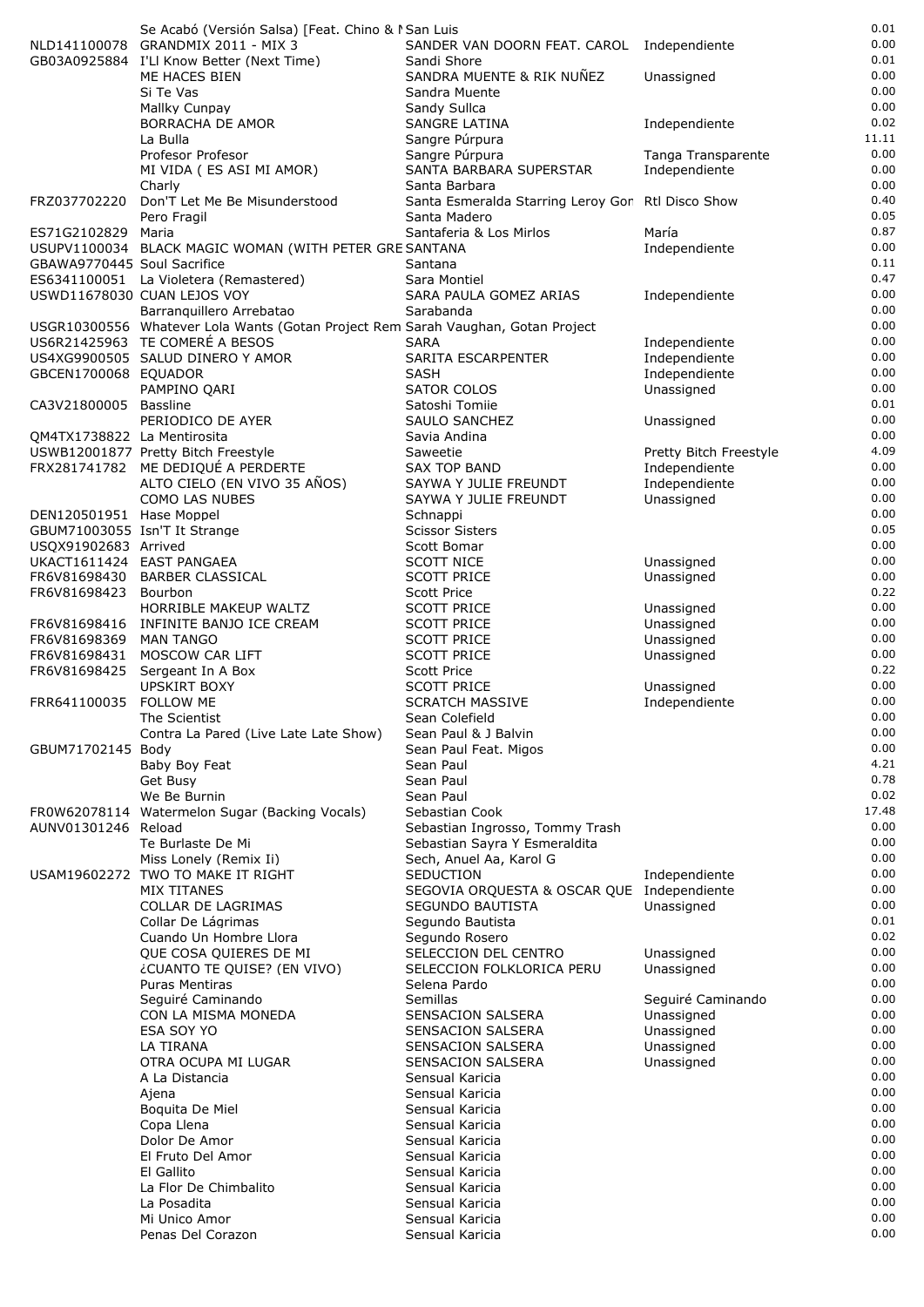|                                                     | Porque Te Fuiste                                                                                        | Sensual Karicia                                                                                      |                                | 0.00         |
|-----------------------------------------------------|---------------------------------------------------------------------------------------------------------|------------------------------------------------------------------------------------------------------|--------------------------------|--------------|
|                                                     | Recordando Tu Amor                                                                                      | Sensual Karicia                                                                                      |                                | 0.00<br>0.03 |
|                                                     | Recuerdos Que Matan<br>Rosas Y Espinas                                                                  | Sensual Karicia<br>Sensual Karicia                                                                   |                                | 0.00         |
|                                                     | Seguiras Siendo Mi Cielo                                                                                | Sensual Karicia                                                                                      |                                | 0.00         |
|                                                     | Si Un Dia Te Quise                                                                                      | Sensual Karicia                                                                                      |                                | 0.00         |
|                                                     | Te Amaré Por Siempre                                                                                    | Sensual Karicia                                                                                      |                                | 0.00         |
|                                                     | Cuando Te Vi Me Enamore                                                                                 | Sentimiento Cañetano                                                                                 |                                | 0.00         |
|                                                     | Flores A Mi Madre                                                                                       | Sentimiento Del Ande                                                                                 |                                | 0.00         |
| ARF471100028                                        | Dagas Doradas                                                                                           | Señor Flavio                                                                                         |                                | 0.25<br>0.00 |
|                                                     | KRA251800426 ANGRY GOBONG<br>Peru, Amor A Primera Vista                                                 | SEO HYUN IL, YEOPH GA REU MA 1 Unassigned<br>Septeto Acarey - Daniela Darcourt - Tema Suelto Digital |                                | 0.73         |
|                                                     | QZ5AB2170646 Déjala (Homenaje A Tito Rojas)                                                             | Septeto Acarey, Combinación De La Déjala (Homenaje A T                                               |                                | 0.20         |
|                                                     | Fragil (Feat. Maia)                                                                                     | Septeto Acarey                                                                                       |                                | 0.00         |
| ITV081300110                                        | MI MI MI                                                                                                | <b>SERETTE</b>                                                                                       | Unassigned                     | 0.00         |
|                                                     | GBF086900060 JE T'AIME NOI NON PLUS                                                                     | SERGE GAINSBOURG/JANE BIRKIN                                                                         | Independiente                  | 0.06         |
|                                                     | USWD10835214 Seychas Ili Nikogda (Feat. High School Mu Sergey Lazarev & Ksenija Larina & Z              |                                                                                                      |                                | 0.00         |
|                                                     | Nada Cambiará Mi Amor Por Ti<br>Marta                                                                   | Sergio Denis                                                                                         |                                | 0.02<br>0.00 |
|                                                     | El Unico Que Te Entiende                                                                                | Sergio El Lobizon Del Oeste<br>Sergio Fachelli                                                       |                                | 0.04         |
| RUA491112820                                        | SAY GOOD BYE TO ISLAND                                                                                  | SERGIO GATTI                                                                                         | Independiente                  | 0.00         |
|                                                     | Baby                                                                                                    | Sergio Murillo                                                                                       |                                | 0.00         |
| DEC338993703 MENTIRAS                               |                                                                                                         | <b>SERGIO PEREZ</b>                                                                                  | Independiente                  | 0.00         |
|                                                     | NO PIDO REVANCHA                                                                                        | SERGIO RODRIGUEZ                                                                                     | Independiente                  | 0.00         |
| ES71G1846673 La Ventanita                           |                                                                                                         | Sergio Vargas                                                                                        |                                | 0.00<br>0.00 |
|                                                     | DE SOL A SOL<br>USWL19700109 Estas Hecha Para Mi                                                        | SERVANDO Y FLORENTINO<br>Servando Y Florentino                                                       | Independiente                  | 0.04         |
| KRA381702569 Clap                                   |                                                                                                         | Seventeen                                                                                            |                                | 0.02         |
|                                                     | GBARL8800012 THEME FROM "S'EXPRESS"                                                                     | S'EXPRESS                                                                                            | Unassigned                     | 0.00         |
|                                                     | LLORANDO SE FUE                                                                                         | SEXTETO INTERNACIONAL                                                                                | Unassigned                     | 0.00         |
|                                                     | <b>OJOS NEGROS</b>                                                                                      | SEXTETO INTERNACIONAL                                                                                | Unassigned                     | 0.00         |
|                                                     | POOUITO A POCO-DILE-ME VOY PA' LA MISEXTETO INTERNACIONAL                                               |                                                                                                      | Independiente                  | 0.01         |
|                                                     | <b>TE ESPERARE</b>                                                                                      | <b>SEXTETO TROPICAL</b>                                                                              | Independiente                  | 0.00<br>0.00 |
|                                                     | TE QUISE<br>Ternera Podrida                                                                             | SEXTETO TROPICAL<br>Sfdk                                                                             | Unassigned                     | 0.00         |
| ES5631202966                                        | Bookshop. Shopping, Phone                                                                               | Sfx Professional Resource Studio                                                                     | Bookshop, Museums,             | 0.52         |
| NLF057890015                                        | BORN TO HAND JIVE (FROM "GREASE" S(SHA NA NA                                                            |                                                                                                      | Independiente                  | 0.06         |
|                                                     | Giddy Up A Go Go                                                                                        | Shades Of Gray                                                                                       | 80'S Disco Dance               | 0.01         |
|                                                     | Angel (Feat. Rayvon)                                                                                    | Shaggy                                                                                               |                                | 0.03         |
|                                                     | QMDA71323125 In The Summertime                                                                          | Shaggy                                                                                               |                                | 0.00         |
|                                                     | IT WASN'T ME (GRAPHICMUZIK REMIX) (ISHAGGY                                                              |                                                                                                      | Unassigned                     | 0.00<br>0.00 |
| USUM70502721 Ultimátum<br>USMR18370065 HE'S A DREAM |                                                                                                         | Shaggy<br><b>SHANDI</b>                                                                              | Unassigned                     | 0.00         |
|                                                     | $1+1=2$ Enamorados                                                                                      | Shania & Sebastian                                                                                   |                                | 0.00         |
|                                                     | HOMENAJE A JOSE JOSE (AMOR AMOR, S SHANIA BIG BAND                                                      |                                                                                                      | Unassigned                     | 0.00         |
|                                                     | Yo Soy Para Ti                                                                                          | Shania Lazo                                                                                          |                                | 0.00         |
|                                                     | Popurri Pandora                                                                                         | Shania Orquesta                                                                                      |                                | 0.02         |
| ITC941400676                                        | <b>Talk Dirty</b>                                                                                       | Shannon James                                                                                        |                                | 0.00         |
|                                                     | TU FALTA DE QUERER (EN VIVO)                                                                            | SHANTALL ONETO, SUSAN PRIETO Y Unassigned                                                            |                                | 0.00<br>0.00 |
|                                                     | MAL DE AMOR (FEAT. SERVANDO & FLOR SHARLENE<br>MIX HECHIZADA 2 (EL CICLON, LA SUAVE SHARON LA HECHICERA |                                                                                                      | Unassigned<br>Independiente    | 0.00         |
|                                                     | A 700KM (CON ELENA)                                                                                     | <b>SHÉ</b>                                                                                           | Independiente                  | 0.00         |
|                                                     | Triste Me Voy                                                                                           | Shessira                                                                                             |                                | 0.00         |
|                                                     | VIEJO VERDE                                                                                             | <b>SHESSIRA</b>                                                                                      | Independiente                  | 0.00         |
|                                                     | GBBSN0700091 Queen Of The Blossoms                                                                      | Shi Zhi-You                                                                                          |                                | 0.00         |
| USAT21200777 I'M ALIVE                              |                                                                                                         | SHINEDOWN                                                                                            | Independiente                  | 0.00         |
|                                                     | MI DECISION                                                                                             | SHIRLEY POMA<br><b>SHIVA</b>                                                                         | Unassigned<br>Independiente    | 0.00<br>0.00 |
|                                                     | DEH820500336 CHOMOLHARI-PLATEAU<br>Daemon Lover                                                         | Shocking Blue                                                                                        |                                | 0.00         |
|                                                     | Save Me                                                                                                 | Shogun                                                                                               |                                | 0.00         |
|                                                     | GBCEN1602805 VAZILANDO (KRYDER & EDDIE THONEICI SHORTY                                                  |                                                                                                      | Independiente                  | 0.00         |
|                                                     | La Ultima Cancion                                                                                       | Shuca Mágica                                                                                         | El Viaje De Ana                | 0.00         |
|                                                     | Como Salir De Ti                                                                                        | Sicodelia                                                                                            |                                | 0.00         |
|                                                     | Infinitos                                                                                               | Siddhartha                                                                                           |                                | 0.00         |
|                                                     | USUS11000186 Shake That Thing (Riverside)                                                               | Sidney Samson Feat. Twista                                                                           |                                | 0.02<br>0.00 |
| QM7281581081 SWEET LOVIN'                           | TENGO TU LOVE (DJ AXION REMIX)                                                                          | SIE7E<br><b>SIGALA</b>                                                                               | Independiente<br>Independiente | 0.00         |
| GBSXS1500199 COMING HOME                            |                                                                                                         | SIGMA FEAT. RITA ORA                                                                                 | Independiente                  | 0.00         |
|                                                     | GBAYE1300655 LOVE MISSILE F1-11 (VIDEO MIX)                                                             | SIGUE SIGUE SPUTNIK                                                                                  | Unassigned                     | 0.00         |
|                                                     | WAYTITA                                                                                                 | SILA ILLANES Y CHENTE MANSILLA                                                                       | Unassigned                     | 0.00         |
|                                                     | El Amor No Es Asi                                                                                       | Silvana Di Lorenzo                                                                                   |                                | 0.00         |
|                                                     | MATERIALISTA (FEAT. NICKY JAM) [EN VISILVESTRE DANGOND                                                  |                                                                                                      | Unassigned                     | 0.00         |
| PEMG91005011                                        | PERO QUE NECESIDAD                                                                                      | SILVESTRE DANGOND                                                                                    | Independiente                  | 0.00<br>0.00 |
|                                                     | No Puedo Olvidarte<br>MI PERU                                                                           | Silvia Cornejo<br>SILVIA FALCON                                                                      | Independiente                  | 0.00         |
| CLBB26200008                                        | LA CONSENTIDA                                                                                           | SILVIA INFANTAS Y LOS CONDORES Unassigned                                                            |                                | 0.00         |
|                                                     | Mensaje A Papa                                                                                          | Silvio Brito Y Osmel Meriño                                                                          |                                | 0.00         |
|                                                     | DENGUE DENGUE DENGUE!                                                                                   | SIMIOLO                                                                                              | Dengue Dengue Deng             | 0.00         |
|                                                     |                                                                                                         |                                                                                                      |                                |              |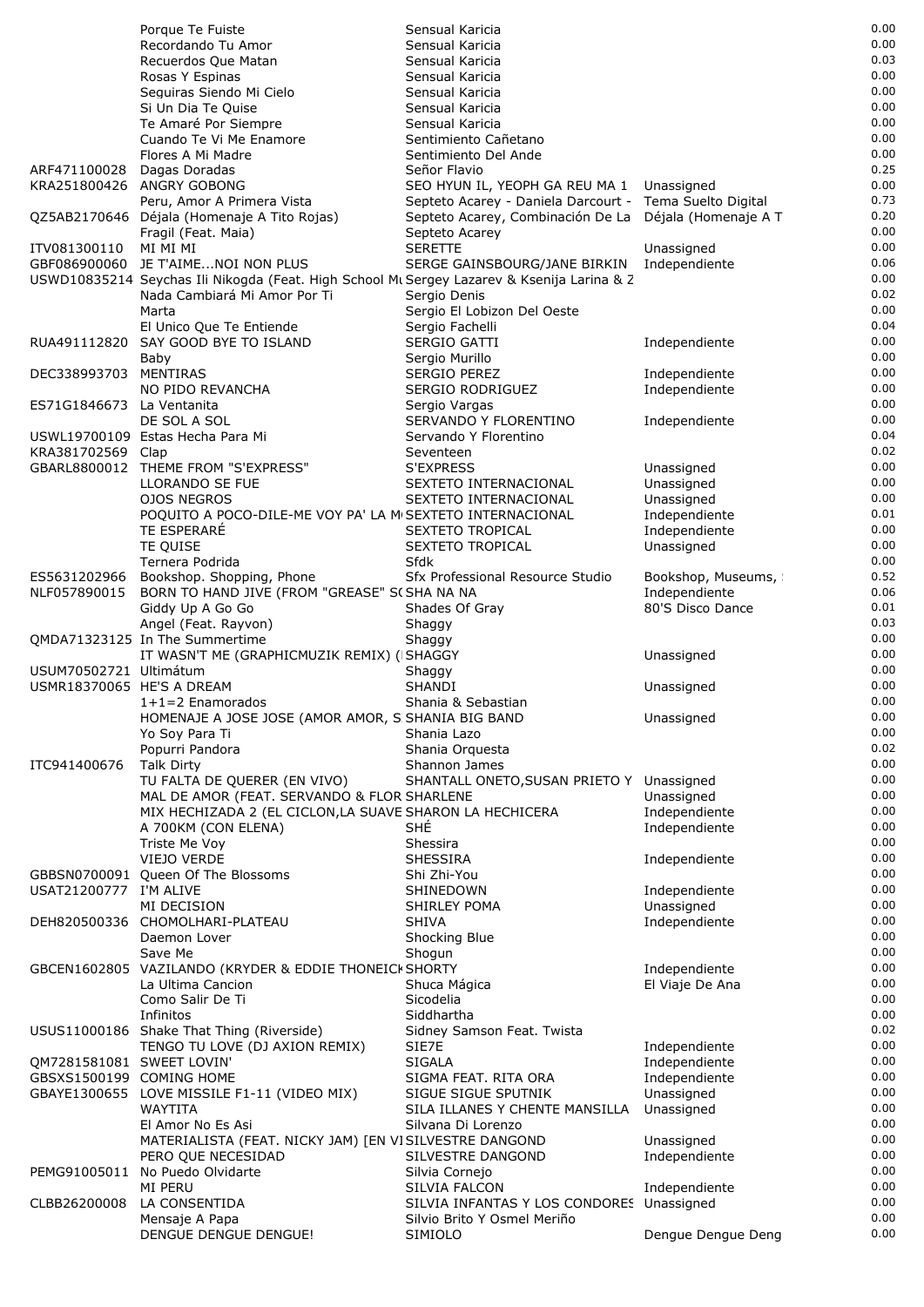|                            | IT0371601743 THE SOUND OF SILENCE                                                  | SIMON AND GARFUNKEL                                 | Independiente                        | 2.19          |
|----------------------------|------------------------------------------------------------------------------------|-----------------------------------------------------|--------------------------------------|---------------|
|                            | Superhero                                                                          | Simon Curtis                                        |                                      | 0.00<br>0.00  |
|                            | USWD11784414 IN OGNI PARTE DEL MIO CORAZON<br>USWD11779369 A Bela E A Fera (Final) | SIMONE IUE<br>Simone Luiz, Cidalia Castro, Coro - / | Independiente                        | 0.00          |
|                            | HOME                                                                               | SIMPLE MINDS                                        | Unassigned                           | 0.00          |
|                            | Sunrise (Motivo Hi-Lectro Radio Mix)                                               | Simply Red                                          |                                      | 0.27          |
|                            | QM4TW1673517 MORIR DE AMOR                                                         | SIN LEY FEAT. GRUPO NÉCTAR                          | Independiente                        | 0.00          |
|                            | EVERYTHING COMES FROM YOU                                                          | SINEAD O'CONNOR                                     | Independiente                        | 0.00          |
|                            | The Second Decade                                                                  | Sinner                                              |                                      | 11.96<br>0.00 |
|                            | SPELLBOUND (12" MIX)<br>USBC19100108 Sequentia: Lacrimosa                          | SIOUXSIE AND THE BANSHEES<br>Sir Colin Davis        | Unassigned                           | 1.19          |
| NLG620486390 Forget You    |                                                                                    | Sir Duke                                            |                                      | 0.03          |
| ITUM71400239               | No One                                                                             | Sister Cristina                                     |                                      | 0.00          |
|                            | I FOLLOW HIM                                                                       | SISTERS ENSEMBLE                                    | Unassigned                           | 0.00          |
| GBKFY1000007 Hit The Track |                                                                                    | Ska Cubano                                          |                                      | 0.00<br>0.00  |
| GBKFY1000012 Ska Che       | Colegiala                                                                          | Ska Cubano<br>Skándalo Nueva Generación             |                                      | 0.00          |
|                            | COLEGIALA / EL BAILE DE LA CULEBRA                                                 | <b>SKANDALO</b>                                     | Unassigned                           | 0.00          |
| PEMG91375010 La Colita     |                                                                                    | Skándalo                                            |                                      | 0.10          |
|                            | Chica Nacional                                                                     | Skank                                               |                                      | 0.00          |
|                            | ES1151300027 SE ACABO - VIDEO                                                      | SKA-P                                               | Independiente                        | 0.00          |
|                            | ES1151300027 Se Acabó - Video<br>DEH841200766 THE END OF THE WORLD (RE.)           | Ska-P<br><b>SKEETER DAVIS</b>                       |                                      | 0.00<br>0.00  |
|                            | USAT21502801 Where Are U Now Feat. Justin Bieber                                   | Skrillex, Diplo                                     | Independiente                        | 0.07          |
|                            | GBTDG1000196 Scary Monsters And Nice Sprites                                       | <b>Skrillex</b>                                     | Scary Monsters And N                 | 0.26          |
|                            | WEEKENDS !!! (FEAT. SIRAH) [ORIGINAL   SKRILLEX                                    |                                                     | Independiente                        | 0.00          |
| USAT21601944 Wreak Havoc   |                                                                                    | Skylar Grey                                         |                                      | 0.00          |
| US9T51000003               | Beautiful Dangerous (Feat. Fergie)                                                 | Slash                                               |                                      | 0.03<br>0.00  |
|                            | Starlight (Feat. Myles Kennedy)<br>USIR28700010 Boops (Here To Go) Feat. Shinehead | Slash<br>Sly & Robbie                               |                                      | 0.00          |
|                            | GBAWA0515758 ITCHYCOO PARK                                                         | <b>SMALL FACES</b>                                  | Unassigned                           | 0.00          |
|                            | DEUD91696838 Rhythm Is A Dancer (Club Mix Remastere Snap!                          |                                                     |                                      | 0.02          |
|                            | <b>MUL MANTRA</b>                                                                  | <b>SNATAM KAUR</b>                                  | Unassigned                           | 0.00          |
|                            | PIERDO LA CABEZA                                                                   | <b>SOCARRAS</b>                                     | Independiente                        | 0.42          |
|                            | CON SINCERIDAD                                                                     | SOCIEDAD DE JULIACA                                 | Independiente                        | 0.00<br>0.00  |
|                            | <b>ERES TU</b><br><b>HECHICERA</b>                                                 | SOCIEDAD DE JULIACA<br>SOCIEDAD DE JULIACA          | Abel Coracallapa<br>Abel Coracallapa | 0.00          |
|                            | HERIDAS DE AMOR                                                                    | SOCIEDAD DE JULIACA                                 | Independiente                        | 0.00          |
|                            | LA SAYA                                                                            | SOCIEDAD DE JULIACA                                 | Independiente                        | 0.00          |
|                            | MEDALLITA                                                                          | SOCIEDAD DE JULIACA                                 | Abel Coracallapa                     | 0.00          |
|                            | POR TU AMOR                                                                        | SOCIEDAD DE JULIACA                                 | Abel Cotacallaoa                     | 0.00          |
|                            | PRUEBA DE AMOR                                                                     | SOCIEDAD DE JULIACA                                 | Abel Coracallapa                     | 0.00<br>0.00  |
|                            | <b>QUE CASUALIDAD</b><br>SIN TI                                                    | SOCIEDAD DE JULIACA<br>SOCIEDAD DE JULIACA          | Independiente<br>Independiente       | 0.00          |
|                            | UNA MIRADITA                                                                       | SOCIEDAD DE JULIACA                                 | Independiente                        | 0.00          |
|                            | URGENTE OTRO AMOR                                                                  | SOCIEDAD DE JULIACA                                 | Independiente                        | 0.00          |
|                            | YA NO TE QUIERO MAS                                                                | SOCIEDAD DE JULIACA                                 | Abel Coracallapa                     | 0.00          |
|                            | 17 Años                                                                            | Sociedad Privada                                    |                                      | 0.00          |
|                            | Amor Y Dolor<br>Arbolito Limonero                                                  | Sociedad Privada<br>Sociedad Privada                |                                      | 0.00<br>0.00  |
|                            | DIOS MIO HAS QUE ME ENAMORE (EN VI'SOCIEDAD PRIVADA                                |                                                     | Unassigned                           | 0.00          |
|                            | El Platanito                                                                       | Sociedad Privada                                    |                                      | 0.00          |
|                            | Gota A Gota                                                                        | Sociedad Privada                                    |                                      | 0.00          |
|                            | La Fiesta De Cumpleaños                                                            | Sociedad Privada                                    |                                      | 0.00          |
|                            | Las Puertas De Mi Corazon                                                          | Sociedad Privada                                    |                                      | 0.00          |
|                            | Lloras Por Mi<br>No Te Olvidare                                                    | Sociedad Privada<br>Sociedad Privada                |                                      | 0.00<br>0.00  |
|                            | Penas                                                                              | Sociedad Privada                                    |                                      | 0.00          |
|                            | Prometi No Beber                                                                   | Sociedad Privada                                    |                                      | 0.00          |
|                            | Soñe Contigo                                                                       | Sociedad Privada                                    |                                      | 0.07          |
|                            | Te Amare                                                                           | Sociedad Privada                                    |                                      | 0.00          |
|                            | Te Sone<br>Te Tengo Que Olvidar                                                    | Sociedad Privada<br>Sociedad Privada                |                                      | 0.00<br>0.00  |
|                            | Tu Amor Es Mi Droga                                                                | Sociedad Privada                                    |                                      | 0.00          |
|                            | 1, 2, 3 (Feat Jason Derulo & De La Ghett Sofia Reyes                               |                                                     |                                      | 0.00          |
|                            | MUQUI MUQUI                                                                        | <b>SOL Y ARENA</b>                                  | Unassigned                           | 0.00          |
|                            | PALLADIUM                                                                          | <b>SOLXIS</b>                                       | Unassigned                           | 0.00          |
|                            | <b>SILENCIO</b>                                                                    | SOMBRA AZUL                                         | Unassigned                           | 0.00<br>0.00  |
|                            | LAMENTO DEL TUNCHE<br>TORCASITA DE MI AMOR                                         | SOMOS EL ANGEL<br>SOMOS EL ANGEL                    | Independiente<br>Unassigned          | 0.00          |
|                            | AMAME TODA LA NOCHE (VERSION 2017 SOMOS MUSICA                                     |                                                     | Unassigned                           | 0.00          |
|                            | LA UNICA (VERSION 2017)                                                            | SOMOS MUSICA                                        | Unassigned                           | 0.00          |
|                            | Dejame Vivir                                                                       | Somos Vacilon                                       |                                      | 0.08          |
|                            | De Amor Nadie Se Muere                                                             | Son De Cali                                         |                                      | 0.01          |
|                            | Culpable El Corazón                                                                | Son De Ríos<br>Son De Ríos                          |                                      | 0.32<br>0.21  |
|                            | Pa'L Carajo El Amor<br>PEÑA DEL OLVIDO                                             | <b>SON DE RUMBA</b>                                 | Unassigned                           | 0.00          |
|                            | TE EXTRANO                                                                         | SON DE RUMBA                                        | Independiente                        | 0.00          |
|                            |                                                                                    |                                                     |                                      |               |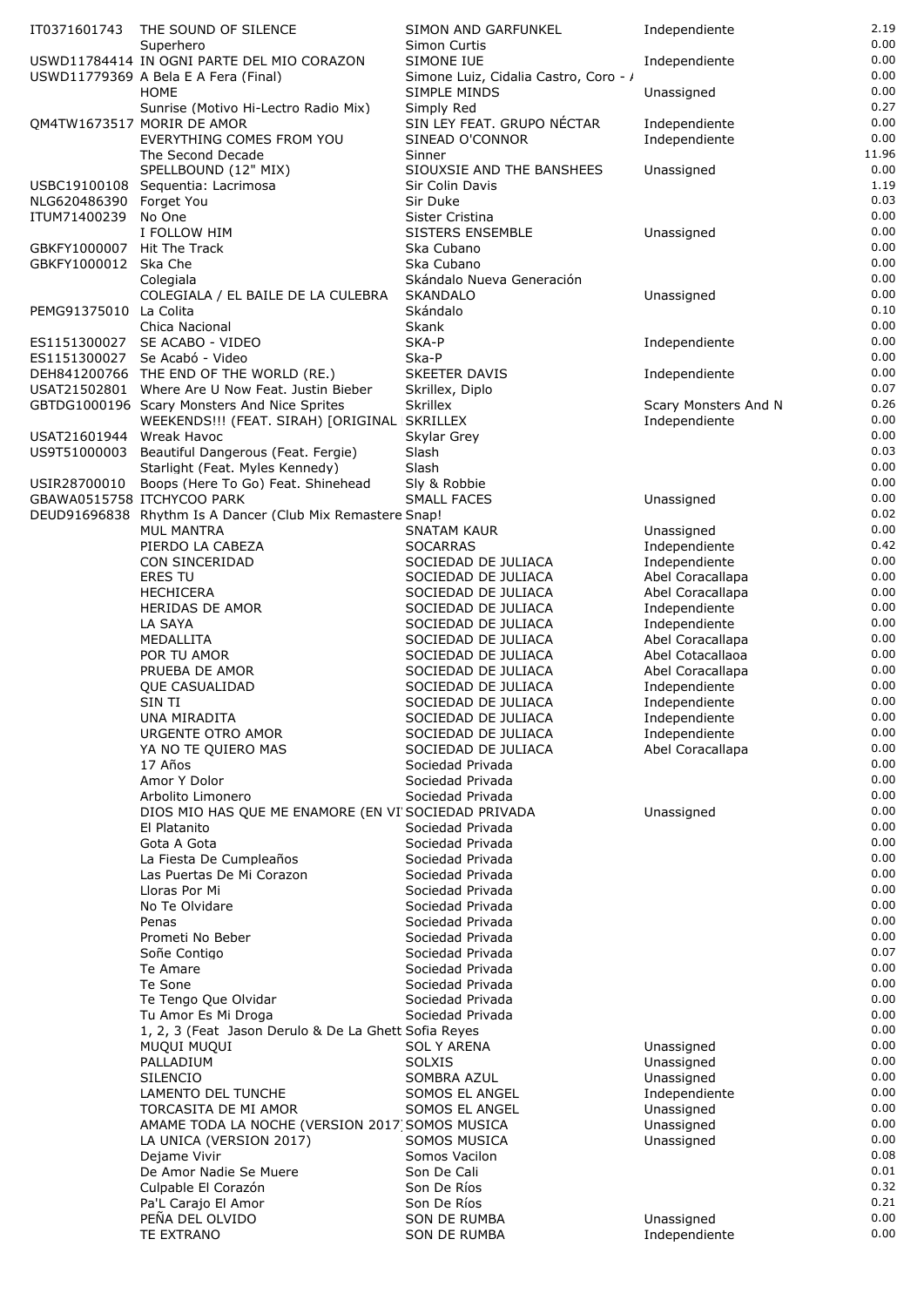|                         | VETE (EN VIVO)                                                                           | SON DE RUMBA                       | Independiente         | 0.00 |
|-------------------------|------------------------------------------------------------------------------------------|------------------------------------|-----------------------|------|
|                         | EL MACHITO                                                                               | SON DEL PUERTO                     | Independiente         | 0.00 |
|                         | <b>NO VOLVERE</b>                                                                        | <b>SON DEL PUERTO</b>              | Independiente         | 0.00 |
|                         | SIEMPRE TE AMARÉ                                                                         | SON DEL PUERTO                     | Independiente         | 0.00 |
|                         | TE OLVIDARE                                                                              | SON DEL PUERTO                     | Unassigned            | 0.00 |
|                         | Mi Dulce Bombón                                                                          |                                    |                       | 0.00 |
|                         |                                                                                          | Son Del Río                        |                       |      |
|                         | Mi Corazoncito                                                                           | Son Femeny                         |                       | 0.00 |
|                         | Dejala (Dj Tavo Remix)                                                                   | Son Tentación                      |                       | 0.01 |
|                         | No Vuelvas A Besarme (Feat. Vernis Hern Son Tentación                                    |                                    |                       | 0.00 |
|                         | Que Te Has Creido Tu                                                                     | Son Tentación                      |                       | 0.00 |
|                         | Sin Pijama                                                                               | Son Tentación                      |                       | 0.00 |
| FRY510990104            |                                                                                          |                                    |                       | 0.04 |
|                         | The Swan Lake (P. I. Tchaikovski)                                                        | Songs For My Wedding               |                       |      |
|                         | A Mi Corazon Le Pregunto                                                                 | Sonia Morales                      |                       | 0.25 |
|                         | Amantes Perfectos                                                                        | Sonia Morales                      |                       | 0.00 |
|                         | Brindare Por Ti                                                                          | Sonia Morales                      |                       | 0.00 |
|                         | Chavela                                                                                  | Sonia Morales                      |                       | 0.00 |
|                         | Coche De Tu Madre                                                                        | Sonia Morales                      |                       | 0.09 |
|                         | Dime Quien                                                                               | Sonia Morales                      |                       | 0.06 |
|                         | Dónde Estás Amor                                                                         | Sonia Morales                      |                       | 0.28 |
|                         |                                                                                          |                                    |                       | 0.08 |
|                         | El Celular                                                                               | Sonia Morales                      |                       |      |
|                         | Estoy En Una Mesa                                                                        | Sonia Morales                      |                       | 0.01 |
|                         | La Ultima Vez                                                                            | Sonia Morales                      |                       | 0.02 |
|                         | La Vecina Chismosa                                                                       | Sonia Morales                      |                       | 0.00 |
|                         | Locura De Amor                                                                           | Sonia Morales                      |                       | 0.30 |
|                         | MI VECINA CHISMOSA (EN VIVO)                                                             | <b>SONIA MORALES</b>               | Unassigned            | 0.00 |
|                         | No Me Casare                                                                             | Sonia Morales                      |                       | 0.00 |
|                         | No Renunciare                                                                            | Sonia Morales                      |                       | 0.00 |
|                         |                                                                                          |                                    |                       |      |
|                         | Por Tu Amor                                                                              | Sonia Morales                      |                       | 0.10 |
|                         | Que Risa Me Causas                                                                       | Sonia Morales                      |                       | 0.00 |
|                         | Sacamela La Vuelta                                                                       | Sonia Morales                      |                       | 0.04 |
|                         | Solo Estoy Tomando                                                                       | Sonia Morales                      |                       | 0.00 |
|                         | Sonrisa De Mama                                                                          | Sonia Morales                      |                       | 0.05 |
|                         | Tu Cárcel                                                                                | Sonia Morales                      |                       | 0.19 |
|                         |                                                                                          |                                    |                       | 0.00 |
|                         | Tu Y Yo                                                                                  | Sonia Morales                      |                       |      |
|                         | AUSENCIA (EN VIVO)                                                                       | SONIA VALDERRAMA                   | Independiente         | 0.00 |
|                         | El Trovero (Yo Te Imploro)                                                               | Sonia Valderrama                   | Azul Turqui           | 0.69 |
|                         | Quisiera Amarte Menos                                                                    | Sonia Valderrama                   | Azul Turqui           | 0.13 |
|                         | Coplas De Amor Y Tondero                                                                 | Sonia Valer                        | Sonia Valer En Americ | 0.18 |
|                         | Hoy Te Casas                                                                             | Sonia Valer                        | Sonia Valer En Americ | 0.04 |
|                         | Nostalgia                                                                                | Sonia Valer                        | Sonia Valer En Americ | 0.04 |
|                         | Voluble                                                                                  | Sonia Valer                        | Sonia Valer En Americ | 0.04 |
|                         |                                                                                          |                                    |                       |      |
|                         | Yerba Silvestre                                                                          | Sonia Valer                        | Sonia Valer En Americ | 0.04 |
|                         | Ocean Of Time                                                                            | Sonic Senses                       |                       | 3.65 |
|                         | WATER GARDEN (INTRO)                                                                     | SONIC SENSES                       | Unassigned            | 0.00 |
|                         | Fue Mentira Tu Amor                                                                      | Sonido 2000 De Tarapoto            |                       | 0.00 |
|                         | <b>Fue Dificil</b>                                                                       | Sonido 2000                        |                       | 0.56 |
|                         | LA CONQUISTADORA                                                                         | <b>SONIDO 2000</b>                 | Independiente         | 0.01 |
| PESD21501052            | Lejos De Tí                                                                              | Sonido 2000                        | Mp3 2015              | 0.19 |
|                         |                                                                                          |                                    |                       |      |
| PESD21810096            | Por Ti Maria                                                                             | Sonido 2000                        | Mujer De La Selva     | 0.00 |
|                         | RITMO DE MI SELVA                                                                        | <b>SONIDO 2000</b>                 | Independiente         | 0.00 |
|                         | LA ROBA-MARIDOS                                                                          | SONORA 100% PURO DE ANAIDITA       | Unassigned            | 0.00 |
| MXF160201237 Atrevida   |                                                                                          | Sonora Matancera                   |                       | 0.00 |
| MXF160201273 Ay Mi Vida |                                                                                          | Sonora Matancera                   |                       | 0.07 |
|                         | MXF160100359 TE ENGAÑARON CORAZON                                                        | SONORA MATANCERA                   | Independiente         | 0.00 |
|                         | ES71G1771992 DE QUÉ CALLADA MANERA                                                       | SONORA PONCEÑA                     | Unassigned            | 0.00 |
|                         | GBDTM1017913 Phir Milenge Chalte Chalte                                                  | Sonu Nigam                         |                       | 0.00 |
|                         |                                                                                          |                                    |                       |      |
|                         | Murder On The Dance Floor                                                                | Sophie Ellis-Bextor                | Dragonball Z Vol. 2   | 0.01 |
|                         | Ponte Pa' Mi (Feat. Jowell & Randy)                                                      | Sophy Mell                         |                       | 0.01 |
|                         | BUSCO UN AMOR (EN VIVO)                                                                  | SOSIMO SACRAMENTO                  | Unassigned            | 0.00 |
|                         | Calato Me Has Dejado                                                                     | Sosimo Sacramento                  |                       | 0.00 |
|                         | Cómo No Voy A Llorar                                                                     | Sosimo Sacramento                  |                       | 0.00 |
|                         | <b>MALA MUJER</b>                                                                        | SOSIMO SACRAMENTO                  | Independiente         | 0.00 |
|                         | MALA MUJER (EN VIVO)                                                                     | SOSIMO SACRAMENTO                  | Unassigned            | 0.00 |
|                         |                                                                                          |                                    |                       | 0.00 |
|                         | Que Se Vaya                                                                              | Sosimo Sacramento                  |                       |      |
|                         | Be My Baby (From "Dirty Dancing")                                                        | Sounds Unlimited Orchestra & Singe |                       | 0.93 |
| QMFME1480829 CREAT      |                                                                                          | SOUNDS                             | Independiente         | 0.00 |
|                         | La Fea Mas Bella (Jorge Villamizar De Bac Soundtrack La Fea Mas Bella                    |                                    |                       | 0.00 |
|                         | USEE10183938 CARMINA BURANA INTRODUCTION (OST) SOUNDTRACK/ATLANTA SYMPHONY Independiente |                                    |                       | 0.03 |
| USA2P1866777            | Broma A Los 2 Niños Groseros                                                             | Soyotzil                           |                       | 0.01 |
|                         | IF IT AIN'T YOU                                                                          | <b>SPEAKER FIRST</b>               | Independiente         | 0.00 |
|                         |                                                                                          |                                    |                       | 0.00 |
|                         | Solar Guitar (Mario Ayuda & Chris Callado Speed Limits & T4L                             |                                    |                       |      |
|                         | GBFQE1103781 ANGELS (WEDDING MIX)                                                        | <b>SPKT</b>                        | Unassigned            | 0.00 |
|                         | DEUM70901647 Ein Kompliment (Unplugged)                                                  | Sportfreunde Stiller               |                       | 0.04 |
|                         | USUM72102810 Beat Box 3 (Feat. Dababy)                                                   | Spotemgottem                       | Beat Box 3 (Feat. Dab | 0.00 |
|                         | Two Or Hearts                                                                            | Stacey Q                           |                       | 0.00 |
| DEQ750700012 Earthlight |                                                                                          | Stardelay                          |                       | 0.00 |
|                         | FR11Q9800000 Music Sounds Better With You (2018)                                         | Stardust                           |                       | 0.02 |
|                         |                                                                                          |                                    |                       | 0.05 |
| FR42W0601078 Medley     |                                                                                          | Stars On 45                        |                       |      |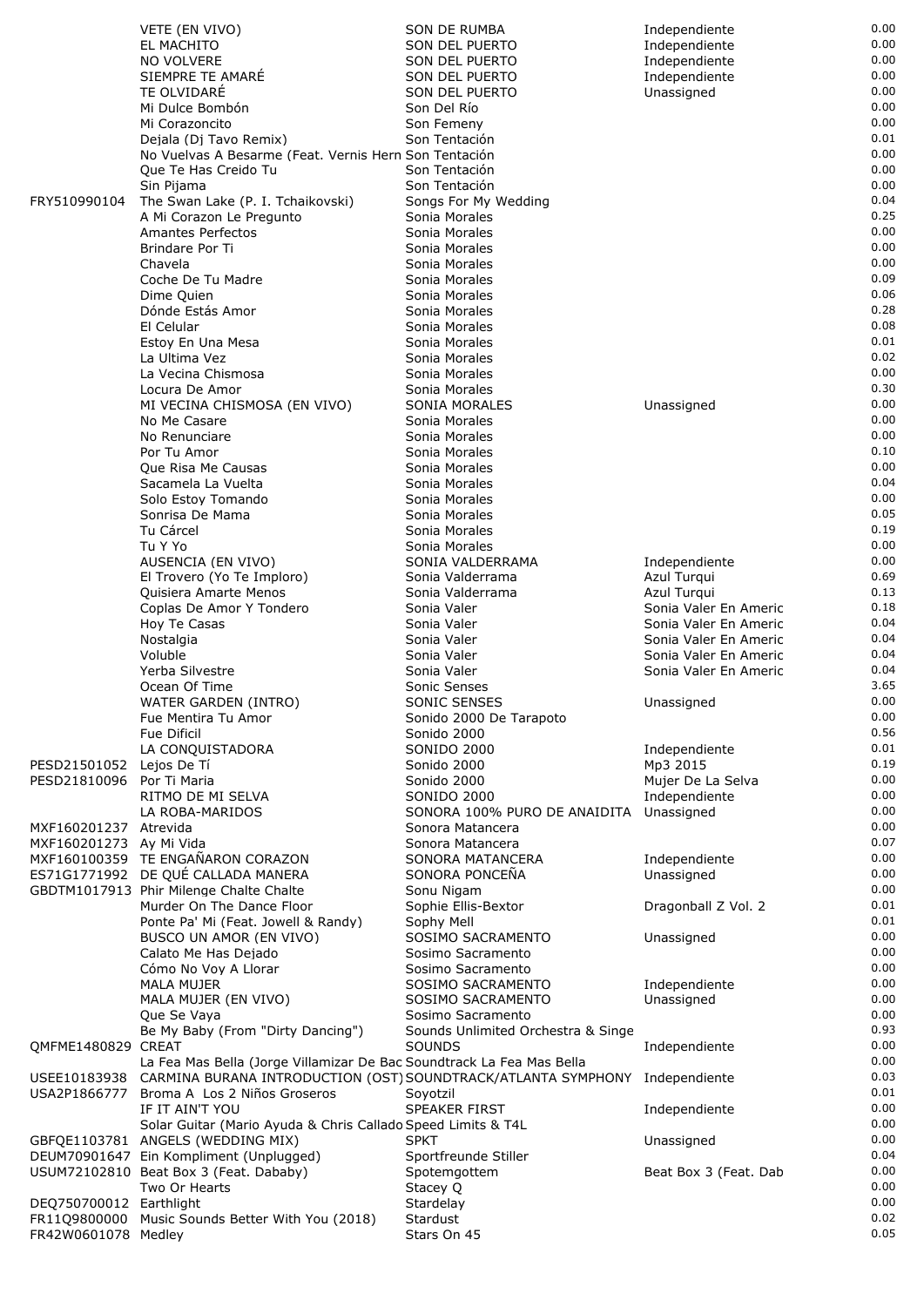|                              | FR59R1690900 STARS ON 45 / VENUS / SUGAR, SUGAR , STARS ON 45                         |                                                              | Independiente                        | 0.00         |
|------------------------------|---------------------------------------------------------------------------------------|--------------------------------------------------------------|--------------------------------------|--------------|
|                              | <b>CERVECITA CORDILLERA</b>                                                           | STEFANY AGUILAR, LAS SABROSITA Independiente                 |                                      | 0.00         |
|                              | TU ENGANO<br>Hurtin' Me (Feat. French Montana)                                        | STEFANY AGUILAR, LAS SABROSITA Independiente<br>Stefflon Don |                                      | 0.00<br>0.00 |
|                              | DEA810901391 Mannschaftsaufstellung                                                   | Stephan Lehmann Und Fans Feat. Ki                            |                                      | 17.90        |
| US3M50564501 KUNG FU 1       |                                                                                       | <b>STEPHEN CHOW</b>                                          | Independiente                        | 0.01         |
|                              | USMC10500001 Magic Carpet Ride (Steir'S Mix)                                          | Steppenwolf, Philip Steir                                    | Go Music From The M                  | 0.00         |
| QM4TW1630791 Born To Be Wild |                                                                                       | Steppenwolf                                                  |                                      | 0.10         |
| US4R31121054 Fossil Fuel     | CHUM70601328 Rosas Rote Roller                                                        | Sternschnuppe Kids<br>Steve Ruff                             |                                      | 0.00<br>0.00 |
|                              | USCWY0610077 The Breeze And I                                                         | Steve And The Emperors                                       |                                      | 0.02         |
|                              | BEK011400207 TOMORROWLAND 2014 MIX                                                    | <b>STEVE AOKI</b>                                            | Independiente                        | 0.00         |
| GBBPP0260401 Trailblazing    |                                                                                       | Steve Jablonsky                                              |                                      | 0.01         |
|                              | Rock 'N' Me                                                                           | Steve Miller Band                                            |                                      | 0.00         |
|                              | Gimme Some Lovin' (Re-Record)                                                         | Steve Winwood                                                |                                      | 0.00<br>0.08 |
|                              | USSM10604890 Fingertips Part Ii<br><b>CORAZON HERIDO</b>                              | Stevie Wonder<br>STIVEN ESPINOZA RIOS                        | Unassigned                           | 0.00         |
|                              | ERES MI DESTINO                                                                       | STIVEN ESPINOZA RIOS                                         | Independiente                        | 0.00         |
|                              | SE ARRODILLA A SUS PIES                                                               | STIVEN ESPINOZA RIOS                                         | Independiente                        | 0.00         |
| ITI029200080                 | Get Freaky Now (Acid Jazz Mix)                                                        | S-Tone Inc                                                   |                                      | 0.00         |
| ARF410700296                 | The Blue Danube Op. 314                                                               | <b>Strauss</b>                                               | The Masters Of Classic               | 0.00         |
|                              | Mr. Roboto<br>Emancipacion                                                            | Styx<br>Suda                                                 | Emancipación Ep                      | 0.97<br>0.00 |
|                              | FR3KD1505967 Le Carnaval Des Animaux: Vii. Aquarium Süddeutsche Philharmonie, Hanspet |                                                              |                                      | 17.48        |
| ARF411500473                 | Viciosa                                                                               | Sueño Latino Presents Valeria Vix                            | Retrodance The Dj'S (                | 0.00         |
|                              | Herbman Hustling                                                                      | <b>Sugar Minott</b>                                          |                                      | 0.00         |
|                              | USBT21262852 Don'T Call Us (We'Ll Call You) (Original Hi Sugarloaf                    |                                                              |                                      | 0.00         |
|                              | UDI UDI JAYE (FROM "RAEES")                                                           | SUKHWINDER SINGH<br><b>SUMAC PERU</b>                        | Independiente                        | 0.00<br>0.00 |
| INT441803782                 | <b>MALA</b><br>Maa                                                                    | Sumana Dutta Das                                             | Unassigned                           | 0.00         |
|                              | TWCO51600008 Tai Yang Yu (From '52Hz, I Love You' Sou Suming Rupi, Mify Chen          |                                                              |                                      | 0.00         |
| USA370914125 Sajna Ve Sajna  |                                                                                       | Sunidhi Chauhan                                              |                                      | 66.37        |
| DKAAP9800301 Fire            |                                                                                       | Sunzet                                                       | Rizing                               | 0.07         |
|                              | <b>FELICIDADES</b>                                                                    | SUPER AMIGOS                                                 | Unassigned                           | 0.00         |
|                              | ABREME LA PUERTA<br>LOCURA DE AMOR                                                    | SUPER BRILLANTES DEL ANDE<br>SUPER BRILLANTES DEL ANDE       | Unassigned<br>Unassigned             | 0.00<br>0.00 |
|                              | MENTIROSA                                                                             | SUPER BRILLANTES DEL ANDE                                    | Unassigned                           | 0.00         |
|                              | QUISIERA SER TU CELULAR                                                               | SUPER BRILLANTES DEL ANDE                                    | Independiente                        | 0.00         |
|                              | TU CARAMELITO                                                                         | SUPER BRILLANTES DEL ANDE                                    | Unassigned                           | 0.00         |
|                              | VIAJE DE AMOR (EN VIVO)                                                               | SUPER BRILLANTES DEL ANDE                                    | Unassigned                           | 0.00         |
|                              | WACHUITA DE LA PUNA                                                                   | SUPER BRILLANTES DEL ANDE                                    | Independiente                        | 0.00<br>0.01 |
|                              | KRA301200352 Sexy, Free & Single<br>PA' LANTE                                         | Super Junior<br>SUPER SIMIO                                  | Unassigned                           | 0.00         |
|                              | Tu Y Yo                                                                               | Supernova                                                    |                                      | 0.06         |
|                              | CZA232000239 You Give Love A Bad Name                                                 | Superstar 2020 & Hana Peceková                               | Postupující (From "Su                | 39.16        |
| QMFMG1559793 Dolce Vita      |                                                                                       | Supertrip                                                    |                                      | 0.12         |
| USUL10200163 FORMA           |                                                                                       | <b>SUPERVIELLE</b>                                           | Independiente                        | 0.00<br>0.00 |
|                              | MIX CUMBIAS 2<br>KRA381700927 Wine Feat. Changmo                                      | SURANDINO<br>Suran                                           | Unassigned<br>Wine                   | 0.03         |
|                              | USUM71012034 The Moment Of The Truth                                                  | Survivor                                                     |                                      | 0.24         |
|                              | MIX TUNANTADAS(EN VIVO)                                                               | SUSAN DEL PERU Y RAICES DE JAU. Independiente                |                                      | 0.00         |
|                              | Como Un Animal                                                                        | Susan Green & Alexis Descalzo                                |                                      | 0.00         |
|                              | QM6N22141550 Me Voy A Liberar                                                         | Susan Ochoa, Amy Gutiérrez                                   | Mujer                                | 0.65         |
|                              | QMFME2039265 Mi Amor Eres Tú (Versión Salsa)                                          | Susan Ochoa, Bembé Orquesta<br>Susan Ochoa                   | Mi Amor Eres Tú (Vers                | 0.98<br>0.05 |
|                              | QM7282063814 Confesion De Amor<br>USCGJ1943825 La Dueña Soy Yo                        | Susan Ochoa                                                  | Confesión De Amor<br>La Dueña Soy Yo | 1.31         |
|                              | USCGJ1943831 Mi Amor Eres Tu                                                          | Susan Ochoa                                                  | La Dueña Soy Yo                      | 0.05         |
|                              | USCGJ1943827 Mi Mayor Venganza                                                        | Susan Ochoa                                                  | La Dueña Soy Yo                      | 0.01         |
|                              | QMBZ92036089 Nunca Es Suficiente                                                      | Susan Ochoa                                                  | Nunca Es Suficiente                  | 0.03         |
| USCGH1964905 Ya No Más       |                                                                                       | Susan Ochoa                                                  | Ya No Mas                            | 22.30        |
| IT0880500057                 | Despacito<br>NEGRA PRESUNTUOSA                                                        | Susan Prieto<br>SUSANA BACA                                  | Independiente                        | 0.00<br>0.22 |
| OMDA71381969 Sur             |                                                                                       | Susana Rinaldi                                               |                                      | 0.00         |
| USLIC0700444                 | Now And Then                                                                          | Susanna Hoffs                                                |                                      | 0.90         |
|                              | EL CONEJITO                                                                           | SUSY DIAZ                                                    | Independiente                        | 0.00         |
|                              | La Arrechazada                                                                        | Susy Díaz                                                    |                                      | 0.00         |
|                              | <b>CUANDO ME VAYA</b>                                                                 | <b>SUSY ESCALANTE</b>                                        | Unassigned                           | 0.00<br>0.00 |
|                              | Bésame<br>EL SOL NO REGRESA                                                           | Swanza<br><b>SWANZA</b>                                      | Tejiendo Suenos<br>Unassigned        | 0.00         |
|                              | Don'T You Worry Child Feat. John Martin Swedish House Mafia                           |                                                              |                                      | 4.66         |
|                              | GBUM71400001 One Last Tour: A Live Soundtrack, Pt. 1                                  | Swedish House Mafia                                          |                                      | 0.06         |
| ITG231100255 IRON FIST       |                                                                                       | SWEET POISON                                                 | Independiente                        | 0.00         |
|                              | USDW10200150 The Start (Interlude)                                                    | Swizz Beatz                                                  |                                      | 0.06         |
| USX9P1328443 AMOR INDIO      | YOU MAKE ME FEEL (MIGHTY REAL)                                                        | SYLVESTER JAMES<br>SYLVIA FALCON                             | Independiente<br>Sylvia Falcón       | 0.00<br>0.00 |
| USX9P1328441 PARAS [2013]    |                                                                                       | SYLVIA FALCON                                                | Sylvia Falcón                        | 0.00         |
|                              | YA VERAS                                                                              | SYSTEMA SOLAR                                                | Independiente                        | 0.00         |
|                              | GBAFR7210010 Children Of The Revolution                                               | T. Rex                                                       | For All The Cats - The               | 0.01         |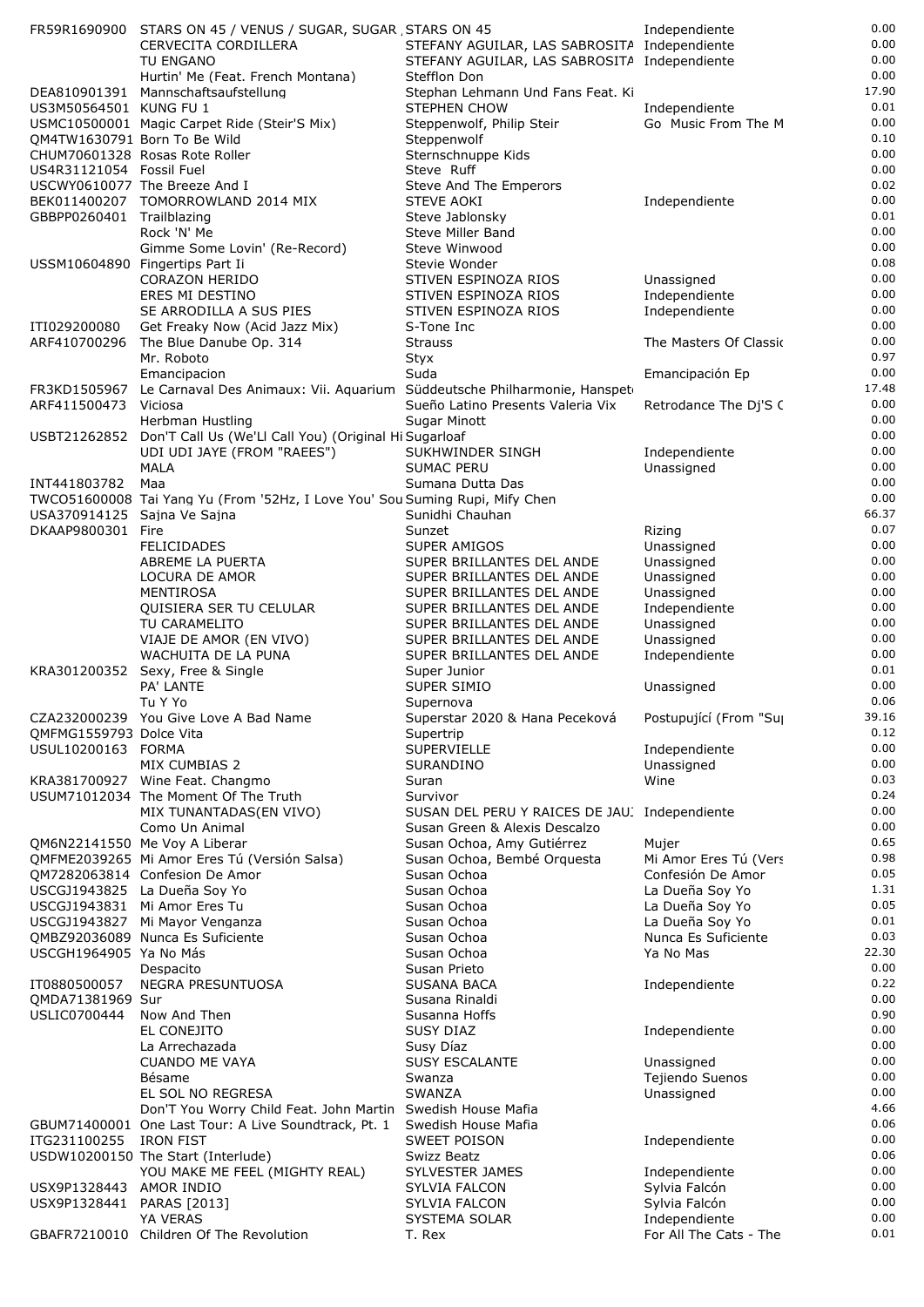| USA2P1689094 Heartache     |                                                                               | T.T                                                                |                             | 0.00         |
|----------------------------|-------------------------------------------------------------------------------|--------------------------------------------------------------------|-----------------------------|--------------|
|                            | ES5770606002 EL SHOW DE LOS LOONEY TUNES (THE LIT.V. SOUNDTRACKS (ORCHESTRA)  |                                                                    | Independiente               | 0.00         |
|                            | ES5770606022 TARZAN (TARZAN)                                                  | T.V. SOUNDTRACKS (ORCHESTRA)                                       | Unassigned                  | 0.00<br>0.03 |
|                            | I Dream Of You Tonight<br>PEMG99701003 Gran Señor De Sipán                    | Taboo<br>Takillakta                                                |                             | 4.87         |
| ES8240832622               | LA MANO DE DIOS                                                               | <b>TALCO</b>                                                       | Unassigned                  | 0.00         |
|                            | Juana Polinaria / Como Loco Funche                                            | Tambor Urbano                                                      |                             | 0.00         |
|                            | Leo Leo Hay Golpe                                                             | Tambor Urbano                                                      |                             | 0.00         |
|                            | Un Año Mas En Tu Vida                                                         | Tambor Urbano                                                      |                             | 0.01         |
|                            | DEUM71101101 Needed You By Tamika (Summerjam Live Tamika, The Evolution       |                                                                    |                             | 0.02         |
| PEMG90009002 Júrame        | PEMG90009003 Procuro Olvidarte                                                | Tania Libertad<br>Tania Libertad                                   |                             | 0.00<br>0.01 |
|                            | Mascotita                                                                     | Tapir 590 Y Susy Diaz                                              |                             | 0.00         |
|                            | Secreto                                                                       | Tapir 590 Y Susy Diaz                                              |                             | 0.00         |
|                            | JMC711110051 Don'T Look Back Feat. Nikki Burt                                 | <b>Tarrus Riley</b>                                                |                             | 0.00         |
|                            | USVPR1200638 GIMMIE LIKKLE ONE DROP                                           | <b>TARRUS RILEY</b>                                                | Independiente               | 0.00         |
|                            | USVPR1100273 Groovy Little Thing                                              | <b>Tarrus Riley</b>                                                |                             | 0.01         |
|                            | Ciru-Hua                                                                      | Tassinari                                                          |                             | 0.00         |
| ITB220900051               | Micromania (Original Mix)                                                     | Tata Golosa                                                        |                             | 4.11<br>0.47 |
| QZ5AB2195765 No Estas Agui | ITK100900111 LOVE THEME FROM THE GODFATHER                                    | TATANKA, ZATOX<br>Tati Alcántara                                   | Unassigned<br>No Estás Aquí | 0.04         |
|                            | FR6V82195167 Heaven Must Be Missing An Angel                                  | Tavares                                                            |                             | 0.00         |
| USWD10322246 Zero To Hero  |                                                                               | Tawatha Agee/Vaneese Thomas/Che                                    |                             | 0.00         |
|                            | ITB880600457 ONDA ONDA (OLHA A ONDA)                                          | <b>TCHAKABUM</b>                                                   | Unassigned                  | 0.00         |
|                            | ARF411500498 Move This (7" Remix)                                             | Technotronic Feat. Ya Kid K                                        | Retrodance The Vip Zo       | 0.00         |
|                            | BED019000475 Get Up (Before The Night Is Over) (Dance Technotronic            |                                                                    |                             | 0.11         |
|                            | <b>GIVE IT ALL UP</b>                                                         | <b>TEDDYBEARS</b>                                                  | Independiente               | 0.00<br>0.01 |
| KRA381001177               | La Danza De Chiva<br>Supa Luv                                                 | Teen Agers<br>Teentop                                              |                             | 0.00         |
|                            | Fria                                                                          | Tefi                                                               |                             | 0.00         |
|                            | ELLA SE ENTREGA BAILANDO REGGAETOITEGO CALDERON & WISIN Y YANDE Independiente |                                                                    |                             | 0.00         |
|                            | Cuando Baila Reggaeton                                                        | Tego Calderón (Feat. Yandel)                                       |                             | 0.00         |
|                            | Ella No Quiere Novio                                                          | Tego Calderón                                                      |                             | 0.00         |
|                            | Furia De Mentira                                                              | Tego Calderon                                                      |                             | 0.01         |
|                            | Furia De Mentira                                                              | Tego Calderón                                                      | Desafio                     | 0.03<br>0.00 |
|                            | Mas Flow<br>USASN1402726 Pa' Que Te Lo Gozen                                  | Tego Calderón<br>Tego Calderon                                     |                             | 3.66         |
| TWA531600113 I'LL BE THERE |                                                                               | TEI                                                                | Independiente               | 0.00         |
|                            | GBQFG1000251 RED LIGHTS FLASH                                                 | <b>TEMPLETON PEK</b>                                               | Independiente               | 0.14         |
|                            | COMENZAR DE CERO                                                              | <b>TERCER CIELO</b>                                                | Independiente               | 0.00         |
|                            | CARREANDO                                                                     | TERCO92                                                            | Unassigned                  | 0.00         |
|                            | El Equipo                                                                     | Terco92                                                            |                             | 0.00         |
|                            | RUEGA POR NOSOTROS (EN VIVO)<br>LIMA DE NOVIA (EN VIVO)                       | TERESA PALOMINO Y MARITZA ROD Unassigned<br><b>TERESA PALOMINO</b> | Unassigned                  | 0.00<br>0.00 |
|                            | NEGRITO CARACUNDE                                                             | TERESITA VELASQUEZ                                                 | Unassigned                  | 0.00         |
| JPPO00900710               | Tokyo Drift (Fast & Furious)                                                  | Teriyaki Boyz                                                      |                             | 2.08         |
|                            | <b>Todos Calatos</b>                                                          | Terreviento                                                        | Resiste                     | 0.00         |
|                            | SUMMER HOLIDAY (SPANISH VERSION)                                              | <b>TERRY WINTER</b>                                                | Unassigned                  | 0.00         |
| USWB10902487 Interlude [2] |                                                                               | <b>Tevin Campbell</b>                                              | I'M Ready                   | 0.04         |
| USQY51443675 FOLLOW        |                                                                               | TEX!NO                                                             | Independiente               | 0.00         |
|                            | CALAB MAK (FEAT. B-EAZY)<br>LIKE A TREE                                       | THA JOKER<br>THA MESSENGER                                         | Unassigned<br>Unassigned    | 0.00<br>0.00 |
|                            | Battle With Lra                                                               | Thad C. Spencer                                                    |                             | 0.00         |
|                            | Bridge Ambush                                                                 | Thad C. Spencer                                                    |                             | 0.00         |
|                            | Burned Village [Part 1]                                                       | Thad C. Spencer                                                    |                             | 0.00         |
|                            | Burned Village [Part 2]                                                       | Thad C. Spencer                                                    |                             | 0.00         |
|                            | <b>Bus Ride</b>                                                               | Thad C. Spencer                                                    |                             | 0.00         |
|                            | Donnie'S Theme                                                                | Thad C. Spencer                                                    |                             | 0.00         |
|                            | Drifter Stabbing<br>Have You Seen My Brother?                                 | Thad C. Spencer<br>Thad C. Spencer                                 |                             | 0.00<br>0.00 |
|                            | Here With Me                                                                  | Thad C. Spencer                                                    |                             | 0.00         |
|                            | Hidden Children                                                               | Thad C. Spencer                                                    |                             | 0.00         |
|                            | I Witness                                                                     | Thad C. Spencer                                                    |                             | 0.00         |
|                            | Night Road Attack                                                             | Thad C. Spencer                                                    |                             | 0.00         |
|                            | Opening Credits (Machine Gun Preacher)                                        | Thad C. Spencer                                                    |                             | 0.00         |
|                            | Playground<br>Rebuilding                                                      | Thad C. Spencer                                                    |                             | 0.00<br>0.00 |
|                            | Sam Finds The Spot                                                            | Thad C. Spencer<br>Thad C. Spencer                                 |                             | 0.00         |
|                            | Sam Outside Bar                                                               | Thad C. Spencer                                                    |                             | 0.00         |
|                            | Sam Reflects                                                                  | Thad C. Spencer                                                    |                             | 0.00         |
|                            | Sam'S Redemption                                                              | Thad C. Spencer                                                    |                             | 0.00         |
|                            | Sniper [Part 1]                                                               | Thad C. Spencer                                                    |                             | 0.00         |
|                            | Sniper [Part 2]                                                               | Thad C. Spencer                                                    |                             | 0.00         |
|                            | The Sniper Is A Child<br>Village Battle                                       | Thad C. Spencer                                                    |                             | 0.00<br>0.00 |
|                            | We'Re Staying                                                                 | Thad C. Spencer<br>Thad C. Spencer                                 |                             | 0.00         |
|                            | We'Re Too Late                                                                | Thad C. Spencer                                                    |                             | 0.00         |
|                            | What Waiting Gets You                                                         | Thad C. Spencer                                                    |                             | 0.00         |
|                            |                                                                               |                                                                    |                             |              |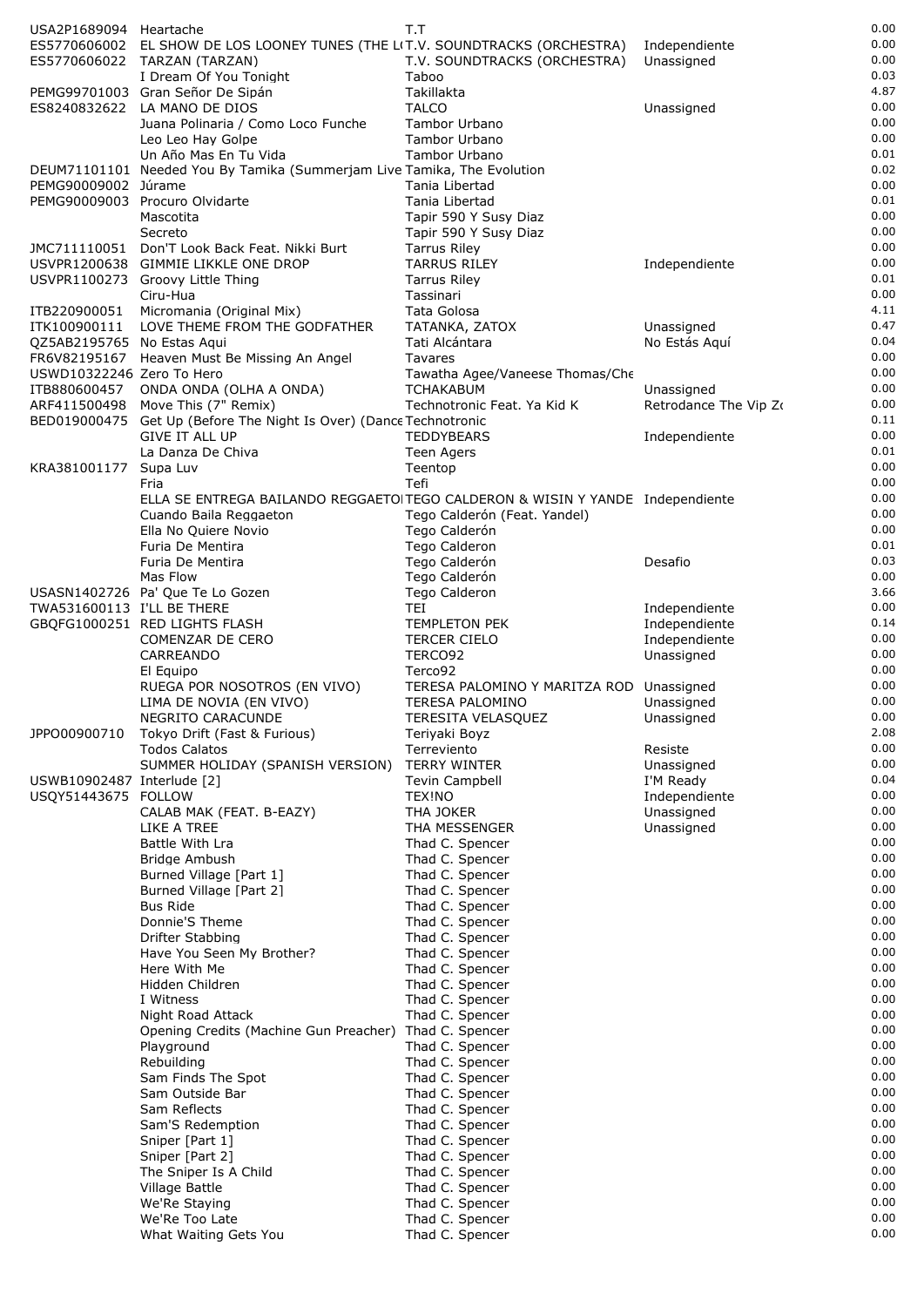|                                                         | You Can'T Help Them All                                                                                                                       | Thad C. Spencer                             |                                              | 0.00          |
|---------------------------------------------------------|-----------------------------------------------------------------------------------------------------------------------------------------------|---------------------------------------------|----------------------------------------------|---------------|
|                                                         | USUL19800966 El Baile De Los Perros Y Gatos                                                                                                   | Thalía                                      |                                              | 0.08          |
| USUL19800321                                            | Maria Mercedes                                                                                                                                | Thalía                                      |                                              | 0.07<br>0.01  |
| USUL19800348 Marimar                                    | USCRB1210058 Shape Of Things To Come                                                                                                          | Thalía<br>The 13Th Power                    |                                              | 0.53          |
| FR2EI1000110                                            | SATTA MASSA GANA                                                                                                                              | THE ABYSSINIANS                             | Unassigned                                   | 0.00          |
|                                                         | GBDGN0900048 Dirty Cash (Sold Out Mix (7" Edit))                                                                                              | The Adventures Of Stevie V                  | Dirty Cash (Original D                       | 0.00          |
| FR96X1924041 Boom Boom                                  |                                                                                                                                               | The Animals                                 |                                              | 0.33          |
|                                                         | USA176760010 When I Was Young                                                                                                                 | The Animals                                 | 1969 Soundtrack                              | 0.21          |
|                                                         | DES310800507 The Annual Winter 2009 Mix (Part 2)                                                                                              | The Annual                                  | Ministry Of Sound - Th                       | 0.00          |
|                                                         | Castles In Spain                                                                                                                              | The Armoury Show                            | Waiting For The Flood:                       | 0.00          |
|                                                         | CHERISH (RE-RECORDING)                                                                                                                        | THE ASSOCIATION                             | Unassigned                                   | 0.00          |
| USUG11100580 THE WEIGHT<br>USCA20100773 Good Vibrations |                                                                                                                                               | THE BAND<br>The Beach Boys                  | Contrareclamo Sony L                         | 0.00<br>0.84  |
|                                                         | USBR10000136 Keepin' The Summer Alive (24-Bit Remast The Beach Boys                                                                           |                                             |                                              | 0.03          |
|                                                         | USBR19900003 This Whole World (24-Bit Remastered 99) The Beach Boys                                                                           |                                             |                                              | 0.00          |
| FR2X41814028 All My Loving                              |                                                                                                                                               | The Beatles                                 | <b>First Hits</b>                            | 0.02          |
|                                                         | GBDCE1100081 Cry For A Shadow (Anthology 1 Version) The Beatles                                                                               |                                             |                                              | 0.02          |
|                                                         | FR96X1805506 Got To Get You Into My Life                                                                                                      | The Beatles                                 |                                              | 0.04          |
| FR96X1805656 Help!                                      |                                                                                                                                               | The Beatles                                 |                                              | 4.42          |
|                                                         | I Should Have Known Beter                                                                                                                     | The Beatles                                 |                                              | 0.00<br>0.03  |
| FR96X1808693 Penny Lane                                 | GBPRX1220190 Norwegian Wood (This Bird Has Flown)                                                                                             | The Beatles<br>The Beatles                  | <b>Rubber Soul</b>                           | 0.01          |
|                                                         | GBDCE1100086 SHE LOVES YOU (ANTHOLOGY 1 VERSION THE BEATLES                                                                                   |                                             | Independiente                                | 0.00          |
|                                                         | MIRROR IN THE BATHROOM                                                                                                                        | THE BEAT                                    | Independiente                                | 0.08          |
|                                                         | USWD10936392 Ready For The Bettys                                                                                                             | The Bettys                                  |                                              | 0.33          |
|                                                         | FRX762027270 Ritmo (Mike Prado & Foma Remix)                                                                                                  | The Black Eyed Peas X J Balvin              | Cartoon People - 90S                         | 0.91          |
|                                                         | Pump It (Instrumental)                                                                                                                        | The Black Eyed Peas                         |                                              | 0.01          |
|                                                         | GBCTA0500240 Be Gentle With Me                                                                                                                | The Boy Least Likely To                     | Too Cool For School M                        | 0.87          |
|                                                         | ES58A1701429 Mr. Tambourine Man (Remastered)                                                                                                  | The Byrds                                   |                                              | 0.01          |
| USMC16350518 PIPELINE                                   | NLG620593183 The Twilight Zone                                                                                                                | The Cbs Studio Orchestra<br>THE CHANTAYS    |                                              | 0.02<br>0.00  |
|                                                         | The Only One I Know                                                                                                                           | The Charlatans                              | Unassigned                                   | 0.07          |
|                                                         | QMVRR1538164 Heavy Breathing                                                                                                                  | The Cheeky Monkeys                          |                                              | 0.00          |
|                                                         | GB1201200014 Hey Boy Hey Girl (Live From Japan)                                                                                               | The Chemical Brothers                       |                                              | 0.00          |
|                                                         | PHS090501976 CHICKEN DANCE                                                                                                                    | THE CHICKIES                                | Unassigned                                   | 0.00          |
|                                                         | GBAYE0802575 It'S Cold Outside                                                                                                                | The Choir                                   |                                              | 0.01          |
|                                                         | <b>TRACES</b>                                                                                                                                 | THE CLASSIC IV                              | Independiente                                | 0.00          |
|                                                         | GBAAP0200374 NEVER CAN SAY GOODBYE (SHEP PETTIB THE COMMUNARDS                                                                                |                                             | Independiente                                | 0.00          |
| USSE90320422 Chains<br>DEAF75102273                     | Earth Angel                                                                                                                                   | The Cookies<br>The Crew-Cuts                | The Many Faces Of Th<br>Time Life The Rock N | 1.29<br>0.00  |
|                                                         | USA370956550 DA DOO RON RON (WHEN HE WALKED MITHE CRYSTALS                                                                                    |                                             | Unassigned                                   | 0.00          |
|                                                         | Over And Over                                                                                                                                 | The Dave Clark Five                         |                                              | 0.31          |
| US2X61101163 Sunshine                                   |                                                                                                                                               | The Dayton Family                           |                                              | 0.00          |
|                                                         | PAINT IT BLACK                                                                                                                                | THE DIRTY HEADS                             | Unassigned                                   | 0.00          |
| USA176812012 Yer Blues (Live)                           |                                                                                                                                               | The Dirty Mac, John Lennon, Mitch M         |                                              | 4.00          |
|                                                         | USA171820021 Yer Blues (Remastered 2018)                                                                                                      | The Dirty Mac                               |                                              | 0.00          |
| USHEL0310207 City Of Angels                             |                                                                                                                                               | The Distillers                              |                                              | 0.01<br>0.00  |
| USHM80936058 Let'S Go Surfing                           | NLG620534325 HIGHWAY TO HELL                                                                                                                  | THE DRIVING ROVERS<br>The Drums             | Unassigned                                   | 0.02          |
|                                                         | NLG620592871 HEIGH-HO (IT'S OFF TO WORK WE GO)                                                                                                | THE DWARF CHORUS                            | Unassigned                                   | 0.00          |
|                                                         | HOTEL CALIFORNIA (LIVE 1995)                                                                                                                  | THE EAGLES                                  | Independiente                                | 0.00          |
|                                                         | <b>MORE</b>                                                                                                                                   | THE EIFFELS                                 | Independiente                                | 0.00          |
|                                                         | Wild Wild West (Edit)                                                                                                                         | The Escape Club                             |                                              | 0.00          |
|                                                         | QMVRR1535318 THEME FROM DRACULA (MAIN TITLE AND THE FANDOM ORCHESTRA                                                                          |                                             | Independiente                                | 0.00          |
|                                                         | All Together Now (Indie Rock Mix)                                                                                                             | The Farm                                    | All Together Now                             | 0.02<br>0.00  |
|                                                         | GB5EM1401190 Late Night Tales: The Flaming Lips (Rema The Flaming Lips<br>USBT20931038 SMILE A LITTLE SMILE FOR ME (NEW STETHE FLYING MACHINE |                                             | Late Night Tales: The<br>Unassigned          | 0.00          |
| USLR29500227 Natural One                                |                                                                                                                                               | The Folk Implosion                          |                                              | 0.06          |
|                                                         | GBQRF1300465 Sherry (Remastered)                                                                                                              | The Four Seasons                            |                                              | 0.00          |
|                                                         | PEMG90108004 KILLING ME SOFTLY WITH HIS SONG                                                                                                  | THE FRIENDS OF LOVE                         | Independiente                                | 0.00          |
|                                                         | DEUD91697012 Keep Your Hands To Yourself (Extended MThe Georgia Satellites                                                                    |                                             |                                              | 0.00          |
|                                                         | DEUD91696821 Jeopardy (Club Mix Remastered)                                                                                                   | The Greg Kihn Band                          |                                              | 0.01          |
|                                                         | THE BREAK UP SONG (THEY DON'T WRITITHE GREG KIHN BAND                                                                                         |                                             | Independiente                                | 0.00          |
|                                                         | US3M51425901 The Luck You Got (Main Title)                                                                                                    | The High Strung<br>THE HITSINGERS           |                                              | 11.85<br>0.00 |
|                                                         | USA371067001 SEVEN NATION ARMY (TRIBUTE)<br>SEVHC0007060 Hate To Say I Told You So (Album Versior The Hives                                   |                                             | Unassigned                                   | 1.15          |
| FRX080600934                                            | <b>KNIGHT RIDER</b>                                                                                                                           | THE HOLLYWOOD PRIME TIME ORCH Unassigned    |                                              | 0.05          |
| FRX080600960                                            | Happy Days                                                                                                                                    | The Hollywood'S Graffitis Publisher         |                                              | 1.17          |
| FRX080600923                                            | <b>ADDAMS FAMILY</b>                                                                                                                          | THE HOLLYWOOD'S MARTINS                     | Independiente                                | 0.13          |
| GBZYX1600129                                            | Rock The Boat (Remastered)                                                                                                                    | The Hues Corporation                        |                                              | 0.33          |
|                                                         | Mirror Man (Extended Version)                                                                                                                 | The Human League                            |                                              | 0.00          |
|                                                         | I Don T Want To Set The World On Fire                                                                                                         | The Ink Spots                               |                                              | 1.43          |
| BED061502588 Maybe                                      | USA6G1870916 She Got Arrested                                                                                                                 | The Ink Spots<br>The Interrupters           | Time Life Music - Your                       | 0.31<br>0.00  |
| USRC15907272 Shout, Pt. 1                               |                                                                                                                                               | The Isley Brothers                          |                                              | 0.00          |
| FR6V82077831                                            | SHOUT, PT. 1 & 2 (REMASTERED)                                                                                                                 | THE ISLEY BROTHERS                          | Unassigned                                   | 0.00          |
|                                                         | IT HURTS TO SAY GOODBYE                                                                                                                       | THE JACK GOLD ORCHESTRA & CHC Independiente |                                              | 0.00          |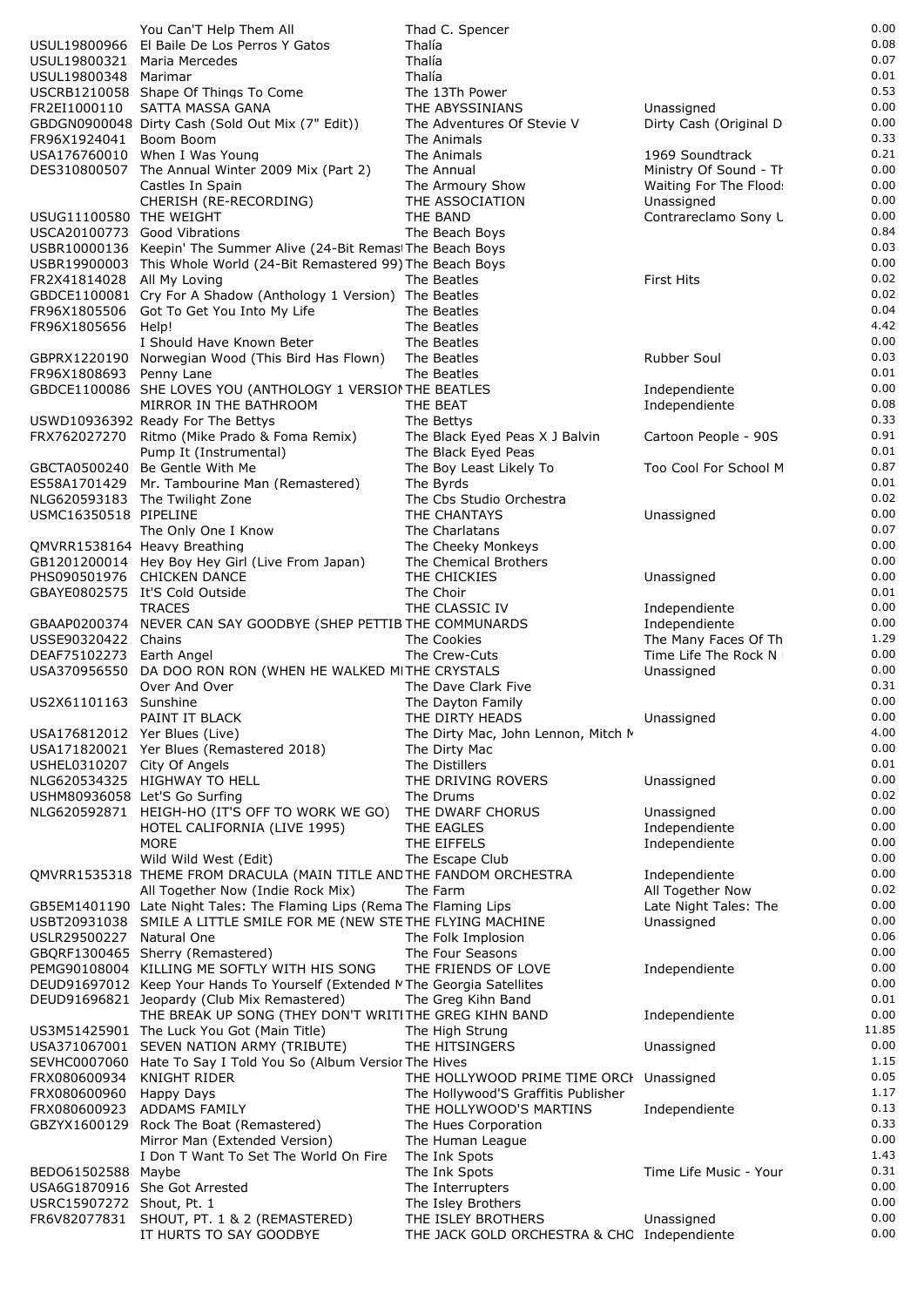|                                                    | USUM70506990 Sally Go Round The Roses                                                                                                       | The Jaynetts                                                                        |                         | 0.04         |
|----------------------------------------------------|---------------------------------------------------------------------------------------------------------------------------------------------|-------------------------------------------------------------------------------------|-------------------------|--------------|
|                                                    | USGZ20601089 WHAT TIME IS IT?                                                                                                               | THE JIVE FIVE                                                                       | Unassigned              | 0.00         |
| GB7QY1000018 BELLBOTTOMS                           |                                                                                                                                             | THE JON SPECER BLUES EXPLOSION Independiente                                        |                         | 0.00         |
|                                                    | GBAJE6600006 I'M NOT LIKE EVERYBODY ELSE                                                                                                    | THE KINKS                                                                           | Independiente           | 0.00<br>0.00 |
| GBAJE6500022 Ring The Bell                         | GB5KW1499556 MILK COW BLUES                                                                                                                 | THE KINKS<br>The Kinks                                                              | Independiente           | 0.01         |
| GBAJE6500007 See My Friend                         |                                                                                                                                             | The Kinks                                                                           | Kinda Kinks (Deluxe V   | 0.01         |
|                                                    | GBAJE6500148 The World Keeps Going Around                                                                                                   | The Kinks                                                                           |                         | 0.15         |
| DEOL61000095 KOMPLIMENT                            |                                                                                                                                             | THE KISSLCATS                                                                       | Unassigned              | 0.00         |
| GBAAA0800401 Shine One                             |                                                                                                                                             | The Kooks                                                                           |                         | 0.00         |
|                                                    | COF019503599 Patrona De Los Reclusos                                                                                                        | The Latin Brothers - Joe Arroyo                                                     |                         | 0.00         |
| COF019503596 Buscandote                            |                                                                                                                                             | The Latin Brothers & Píper Pimienta                                                 |                         | 0.00         |
|                                                    | El Cocinero Mayor                                                                                                                           | The Latin Brothers                                                                  |                         | 0.15         |
| QM4TW1745505 Fuma El Barco                         |                                                                                                                                             | The Latin Brothers                                                                  |                         | 0.72         |
| ES8620821390 Las Calaveras<br>ES8620820600         | Sobre Las Olas Remix                                                                                                                        | The Latin Brothers<br>The Latin Brothers                                            | The Best Of             | 0.00<br>0.00 |
| FRX089620159                                       | Rocky - Fanfare - Gonna Fly Now                                                                                                             | The London Screen Orchestra                                                         |                         | 0.04         |
| FRX080600963                                       | LAUREL AND HARDY LAUGHTOONS                                                                                                                 | THE LOS ANGELES RADIO TV SYMPI Independiente                                        |                         | 0.00         |
|                                                    | Ho Hey (Acoustic)                                                                                                                           | The Lumineers                                                                       |                         | 0.00         |
| USWD11676804 Nobody Knows                          |                                                                                                                                             | The Lumineers                                                                       |                         | 0.01         |
|                                                    | GBDJN1410474 Please Mr Postman                                                                                                              | The Marvelettes                                                                     |                         | 0.02         |
| BET231531722 Hang On Sloppy                        |                                                                                                                                             | The Mccoys                                                                          | The Early Years, Vol. 2 | 0.00         |
|                                                    | USRH10130759 Just Kissed My Baby                                                                                                            | The Meters                                                                          |                         | 0.53         |
|                                                    | GBAJE6500220 YOU STOLE MY LOVE                                                                                                              | THE MOCKINGBIRDS                                                                    | Unassigned              | 0.00<br>0.00 |
| FRX080600413                                       | FRX080600920 The Twilight Zone<br>PERDU DANS L'ESPACE                                                                                       | The Monterey Radio / Tv Philarmonio<br>THE MONTEREY RADIO AND TV PHII Independiente |                         | 0.00         |
|                                                    | FRZ811302078 Follow The Yellow Brick Road                                                                                                   | The Munchkins                                                                       |                         | 0.29         |
| USATL0800004                                       | MO MONEY MO PROBLEMS                                                                                                                        | THE NOTORIOUS B.I.G. FEAT. MASE Unassigned                                          |                         | 0.00         |
| USEP40710203 Bad Habit                             |                                                                                                                                             | The Offspring                                                                       | Smash                   | 0.00         |
| USEP40710208 Self Esteem                           |                                                                                                                                             | The Offspring                                                                       | Smash                   | 10.63        |
| QMFMG1565726 Big Boy Pete                          |                                                                                                                                             | The Olympics                                                                        | The Arvee Records Co    | 0.00         |
|                                                    | USMC18518285 Back To The Future Overture                                                                                                    | The Outatime Orchestra                                                              |                         | 0.08         |
|                                                    | USLS51123807 Your Love (Acoustic)                                                                                                           | The Outfield                                                                        |                         | 0.00         |
| JPVI09331310                                       | Theme From "A Summer Place"                                                                                                                 | The Percy Faith Orchestra                                                           |                         | 0.00         |
| NLG620430090 Cat Walk                              |                                                                                                                                             | The Pete Moore Orchestra                                                            | Just Enjoy The Music    | 7.39<br>0.00 |
| USHEL0304103 Out All Night                         | NOTHIN' LIKE THIS                                                                                                                           | THE PHANTOMS<br>The Pietasters                                                      | Unassigned<br>Willis    | 0.01         |
| GBAAM7800001 Next To You                           |                                                                                                                                             | The Police                                                                          | Message In A Box        | 0.03         |
| GBAAM8100010 Omegaman                              |                                                                                                                                             | The Police                                                                          |                         | 0.00         |
|                                                    | PENETRATION                                                                                                                                 | THE PYRAMIDS                                                                        | Independiente           | 0.01         |
| QM4TX1692402 G.T.O.                                |                                                                                                                                             | THE REGENTS                                                                         | Independiente           | 0.00         |
|                                                    | I'Ll Be There For You [Tv Version]                                                                                                          | The Rembrandts                                                                      |                         | 17.91        |
|                                                    | PEMG90701014 A HORSE WITH NO NAME                                                                                                           | THE REVIVALS                                                                        | Independiente           | 0.00         |
|                                                    | PEMG90701015 Carry On Till Tomorrow                                                                                                         | The Revivals                                                                        | The Rolling Songs - So  | 0.39         |
| GB03A0925881 Boy Trouble                           |                                                                                                                                             | The Rev-Lons                                                                        |                         | 0.00         |
| ITDD82009609                                       | Unchained Melody<br>Be My Baby                                                                                                              | The Righteous Brothers<br>The Ronettes                                              |                         | 0.00<br>0.33 |
| NLG620533993                                       | <b>DISCO INFERNO</b>                                                                                                                        | THE ROTATIONS                                                                       | Unassigned              | 0.00         |
| PEMG99905006 El Alcatraz                           |                                                                                                                                             | The Royal Symphony Orchestra                                                        | The Strings Of Perú     | 0.12         |
| PEMG99905003 El Plebeyo                            |                                                                                                                                             | The Royal Symphony Orchestra                                                        | The Strings Of Perú     | 0.13         |
|                                                    | PEMG99905002 José Antonio / Nube Gris / Nostalgia Chala The Royal Symphony Orchestra                                                        |                                                                                     | The Strings Of Perú     | 0.12         |
| PEMG99905005 Todos Vuelven                         |                                                                                                                                             | The Royal Symphony Orchestra                                                        | The Strings Of Perú     | 0.12         |
|                                                    | USRHD0530707 Crane/White Lightning                                                                                                          | The Rza/Charles Bernstein                                                           |                         | 0.02         |
|                                                    | LA PRIMAVERA                                                                                                                                | THE SACADOS                                                                         | Unassigned              | 0.00         |
|                                                    | MXF019900892 MAS DE LO QUE TE IMAGINAS                                                                                                      | THE SACADOS                                                                         | Independiente           | 0.00<br>0.00 |
| ARF411400743<br>USA561306040                       | Can'T Seem To Make You Mine (Covered I The Seeds<br>Crimson And Glover                                                                      | The Shondells, Tommy James                                                          | The Vinil Records Year  | 0.06         |
| NLD141100077                                       | Grandmix 2011 - Mix 2                                                                                                                       | The Shrink Reloaded Ft. Mc Pryme; N                                                 |                         | 0.00         |
| FRX080600319                                       | <b>BARETTA</b>                                                                                                                              | THE SOUTH BAY GROOVY SYSTEM                                                         | Unassigned              | 0.00         |
|                                                    | Ya Llego El Verano                                                                                                                          | The Spanish Caribe Hits                                                             |                         | 0.00         |
| PEMG91453002 SOBREDOSIS                            |                                                                                                                                             | THE SPANISH SALSA CONNECTION                                                        | Independiente           | 0.00         |
|                                                    | USEM39200227 GIMME SOME LOVIN' (1992 REMASTER)                                                                                              | THE SPENCER DAVIS GROUP                                                             | Independiente           | 0.00         |
| PEMG90101011 Chiquitita                            |                                                                                                                                             | The Swedish Sound Machine                                                           | The Swedish Sound M     | 0.13         |
|                                                    | DKNA21403215 HIPPY, HIPPY SHAKE                                                                                                             | THE SWINGING BLUE JEANS                                                             | Independiente           | 0.00         |
|                                                    | SWEET DISPOSITION(INSTRUMENTAL)                                                                                                             | THE TEMPER TRAP                                                                     | Unassigned              | 0.23<br>0.01 |
| USLS51226001 Telstar<br>USA167700010 Disco Inferno |                                                                                                                                             | The Tornados<br>The Trammps                                                         |                         | 0.01         |
|                                                    | MXF551154873 El Surf Del Pájaro                                                                                                             | The Trashmen                                                                        | Clásicas De Los 60'S \  | 33.12        |
|                                                    | GBGN31590201 Surfin' Bird (The Bird'S The Word)                                                                                             | The Trashmen                                                                        |                         | 14.77        |
| GBGQH0601588 Hawaiii 5-0                           |                                                                                                                                             | The Ventures                                                                        |                         | 0.00         |
|                                                    | USCA29201559 Tequila (1992 Digital Remaster)                                                                                                | The Ventures                                                                        | Maktub (Banda Sonora    | 0.39         |
| US7480500783 Lovesick                              |                                                                                                                                             | The Violet Burning                                                                  | This Is The Moment      | 0.02         |
| FR2X41718138                                       | FEEL GOOD INC                                                                                                                               | THE VOCAL MASTERS                                                                   | Independiente           | 0.00         |
|                                                    | FR2X41720730 Feels Like Heaven                                                                                                              | The Vocal Masters                                                                   |                         | 0.01         |
| FR2X41709272                                       | LET ME BLOW YA MIND ORIGINAL ARTIS THE VOCAL MASTERS<br>USCA29501188 Holiday For Strings (1996 Digital Remaste The Voice Of Walter Schumann |                                                                                     | Independiente           | 0.00<br>0.00 |
|                                                    | FR96X1743255 The Shine Ain'T Gonna Shine Anymore                                                                                            | The Walker Brothers                                                                 | Unchained Melodies Ii   | 0.00         |
|                                                    | ONE HEADLIGHT (DJ KAPO REMIX)                                                                                                               | THE WALLFLOWERS                                                                     | Independiente           | 0.00         |
|                                                    |                                                                                                                                             |                                                                                     |                         |              |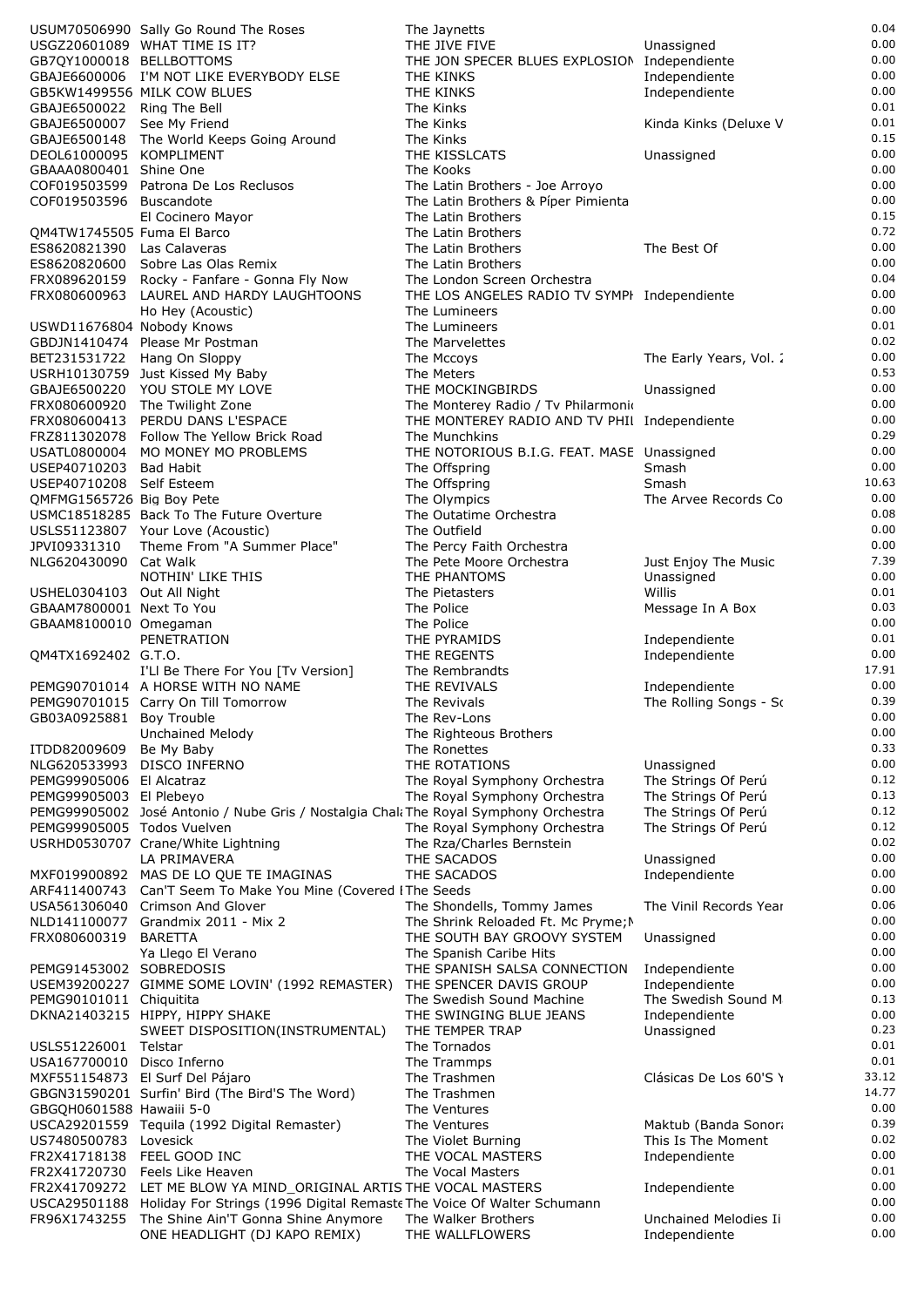| DEUM70702114 Fight The Start                          |                                                                                                                 | The Wave                                     |                                       | 0.00         |
|-------------------------------------------------------|-----------------------------------------------------------------------------------------------------------------|----------------------------------------------|---------------------------------------|--------------|
|                                                       | Can'T Feel My Face (Dj Towa Remix)                                                                              | The Weeknd                                   |                                       | 0.02         |
|                                                       | CAN'T FEEL MY FACE (RAINER + GRIMM FTHE WEEKND                                                                  |                                              | Unassigned                            | 0.00<br>0.00 |
| US3JJ1601092                                          | City Lights (Previously Unreleased)<br>Behind Blue Eyes [Inst]                                                  | The White Stripes<br>The Who                 |                                       | 0.00         |
|                                                       | Won'T Get Fooled Again [Inst]                                                                                   | The Who                                      |                                       | 0.06         |
| USA2P1397350 IZOPDOPE                                 |                                                                                                                 | THE ZAP!                                     | Independiente                         | 0.00         |
|                                                       | FRZ025180190 STRAIGHT NO CHASER                                                                                 | THELONIOUS MONK                              | Unassigned                            | 0.00         |
|                                                       | USWD10629843 Mickey Mouse Clubhouse Theme                                                                       | They Might Be Giants                         |                                       | 0.01         |
|                                                       | USUMC0500088 NEWMAN: CINDERELLA MAN                                                                             | THOMAS NEWMAN                                | Independiente                         | 0.00         |
|                                                       | USMC16801262 Heaven Is In Your Mind                                                                             | Three Dog Night                              |                                       | 0.03         |
|                                                       | QM7281433349 Thunderstruck (From "Planes: Fire & Resc Thunderstruck<br>USWD11570462 Ev'Rybody Wants To Be A Cat | Thurl Ravenscroft, Phil Harris, Liz En       |                                       | 0.00<br>0.00 |
|                                                       | Llaman A La Puerta                                                                                              | Tierra Sur                                   | Mi Marimba                            | 0.00         |
|                                                       | NLZ541390000 Take Me (Original Mix Edit)                                                                        | Tiësto Feat. Kyler England                   |                                       | 0.00         |
|                                                       | GBAHK0400117 The Lion Sleeps Tonight                                                                            | <b>Tight Fit</b>                             |                                       | 0.29         |
|                                                       | FRUM70100017 Justice (Mix 2000)                                                                                 | Tiken Jah Fakoly                             |                                       | 0.02         |
| FRUM71001253 Sors De Ma Télé                          |                                                                                                                 | Tiken Jah Fakoly                             |                                       | 0.02         |
|                                                       | USNLR1700477 We Can Give Them Hope                                                                              | Tilman Sillescu                              |                                       | 0.00<br>2.29 |
| ES71G1815579 Soy Soltera<br>USYWT0700116 WIPE MY BUTT |                                                                                                                 | Tilza Lozano & Dj Peligro<br>TIM AND ERIC    | Independiente                         | 0.00         |
|                                                       | USA371479778 Seek Bromance (Avicii'S Vocal Edit)                                                                | Tim Berg                                     |                                       | 0.00         |
|                                                       | DEC611100495 VATER ABRAHAM (LAGERFEUER VERSION TIM TOUPET                                                       |                                              | Unassigned                            | 0.00         |
| DEN061201339 LOVE YOU                                 |                                                                                                                 | TIMATI FEAT. BUSTA RHYMES & MA Independiente |                                       | 0.00         |
|                                                       | TCACL1625517 DUPLICANDOTE LA DOSIS                                                                              | TIMBALIVE                                    | Independiente                         | 0.00         |
|                                                       | USUL19900171 Besos De Ceniza                                                                                    | Timbiriche                                   |                                       | 0.00         |
|                                                       | DEAF75103310 Enigma Machine (Part 2)                                                                            | Timecode Feat. Zak                           |                                       | 0.01<br>4.78 |
| GBBXG1700053 Stranger Times                           | DEUM71302034 Firework (From The Voice Kids)                                                                     | Tim<br>Timo Garcia                           | Sonny                                 | 0.49         |
| US5940904418 New West                                 |                                                                                                                 | Tin Hat                                      |                                       | 0.49         |
|                                                       | Falling In Love In The Summertime                                                                               | Tina Charles                                 |                                       | 0.00         |
| GBUM70901747 Number 1                                 |                                                                                                                 | Tinchy Stryder                               |                                       | 0.41         |
|                                                       | IMPOSIBLE AMOR (EN VIVO)                                                                                        | <b>TINTA ROJA</b>                            | Unassigned                            | 0.00         |
| ES5051630003                                          | LA ULTIMA NOCHE                                                                                                 | <b>TINTO</b>                                 | Independiente                         | 0.00<br>0.65 |
| USUL10000298 Corazon<br>US4JQ0400014 Te Encontre      |                                                                                                                 | Titan<br>Tito "El Bambino"                   |                                       | 0.00         |
|                                                       | A QUE NO TE ATREVES (CON CHENCHO)   TITO EL BAMBINO                                                             |                                              | Unassigned                            | 0.00         |
|                                                       | CHEQUEA COMO SE SIENTE                                                                                          | TITO EL BAMBINO                              | Independiente                         | 0.00         |
|                                                       | Cuando El Siente El Boom                                                                                        | Tito El Bambino                              |                                       | 0.00         |
|                                                       | Mi Cama Huele A Ti (Feat. Zion & Lennox) Tito El Bambino                                                        |                                              |                                       | 0.01         |
|                                                       | Siente Boom<br>Sueltate                                                                                         | Tito El Bambino<br>Tito El Bambino           |                                       | 0.00<br>0.00 |
| ES71G1776412                                          | COMO PODER DISIMULAR                                                                                            | TITO GOMEZ                                   | Unassigned                            | 0.00         |
|                                                       | COMO PODRÉ DISIMULAR                                                                                            | TITO GOMEZ                                   | Unassigned                            | 7.07         |
|                                                       | DÉJALA (EN VIVO)                                                                                                | TITO GOMEZ                                   | Unassigned                            | 0.00         |
| FRX762016192 Llegaste Tarde                           |                                                                                                                 | <b>Tito Gomez</b>                            | I Love Salsa                          | 0.30         |
|                                                       | Pagina De Amor                                                                                                  | Tito Gomez                                   | Sellos Particulares                   | 0.04<br>0.00 |
|                                                       | PAGINA DE AMOR (EN VIVO)<br>Saca Las Manos                                                                      | TITO GOMEZ<br>Tito Manrique & Cosa Nuestra   | Unassigned<br>Pregones De La Calle    | 1.08         |
| COF011100567                                          | Eres Linda                                                                                                      | <b>Tito Nieves</b>                           | Mi Ultima Grabacion                   | 0.00         |
|                                                       | US4W80400001 Fabricando Fantasias (Salsa Version)                                                               | <b>Tito Nieves</b>                           |                                       | 1.06         |
| USUL10200345 Let It Be                                |                                                                                                                 | <b>Tito Nieves</b>                           |                                       | 0.08         |
|                                                       | PERDONAME                                                                                                       | <b>TITO NIEVES</b>                           | Independiente                         | 0.00         |
|                                                       | Quiero Perderme Contigo                                                                                         | <b>Tito Nieves</b>                           |                                       | 0.00         |
|                                                       | GBBXS1504765 OYE LO QUE TIENE LA SALSA<br>PEMG97201006 La Mentira / Mío (Live)                                  | TITO PUENTE<br>Tito Rodríguez                | Unassigned<br>Tito Rodríguez - Live I | 0.00<br>0.01 |
|                                                       | ALUCINADO (EN VIVO)                                                                                             | TIZIANO FERRO                                | Independiente                         | 0.00         |
| QMFMG1550186 Abril                                    |                                                                                                                 | Tk                                           | Tentando Imaginarios                  | 0.00         |
| GBUM71306236 Thunderball                              |                                                                                                                 | Tom Jones                                    |                                       | 0.48         |
|                                                       | Hold On Tight                                                                                                   | Tom Linden, Will Christison                  |                                       | 0.00         |
|                                                       | US4R31120534 Recurring Dreams                                                                                   | Tom Player                                   |                                       | 0.58         |
| USUM70952855 Genius Of Love                           | USEE10801110 Heartattack And Vine                                                                               | Tom Tom Club<br>Tom Waits                    | Tom Tom Club                          | 0.16<br>2.16 |
| USAI50301103                                          | Hold On                                                                                                         | Tom Waits                                    | <b>Mule Variations</b>                | 0.02         |
|                                                       | TOMB RAIDER (ORIGINAL MIX)                                                                                      | <b>TOMMY BAYNEN</b>                          | Unassigned                            | 0.00         |
| DEAF70906558                                          | Tea For Two Cha Cha                                                                                             | Tommy Dorsey Orchestra                       |                                       | 0.00         |
|                                                       | Como Lo Hacen                                                                                                   | Tommy Olivencia                              |                                       | 0.00         |
|                                                       | Diselo A El                                                                                                     | Tommy Olivencia                              |                                       | 0.00         |
| USUL10000482                                          | Periguito Pin Pin<br>Por Ella                                                                                   | Tommy Olivencia<br>Tommy Olivencia           |                                       | 0.00<br>0.00 |
| PEFD11912300                                          | El Baile Del Rakata                                                                                             | Tommy Portugal                               | Single                                | 5.92         |
|                                                       | Falsedades                                                                                                      | Tongo                                        |                                       | 0.01         |
|                                                       | La Pituca                                                                                                       | Tongo                                        |                                       | 0.00         |
|                                                       | Linda Tarmeñita                                                                                                 | Tongo                                        |                                       | 0.01         |
|                                                       | Navidad De Un Preso                                                                                             | Tongo                                        |                                       | 0.00         |
|                                                       | No Seas Mala<br>No Soy Celoso                                                                                   | Tongo<br>Tongo                               |                                       | 0.00<br>0.00 |
| ES5051000691                                          | BOLERO MIX 27 (MEGAMIX)                                                                                         | <b>TONI PERET</b>                            | Independiente                         | 0.00         |
|                                                       |                                                                                                                 |                                              |                                       |              |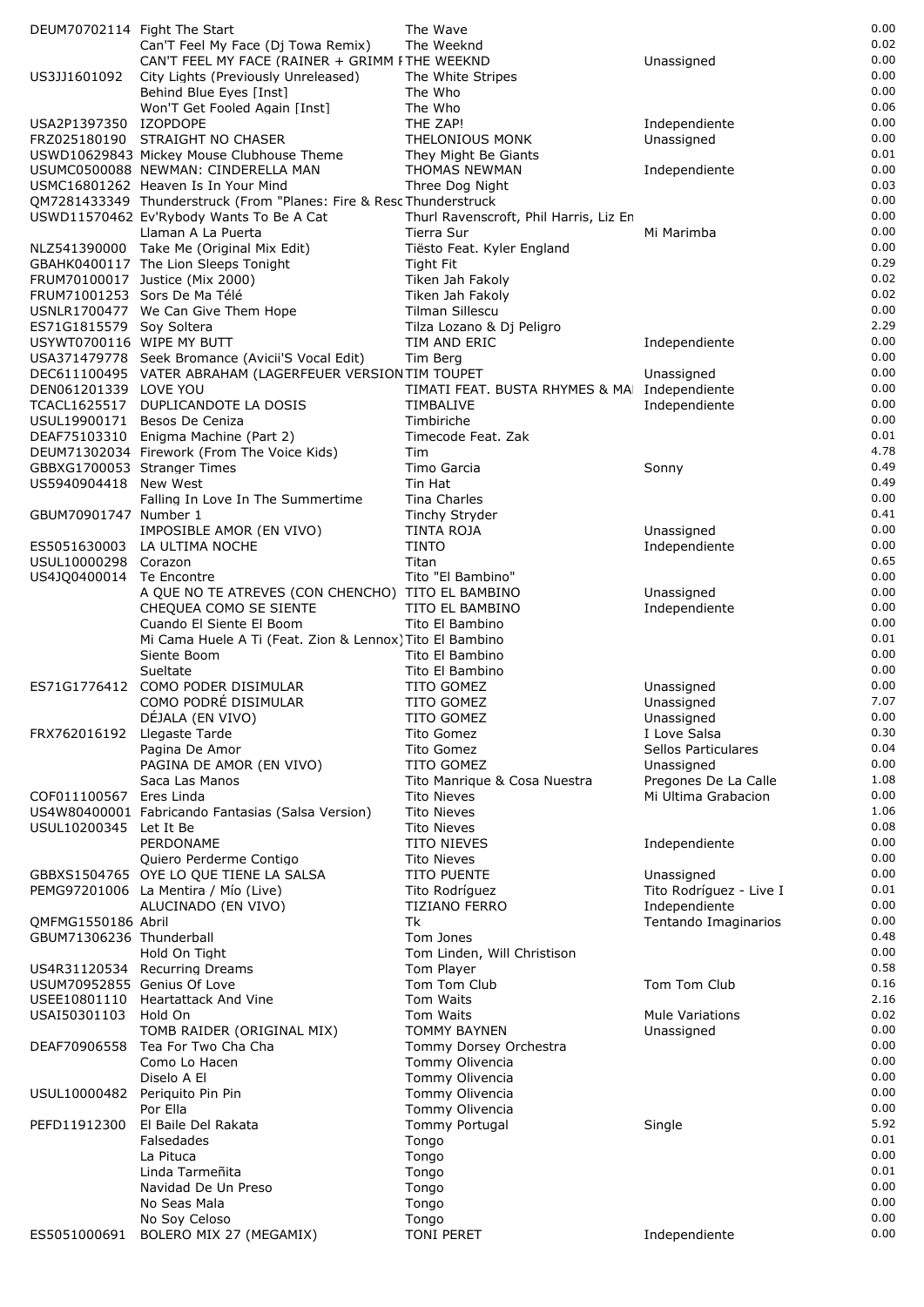|                              | CALIFORNIA                                                            | <b>TONICA</b>                               | Unassigned             | 0.00  |
|------------------------------|-----------------------------------------------------------------------|---------------------------------------------|------------------------|-------|
|                              |                                                                       |                                             |                        | 0.00  |
| USA2P1866763                 | THRASH N BURN                                                         | <b>TONY BURN</b>                            | Unassigned             |       |
|                              | Mi Amor Es Pobre (Feat. Ken-Y)[Bachata ITony Dize                     |                                             |                        | 0.00  |
| US4JQ0400011                 | Quítate La Ropa                                                       | Tony Dize                                   |                        | 0.00  |
|                              | Aparentemente                                                         | Tony Galofre                                |                        | 0.00  |
|                              | Pensando En Ti                                                        | Tony Lenta                                  |                        | 0.00  |
|                              | CANDIDA                                                               | TONY ORLANDO AND DAWN                       | Independiente          | 0.00  |
| USA371287149                 | TIE A YELLOW RIBBON ROUND THE OLD (TONY ORLANDO&DAWN                  |                                             | Independiente          | 0.00  |
| QM6P41401070 Help            |                                                                       | <b>Tony Ronald</b>                          |                        | 0.02  |
|                              | THRILLER (FEAT. KEVIN CEBALLO) [LIVE] TONY SUCCAR                     |                                             | Unassigned             | 0.00  |
|                              | Play That Song                                                        | Tony Touch                                  |                        | 0.00  |
|                              | <b>HAGAMOS EL AMOR</b>                                                | <b>TONY TUN TUN</b>                         | Independiente          | 0.00  |
|                              |                                                                       |                                             |                        | 0.00  |
|                              | Feo Pero Sabroso                                                      | Tony Vega                                   |                        |       |
|                              | Lluvia                                                                | Tony Vega                                   |                        | 0.00  |
|                              | <b>MIX SALSERIN</b>                                                   | <b>TOÑITO LEON</b>                          | Unassigned             | 0.00  |
|                              | ES71G1871296 Abreme La Puerta                                         | Toño Rosario                                |                        | 0.00  |
|                              | KULIKITAKA TI (EN VIVO)                                               | TOÑO ROSARIO                                | Independiente          | 0.00  |
|                              | Mil Amores                                                            | Toño Y Su Grupo Centella                    |                        | 0.00  |
|                              | USA560740895 De Do Do Do, De Da Da Da                                 | Toots & The Maytals                         |                        | 0.00  |
|                              | FROW61206479 AN IRISH PARTY IN THIRD CLASS                            | <b>TOP CARAIBE</b>                          | Independiente          | 0.00  |
| USA371206121 SUPERBAD        |                                                                       | TOP DOGZ                                    | Unassigned             | 0.00  |
| FRR848411000                 | UNDER THE ICE                                                         | <b>TOPO &amp; ROBY</b>                      | Independiente          | 0.00  |
| DEBL60984736                 | UNDER THE ICE (ORIGINAL EXTENDED VITOPO & ROBY                        |                                             | Unassigned             | 0.00  |
|                              | El Juego Del Amor                                                     | Torbellino                                  | Corazon De La Ciudad   | 0.35  |
|                              | <b>TOMANDO CERVEZA</b>                                                | <b>TORMENTA SENSUAL</b>                     | Independiente          | 0.00  |
|                              | TU NO CAMBIARAS                                                       | <b>TORNADO</b>                              | Independiente          | 0.00  |
| USA561154281 I Eat Cannibals |                                                                       | <b>Total Coelo</b>                          |                        | 0.01  |
|                              | MI ESCRITORIO                                                         | <b>TOTITA CRUZ</b>                          | Independiente          | 0.00  |
|                              | Viejo Verde                                                           | Toya Banda Show                             |                        | 0.00  |
|                              |                                                                       |                                             | Fatmagül'Ün Suçu Ne    | 10.82 |
| QM6MZ1412539 Ç??l?k          |                                                                       | Toygar I??kl?                               |                        | 0.00  |
|                              | USRY20518269 Control (Juno Reactor Instrumental)                      | Traci Lords & Juno Reactor                  |                        |       |
| PEMG98801013 La Camita       |                                                                       | <b>Traffic Sound</b>                        | Traffic Sound_ Eternal | 0.24  |
| PEMG98801001 Meshkalina      |                                                                       | <b>Traffic Sound</b>                        | Traffic Sound_ Eternal | 0.45  |
|                              | Sácala A Bailar                                                       | <b>Traffic Sound</b>                        |                        | 0.00  |
|                              | GBUM71002731 EMPTY PAGES (2010 REMASTER)                              | <b>TRAFFIC</b>                              | Independiente          | 0.00  |
|                              | PEMG91387006 Un Ovni En Mi Jardin                                     | Trama                                       |                        | 2.23  |
|                              | USHEL0324103 D.J. D.J. (Album Version)                                | Transplants                                 | Transplants            | 0.02  |
|                              | USHEL0324104 Diamonds And Guns (Album Version)                        | Transplants                                 |                        | 0.00  |
|                              | GBUM71706262 Baby I Don'T Care                                        | <b>Transvision Vamp</b>                     |                        | 0.00  |
|                              | Un Nuevo Amor                                                         | Tranzas                                     |                        | 0.20  |
|                              | Nota De Voz                                                           | Trascarton                                  | Cien Mil Cabezas       | 0.00  |
|                              | Gata Fiera                                                            | Trebol Clan & Joan                          |                        | 0.00  |
|                              | <b>AGARRALA</b>                                                       | <b>TREBOL CLAN</b>                          | Unassigned             | 0.00  |
|                              | Gata Fiera (Feat. Hector                                              | <b>Trebol Clan</b>                          |                        | 0.00  |
|                              | Tu Cuerpo Me Arrebata (Con J Alvarez) [E Trebol Clan                  |                                             |                        | 0.00  |
|                              | TU CUERPO ME ARREBATA (CON J ALVARITREBOL CLAN                        |                                             | Independiente          | 0.00  |
|                              |                                                                       |                                             |                        | 0.00  |
|                              | IN MOTION                                                             | TRENT REZNOR AND ATTICUS ROSS Independiente |                        |       |
| DEH840400643                 | Promentory                                                            | Trevor Jones                                |                        | 0.00  |
|                              | Canta Canta Guitarra                                                  | Trio Ayacucho                               | Kanto Real             | 0.11  |
|                              | Carnaval Ayacuchano                                                   | Trio Ayacucho                               | Kanto Real             | 0.00  |
|                              | GBBXS1402122 La Del Vestido Rojo                                      | Trio Hermanos Rigual                        |                        | 0.00  |
|                              | GBBXS1783779 Las Mujeres Sin Conciencia                               | Trio La Rosa                                |                        | 0.04  |
|                              | MUJER DE MALA CONCIENCIA                                              | TRIO LA ROSA                                | Unassigned             | 0.00  |
|                              | QM7281493779 NoNo, Que Va                                             | Trio La Rosa                                |                        | 0.01  |
| UYM121000457                 | Aquellos Ojos Verdes                                                  | Trio Los Panchos                            |                        | 0.00  |
| FR6V81913090                 | Aquellos Ojos Verdes, Acercate Mas, Toda Trio Los Panchos             |                                             | Aquellos Ojos Verdes,  | 0.02  |
|                              | Mar Y Cielo                                                           | Trío Los Panchos                            |                        | 0.00  |
|                              | Pa' Todo El Ano                                                       | Trío Los Panchos                            |                        | 0.00  |
|                              | Poquita Fe                                                            | Trio Los Panchos                            |                        | 0.03  |
| FR96X1879223                 | Y Cielito Lindo                                                       | Trio Los Panchos                            | La Negra               | 0.02  |
| ES71G1732345                 | Triunfamos                                                            | Trio Martino                                |                        | 0.00  |
|                              | COMENTARIO EN EL SOLAR                                                | TRIO MATAMOROS                              | Independiente          | 0.00  |
|                              | Don Toribio Carambola                                                 | Trio Servando Diaz                          |                        | 0.30  |
|                              |                                                                       | Trio Servando Diaz                          |                        | 0.00  |
|                              | Tic Tac                                                               |                                             |                        |       |
|                              | Arequipeñita                                                          | Trio Yanahuara                              |                        | 0.20  |
| OMGXA1436859 SURFRIDER       |                                                                       | <b>TRISTAN IVEMY</b>                        | Unassigned             | 1.66  |
| US4R31142920                 | With Great Courage                                                    | Troels Folmann                              |                        | 0.84  |
|                              | CUMBIAS (AMANECER DE UNA CUMBIA M TROPICANA CLUB                      |                                             | Unassigned             | 0.00  |
|                              | MIX CABALLO VIEJO, TABACO Y RON                                       | <b>TROPICANA CLUB</b>                       | Unassigned             | 0.00  |
|                              | EL MACHITO                                                            | TROPICANA DEL SWING                         | Independiente          | 0.00  |
|                              | LA DANZA DEL ACORDEON                                                 | TROPICANA DEL SWING                         | Unassigned             | 0.00  |
|                              | LA JARRA                                                              | TROPICANA DEL SWING                         | Unassigned             | 0.00  |
|                              | MIX CABELLONA                                                         | TROPICANA DEL SWING                         | Unassigned             | 0.00  |
|                              | PAGA LA CUENTA SINVERGUENZA                                           | TROPICANA DEL SWING                         | Independiente          | 0.00  |
|                              | SIEMPRE ES LA MISMA SITUACION                                         | TROPIRUMBA INTERNACIONAL                    | Unassigned             | 0.00  |
|                              | LA FLOR DE PAPA                                                       | TROVADOR ANDINO                             | Independiente          | 0.00  |
|                              | <b>RAYO NEGRO</b>                                                     | TROVADOR ANDINO                             | Unassigned             | 0.00  |
|                              | USWD10527742 Breaking Free (From "High School Musical Troy, Gabriella |                                             |                        | 0.01  |
|                              |                                                                       |                                             |                        |       |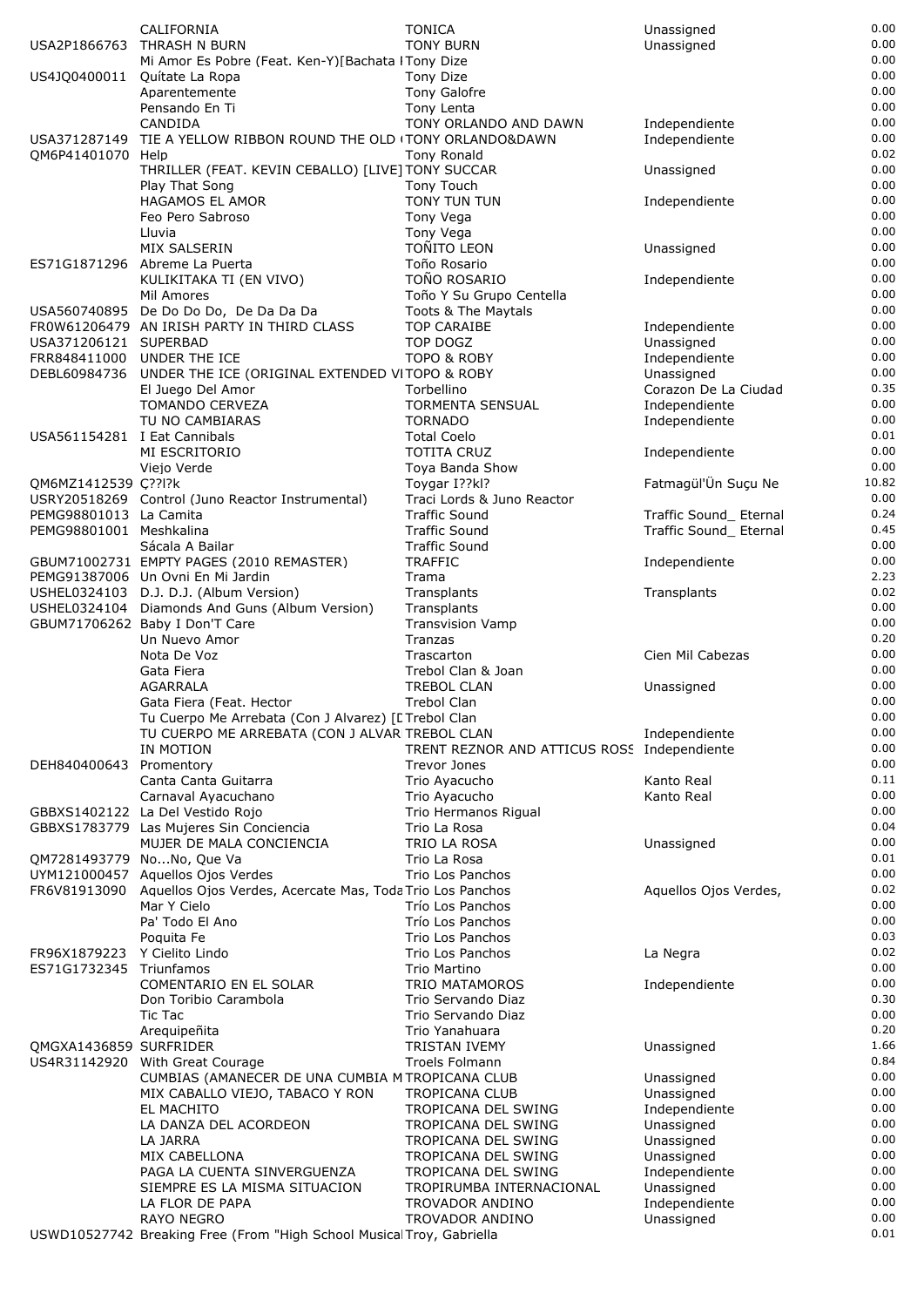|                              | <b>TRANSAR</b>                                                                                 | TU KUMBIA                                     | Independiente                  | 0.00         |
|------------------------------|------------------------------------------------------------------------------------------------|-----------------------------------------------|--------------------------------|--------------|
|                              | <b>SE FUE</b>                                                                                  | TU Y YO ALMA GITANA                           | Unassigned                     | 0.00         |
| FR6V80924225                 | Lost Soul                                                                                      | Tufluv                                        | Wake The Dead                  | 1.15         |
|                              | <b>FRESA SALVAJE</b><br>Cumbia Algarrobera                                                     | <b>TULILE</b><br>Tulio Enrique Leon           | Independiente                  | 0.00<br>0.00 |
|                              | Sabor A Cumbia                                                                                 | Tulio Enrique Leon                            |                                | 0.00         |
|                              | <b>Mix 30</b>                                                                                  | <b>Tunnel Trance Force</b>                    |                                | 0.00         |
|                              | NUNCA TUVE SUERTE EN EL AMOR                                                                   | <b>TUPAY</b>                                  | Unassigned                     | 0.00         |
| SEVHC0502020                 | All My Friends Are Dead                                                                        | Turbonegro                                    |                                | 0.11         |
| ARF471700140                 | Hablo Solo                                                                                     | Turf                                          |                                | 0.21         |
| ARF471600074                 | Kurt Cobain<br>La Canción Del Supermercado                                                     | Turf<br>Turf                                  | Ep                             | 0.16<br>0.29 |
| ARF470100004                 | Loco Un Poco                                                                                   | Turf                                          | Turfshow                       | 1.80         |
| ARF470400007                 | Magia Blanca                                                                                   | Turf                                          | El Recorrido 1997/200          | 5.91         |
| ARF471700144                 | No Me Podés Cambiar                                                                            | Turf                                          | Odisea                         | 0.04         |
| USA560696209                 | No Se Llama Amor                                                                               | Turf                                          | Para Mi Para Vos               | 0.01         |
|                              | PEMG91704001 Wa Ya Yay / Ella Quiere Todo / Let It Be / Turmanyé                               |                                               | Wa Ya Yay / Ella Quier         | 0.68         |
|                              | TEAR IN MY HEART (LIVE)                                                                        | TWENTY ONE PILOTS                             | Unassigned                     | 0.00<br>0.36 |
| US3M51430904 ASSASSINS       | Disco Samba                                                                                    | Two Man Sound<br>TYLER BATES, JOEL J. RICHARD | Independiente                  | 0.00         |
| US3M51430911 Chop Shop       |                                                                                                | Tyler Bates, Joel J. Richard                  |                                | 0.00         |
|                              | US3M51430924 Unfortunate Priest                                                                | Tyler Bates, Joel J. Richard                  |                                | 0.00         |
|                              | US3M51430921 WAREHOUSE SMACK DOWN                                                              | TYLER BATES, JOEL J. RICHARD                  | Independiente                  | 0.00         |
| USWB10700080 THE AGOGE       |                                                                                                | <b>TYLER BATES</b>                            | Independiente                  | 0.00         |
|                              | USUG10300334 Pick Up The Phone/Look At That Booty Fe Tyrese, Ludacris                          |                                               |                                | 1.93         |
|                              | USUPV1100053 I STILL HAVEN'T FOUND WHAT I'M LOOKIU2 WITH BRUCE SPRINGSTEEN<br>Beat On The Brat | U2                                            | Independiente                  | 0.00<br>0.15 |
|                              | Ananao                                                                                         | Uchpa                                         | Qukman Muskiy                  | 3.53         |
|                              | Añas Blues                                                                                     | Uchpa                                         | Qukman Muskiy                  | 0.24         |
|                              | Chachaschay                                                                                    | Uchpa                                         | Qukman Muskiy                  | 0.55         |
|                              | Corazon Contento                                                                               | Uchpa                                         | Qukman Muskiy                  | 7.74         |
|                              | Danzag                                                                                         | Uchpa                                         |                                | 0.00         |
|                              | Kusi Kusun                                                                                     | Uchpa                                         | Qukman Muskiy                  | 0.46         |
|                              | Manankutimusagchu                                                                              | Uchpa                                         | Qukman Muskiy                  | 2.94         |
|                              | Miskillañam Kani                                                                               | Uchpa                                         | Qukman Muskiy                  | 0.46<br>0.46 |
|                              | Yanapaway Yuksimuyta<br>Yaykumunan                                                             | Uchpa<br>Uchpa                                | Qukman Muskiy<br>Qukman Muskiy | 0.46         |
| INH100049640                 | Pairon Mein Bandhan Hai "Our Feet Are B(Udbhav, Manohar Shetty, Ishaan, SI                     |                                               |                                | 0.00         |
|                              | USUG11501214 Chori Chori Gori Se                                                               | Udit Narayan, Abhijeet                        |                                | 0.00         |
| INH100049660                 | SONI SONI "O BEAUTIFUL"                                                                        | UDIT NARAYAN, JASPINDER NARUL/ Independiente  |                                | 0.00         |
| TRBFL1800004                 | Ay Tenli Kad?n                                                                                 | Ufuk Beydemir                                 | Sevda Gibi                     | 8.74         |
|                              | Atrapada En Los Recuerdos                                                                      | Ultima Conexión                               | Señal                          | 0.00         |
|                              | Lo Hare                                                                                        | Ultima Conexión                               | Señal                          | 0.00         |
|                              | Carnavales Apurimeños<br>USMN21200058 Levanta La Mano                                          | Uma Sagra<br>Unción Tropical                  |                                | 0.00<br>1.10 |
|                              | TENGO UN DIOS QUE TODO LO PUEDE                                                                | UNCION TROPICAL                               | Unassigned                     | 0.00         |
|                              | GBBLK0300148 Born Slippy Nuxx (Paul Oakenfold Remix) Underworld                                |                                               |                                | 0.00         |
|                              | DEUM71103953 Das Licht (Intro)                                                                 | Unheilig                                      | Lichter Der Stadt              | 0.02         |
| USHM21887191 Mi Chilala      |                                                                                                | Unica Tropical                                |                                | 16.04        |
|                              | La Chismosa                                                                                    | Union Juventud San Damián                     |                                | 0.00         |
|                              | Les'T Go Dancing                                                                               | Unno Dance                                    |                                | 0.00         |
|                              | Tiran Para Arriba                                                                              | Unno Dance                                    |                                | 0.00         |
|                              | COMO PUEDO OLVIDARTE<br>BEUM70700052 Noite Longa (Yves Electro World Remix)                    | <b>URBAN CLUB</b><br>Urban Trad               | Cpr (America Tv)               | 0.00<br>0.00 |
|                              | <b>DIGANLE</b>                                                                                 | <b>URBANAS</b>                                | Unassigned                     | 0.00         |
|                              | MAMITA CANDELARIA                                                                              | <b>URBANDE</b>                                | Independiente                  | 0.00         |
|                              | Mi Dulce Amor                                                                                  | Urbande                                       |                                | 0.06         |
|                              | Se Terminó El Amor                                                                             | Urbande                                       |                                | 0.01         |
|                              | Tren Del Cielo                                                                                 | Urbande                                       |                                | 0.00         |
|                              | USWD11678009 Ooit Zal Ik Gaan (Van "Vaiana"/Vajèn Var Vajèn Van Den Bosch                      |                                               |                                | 1.01         |
|                              | LA MEJOR DE TODAS                                                                              | VALENTINO & ELI JAS                           | Independiente                  | 0.03<br>0.00 |
| NLZ541801792 Lick It (Mixed) | Si Supieras, Amor Mio                                                                          | Valentino Khan<br>Valeria Mongardini          |                                | 0.00         |
|                              | PTGMQ0610099 Coisas Do Género                                                                  | Valete Feat. Gally                            |                                | 4.36         |
| US43C1604895 CHOSEN ONE      |                                                                                                | VALLEY OF WOLVES                              | Independiente                  | 0.00         |
|                              | US43C1604907 OUT FOR BLOOD                                                                     | VALLEY OF WOLVES                              | Unassigned                     | 0.00         |
| ITD011400096                 | Riptide                                                                                        | Vance Joy                                     |                                | 0.31         |
|                              | USUG11600030 Look At Me I'M Sandra Dee Feat. Kether I Vanessa Hudgens                          |                                               |                                | 0.28         |
|                              | <b>Amantes Perfectos</b>                                                                       | Vanessa Y Las Tremendas                       |                                | 0.00         |
|                              | Terco Corazon                                                                                  | Vanessa Y Las Tremendas                       |                                | 0.00<br>0.00 |
|                              | USA561201344 POR SI TU QUIERES SABER<br>ARF470900186 Vos Sabes (Los Cafres)                    | <b>VARIOS ARTISTAS</b><br>Varios Artistas     | Independiente                  | 0.00         |
| USA371381311                 | When A Man Loves A Woman                                                                       | Varios Artistas                               | Te Quiero Mi Amor              | 0.00         |
|                              | Incendiemos El Congreso                                                                        | Vaselina                                      | Destino Negro                  | 0.00         |
|                              | Cerca De Mí                                                                                    | Vegasonica                                    | 3.0 Ep                         | 0.00         |
| US4R31121002 Ancient Warrior |                                                                                                | Veigar Margeirsson                            |                                | 0.00         |
|                              | NLUM70600932 MY LIFE IS LIKE A MOVIE                                                           | <b>VENICE</b>                                 | Unassigned                     | 0.00         |
|                              | YA TE OLVIDE                                                                                   | VERNIS HERNANDEZ (FEAT. IAN 'EL Independiente |                                | 0.00         |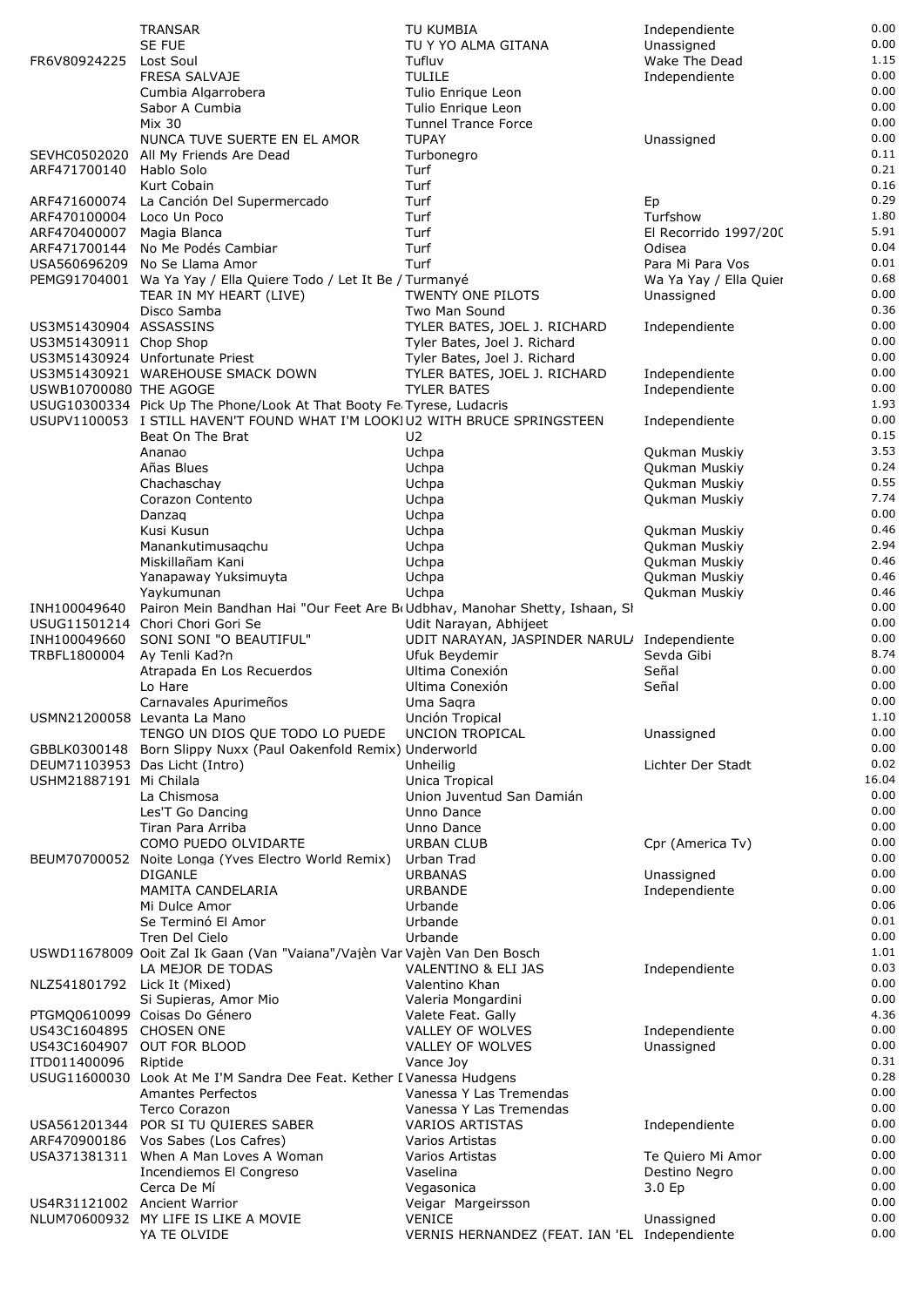|                                                     | COSAS DEL AMOR (CON LUCIA DE LA CRIVERNIS HERNANDEZ                                         |                                                    | Independiente                                 | 0.00         |
|-----------------------------------------------------|---------------------------------------------------------------------------------------------|----------------------------------------------------|-----------------------------------------------|--------------|
|                                                     | DE HOY EN ADELANTE                                                                          | <b>VERNIS HERNANDEZ</b>                            | Independiente                                 | 0.00         |
|                                                     | DETRAS DE MI VENTANA                                                                        | <b>VERNIS HERNANDEZ</b>                            | Independiente                                 | 0.00         |
|                                                     | OMFMG1538840 ENTRE LA ESPADA Y LA PARED                                                     | <b>VERNIS HERNANDEZ</b>                            | Unassigned                                    | 0.00         |
|                                                     | PEMG91453008 LEYES DEL CORAZON                                                              | <b>VERNIS HERNANDEZ</b>                            | Independiente                                 | 0.00<br>0.00 |
|                                                     | LO QUE SON LAS COSAS<br><b>MATAME</b>                                                       | <b>VERNIS HERNANDEZ</b><br><b>VERNIS HERNANDEZ</b> | Independiente                                 | 0.00         |
|                                                     | MAYORES (FEAT. IAN 'EL INTOCABLE')                                                          | <b>VERNIS HERNANDEZ</b>                            | Independiente<br>Independiente                | 0.00         |
|                                                     | SI TU ESTUVIERAS AQUI                                                                       | <b>VERNIS HERNANDEZ</b>                            | Rumba Latina Records                          | 0.00         |
| ARF411400452                                        | <b>CULT OF PERSONALITY</b>                                                                  | VERNON REID (FEAT.LIVING COLOU Unassigned          |                                               | 0.00         |
|                                                     | Carnaval De Canas                                                                           | Veronica Ccompi                                    |                                               | 0.00         |
|                                                     | Donde Tu Vayas                                                                              | Verónikha                                          |                                               | 0.00         |
|                                                     | ME NIEGO + EL PRESTAMO                                                                      | <b>VERSION CUMBIA LA PLATA</b>                     | Independiente                                 | 0.00         |
| USSDH1200099 Fantasy                                |                                                                                             | Verttigo                                           | Fantasy                                       | 0.42         |
|                                                     | GBBXS1461871 LOS ARRETES DE LA LUNA                                                         | VICENTICO VALDES                                   | Unassigned                                    | 0.19         |
|                                                     | Como Decirle                                                                                | Vicky Corbacho                                     |                                               | 0.00         |
| USHM21649788 LLORO                                  |                                                                                             | <b>VICKY CORBACHO</b>                              | Independiente                                 | 0.00         |
| USHM91662193 QUE BONITO                             |                                                                                             | <b>VICKY CORBACHO</b>                              | Vicky Corbacho                                | 0.01         |
| USHM81680326 VUELVE                                 |                                                                                             | <b>VICKY CORBACHO</b>                              | Vicky Corbacho                                | 0.00         |
|                                                     | Dime Tu                                                                                     | Vicky Jiménez                                      |                                               | 0.00         |
|                                                     | PEMG98313001 Te Voy A Olvidar                                                               | Vicky Jiménez                                      |                                               | 0.01         |
|                                                     | BRIMU1801822 Luz María (Versión Instrumental)                                               | Victor "Coco" Salazar                              |                                               | 2.22         |
|                                                     | ESA031418792 Ni Chicha Ni Limoná                                                            | Víctor Jara                                        | Deja La Vida Volar                            | 0.00<br>0.00 |
|                                                     | VILLAGRAN 86 (SI TU BOQUITA FUERA) (VICTOR MAGAN & FRANCESC SENTI Unassigned<br>Corazoncito | <b>Victor Manuel Benites</b>                       |                                               | 0.00         |
|                                                     | Ojos Bonitos                                                                                | <b>Victor Manuel Benites</b>                       |                                               | 0.00         |
|                                                     | Te Quiero Tanto                                                                             | <b>Victor Manuel Benites</b>                       |                                               | 0.00         |
|                                                     | Tu Recuerdo                                                                                 | <b>Victor Manuel Benites</b>                       |                                               | 0.00         |
|                                                     | LA CHISMOSA                                                                                 | <b>VICTOR MANUEL</b>                               | Unassigned                                    | 0.00         |
|                                                     | La Chismosa                                                                                 | Víctor Manuel                                      |                                               | 0.01         |
| FRX202027884                                        | Por Ella                                                                                    | Victor Manuelle                                    |                                               | 0.08         |
|                                                     | <b>MAL AMOR</b>                                                                             | <b>VICTOR MANUEL</b>                               | Unassigned                                    | 0.00         |
|                                                     | Mala Tu                                                                                     | <b>Victor Manuel</b>                               |                                               | 0.18         |
|                                                     | Mala Tu                                                                                     | Víctor Manuel                                      |                                               | 0.00         |
|                                                     | Mi Vecinita                                                                                 | <b>Victor Manuel</b>                               |                                               | 0.00         |
|                                                     | MIX HUAYNOS                                                                                 | <b>VICTOR MANUEL</b>                               | Unassigned                                    | 0.00         |
|                                                     | TU AMOR NO VALE NADA                                                                        | <b>VICTOR MANUEL</b>                               | Unassigned                                    | 0.00         |
| USHM81570051 Mi Felicidad                           |                                                                                             | Victor Muñoz & Nacho                               | Mi Felicidad                                  | 0.00         |
|                                                     | Tu Guardián (Merengue Remix)                                                                | Victor Muñoz                                       |                                               | 0.00         |
|                                                     | Tu Guardián (Remix) [Feat. L'Squadron]                                                      | Victor Muñoz                                       | Minutos (Edición De O                         | 0.00<br>0.19 |
| PEMG90309013 Cumanana                               | PEMG90310003 Gritos De Pregoneros                                                           | Victoria Santa Cruz<br>Victoria Santa Cruz         | Victoria Santa Cruz: C<br>Poemas & Pregones A | 0.24         |
|                                                     | PEMG90309011 La Tisanera Feat. Abelardo Vásquez                                             | Victoria Santa Cruz                                | Victoria Santa Cruz: C                        | 0.38         |
|                                                     | PEMG90310001 Me Gritaron Negra!                                                             | Victoria Santa Cruz                                | Poemas & Pregones A                           | 0.14         |
|                                                     | PEMG90309006 Pa' Goza Con El Ritmo Del Tambo                                                | Victoria Santa Cruz                                | Victoria Santa Cruz: C                        | 0.36         |
|                                                     | PEMG90309007 Palmero Sube A La Palma Feat. Abelardo 'Victoria Santa Cruz                    |                                                    | Victoria Santa Cruz: C                        | 0.02         |
|                                                     | PEMG90309003 París Me Llama Feat. Abelardo Vásquez                                          | Victoria Santa Cruz                                | Victoria Santa Cruz: C                        | 0.01         |
| OM6N21462473 TORCASA                                |                                                                                             | VIENTOS DEL SUR                                    | Independiente                                 | 0.00         |
| FR42W0601631 Ymca                                   |                                                                                             | Village People                                     |                                               | 0.32         |
|                                                     | AUTO ROJO (DJ KAPO REMIX)                                                                   | VILMA PALMA E VAMPIROS                             | Independiente                                 | 0.00         |
|                                                     | Deja La Escena                                                                              | Vilma Scamarone                                    | Bienvenidos Al Callao                         | 1.28         |
|                                                     | NLP431060475 IF YOU COULD READ MY MIND                                                      | VIOLA WILLS AND NOEL MCCALLA                       | Unassigned                                    | 0.00         |
| FR59R1636586 I Will Survive                         |                                                                                             | Viola Wills                                        |                                               | 0.01         |
| FR59R1621850                                        | GONNA GET ALONG WITHOUT YOU NOW VIOLA                                                       |                                                    | Independiente                                 | 0.00         |
|                                                     | Que Voy A Hacer Con Este Amor                                                               | Violeta Rivas                                      |                                               | 0.00<br>0.01 |
|                                                     | Los Caminos De La Vida                                                                      | <b>Violines Vallenatos</b>                         |                                               | 0.00         |
|                                                     | ¿Para Que Sirve El Amor?<br>MUJER FINGIDA (CON ELOY DE LOS ANDIVIRGINIA APAZA               | Virginia Apaza                                     | Unassigned                                    | 0.00         |
| ES71G1732610                                        | Ya Tu Veras                                                                                 | Virginia Lopez                                     |                                               | 0.00         |
|                                                     | <b>NO LLORES</b>                                                                            | <b>VIRUS DE AMOR</b>                               | Unassigned                                    | 0.02         |
|                                                     | Sigue Tu Camino                                                                             | Virus De Amor                                      |                                               | 0.00         |
|                                                     | Solo Sabes Engañar                                                                          | Virus De Amor                                      |                                               | 0.00         |
|                                                     | Porque Ahora                                                                                | Vitin Aviles                                       |                                               | 0.00         |
|                                                     | Temes                                                                                       | Vitin Aviles                                       |                                               | 0.01         |
|                                                     | Caricias Prohibidas                                                                         | Vity Ruiz                                          |                                               | 0.00         |
|                                                     | ¿Por Qué?                                                                                   | <b>Vocal Sampling</b>                              |                                               | 0.00         |
|                                                     | LA AVENTURERA                                                                               | <b>VOCES DE GALA</b>                               | Unassigned                                    | 0.00         |
| USA2P1866779                                        | Atrapando Infieles, Se Metió Con Su Mejo Voces Del Mas Allá                                 |                                                    |                                               | 1.99         |
| USA2P1866762 Perros Jugando                         |                                                                                             | Voces Del Mas Allá                                 |                                               | 0.03         |
|                                                     | <b>Cantare Cantaras</b>                                                                     | Voces Unidas                                       |                                               | 0.00         |
| USBKY0526394 Tahiti Tahiti<br>PEMG91387008 EL SUEÑO |                                                                                             | Voyage<br><b>VOZ PROPIA</b>                        | Let'S Fly Away<br>Independiente               | 0.01<br>0.00 |
| ES8071011046 LOVE IS BLUE                           |                                                                                             | <b>VVAA</b>                                        | Independiente                                 | 0.00         |
|                                                     | QM4TW1600466 DICES QUE NO IMPORTA                                                           | <b>WALIKY</b>                                      | Independiente                                 | 0.00         |
|                                                     | Cenizas                                                                                     | Walter Goyburu                                     | Renacimiento                                  | 0.02         |
|                                                     | NLG620467192 A FIFTH OF BEETHOVEN                                                           | WALTER MURPHY AND THE BIG APP Independiente        |                                               | 0.31         |
|                                                     | FR0W61494477 Let'S Have A Party (Rock 'N' Roll)                                             | Wanda Jackson                                      |                                               | 0.00         |
|                                                     | LONG TALL SALLY                                                                             | WANDA JACKSON                                      | Independiente                                 | 0.00         |
|                                                     |                                                                                             |                                                    |                                               |              |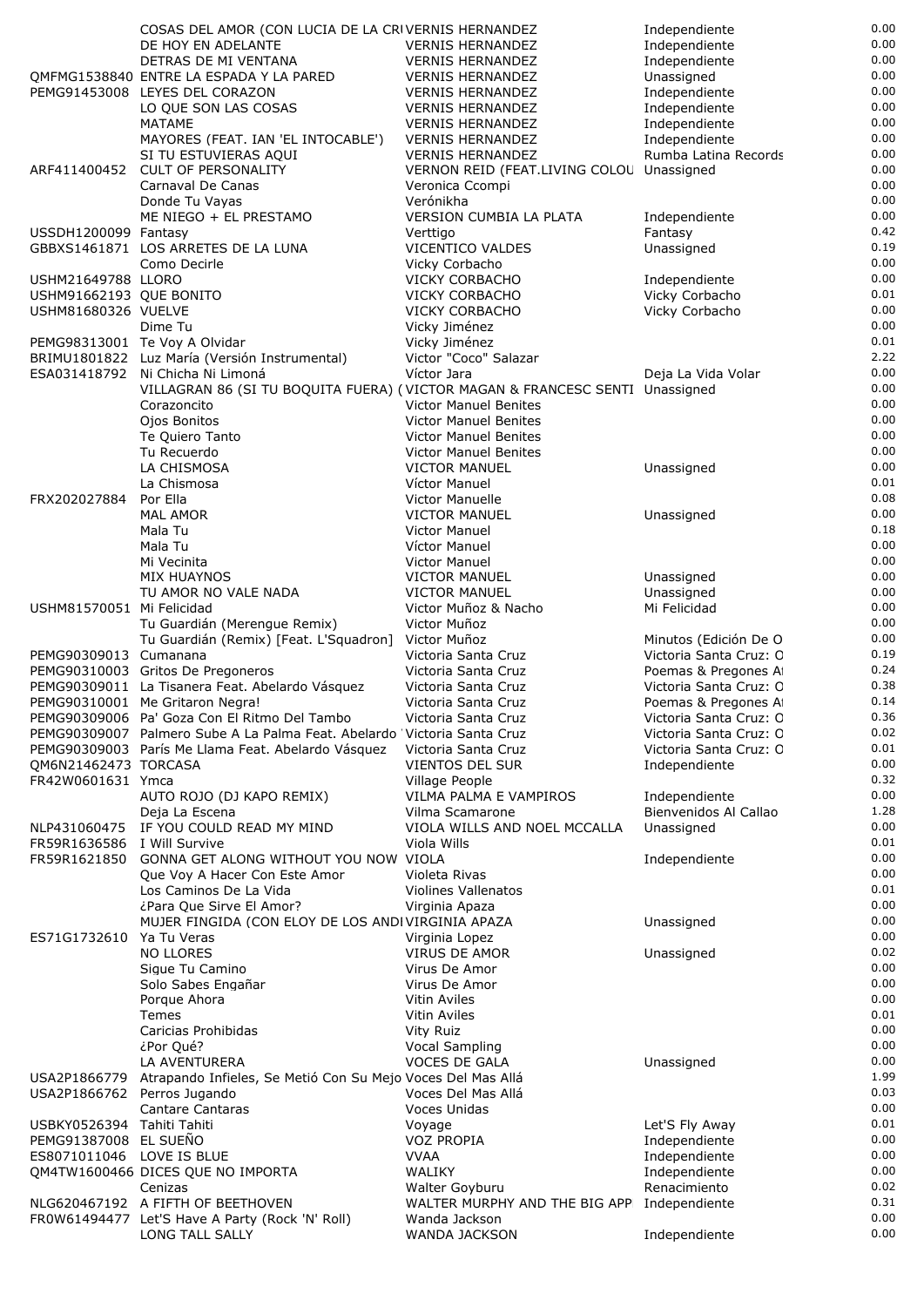| TWA531701770 BURN IT UP                           | BRGES1500005 No Vôo Da Aguia, Uma Viagem Sem Fim Wantuir Oliveira, Gilsinho                                 | WANNA ONE                                             | Independiente                  | 0.00<br>0.00  |
|---------------------------------------------------|-------------------------------------------------------------------------------------------------------------|-------------------------------------------------------|--------------------------------|---------------|
| US23A1500284 Alive                                |                                                                                                             | Warbly Jets                                           |                                | 0.03<br>0.00  |
|                                                   | <b>CHIKA</b><br>CHIKA DOWN UNDER                                                                            | <b>WATSON</b><br><b>WATSON</b>                        | Unassigned<br>Independiente    | 0.00          |
|                                                   | EL CASO WAYANAY                                                                                             | WAYANAY                                               | Unassigned                     | 0.00          |
|                                                   | OMFMG1356379 ESTAMOS EN SALSA                                                                               | <b>WAYNE GORBEA</b>                                   | Unassigned                     | 0.00          |
|                                                   | Cancion De Aliento                                                                                          | Wayo & Jose Arbulu                                    |                                | 0.00          |
|                                                   | PEMG90002010 Estaba En El Sol                                                                               | We All Together                                       | We All Together, Vol.          | 0.07          |
|                                                   | PEMG90002001 Lo Más Grande Que Existe Es El Amor                                                            | We All Together                                       |                                | 0.61          |
| PEMG90002003 Por Ti                               |                                                                                                             | We All Together                                       | We All Together, Vol.          | 0.02          |
|                                                   | PEMG90003007 Walking In The Rain                                                                            | We All Together                                       | We All Together, Vol.          | 0.28          |
| USUG11003095 I'M A Believer                       |                                                                                                             | Weezer                                                |                                | 0.00          |
| QM4TX2125472 Mi Reclamo<br>ES71G1855571 MI TIERRA |                                                                                                             | Wendy Sulca, Olaya Sound System<br><b>WENDY SULCA</b> | Mi Reclamo<br>Bigblue          | 22.51<br>0.00 |
|                                                   | USRZR0930304 HONEYMOON SWOON                                                                                | <b>WERNER TAUTZ</b>                                   | Independiente                  | 0.00          |
| GB03A0700590 Sour Biscuits                        |                                                                                                             | Wes Dakus' Rebels                                     |                                | 0.00          |
|                                                   | GBAJC0103524 Gone With The Wind - Prelude / Tara / Ma Westminster Philharmonic Orchestra Gone With The Wind |                                                       |                                | 0.00          |
| GBANS9500040 I Want To Love                       |                                                                                                             | Whigfield                                             |                                | 0.02          |
|                                                   | Nunca Lo Fui (Feat. Dyland Y Lenny)                                                                         | Wida Lopez                                            |                                | 0.01          |
|                                                   | <b>CON MANTITA</b>                                                                                          | WILFREDO DE LA PEÑA                                   | Independiente                  | 0.00          |
|                                                   | No Me Importa Tu Pasado                                                                                     | Wilfredo De La Peña                                   |                                | 0.00          |
| FRX282083073<br>ES71G1819842 Abusadora            | A Mover La Colita                                                                                           | Wilfrido Vargas                                       | Merengue 80-90                 | 0.02<br>0.02  |
| QZ7361802840 La Mayonesa                          |                                                                                                             | Wilfrido Vargas<br>Wilfrido Vargas                    |                                | 0.16          |
| QMUJA1429105 Poquito Loquito                      |                                                                                                             | William Jay Bergman, Sandy Stein                      |                                | 0.00          |
|                                                   | Ama Kiriwaychu Mamita                                                                                       | William Luna                                          |                                | 0.01          |
|                                                   | <b>BONITA</b>                                                                                               | WILLIAM LUNA                                          | Independiente                  | 0.00          |
|                                                   | FR96X1608626 NO TE QUIERO PERDER                                                                            | WILLIAM LUNA                                          | Unassigned                     | 0.00          |
|                                                   | USHM81698638 Sin Tu Amor [En Estudio]                                                                       | William Luna                                          | Desde El Estudio               | 0.37          |
|                                                   | FR59R2054689 Asia Willie Colón                                                                              | Willie Colón                                          | Salsa Con Fuego                | 0.00          |
| FR59R2054690                                      | El Gran Varón                                                                                               | Willie Colón                                          | Salsa Con Fuego                | 0.89          |
| ES71G1776419 LA MURGA                             |                                                                                                             | WILLIE COLON                                          | Unassigned                     | 0.00          |
|                                                   | ES71G1776421 Talento De Televisión<br>ES71G1904115 Hazme Olvidarla                                          | Willie Colón<br><b>Willie Gonzales</b>                |                                | 1.13<br>0.00  |
| ES71G1904110                                      | No Es Casualidad                                                                                            | Willie Gonzales                                       |                                | 0.00          |
| ES71G1904117                                      | Quiero Morir En Tu Piel                                                                                     | <b>Willie Gonzales</b>                                |                                | 0.01          |
|                                                   | Nuestro Amor Es Perfecto                                                                                    | Willie Gonzalez                                       |                                | 0.01          |
|                                                   | Pequeñas Cosas                                                                                              | <b>Willie Gonzalez</b>                                |                                | 0.00          |
|                                                   | USMP69762086 SI SUPIERA / NO PODRAS ESCAPAR DE MWILLIE GONZALEZ                                             |                                                       | Independiente                  | 0.00          |
|                                                   | ES71G1768418 Tanto Amor Que Te Di                                                                           | Willie Gonzalez                                       |                                | 0.05          |
|                                                   | Te Propongo                                                                                                 | Willie Gonzalez                                       |                                | 0.00          |
|                                                   | <b>ENTRE REJAS</b>                                                                                          | WILLIE RIVERA                                         | Cpr (America Tv)               | 0.00<br>0.02  |
|                                                   | Anuncio Clasificado<br>Lluvia                                                                               | Willie Rosario<br>Willie Rosario                      |                                | 0.02          |
| COF011203339                                      | Tengo Miedo A Enamorarme                                                                                    | Willy García                                          | Sigo Presente                  | 0.24          |
|                                                   | MIX 10 AÑOS                                                                                                 | <b>WILLY RIVERA</b>                                   | Unassigned                     | 0.02          |
|                                                   | Quiero Volver A Ti                                                                                          | Willy Rivera                                          |                                | 0.01          |
| ES71G1768783                                      | Si Tu No Estas                                                                                              | Willy Rivera                                          |                                | 0.61          |
| ES7511024829                                      | El Apartamento                                                                                              | Willy Rosario & Gilberto Rosario                      |                                | 0.01          |
|                                                   | Cuánto Lo Siento                                                                                            | Wilma Contreras                                       |                                | 4.69          |
|                                                   | Portate Bonito                                                                                              | Wilma Contreras                                       |                                | 3.60          |
| QMFMG1538831 Alejate De Mi                        | Infidelidad (En La Casa De La Salsa, 2017 Wilmer Cartagena                                                  | Wilmer Cartagena                                      | La Casa De La Salsa (          | 0.09<br>0.01  |
|                                                   | LA CHICA POSITIVA                                                                                           | <b>WILSON BENITES</b>                                 | Independiente                  | 1.48          |
|                                                   | LLEGO EL CARNAVAL                                                                                           | <b>WILSON BENITES</b>                                 | Independiente                  | 0.00          |
|                                                   | Tu Boda                                                                                                     | <b>Wilson Benites</b>                                 |                                | 0.00          |
|                                                   | NEGRA DEL ALMA (EN VIVO)                                                                                    | <b>WILSON CHAMBI</b>                                  | Independiente                  | 0.00          |
|                                                   | OJOS AZULES (EN VIVO)                                                                                       | <b>WILSON CHAMBI</b>                                  | Unassigned                     | 0.00          |
| USUM70614165 Electrica                            |                                                                                                             | Wisin & Yandel, Gadiel                                |                                | 0.95          |
|                                                   | SENSACION                                                                                                   | WISIN Y YANDEL & TONY DIZE                            | Independiente                  | 0.00          |
|                                                   | FRIQUITONA                                                                                                  | WISIN Y YANDEL                                        | Independiente                  | 0.00<br>0.00  |
|                                                   | ME ESTAS TENTANDO<br>NOCHE DE ENTIERRO                                                                      | WISIN Y YANDEL<br>WISIN Y YANDEL                      | Independiente<br>Independiente | 0.00          |
|                                                   | PAM PAM (DJ AXION REMIX)                                                                                    | WISIN Y YANDEL                                        | Independiente                  | 0.00          |
|                                                   | <b>SACALA</b>                                                                                               | WISIN Y YANDEL                                        | Independiente                  | 0.00          |
|                                                   | En Mi Habitación Feat. Los Legendarios                                                                      | Wisin, Lunay, Rauw Alejandro                          |                                | 0.44          |
|                                                   | Loco Feat. Los Legendarios                                                                                  | Wisin, Nicky Jam, Sech                                |                                | 0.12          |
|                                                   | No Me Acostumbro Feat. Los Legendarios, Wisin, Ozuna, Reik                                                  |                                                       |                                | 1.21          |
|                                                   | Escápate Conmigo (Remix) Ft. Ozuna, Bac Wisin                                                               |                                                       |                                | 0.00          |
|                                                   | NOTA DE AMOR (FEAT. CARLOS VIVES, D WISIN                                                                   |                                                       | Independiente                  | 0.00          |
| USATV1300059<br>DEU950940017                      | Let It Go - Video<br>WÖLFE PARTY MEGA MIX                                                                   | Wiz Khalifa Featuring Akon<br>WÖLFE PARTY PROJECT     |                                | 0.00<br>0.00  |
|                                                   | Bella (Remix)                                                                                               | Wolfine Feat. Maluma                                  | Independiente                  | 0.00          |
|                                                   | Amor De Mentira                                                                                             | Wolfine                                               | La Versatilidad De La          | 0.00          |
|                                                   | AMOR DE MENTIRA (DJ AXION REMIX)                                                                            | <b>WOLFINE</b>                                        | Unassigned                     | 0.00          |
|                                                   | ESCAPATE CONMIGO (DJ AXION REMIX)                                                                           | <b>WOLFINE</b>                                        | Unassigned                     | 0.00          |
| GBCZS0000052 Ship Of Fools                        |                                                                                                             | World Party                                           |                                | 0.02          |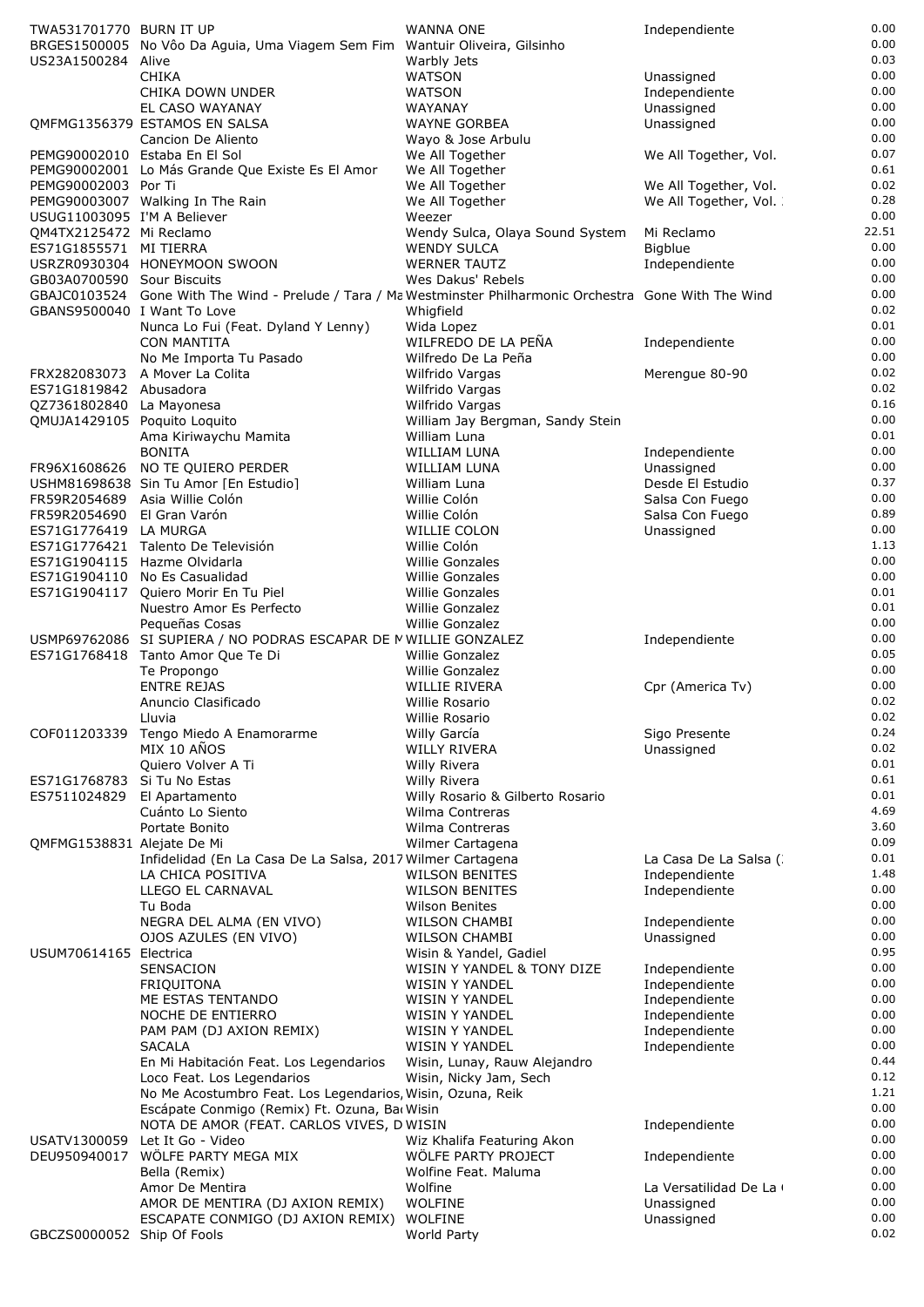| NLG620486393 Crazy In Love |                                                                               | Wrecking Dj'S                                                           |                                            | 0.00         |
|----------------------------|-------------------------------------------------------------------------------|-------------------------------------------------------------------------|--------------------------------------------|--------------|
|                            | <b>LUCHO</b>                                                                  | X DINERO                                                                | Unassigned                                 | 0.00         |
|                            | Here We Are                                                                   | X-Fade                                                                  |                                            | 0.00         |
|                            | BOY (I DON'T KNOW) (FEAT. HOPE)                                               | XIMENA VASQUEZ                                                          | Unassigned                                 | 0.00<br>0.16 |
| ES5701301157               | Cumple Cumpleaños<br>Hermanos Castro                                          | Xuso Jones<br>Y Nunca Mia (El Vestido De Novia)                         |                                            | 0.05         |
| FR6V80963501 Acechándote   |                                                                               | Yaga & Mackie                                                           |                                            | 0.65         |
|                            | <b>ASECHANDOTE</b>                                                            | YAGA & MACKIE                                                           | Unassigned                                 | 0.01         |
|                            | <b>BRUJERIA</b>                                                               | YAGA & MACKIE                                                           | Independiente                              | 0.00         |
|                            | <b>BUCHE Y PLUMA</b>                                                          | YAGA Y MACKIE & VOLTIO                                                  | Independiente                              | 0.00         |
|                            | GBRKQ2050281 Salsa Divas Perú Navidad                                         | Yahaira Plasencia, Amy Gutierrez, K: Salsa Divas Perú En N              |                                            | 0.37         |
|                            | Not What I Had In Mind                                                        | Yaiza Varona                                                            |                                            | 0.00         |
|                            | Voices I                                                                      | Yaiza Varona                                                            |                                            | 0.00         |
|                            | NI ME MIRAS                                                                   | YAMAL                                                                   | Unassigned                                 | 0.00         |
|                            | NI ME MIRAS (REMIX) (FEAT. LESLIE SHAYAMAL                                    | YAN COLLAZO                                                             | Unassigned                                 | 0.00<br>0.00 |
| COF011200022 CALLATE       | Rumbo A Qatar 2022                                                            | Yance                                                                   | Independiente<br>Rumbo A Qatar 2022        | 2.05         |
|                            | TE PINTARON PAJARITOS                                                         | YANDAR Y YOSTIN                                                         | Independiente                              | 0.00         |
|                            | FELIZ CUMPLEAÑOS                                                              | YANDAR YOSTIN                                                           | Unassigned                                 | 0.00         |
|                            | CURIOSIDAD (FEAT. JON Z, ZION & NORIYANDEL, MAMBO KINGZ & DJ LUIAN Unassigned |                                                                         |                                            | 0.00         |
|                            | USPM18701022 STANDING IN MOTION                                               | YANNI                                                                   | Independiente                              | 0.00         |
| GBCSG2000203 Dark Days     |                                                                               | Yard Act                                                                | Dark Days                                  | 0.16         |
|                            | LLORAR POR TUS ENGAÑOS                                                        | YARITA LIZETH (LA NUEVA IMAGEN Unassigned                               |                                            | 0.00         |
|                            | AMIGO                                                                         | YARITA LIZETH (LOS DULCES DEL A Unassigned                              |                                            | 0.00         |
|                            | <b>TENGO OTRO AMOR</b>                                                        | YARITA LIZETH (LOS DULCES DEL A Independiente                           |                                            | 0.00<br>0.00 |
|                            | VOY A MENTIR COMO TU<br>OM6MZ1490150 ALIADO CON EL LICOR                      | YARITA LIZETH (LOS DULCES DEL A Independiente<br>YARITA LIZETH YANARICO | Yarita Yanarico                            | 0.00         |
|                            | Alma Herida                                                                   | Yarita Lizeth Yanarico                                                  |                                            | 0.00         |
| QM6MZ1490153 AMIGO         |                                                                               | YARITA LIZETH YANARICO                                                  | Globaldisc / Riera Prod                    | 0.00         |
|                            | AMOR PASAJERO                                                                 | YARITA LIZETH YANARICO                                                  | Yarita Yanarico                            | 0.00         |
|                            | Dejame Ya                                                                     | Yarita Lizeth Yanarico                                                  |                                            | 0.71         |
|                            | <b>MADRECITA</b>                                                              | YARITA LIZETH YANARICO                                                  | Independiente                              | 0.00         |
|                            | Madrecita (Version Balada)                                                    | Yarita Lizeth Yanarico                                                  |                                            | 0.00         |
| ES71G1802919 Mentiras      |                                                                               | Yarita Lizeth Yanarico                                                  |                                            | 12.08        |
|                            | QM6MZ1490158 MIS OJITOS TE LLORAN                                             | YARITA LIZETH YANARICO                                                  | Globaldisc / Riera Prod                    | 0.00         |
| ES71G1802920 NO ME DEJES   |                                                                               | YARITA LIZETH YANARICO                                                  | Yarita Yanarico                            | 0.00<br>0.00 |
| ES71G1802922 PERDONAME     | QM6MZ1490155 PARA MI YA NO EXISTES                                            | YARITA LIZETH YANARICO<br>YARITA LIZETH YANARICO                        | Globaldisc / Riera Prod<br>Yarita Yanarico | 0.00         |
| ES71G1802922 Perdóname     |                                                                               | Yarita Lizeth Yanarico                                                  |                                            | 5.47         |
|                            | POR ALGO PASAN LAS COSAS (EN VIVO EYARITA LIZETH YANARICO                     |                                                                         | Unassigned                                 | 0.00         |
|                            | QUE FUE DE NUESTRO AMOR                                                       | YARITA LIZETH YANARICO                                                  | Unassigned                                 | 0.00         |
|                            | QM6MZ1490157 TE SACARE DE MI CORAZON                                          | YARITA LIZETH YANARICO                                                  | Globaldisc / Riera Prod                    | 0.00         |
|                            | TENGO OTRO AMOR                                                               | YARITA LIZETH YANARICO                                                  | Independiente                              | 0.00         |
|                            | QM6MZ1490159 TU TIENES TU DUEÑO                                               | YARITA LIZETH YANARICO                                                  | Globaldisc / Riera Prod                    | 0.00         |
| QM6MZ1490152 TU Y YO       |                                                                               | YARITA LIZETH YANARICO                                                  | Yarita Yanarico                            | 0.00         |
|                            | Vuelve A Mi Te Lo Suplico                                                     | Yarita Lizeth Yanarico                                                  |                                            | 0.00         |
|                            | Sambito<br>SAYA EN EL VALLE-CORAZON DE FUEGO- YAWAR                           | Yawar                                                                   |                                            | 0.00<br>0.00 |
|                            | Zambito                                                                       | Yawar                                                                   | Unassigned                                 | 0.78         |
| GBAKW0300040 Maps          |                                                                               | Yeah Yeah Yeahs                                                         |                                            | 1.33         |
|                            | Fenix                                                                         | Yeimi                                                                   |                                            | 0.00         |
|                            | Fenix                                                                         | Yeimv                                                                   |                                            | 0.00         |
|                            | PIBE CANTINA                                                                  | YERBA BRAVA                                                             | Independiente                              | 0.00         |
|                            | Tuta Tuta                                                                     | Yerba Brava                                                             |                                            | 0.00         |
|                            | Janra Sonso                                                                   | Yeritza Corazón                                                         |                                            | 0.39         |
|                            | Si Vuelvo Casate                                                              | Yeritza Corazón                                                         |                                            | 0.00         |
|                            | Dejalo                                                                        | Yesica Tinoco                                                           |                                            | 0.00<br>0.00 |
|                            | <b>GITANITA</b><br>Me Casaré                                                  | YESICA TINOCO<br>Yesica Tinoco                                          | Independiente                              | 0.03         |
|                            | PADRE MIO                                                                     | YESICA TINOCO                                                           | Independiente                              | 0.00         |
|                            | <b>TORO MACHO</b>                                                             | YESICA TINOCO                                                           | Independiente                              | 0.00         |
|                            | Dile A Tu Marido                                                              | Yiyo Sarante                                                            |                                            | 0.04         |
| FR59R1866762               | Me Vas A Extrañar                                                             | Yiyo Sarate                                                             |                                            | 0.00         |
| FRZ819902133 Y'A Pas Photo |                                                                               | Yma Sumac                                                               |                                            | 0.02         |
|                            | DEBS91100098 Whaz Gone On?                                                    | Yoav Goren                                                              | Romeos [Original Soul                      | 0.03         |
|                            | A Que Volviste                                                                | Yobana Hancco                                                           |                                            | 0.01         |
|                            | AMOR Y ODIO                                                                   | YOBANA HANCCO                                                           | Unassigned                                 | 0.00<br>0.00 |
|                            | COSAS DEL AMOR<br>DECIAS QUE ME QUERIAS                                       | YOBANA HANCCO<br>YOBANA HANCCO                                          | Independiente<br>Independiente             | 0.00         |
|                            | <b>OJALA</b>                                                                  | YOBANA HANCCO                                                           | Independiente                              | 0.00         |
|                            | El Telefono                                                                   | Yoga                                                                    |                                            | 0.00         |
|                            | HABLA CORAZON                                                                 | <b>YOGA</b>                                                             | Unassigned                                 | 0.00         |
|                            | Muñeca                                                                        | Yoga                                                                    |                                            | 0.00         |
|                            | Nada                                                                          | Yoga                                                                    |                                            | 0.00         |
|                            | Primer Amor                                                                   | Yoga                                                                    |                                            | 0.00         |
|                            | TE AMO                                                                        | <b>YOGA</b>                                                             | Independiente                              | 0.00         |
|                            | TE ARREPENTIRAS                                                               | <b>YOGA</b>                                                             | Independiente                              | 0.01<br>0.00 |
|                            | Tu Traicion                                                                   | Yoga                                                                    |                                            |              |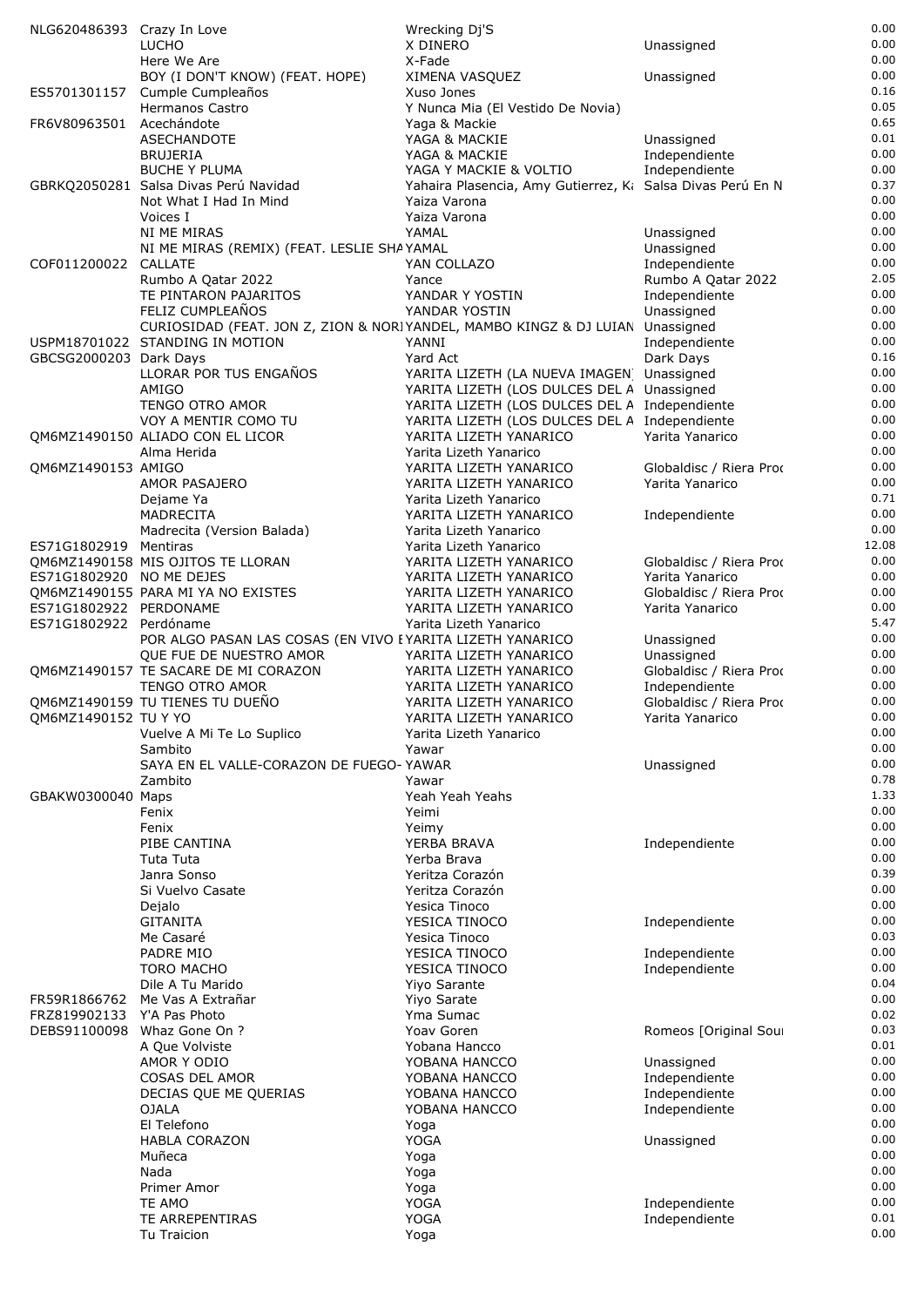|                            | Burial (Feat. Pusha T)                                    | Yogi                                           |                                | 0.00               |
|----------------------------|-----------------------------------------------------------|------------------------------------------------|--------------------------------|--------------------|
|                            | AUDCB1500594 Soul Makossa (Money)                         | Yolanda Be Cool & Dcup                         |                                | 0.00               |
|                            | MXF811000018 We No Speak Americano (Real Tone)            | Yolanda Be Cool & Dcup                         |                                | 0.00<br>0.00       |
|                            | ENTRE QUE SI Y QUE NO (ACAPELA)<br>Dime La Verdad         | YOLANDA MEDINA<br>Yolandita Ivon               | Independiente                  | 0.02               |
|                            | ENSEÑAME A OLVIDARTE (EN VIVO EN JUYOLANDITA IVON         |                                                | Independiente                  | 0.00               |
|                            | Mala Sombra                                               | Yolandita Ivon                                 |                                | 0.12               |
|                            | MI ULTIMA NOCHE (EN VIVO EN JULIACA YOLANDITA IVON        |                                                | Unassigned                     | 0.00               |
|                            | Mis Lagrimas                                              | Yolandita Ivon                                 |                                | 0.00               |
|                            | Ni Que Valieras Tanto<br>Que Gran Mentira                 | Yolandita Ivon<br>Yolandita Ivon               |                                | 0.01<br>0.60       |
|                            | Quedate Con Ella                                          | Yolandita Ivon                                 |                                | 0.33               |
|                            | Tu Arrepentimiento                                        | Yolandita Ivon                                 |                                | 0.01               |
|                            | VAS A LLORAR (EN VIVO EN JULIACA)                         | YOLANDITA IVON                                 | Independiente                  | 0.00               |
|                            | USRH10650957 BUST A MOVE (WITH SOUNDBYTE INTRO YOUNG M.C. |                                                | Independiente                  | 0.00               |
| AULI00616640               | Forever Young                                             | Youth Group                                    |                                | 13.56<br>12.35     |
|                            | Forever Young (Album Edit)<br>US3M50564512 DARING GENERAL | Youth Group<br>YU HUI YONG, HU DENG TIAO       | Independiente                  | 0.00               |
|                            | A LOS REALES DE CAJAMARCA (LLEGO LA YUMPAY                |                                                | Unassigned                     | 0.00               |
| USUG11800760 Tin Pan Boy   |                                                           | Yungblud                                       |                                | 0.00               |
| PEYJ21607022               | Carmen Lives In Paris                                     | Yuri Juárez                                    | <b>Guitar Sapiens</b>          | 0.06               |
| PEYJ21607017               | Hojarasca                                                 | Yuri Juárez                                    | <b>Guitar Sapiens</b>          | 0.06               |
| PEYJ21607015               | Resbalosa (Suite Hayre)<br>EN TUS BRAZOS DE AMOR          | Yuri Juárez<br>YURI MIJAEL                     | <b>Guitar Sapiens</b>          | 0.06<br>0.00       |
|                            | RECONCILIACION                                            | YURI ORTUNO                                    | Independiente<br>Independiente | 0.00               |
|                            | CHOLITA ANZALDINITA                                       | YURI ORTUÑO Y LA NUEVA PROYEC( Independiente   |                                | 0.00               |
|                            | SIGO ENAMORADO DE TI                                      | YURI ORTUÑO Y LA NUEVA PROYEC( Independiente   |                                | 0.00               |
|                            | GBAYE9300851 Es Ella Mas Que Yo                           | Yuri                                           |                                | 0.04               |
|                            | MXF119900071 Hoy Que Estamos Juntos                       | Yuri                                           | En La Luz                      | 0.00               |
| QMGXA1436457 KIND DESIGNS  | USA370932471 RISE UP FEAT. JABA                           | <b>YVES LAROCK</b><br>ZAC JORDAN, MARK T JOHNS | Independiente<br>Unassigned    | 0.00<br>0.48       |
|                            | US3Z41500173 Hoy Daria Yo La Vida                         | Zacarias Ferreiras                             | 1                              | 0.18               |
|                            | OM6N21517573 SOBRAN LAS PALABRAS                          | ZACARIAS FERREIRA                              | Independiente                  | 0.18               |
| TRACR1687208 BORN READY    |                                                           | ZADYE WOLF                                     | Unassigned                     | 0.00               |
|                            | DIME (CON KEVIN EL AUTORIZADO)                            | ZAFIRO RAP                                     | Unassigned                     | 0.00               |
|                            | TE AMO (CON MIGUEL ANGEL)                                 | ZAFIRO RAP                                     | Independiente                  | 0.00<br>3.06       |
| QZHZ32018287 Dolor Amargo  | Dime La Verdad                                            | Zafiro Sensual<br>Zafiro Sensual               | Mi Princesa, Vol. 3            | 0.47               |
|                            | Triste Mensaje                                            | Zafiro Sensual                                 |                                | 0.00               |
|                            | Van Burlandose De Mi Amor                                 | Zafiro Sensual                                 |                                | 0.00               |
|                            | Vete Ya                                                   | Zafiro Sensual                                 |                                | 2.22               |
|                            | Ya No Finjas Mas Corazon                                  | Zafiro Sensual                                 |                                | 0.03<br>0.01       |
| US3Z40407014               | El Chisme<br>Ladrona De Amor                              | Zafra Negra<br>Zafra Negra                     |                                | 0.09               |
|                            | FRX201784993 In The Year 2525                             | Zager & Evans                                  | Los Clásicos De Los Aí         | 0.0C               |
|                            | LARGATE (EN VIVO)                                         | ZAIDA BARZOLA                                  | Unassigned                     | 0.00               |
|                            | USV351428825 Y Se Llama Peru                              | Zambo Cavero                                   |                                | 0.14               |
|                            | QZGLM2169631 La Cura (Homenaje A Frankie Ruiz)            | Zaperoko                                       | La Cura (Homenaje A            | 2.44               |
| QMDA61535595 Nunca Sin Ti  | <b>NEW BLOOD</b>                                          | Zar<br>ZAYDE WOLF                              | Independiente                  | 4.84<br>0.00       |
| USUM71308519 Into The Lair |                                                           | Zedd                                           |                                | 0.00               |
|                            | USUM71713306 Zedd Mega Nonstop Mix                        | Zedd                                           |                                | 14.23              |
|                            | Traición A La Mejicana                                    | Zimbawe                                        |                                | 0.00               |
|                            | Trayectoria [Remix]                                       | Zion & Lennox                                  |                                | 0.00               |
|                            | Alocate                                                   | Zion & Tego                                    |                                | 0.00               |
|                            | Amor De Pobre<br>Fantasma                                 | Zion Ft Eddie Dee<br>Zion Y Baby               |                                | 0.00<br>0.00       |
|                            | TU CUERPO QUIERO                                          | ZION Y LENNOX                                  | Independiente                  | 0.00               |
| US4JQ0400043               | Yo Voy A Llegar (Version Nelly)                           | Zion, Lenox                                    |                                | 0.77               |
|                            | Amor De Pobre (Feat Eddie Dee)                            | Zion                                           | The Perfect Melody             | 0.00               |
|                            | QM4TX1658161 Pierdo La Cabeza Feat. Lennox                | Zion                                           |                                | 1.13               |
|                            | Tu Hombre Ideal                                           | Zmoky<br>Zmoky                                 |                                | 0.00<br>0.01       |
|                            | Ya Es Muy Tarde (Con Zinaloka)<br>Nina Bonita             | Zona Fuego                                     |                                | 0.01               |
|                            | YA NO SOY LA TONTA                                        | ZORAIDA Y LA JUNGLA                            | Independiente                  | 0.00               |
|                            | ACUERDATE DE MI                                           | ZORZAL NEGRO                                   | Unassigned                     | 0.00               |
|                            | EL VIAJE                                                  | <b>ZUMBA FITNESS</b>                           | Independiente                  | 0.03               |
|                            |                                                           |                                                |                                | 6,823.17           |
|                            |                                                           |                                                |                                | 6,823.17           |
| <b>REPRODUCCION</b>        |                                                           |                                                |                                |                    |
| (No Identificados)         |                                                           |                                                |                                |                    |
|                            | [9,999] - ( NO IDENTIFICADOS )                            |                                                |                                |                    |
| <b>ISRC</b>                | Titulo                                                    | Nombre del Artista                             | <b>Sello Track</b>             | <b>Monto Track</b> |
|                            |                                                           |                                                |                                |                    |

JPPO01704270 Party Work (Groovy Workshop Mix) 4.69 \*Groovy Workshop.

2021-05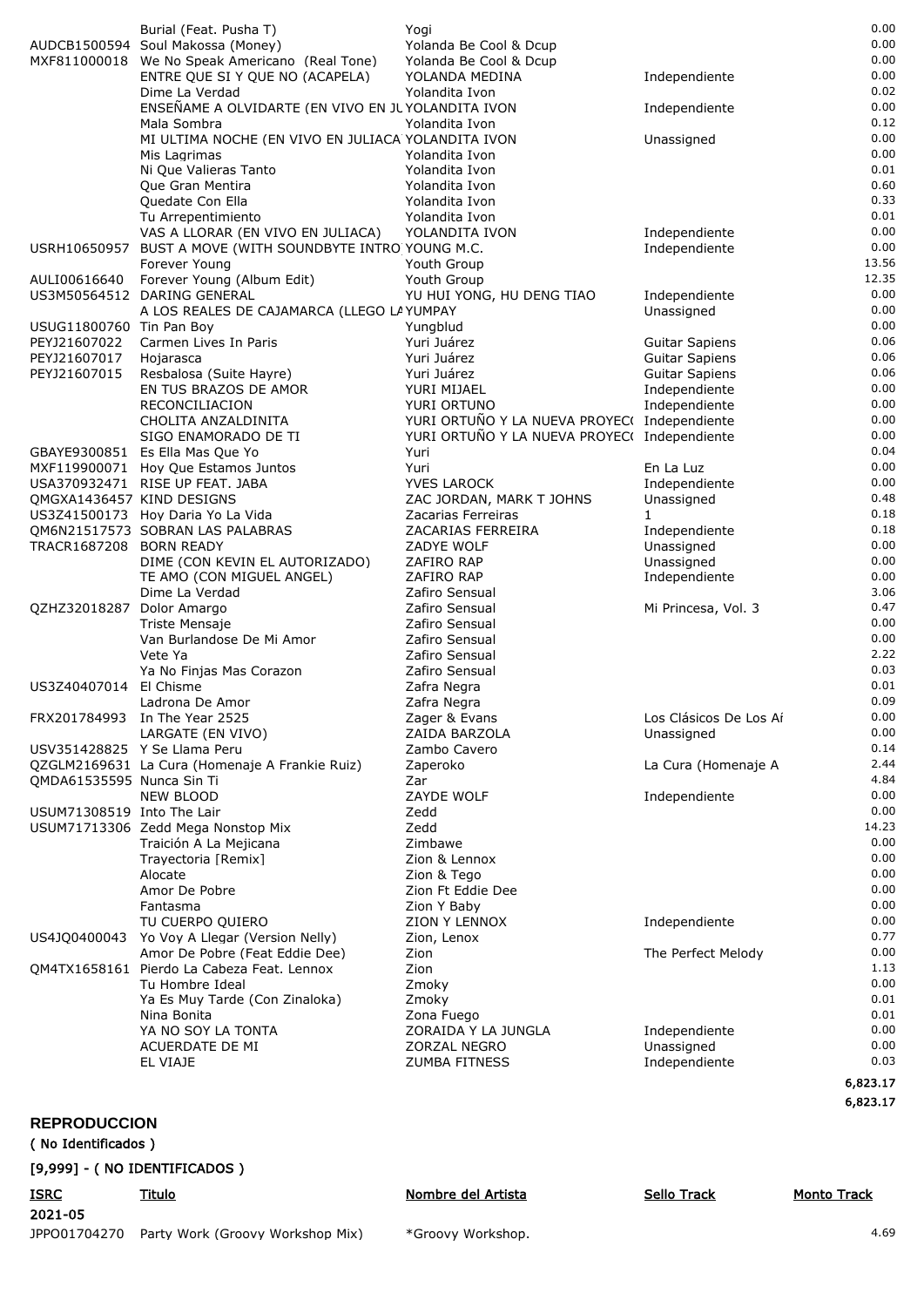|                              | USGMP0600170 Get Ready For This                                                            | 2 Unlimited                                          |                         | 0.47         |
|------------------------------|--------------------------------------------------------------------------------------------|------------------------------------------------------|-------------------------|--------------|
|                              | INS171501427 Mehendi Hai Rachne Wali / Bole Chudiyan A.R. Rahman; Jatin-Lalit; Alka Yagnik |                                                      |                         | 2.81         |
|                              | GBEWA1100050 Sun & Moon (Club Mix)                                                         | Above & Beyond Feat. Richard Bedfo                   |                         | 0.47         |
|                              | USLIC0600584 Theme From Mission: Impossible                                                | Adam Clayton; Larry Mullen                           |                         | 32.33        |
|                              | Baila Conmigo                                                                              | Agustín Junior                                       |                         | 0.94         |
| USWD10423213 Marketplace     |                                                                                            | Alan Menken                                          |                         | 0.94         |
|                              | USB260500003 El Baile Del Pescao                                                           | Aldo Ranks                                           | Mueve Mami Ep           | 0.94         |
|                              | US4R31303601 Whistling Worker                                                              | Alexander Mayor, Garo Nahoulakian                    |                         | 7.50         |
|                              | <b>Bole Chudiyan</b>                                                                       | Alka Yagnik, Udit Narayan, Kavita K. !               |                         | 0.47         |
|                              | QMFME1592039 Asi No Te Amara Jamas                                                         | Amanda Miguel                                        |                         | 1.87         |
|                              | Que Viva La Fiesta                                                                         | Amanda Portales                                      |                         | 0.94         |
|                              | Malo Tu Corazon                                                                            | Amaranta                                             |                         | 0.94         |
| QMBZ91959877 No Se           |                                                                                            | Amy Gutierrez                                        | No Sé                   | 24.37        |
|                              | Mueve Mueve                                                                                | Ana Kohler                                           |                         | 0.47         |
|                              | Siqui Siqui                                                                                | Ana Kohler                                           |                         | 0.47         |
|                              | Un Beso                                                                                    | Anddy Caicedo                                        | Gabaón                  | 1.87<br>0.94 |
| USSD10704014 Fiera Inquieta  |                                                                                            | Angela Maria                                         | Pasion De Gavilanes     | 1.41         |
|                              | ARG791100009 Carros De Fuego (Carrozas De Fuego)                                           | Angeli<br>Angelina& Los Fontana                      | Carros De Fuego         | 6.56         |
|                              | Tu Eres La Razon<br>Four Seasons - Spring                                                  | Antonio Vivaldi [Pd]                                 |                         | 1.41         |
| USUM71304716 The Way         |                                                                                            | Ariana Grande                                        |                         | 0.94         |
| PEMG91375007 La Ricotona     |                                                                                            | Armonía 10 De Piura                                  |                         | 4.22         |
|                              | The Second Star To The Right                                                               | Artista Desconocido                                  |                         | 0.47         |
|                              | Ali Baba                                                                                   | Axe Bahia                                            |                         | 0.47         |
|                              | La Cucarazhiña                                                                             | Axe Bahía                                            |                         | 0.47         |
|                              | Fiesta                                                                                     | Banda Blanca                                         |                         | 3.75         |
|                              | Metralhadora                                                                               | Banda Vingadora                                      |                         | 0.47         |
|                              | Si Te Vas                                                                                  | Bella Bella                                          |                         | 0.47         |
| COF011200442 Pirulino        |                                                                                            | Benny Márquez, Los Golden Boys                       |                         | 7.50         |
|                              | USWD10526361 Ser Du Stjärnan I Det Blå                                                     | Bertil Engh                                          |                         | 0.94         |
|                              | USWD10321923 No Longer An Elephant / Dumbo'S Sadnes Betty Noyes                            |                                                      |                         | 0.47         |
|                              | MXF160400292 Cumbia Sobre El Rio                                                           | Blanquito Man, Control Machete, Cel                  |                         | 0.47         |
|                              | USBMG0700003 Can'T Take My Eyes Off Of You (From "Mc Boys Town Gang                        |                                                      | More Monty              | 1.41         |
|                              | USQ4E1000093 Assembling The Team                                                           | <b>Brian Tyler</b>                                   |                         | 2.81         |
| USQ4E1000094 Fast Five Suite |                                                                                            | <b>Brian Tyler</b>                                   |                         | 1.87         |
| USQ4E1000092 Mad Skills      |                                                                                            | <b>Brian Tyler</b>                                   |                         | 2.81         |
|                              | USNRS1937318 Get Up (Everybody) [David Morales Rewo Byron Stingily                         |                                                      |                         | 1.87         |
|                              | Todo Cambio                                                                                | Camila                                               |                         | 0.47         |
| USUG11400238 Holiday         |                                                                                            | <b>Capital Cities</b>                                |                         | 0.94         |
| ARF530200117                 | Maria Capirinha                                                                            | Carlinhos Brown & Dj Dero                            |                         | 1.87         |
|                              | Ahora Y Agui                                                                               | Carlos Farfán                                        |                         | 0.47         |
|                              | Pelotero La Bola                                                                           | Carlos Oliva Y Los Sobrinos Del Juez                 |                         | 9.84         |
|                              | Vamos Al Mundial                                                                           | Carlos Rincón Y Los Avilés                           |                         | 1.41<br>0.94 |
| USWD10220440 Circle Of Life  |                                                                                            | Carmen Twillie & Lebo M                              |                         | 0.47         |
| ES5770601012 Así Me Gusta    | Zúmbalo / Mi Corazón                                                                       | Carolina La O<br>Chimo Bayo                          |                         | 1.87         |
|                              | Mayonesa                                                                                   | Chocolate Latino                                     |                         | 6.56         |
|                              | Radio Silence                                                                              | Chris Wells                                          |                         | 13.59        |
|                              | Maria                                                                                      | Christian Domínguez Y María Grazia                   |                         | 1.41         |
|                              | USHR11536594 Theme From Ant-Man                                                            | Christophe Beck                                      |                         | 0.94         |
| ES71G1769228 Señora Ley      |                                                                                            | Conjunto Clásico                                     |                         | 7.03         |
|                              | <b>Fizzy Pop</b>                                                                           | Daniel Belardinelli                                  |                         | 13.59        |
|                              | Tu Y Yo (Feat. Nataniel Sanchez)                                                           | Daniel De Guevara                                    |                         | 1.41         |
| QMGXA1436803 Tacitus         |                                                                                            | Daniel L Heath                                       |                         | 4.22         |
|                              | Con Mi Amiga                                                                               | Daniela Dancourt                                     |                         | 2.81         |
|                              | Señor Mentira                                                                              | Daniela Dancourt                                     |                         | 0.47         |
|                              | USWD11992498 Pink Elephants On Parade (2019)                                               | Danny Elfman                                         |                         | 1.87         |
|                              | Muévete                                                                                    | David Calzado & Charanga Habaner                     |                         | 0.47         |
|                              | Muévete                                                                                    | David Calzado & La Charanga Habar                    |                         | 1.41         |
|                              | GBCPZ1205790 Azuli Miami '12 Bonus Mix 2                                                   | David Jones                                          |                         | 0.47         |
|                              | Meneando La Batea                                                                          | Dilbert Aguilar Y La Tribu                           |                         | 0.47         |
|                              | Mis Ultimas Lagrimas                                                                       | Dilbert Aguilar Y La Tribu                           |                         | 1.41         |
| ITA619507649                 | X - Files                                                                                  | Dj Dado                                              |                         | 1.41         |
|                              | Scooby Doo Papá                                                                            | Dj Kass                                              |                         | 0.47         |
|                              | Architects Dream (Dub)                                                                     | Dj Orion + J. Shore                                  |                         | 6.09         |
| US3M59902601                 | Main Title/ Trinity Infinity                                                               | Don Davis                                            |                         | 0.94         |
| ITC948800002                 | Venus                                                                                      | Don Pablo'S Animals                                  |                         | 0.47<br>0.94 |
|                              | What Are We Waiting For (Instrumental)                                                     | Dream Circle                                         |                         | 1.41         |
| BRIMU1700400                 | Mix El Gran Reencuentro<br>Necesito Un Amor                                                | El Gran Reencuentro<br>El Lobo Y La Sociedad Privada |                         | 1.87         |
| QM6MZ1531131 Tu Chuca Mix    |                                                                                            | El Pirulo                                            | Las Super Estrellas De  | 2.34         |
|                              | Carnaval Apurimeño                                                                         | Elizabeth Soca                                       |                         | 0.47         |
|                              | La Chica De Humo                                                                           | Emmanuel                                             |                         | 0.47         |
|                              | QMVRR1536043 Tubular Bells (From "Weird Science")                                          | Fandom                                               |                         | 2.34         |
|                              | Azúcar Amargo                                                                              | Fey                                                  |                         | 0.47         |
|                              | Como Sigo Sin Ti                                                                           | Flavia Laos                                          |                         | 10.78        |
|                              | Lento                                                                                      | Flavia Laos                                          |                         | 0.47         |
| IT00G0414591                 | Kosmiklove (Dj Cerla Floorfiller Mix)                                                      | Floorfilla                                           | Dfc, Vol. 4 (30 Classic | 0.47         |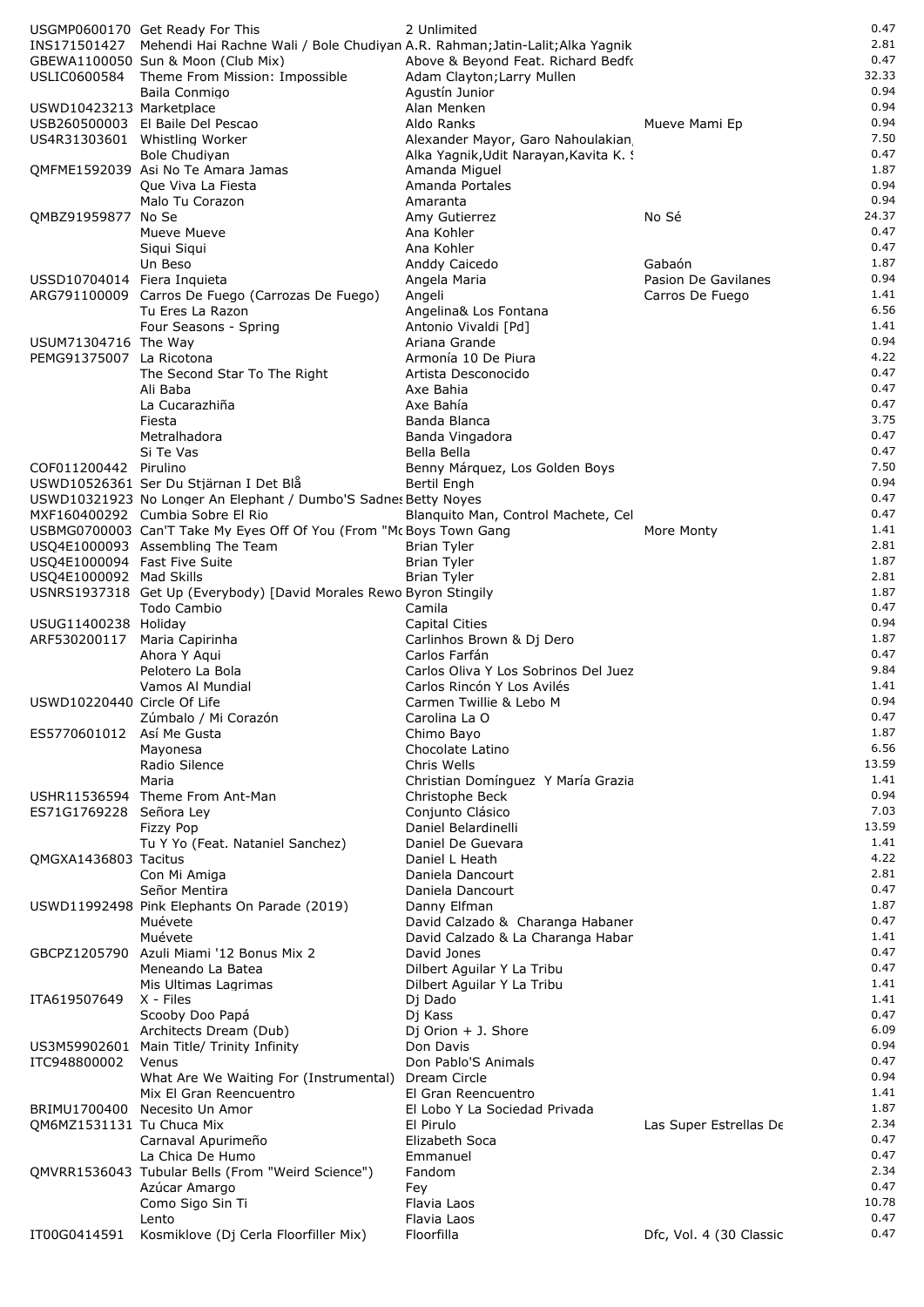|                              | Cara Dura                                                                                | Flor Javier                                 |                        | 0.47  |
|------------------------------|------------------------------------------------------------------------------------------|---------------------------------------------|------------------------|-------|
| ARF540400035 Por Que         |                                                                                          | Floricienta Y Su Banda                      | Floricienta Y Su Banda | 0.47  |
| USWD10220769 Hakuna Matata   |                                                                                          | Francisco Colmenero, Raul Carballec         |                        | 2.81  |
|                              | No Me Caso                                                                               | Fresialinda                                 |                        | 0.94  |
|                              | Terminamos Mi Amor                                                                       | Fresialinda                                 |                        | 0.47  |
|                              | COF019601754 Mega Mosaico De Fruko: El Preso, El Cam Fruko Y Sus Tesos                   |                                             | Descarga Espectacular  | 2.34  |
|                              | CAM461001025 Waka Waka (This Time For Africa)                                            | Fußball-Kids                                |                        | 1.87  |
|                              | The Things We Do                                                                         | Future Loop Foundation                      |                        | 0.47  |
|                              | Te Hubieras Ido Antes                                                                    | Gaby Zambrano                               |                        | 0.47  |
|                              | Gina Feat. Kry & Mike - Believe In You (In Gina Ft. Andreas Kry                          |                                             |                        | 0.47  |
| US4R31140906 Blam            |                                                                                          | Glyn Michael Owen                           |                        | 0.47  |
| QMGXA1444142 Final Approach  |                                                                                          | Gregor Huber, Martin Haene                  |                        | 1.87  |
|                              | Sedúcela (Feat. Patrick Romantik)                                                        | Grupo 5                                     |                        | 0.94  |
|                              | Una Noche Contigo (Feat. Alberto Barros) Grupo 5                                         |                                             |                        | 2.34  |
| USV351460852 Viento          |                                                                                          | Grupo Celeste                               |                        | 20.15 |
| MXF369734011 La Diana        |                                                                                          | Grupo I                                     |                        | 1.87  |
|                              | Carinito                                                                                 | Grupo Néctar                                |                        | 0.47  |
|                              | PEMG91444002 El Arbolito (Live)                                                          | Grupo Néctar                                |                        | 0.94  |
|                              | Compa Y Gato                                                                             | Guaracheros De Oriente                      |                        | 0.47  |
| USUL10000296 Chico Groove    |                                                                                          | Gustavo Santaolalla                         |                        | 0.94  |
| BRXPX1100144 Cor De Ouro     |                                                                                          | Gusttavo Lima                               | Cor De Ouro            | 1.87  |
| QMGXA1444141 War Warrior     |                                                                                          | Guy Wallace / Ryle                          |                        | 3.75  |
|                              | Song Of The Dragon Wav Fin                                                               | Hans Bolex                                  |                        | 0.47  |
|                              | Time Piece                                                                               | Hans Bolex                                  |                        | 0.47  |
|                              | USDW10500123 Beacon Of Liberty                                                           | Hans Zimmer, James S. Levine                |                        | 1.87  |
|                              | USCJ81200960 Free Us, Save Us                                                            | Hans Zimmer, Lorne Balfe                    | The Bible              | 7.03  |
|                              | USCJ81200949 In The Beginning                                                            | Hans Zimmer, Lorne Balfe                    | The Bible              | 0.94  |
|                              |                                                                                          |                                             |                        | 0.47  |
|                              | USNLR1600265 What Are You Going To Do When You Are Hans Zimmer<br>Me Voy De Aqui         | Haydee Raymundo                             |                        | 1.41  |
|                              |                                                                                          |                                             |                        | 0.94  |
|                              | GBAJC9600088 Den Rosa Panter                                                             | Henry Mancini, Royal Philharmonic C         |                        |       |
| ES58A1700353                 | El Bueno, El Feo Y El Malo                                                               | Henry Salomon & His Orchestra               |                        | 0.47  |
| USRC11601548 Set Me Free     |                                                                                          | Herizen Guardiola As Mylene Cruz Fe         |                        | 0.47  |
|                              | Mala                                                                                     | Hermanos Yaipén                             |                        | 2.34  |
|                              | BRIMU1700388 Popurrí: Juan Gabriel                                                       | Hnos. Yaipen                                |                        | 1.41  |
|                              | ESA031321402 Agua Que Va A Caer                                                          | Ismael Rivera                               |                        | 0.47  |
|                              | Reggaetón                                                                                | J. Balvin                                   |                        | 0.47  |
| USPR37009024                 | Get Up (I Feel Like Being A) Sex Machine James Brown                                     |                                             |                        | 0.47  |
|                              | Fairies                                                                                  | James Burrell                               |                        | 1.41  |
|                              | The Cement Works                                                                         | James Jandrisch                             |                        | 0.47  |
| ES5051100566 Di Session      |                                                                                          | Java                                        |                        | 2.34  |
| GBFPN0917266 Lucky 69        |                                                                                          | Jay Price                                   |                        | 1.41  |
| FR26F1400461 Glowing Path    |                                                                                          | Jc Lemay, Laetitia Frenod                   |                        | 0.94  |
|                              | La Rojiblanca                                                                            | Jheyson Meza                                |                        | 0.47  |
| OMFME1532194 Bang ! Bang !   |                                                                                          | Joe Cuba Sextet                             | Oh Yeah ! - Bang ! Ba  | 0.94  |
|                              | Whimsical Wabbit                                                                         | John Carlo Dwyer, Ronald Alan Meno          |                        | 0.47  |
|                              | Cyber Time Zone                                                                          | John Carlo Dwyer                            |                        | 0.94  |
|                              | Neutronium Realm                                                                         | John Carlo Dwyer                            |                        | 1.41  |
| NLF050390169                 | Greased Lightnin'                                                                        | John Travolta                               |                        | 1.41  |
| NLF057890022 We Go Together  |                                                                                          | John Travolta                               |                        | 1.87  |
|                              | I'M Feeling True Love                                                                    | Joleen L. Belle, Joachim Svare              |                        | 0.47  |
|                              | OMBZ91593360 Dur Dur D'Etre Un Bebe                                                      | Jordi                                       |                        | 0.47  |
|                              | No Es Escandaloso                                                                        | Jose Gabriel                                |                        | 0.47  |
|                              | ES71G1767335 Noche De Fantasia                                                           | Joseph Fonseca                              |                        | 0.47  |
|                              | USCNP0701612 Vacilando Con Ayahuesca                                                     | Juaneco Y Su Combo                          |                        | 0.47  |
| CHUM70600613 Yupi Yee        |                                                                                          | Kinder Schweizerdeutsch                     |                        | 0.47  |
|                              | ES5631204353 Tema Central (De "Psicosis")                                                | Kmc Orchestra                               | Bandas Sonoras De Ci   | 0.47  |
| USWD11366426 Let It Go       |                                                                                          | Kristen Anderson-Lopez, Robert Lop          |                        | 0.47  |
| ES5531203471 La Morena       |                                                                                          | Kv 33                                       |                        | 0.94  |
| ES5531214016 Mete Y Saca     |                                                                                          | La Bocana                                   |                        | 1.87  |
|                              | Aquí Esta La Chilindrina                                                                 | La Chilindrina                              |                        | 0.47  |
|                              | PEMG91375008 Cuál Es Tu Cau Cau?                                                         | La Fábrika                                  |                        | 0.47  |
|                              | Cuando Yo Le Doy                                                                         | La G Y La J                                 |                        | 1.87  |
| USA2P1866925 Bartolito       |                                                                                          | La Granja De Zenón                          |                        | 2.34  |
|                              | MXUM70901432 Ciudad Perdida ("Roma")                                                     | La Revoluci??n De Emiliano Zapata           |                        | 0.47  |
| USA560985836 En El Mar       |                                                                                          | La Sonora Matancera                         |                        | 0.94  |
| ES8620820658 Sobre Las Olas  |                                                                                          | Latin Brothers                              |                        | 2.34  |
|                              | OMFME1327298 Suavecito Suavecito                                                         | Laura León                                  |                        | 1.87  |
| QMGXA1419362 Strip And Tease |                                                                                          | Laurence Cottle                             |                        | 0.94  |
|                              | Belief Is Everything                                                                     | Lee Groves, Peter Marett                    |                        | 2.81  |
| USUNY1100058 House Of God    |                                                                                          | Lee Scratch Perry / Bill Laswell            | Rise Again             | 0.47  |
|                              | Duro Y Sueve                                                                             | Leslie Grace & Noriel                       |                        | 0.47  |
|                              | Destrozado Y Sin Control                                                                 | Leslie Shaw                                 |                        | 0.47  |
| QZ3PZ1107063 Farewell To Leo |                                                                                          |                                             |                        | 0.94  |
|                              | USUM71203114 Party Rock Medley                                                           | Lester Frances, Mike Joseph Fraume<br>Lmfao |                        | 1.41  |
|                              | ARF471200043 Corazón (Feat. Rubén Albarrán Y Quique I Los Autenticos Decadentes, Rubén A |                                             |                        | 5.62  |
|                              | Princesas Mágicas                                                                        | Los Cantantes Catolicos                     |                        | 0.47  |
|                              | USA371197067 Tu Eres Mi Destino                                                          |                                             |                        | 1.87  |
|                              | Amor De Verano                                                                           | Los Cinco Latinos<br>Los Fernandez          | Latin Rock, Vol. 1     | 0.47  |
|                              |                                                                                          |                                             |                        |       |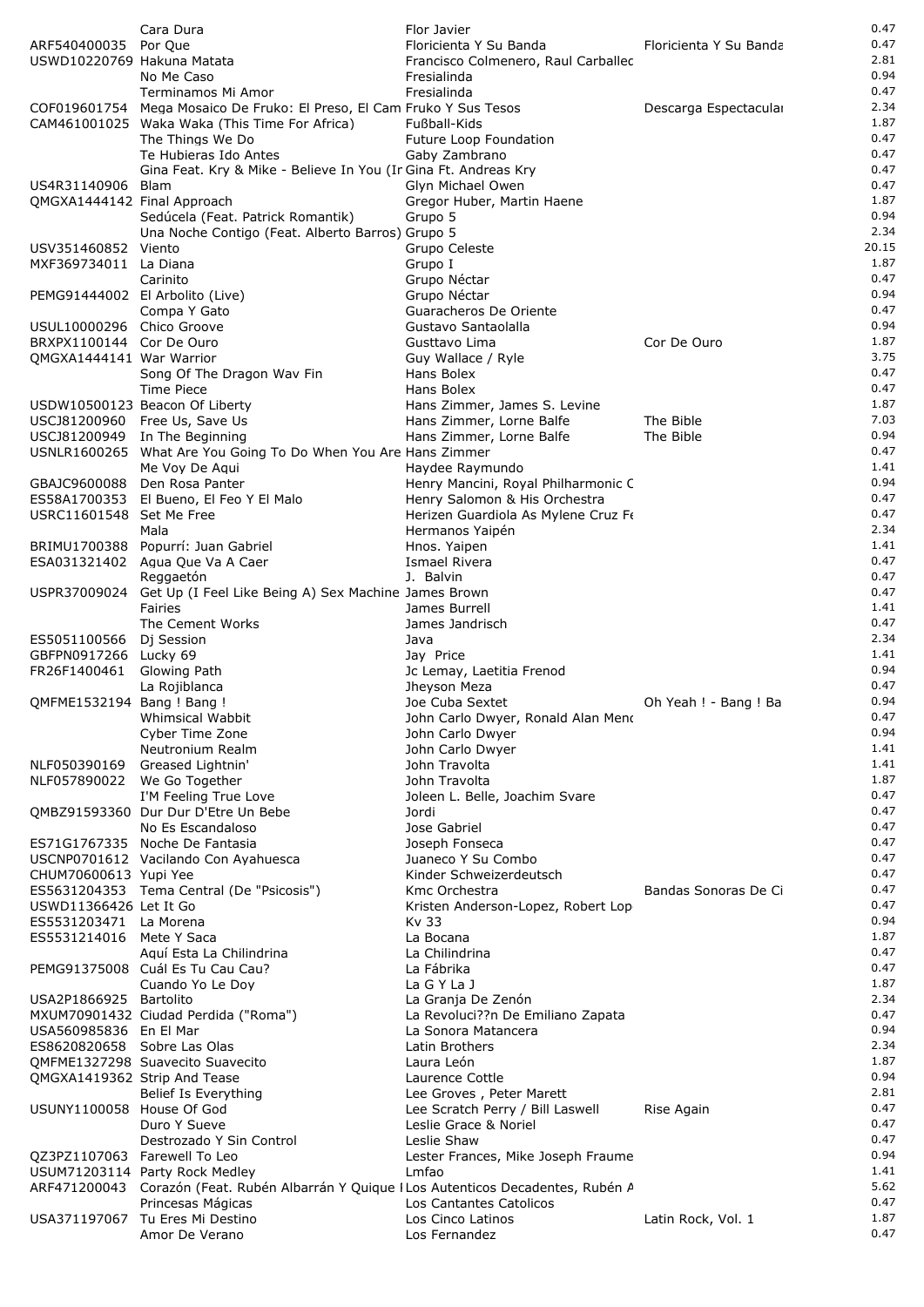| QMFMF1580845 Rompecintura                     |                                                                                                                | Los Hermanos Rosario                               |                      | 12.65         |
|-----------------------------------------------|----------------------------------------------------------------------------------------------------------------|----------------------------------------------------|----------------------|---------------|
|                                               | PEMG91007006 Alianza Campeón (Se Va, Se Va)                                                                    | Los Intimos                                        |                      | 0.94          |
| USV351481843 Don José                         |                                                                                                                | Los Ribereños                                      |                      | 5.15          |
| COF019800100 Micaela                          |                                                                                                                | Luis Flórez, Sonora Carruseles                     |                      | 0.47          |
| ATCB81400601 Sport                            | QMUY41600058 Light It Up Feat. Nyla, Fuse Odg (Remix) Major Lazer                                              | Mai Cocopelli                                      |                      | 0.47<br>0.47  |
| INT441802980                                  | Dahin                                                                                                          | Manashi Sahu                                       |                      | 5.15          |
|                                               | Mix Luis Miguel                                                                                                | Marco Antonio Guerrero                             |                      | 0.47          |
|                                               | Danda Lunda                                                                                                    | Margareth                                          |                      | 0.47          |
|                                               | Idilio                                                                                                         | Maria Juana                                        |                      | 0.94          |
|                                               | PEMG91373004 Me Enamore De Ti Y Que                                                                            | Maricarmen & Los Diablos De La Cur                 |                      | 5.15          |
|                                               | Amor De Novela                                                                                                 | Maricarmen Marín                                   |                      | 0.47          |
|                                               | Me Enamore De Ti Y Que                                                                                         | Maricarmen Marín                                   |                      | 0.47          |
|                                               | Me Enamore De Ti Y Que (Balada)<br>Mix Agua Bella                                                              | Maricarmen Marín<br>Maricarmen Marín               |                      | 0.47<br>3.75  |
|                                               | Mix Bella                                                                                                      | Maricarmen Marín                                   |                      | 0.94          |
|                                               | Obsesion                                                                                                       | Maricarmen Marín                                   |                      | 0.47          |
|                                               | Por Fin Soy Libre                                                                                              | Maricarmen Marín                                   |                      | 0.94          |
|                                               | <b>Tres Amores</b>                                                                                             | <b>Mariflor Gomez</b>                              |                      | 0.94          |
|                                               | Dispuesta (Feat. Feid & Helian Evans)                                                                          | Mario Hart                                         |                      | 1.87          |
| US5940904417 Their Pie                        |                                                                                                                | Mark Orton                                         |                      | 0.47          |
|                                               | USWD11467817 Bebaskan (Malay Version)                                                                          | Marsha Milan Londoh                                |                      | 0.47<br>0.94  |
| ITR006900235                                  | Rosas Rojas<br>Mala Mía (Remix)                                                                                | Massimo Ranieri<br>Matii                           |                      | 0.47          |
| IT0681701178                                  | La Pacharaca                                                                                                   | Maxima Mejia                                       |                      | 0.94          |
|                                               | Envolvimento                                                                                                   | Mc Loma E As Gêmeas Lacraçao                       |                      | 0.94          |
|                                               | No Puedo Olvidarme                                                                                             | Mdo                                                |                      | 0.47          |
|                                               | La Malanga                                                                                                     | Mercado Negro                                      |                      | 0.47          |
| US4R31231561                                  | Satan'S Lair                                                                                                   | Michael Andrew Woodman, Gresby F                   |                      | 0.94          |
|                                               | Brazilian Drum Ensemble                                                                                        | Michael Conn                                       |                      | 8.90          |
|                                               | Se Me Va La Voz                                                                                                | Michel El Buenon                                   |                      | 0.94<br>1.87  |
| DEN120103323 Ansagetext                       | Borracho Se Cae                                                                                                | Mirco Nontschew<br>Mista Jams                      |                      | 0.47          |
| INT441802985                                  | March 73                                                                                                       | Moumita Ghosh                                      |                      | 0.94          |
|                                               | Lokisimo                                                                                                       | Mr Wilson                                          |                      | 0.47          |
|                                               | Lokiquiso (Cintura & Cadera)                                                                                   | Mr. Wilson                                         |                      | 0.47          |
|                                               | Lokisimo                                                                                                       | Mr. Wilson                                         |                      | 0.47          |
|                                               | Al Nahla Al 'Ali (The Tall Palm Tree)                                                                          | Musicians Of The Nile                              |                      | 0.94          |
|                                               | Al Son Del Jazz                                                                                                | Natalia Millan                                     |                      | 0.47          |
|                                               | El Meneito                                                                                                     | Natusha<br>Neal Hefti                              |                      | 0.47<br>1.41  |
|                                               | USNLR1600269 Batman Theme (1966)<br>Es Un Secreto / Dame Un Beso / La Mas L Nene Malo, Tu Papá, Los Nota Lokos |                                                    |                      | 0.47          |
|                                               | ES71G1815580 El Garrote / Bailan Rochas Y Chetas / Que Nene Malo                                               |                                                    |                      | 1.87          |
|                                               | Mix Polo Campos                                                                                                | Nestor Villanueva Y Orquesta                       |                      | 0.47          |
|                                               | USCM51400408 Anaconda (Target Version)                                                                         | Nicki Minaj                                        | The Pinkprint        | 2.81          |
|                                               | Hero'S Come Back!!                                                                                             | Nobodyknows+                                       |                      | 0.47          |
|                                               | Nuberengue                                                                                                     | <b>Nubeluz</b>                                     |                      | 0.94          |
|                                               | Sube A Mi Nube                                                                                                 | Nubeluz<br>O.S.T. Lola Rennt                       |                      | 0.47<br>1.41  |
| DEA819800828 Running One<br>USSM10103942 Rose |                                                                                                                | Orchestra                                          | Love Stories         | 1.41          |
| USUL10200165                                  | Montserrat                                                                                                     | Orquesta Del Plata                                 |                      | 0.47          |
|                                               | El Farsante (Mambo Remix)                                                                                      | Ozuna                                              |                      | 0.47          |
|                                               | El Amor (Feat. Ximena Palomino & Nikko   Pablo Heredia                                                         |                                                    |                      | 0.94          |
|                                               | Por Que Me Abandonaste                                                                                         | Paloma San Basilio                                 |                      | 1.87          |
|                                               | Rola                                                                                                           | Panchito R.                                        |                      | 1.87          |
|                                               | Red Warrior                                                                                                    | Paul Dinletir                                      | Am03-2 The Platinum  | 7.97          |
| US4R31142932                                  | Joking Apart<br>La Pollera Colora                                                                              | Paul Reeves<br>Pedro Salcedo Y Su Orquesta, Wilsor |                      | 0.47<br>2.34  |
|                                               | Me Enamore                                                                                                     | Percy Ceballos                                     | Musica De Teleseries | 1.87          |
|                                               | The Anthem                                                                                                     | Pitbull                                            |                      | 2.81          |
|                                               | Coco Y Miel                                                                                                    | Piwaiti                                            |                      | 1.87          |
| MXUM70700110 Esta Pega'O                      |                                                                                                                | Proyecto Uno                                       |                      | 0.47          |
| ITM000102377                                  | Hay Que Venir Al Sur                                                                                           | Raffaella Carrà                                    |                      | 1.87          |
|                                               | Yo No Se Vivir Sin Ti                                                                                          | Raffaella Carrà                                    |                      | 0.47          |
| ARF850100049                                  | Monsoon (New Pass)<br>Para Siempre Diego                                                                       | Rain Men<br>Ratones Paranoicos                     | <b>Obras Cumbres</b> | 0.47<br>3.75  |
|                                               | Guayaba Podrida                                                                                                | Reynas Del Swing                                   |                      | 0.47          |
| USWD10526215 Una Stella Cade                  |                                                                                                                | Riccardo Billi                                     |                      | 8.43          |
| QMUJA1504709 Path To Victory                  |                                                                                                                | Richard Friedman                                   |                      | 0.47          |
|                                               | Cloud Mind                                                                                                     | Richard Pryn                                       |                      | 0.94          |
|                                               | Tan Solo                                                                                                       | Rio Roma                                           |                      | 0.47          |
|                                               | Todo Estaba Bien                                                                                               | Río                                                | Dónde Vamos A Parar  | 2.81          |
|                                               | QM2X41500345 When Destiny Calls                                                                                | Robert Etoll                                       |                      | 15.00<br>0.47 |
| USUG10600294 Concerto In G                    | USWD11366607 ¿Y Si Hacemos Un Muñeco?                                                                          | Roger Neill<br>Romina Marroquín Payró, Sara Paula  |                      | 6.09          |
|                                               | Grave Diagnosis                                                                                                | Ronald Mendelsohn                                  |                      | 0.47          |
|                                               | La Idiota                                                                                                      | Rosita De Espinar                                  |                      | 0.47          |
|                                               | Suspiros De Amor                                                                                               | Rosita De Espinar                                  |                      | 0.47          |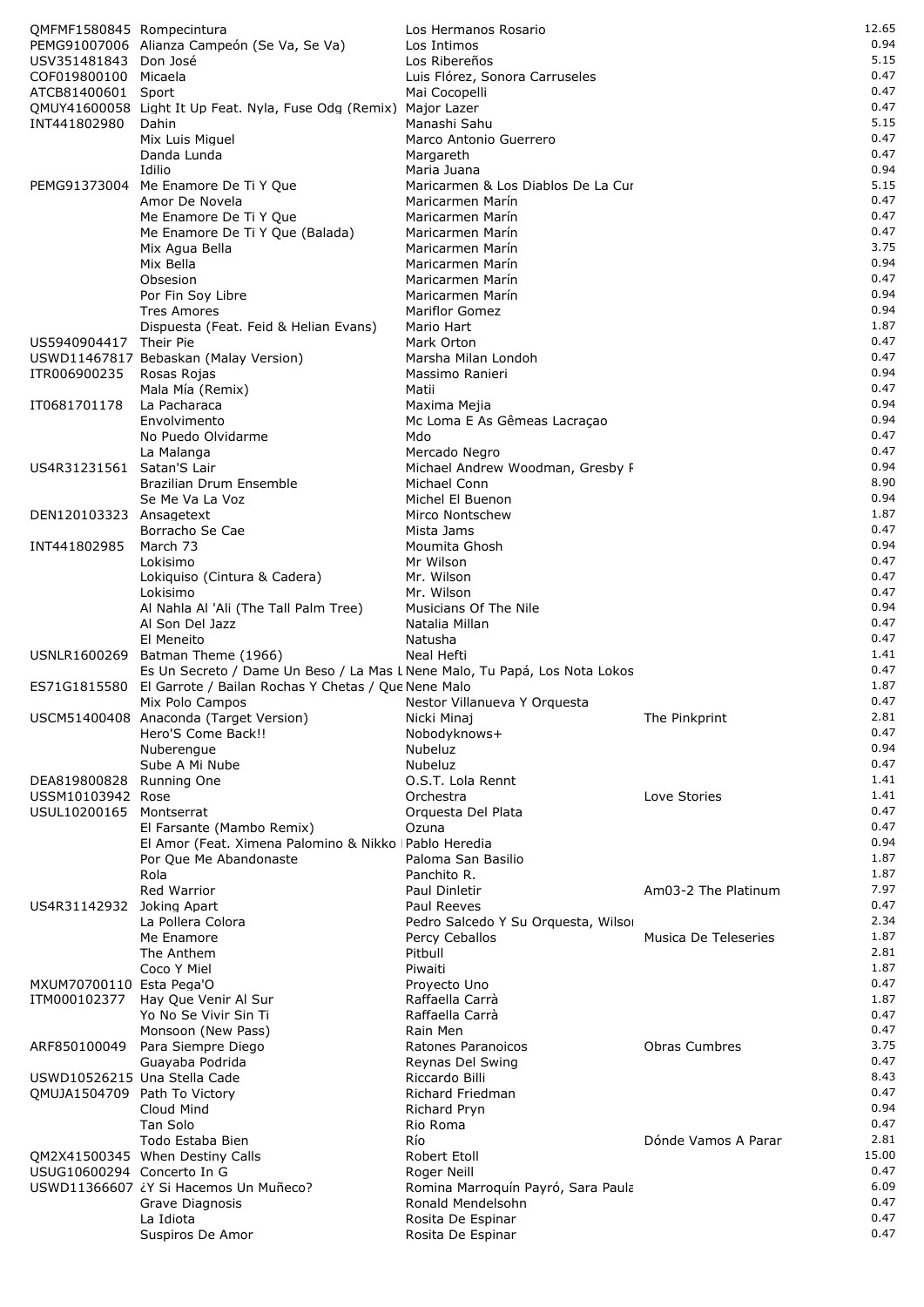|                               | BEUM70700052 Noite Longa (Yves Electro World Remix) Urban Trad                      |                               |                       | 0.47  |
|-------------------------------|-------------------------------------------------------------------------------------|-------------------------------|-----------------------|-------|
|                               | Tu Guardián (Remix) [Feat. L'Squadron] Victor Muñoz                                 |                               | Minutos (Edición De O | 0.47  |
|                               |                                                                                     |                               |                       |       |
| INH100049640                  | Pairon Mein Bandhan Hai "Our Feet Are B(Udbhav, Manohar Shetty, Ishaan, SI          |                               |                       | 0.94  |
|                               | Don Toribio Carambola                                                               | Trio Servando Diaz            |                       | 2.81  |
|                               | Mil Amores                                                                          | Toño Y Su Grupo Centella      |                       | 2.34  |
|                               | La Pituca                                                                           | Tongo                         |                       | 0.94  |
|                               | USCA29501188 Holiday For Strings (1996 Digital Remaste The Voice Of Walter Schumann |                               |                       | 0.94  |
| GBGOH0601588 Hawaiii 5-0      |                                                                                     | The Ventures                  |                       | 0.94  |
|                               | I'Ll Be There For You [Tv Version]                                                  | The Rembrandts                |                       | 0.94  |
| FRX080600923 Addams Family    |                                                                                     | The Hollywood'S Martins       |                       | 0.47  |
| USUL19800321 Maria Mercedes   |                                                                                     | Thalía                        |                       | 4.22  |
|                               | Fria                                                                                | Tefi                          |                       | 0.94  |
| FR6V82195167                  | Heaven Must Be Missing An Angel                                                     | <b>Tavares</b>                |                       |       |
|                               |                                                                                     |                               |                       | 0.47  |
|                               | Secreto                                                                             | Tapir 590 Y Susy Diaz         |                       | 0.47  |
|                               | Mascotita                                                                           | Tapir 590 Y Susy Diaz         |                       | 0.47  |
|                               | Juana Polinaria / Como Loco Funche                                                  | <b>Tambor Urbano</b>          |                       | 1.41  |
|                               | USDW10200150 The Start (Interlude)                                                  | Swizz Beatz                   |                       | 0.94  |
|                               | La Arrechazada                                                                      | Susy Díaz                     |                       | 0.47  |
|                               | Como Un Animal                                                                      | Susan Green & Alexis Descalzo |                       | 0.47  |
|                               | Gimme Some Lovin' (Re-Record)                                                       | Steve Winwood                 |                       | 1.87  |
|                               | USA2P1866777 Broma A Los 2 Niños Groseros                                           | Soyotzil                      |                       | 0.47  |
|                               | Locura De Amor                                                                      | Sonia Morales                 |                       | 1.41  |
|                               | Sin Pijama                                                                          | Son Tentación                 |                       | 0.47  |
|                               | Que Te Has Creido Tu                                                                | Son Tentación                 |                       | 0.47  |
|                               | 1, 2, 3 (Feat Jason Derulo & De La Ghett Sofia Reyes                                |                               |                       | 0.47  |
|                               | Superhero                                                                           | Simon Curtis                  |                       | 0.47  |
| GBF086900060                  | Je T'AimeNoi Non Plus                                                               | Serge Gainsbourg/Jane Birkin  |                       | 0.47  |
|                               | Baby Boy Feat                                                                       | Sean Paul                     |                       | 1.87  |
|                               |                                                                                     | Samuel Rupert Cole Sutton     |                       |       |
| US4R30926767 Flip Flap Floozy |                                                                                     |                               |                       | 2.34  |
|                               | ES71G1778868 Que Locura Enamorarme De Ti                                            | Salsa Latín                   |                       | 0.47  |
|                               | US4R31142917 The Sword Of Peleus                                                    | Ryan Amon                     |                       | 21.56 |
|                               | US4R31142906 Prometheus Rises                                                       | Ryan Amon                     |                       | 1.41  |
| USRC11301965 Walk This Way    |                                                                                     | Run-Dmc Feat. Aerosmith       |                       | 0.47  |
|                               | Ponte Traviesa                                                                      | Ruido School                  |                       | 0.94  |
| USRZR0930307 Wedding March    |                                                                                     | Royal Philharmonic Orchestra  |                       | 0.94  |
| QMFMG1549914 Carmin           |                                                                                     | Roxana Valdivieso             |                       | 0.47  |
|                               |                                                                                     |                               |                       |       |